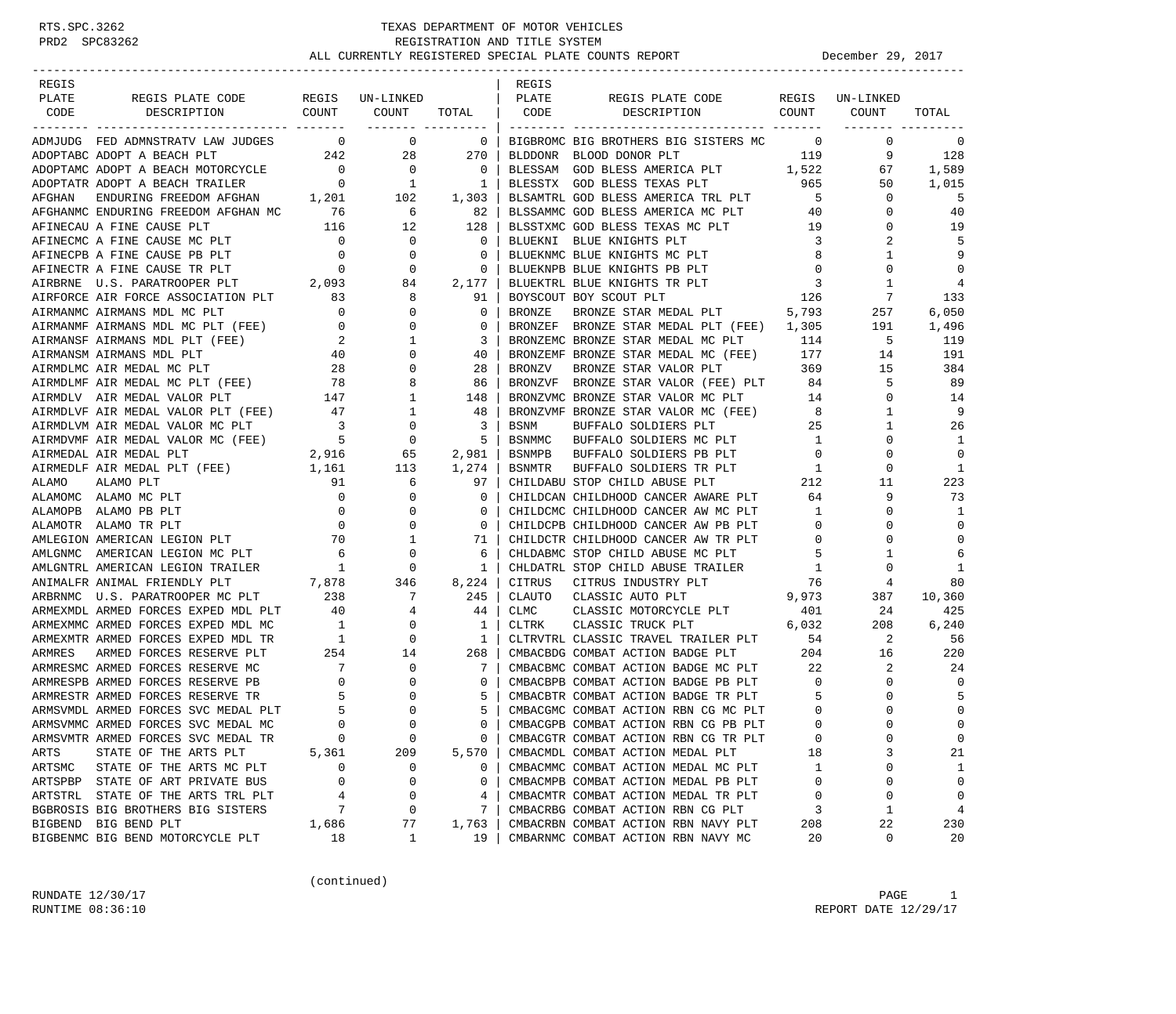| REGIS |                                      |                          |                           |                          | REGIS   |                                     |                |                 |                |
|-------|--------------------------------------|--------------------------|---------------------------|--------------------------|---------|-------------------------------------|----------------|-----------------|----------------|
| PLATE | REGIS PLATE CODE                     |                          | REGIS UN-LINKED           |                          | PLATE   | REGIS PLATE CODE                    |                | REGIS UN-LINKED |                |
| CODE  | DESCRIPTION                          | COUNT                    | COUNT<br>________ _______ | TOTAL                    | CODE    | DESCRIPTION                         | COUNT          | COUNT           | TOTAL          |
|       | CMBARNPB COMBAT ACTION RBN NAVY PB   | $\overline{\phantom{0}}$ | 0                         | $\mathbf 0$              |         | CMPARMMC CMOH ARMY MC PLT           | $\Omega$       | $\mathbf 0$     | $\Omega$       |
|       | CMBARNTR COMBAT ACTION RBN NAVY TR   | 4                        | 0                         | 4                        |         | CMPARMY CMOH ARMY PLT               | 1              | 0               | 1              |
|       | CMBATMED COMBAT MEDICAL BADGE PLT    | 17                       | 2                         | 19                       |         | CMPARMYF CMOH ARMY PLT (FEE)        | $\mathbf 0$    | 0               | $\Omega$       |
|       | CMBINFBD COMBAT INFANTRYMANS BADGE   | 284                      | 19                        | 303                      |         | CMPNAVMC CMOH NAVY MC PLT           | 0              | $\Omega$        | $\Omega$       |
|       | CMBINFMC COMBAT INFANTRYMANS BDGE MC | 26                       | 2                         | -28                      |         | CMPNAVY CMOH NAVY PLT               | 2              | 0               | $\overline{2}$ |
|       | CMBINFPB COMBAT INFANTRYMANS BDGE PB | $\overline{0}$           | $\mathbf 0$               | $\mathbf 0$              |         | CMPNAVYF CMOH NAVY PLT (FEE)        | 1              | $\Omega$        | 1              |
|       | CMBINFTR COMBAT INFANTRYMANS BDGE TR | $\overline{1}$           | 0                         | 1                        |         | CMPNVMCF CMOH NAVY MC PLT (FEE)     | $\mathbf 0$    | 0               | $\Omega$       |
|       | CMBTMDMC COMBAT MEDICAL BADGE MC PLT | $\overline{4}$           | 0                         | 4                        |         | CNTYJUDG COUNTY JUDGE PLT           | $\mathbf 0$    | $\Omega$        | $\Omega$       |
|       | CMBTMDTR COMBAT MEDICAL BADGE TR PLT | $\overline{1}$           | 0                         | 1                        | COASTMD | COAST GUARD MDL PLT                 | 1              | $\Omega$        |                |
|       | CMDMDAIR COMMENDATION MDL AIR FORCE  | 326                      | 17                        | 343                      |         | COASTMDF COAST GUARD MDL PLT (FEE)  | $\overline{0}$ | 0               | $\Omega$       |
|       | CMDMDAMC COMMENDATION MDL AF MC PLT  | 17                       | $\mathbf 0$               | 17                       |         | COASTMMC COAST GUARD MDL MC PLT     | $\Omega$       | $\Omega$        | $\mathbf 0$    |
|       | CMDMDAPB COMMENDATION MDL AF PB PLT  | $\overline{0}$           | 0                         | $\overline{0}$           |         | COASTMMF COAST GUARD MDL MC PLT FEE | $\sim$ 0       | 0               | $\Omega$       |
|       | CMDMDARM COMMENDATION MDL ARMY PLT   | 358                      | 21                        | 379                      | COLL    | TEXAS A & M UNIVERSITY              | 1,950          | 47              | 1,997          |
|       | CMDMDATR COMMENDATION MDL AF TR PLT  | 8                        | 0                         | 8                        | COLL    | UNIV OF TEXAS AT AUSTIN             | 1,044          | 44              | 1,088          |
|       | CMDMDCGD COMMENDATION MDL CGUARD PLT | 12                       | 1                         | 13                       | COLL    | SOUTHERN METHODIST UNIV             | 91             | 1               | 92             |
|       | CMDMDCMC COMMENDATION MDL CG MC PLT  | $\overline{0}$           | 0                         | $\mathbf{0}$             | COLL    | INCARNATE WORD COLLEGE              | $\overline{0}$ | $\mathbf{0}$    | $\mathbf 0$    |
|       | CMDMDCPB COMMENDATION MDL CG PB PLT  | $\overline{\mathbf{0}}$  | $\mathbf 0$               | $\mathbf{0}$             | COLL    | TEXAS TECH UNIVERSITY 1,833         |                | 78              | 1,911          |
|       | CMDMDCTR COMMENDATION MDL CG TR PLT  | $\overline{0}$           | $\mathbf 0$               | $\mathbf{0}$             | COLL    | UNIV OF TX AT ARLINGTON             | - 8            | 0               | 8              |
|       | CMDMDJMC COMMENDATION MDL JSV MC PLT | $\overline{\phantom{0}}$ | 2                         | 2                        | COLL    | UNIV OF TEXAS AT EL PASO            | 61             | 5               | 66             |
|       | CMDMDJPB COMMENDATION MDL JSV PB PLT | $\overline{0}$           | 0                         | $\mathbf 0$              | COLL    | UNIVERSITY OF HOUSTON               | 314            | 14              | 328            |
|       | CMDMDJSV COMMENDATION MDL JOINT SVCS | 81                       | 8                         | 89                       | COLL    | RICHLAND COLLEGE                    | $\overline{0}$ | $\mathbf 0$     | $\overline{0}$ |
|       | CMDMDJTR COMMENDATION MDL JSV TR PLT | $\overline{\phantom{0}}$ | 0                         | $\overline{\phantom{0}}$ | COLL    | TEXAS SOUTHERN UNIVERSITY           | 88             | 9               | 97             |
|       | CMDMDNAV COMMENDATION MDL NAVY PLT   | 135                      | 19                        | 154                      | COLL    | BAYLOR UNIVERSITY                   | 293            | 7               | 300            |
|       | CMDMDNMC COMMENDATION MDL NAVY MC    | 5                        | 0                         | 5                        | COLL    | TEXAS STATE UNIVERSITY              | 37             | $\mathbf 0$     | 37             |
|       | CMDMDNPB COMMENDATION MDL NAVY PB    | $\mathbf{0}$             | 0                         | $\mathbf 0$              | COLL    | UNIVERSITY OF NORTH TEXAS           | 72             | 2               | 74             |
|       | CMDMDNTR COMMENDATION MDL NAVY TR    | $\mathbf{0}$             | 1                         | $\mathbf{1}$             | COLL    | RICE UNIVERSITY                     | 168            | 13              | 181            |
|       | CMDMDRMC COMMENDATION MDL ARMY MC    | 24                       | 1                         | 25                       | COLL    | U OF MARY HARDIN-BAYLOR             | 24             | $\mathbf{1}$    | 25             |
|       | CMDMDRPB COMMENDATION MDL ARMY PB    | $\mathbf 0$              | 0                         | $\mathbf{0}$             | COLL    | UNIV OF TX AT SAN ANTONIO           | $\overline{0}$ | 0               | $\Omega$       |
|       | CMDMDRTR COMMENDATION MDL ARMY TR    | 9                        | 0                         | 9                        | COLL    | TEXAS CHRISTIAN UNIV                | 157            | 4               | 161            |
|       | CMDMLVAF CMNDTN MDL VLR AIR FORCE    | 1                        | 0                         | 1                        | COLL    | PRAIRIE VIEW A & M UNIV             | 54             | 3               | 57             |
|       | CMDMLVAR CMNDTN MDL VLR ARMY PLT     | 7                        | $\Omega$                  | 7                        | COLL    | BROOKHAVEN COLLEGE                  | $\overline{0}$ | $\mathbf 0$     | $\mathbf 0$    |
|       | CMDMLVCG CMNDTN MDL VLR COAST GRD    | 0                        | 0                         | $\mathbf{0}$             | COLL    | UNIVERSITY OF ST. THOMAS            | 13             | $\mathbf{1}$    | 14             |
|       | CMDMLVJS CMNDTN MDL VLR JOINT SVC    | $\mathbf 0$              | 0                         | $\circ$                  | COLL    | PARKER C OF CHIROPRACTIC            | $\overline{0}$ | 0               | $\mathbf 0$    |
|       | CMDMLVNV CMNDTN MDL VLR NAVY MRN PLT | 4                        | 1                         | 5                        | COLL    | S. F. AUSTIN STATE UNIV             | 51             | 3               | 54             |
|       | CMDMVAMC CMNDTN MDL VLR AIR FORCE MC | 0                        | 0                         | $\mathbf 0$              | COLL    | TX CHIROPRACTIC COLLEGE             | $\mathbf 0$    | 0               | $\Omega$       |
|       | CMDMVATR CMNDTN MDL VLR AIR FORCE TR | 0                        | $\Omega$                  | $\mathbf{0}$             | COLL    | ABILENE CHRISTIAN UNIV              | $\overline{0}$ | $\Omega$        | $\mathbf{0}$   |
|       | CMDMVCMC CMNDTN MDL VLR COAST GRD MC | 0                        | 0                         | $\mathbf{0}$             | COLL    | HOUSTON BAPTIST UNIV                | $\mathbf 0$    | 0               | $\Omega$       |
|       | CMDMVCTR CMNDTN MDL VLR COAST GRD TR | 0                        | 0                         | $\mathbf{0}$             | COLL    | TEXAS A & M COMMERCE                | 17             | 2               | 19             |
|       | CMDMVJMC CMNDTN MDL VLR JOINT SVC MC | 0                        | 0                         | $\mathbf{0}$             | COLL    | TARLETON STATE UNIV                 | $\overline{0}$ | 0               | $\Omega$       |
|       | CMDMVJTR CMNDTN MDL VLR JOINT SVC TR | 0                        |                           | $\mathbf 0$              | COLL    | WEST TEXAS A & M UNIV               | 43             | 0               | 43             |
|       | CMDMVNMC CMNDTN MDL VLR NAVY MRN MC  | 0                        | $\Omega$                  | 0                        | COLL    | SAM HOUSTON STATE UNIV              | 108            | 10              | 118            |
|       | CMDMVNTR CMNDTN MDL VLR NAVY MRN TR  | $\Omega$                 | $\Omega$                  | $\Omega$                 | COLL    | TX A & M CORPUS CHRISTI             | $\Omega$       | $\Omega$        | $\Omega$       |
|       | CMDMVRMC CMNDTN MDL VLR ARMY MC PLT  | $\Omega$                 | 0                         | 0                        | COLL    | MIDWESTERN STATE UNIV               | 0              | 0               | $\mathbf 0$    |
|       | CMDMVRTR CMNDTN MDL VLR ARMY TR PLT  | 0                        | 0                         | 0                        | COLL    | HOWARD PAYNE UNIVERSITY             | $\mathbf 0$    | 0               | 0              |
| CMP   | CMOH PLT                             | 4                        | 1                         | 5                        | COLL    | SOUTHWESTERN UNIVERSITY             | 25             | 0               | 25             |
|       | CMPAFCMC CMOH AIR FORCE MC PLT       | $\Omega$                 | 0                         | 0                        | COLL    | AUSTIN COLLEGE                      | 41             | 3               | 44             |
|       | CMPAFMCF CMOH AIR FORCE MC PLT (FEE) | $\Omega$                 | 0                         | $\mathbf 0$              | COLL    | LAMAR UNIVERSITY                    | $\Omega$       | 0               | $\Omega$       |
|       | CMPAFRC CMOH AIR FORCE PLT           | $\Omega$                 | 0                         | 0                        | COLL    | EAST TEXAS BAPTIST UNIV             | $\Omega$       | 0               | $\mathbf{0}$   |
|       | CMPAFRCF CMOH AIR FORCE PLT (FEE)    | $\Omega$                 | 0                         | 0                        | COLL    | TEXAS LUTHERAN UNIVERSITY           | $\Omega$       | 0               | $\mathbf 0$    |
|       | CMPARMCF CMOH ARMY MC PLT (FEE)      | 0                        | 0                         | 0                        | COLL    | HUSTON-TILLOTSON COLLEGE            | 0              | 0               | 0              |

(continued)

RUNDATE  $12/30/17$  PAGE 2 RUNTIME 08:36:10 REPORT DATE 12/29/17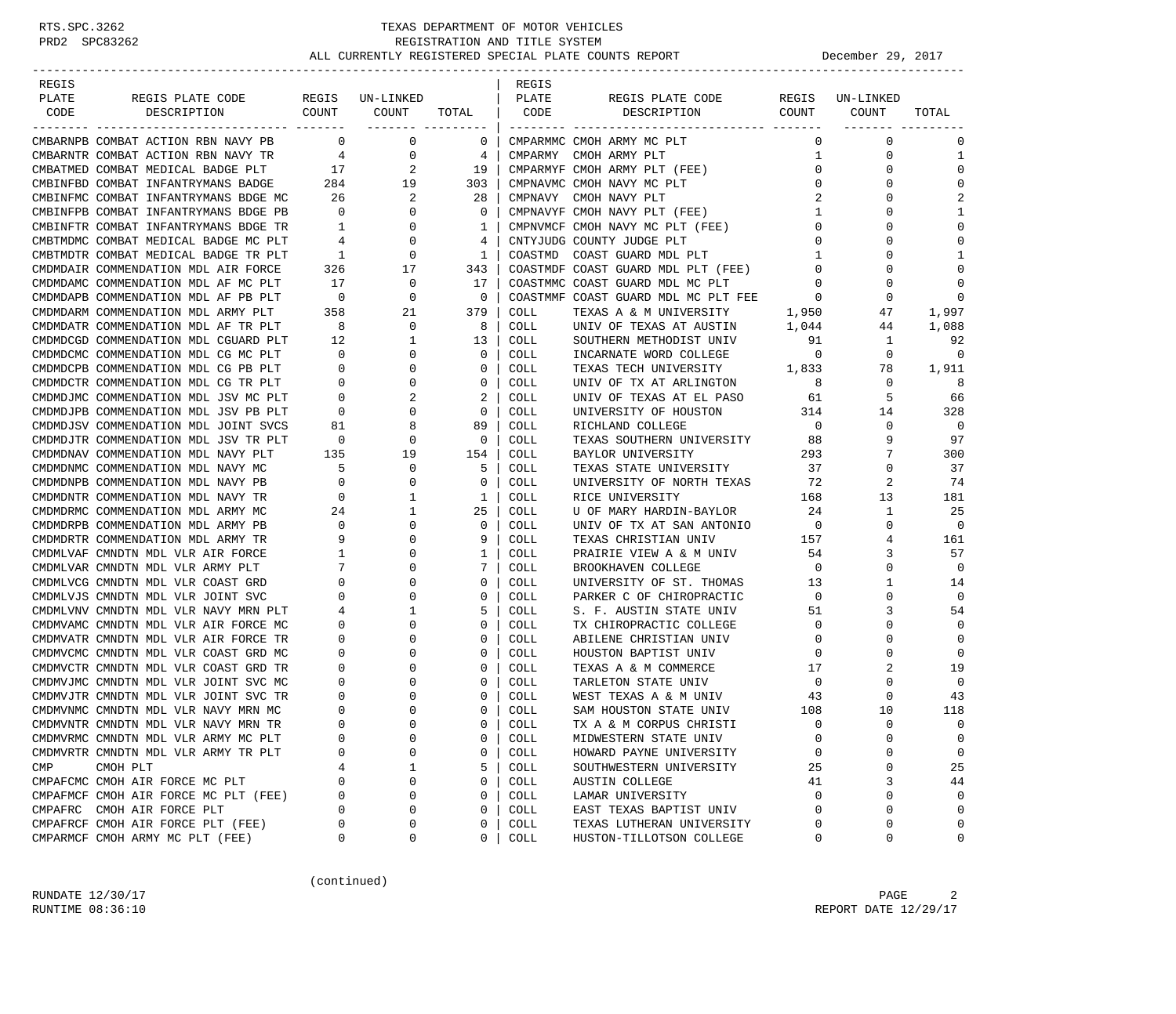| REGIS<br>REGIS                                                                                                                                                    |                |              |                         |
|-------------------------------------------------------------------------------------------------------------------------------------------------------------------|----------------|--------------|-------------------------|
| PLATE<br>REGIS PLATE CODE<br>REGIS UN-LINKED<br>PLATE<br>REGIS PLATE CODE                                                                                         | REGIS          | UN-LINKED    |                         |
| COUNT<br>DESCRIPTION<br>CODE<br>DESCRIPTION<br>COUNT<br>TOTAL<br>CODE                                                                                             | COUNT          | COUNT        | TOTAL                   |
| -------- ---------<br>$\mathbf 0$<br>COLL<br>MCMURRY UNIVERSITY<br>$\mathbf 0$<br>$\overline{0}$<br>DSMARMY DISTINGUISHED SERVICE ARMY                            | 43             | 2            | 45                      |
| COLL<br>UNIV OF TEXAS AT DALLAS<br>26<br>5<br>DSMARMYF DISTING SERVICE ARMY (FEE)<br>31                                                                           | 11             | 2            | 13                      |
| $\overline{0}$<br>TEXAS WESLEYAN UNIVERSITY<br>$\mathbf{0}$<br>$\overline{0}$<br>COLL<br>DSMARMYM DISTING SERVICE ARMY MC                                         | $\overline{0}$ | $\mathbf 0$  | $\Omega$                |
| SUL ROSS STATE UNIVERSITY 37<br>DISTING SERVICE COAST GUARD<br>COLL<br>3<br>40<br>DSMCG                                                                           | 2              | $\Omega$     | 2                       |
| COLL<br>UT DALLAS SUNSET 09/01/2014 0<br>$\mathbf{0}$<br>0<br>DSMCGF<br>DIST SER COAST GUARD (FEE)                                                                | $\mathbf{0}$   | 0            | $\mathbf 0$             |
| 0<br>COLL<br>TEXAS A & M KINGSVILLE<br>$\overline{0}$<br>0<br>DSMCGM<br>DISTING SERV COAST GUARD MC                                                               | $\mathbf{0}$   | 0            | $\mathbf 0$             |
| $\overline{0}$<br>0<br>$\mathbf 0$<br>DIST SER CST GUARD MC (FEE)<br>COLL<br>NORTH CENTRAL TX COLLEGE<br>DSMCGMF                                                  | $\mathbf{0}$   | $\Omega$     | $\mathbf 0$             |
| 5<br>COLL<br>UT MD ANDERSON CANCER<br>38<br>43<br>DSMDDMCF DIS SER MDL DOD MC PLT(FEE)                                                                            | $\mathbf 0$    | U            | $\Omega$                |
| TEXAS WOMEN'S UNIVERSITY<br>$\overline{0}$<br>$\mathbf 0$<br>COLL<br>0<br>DSMDHSMC DIST SER MDL DOHS MC PLT                                                       | 0              | 0            | $\Omega$                |
| COLL<br>UNIV OF TX AT BROWNSVILLE<br>$\overline{0}$<br>0<br>0<br><b>DSMDOD</b><br>DIST SER MDL DOD PLT                                                            | 4              | 0            | $\overline{4}$          |
| $\mathbf 0$<br>COLL<br>LUBBOCK CHRISTIAN UNIV<br>11<br>11<br>DSMDODF<br>DIST SER MDL DOD PLT (FEE)                                                                | 4              | 0            | 4                       |
| 28<br>3<br>31<br>DSMDODMC DIST SER MDL DOD MC PLT<br>COLL<br>ST. MARY'S UNIVERSITY                                                                                | 0              | $\Omega$     | $\mathbf 0$             |
| 52<br>52<br>COLL<br>ANGELO STATE UNIVERSITY<br>0<br>DSMDOHS<br>DIST SER MDL DOHS PLT                                                                              | $\mathbf 0$    | U            | $\Omega$                |
| DSMDOHSF DIST SER MDL DOHS PLT (FEE)<br>COLLTXAN COLLEGE FOR ALL TEXANS<br>18<br>3<br>21                                                                          | 0              | O            | $\Omega$                |
| COLLTXMC COLL FOR ALL TEXANS MC<br>$\overline{1}$<br>0<br>1<br>DSMDOT<br>DIST SER MDL DOT PLT                                                                     | 0              | 0            | $\mathbf 0$             |
| $\Omega$<br>$\mathbf 0$<br>COLLTXTR COLL FOR ALL TEXANS TR<br>$\overline{\phantom{0}}$<br>DSMDOTF DIST SER MDL DOT PLT (FEE)                                      | $\mathbf 0$    | $\Omega$     | $\Omega$                |
| 158<br>CONQCNCR CONQUER CANCER PLT<br>9<br>DSMDOTMC DIST SER MDL DOT MC PLT<br>167                                                                                | 0              | 0            | $\Omega$                |
| CTNBOL<br>478<br>482<br>COTTON BOLL PLT<br>4<br>DSMDTMCF DIS SER MDL DOT MC PLT(FEE)                                                                              | $\mathbf 0$    | U            | $\Omega$                |
| 70<br>CUSTOM<br>CUSTOM VEHICLE PLT<br>3<br>73<br>DSMHSMCF DIS SER MDL DHS MC PLT(FEE)                                                                             | 0              | O            | $\Omega$                |
| $\overline{0}$<br>CUSTOMMC CUSTOM MOTORCYCLE PLT<br>0<br>0<br>DSMNAVMF DISTING SERV NAVY MC (FEE)                                                                 | 0              | 0            | $\Omega$                |
| TX WING CIVIL AIR PATROL 139<br>5<br>CVLPAT<br>144<br>DSMNAVY DISTINGUISHED SERVICE NAVY                                                                          | 6              | 0            | 6                       |
| CVLPATMC TX WING CIVIL AIR PATROL MC<br>DSMNAVYF DISTING SERVICE NAVY (FEE)<br>$\sim$ 1<br>0<br>1                                                                 | 2              | 1            | 3                       |
| $\mathbf 0$<br>CVLPATPB TX WING CIVIL AIR PATROL PB<br>$\overline{0}$<br>0<br>DSMNAVYM DISTING SERVICE NAVY MC                                                    | $\mathbf 0$    | U            | $\Omega$                |
| CVLPATTR TX WING CIVIL AIR PATROL TR<br>$\overline{0}$<br>0<br>0<br>DSSMDLMC DEF SUPERIOR SERV MDL MC                                                             | 2              | 0            | 2                       |
| DARMC<br>DAUGHTERS AMER REV MC PLT<br>$\overline{0}$<br>0<br>0<br>DSSMDLMF DEF SUPER SERV MDL MC (FEE)                                                            | $\mathbf{1}$   | 0            | 1                       |
| $\overline{0}$<br>0<br>$\mathbf 0$<br>DARPB<br>DAUGHTERS AMER REV PB PLT<br>DSSMEDAL DEFENSE SUPERIOR SERV MEDAL                                                  | 144            | 6            | 150                     |
| 75<br>DAUGHTERS AMER REV PLT<br>2<br>77<br>DSSMEDLF DEF SUPERIOR SERV MDL (FEE)<br>DARPLT                                                                         | 31             | 5            | 36                      |
| $\overline{0}$<br>$\mathbf 0$<br>$\overline{0}$<br>DARTR<br>DAUGHTERS AMER REV TR PLT<br>DUBLUE<br>DU BLUE HERON PLT                                              | 704            | 34           | 738                     |
| DEFMERSF DEFENSE MERIT SVC MDL (FEE) 175<br>41<br>216<br>DUBLUEMC DU BLUE HERON MC PLT                                                                            | 1              | 0            | 1                       |
| DEFMERSV DEFENSE MERIT SVC MDL PLT<br>813<br>24<br>837<br>DUBLUEPB DU BLUE HERON PB PLT                                                                           | $\mathbf{0}$   | 0            | $\mathbf 0$             |
| $\overline{9}$<br>$\mathbf{0}$<br>-9<br>DEFMRSMC DEFENSE MERIT SVC MDL MC<br>DUBLUETR DU BLUE HERON TRL PLT                                                       | 2              | $\Omega$     | $\overline{\mathbf{c}}$ |
| DEFMRSMF DEFENSE MERIT SVC MDL MC F<br>3<br>12<br>DUTHREED DU THREE DOGS PLT<br>$\overline{9}$                                                                    | 27             | 29           | 56                      |
| DESERTMC DESERT STORM MC PLT<br>79<br>3<br>82<br>DUTHREMC DU THREE DOGS MC PLT                                                                                    | $\mathbf 0$    | 0            | $\mathbf 0$             |
| $\overline{\phantom{0}}$<br>DESERTPB DESERT STORM PB PLT<br>DUTHREPB DU THREE DOGS PB PLT<br>$\mathbf{0}$<br>$\Omega$                                             | 0              | 0            | $\Omega$                |
| DESERTS DESERT STORM PLT<br>1,556<br>104<br>1,660<br>DUTHRTRL DU THREE DOGS TRL PLT                                                                               | 0              | 0            | $\mathbf 0$             |
| 11<br>0<br>DESERTTR DESERT STORM TR PLT<br>11<br>DVAEXMDL DV ARM FORCES EXP MDL PLT                                                                               | 27             | 1            | 28                      |
| DFDRVRAW DEAF DRIVER AWARENESS PLT<br>36<br>3<br>39<br>DVAEXMLF DV ARM FORCES EXP MDL (FEE)                                                                       | 7              | 0            | 7<br>$\Omega$           |
| $\overline{0}$<br>0<br>$\mathbf 0$<br>DFDRVRMC DEAF DRIVER AWARENESS MC<br>DVAEXMMC DV ARM FORCES EXP MDL MC                                                      | $\mathbf 0$    | 0            | $\Omega$                |
| DFDRVRPB DEAF DRIVER AWARENESS PB<br>$\overline{\phantom{0}}$<br>$\mathbf{0}$<br>0<br>DVAEXMMF DV ARM FORCES EXP MDL MC F<br>DVAFCMCF DV AIR FORCE CROSS MC (FEE) | 0              | 0<br>0       | 1                       |
| DFDRVRTR DEAF DRIVER AWARENESS TR<br>$\overline{1}$<br>$\mathbf 0$<br>$\mathbf{1}$<br>2<br>11                                                                     | 1<br>0         | $\Omega$     | $\mathbf 0$             |
| DFLYCMCF FLY CRS MDL RCPNT MC (FEE)<br>13<br>DVAFCRMC DV AIR FORCE CROSS MC PLT<br>1,109<br>28<br>$1,137$  <br>DVAFCRS DV AIR FORCE CROSS PLT                     | 31             |              | 33                      |
| DFLYCRS FLYING CROSS MEDAL RECIPNTS                                                                                                                               | 17             |              |                         |
| 313<br>31<br>DFLYCRSF FLY CRS MDL RCPNT PLT (FEE)<br>DVAFCRSF DV AIR FORCE CROSS (FEE)<br>344<br>7<br>$\mathbf 1$<br>8                                            | 790            | 2<br>12      | 19<br>802               |
| DFLYCSMC FLY CRS MEDAL RCPNT MC PLT<br>DVAIRMDL DV AIR MEDAL PLT<br>27<br>DIMES<br>MARCH OF DIMES PLT<br>0<br>27<br>DVAIRMLF DV AIR MEDAL PLT (FEE)               | 461            | 18           | 479                     |
| 0<br>DSMAIRF DISTING SERVICE AIR FORCE<br>40<br>40<br>DVAIRMMC DV AIR MEDAL MC PLT                                                                                | $\overline{4}$ | 0            | 4                       |
| DSMAIRFF DISTING SER AIR FORCE (FEE)<br>DVAIRMMF DV AIR MEDAL MC PLT (FEE)<br>0<br>11<br>11                                                                       | 35             | 3            | 38                      |
| DSMAIRFM DISTING SERV AIR FORCE MC<br>1<br>0<br>DVAIRMNF DV AIRMANS MDL (FEE)<br>1                                                                                | 7              | 0            | 7                       |
| DSMAIRMF DIST SER AIR FORCE MC (FEE)<br>0<br>0<br>0<br>DVAIRMNS DV AIRMANS MDL PLT                                                                                | 8              | 0            | 8                       |
| DSMARMMF DISTING SERV ARMY MC (FEE)<br>0<br>0<br>0<br>DVAIRV<br>DV AIR MEDAL VALOR PLT                                                                            | 90             | $\mathbf{1}$ | 91                      |

(continued)

RUNDATE  $12/30/17$  PAGE 3 RUNTIME  $08:36:10$  REPORT DATE  $12/29/17$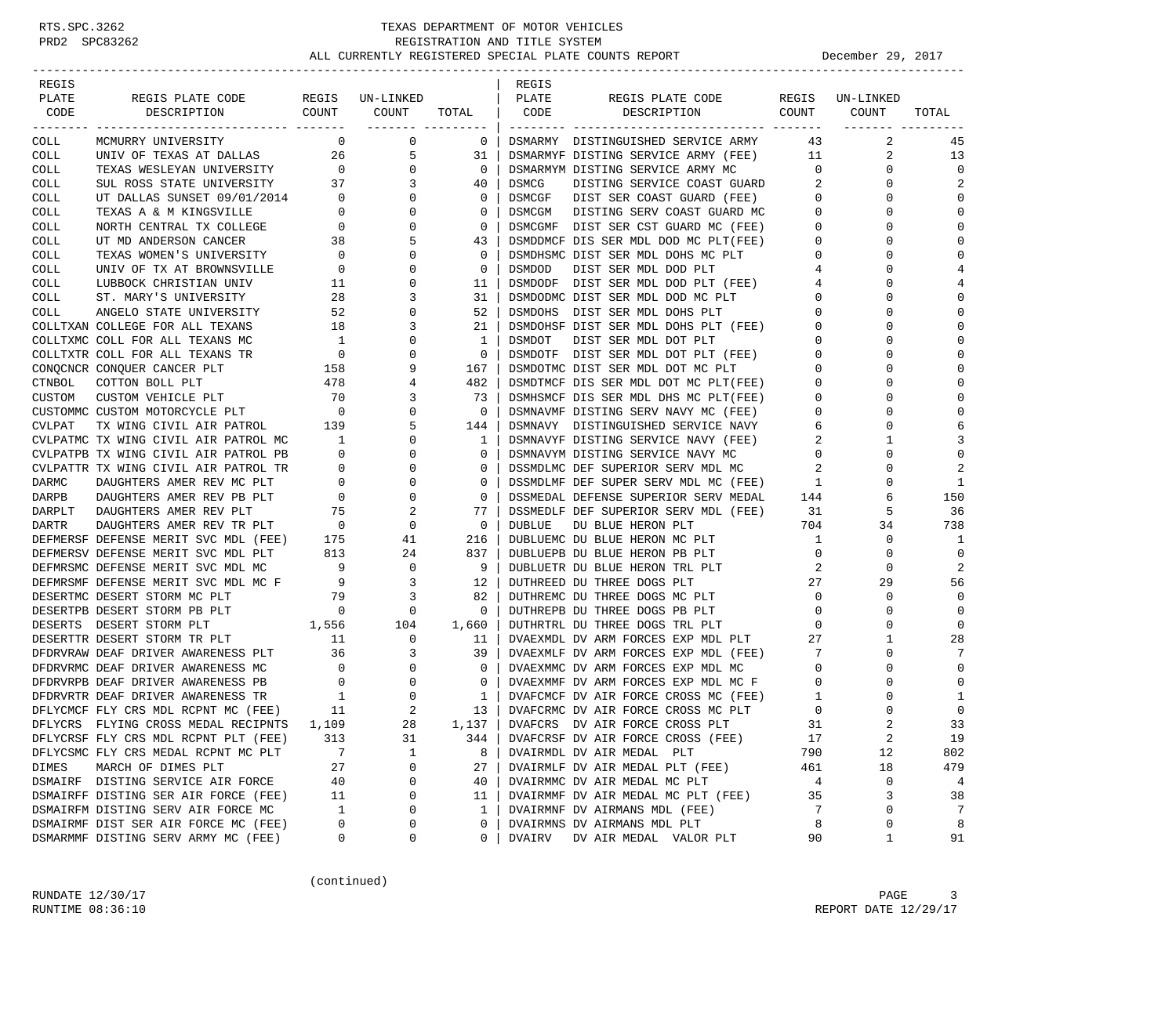| REGIS         |                                                                              |                                       |                                      |             | REGIS         |                                                                             |                   |               |                   |
|---------------|------------------------------------------------------------------------------|---------------------------------------|--------------------------------------|-------------|---------------|-----------------------------------------------------------------------------|-------------------|---------------|-------------------|
| PLATE         | REGIS PLATE CODE                                                             |                                       | REGIS UN-LINKED                      |             | PLATE         | REGIS PLATE CODE                                                            | REGIS             | UN-LINKED     |                   |
| CODE          | COUNT<br>DESCRIPTION                                                         |                                       | COUNT                                | TOTAL       | CODE          | COUNT<br>DESCRIPTION                                                        |                   | COUNT         | TOTAL             |
|               | DVAIRVF DV AIR MEDAL VALOR (FEE)                                             | 59                                    | -------- ---------<br>$\overline{a}$ | 61          |               | DVCMHAR DV CMOH ARMY PLT                                                    | $\Omega$          | 1             | 1                 |
|               | DVAIRVM DV AIR MEDAL VALOR MC PLT 1                                          |                                       | 0                                    | 1           |               | DVCMHARF DV CMOH ARMY PLT (FEE)                                             | $\mathbf{1}$      | 1             | $\overline{2}$    |
|               | DVAIRVMF DV AIR MEDAL VALOR MC (FEE)                                         | 8                                     | 0                                    | 8           |               | DVCMHARM DV CMOH ARMY MC PLT                                                | $\mathbf{0}$      | 0             | $\Omega$          |
|               | DVARCRMC DV ARMY DST CROSS MC PLT                                            |                                       | $1 \qquad \qquad$<br>$\mathbf{0}$    | 1           |               | DVCMHFMF DV CMOH AIR FORCE MC (FEE)                                         | $\mathbf{0}$      | 0             | $\Omega$          |
|               | DVARCRMF DV ARMY DST CRS MC (FEE)                                            | $\frac{1}{2}$                         | 0                                    | 1           |               | DVCMHNAV DV CMOH NAVY PLT                                                   | 1                 | 0             | 1                 |
|               | DVARMCRF DV ARMY DST CROSS (FEE)                                             | 14                                    | 4                                    | 18          |               | DVCMHNMF DV CMOH NAVY MC PLT (FEE)                                          | $\mathbf 0$       | $\Omega$      | $\mathbf 0$       |
|               | DVARMSMC DV AIRMANS MDL MC PLT                                               |                                       | 0                                    | $\mathbf 0$ |               | DVCMHNVF DV CMOH NAVY PLT (FEE)                                             | $\mathbf 0$       | 1             | 1                 |
|               | DVARMSMF DV AIRMANS MDL MC (FEE)                                             | $\begin{array}{c}0\\0\\29\end{array}$ | 0                                    | 0           |               | DVCMHNVM DV CMOH NAVY MC PLT                                                | $\mathbf{0}$      | $\Omega$      | $\mathbf{0}$      |
|               | DVARMYCR DV ARMY DST CROSS PLT                                               |                                       | 9                                    | 38          | DVCMJS        | DV COMMEN MDL JOINT SVC PLT                                                 | 35                | $\Omega$      | 35                |
|               | DVASVMDL DV ARM FORCES SVC MDL PLT 2                                         |                                       | 0                                    | 2           |               | DVCMJSF DV COMMEN MDL JOINT SVC FEE                                         | 18                | 0             | 18                |
|               | DVASVMLF DV ARM FORCES SVC MDL (FEE)                                         | $\overline{\mathbf{3}}$               | 0                                    | 3           |               | DVCMJSMC DV COMMEN MDL JS MC PLT                                            | $\overline{0}$    | 1             | 1                 |
|               | DVASVMMC DV ARM FORCES SVC MDL MC                                            | $\overline{0}$                        | 0                                    | 0           |               | DVCMJSMF DV COMMEN MDL JS MC (FEE)                                          | $\overline{3}$    | 0             | 3                 |
|               | DVASVMMF DV ARM FORCES SVC MDL MC F                                          | $\overline{\phantom{0}}$              | 0                                    | $\mathbf 0$ |               | DVCMLJSF DV CMNDTN VLR JT SVC (FEE)                                         | $\overline{0}$    |               | $\mathbf{0}$      |
| <b>DVBRST</b> | DV BRONZE STAR MEDAL PLT                                                     | 5,291                                 | 92                                   | 5,383       | <b>DVCMNV</b> | DV COMMEN MDL NAVY PLT                                                      | 54                | $\Omega$      | 54                |
|               | DVBRSTF DV BRONZE STAR MEDAL (FEE) 3,090                                     |                                       | 69                                   | 3,159       |               | DVCMNVF DV COMMEN MDL NAVY (FEE)                                            | 20                | 0             | 20                |
|               | DVBRSTMC DV BRONZE STAR MEDAL MC                                             | 53                                    | 2                                    | 55          |               | DVCMNVMC DV COMMEN MDL NAVY MC PLT                                          | $\overline{0}$    | $\Omega$      | $\mathbf 0$       |
|               | DVBRSTMF DV BRONZE STAR MDL MC (FEE) 245                                     |                                       | 8                                    | 253         |               | DVCMNVMF DV COMMEN MDL NAVY MC (FEE)                                        | 4                 | 0             | 4                 |
| DVBRSV        | DV BRONZE STAR VALOR PLT                                                     | 493                                   | 3                                    | 496         |               | DVCMRBNM DV COMBAT ACTION RBN NAVY                                          | 235               | 5             | 240               |
|               | DVBRSVF DV BRONZE STAR VALOR (FEE) 218                                       |                                       | 10                                   | 228         |               | DVCMRNMC DV COMBAT ACTN RBN NAVY MC                                         | -7                | 2             | 9                 |
|               | DVBRSVMC DV BRONZE STAR VALOR MC                                             | 9                                     | 0                                    | 9           |               | DVCMRNMF DV COMBAT ACT RBN NAVY MC F                                        | 12                | 0             | 12                |
|               | DVBRSVMF DV BRONZ STR VALOR MC (FEE)                                         | 20                                    | 1                                    | 21          |               | DVCMRNYF DV COMBAT ACTION RBN NAVY F                                        | 109               | 2             | 111               |
|               | DVCCMBMC DV COMBAT ACTION MEDAL MC F                                         | $\overline{1}$                        | 0                                    | 1           |               | DVCMVAFE DV CMNDTN VLR AIR FORCE PLT                                        | 1                 | 0             | 1                 |
|               | DVCMACMC DV COMBAT ACTION RBN CG MC                                          | $\overline{0}$                        | 0                                    | 0           |               | DVCMVAFF DV CMNDTN VLR AIR FORCE FEE                                        | $\mathbf 0$       | $\Omega$      | $\Omega$          |
| <b>DVCMAF</b> | DV COMMEN MDL AIR FORCE PLT                                                  | 65                                    | 2                                    | 67          |               | DVCMVARF DV CMNDTN VLR ARMY (FEE)                                           | 4                 | $\Omega$      |                   |
|               | DVCMAFF DV COMMEN MDL AIR FORCE FEE                                          | 38                                    | 0                                    | 38          |               | DVCMVARY DV CMNDTN VLR ARMY PLT                                             | 6                 | 0             | 6                 |
|               | DVCMAFMC DV COMMEN MDL AF MC PLT                                             | $\overline{0}$                        | 0                                    | $\mathbf 0$ |               | DVCMVCG DV CMNDTN VLR COAST GRD PLT                                         | $\mathbf{0}$      | $\Omega$      | $\mathbf 0$       |
|               | DVCMAFMF DV COMMEN MDL AF MC (FEE)                                           | $\overline{\phantom{a}}$ 2            | 0                                    | 2           |               | DVCMVCGF DV CMNDTN VLR COAST GRD FEE                                        | $\mathbf{0}$      | $\Omega$      | $\Omega$          |
| DVCMAR        | DV COMMEN MDL ARMY PLT                                                       | 122                                   |                                      | 129         |               | DVCMVNVY DV CMNDTN VLR NVY MRN PLT                                          | 5                 |               |                   |
|               | DVCMARF DV COMMEN MDL ARMY (FEE)                                             | 75                                    | 2                                    | 77          |               | DVCMVNYF DV CMNDTN VLR NVY MRN (FEE)                                        | 2                 | $\Omega$      |                   |
|               | DVCMARMC DV COMMEN MDL ARMY MC PLT                                           | $\overline{1}$                        | 1                                    | 2           |               | DVCOAFMC DV COAST GUARD MDL MC (FEE)                                        | $\mathbf{1}$      | 1             | 2                 |
|               | DVCMARMF DV COMMEN MDL ARMY MC (FEE)                                         | 11                                    | 0                                    | 11          |               | DVCOASMC DV COAST GUARD MDL MC PLT                                          | $\mathbf 0$       | 0             | $\mathbf 0$       |
|               | DVCMBBMC DV COMBAT ACTION MEDAL MC                                           | $\overline{0}$                        | 0                                    | $\mathbf 0$ |               | DVCOASTF DV COAST GUARD MDL (FEE)                                           | - 9               | 1             | 10                |
|               | DVCMBIMC DV COMBAT INFANTRY BDGE MC                                          | 10                                    | 0                                    | 10          |               | DVCOASTG DV COAST GUARD MDL PLT                                             | 25                | 2             | 27                |
|               | DVCMBIMF DV COMBAT INFANTRY BDG MC F                                         | 26                                    | 0                                    | 26          |               | DVCOMBAF DV COMBAT ACTION BADGE(FEE) 187                                    |                   | 5             | 192               |
|               | DVCMBMDF DV COMBAT MED BADGE (FEE)                                           | 15                                    | 0                                    | 15          |               | DVCOMBAM DV COMBAT ACTION MEDAL PLT                                         | 21                | 0             | 21                |
|               | DVCMBMED DV COMBAT MEDICAL BADGE PLT                                         | 37                                    | 2                                    | 39          |               | DVCOMBAR DV COMBAT ACTION RBN CG PLT                                        | $\overline{4}$    | $\mathbf 0$   | $\overline{4}$    |
|               | DVCMBMMC DV COMBAT MED BADGE MC PLT                                          | $\overline{0}$                        | 0                                    | $\mathbf 0$ |               | DVCOMBAT DV COMBAT ACTION BADGE PLT                                         | 458               | 10            | 468               |
|               | DVCMBMMF DV COMBAT MED BADGE MC FEE                                          | $\overline{0}$                        | $\mathbf 0$                          | $\mathbf 0$ |               | DVCOMBBM DV COMBAT ACTION MEDAL(FEE)                                        | 14                | $\mathbf 1$   | 15                |
|               | DVCMBRCG DV COMBAT ACTION RBN CG FEE<br>DVCMBTIB DV COMBAT INFANTRYMAN BADGE | $\mathbf{1}$                          | $\mathbf 0$                          | 1           |               | DVCOMBMC DV COMBAT ACTION BADGE MC                                          | 4                 | 0             | 4                 |
|               | DVCMBTIF DV COMBAT INFANTRY BDGE FEE                                         | 542<br>227                            | 13<br>6                              | 555         |               | DVCOMFMC DV COMBAT ACTION BADGE MC F                                        | 20<br>$\mathbf 0$ | 0<br>$\Omega$ | 20<br>$\mathbf 0$ |
| <b>DVCMCG</b> | DV COMMEN MDL COAST GUARD                                                    | 5                                     | $\Omega$                             | 233<br>5    |               | DVCRCGMC DV COMBAT ACT RBN CG MC FEE<br>DVCVAFMC DV CMNDTN VLR AIR FORCE MC | $\Omega$          | $\cap$        | $\Omega$          |
|               | DVCMCGF DV COMMEN MDL COAST GUARD F                                          | 2                                     | 0                                    | 2           |               |                                                                             |                   | 0             | $\Omega$          |
|               | DVCMCGMC DV COMMEN MDL CG MC PLT                                             | 0                                     | U                                    | 0           |               | DVCVAFMF DV CMNDTN VLR AIR FORC MC F<br>DVCVAYMC DV CMNDTN VLR ARMY MC PLT  | 0                 | U             | $\Omega$          |
|               | DVCMCGMF DV COMMEN MDL CG MC (FEE)                                           | 0                                     | 0                                    | 0           |               | DVCVAYMF DV CMNDTN VLR ARMY MC (FEE)                                        | 2                 | 0             | 2                 |
|               | DVCMDLJS DV CMNDTN VLR JT SVC PLT                                            | 1                                     | 0                                    | 1           |               | DVCVCGMC DV CMNDTN VLR COAST GRD MC                                         | 0                 | 0             | $\Omega$          |
|               | DVCMHAFF DV CMOH AIR FORCE PLT (FEE)                                         | 0                                     | 0                                    | 0           |               | DVCVCGMF DV CMNDTN VLR COAST G MC F                                         | 0                 | 0             | $\Omega$          |
|               | DVCMHAFM DV CMOH AIR FORCE MC PLT                                            | 0                                     | 0                                    | 0           |               | DVCVJSMC DV CMNDTN VLR JT SVC MC PLT                                        | 0                 | 0             | $\Omega$          |
|               | DVCMHAIR DV CMOH AIR FORCE PLT                                               | 1                                     | 0                                    | 1           |               | DVCVJSMF DV CMNDTN VLR JT SVC MC FEE                                        | $\Omega$          | 0             | $\Omega$          |
|               | DVCMHAMF DV CMOH ARMY MC PLT (FEE)                                           | 0                                     | 0                                    | 0           |               | DVCVNYMC DV CMNDTN VLR NVY MRN MC                                           | 0                 | 0             | 0                 |

(continued)

RUNDATE  $12/30/17$  PAGE 4 RUNTIME 08:36:10 REPORT DATE 12/29/17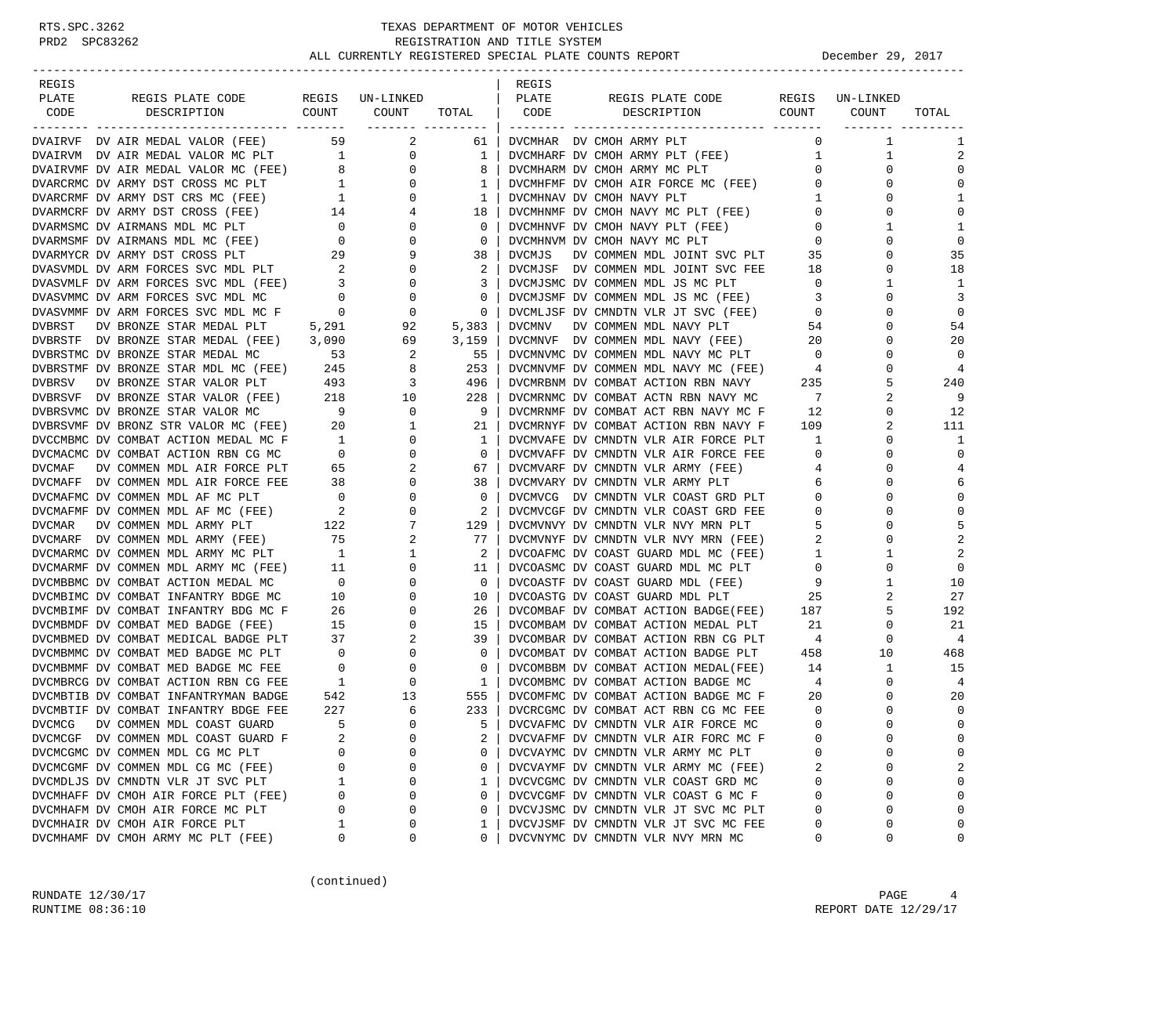| REGIS                                                                                                                                                                                                        |                                             |                                |                | REGIS  |                                                                              |                         |                         |                |
|--------------------------------------------------------------------------------------------------------------------------------------------------------------------------------------------------------------|---------------------------------------------|--------------------------------|----------------|--------|------------------------------------------------------------------------------|-------------------------|-------------------------|----------------|
| PLATE<br>REGIS PLATE CODE                                                                                                                                                                                    |                                             | REGIS UN-LINKED                |                | PLATE  | REGIS PLATE CODE                                                             |                         | REGIS UN-LINKED         |                |
| CODE<br>DESCRIPTION                                                                                                                                                                                          | COUNT                                       | COUNT<br>-------- ---------    | TOTAL          | CODE   | COUNT<br>DESCRIPTION                                                         |                         | COUNT<br>-------- ----- | TOTAL          |
| DVCVNYMF DV CMNDTN VLR NVY PRANT (DVDFMRSV DV DEFENSE MERIT SVC MEDAL 105)<br>DVDMDFSV DV DEFENSE MERIT SVC MDL F 112 3<br>TIMMMC DV DEFENSE MERIT SVC MDL MC 0<br>TIMMC DV DEFENSE MERIT SVC MC FEE 4<br>48 |                                             | $\mathbf 0$                    | $\overline{0}$ |        | DVGWTMMC DV GLBL WAR TERR EXP MDL MC                                         | $\mathbf{0}$            | 0                       | 0              |
|                                                                                                                                                                                                              |                                             | 5                              | 168            |        | DVGWTSMF DV GLBL WAR TERR SVC MDL F                                          | 21                      | $\mathbf{1}$            | 22             |
|                                                                                                                                                                                                              |                                             | $\overline{3}$                 | 115            |        | DVGWTSML DV GLBL WAR TERR SVC MDL                                            | 46                      | $\mathbf{1}$            | 47             |
|                                                                                                                                                                                                              |                                             | $\mathbf{0}$                   | $\mathbf{0}$   |        | DVINRMDL DV INHERENT RESOLVE CAMPAGN                                         | $\overline{\mathbf{3}}$ | $\Omega$                | 3              |
|                                                                                                                                                                                                              |                                             | $\overline{0}$                 | 4              |        | DVINRMLF DV INHERENT RESOLVE (FEE)                                           | $\overline{0}$          | 0                       | $\mathbf 0$    |
|                                                                                                                                                                                                              |                                             | 2                              | 50             |        | DVINRMMC DV INHERENT RESOLVE CMPN MC                                         | $\mathbf{0}$            | $\Omega$                | $\mathbf 0$    |
|                                                                                                                                                                                                              |                                             | $\mathbf{1}$                   | 27             |        | DVINRMMF DV INHERENT RESOLVE MC FEE                                          | $\mathbf{0}$            | 0                       | $\mathbf 0$    |
| DVDSAFF DV DSM AIR FORCE PLT (FEE) 26<br>DVDSAFMC DV DSM AIR FORCE MC PLT 1<br>DVDSAFMF DV DSM AIR FORCE MC (FEE) 1                                                                                          |                                             | 0                              | $\mathbf{1}$   |        | DVKOCMDL DV KOSOVO CAMPAIGN MEDAL                                            | 8                       | $\Omega$                | 8              |
|                                                                                                                                                                                                              |                                             | 0                              | 1              |        | DVKOCMMC DV KOSOVO CAMPAIGN MDL MC                                           | $\mathbf 0$             | $\Omega$                | $\mathbf 0$    |
| <b>DVDSAR</b><br>DV DSM ARMY PLT                                                                                                                                                                             |                                             | 4                              | 132            |        | DVKOCMMF DV KOSOVO CAMPAIGN MDL MC F                                         | $\mathbf 0$             | 0                       | $\mathbf 0$    |
| DVDSARF DV DSM ARMY PLT (FEE)                                                                                                                                                                                | $\frac{128}{76}$<br>76                      | 4                              | 80             |        | DVKOCVMF DV KOSOVO CAMPAIGN MDL FEE                                          | 3                       | $\Omega$                | 3              |
| DVDSARMC DV DSM ARMY MC PLT                                                                                                                                                                                  | $\overline{a}$                              | 0                              | $\mathbf{0}$   |        | DVKORSFM DV KOREAN SERVICE MDL MC F                                          | $\mathbf{0}$            | 0                       | $\mathbf 0$    |
| DVDSARMF DV DSM ARMY MC PLT (FEE)                                                                                                                                                                            | $4\overline{ }$                             | $\mathbf 0$                    | 4              |        | DVKORSMC DV KOREAN SERVICE MDL MC                                            | $\overline{0}$          | $\Omega$                | $\mathbf 0$    |
| <b>DVDSCG</b><br>DV DSM COAST GUARD PLT                                                                                                                                                                      | 13                                          | $\mathbf 0$                    | 13             |        | DVKORSMC DV KOREAN SERVICE MDL MC<br>DVKORSMD DV KOREAN SERVICE MDL PLT      | 18                      | $\Omega$                | 18             |
|                                                                                                                                                                                                              |                                             | $\mathbf 0$                    | 3              |        | DVKORSMF DV KOREAN SERVICE MDL (FEE)                                         | 13                      | 1                       | 14             |
| DVDSCGF DV DSM COAST GUARD (FEE) 3<br>DVDSCGMC DV DSM COAST GUARD MC PLT 1                                                                                                                                   |                                             | $\mathbf 0$                    | 1              |        | DVKRDSFM DV KOREAN DEFENSE SVC MC F                                          | $\mathbf{1}$            | $\Omega$                | <sup>1</sup>   |
| DVDSCGMF DV DSM COAST GUARD MC (FEE) 0                                                                                                                                                                       |                                             | 0                              | $\mathbf{0}$   |        | DVKRDSMC DV KOREAN DEFENSE SVC MC                                            | $\mathbf 0$             | 0                       | $\mathbf 0$    |
|                                                                                                                                                                                                              |                                             | $\mathbf 0$                    | $\circ$        |        | DVKRDSMD DV KOREAN DEFENSE SVC MDL                                           | 50                      | $\mathbf 1$             | 51             |
| DVDSDDMC DV DSM DOD MC PLT (FEE) 0<br>DVDSDDMF DV DSM DOD MC PLT (FEE) 1                                                                                                                                     |                                             | $\mathbf 0$                    | 1              |        | DVKRDSMF DV KOREAN DEFENSE SVC MDL F 35                                      |                         | 2                       | 37             |
| DVDSDOD DV DSM DOD PLT                                                                                                                                                                                       | 6                                           | 1                              | 7              |        |                                                                              | $5^{\circ}$             | 0                       | -5             |
| DVDSDODF DV DSM DOD PLT (FEE)                                                                                                                                                                                | 2                                           | $\mathbf 0$                    | 2              |        | DVLGNMMF DV LEGION OF MERIT MC (FEE)<br>DVLGNMMF DV LEGION OF MERIT MC (FEE) | 58                      | 1                       | 59             |
| DVDSDOT DV DSM DOT PLT                                                                                                                                                                                       | $\overline{0}$                              | 0                              | $\mathbf{0}$   |        | DVLGNMRT DV LEGION OF MERIT PLT 1,450                                        |                         | 15                      | 1,465          |
| DVDSDOTF DV DSM DOT PLT (FEE)                                                                                                                                                                                | $\mathbf{0}$                                | $\mathbf 0$                    | 0              |        | DVLGNMTF DV LEGION OF MERIT (FEE) 937                                        |                         | 25                      | 962            |
| DVDSDTMC DV DSM DOT MC PLT                                                                                                                                                                                   | $\mathbf{0}$                                | $\mathbf 0$                    | 0              |        | DVMCEMMC DV MARINE CORPS EXP MDL MC                                          | $\overline{0}$          | 0                       | 0              |
| DVDSDTMF DV DSM DOT MC PLT (FEE)                                                                                                                                                                             |                                             | $0 \qquad \qquad$<br>0         | 0              |        | DVMCEMMF DV MARINE CORPS EXP ML MC F                                         | $\mathbf{0}$            | $\mathbf{0}$            | $\mathbf 0$    |
| DVDSHSMC DV DSM DOHS MC PLT                                                                                                                                                                                  | $\overline{0}$                              | $\mathbf 0$                    | 0              |        | DVMCEXDL DV MARINE CORPS EXP MDL PLT                                         | 4                       | 2                       | 6              |
| DVDSHSMF DV DSM DOHS MC PLT (FEE)                                                                                                                                                                            | $\overline{0}$                              | $\mathbf 0$                    | $\mathbf{0}$   |        | DVMCEXMF DV MARINE CORPS EXP MDL FEE                                         | 2                       | 2                       | $\overline{4}$ |
| DVDSMDHS DV DSM DOHS PLT                                                                                                                                                                                     | $\mathbf{0}$                                | $\mathbf 0$                    | 0              | DVMCP  | DISABLED VET MC PLT                                                          | 785                     | 25                      | 810            |
| DVDSMHSF DV DSM DOHS PLT (FEE)                                                                                                                                                                               | $\begin{array}{c} 0 \\ 0 \end{array}$       | $\mathbf 0$                    | $\circ$        | DVMCPF | DISABLED VET MC PLT (FEE) 3,249                                              |                         | 123                     | 3,372          |
| DVDSNV<br>DV DSM NAVY PLT                                                                                                                                                                                    |                                             | 2                              | 31             |        | DVMERIMC DV MERITORIOUS SVC MDL MC                                           | 8                       | 2                       | 10             |
| DVDSNVF DV DSM NAVY PLT (FEE)                                                                                                                                                                                | 26                                          | $\frac{29}{26}$<br>$\mathbf 0$ | 26             |        | DVMERIMF DV MERITORIOUS SVC MDL MC F                                         | 42                      | $\mathbf{1}$            | 43             |
| DVDSNVMC DV DSM NAVY MC PLT                                                                                                                                                                                  | $\overline{\phantom{0}}$                    | $\mathbf 0$                    | $\mathbf{0}$   |        | DVMERSVF DV MERITORIOUS SVC MDL FEE                                          | 668                     | 21                      | 689            |
| DVDSNVMF DV DSM NAVY MC PLT (FEE)                                                                                                                                                                            | $\overline{1}$                              | 0                              | 1              |        | DVMERSVM DV MERITORIOUS SVC MDL PLT                                          | 983                     | 12                      | 995            |
| DVDSS<br>DV DEF SUPERIOR SVC MEDAL                                                                                                                                                                           | 56                                          | 4                              | 60             |        | DVMILVML DV MILITARY VOL SVC MDL PLT                                         | 4                       | $\mathbf{0}$            | 4              |
| DVDSSF DV DEF SUPER SVC MDL (FEE)                                                                                                                                                                            | 37                                          | 3                              | 40             |        | DVMLACMC DV US MILITARY - WEST POINT                                         | $\overline{0}$          | 0                       | $\mathbf 0$    |
| DVDSSM DV DEF SUPERIOR SVC MDL MC                                                                                                                                                                            | $\overline{0}$                              | $\mathbf 0$                    | $\mathbf{0}$   |        | DVMLACMC DV US AIR FORCE ACADEMY                                             | $\overline{0}$          | $\Omega$                | 0              |
| DVDSSMF DV DEF SPR SVC MDL MC (FEE)                                                                                                                                                                          | $\overline{\mathbf{3}}$                     | $\mathbf 0$                    | 3              |        | DVMLACMC DV US NAVAL ACADEMY                                                 | $\overline{0}$          | 0                       | $\Omega$       |
| DVFLYCMC DV DISTING FLYING CROSS MC                                                                                                                                                                          | $\begin{array}{c} 3 \\ 0 \\ 10 \end{array}$ | $\mathbf 0$                    | $\mathbf{0}$   |        | DVMLACMC DV US COAST GUARD ACADEMY                                           | $\mathbf 0$             | $\Omega$                | 0              |
| DVFLYCMF DV DIST FLY CROSS MC (FEE)                                                                                                                                                                          |                                             | $\mathbf 0$                    | 10             |        | DVMLACMC DV US MERCHANT MARINE ACDMY                                         | $\mathbf{0}$            | $\Omega$                | $\Omega$       |
| DVFLYCRF DV DISTING FLY CROSS (FEE)                                                                                                                                                                          | 209                                         | 5                              | 214            |        | DVMLACMF DV US MILITARY - WEST POINT                                         | 1                       | 0                       | 1              |
| DVFLYCRS DV DISTING FLYING CROSS PLT                                                                                                                                                                         | 373                                         | 9                              | 382            |        | DVMLACMF DV US AIR FORCE ACADEMY                                             | $\mathbf 0$             | $\Omega$                | $\mathbf 0$    |
| DVFLYCVF DV DIST FLY CROSS VALOR FEE                                                                                                                                                                         | 2                                           | $\Omega$                       | $\overline{2}$ |        | DVMLACMF DV US NAVAL ACADEMY                                                 | $\Omega$                | $\Omega$                | $\Omega$       |
| DVFLYCVR DV DIST FLY CROSS VALOR PLT                                                                                                                                                                         | 3                                           | 0                              | 3              |        | DVMLACMF DV US COAST GUARD ACADEMY                                           | $\mathbf 0$             | 0                       | 0              |
| DVFLYVMC DV DIST FLY CRSS VLR MC PLT                                                                                                                                                                         | $\Omega$                                    | 0                              | 0              |        | DVMLACMF DV US MERCHANT MARINE ACDMY                                         | $\Omega$                | $\Omega$                | 0              |
| DVFLYVMF DV DIST FLY CRSS VLR MC FEE                                                                                                                                                                         | 0                                           | 0                              | 0              |        | DVMLACMY DV US MILITARY - WEST POINT                                         | 9                       | 0                       | 9              |
| DVGWEMMF DV GLBL WAR TERR EXP MC FEE                                                                                                                                                                         | 1                                           | 0                              | 1              |        | DVMLACMY DV US AIR FORCE ACADEMY                                             | 3                       | $\Omega$                | 3              |
| DVGWSMMC DV GLBL WAR TERR SVC MC PLT                                                                                                                                                                         | 0                                           | 0                              | 0              |        | DVMLACMY DV US NAVAL ACADEMY                                                 | 2                       | $\Omega$                | 2              |
| DVGWSMMF DV GLBL WAR TERR SVC MC FEE                                                                                                                                                                         | 2                                           | 0                              | 2              |        | DVMLACMY DV US COAST GUARD ACADEMY                                           | 2                       | $\Omega$                | 2              |
| DVGWTEMF DV GLBL WAR TERR EXP MDL F                                                                                                                                                                          | 18                                          | 1                              | 19             |        | DVMLACMY DV US MERCHANT MARINE ACDMY                                         | 0                       | 0                       | 0              |
| DVGWTMDL DV GLBL WAR TERR EXP MDL                                                                                                                                                                            | 44                                          | 1                              | 45             |        | DVMLACYF DV US MILITARY - WEST POINT                                         | 4                       | 0                       | 4              |

(continued)

RUNDATE  $12/30/17$  PAGE 5 RUNTIME 08:36:10 REPORT DATE 12/29/17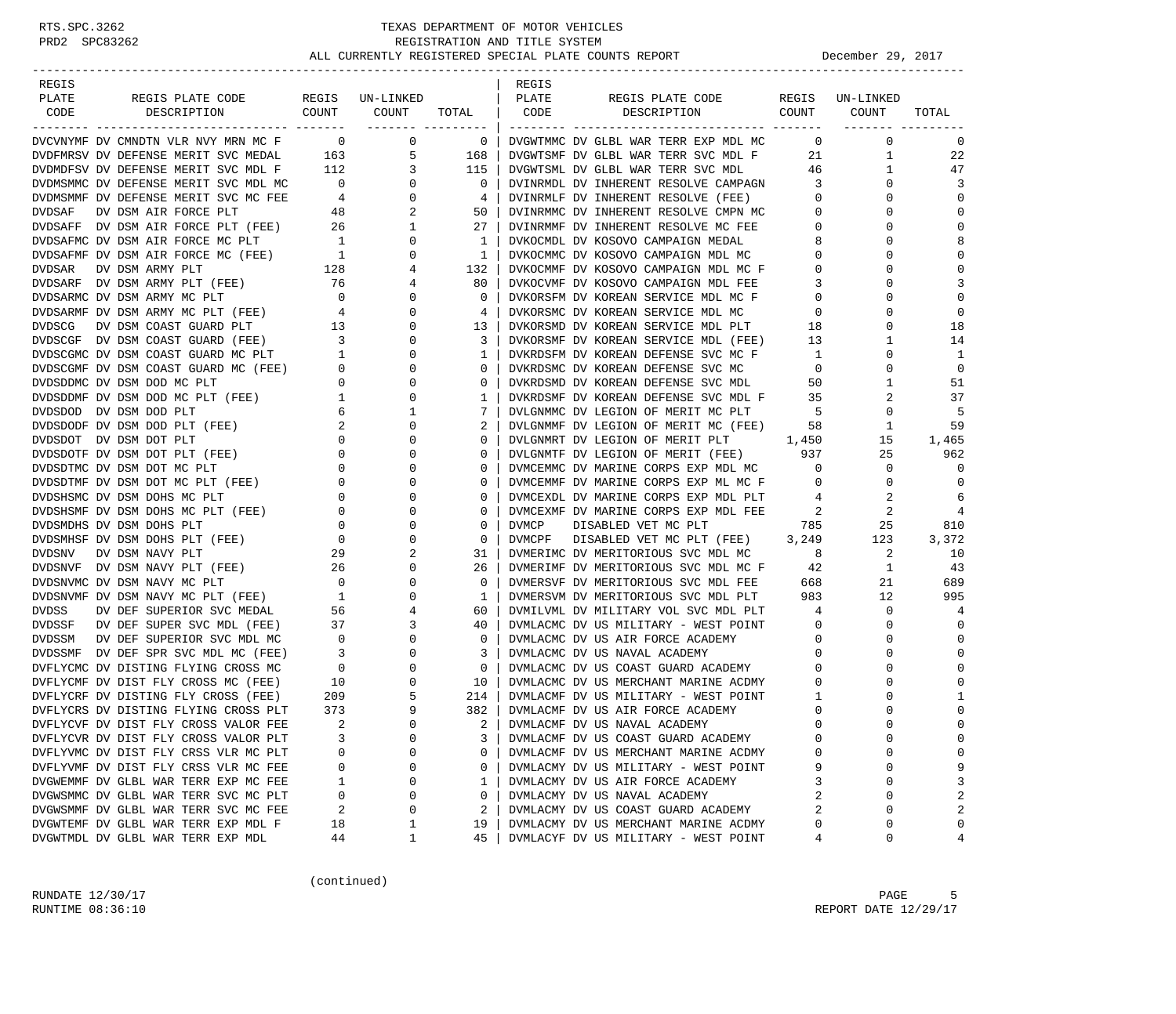| REGIS                                              |                                  |                                   |              | REGIS         |                                        |                         |              |                         |
|----------------------------------------------------|----------------------------------|-----------------------------------|--------------|---------------|----------------------------------------|-------------------------|--------------|-------------------------|
| PLATE<br>REGIS PLATE CODE                          |                                  | REGIS UN-LINKED                   |              | PLATE         | REGIS PLATE CODE                       | REGIS                   | UN-LINKED    |                         |
| CODE<br>DESCRIPTION                                | COUNT                            | COUNT                             | TOTAL        | CODE          | DESCRIPTION                            | COUNT                   | COUNT        | TOTAL                   |
|                                                    |                                  | -------- ---------                |              |               |                                        |                         |              |                         |
| DVMLACYF DV US AIR FORCE ACADEMY                   | 2                                | $\mathbf 0$                       | $2-1$        |               | DVPOWMMF DV PRISONER OF WAR MDL MC F   | $\overline{0}$          | $\mathbf 0$  | 0                       |
| DVMLACYF DV US NAVAL ACADEMY                       | 3 <sup>7</sup>                   | 0                                 | 3            |               | DVPUHRTF DV PURPLE HEART PLT (FEE) 961 |                         | 38           | 999                     |
| DVMLACYF DV US COAST GUARD ACADEMY                 | $\mathbf 0$                      | $\mathbf{0}$                      | $\mathbf{0}$ |               | DVPURHRT DV PURPLE HEART PLT           | 2,502                   | 44           | 2,546                   |
| DVMLACYF DV US MERCHANT MARINE ACDMY               |                                  | $0 \qquad \qquad$<br>$\mathbf{0}$ | $\Omega$     |               | DVSILSMC DV SILVER STAR MEDAL MC PLT   | $\overline{\mathbf{3}}$ | $\mathbf{0}$ | 3                       |
| DVMLVMLF DV MILITARY VOL SVC MDL FEE               | 3                                | $\mathbf{0}$                      | 3            |               | DVSILSMF DV SILVER STAR MDL MC (FEE)   | 2                       | $\mathbf{1}$ | 3                       |
| DVMLVMMC DV MILITARY VOL SVC MDL MC                | $\mathbf{0}$                     | $\mathbf{0}$                      | $\mathbf{0}$ |               | DVSILSTF DV SILVER STAR MEDAL (FEE)    | 74                      | 2            | 76                      |
| DVMLVMMF DV MILITARY VOL SVC ML MC F               | 0                                | $\mathbf{0}$                      | $\mathbf{0}$ |               | DVSILVST DV SILVER STAR MEDAL PLT      | 180                     | 5            | 185                     |
| DVMMEMMC DV MRCHNT MARINE EXP MDL MC               | 0                                | $\mathbf 0$                       | $\mathbf{0}$ |               | DVSLDMDF DV SOLDIERS MDL PLT (FEE)     | 10                      | $\Omega$     | 10                      |
| DVMMEMMF DV MRCHNT MARINE EXP M MC F               | $\mathbf{0}$                     | $\mathbf 0$                       | $\mathbf{0}$ |               | DVSLDMMC DV SOLDIERS MDL MC PLT        | $\overline{0}$          | $\Omega$     | $\Omega$                |
| DVMMEXDL DV MRCHNT MARINE EXP MDL                  | $\mathbf{0}$                     | 0                                 | 0            |               | DVSLDMMF DV SOLDIERS MDL MC PLT F      | $\mathbf{1}$            | 0            | $\mathbf{1}$            |
| DVMMEXMF DV MRCHNT MARINE EXP MDL F                | $\mathbf{0}$                     | $\mathbf 0$                       | $\mathbf{0}$ |               | DVSOLDMD DV SOLDIERS MDL PLT           | 24                      | $\Omega$     | 24                      |
| DVNAVMDF DV NAVY MARINE CRPS MDL F                 | 16                               | 1                                 | 17           |               | DVSWAMDF DV SW ASIA SVC MDL ODS FEE    | 258                     | 8            | 266                     |
| DVNAVMDL DV NAVY MARINE CRPS MDL PLT               | 49                               | 3                                 | 52           |               | DVSWAMDL DV SW ASIA SVC MDL ODS PLT    | 371                     | 6            | 377                     |
| DVNAVMMC DV NAVY MARINE CRPS MDL MC                | $\overline{1}$                   | $\mathbf 0$                       | 1            |               | DVSWAMMC DV SW ASIA SVC MDL ODS MC     | $5^{\circ}$             | 0            | 5                       |
| DVNAVMMF DV NAVY MARINE CRPS MD MC F               | $\overline{0}$                   | $\mathbf 0$                       | $\mathbf{0}$ |               | DVSWAMMF DV SW ASIA SVC MDL ODS MC F   | 21                      | 1            | -22                     |
| DVNAVYCR DV NAVY CROSS PLT                         | 13                               | 4                                 | 17           | DVUSAF        |                                        |                         | 129          |                         |
|                                                    |                                  |                                   |              |               | DV U.S. AIR FORCE PLT                  | 7,361                   |              | 7,490                   |
| DVNDSKMC DV NATL DEF SV MD KOREA MC                | $\overline{1}$<br>$\overline{0}$ | $\mathbf{0}$<br>$\mathbf 0$       | $\mathbf{1}$ |               | DVUSAFF DV U.S. AIR FORCE PLT (FEE)    | 4,379                   | 131          | 4,510                   |
| DVNDSKMF DV NATL DEF SV MD KOR MC F                |                                  |                                   | $\mathbf{0}$ |               | DVUSAFMC DV U.S. AIR FORCE MC PLT      | 43                      | 1            | 44                      |
| DVNDSKWF DV NATL DEF SV MD KOREA F                 | 4                                | 2                                 | 6            |               | DVUSAFMF DV U.S. AIR FORCE MC (FEE)    | 279                     | 14           | 293                     |
| DVNDSKWR DV NATL DEF SV MD KOREA ERA               | 3                                | 1                                 | 4            | DVUSAR        | DV U.S. ARMY PLT                       | 18,335                  | 410          | 18,745                  |
| DVNDSMDF DV NATL DEF SVC MD DSTORM F               | 114                              | 3                                 | 117          |               | DVUSARF DV U.S. ARMY PLT (FEE)         | 9,870                   | 346          | 10,216                  |
| DVNDSMDS DV NATL DEF SVC MDL DSTORM                | 228                              | 11                                | 239          |               | DVUSARMC DV U.S. ARMY MC PLT           | 151                     | 1            | 152                     |
| DVNDSMMC DV NATL DEF SV MD DSTORM MC               | $\overline{\mathbf{3}}$          | $\mathbf 0$                       | 3            |               | DVUSARMF DV U.S. ARMY MC PLT (FEE)     | 699                     | 26           | 725                     |
| DVNDSMMF DV NAT DEF SVMD DSTORM MC F               | 11                               | $\mathbf 0$                       | 11           | <b>DVUSCG</b> | DV U.S. COAST GUARD PLT                | 309                     | 8            | 317                     |
| DVNDSVMC DV NAT DEF SV MD VIETERA MC               | $\overline{0}$                   | 0                                 | $\circ$      |               | DVUSCGF DV U.S. COAST GUARD (FEE)      | 191                     | 2            | 193                     |
| DVNDSVMF DV NAT DEF SV MD VIET MC F                | $\overline{\phantom{a}}$         | $\mathbf 0$                       | 2            |               | DVUSCGMC DV U.S. COAST GUARD MC PLT    | $\overline{0}$          | 0            | $\overline{0}$          |
| DVNDSVWF DV NATL DEF SV MD VIETERA F               | 52                               | 0                                 | 52           |               | DVUSCGMF DV U.S. COAST GUARD MC(FEE)   | 16                      | 1            | 17                      |
| DVNDSVWR DV NATL DEF SV MD VIET ERA                | 111                              | 3                                 | 114          | DVUSMC        | DV U.S. MARINE CORPS PLT               | 7,916                   | 159          | 8,075                   |
| DVNEXMDL DV NAVY EXPED MEDAL PLT                   | 9                                | 0                                 | 9            |               | DVUSMCF DV U.S. MARINE CORPS (FEE)     | 4,353                   | 141          | 4,494                   |
| DVNEXMLF DV NAVY EXPED MEDAL (FEE)                 | 6                                | 0                                 | 6            |               | DVUSMCMC DV U.S. MARINE CORPS MC PLT   | 114                     | 6            | 120                     |
| DVNEXMMC DV NAVY EXPED MEDAL MC PLT                | $\overline{0}$                   | 0                                 | $\mathbf{0}$ |               | DVUSMCMF DV US MARINE CORPS MC (FEE)   | 371                     | 13           | 384                     |
| DVNEXMMF DV NAVY EXPED MEDAL MC FEE                | $\overline{\phantom{a}}$         | $\mathbf{0}$                      | 2            | <b>DVUSN</b>  | DV U.S. NAVY PLT                       | 6,067                   | 122          | 6,189                   |
| DVNVCRMC DV NAVY CROSS MC PLT                      | $\overline{0}$                   | $\mathbf 0$                       | 0            | DVUSNF        | DV U.S. NAVY PLT (FEE)                 | 3,322                   | 105          | 3,427                   |
| DVNVCRMF DV NAVY CROSS MC PLT (FEE)                | $\overline{1}$                   | $\mathbf 0$                       | 1            |               | DVUSNMC DV U.S. NAVY MC PLT            | 60                      | 2            | 62                      |
| DVNVYCRF DV NAVY CROSS PLT (FEE)                   | $7\overline{ }$                  | $\mathbf{1}$                      | 8            |               | DVUSNMCF DV U.S. NAVY MC PLT (FEE)     | 222                     | 8            | 230                     |
| DVOPENFF DV OP ENDURING FR MDL (FEE)               | 282                              | 4                                 | 286          |               | DVVIETMC DV VIETNAM SERVICE MDL MC     | $\overline{9}$          | $\mathbf{0}$ | - 9                     |
| DVOPENFM DV OP ENDURING FR MDL PLT                 | 639                              | 17                                | 656          |               | DVVIETMF DV VIETNAM SERVICE MDL MC F   | 23                      | $\mathbf{1}$ | 24                      |
| DVOPENMC DV OP ENDURING FR MDL MC                  | 11                               | $\mathbf{1}$                      | 12           |               | DVVIETSF DV VIETNAM SERVICE MDL FEE    | 385                     | 14           | 399                     |
| DVOPENMF DV OP ENDURING FR MDL MC F                | 25                               | $\mathbf{1}$                      | 26           |               | DVVIETSM DV VIETNAM SERVICE MDL PLT    | 767                     | 11           | 778                     |
| DVOPIFFM DV OP IRAO FR MDL MC (FEE)                | 52                               | $\overline{3}$                    | 55           |               | DVWOMAMC DV WOMAN VETERAN MC PLT       | $\overline{\mathbf{3}}$ | 0            | $\overline{\mathbf{3}}$ |
| DVOPIFMC DV OP IRAO FR MDL MC                      | 18                               | $\mathbf 0$                       | 18           |               | DVWOMAMF DV WOMAN VETERAN MC PLT FEE   | 24                      | $\mathbf{0}$ | 24                      |
| DVOPIFMD DV OP IRAQ FR MDL PLT                     | 1,057                            | 23                                | $1,080$      |               | DVWOMANF DV WOMAN VETERAN PLT (FEE)    | 277                     | 7            | 284                     |
| DVOPIFMF DV OP IRAQ FR MDL PLT (FEE)               | 481                              | 16                                | 497          |               | DVWOMANV DV WOMAN VETERAN PLT          | 1,400                   | 20           | 1,420                   |
| DVP                                                |                                  |                                   |              |               |                                        |                         | $\mathbf 0$  | 8                       |
| DISABLED VETERAN PLT<br>DISABLED VETERAN PLT (FEE) | 126,357<br>59,153                | 3,063<br>2,240                    | 129,420      |               | DV11THCF DV 11TH ARMORED CAVALRY FEE   | 8<br>9                  | 0            | 9                       |
| DVPF                                               |                                  |                                   | 61,393       |               | DV11THCV DV 11TH ARMORED CAVALRY PLT   |                         |              |                         |
| DVPHRTMC DV PURPLE HEART MC PLT                    | 26                               | 0                                 | 26           |               | DV11THMC DV 11TH ARMORED CAV MC PLT    | 0                       | 0            | 0                       |
| DVPHRTMF DV PURPLE HEART MC (FEE)                  | 85                               | 5                                 | 90           |               | DV11THMF DV 11TH ARMORED CAV MC FEE    | 0                       | 0            | 0                       |
| DVPOWMDF DV PRISONER OF WAR MDL FEE                | $\mathbf{1}$                     | 0                                 | $\mathbf{1}$ |               | DV36THID DV 36TH INFANTRY DIV PLT      | 22                      | 2            | 24                      |
| DVPOWMDL DV PRISONER OF WAR MDL PLT                | 6                                | 1                                 | 7            |               | DV36THIF DV 36TH INFANTRY DIV (FEE)    | 5                       | 0            | 5                       |
| DVPOWMMC DV PRISONER OF WAR MDL MC                 | 0                                | 0                                 | 0            |               | DV36THMC DV 36TH INFANTRY DIV MC PLT   | 0                       | 0            | $\mathbf 0$             |

(continued)

RUNDATE  $12/30/17$  PAGE 6 RUNTIME 08:36:10 REPORT DATE 12/29/17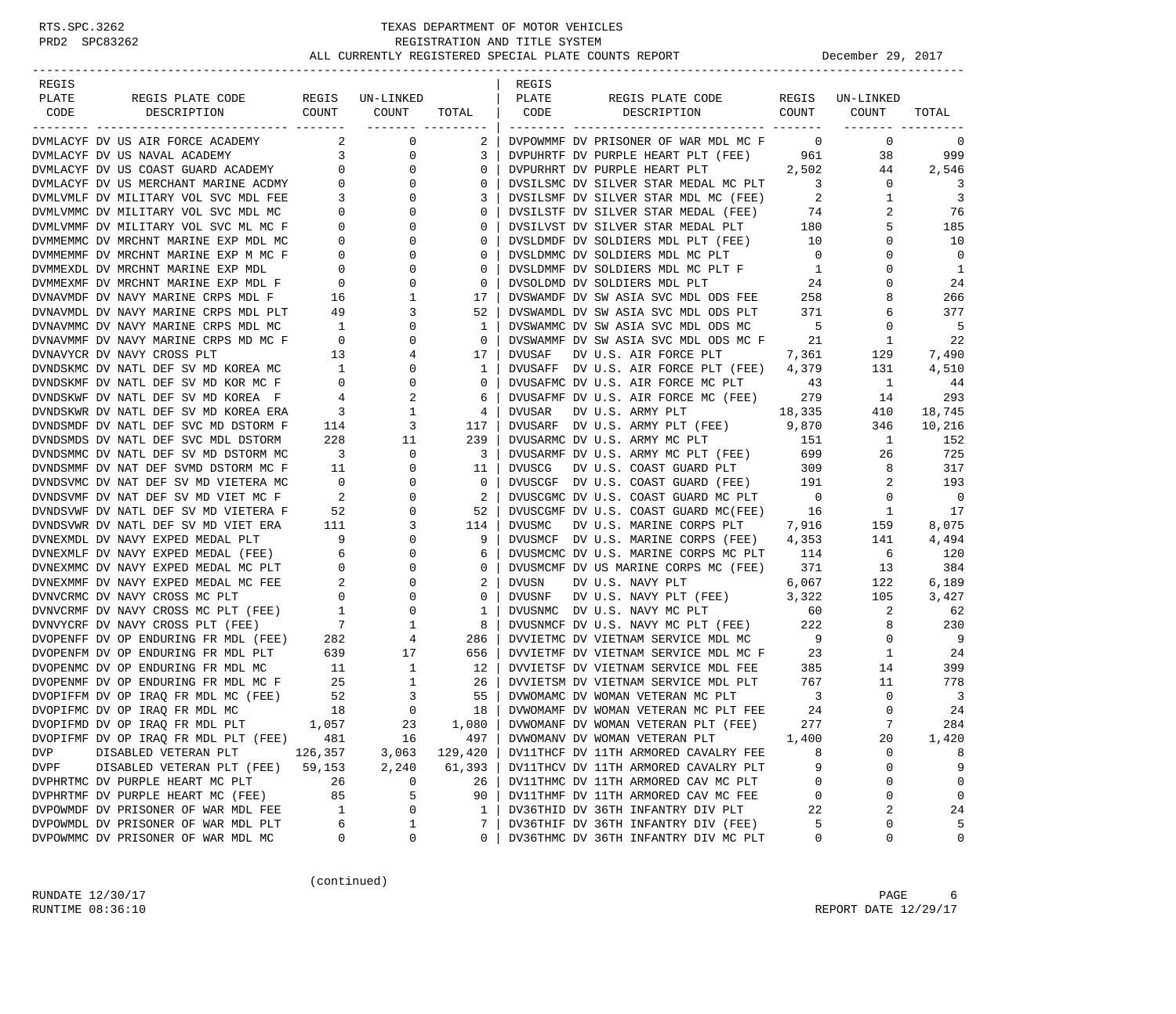| REGIS  |                                                                                                     |                                            |                                                                           |                | REGIS  |                                                                          |                          |                 |                |
|--------|-----------------------------------------------------------------------------------------------------|--------------------------------------------|---------------------------------------------------------------------------|----------------|--------|--------------------------------------------------------------------------|--------------------------|-----------------|----------------|
| PLATE  | REGIS PLATE CODE                                                                                    |                                            | REGIS UN-LINKED                                                           |                | PLATE  | REGIS PLATE CODE                                                         |                          | REGIS UN-LINKED |                |
| CODE   | DESCRIPTION COUNT                                                                                   |                                            | COUNT<br>------- ---------                                                | TOTAL   CODE   |        | DESCRIPTION COUNT                                                        |                          | COUNT           | TOTAL          |
|        | DV36THMF DV 36TH INFANTRY DIV MC FEE 2                                                              |                                            | $\overline{0}$                                                            | 2 <sup>1</sup> |        | GWTSVMTR GLBL WAR ON TERROR SVC TR                                       | $\overline{0}$           | $\mathbf 0$     | 0              |
|        | EASTERMC EASTERN STAR MC PLT                                                                        | $\overline{0}$                             | $\mathbf 0$                                                               | $\overline{0}$ | HCP    | HONORARY CONSUL PLT                                                      | 77                       | $\mathbf{1}$    | 78             |
|        | EASTERNS EASTERN STAR PLT                                                                           | 18                                         | 5                                                                         | 23             |        | HEARING DEAF & HARD OF HEARING PLT 220                                   |                          | 8               | 228            |
|        | EASTERPB EASTERN STAR PB PLT                                                                        |                                            | $\overline{0}$                                                            | $\mathbf 0$    |        | HEDCBDMC HIGHER ED COORD BRD MC PLT 0                                    |                          | 0               | $\Omega$       |
|        | EASTETRL EASTERN STAR TRLR PLT 0                                                                    |                                            | 0                                                                         | 0              |        | HEDCOBRD HIGHER EDU CRDINATING BOARD                                     | $\overline{0}$           | 0               | $\mathbf 0$    |
| EMS    | EMERGENCY MEDICAL SERVICES 1,483                                                                    |                                            | $\begin{array}{ccc}\n & & 0 \\  & & 0 \\  & & 0\n\end{array}$ 1,483<br>59 | 1,542          |        | HOUSLSSR HOUSTON LS SHOW&RODEO PLT 96                                    |                          | 3               | 99             |
| EMSMC  | EMERGENCY MED SERVICES MC                                                                           | 23                                         | 3                                                                         | 26             | HUSAIR | HONOR U.S. AIR FORCE PLT 2,349                                           |                          | 89              | 2,438          |
| EMSPB  | EMERGENCY MED SERVICES PB                                                                           | $\overline{0}$                             | $\mathbf 0$                                                               | $\circ$        |        | HUSAIRMC HONOR U.S. AIR FORCE MC PLT 162                                 |                          | 6               | 168            |
| EMSTR  | EMERGENCY MED SERVICES TR                                                                           | $\overline{0}$                             | 0                                                                         | $\Omega$       |        | HUSAIRPB HONOR U.S. AIR FORCE PB PLT                                     | $\overline{0}$           | $\circ$         | $\mathbf 0$    |
| ESCOUT | EAGLE SCOUT PLT                                                                                     | $\overline{0}$                             | $\mathbf 0$                                                               | 0              |        | HUSAIRTR HONOR U.S. AIR FORCE TR PLT                                     | 28                       | $\mathbf{0}$    | 28             |
|        | FGTRSMMC FIGHT TERRORISM MC PLT                                                                     | 36                                         | 3                                                                         | 39             | HUSARM | 4,669<br>HONOR U.S. ARMY PLT                                             |                          | 193             | 4,862          |
|        | FGTTRSM FIGHT TERRORISM PLT                                                                         | 550                                        | 13                                                                        | 563            |        | HUSARMMC HONOR U.S. ARMY MC PLT 307                                      |                          | 15              | 322            |
|        |                                                                                                     |                                            | $\mathbf 0$                                                               | -5             |        | HUSARMPB HONOR U.S. ARMY PB PLT                                          | $\overline{0}$           | $\circ$         | $\Omega$       |
|        | FLYCRSSV DIST FLY CROSS MDL VALR PLT 5<br>FLYCRSVF DIST FLY CROSS MDL VALR FEE 3                    |                                            | 0                                                                         | 3              |        | HUSARMTR HONOR U.S. ARMY TR PLT 52                                       |                          | 3               | 55             |
|        | FLYCSVMC DIST FLY CROSS VALOR MC PLT                                                                |                                            | 0                                                                         | 0              | HUSCST | HONOR U.S. COAST GUARD PLT                                               | 198                      | 8               | 206            |
|        | FLYCSVMF DIST FLY CROSS VALOR MC FEE                                                                | $\begin{matrix}0\\0\end{matrix}$           | $\mathbf 0$                                                               | $\circ$        |        | HUSCSTMC HONOR U.S. COAST GUARD MC                                       | 14                       | $\Omega$        | 14             |
|        |                                                                                                     |                                            | 16                                                                        | 375            |        | HUSCSTPB HONOR U.S. COAST GUARD PB                                       | $\overline{0}$           | 0               | $\mathbf 0$    |
|        | FPPP FIRE PROTECTION PLT 359<br>FPPPMC FIRE PROTECTION MC PLT 18<br>FPPPPP FIRE PROTECTION PB PLT 0 |                                            | $\mathbf 0$                                                               | 18             |        | HUSCSTTR HONOR U.S. COAST GUARD TR                                       | $\overline{\phantom{a}}$ | 0               | 3              |
|        |                                                                                                     |                                            | 0                                                                         | $\circ$        | HUSMRN | HONOR U.S. MARINE CORPS PLT 3,820                                        |                          | 140             | 3,960          |
|        |                                                                                                     |                                            | 0                                                                         | 1              |        | HUSMRNMC HONOR U.S. MARINE CORPS MC                                      | 252                      | 9               | 261            |
|        | FPPPTR FIRE PROTECTION TRLR PLT 1<br>FREEDMMC ENDURING FREEDOM VET MC PLT 51                        |                                            | 1                                                                         | 52             |        | HUSMRNPB HONOR U.S. MARINE CORPS PB                                      | $\overline{0}$           | $\mathbf{0}$    | $\overline{0}$ |
|        | FREEDOM ENDURING FREEDOM VETERANS                                                                   | 606                                        | 31                                                                        | 637            |        | HUSMRNTR HONOR U.S. MARINE CORPS TR                                      | 32                       | $\mathbf{0}$    | 32             |
|        | GARDNER TEXAS MASTER GARDENER PLT                                                                   | 210                                        | 6                                                                         | 216            | HUSNVY | 3,272<br>HONOR U.S. NAVY PLT                                             |                          | 133             | 3,405          |
|        | GARDNRMC TEXAS MASTER GARDENER MC                                                                   | $\overline{\phantom{0}}$                   | 0                                                                         | $\circ$        |        | HUSNVYMC HONOR U.S. NAVY MC PLT 199                                      |                          | 11              | 210            |
|        | GARDNRPB TEXAS MASTER GARDENER PB                                                                   |                                            | 0                                                                         | 0              |        |                                                                          | $\overline{0}$           | $\mathbf{0}$    | $\mathbf 0$    |
|        | GARDNRTR TEXAS MASTER GARDENER TR                                                                   |                                            | $\Omega$                                                                  | $\mathbf{0}$   |        | HUSNVYPB HONOR U.S. NAVY PB PLT 0<br>THUSNVYPB HONOR U.S. NAVY TR PLT 35 |                          | $\Omega$        | 35             |
|        | GLDSTRFM GOLD STAR FAMILY PLT                                                                       | $\begin{array}{c}0\\0\\163\\73\end{array}$ | 9                                                                         | 172            |        | INRESMDL INHERENT RESOLVE CMPGN MDL                                      | $\overline{1}$           | 0               | 1              |
|        | GLDSTRSP GOLD STAR SPOUSE PLT                                                                       |                                            | 4                                                                         | 77             |        | INRSMLMC INHERENT RESOLVE CMPGN MC                                       | $\overline{0}$           | 0               | $\Omega$       |
|        | GODWTRMC IN GOD WE TRUST MC PLT                                                                     | $\overline{\phantom{0}}$                   | 0                                                                         | 0              |        | INRSMLTR INHERENT RESOLVE CMPGN TR                                       | $\overline{\phantom{0}}$ | 0               | $\Omega$       |
|        | GODWTRPB IN GOD WE TRUST PB PLT                                                                     | $\frac{1}{25}$                             | 0                                                                         | $\circ$        |        | INSTXKID INSURE TEXAS KIDS PLT                                           | 14                       | 4               | 18             |
|        | GODWTRST IN GOD WE TRUST PLT                                                                        |                                            | 10                                                                        | 35             |        | IRQFRDM OPERATION IRAQI FREEDOM PLT 2,821                                |                          | 191             | 3,012          |
|        | GODWTRTR IN GOD WE TRUST TRLR PLT                                                                   | $\sim$ 0                                   | $\mathbf 0$                                                               | $\mathbf{0}$   |        | IRQFRMMC OPER IRAQI FRDM MC PLT                                          | 197                      | 11              | 208            |
| GOLDMC | GOLD STAR MOTHER MC PLT                                                                             | $\overline{\phantom{0}}$                   | 0                                                                         | $\circ$        |        | IRQFRMPB OPERATION IRAQI FREEDOM PB 0                                    |                          | $\mathbf{0}$    | $\Omega$       |
|        | GOLDSTAR GOLD STAR MOTHER PLT                                                                       | 121                                        | 3                                                                         | 124            |        | IRQFRMTR OPERATION IRAQI FREEDOM TR<br>19                                |                          | 2               | 21             |
|        | GOTEXAN GO TEXAN PLT                                                                                | 70                                         | 4                                                                         | 74             |        | JUNETEEN JUNETEENTH PLT                                                  | 13                       | 2               | 15             |
|        | GOTEXAN2 GO TEXAN 2 PLT                                                                             | 12                                         | $\mathbf 0$                                                               | 12             |        | JUNETEMC JUNETEENTH MC PLT                                               | $\overline{1}$           | $\Omega$        | 1              |
|        | GOTEX2CP GO TEXAN 2 COMBINATION PLT 0                                                               |                                            | $\mathbf 0$                                                               | $\mathbf{0}$   |        | JUNETEPB JUNETEENTH PB PLT                                               | $\overline{0}$           | 0               | $\Omega$       |
|        | GOTX2FRP GO TEXAN 2 FARM TRL PLT                                                                    | $\begin{array}{c} 1 \\ 0 \end{array}$      | $\mathbf 0$                                                               | 1              |        | JUNETETR JUNETEENTH TR PLT                                               | $\mathbf{0}$             | 0               | $\Omega$       |
|        | GOTX2TRL GO TEXAN 2 TRAILER PLT                                                                     |                                            | 0                                                                         | 0              |        | KNGHTCO KNIGHTS OF COLUMBUS PLT 1,058                                    |                          | 40              | 1,098          |
|        | GOTX2TT GO TEXAN 2 TOKEN TRLR                                                                       | $\overline{0}$                             | 0                                                                         | $\mathbf{0}$   |        | KOCMPMDL KOSOVO CAMPAIGN MEDAL PLT                                       | 8                        | $\mathbf{1}$    | 9              |
|        | GRLSCOUT GIRL SCOUT PLT                                                                             | 53                                         | $\Omega$                                                                  | 53             |        | KOCNMLMC KOSOVO CAMPAIGN MEDAL MC                                        | $\Omega$                 | $\Omega$        | $\mathbf 0$    |
|        | GSTRFAMC GOLD STAR FATHER MC PLT                                                                    | 5                                          | $\Omega$                                                                  | 5              |        | KOCNMLTR KOSOVO CAMPAIGN MEDAL TR                                        | $\Omega$                 | $\Omega$        | $\Omega$       |
|        | GSTRFATH GOLD STAR FATHER PLT                                                                       | 47                                         | 1                                                                         | 48             |        | KORDESMC KOREAN DEFENSE SVC MDL MC                                       |                          | 0               | 4              |
|        | GSTRFMMC GOLD STAR FAMILY MC PLT                                                                    | 2                                          | 0                                                                         | 2              |        | KORDESPB KOREAN DEFENSE SVC MDL PB                                       | U                        | $\Omega$        | 0              |
|        | GSTRSPMC GOLD STAR SPOUSE MC PLT                                                                    | 0                                          | 0                                                                         | 0              |        | KORDESTR KOREAN DEFENSE SVC MDL TR                                       | 2                        | 0               | $\overline{c}$ |
|        | GWTEXMDL GLBL WAR ON TERROR EXP MDL                                                                 | 36                                         | 3                                                                         | 39             |        | KORDESVM KOREAN DEFENSE SVC MDL PLT                                      | 76                       | 2               | 78             |
|        | GWTEXMMC GLBL WAR ON TERROR EXP MC                                                                  | 3                                          | 1                                                                         | 4              | KOREA  | KOREA VETERAN PLT                                                        | 596                      | 25              | 621            |
|        | GWTEXMTR GLBL WAR ON TERROR EXP TR                                                                  | 1                                          | 0                                                                         | 1              |        | KORSVMED KOREAN SERVICE MEDAL PLT                                        | 36                       | 3               | 39             |
|        | GWTSVMDL GLBL WAR ON TERROR SVC MDL                                                                 | 37                                         | 3                                                                         | 40             |        | KORSVMMC KOREAN SERVICE MEDAL MC PLT                                     | $\Omega$                 | 0               | $\Omega$       |
|        | GWTSVMMC GLBL WAR ON TERROR SVC MC                                                                  | 1                                          | 0                                                                         | 1              |        | KORSVMPB KOREAN SERVICE MEDAL PB PLT                                     | 0                        | 0               | 0              |

(continued)

RUNDATE  $12/30/17$  PAGE 7 RUNTIME  $08:36:10$  REPORT DATE  $12/29/17$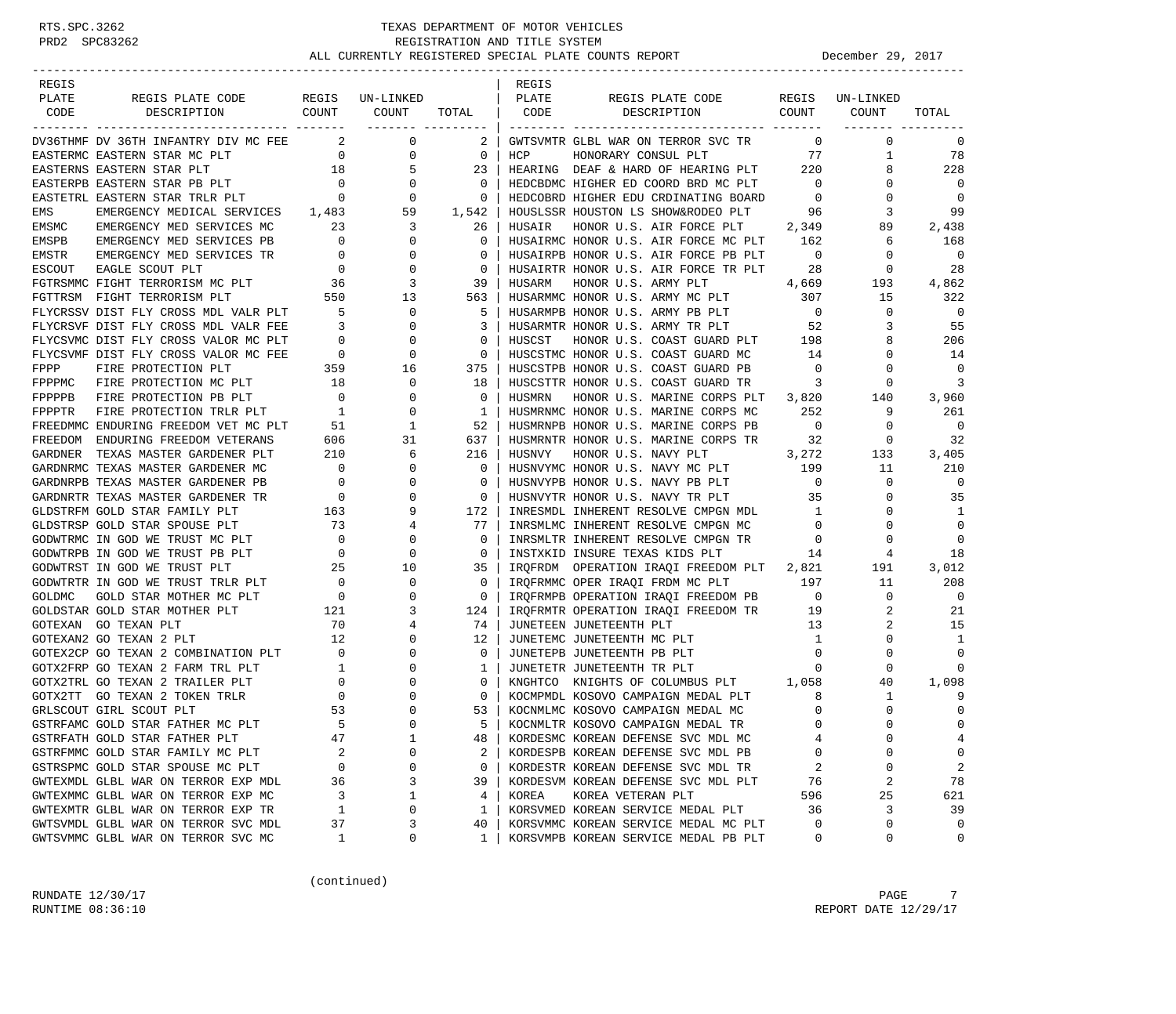| REGIS                                                                                                                                                                                                                                                                                    |                                       |                                                                                    |                | REGIS      |                                                                            |                          |                          |                |
|------------------------------------------------------------------------------------------------------------------------------------------------------------------------------------------------------------------------------------------------------------------------------------------|---------------------------------------|------------------------------------------------------------------------------------|----------------|------------|----------------------------------------------------------------------------|--------------------------|--------------------------|----------------|
| PLATE<br>REGIS PLATE CODE<br>DESCRIPTION COUNT                                                                                                                                                                                                                                           |                                       | REGIS UN-LINKED<br>COUNT                                                           |                | PLATE      | REGIS PLATE CODE<br>DESCRIPTION COUNT                                      |                          | REGIS UN-LINKED          |                |
| CODE                                                                                                                                                                                                                                                                                     |                                       | ------- ---------                                                                  | TOTAL          | CODE       |                                                                            |                          | COUNT                    | TOTAL          |
| KORSVMTR KOREAN SERVICE MEDAL TR PLT 0                                                                                                                                                                                                                                                   |                                       | $\overline{\phantom{0}}$                                                           | $\mathbf 0$    |            | MILVSMTR MILITARY VLNTR SVC MDL TR                                         | $\overline{0}$           | 0                        | $\mathbf 0$    |
| K9S4COMC K9S4COPS MC PLT                                                                                                                                                                                                                                                                 | $\frac{3}{0}$                         | $\mathbf{1}$                                                                       | 4              |            | MLACDMY US MILITARY - WEST POINT 402                                       |                          | 12                       | 414            |
| K9S4COPB K9S4COPS PB PLT                                                                                                                                                                                                                                                                 | $\sim$ 0                              | $\mathbf 0$                                                                        | $\overline{0}$ |            | MLACDMY US AIR FORCE ACADEMY                                               | 290                      | 15                       | 305            |
|                                                                                                                                                                                                                                                                                          |                                       |                                                                                    | 117            |            | MLACDMY US NAVAL ACADEMY                                                   | 296                      | 17                       | 313            |
| $\begin{tabular}{lllllllllll} \texttt{K9S4COPS} & \texttt{R9S4COPS} & \texttt{PLT} & & & & & 103 & & 14 \\ \texttt{K9S4COTR} & \texttt{K9S4COPS} & \texttt{TR} & \texttt{PLT} & & & & 0 & & 0 \\ \texttt{LGMMERIT} & \texttt{LEGION OF MERIT PLT} & & & & 2,405 & & 72 \\ \end{tabular}$ |                                       |                                                                                    | $\mathbf 0$    |            | MLACDMY US COAST GUARD ACADEMY 14<br>MLACDMY US MERCHANT MARINE ACADEMY 57 |                          | 1                        | 15             |
|                                                                                                                                                                                                                                                                                          |                                       |                                                                                    | 2,477          |            |                                                                            |                          | 1                        | 58             |
| $\begin{tabular}{lllllllllll} \textsc{LGNMRTTF} & \textsc{LEGION OF MERT PLT} & (\textsc{FEE}) & \textsc{707} & \textsc{71} \\ \textsc{LGNMRTMC} & \textsc{LEGION OF MERT MC PLT} & \textsc{41} & \textsc{1} \\ \end{tabular}$                                                           |                                       |                                                                                    | 778            |            | MLACMYMC US MILITARY - WEST POINT 10                                       |                          | 0                        | 10             |
|                                                                                                                                                                                                                                                                                          |                                       |                                                                                    | -42            |            | MLACMYMC US AIR FORCE ACADEMY                                              | 6                        | 0                        | 6              |
| LGNMTMCF LEGION OF MERIT MC (FEE) 37<br>LGNWIMCF LEGION OF MERIT FOR ALL THE CANNAL LEGION OF VALOR PLT 12<br>LGNVLRF LEGION OF VALOR PLT (FEE) 2<br>CHANGE LEGION OF VALOR PLT (FEE) 1,074                                                                                              |                                       | 2                                                                                  | 39             |            | MLACMYMC US NAVAL ACADEMY                                                  | 6                        | 2                        | 8              |
|                                                                                                                                                                                                                                                                                          |                                       | $\begin{array}{ccc} 12 & \hspace{1.5cm} & 1 \\ 2 & \hspace{1.5cm} & 0 \end{array}$ | 13             |            | MLACMYMC US COAST GUARD ACADEMY<br>MLACMYMC US MERCHANT MARINE ACADEMY     | $\overline{0}$           | 0                        | $\mathbf 0$    |
|                                                                                                                                                                                                                                                                                          |                                       |                                                                                    | 2              |            |                                                                            | $\mathbf{1}$             | $\Omega$                 | 1              |
|                                                                                                                                                                                                                                                                                          |                                       | 50                                                                                 | 1,124          |            | MMEXMLMC MERCHANT MARINE EXP MDL MC                                        | $\overline{0}$           | 0                        | $\mathbf 0$    |
| CHOOSE LIFE MC PLT<br>LIFEMC                                                                                                                                                                                                                                                             | $\overline{\mathbf{3}}$               | $\mathbf 0$                                                                        | 3              |            | MMEXMLTR MERCHANT MARINE EXP MDL TR                                        | $\mathbf 0$              | 0                        | $\mathbf 0$    |
| LOGLDR<br>LOG LOADER PLT                                                                                                                                                                                                                                                                 | 109                                   | 7                                                                                  | 116            |            | MMEXPMDL MERCHANT MARINE EXP MDL PLT                                       | 1                        | 1                        | 2              |
| $1,179$<br>T 2<br>LSUALUM LSU ALUMNI PLT                                                                                                                                                                                                                                                 |                                       | 69                                                                                 | 1,248          |            | MMRECVR MARINE MAMMAL RECOVERY PLT                                         | 303                      | 15                       | 318            |
| LSUMC                                                                                                                                                                                                                                                                                    |                                       | $\circ$                                                                            | 2              |            | MTHRCLD MOTHER-CHILD SURVIVORS PLT                                         | $\overline{0}$           | $\mathbf 0$              | $\overline{0}$ |
|                                                                                                                                                                                                                                                                                          |                                       | $\mathbf 0$                                                                        | 0              |            | MVALLEY EL PASO MISSION VALLEY PLT                                         | 61                       | 2                        | 63             |
|                                                                                                                                                                                                                                                                                          |                                       | 0                                                                                  | 0              |            | MYADJUDG MULTI YEAR U.S.A.L. JUDGE                                         | 47                       | 2                        | 49             |
|                                                                                                                                                                                                                                                                                          |                                       | $\mathbf 0$                                                                        | 0              |            | MYADJUMC MULTI YEAR U.S.A.L JUDGE MC 0                                     |                          | $\Omega$                 | $\overline{0}$ |
|                                                                                                                                                                                                                                                                                          |                                       | 0                                                                                  | 0              |            | MYCTJUDG MULTI YEAR COUNTY JUDGE                                           | 179                      | 9                        | 188            |
|                                                                                                                                                                                                                                                                                          |                                       | 1                                                                                  | 7              |            | MYCTJUMC MULTI YEAR COUNTY JUDGE MC                                        | $\overline{\phantom{0}}$ | 0                        | $\overline{0}$ |
|                                                                                                                                                                                                                                                                                          |                                       | $\mathbf{0}$                                                                       | 2              | MYSJP      | MULTI YEAR STATE JUDGE                                                     | 938                      | 45                       | 983            |
|                                                                                                                                                                                                                                                                                          |                                       | 2                                                                                  | 4              |            | MYSJPMC MULTI YEAR STATE JUDGE MC                                          | $\overline{1}$           | $\mathbf 0$              | 1              |
| LSUMC LSU ALUMNI MC PLT 0<br>LSUPB LSU ALUMNI PB PLT 0<br>LSUTR LSU ALUMNI TRLR PLT 0<br>LVAFCMC LOV AIR FORCE CROSS MC PLT 0<br>LVAFCMCF LOV AIR FORCE CROSS PLT 6<br>LVAFCRSF LOV AIR FORCE CROSS (FEE) 2<br>LVARMCRF LOV ARMY DST CROSS                                               |                                       | 0                                                                                  | 15             | MYSOP      | MULTI YEAR STATE OFFICIAL                                                  | 259                      | 26                       | 285            |
|                                                                                                                                                                                                                                                                                          |                                       | 0                                                                                  | 2              |            | MYSOPMC MULTI YEAR STATE OFCL MC                                           | $\overline{0}$           | 0                        | $\overline{0}$ |
|                                                                                                                                                                                                                                                                                          |                                       | $\mathbf{1}$                                                                       | 2              | MYUHP      | MULTI YEAR U.S. HOUSE PLT                                                  | 21                       | 2                        | 23             |
| LVARMMC LOV ARMY DST CROSS MC PLT 2<br>LVARMMCF LOV ARMY DST CRS MC (FEE) 1<br>LVNVYCRF LOV NAVY CROSS PLT (FEE) 0<br>LVNVYCRS LOV NAVY CROSS MC PLT 7<br>LVNVYMC LOV NAVY CROSS MC PLT 0                                                                                                |                                       | $\mathbf{1}$                                                                       | 1              |            | MYUHPMC MULTI YEAR U.S. HOUSE MC                                           | $\overline{0}$           | 0                        | $\overline{0}$ |
|                                                                                                                                                                                                                                                                                          |                                       | $\mathbf 0$                                                                        | 7              | MYUJP      | MULTI YEAR U.S. JUDGE PLT                                                  | 71                       | 10                       | 81             |
|                                                                                                                                                                                                                                                                                          |                                       | 0                                                                                  | 0              |            | MYUJPMC MULTI YEAR U.S. JUDGE MC                                           | $\overline{0}$           | 0                        | $\mathbf 0$    |
| LVNVIEW LOV NAVY CROSS MC PLT (FEE) 0<br>CONTYMOR METHOD AGAINST DRNK DR MC PLT 0                                                                                                                                                                                                        |                                       | 0                                                                                  | 0              | MYUSP      | MULTI YEAR U.S. SENATE PLT                                                 | $\mathbf{0}$             | 0                        | $\mathbf 0$    |
|                                                                                                                                                                                                                                                                                          |                                       | $\overline{0}$                                                                     | $\mathbf 0$    |            | MYUSPMC MULTI YEAR U.S. SENATE MC                                          | $\overline{0}$           | $\Omega$                 | 0              |
| MADDPLT MTHR AGAINST DRNK DRVNG PLT                                                                                                                                                                                                                                                      | 17                                    | $\frac{3}{1}$                                                                      | 18             |            | NAVYMEDF NAVY MARINE CORPS MDL (FEE)                                       | $\overline{5}$           | 0                        | 5              |
| TEXAS MASONS PLT<br>1,264<br>MASONS                                                                                                                                                                                                                                                      |                                       | 63                                                                                 | 1,327          |            | NAVYMEDL NAVY MARINE CORPS MDL PLT                                         | 20                       | $\Omega$                 | 20             |
| MASONSMC TEXAS MASONS MC PLT 47                                                                                                                                                                                                                                                          |                                       | $\mathbf{1}$                                                                       | 48             |            | NAVYMEMC NAVY MARINE CORPS MDL MC                                          | $\overline{0}$           | $\Omega$                 | 0              |
| MASONSPB TEXAS MASONS PB PLT                                                                                                                                                                                                                                                             | $\begin{array}{c} 0 \\ 4 \end{array}$ | 0                                                                                  | $\mathbf 0$    |            | NAVYMEMF NAVY MARINE CORPS MDL MC F                                        | $\mathbf{1}$             | 1                        | 2              |
| MASONSTR TEXAS MASONS TRLR PLT                                                                                                                                                                                                                                                           |                                       | $\overline{0}$                                                                     | 4              |            | NDSMDDMC NATL DEF SVC MDL DSTORM MC                                        | 47                       | 1                        | 48             |
|                                                                                                                                                                                                                                                                                          |                                       |                                                                                    | 1              |            | NDSMDDPB NATL DEF SVC MDL DSTORM PB                                        | $\overline{0}$           | 0                        | $\overline{0}$ |
|                                                                                                                                                                                                                                                                                          |                                       |                                                                                    | 0              |            | NDSMDDST NATL DEF SVC MDL DSTORM PLT                                       | 619                      | 32                       | 651            |
|                                                                                                                                                                                                                                                                                          |                                       |                                                                                    | 4              |            | NDSMDDTR NATL DEF SVC MDL DSTORM TR                                        | 12                       | 0                        | 12             |
| MARINE CORPS LEAGUE PLT<br>MCL                                                                                                                                                                                                                                                           | 234                                   | 21                                                                                 | 255            |            | NDSMDKOR NATL DEF SVC MDL KOREA PLT                                        | 29                       | 1                        | 30             |
| MERITSMC MERITORIOUS SVC MDL MC PLT                                                                                                                                                                                                                                                      | 112                                   | $\overline{3}$                                                                     | 115            |            | NDSMDVIE NATL DEF SVC MDL VIET ERA                                         | 460                      | 17                       | 477            |
| MERITSMF MERITORIOUS SVC MDL MC FEE                                                                                                                                                                                                                                                      | 65                                    | 15                                                                                 | 80             |            | NDSMDVMC NATL DEF SVC MDL VIET ER MC                                       | 21                       | $\mathbf{1}$<br>$\Omega$ | 22             |
| MERITSVC MERITORIOUS SVC MDL PLT                                                                                                                                                                                                                                                         | 5,271                                 | 137                                                                                | 5,408          |            | NDSMDVPB NATL DEF SVC MDL VIET ER PB                                       | 0                        |                          | 0              |
| MERITSVF MERITORIOUS SVC MDL PLT FEE                                                                                                                                                                                                                                                     | 1,131                                 | 240                                                                                | 1,371          |            | NDSMDVTR NATL DEF SVC MDL VIET ER TR                                       | 17                       | $\Omega$                 | 17             |
| MERMARIN MERCHANT MARINE PLT                                                                                                                                                                                                                                                             | 109                                   | 11                                                                                 | 120            |            | NDSMKOMC NATL DEF SVC MDL KOREA MC                                         | 0                        | 0<br>$\Omega$            | $\mathbf 0$    |
| MERMARMC MERCHANT MARINE MC PLT                                                                                                                                                                                                                                                          | 7                                     | 0                                                                                  | 7              |            | NDSMKOPB NATL DEF SVC MDL KOREA PB                                         | 0                        |                          | 0              |
| MERMARPB MERCHANT MARINE PB PLT<br>MERMARTR MERCHANT MARINE TR PLT                                                                                                                                                                                                                       | 0<br>2                                | 0<br>0                                                                             | 0<br>2         |            | NDSMKOTR NATL DEF SVC MDL KOREA TR<br>NEWMILL TEXAS READS PLT              | 0<br>76                  | $\Omega$<br>5            | 0<br>81        |
| MILVSMDL MILITARY VLNTR SVC MDL PLT                                                                                                                                                                                                                                                      | 2                                     | 1                                                                                  | 3              |            | NEWMILMC TEXAS READS MC PLT                                                | 0                        | 0                        | 0              |
| MILVSMMC MILITARY VLNTR SVC MDL MC                                                                                                                                                                                                                                                       | 0                                     | 0                                                                                  | 0              | <b>NPO</b> | PROF FIREFIGHTER PLT                                                       | 1,119                    | 38                       | 1,157          |
|                                                                                                                                                                                                                                                                                          |                                       |                                                                                    |                |            |                                                                            |                          |                          |                |

(continued)

RUNDATE  $12/30/17$  PAGE 8 RUNTIME  $08:36:10$  REPORT DATE  $12/29/17$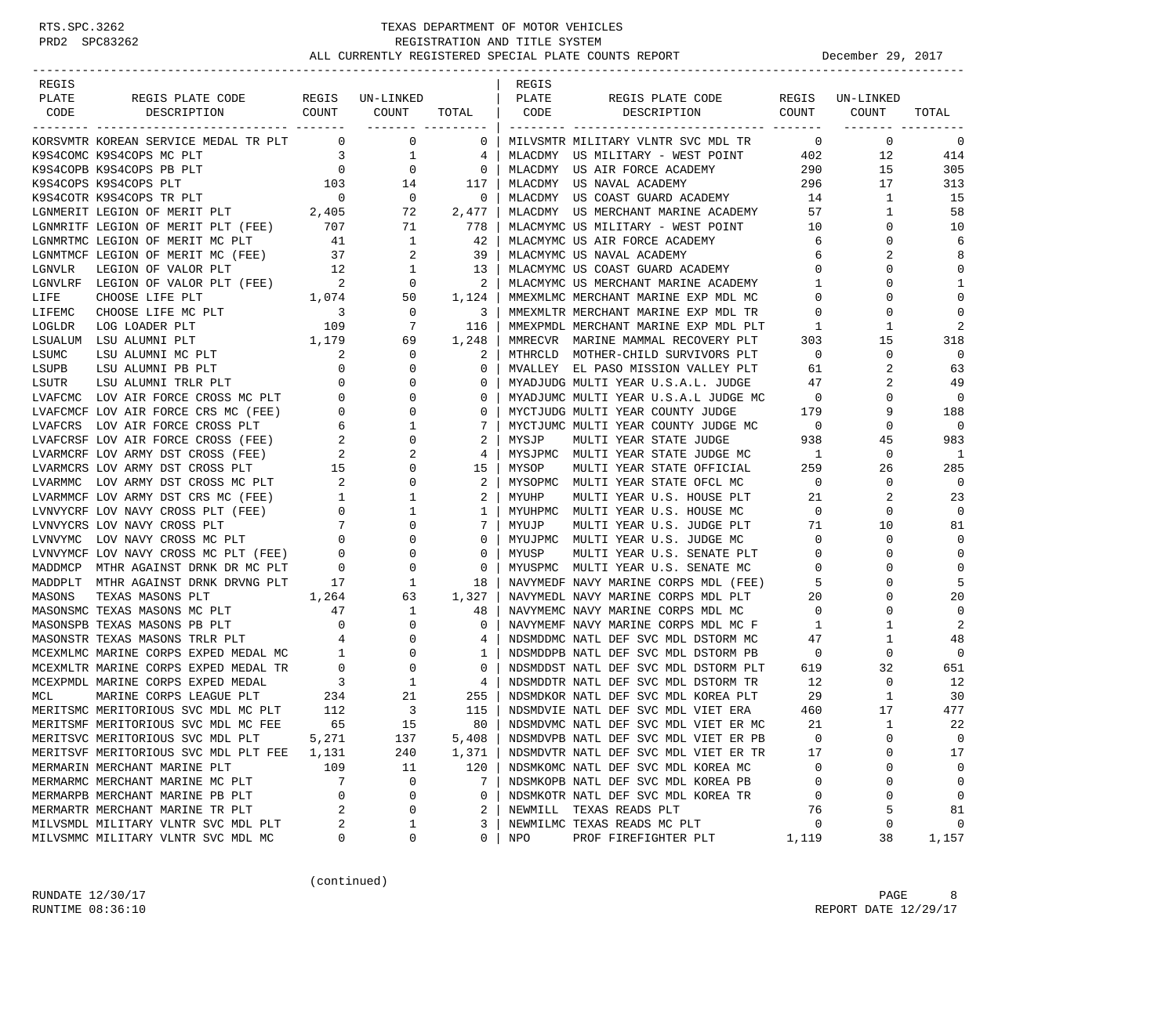| REGIS  |                                                                                                                                                             |                                          |                                  |                               | REGIS |                                                                           |                          |                             |                  |
|--------|-------------------------------------------------------------------------------------------------------------------------------------------------------------|------------------------------------------|----------------------------------|-------------------------------|-------|---------------------------------------------------------------------------|--------------------------|-----------------------------|------------------|
| PLATE  | REGIS PLATE CODE                                                                                                                                            |                                          | REGIS UN-LINKED                  |                               | PLATE | REGIS PLATE CODE                                                          |                          | REGIS UN-LINKED             |                  |
| CODE   | COUNT<br>DESCRIPTION                                                                                                                                        |                                          | COUNT                            | TOTAL                         | CODE  | DESCRIPTION COUNT                                                         |                          | COUNT                       | TOTAL            |
|        |                                                                                                                                                             |                                          |                                  | ------- --------              |       |                                                                           |                          |                             |                  |
| NPOMC  | PROF FIREFIGHTER MC PLT 28 3                                                                                                                                |                                          |                                  | 31                            |       | PLPAMDLF PER AIRMANS MDL PLT (FEE)                                        | $\overline{0}$           | $\mathbf 0$                 | $\Omega$         |
| NPOPB  | PROF FIREFIGHTER PB PLT 0 0 0<br>PROF FIREFIGHTER TRL PLT 1 0<br>NATIVE TEXAN PLT 1 75<br>NATIVE TEXAN MOTORCYCLE PLT 30 2<br>NAVY EXPEDITIONARY MEDAL 22 1 |                                          |                                  | $\mathbf{0}$                  |       | PLPAMDMC PER AIRMANS MDL MC PLT<br>PLPAMDMF PER AIRMANS MDL MC PLT FEE    | $\overline{0}$           | 0                           | $\mathbf 0$      |
| NPOTR  |                                                                                                                                                             |                                          |                                  | 1<br>1,796                    |       |                                                                           | $\overline{0}$<br>15     | 0                           | $\mathbf{0}$     |
| NTEXAN |                                                                                                                                                             |                                          |                                  |                               |       | PLPAMLGN PER AMERICAN LEGION PLT                                          |                          | 1                           | 16               |
| NTXNMC |                                                                                                                                                             |                                          |                                  | 32                            |       | PLPAMLMC PER AMERICAN LEGION MC                                           | $\overline{1}$           | $\mathbf{0}$<br>$\mathbf 0$ | 1<br>$\mathbf 0$ |
|        | NVYEXMDL NAVY EXPEDITIONARY MEDAL                                                                                                                           |                                          |                                  | 23                            |       | PLPAMLTR PER AMERICAN LEGION TRL<br>PLPANFR PER ANIMAL FRIENDLY PLT 2,348 | $\overline{\phantom{0}}$ | 82                          | 2,430            |
|        |                                                                                                                                                             |                                          |                                  | 1<br>$\overline{\phantom{0}}$ |       | PLPARBMC PER U.S. PARATROOPER MC PLT                                      | 24                       | $\mathbf{1}$                | 25               |
|        |                                                                                                                                                             |                                          |                                  | 382                           |       | PLPARBRN PER U.S. PARATROOPER PLT 299                                     |                          | 11                          | 310              |
|        | OCELOTMC SAVE TEXAS OCELOTS MC PLT                                                                                                                          |                                          | $\overline{\phantom{0}}$         | -2                            |       | PLPARFRC PER AIR FORCE ASSOC PLT                                          | 42                       | $\mathbf{1}$                | 43               |
|        | OCELOTPB SAVE TEXAS OCELOTS PB PLT                                                                                                                          | $\begin{array}{c} 2 \\ 0 \end{array}$    | $\overline{0}$                   | $\mathbf{0}$                  |       | PLPARMC PER AIR MEDAL MC PLT                                              | $7\overline{ }$          | $\mathbf 0$                 | 7                |
|        | OCELOTTR SAVE TEXAS OCELOTS TR PLT                                                                                                                          | $\sim$ 2                                 | $\overline{\phantom{a}}$         |                               |       |                                                                           | $\mathbf{1}$             | $\mathbf{1}$                | $\overline{2}$   |
| OLDPLT | OLD PLT CLASSIC                                                                                                                                             |                                          | 5,009 165                        | 5,174                         |       | PLPARMCF PER AIR MEDAL MC PLT (FEE)<br>PLPARMMC PER U.S. ARMY MC PLT      | 28                       | 3                           | 31               |
|        | OLDPLTX Z-CALL TXDMV BEFORE CHG 0                                                                                                                           |                                          |                                  |                               |       |                                                                           | $\overline{0}$           | $\Omega$                    | $\Omega$         |
|        |                                                                                                                                                             |                                          | $\overline{0}$                   | 0                             |       | PLPARMPB PER U.S. ARMY PB PLT                                             | $\circ$                  | 0                           | $\mathbf 0$      |
| OLYM   | OLYMPIC COMMITTEE PLT                                                                                                                                       | $\begin{array}{c} 61 \\ 194 \end{array}$ | -5                               | 66                            |       | PLPARMRM PER ARMED FORCES RESERVE MC                                      |                          |                             |                  |
| OPPF   | OMEGA PSI PHI PLT                                                                                                                                           |                                          | 8                                | 202                           |       | PLPARMRP PER ARMED FORCES RESERVE PB                                      | $\overline{0}$           | $\Omega$                    | $\mathbf{0}$     |
| OPPFMC | OMEGA PSI PHI MC PLT                                                                                                                                        | $\frac{3}{2}$                            | $\mathbf 0$                      | 3                             |       | PLPARMRS PER ARMED FORCES RESERVE PL                                      | $\overline{7}$           | $\Omega$                    | 7                |
| OPPFPB | OMEGA PSI PHI PB PLT                                                                                                                                        | $\overline{0}$                           | $\mathbf 0$                      | 0                             |       | PLPARMRT PER ARMED FORCES RESERVE TR                                      | $\mathbf{0}$             | 0                           | $\mathbf{0}$     |
| OPPFTR | OMEGA PSI PHI TRL PLT                                                                                                                                       |                                          | $\overline{0}$<br>$\overline{0}$ | $\mathbf 0$                   |       | PLPARMSV PER ARMED FORCES SVC MEDAL                                       | $\overline{1}$           | $\Omega$                    | 1                |
|        | ORGDONOR ORGAN DONOR PLT                                                                                                                                    |                                          | $358$ $15$                       | 373                           |       | PLPARMTR PER U.S. ARMY TRL PLT                                            | $\overline{\mathbf{3}}$  | 0                           | 3                |
|        | OTHCNTRY TEXAS-WHOLE OTHER CNTRY PLT 282                                                                                                                    |                                          | 10                               | 292                           |       | PLPARMVF PER AIR MEDAL VALOR MC(FEE)                                      | $\overline{0}$           | $\Omega$                    | $\mathbf{0}$     |
| PGAJR  | T $\begin{array}{ccc} & & 0 & & 0 \\ 31,163 & & 1,023 \end{array}$<br>PGA JUNIOR GOLF PLT                                                                   |                                          |                                  | $\mathbf{0}$                  |       | PLPARSMM PER ARMED FORCES SVC MDL MC                                      | $\overline{0}$           | 0                           | $\Omega$         |
| PLP    | PERSONALIZED PLT<br>PLPADOMC PER ADOPT A BEACH MC PLT 2                                                                                                     |                                          |                                  | 32,186                        |       | PLPARSTR PER ARMED FORCES SVC MDL TR                                      | $\overline{0}$           | 0                           | $\Omega$         |
|        |                                                                                                                                                             |                                          | $\overline{0}$                   | 2                             |       | PLPARTMC PER STATE OF THE ARTS MC                                         | 4                        | 0                           |                  |
|        | PLPADOPT PER ADOPT A BEACH PLT 193 10<br>PLPADOTR PER ADOPT A BEACH TPLP                                                                                    |                                          |                                  | 203                           |       | PLPARTPB PER ST OF ARTS PRIV BUS PLT                                      | $\overline{1}$           | 0                           | 1                |
|        | PLPADOTR PER ADOPT A BEACH TRLR                                                                                                                             | $\overline{2}$                           | $\overline{0}$                   | 2                             |       | PLPARTS PER STATE OF THE ARTS PLT 1,787                                   |                          | 70                          | 1,857            |
|        |                                                                                                                                                             |                                          | $\mathbf 0$                      | 1                             |       | PLPARTTR PER STATE OF ARTS TRL PLT 1                                      |                          | $\mathbf{0}$                | 1                |
|        |                                                                                                                                                             |                                          | $\mathbf 0$                      | 0                             |       | PLPA001 LARGE STAR WHITE/BLACK A 4,004                                    |                          | 863                         | 4,867            |
|        | PLPAEMDL PER ARMED FORCES EXP MDL 1<br>PLPAEMMC PER ARMED FORCES EXP MDL MC 0<br>PLPAEMTR PER ARMED FORCES EXP MDL TR 0                                     |                                          | $\mathbf 0$                      | 0                             |       | PLPA001M LARGE STAR WHITE/BLACK A MC 42                                   |                          | 21                          | 63               |
|        | PLPAFCMC PER A FINE CAUSE MC PLT                                                                                                                            |                                          | 0                                | 1                             |       | PLPA001P LARGE STAR WHITE/BLACK A PB                                      | $\overline{0}$           | 2                           | -2               |
|        | PLPAFCPB PER A FINE CAUSE PB PLT                                                                                                                            |                                          | $\mathbf 0$                      | 0                             |       | PLPA001T LARGE STAR WHITE/BLACK A TR 10                                   |                          | 2                           | 12               |
|        | PLPAFCTR PER A FINE CAUSE TR PLT                                                                                                                            |                                          | $\mathbf 0$                      | $\mathbf{0}$                  |       | PLPA002 LONE STAR BLUE A                                                  | 68                       | 23                          | 91               |
|        | PLPAFGHA PER ENDURING FREEDOM AFGHAN 93                                                                                                                     |                                          | 3                                | 96                            |       | PLPA002M LONE STAR BLUE A MC                                              | $5^{\circ}$              | 2                           | 7                |
|        | PLPAFGHM PER ENDURING FRDM AFGHAN MC                                                                                                                        |                                          | 1                                | 8                             |       | PLPA002P LONE STAR BLUE A PB                                              | $\overline{0}$           | $\mathbf 0$                 | $\Omega$         |
|        | PLPAFINE PER A FINE CAUSE PLT                                                                                                                               | 106                                      | 5                                | 111                           |       | PLPA002T LONE STAR BLUE A TR                                              | $\mathbf{0}$             | 1                           | 1                |
|        | PLPAFPBR PER RETIRED US AIR FORCE PB                                                                                                                        | $\overline{0}$                           | $\mathbf 0$                      | $\mathbf{0}$                  |       | PLPA003 LONE STAR RED A                                                   | 68                       | 52                          | 120              |
|        | PLPAFTRR PER RETIRED US AIR FORCE TR<br>PLPAIRM PER AIR MEDAL PLT 215<br>PLPAIRMC PER U.S. AIR FORCE MC 23                                                  |                                          | $\mathbf 0$                      | $\overline{1}$                |       | PLPA003M LONE STAR RED A MC                                               | $\overline{4}$           | 3                           | 7                |
|        |                                                                                                                                                             |                                          | 2                                | 217                           |       | PLPA003P LONE STAR RED A PB                                               | $\overline{0}$           | 0                           | $\mathbf 0$      |
|        |                                                                                                                                                             |                                          | 1                                | 24                            |       | PLPA003T LONE STAR RED A TR                                               | $\mathbf 0$              | 1                           | 1                |
|        | PLPAIRMF PER AIR MEDAL PLT (FEE) 52<br>PLPAIRMV PER AIR MEDAL VALOR PLT 16                                                                                  |                                          | 7                                | 59                            |       | PLPA004 LONE STAR ORANGE A                                                | 59                       | 9                           | 68               |
|        | PLPAIRMV PER AIR MEDAL VALOR PLT                                                                                                                            |                                          | $\mathbf 0$                      | 16                            |       | PLPA004M LONE STAR ORANGE A MC                                            | $\overline{4}$           | $\mathbf{1}$                | 5                |
|        | PLPAIRPB PER U.S. AIR FORCE PB                                                                                                                              | $\overline{0}$                           | $\Omega$                         | $\Omega$                      |       | PLPA004P LONE STAR ORANGE A PB                                            | $\Omega$                 | $\Omega$                    | $\Omega$         |
|        | PLPAIRTR PER U.S. AIR FORCE TRL                                                                                                                             | 7                                        | 0                                | 7                             |       | PLPA004T LONE STAR ORANGE A TR                                            | 1                        | $\mathsf{O}\xspace$         | $1\,$            |
|        | PLPAIRVF PER AIR MEDAL VALOR (FEE)                                                                                                                          | 5                                        | $\Omega$                         | 5                             |       | PLPA005 LONE STAR MAROON A                                                | 68                       | 25                          | 93               |
|        | PLPAIRVM PER AIR MEDAL VALOR MC PLT                                                                                                                         | 0                                        | 0                                | 0                             |       | PLPA005M LONE STAR MAROON A MC                                            | 2                        | 1                           | 3                |
|        | PLPALAMC PER ALAMO MC PLT                                                                                                                                   | 3                                        | 1                                | 4                             |       | PLPA005P LONE STAR MAROON A PB                                            | 0                        | 0                           | 0                |
|        | PLPALAMO PER ALAMO PLT                                                                                                                                      | 51                                       | 2                                | 53                            |       | PLPA005T LONE STAR MAROON A TR                                            | 0                        | 0                           | 0                |
|        | PLPALAPB PER ALAMO PB PLT                                                                                                                                   | 0                                        | 0                                | 0                             |       | PLPA006 LONE STAR PINK A                                                  | 80                       | 37                          | 117              |
|        | PLPALATR PER ALAMO TR PLT                                                                                                                                   | 3                                        | 0                                | 3                             |       | PLPA006M LONE STAR PINK A MC                                              | 1                        | 1                           | 2                |
|        | PLPAMDL PER AIRMANS MDL PLT                                                                                                                                 | 1                                        | 0                                | 1                             |       | PLPA006P LONE STAR PINK A PB                                              | 0                        | 0                           | 0                |

(continued)

RUNDATE  $12/30/17$  PAGE 9 RUNTIME 08:36:10 REPORT DATE 12/29/17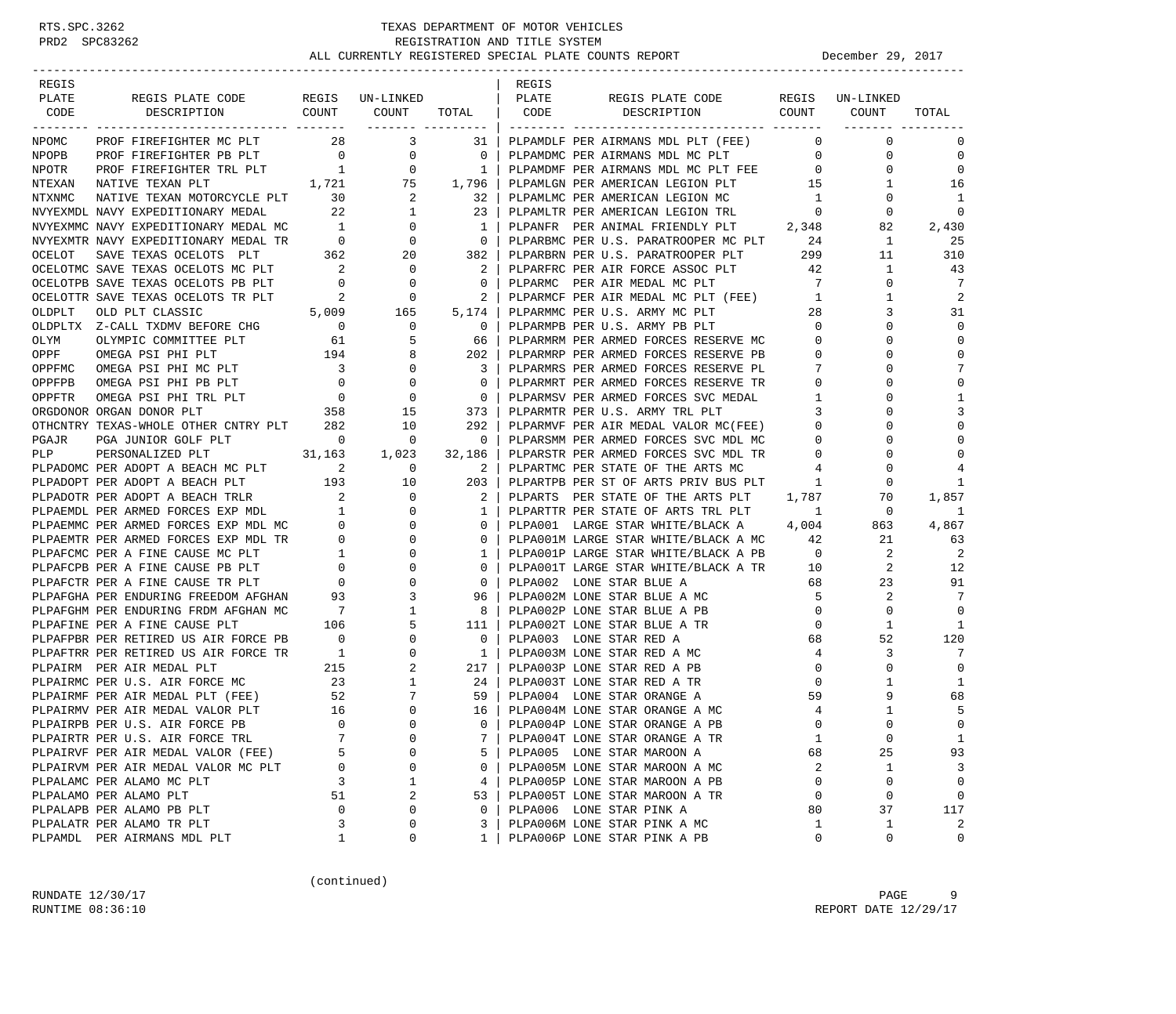| REGIS           |                                                                                                                                                                                                           |                                                                                                                                                                                                                   |                                                                              |                            | REGIS |                                                                                    |                          |                              |                |
|-----------------|-----------------------------------------------------------------------------------------------------------------------------------------------------------------------------------------------------------|-------------------------------------------------------------------------------------------------------------------------------------------------------------------------------------------------------------------|------------------------------------------------------------------------------|----------------------------|-------|------------------------------------------------------------------------------------|--------------------------|------------------------------|----------------|
| PLATE           | REGIS PLATE CODE                                                                                                                                                                                          |                                                                                                                                                                                                                   | REGIS UN-LINKED   PLATE                                                      |                            |       | REGIS PLATE CODE REGIS UN-LINKED<br>COUNT COUNT TOTAL CODE DESCRIPTION COUNT COUNT |                          |                              |                |
| CODE            | DESCRIPTION                                                                                                                                                                                               |                                                                                                                                                                                                                   | ___________________                                                          |                            |       |                                                                                    |                          |                              | TOTAL          |
|                 | PLPA006T LONE STAR PINK A TR                                                                                                                                                                              |                                                                                                                                                                                                                   | $0\qquad \qquad 0$                                                           | $\overline{0}$             |       | PLPA118T GRIDIRON HEROES A TR                                                      |                          | $\mathbf{1}$<br>$\mathbf{0}$ | 1              |
|                 |                                                                                                                                                                                                           |                                                                                                                                                                                                                   |                                                                              |                            |       | PLPA119 BREAST CANCER A 132                                                        |                          | 22                           | 154            |
|                 | PLPA007 LONE STAR A WHITE/PURPLE $\begin{array}{ccc} 3 & 0 & 3 \end{array}$<br>PLPA008 WHITE A $\begin{array}{ccc} 149 & 24 & 173 \end{array}$                                                            |                                                                                                                                                                                                                   |                                                                              |                            |       | PLPA119M BREAST CANCER A MC                                                        | $\sim$ 1                 | $\Omega$                     | 1              |
|                 |                                                                                                                                                                                                           |                                                                                                                                                                                                                   |                                                                              | $\overline{\phantom{a}}$ 2 |       | PLPA119P BREAST CANCER A PB                                                        | $\overline{0}$           | $\Omega$                     | $\Omega$       |
|                 |                                                                                                                                                                                                           |                                                                                                                                                                                                                   |                                                                              | $\overline{0}$             |       |                                                                                    | $\overline{0}$           | 0                            | 0              |
|                 |                                                                                                                                                                                                           |                                                                                                                                                                                                                   |                                                                              | $\overline{0}$             |       | PLPA119T BREAST CANCER A TR<br>PLPA120 LONGHORN ORANGE A 127                       |                          | 24                           | 151            |
|                 |                                                                                                                                                                                                           |                                                                                                                                                                                                                   |                                                                              | 271                        |       | PLPA120M LONGHORN ORANGE A MC                                                      | $1 \quad$                | 0                            | 1              |
|                 |                                                                                                                                                                                                           |                                                                                                                                                                                                                   |                                                                              | 8                          |       | PLPA120P LONGHORN ORANGE A PB                                                      | $\overline{0}$           | $\Omega$                     | $\Omega$       |
|                 | PLPA009M LARGE STAR BLK/SILV A MC $4$ 4<br>PLPA009P LARGE STAR BLK/SILV A PB $0$ 0                                                                                                                        |                                                                                                                                                                                                                   |                                                                              | $\mathbf 0$                |       | PLPA120T LONGHORN ORANGE A TR                                                      | $\Omega$                 | 0                            | $\Omega$       |
|                 | PLPA009T LARGE STAR BLK/SILV A TR                                                                                                                                                                         | $\overline{0}$                                                                                                                                                                                                    | $\mathbf{0}$                                                                 | $\mathbf{0}$               |       | PLPA121 ALPHA PHI ALPHA A                                                          | 46                       | 6                            | 52             |
|                 | PLPA100 STARS & STRIPES A                                                                                                                                                                                 | $\overline{0}$                                                                                                                                                                                                    | $\mathbf{0}$                                                                 | $\mathbf{0}$               |       | PLPA121M ALPHA PHI ALPHA A MC                                                      | 1                        | $\Omega$                     | -1             |
|                 | PLPA101 TEXAS HEART A                                                                                                                                                                                     |                                                                                                                                                                                                                   |                                                                              | 3                          |       | PLPA121P ALPHA PHI ALPHA A PB                                                      | $\overline{0}$           | $\Omega$                     | $\mathbf 0$    |
|                 | PLPA102 TEXAS STATE MAP A                                                                                                                                                                                 |                                                                                                                                                                                                                   |                                                                              | 6                          |       | PLPA121T ALPHA PHI ALPHA A TR                                                      | $\overline{0}$           | $\Omega$                     | $\Omega$       |
|                 | PLPA103 WESTERN YOKE A                                                                                                                                                                                    |                                                                                                                                                                                                                   | $\begin{array}{cccc}\n & 2 & & 1 \\  & 1 & & 5 \\  & 29 & & 18\n\end{array}$ | 47                         |       | PLPA122 TEXAS NAVY A                                                               | 197                      | 42                           | 239            |
|                 |                                                                                                                                                                                                           |                                                                                                                                                                                                                   |                                                                              | $\mathbf{0}$               |       | PLPA122M TEXAS NAVY A MC                                                           | $4\overline{ }$          | 0                            | $\overline{4}$ |
|                 |                                                                                                                                                                                                           |                                                                                                                                                                                                                   |                                                                              | $\mathbf{0}$               |       | PLPA122P TEXAS NAVY A PB                                                           | $\overline{0}$           | $\Omega$                     | $\overline{0}$ |
|                 |                                                                                                                                                                                                           |                                                                                                                                                                                                                   |                                                                              | $\overline{0}$             |       | PLPA122T TEXAS NAVY A TR                                                           | $\overline{0}$           | $\mathfrak{D}$               | 2              |
|                 | PLPA103M WESTERN YOKE A MC 0 0<br>PLPA103P WESTERN YOKE A PB 0 0<br>PLPA103T WESTERN YOKE A TRAILER 0 0 0<br>PLPA105 TEXAS PRIDE A 113 34                                                                 |                                                                                                                                                                                                                   |                                                                              | 147                        |       |                                                                                    |                          | 5                            | 20             |
|                 |                                                                                                                                                                                                           |                                                                                                                                                                                                                   |                                                                              | $\overline{\mathbf{3}}$    |       |                                                                                    |                          | 0                            | $\Omega$       |
|                 |                                                                                                                                                                                                           |                                                                                                                                                                                                                   |                                                                              | $\mathbf{0}$               |       | PLPA123P TEXAS NAVY ADMIRAL A PB                                                   | $\overline{0}$           | 0                            | 0              |
|                 |                                                                                                                                                                                                           |                                                                                                                                                                                                                   |                                                                              | $\mathbf{1}$               |       | PLPA123T TEXAS NAVY ADMIRAL A TR                                                   | $\overline{0}$           |                              | $\mathbf 0$    |
|                 |                                                                                                                                                                                                           |                                                                                                                                                                                                                   |                                                                              | $7\phantom{0}$             |       | PLPA124 AUBURN UNIVERSITY A                                                        | 67                       | 8                            | 75             |
|                 | PLPA105 TEXAS PRIDE A MOTORCYCLE<br>PLPA105M TEXAS PRIDE A MOTORCYCLE 2 1<br>PLPA105P TEXAS PRIDE A PB 0 0<br>PLPA105T TEXAS PRIDE A TRAILER 0 1<br>PLPA106 COWBOY A 6 1<br>PLPA107 NATURAL TEXAS A 87 28 |                                                                                                                                                                                                                   |                                                                              | 115                        |       | PLPA124M AUBURN UNIVERSITY A MC                                                    | $\overline{0}$           | $\Omega$                     | $\Omega$       |
|                 | PLPA107M NATURAL TEXAS A MC 0 1<br>PLPA107P NATURAL TEXAS A PB 0 0 0<br>PLPA107T NATURAL TEXAS A TRAILER 1 0                                                                                              |                                                                                                                                                                                                                   |                                                                              | $\overline{1}$             |       | PLPA124P AUBURN UNIVERSITY A PB                                                    | $\overline{0}$           | 0                            | $\Omega$       |
|                 |                                                                                                                                                                                                           |                                                                                                                                                                                                                   |                                                                              | $\mathbf{0}$               |       | PLPA124T AUBURN UNIVERSITY A TR                                                    | $\mathbf{0}$             | 0                            | $\Omega$       |
|                 |                                                                                                                                                                                                           |                                                                                                                                                                                                                   |                                                                              | $\mathbf{1}$               |       | PLPA125 OKLAHOMA STATE UNIV A                                                      | 94                       | 13                           | 107            |
|                 | PLPA108 TRADITIONAL TEXAS A                                                                                                                                                                               |                                                                                                                                                                                                                   | $\begin{array}{ccc} 1 & 1 \\ 67 & 14 \end{array}$                            | $\overline{2}$             |       | PLPA125M OKLAHOMA STATE UNIV A MC                                                  | $\overline{0}$           | 0                            | $\overline{0}$ |
|                 | PLPA109 NEW TEXAS A                                                                                                                                                                                       |                                                                                                                                                                                                                   |                                                                              | 81                         |       | PLPA125P OKLAHOMA STATE UNIV A PB                                                  | $\overline{0}$           | $\Omega$                     | $\Omega$       |
|                 | PLPA109M NEW TEXAS A MOTORCYCLE                                                                                                                                                                           | $\overline{0}$                                                                                                                                                                                                    | $\Omega$                                                                     | $\Omega$                   |       | PLPA125T OKLAHOMA STATE UNIV A TR 0                                                |                          | $\Omega$                     | $\Omega$       |
|                 | PLPA109P NEW TEXAS A PRIVATE BUS                                                                                                                                                                          | $\begin{array}{ccc} \text{BUS} & & & & & & & \text{O} \\ \text{BUS} & & & & & & \text{O} \\ & & & & & & \text{O} \\ & & & & & & \text{O} \\ \text{E} & & & & & & \text{O} \\ & & & & & & \text{O} \\ \end{array}$ | 0                                                                            | $\mathbf{0}$               |       | PLPA126 OKLAHOMA UNIVERSITY A                                                      | 94                       | 25                           | 119            |
|                 | PLPA109T NEW TEXAS A TRAILER                                                                                                                                                                              |                                                                                                                                                                                                                   |                                                                              | $\Omega$                   |       | PLPA126M OKLAHOMA UNIVERSITY A MC                                                  | $\overline{\phantom{a}}$ | $\Omega$                     | 3              |
|                 | PLPA111 SOCCER GREEN A                                                                                                                                                                                    |                                                                                                                                                                                                                   | $\Omega$                                                                     | $\mathbf{0}$               |       | PLPA126P OKLAHOMA UNIVERSITY A PB                                                  | $\overline{0}$           | $\Omega$                     | $\Omega$       |
|                 | PLPA112 TEXAS FOOTBALL A BLUE                                                                                                                                                                             |                                                                                                                                                                                                                   |                                                                              | $\mathbf{0}$               |       |                                                                                    |                          | $\mathbf 0$                  | 1              |
|                 | PLPA113 TEXAS FOOTBALL A RED                                                                                                                                                                              |                                                                                                                                                                                                                   | $\Omega$                                                                     | $\Omega$                   |       |                                                                                    |                          | 111                          | 446            |
|                 | PLPA114 TEXAS FOOTBALL A BLACK 1                                                                                                                                                                          |                                                                                                                                                                                                                   | 0                                                                            | 1                          |       | PLPA127 LONE STAR BLACK A MC<br>PLPA127M LONE STAR BLACK A MC                      | 10                       | 1                            | -11            |
| PLPA115 REMAX A |                                                                                                                                                                                                           | 11                                                                                                                                                                                                                | 5                                                                            | 16                         |       | PLPA127P LONE STAR BLACK A PB                                                      | $\overline{0}$           | $\mathbf 0$                  | 0              |
|                 | PLPA115M REMAX A MOTORCYCLE                                                                                                                                                                               |                                                                                                                                                                                                                   | $\begin{array}{c} 0 \\ 0 \\ 0 \end{array}$<br>0                              | $\mathbf{0}$               |       | PLPA127T LONE STAR BLACK A TR                                                      | $\overline{0}$           | 2                            | 2              |
|                 | PLPA115P REMAX A PRIVATE BUS                                                                                                                                                                              |                                                                                                                                                                                                                   | 0                                                                            | $\overline{0}$             |       | PLPA128 ALABAMA UNIVERSITY A                                                       | 96                       | 23                           | 119            |
|                 | PLPA115T REMAX A TRAILER                                                                                                                                                                                  |                                                                                                                                                                                                                   | $\Omega$                                                                     | $\overline{0}$             |       | PLPA128M ALABAMA UNIVERSITY A MC 1                                                 |                          | 1                            | 2              |
|                 | PLPA116 TEXAS EXES A                                                                                                                                                                                      | 191                                                                                                                                                                                                               | 27                                                                           | 218                        |       | PLPA128P ALABAMA UNIVERSITY A PB<br>PLPA128T ALABAMA UNIVERSITY A TR               | $\overline{0}$           | 0                            | $\overline{0}$ |
|                 | PLPA116M TEXAS EXES A MC                                                                                                                                                                                  | $\overline{1}$                                                                                                                                                                                                    | 0                                                                            | $\overline{1}$             |       | PLPA128T ALABAMA UNIVERSITY A TR                                                   | $\overline{0}$           | $\Omega$                     | $\mathbf 0$    |
|                 | PLPA116P TEXAS EXES A PB                                                                                                                                                                                  | $\Omega$                                                                                                                                                                                                          | $\cap$                                                                       | $\Omega$                   |       | PLPA129 ALPHA KAPPA ALPHA A                                                        | 155                      | $20^{\circ}$                 | 175            |
|                 | PLPA116T TEXAS EXES A TRAILER                                                                                                                                                                             | 0                                                                                                                                                                                                                 | $\mathbf 0$                                                                  | $\overline{0}$             |       | PLPA129M ALPHA KAPPA ALPHA A MC                                                    | $\mathbf 0$              | 0                            | $\mathbf 0$    |
|                 | PLPA117 LONGHORN A                                                                                                                                                                                        | 163                                                                                                                                                                                                               | 27                                                                           | 190                        |       | PLPA129P ALPHA KAPPA ALPHA A PB                                                    | $\mathbf 0$              | 0                            | 0              |
|                 | PLPA117M LONGHORN A MOTORCYCLE                                                                                                                                                                            | <sup>1</sup>                                                                                                                                                                                                      | 0                                                                            | $\mathbf{1}$               |       | PLPA129T ALPHA KAPPA ALPHA A TR                                                    | 0                        | 0                            | 0              |
|                 | PLPA117P LONGHORN A PRIVATE BUS                                                                                                                                                                           | $\mathbf 0$                                                                                                                                                                                                       | 0                                                                            | $\mathbf{0}$               |       | PLPA130 DALLAS COWBOYS STAR A                                                      | 12                       | 2                            | 14             |
|                 | PLPA117T LONGHORN A TRAILER                                                                                                                                                                               | 0                                                                                                                                                                                                                 | 0                                                                            | $\overline{0}$             |       | PLPA130M DALLAS COWBOYS STAR A MC                                                  | $\mathbf 0$              | 2                            | 2              |
|                 | PLPA118 GRIDIRON HEROES A                                                                                                                                                                                 | 157                                                                                                                                                                                                               | 59                                                                           | 216                        |       | PLPA130P DALLAS COWBOYS STAR A PB                                                  | $\mathbf 0$              | 0                            | $\mathbf 0$    |
|                 | PLPA118M GRIDIRON HEROES A MC                                                                                                                                                                             | 2                                                                                                                                                                                                                 | 6                                                                            | 8                          |       | PLPA130T DALLAS COWBOYS STAR A TR                                                  | 0                        | 0                            | $\overline{0}$ |
|                 | PLPA118P GRIDIRON HEROES A PB                                                                                                                                                                             | 0                                                                                                                                                                                                                 | 0                                                                            | $\mathbf{0}$               |       | PLPA131 HOUSTON TEXANS A                                                           | 175                      | 54                           | 229            |

(continued)

RUNDATE  $12/30/17$  PAGE 10 RUNTIME  $08:36:10$  REPORT DATE  $12/29/17$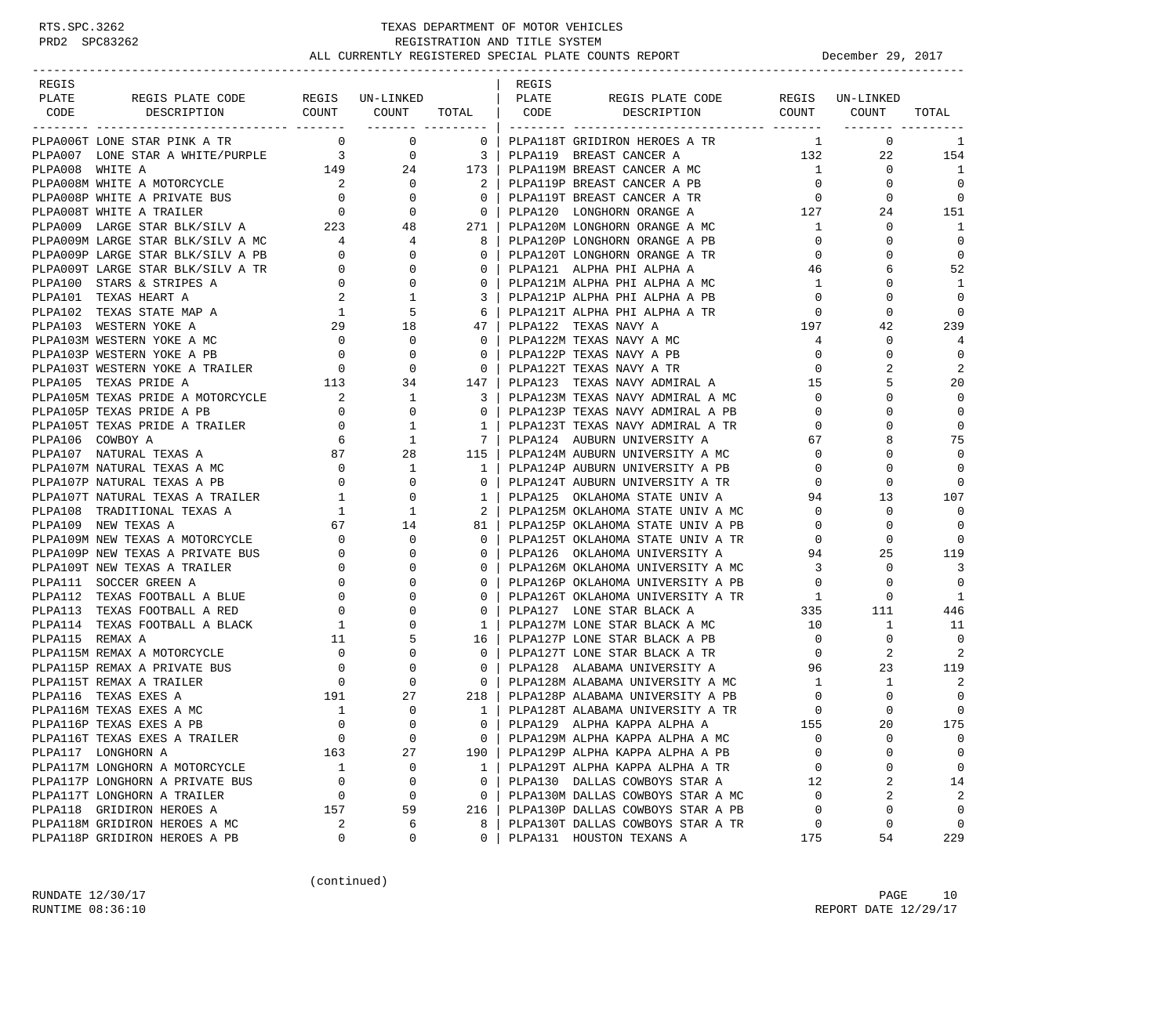| REGIS |                                                                                                                                                                                                                                                                                                                                            |                |                     |                                                     | REGIS                |                                                                                                                                                            |                         |                                            |                |
|-------|--------------------------------------------------------------------------------------------------------------------------------------------------------------------------------------------------------------------------------------------------------------------------------------------------------------------------------------------|----------------|---------------------|-----------------------------------------------------|----------------------|------------------------------------------------------------------------------------------------------------------------------------------------------------|-------------------------|--------------------------------------------|----------------|
| PLATE |                                                                                                                                                                                                                                                                                                                                            |                |                     |                                                     |                      | REGIS PLATE CODE REGIS UN-LINKED                                                                                                                           |                         |                                            |                |
| CODE  |                                                                                                                                                                                                                                                                                                                                            |                |                     |                                                     |                      | DESCRIPTION COUNT COUNT                                                                                                                                    |                         |                                            | TOTAL          |
|       | PLPA131M HOUSTON TEXANS A MC                                                                                                                                                                                                                                                                                                               |                | $4 \qquad \qquad 1$ |                                                     |                      | 5 PLPA143T TENNESSEE UNIVERSITY A TR 0                                                                                                                     |                         | $\overline{0}$                             | 0              |
|       | PLPA131P HOUSTON TEXANS A PB                                                                                                                                                                                                                                                                                                               |                | $\overline{0}$      | $\overline{\phantom{0}}$ 0 $\overline{\phantom{0}}$ |                      | PLPA145 TEXAS A&M UNIV A                                                                                                                                   |                         | 49                                         | 353            |
|       |                                                                                                                                                                                                                                                                                                                                            | $\overline{0}$ |                     |                                                     |                      | 304                                                                                                                                                        | $\overline{\mathbf{3}}$ | $\overline{0}$                             | $\overline{3}$ |
|       | $\begin{tabular}{lllllllllllllllllllll} \hline \texttt{PLPA132} & \texttt{TX TROPHY HUNTERS A} & \texttt{M} & \texttt{0} & \texttt{0} \\ \texttt{PLPA132} & \texttt{TX TROPHY HUNTERS A} & \texttt{M} & \texttt{44} & \texttt{13} \\ \texttt{PLPA132M TX TROPHY HUNTERS A} & \texttt{M} & \texttt{0} & \texttt{0} \\ \hline \end{tabular}$ |                |                     |                                                     |                      | 0   PLPA145M TEXAS A&M UNIV A MC<br>57   PLPA145P TEXAS A&M UNIV A PB                                                                                      | $\overline{0}$          | 0                                          | $\Omega$       |
|       |                                                                                                                                                                                                                                                                                                                                            |                |                     |                                                     |                      |                                                                                                                                                            | 1                       | $\mathbf 0$                                | 1              |
|       |                                                                                                                                                                                                                                                                                                                                            |                |                     |                                                     |                      | 0   PLPA145T TEXAS A&M UNIV A TR<br>0   PLPA146  KANSAS STATE UNIV A                                                                                       | 71                      | 11                                         | 82             |
|       |                                                                                                                                                                                                                                                                                                                                            |                |                     |                                                     |                      |                                                                                                                                                            | $\mathbf{1}$            | 0                                          | 1              |
|       |                                                                                                                                                                                                                                                                                                                                            |                |                     |                                                     |                      | PLPA146M KANSAS STATE UNIV A MC<br>15   PLPA146P KANSAS STATE UNIV A PB                                                                                    | 0                       | $\Omega$                                   | $\mathbf 0$    |
|       |                                                                                                                                                                                                                                                                                                                                            |                |                     |                                                     |                      | PLPA146T KANSAS STATE UNIV A TR                                                                                                                            | $0 \qquad \qquad$       | $\Omega$                                   | $\Omega$       |
|       |                                                                                                                                                                                                                                                                                                                                            |                |                     |                                                     |                      |                                                                                                                                                            | 86                      | 12                                         | 98             |
|       |                                                                                                                                                                                                                                                                                                                                            |                |                     |                                                     |                      | 0   PLPA147  LOUISIANA STATE UNIV A<br>0   PLPA147M LOUISIANA STATE UNIV A MC                                                                              | $\Omega$                | $\mathbf 0$                                | $\overline{0}$ |
|       |                                                                                                                                                                                                                                                                                                                                            |                |                     |                                                     |                      |                                                                                                                                                            | $\circ$                 | 0                                          | $\mathbf 0$    |
|       |                                                                                                                                                                                                                                                                                                                                            |                |                     |                                                     |                      | PLPA147P LOUISIANA STATE UNIV A PB                                                                                                                         | $\overline{0}$          | $\Omega$                                   | $\mathbf 0$    |
|       |                                                                                                                                                                                                                                                                                                                                            |                |                     |                                                     |                      | 14   FLFAITIE LOUISIANA STATE UNIV A TR<br>0   PLPA147T LOUISIANA STATE UNIV A TR<br>0   DIDA148 CARROLL ISD A   11                                        |                         |                                            |                |
|       |                                                                                                                                                                                                                                                                                                                                            |                |                     |                                                     |                      |                                                                                                                                                            | $\mathbf{0}$            | $\Omega$                                   | 13<br>0        |
|       |                                                                                                                                                                                                                                                                                                                                            |                |                     |                                                     |                      | 0   PLPA148M CARROLL ISD A MC                                                                                                                              |                         | $\Omega$                                   | $\mathbf 0$    |
|       |                                                                                                                                                                                                                                                                                                                                            |                |                     |                                                     |                      |                                                                                                                                                            | $\mathbf{0}$            |                                            |                |
|       |                                                                                                                                                                                                                                                                                                                                            |                |                     |                                                     |                      |                                                                                                                                                            | $\mathbf{0}$            | $\Omega$                                   | $\mathbf 0$    |
|       |                                                                                                                                                                                                                                                                                                                                            |                |                     |                                                     |                      | 0   PLPA149  FORD MOTOR CO (OVAL) A<br>0   PLPA149M FORD MOTOR CO (OVAL) A MC                                                                              |                         | $\begin{array}{c} 6 \\ 0 \end{array}$<br>3 | 9              |
|       |                                                                                                                                                                                                                                                                                                                                            |                |                     |                                                     |                      |                                                                                                                                                            |                         |                                            | $\mathbf 0$    |
|       |                                                                                                                                                                                                                                                                                                                                            |                |                     |                                                     |                      |                                                                                                                                                            |                         | $\mathbf 0$                                | 0              |
|       |                                                                                                                                                                                                                                                                                                                                            |                |                     |                                                     |                      |                                                                                                                                                            |                         | $\Omega$                                   | $\mathbf 0$    |
|       |                                                                                                                                                                                                                                                                                                                                            |                |                     |                                                     |                      | PLPA150 MIGHTY FINE BURGERS A 14                                                                                                                           |                         | 3                                          | 17             |
|       | PLANSM IX TROPHY HUNTERS A RP = 0 0 0 0 PLANSM UNIV A TRANSM UNIV A PLANSM UNIV A TRANSM UNIV A TRANSM UNIV A TRANSM STATE UNIV AND DUAL TRANSM STATE UNIV IN THANSM STATE UNIV IN THANSM STATE UNIV IN THANSM STATE UNIV IN                                                                                                               |                |                     |                                                     |                      | 0   PLPA150M MIGHTY FINE BURGERS A MC<br>42   PLPA150P MIGHTY FINE BURGERS A PB<br>1   PLPA150P MIGHTY FINE BURGERS A PB<br>1   PLPA150T MIGHTY FINE DIE D |                         | $\Omega$                                   | 1              |
|       |                                                                                                                                                                                                                                                                                                                                            |                |                     |                                                     |                      |                                                                                                                                                            |                         | $\Omega$                                   | $\mathbf 0$    |
|       |                                                                                                                                                                                                                                                                                                                                            |                |                     |                                                     |                      | 12   LELENS : .<br>1   PLPA150T MIGHTY FINE BURGERS A TR<br>0   DIDA151   WORLD WILDLIFE FUND A   41                                                       |                         | $\Omega$                                   | $\mathbf 0$    |
|       |                                                                                                                                                                                                                                                                                                                                            |                |                     |                                                     |                      |                                                                                                                                                            |                         | 9                                          | 50             |
|       |                                                                                                                                                                                                                                                                                                                                            |                |                     |                                                     |                      | PLPA151M WORLD WILDLIFE FUND A MC                                                                                                                          | $\overline{0}$          | $\Omega$                                   | $\mathbf 0$    |
|       |                                                                                                                                                                                                                                                                                                                                            |                |                     |                                                     |                      | 3   PLPA151P WORLD WILDLIFE FUND A PB<br>PLPA151T WORLD WILDLIFE FUND A TR<br>PLPA152 KAPPA ALDLIFE FUND A TR                                              | $\mathbf{0}$            | $\Omega$                                   | $\Omega$       |
|       |                                                                                                                                                                                                                                                                                                                                            |                |                     |                                                     |                      |                                                                                                                                                            | $\mathbf{0}$            |                                            | $\Omega$       |
|       |                                                                                                                                                                                                                                                                                                                                            |                |                     |                                                     |                      |                                                                                                                                                            | 42                      | 5                                          | 47             |
|       |                                                                                                                                                                                                                                                                                                                                            |                |                     |                                                     |                      | PLPA152M KAPPA ALPHA PSI A MC                                                                                                                              | 2                       | $\Omega$                                   | 2              |
|       |                                                                                                                                                                                                                                                                                                                                            |                |                     |                                                     |                      | PLPA152P KAPPA ALPHA PSI A PB                                                                                                                              | $\mathbf{0}$            | $\Omega$                                   | $\mathbf 0$    |
|       | PLPA139M ARKANSAS UNIVERSITY A MC $1$ 0<br>PLPA139P ARKANSAS UNIVERSITY A PB $0$ 0                                                                                                                                                                                                                                                         |                |                     |                                                     |                      | 1   PLPA152T KAPPA ALPHA PSI A TR                                                                                                                          | $\mathbf{0}$            | $\Omega$                                   | $\mathbf 0$    |
|       |                                                                                                                                                                                                                                                                                                                                            |                |                     | $0-1$                                               |                      | PLPA153 LONGVIEW ISD A                                                                                                                                     | $\Omega$                |                                            | 1              |
|       |                                                                                                                                                                                                                                                                                                                                            |                |                     |                                                     |                      | 0   PLPA153M LONGVIEW ISD A MC                                                                                                                             | $\circ$                 | $\Omega$                                   | $\mathbf 0$    |
|       | PLPA139T ARKANSAS UNIVERSITY A TR<br>PLPA140 GEORGIA UNIVERSITY A TR<br>PLPA140 GEORGIA UNIVERSITY A MC<br>PLPA140M GEORGIA UNIVERSITY A MC<br>PLPA140P GEORGIA UNIVERSITY A PB<br>PLPA140T GEORGIA UNIVERSITY A TR<br>0 0 0<br>PLPA140T GEO                                                                                               |                |                     |                                                     |                      | 33   PLPA153P LONGVIEW ISD A PB                                                                                                                            | $\circ$                 | $\Omega$                                   | $\mathbf 0$    |
|       |                                                                                                                                                                                                                                                                                                                                            |                |                     | $\frac{1}{2}$                                       |                      | PLPA153T LONGVIEW ISD A TR                                                                                                                                 | $\mathbf{0}$            | $\Omega$                                   | $\mathbf 0$    |
|       |                                                                                                                                                                                                                                                                                                                                            |                |                     |                                                     |                      | 0   PLPA154 LIBERTY CHRISTIAN SCHOOL A<br>0   PLPA154M LIBRTY CHRSTIAN SCHOOL A MC                                                                         | $2 \quad \blacksquare$  | $\Omega$                                   | $\overline{2}$ |
|       |                                                                                                                                                                                                                                                                                                                                            |                |                     |                                                     |                      | 0   PLPA154M LIBRTY CHRSTIAN SCHOOL A MC                                                                                                                   | $\mathbf{0}$            | $\Omega$                                   | $\mathbf 0$    |
|       | PLPA141 UNIVERSITY OF HOUSTON A 34<br>PLPA141M UNIVERSITY OF HOUSTON A MC 0                                                                                                                                                                                                                                                                |                | 5                   |                                                     |                      | 39   PLPA154P LIBRTY CHRSTIAN SCHOOL A PB                                                                                                                  | $\overline{0}$          | $\mathbf 0$                                | 0              |
|       |                                                                                                                                                                                                                                                                                                                                            |                | $\Omega$            |                                                     |                      | 0   PLPA154T LIBRTY CHRSTIAN SCHOOL A TR                                                                                                                   | $\overline{0}$          | $\Omega$                                   | $\mathbf 0$    |
|       | PLPA141P UNIVERSITY OF HOUSTON A PB                                                                                                                                                                                                                                                                                                        | $\Omega$       | $\Omega$            |                                                     | 0   PLPA155 VESTAS A |                                                                                                                                                            | 125                     | 28                                         | 153            |
|       | PLPA141T UNIVERSITY OF HOUSTON A TR                                                                                                                                                                                                                                                                                                        | 0              | 0                   | 0                                                   |                      | PLPA155M VESTAS A MC                                                                                                                                       | 3                       | 5                                          | 8              |
|       | PLPA142 NORTH TEXAS UNIV A                                                                                                                                                                                                                                                                                                                 | 15             | 0                   | 15                                                  |                      | PLPA155P VESTAS A PB                                                                                                                                       | $\Omega$                | U                                          | 0              |
|       | PLPA142M NORTH TEXAS UNIV A MC                                                                                                                                                                                                                                                                                                             | $\mathbf{0}$   | 0                   | $\mathbf{0}$                                        |                      | PLPA155T VESTAS A TR                                                                                                                                       | 1                       | 0                                          | 1              |
|       | PLPA142P NORTH TEXAS UNIV A PB                                                                                                                                                                                                                                                                                                             | $\mathbf{0}$   | 0                   | $\Omega$                                            |                      | PLPA156 NASCAR A                                                                                                                                           | 7                       | 4                                          | 11             |
|       | PLPA142T NORTH TEXAS UNIV A TR                                                                                                                                                                                                                                                                                                             | 0              | 0                   | $\Omega$                                            |                      | PLPA156M NASCAR A MC                                                                                                                                       | $\Omega$                | 0                                          | $\mathbf 0$    |
|       | PLPA143 TENNESSEE UNIVERSITY A                                                                                                                                                                                                                                                                                                             | 16             | 1                   | 17                                                  |                      | PLPA156P NASCAR A PB                                                                                                                                       | $\mathbf 0$             | 0                                          | 0              |
|       | PLPA143M TENNESSEE UNIVERSITY A MC                                                                                                                                                                                                                                                                                                         | $\Omega$       | 0                   | $\Omega$                                            |                      | PLPA156T NASCAR A TR                                                                                                                                       | 1                       | 0                                          | $\mathbf{1}$   |
|       | PLPA143P TENNESSEE UNIVERSITY A PB                                                                                                                                                                                                                                                                                                         | 0              | 0                   | $\Omega$                                            |                      | PLPA157 NASCAR HOF - DALE A                                                                                                                                | 6                       | 2                                          | 8              |

(continued)

RUNDATE  $12/30/17$  PAGE 11 RUNTIME  $08:36:10$  REPORT DATE  $12/29/17$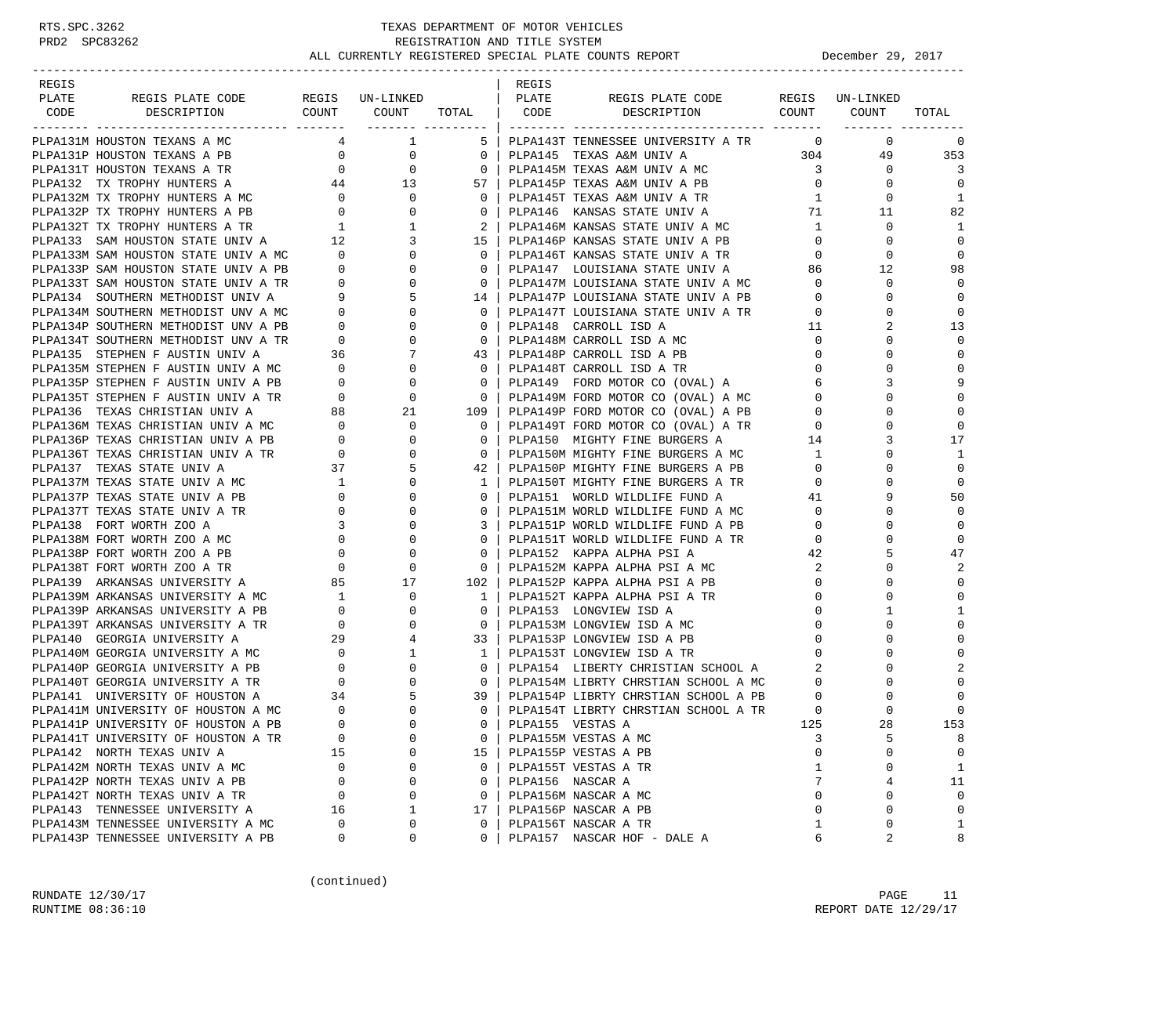| REGIS |                                                                                                                                                                                                                                            |                                        |                          |                                                     | REGIS |                                                                                                                                                                                                                                                                                                                     |                |                                   |                  |
|-------|--------------------------------------------------------------------------------------------------------------------------------------------------------------------------------------------------------------------------------------------|----------------------------------------|--------------------------|-----------------------------------------------------|-------|---------------------------------------------------------------------------------------------------------------------------------------------------------------------------------------------------------------------------------------------------------------------------------------------------------------------|----------------|-----------------------------------|------------------|
| PLATE | REGIS PLATE CODE                                                                                                                                                                                                                           |                                        | REGIS UN-LINKED          |                                                     | PLATE | REGIS PLATE CODE                                                                                                                                                                                                                                                                                                    |                | REGIS UN-LINKED                   |                  |
| CODE  | DESCRIPTION                                                                                                                                                                                                                                |                                        | COUNT COUNT TOTAL   CODE |                                                     |       | DESCRIPTION COUNT COUNT                                                                                                                                                                                                                                                                                             |                |                                   | TOTAL            |
|       |                                                                                                                                                                                                                                            |                                        |                          |                                                     |       |                                                                                                                                                                                                                                                                                                                     |                |                                   |                  |
|       | PLPA157M NASCAR HOF - DALE A MC                                                                                                                                                                                                            |                                        | $\overline{0}$ 0         |                                                     |       | 0   PLPA170T TEXAS A&M (MAROON) A TR                                                                                                                                                                                                                                                                                |                | $0 \qquad \qquad$<br>$\mathbf{0}$ | 0                |
|       |                                                                                                                                                                                                                                            |                                        |                          | $0-1$                                               |       | PLPA171 SOUTHERN UNIVERSITY A                                                                                                                                                                                                                                                                                       |                | 39                                | 43<br>$4\degree$ |
|       |                                                                                                                                                                                                                                            |                                        |                          |                                                     |       | 0   PLPA171M SOUTHERN UNIVERSITY A MC                                                                                                                                                                                                                                                                               |                | $\mathbf{0}$                      | $\mathbf 0$      |
|       |                                                                                                                                                                                                                                            |                                        |                          | 91                                                  |       | PLPA171P SOUTHERN UNIVERSITY A MC 0<br>PLPA171P SOUTHERN UNIVERSITY A PB 0<br>PLPA171T SOUTHERN INTIMATE                                                                                                                                                                                                            | $\overline{0}$ | $\Omega$                          | $\mathbf 0$      |
|       |                                                                                                                                                                                                                                            |                                        |                          | $0-1$                                               |       | PLPAI/IF SOUTHERN UNIVERSITY A TR<br>PLPAI71T SOUTHERN UNIVERSITY A TR                                                                                                                                                                                                                                              |                | 0                                 | $\mathbf 0$      |
|       |                                                                                                                                                                                                                                            |                                        |                          | $\circ$                                             |       | PLPA172 FORD MOTOR CO (TOUGH) A                                                                                                                                                                                                                                                                                     | 2              | 3                                 | 5                |
|       |                                                                                                                                                                                                                                            |                                        |                          |                                                     |       |                                                                                                                                                                                                                                                                                                                     |                | $\Omega$                          | $\mathbf 0$      |
|       |                                                                                                                                                                                                                                            |                                        |                          |                                                     |       | 0   PLPA172M FORD MOTOR CO (TOUGH) A MC $\begin{array}{c c} 0 & 0 & 0 \\ 6 & 0 & 0 \\ 7 & 0 & 0 \\ 8 & 0 & 0 \\ 9 & 1 & 0 \\ 9 & 1 & 0 \\ 1 & 1 & 0 \\ 1 & 1 & 0 \\ 1 & 1 & 0 \\ 1 & 1 & 0 \\ 1 & 1 & 0 \\ 1 & 1 & 0 \\ 1 & 1 & 0 \\ 1 & 1 & 0 \\ 1 & 1 & 0 \\ 1 & 1 & 0 \\ 1 & 1 & 0 \\ 1 & 1 & 0 \\ 1 & 1 & 0 \\$ |                | 0                                 | $\mathbf 0$      |
|       |                                                                                                                                                                                                                                            |                                        |                          |                                                     |       |                                                                                                                                                                                                                                                                                                                     |                | 0                                 | $\Omega$         |
|       |                                                                                                                                                                                                                                            |                                        |                          |                                                     |       |                                                                                                                                                                                                                                                                                                                     |                | 25                                | 175              |
|       |                                                                                                                                                                                                                                            |                                        |                          | 0 <sup>1</sup>                                      |       | PLPA173M DALLAS COWBOYS BLUE A MC                                                                                                                                                                                                                                                                                   | 2              | $\mathbf{1}$                      | 3                |
|       |                                                                                                                                                                                                                                            |                                        |                          | $12-1$                                              |       | PLPA173P DALLAS COWBOYS BLUE A PB 0                                                                                                                                                                                                                                                                                 |                | 0                                 | $\overline{0}$   |
|       |                                                                                                                                                                                                                                            |                                        |                          |                                                     |       | 0   PLPA173T DALLAS COWBOYS BLUE A TR                                                                                                                                                                                                                                                                               | $\overline{0}$ | $\Omega$                          | $\mathbf 0$      |
|       |                                                                                                                                                                                                                                            |                                        |                          | $\Omega$                                            |       | PLPA174 SUNFLOWER A                                                                                                                                                                                                                                                                                                 | 62             | 6                                 | 68               |
|       | PLPA160T OUR ENERGY LLC A TR                                                                                                                                                                                                               |                                        | 1                        |                                                     |       | 1   PLPA174M SUNFLOWER A MC                                                                                                                                                                                                                                                                                         | $\overline{0}$ | 0                                 | $\Omega$         |
|       | PLPA161 HOUSTON DYNAMO A                                                                                                                                                                                                                   | $\begin{array}{c} 0 \\ 11 \end{array}$ | 3                        |                                                     |       | 14   PLPA174P SUNFLOWER A PB                                                                                                                                                                                                                                                                                        | $\mathbf 0$    | $\Omega$                          | $\mathbf 0$      |
|       | PLPA161M HOUSTON DYNAMO A MC                                                                                                                                                                                                               | $\overline{0}$                         | $\mathbf{0}$             | $0-1$                                               |       | PLPA174T SUNFLOWER A TR                                                                                                                                                                                                                                                                                             | $\mathbf{1}$   | 0                                 | 1                |
|       | PLPA161P HOUSTON DYNAMO A PB                                                                                                                                                                                                               |                                        | $\mathbf{0}$             |                                                     |       | 0   PLPA175 KW CARES A                                                                                                                                                                                                                                                                                              | 2              |                                   | 3                |
|       | PLPA161T HOUSTON DYNAMO A TR                                                                                                                                                                                                               | $\begin{array}{c} 0 \\ 0 \end{array}$  | $\Omega$                 | $\Omega$                                            |       | PLPA175M KW CARES A MC                                                                                                                                                                                                                                                                                              | $\mathbf{0}$   | $\Omega$                          | $\mathbf 0$      |
|       |                                                                                                                                                                                                                                            |                                        |                          |                                                     |       | 4   PLPA175P KW CARES A PB                                                                                                                                                                                                                                                                                          | $\overline{0}$ | 0                                 | $\mathbf 0$      |
|       |                                                                                                                                                                                                                                            |                                        |                          | $1 \perp$                                           |       | PLPA175T KW CARES A TR                                                                                                                                                                                                                                                                                              | $\overline{0}$ | $\mathbf 0$                       | $\mathbf 0$      |
|       |                                                                                                                                                                                                                                            |                                        |                          | $\Omega$                                            |       |                                                                                                                                                                                                                                                                                                                     |                | 48                                |                  |
|       |                                                                                                                                                                                                                                            |                                        |                          | 0 <sup>1</sup>                                      |       | PLPA176 DON'T TREAD ON ME A 139<br>PLPA176M DON'T TREAD ON ME A MC                                                                                                                                                                                                                                                  | 17             | 5                                 | 187<br>22        |
|       |                                                                                                                                                                                                                                            |                                        |                          |                                                     |       |                                                                                                                                                                                                                                                                                                                     |                |                                   |                  |
|       |                                                                                                                                                                                                                                            |                                        |                          | 8 I                                                 |       | PLPA176P DON'T TREAD ON ME A PB                                                                                                                                                                                                                                                                                     | $\overline{0}$ | 0                                 | $\mathbf 0$<br>2 |
|       |                                                                                                                                                                                                                                            |                                        |                          | $0-1$                                               |       |                                                                                                                                                                                                                                                                                                                     |                | 0                                 |                  |
|       | PLPA163T TX ALLIANCE FOR RECYCL A TR<br>PLPA165 NEBRASKA UNIVERSITY A 55<br>PLPA165M NEBRASKA UNIVERSITY A MC 0<br>PLPA165P NEBRASKA UNIVERSITY A PB 0<br>PLPA165P NEBRASKA UNIVERSITY A TR 0<br>PLPA165T NEBRASKA UNIVERSITY A TR 0<br>PL |                                        |                          | 0 <sup>1</sup>                                      |       |                                                                                                                                                                                                                                                                                                                     |                | 77                                | 336              |
|       |                                                                                                                                                                                                                                            |                                        | $\mathbf{0}$             | $\overline{\phantom{0}}$ 0 $\overline{\phantom{0}}$ |       | PLPA177M COME & TAKE IT A MC                                                                                                                                                                                                                                                                                        | 8              | $\mathbf{1}$                      | 9                |
|       |                                                                                                                                                                                                                                            |                                        | 6                        |                                                     |       | 61   PLPA177P COME & TAKE IT A PB                                                                                                                                                                                                                                                                                   | $\mathbf{0}$   | 0                                 | $\mathbf 0$      |
|       |                                                                                                                                                                                                                                            |                                        | $\overline{0}$           | $\Omega$                                            |       | PLPA177T COME & TAKE IT A TR                                                                                                                                                                                                                                                                                        | 1              | $\Omega$                          | 1                |
|       |                                                                                                                                                                                                                                            |                                        | $\overline{0}$           | $\circ$                                             |       | PLPA178 JESUIT DALLAS A                                                                                                                                                                                                                                                                                             | $\overline{4}$ | 3                                 | 7                |
|       |                                                                                                                                                                                                                                            |                                        | $\overline{0}$           | $\overline{\phantom{0}}$ 0 $\overline{\phantom{0}}$ |       | PLPA178M JESUIT DALLAS A MC                                                                                                                                                                                                                                                                                         | $\mathbf 0$    |                                   | $\mathbf 0$      |
|       | PLPA166 TEXAS-SAN ANTONIO UNIV A                                                                                                                                                                                                           | 19                                     |                          | $1 \qquad \qquad$<br>20 <sub>1</sub>                |       | PLPA178P JESUIT DALLAS A PB                                                                                                                                                                                                                                                                                         | $\mathbf{0}$   | $\Omega$                          | $\mathbf 0$      |
|       |                                                                                                                                                                                                                                            |                                        |                          | 0 <sup>1</sup>                                      |       | PLPA178T JESUIT DALLAS A TR                                                                                                                                                                                                                                                                                         | $\mathbf{0}$   | $\Omega$                          | $\mathbf 0$      |
|       |                                                                                                                                                                                                                                            |                                        |                          | $\Omega$                                            |       | PLPA179 KILGORE RANGERETTES A                                                                                                                                                                                                                                                                                       | 76             | 8                                 | 84               |
|       |                                                                                                                                                                                                                                            |                                        |                          |                                                     |       | 0   PLPA179M KILGORE RANGERETTES A MC<br>135   PLPA179P KILGORE RANGERETTES A PB                                                                                                                                                                                                                                    | $\mathbf{0}$   | 0                                 | $\Omega$         |
|       |                                                                                                                                                                                                                                            |                                        |                          |                                                     |       |                                                                                                                                                                                                                                                                                                                     | $\circ$        | $\Omega$                          | $\mathbf 0$      |
|       |                                                                                                                                                                                                                                            |                                        |                          | $\overline{\phantom{0}}$ 0 $\overline{\phantom{0}}$ |       | PLPA179T KILGORE RANGERETTES A TR                                                                                                                                                                                                                                                                                   | $\overline{0}$ | 0                                 | $\mathbf 0$      |
|       |                                                                                                                                                                                                                                            |                                        |                          |                                                     |       | 0   PLPA180 PEACE OFFICER MEM A                                                                                                                                                                                                                                                                                     | 32             | 11                                | 43               |
|       |                                                                                                                                                                                                                                            |                                        |                          | $1 \mid$                                            |       | PLPA180M PEACE OFFICER MEM A MC 2                                                                                                                                                                                                                                                                                   |                | $\mathbf{1}$                      | 3                |
|       |                                                                                                                                                                                                                                            |                                        |                          |                                                     |       | 82   PLPA180P PEACE OFFICER MEM A PB                                                                                                                                                                                                                                                                                | $\overline{0}$ | 0                                 | $\mathbf 0$      |
|       |                                                                                                                                                                                                                                            |                                        |                          |                                                     |       | 1   PLPA180T PEACE OFFICER MEM A TR                                                                                                                                                                                                                                                                                 | $\mathbf 0$    | $\Omega$                          | $\mathbf 0$      |
|       | PLPA168P BAYLOR UNIVERSITY A PB                                                                                                                                                                                                            |                                        |                          |                                                     |       | 1   PLPA181 SIGMA GAMMA RHO A                                                                                                                                                                                                                                                                                       | $\mathsf{Q}$   | $\cap$                            | 9                |
|       | PLPA168T BAYLOR UNIVERSITY A TR                                                                                                                                                                                                            | $\mathbf 0$                            | $\mathbf 0$              | 0                                                   |       | PLPA181M SIGMA GAMMA RHO A MC                                                                                                                                                                                                                                                                                       | 0              | 0                                 | 0                |
|       | PLPA169 TEXAS A&M (HELMET) A                                                                                                                                                                                                               | 104                                    | 13                       | 117                                                 |       | PLPA181P SIGMA GAMMA RHO A PB                                                                                                                                                                                                                                                                                       | $\Omega$       | $\Omega$                          | 0                |
|       | PLPA169M TEXAS A&M (HELMET) A MC                                                                                                                                                                                                           | 0                                      | 0                        | $\mathbf{0}$                                        |       | PLPA181T SIGMA GAMMA RHO A TR                                                                                                                                                                                                                                                                                       | 0              | 0                                 | 0                |
|       | PLPA169P TEXAS A&M (HELMET) A PB                                                                                                                                                                                                           | 1                                      | 0                        | $\mathbf{1}$                                        |       | PLPA183 DR PEPPER A                                                                                                                                                                                                                                                                                                 | 8              | 2                                 | 10               |
|       | PLPA169T TEXAS A&M (HELMET) A TR                                                                                                                                                                                                           | 1                                      | 0                        | $\mathbf{1}$                                        |       | PLPA183M DR PEPPER A MC                                                                                                                                                                                                                                                                                             | $\Omega$       | 0                                 | 0                |
|       | PLPA170 TEXAS A&M (MAROON) A                                                                                                                                                                                                               | 698                                    | 75                       | 773                                                 |       | PLPA183P DR PEPPER A PB                                                                                                                                                                                                                                                                                             | $\mathbf 0$    | 0                                 | $\mathbf 0$      |
|       | PLPA170M TEXAS A&M (MAROON) A MC                                                                                                                                                                                                           | 3                                      | 3                        | 6                                                   |       | PLPA183T DR PEPPER A TR                                                                                                                                                                                                                                                                                             | $\Omega$       | 0                                 | 0                |
|       | PLPA170P TEXAS A&M (MAROON) A PB                                                                                                                                                                                                           | 0                                      | 0                        | 0                                                   |       | PLPA184 IGNITE-STREAM ENERGY A                                                                                                                                                                                                                                                                                      | 9              | 3                                 | 12               |

(continued)

RUNDATE 12/30/17 PAGE 12 RUNTIME  $08:36:10$  REPORT DATE  $12/29/17$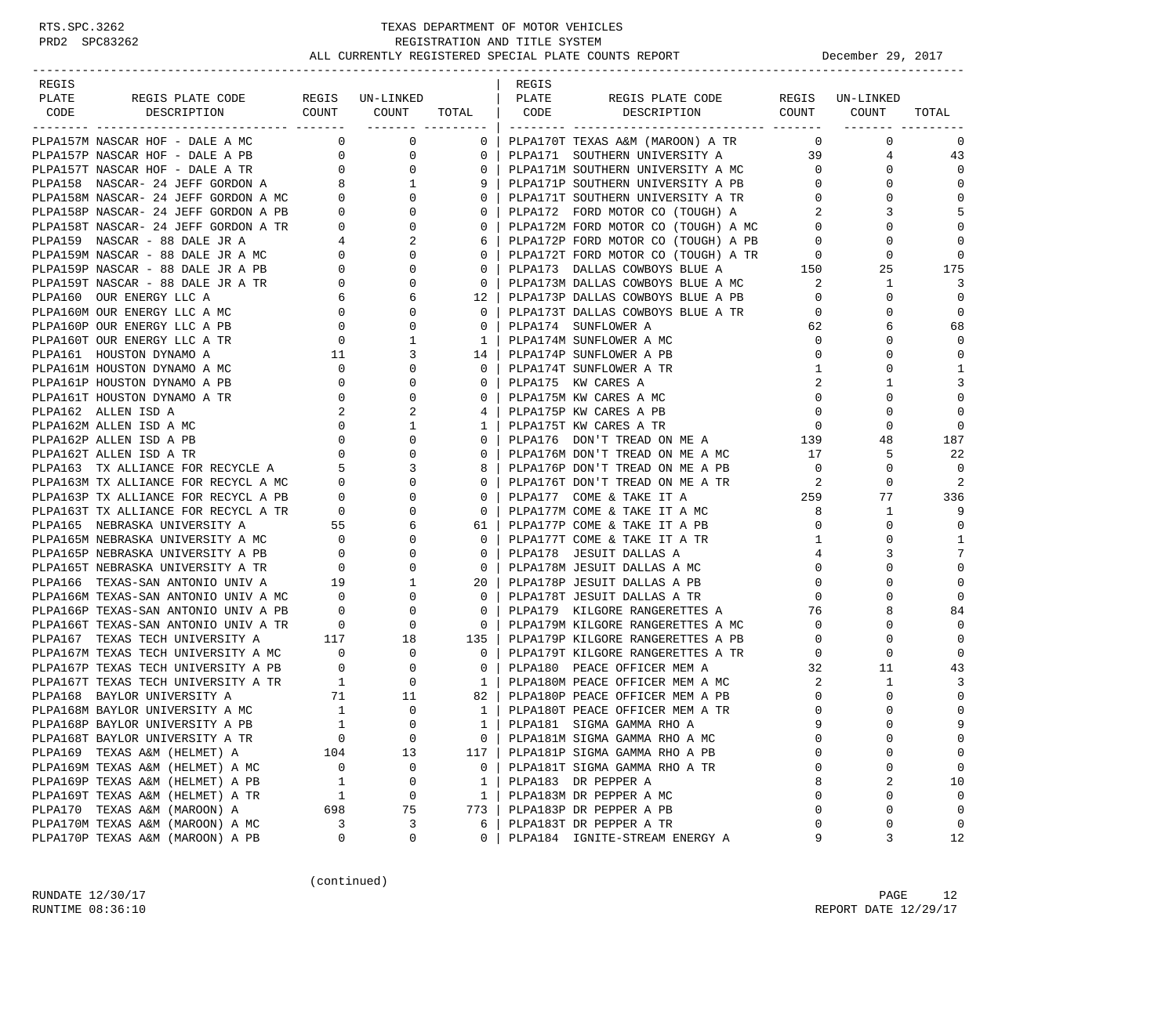| REGIS         |                                                                                                                                                                                                                                                    |                                       |                                                      |                 | REGIS |                                                                   |                         |                     |              |
|---------------|----------------------------------------------------------------------------------------------------------------------------------------------------------------------------------------------------------------------------------------------------|---------------------------------------|------------------------------------------------------|-----------------|-------|-------------------------------------------------------------------|-------------------------|---------------------|--------------|
| PLATE<br>CODE | REGIS PLATE CODE                                                                                                                                                                                                                                   |                                       | REGIS UN-LINKED<br>COUNT COUNT TOTAL   CODE          |                 | PLATE | REGIS PLATE CODE REGIS UN-LINKED<br>DESCRIPTION COUNT COUNT       |                         |                     | TOTAL        |
|               | DESCRIPTION                                                                                                                                                                                                                                        |                                       |                                                      |                 |       |                                                                   |                         |                     |              |
|               | PLPA184M IGNITE-STREAM ENERGY A MC 0                                                                                                                                                                                                               |                                       | $0 \qquad \qquad$                                    |                 |       | 0   PLPA197T ILLINOIS UNIVERSITY A TR                             | $\Omega$                | $\mathbf{0}$        | $\mathbf 0$  |
|               | PLPA184F IGNITE-SIREAR ENERGY A PB<br>PLPA184P IGNITE-STREAM ENERGY A PB<br>PLPA184T IGNITE-STREAM ENERGY A TR<br>0<br>PLPA186 TEXAS 811 A MC<br>0<br>PLPA186P TEXAS 811 A PB<br>0<br>PLPA186T TEXAS 811 A TR<br>0<br>PLPA187 DALLAS MAVERICKS BLU |                                       | $\overline{0}$                                       | 0 <sup>1</sup>  |       | PLPA198 PURDUE UNIVERSITY A                                       |                         | 59 7<br>6           | 65           |
|               |                                                                                                                                                                                                                                                    |                                       | $\mathbf{0}$                                         |                 |       | 0   PLPA198M PURDUE UNIVERSITY A MC                               | $\overline{\mathbf{3}}$ | $\overline{0}$      | 3            |
|               |                                                                                                                                                                                                                                                    |                                       | 1                                                    |                 |       | PLPA198P PURDUE UNIVERSITY A PB                                   | $\overline{0}$          | $\mathbf{0}$        | $\Omega$     |
|               |                                                                                                                                                                                                                                                    |                                       | $\mathbf{0}$                                         | $\mathbf{0}$    |       | PLPA198T PURDUE UNIVERSITY A TR<br>PLP3199 USA PRIPE L            | $\overline{0}$          | $\mathbf 0$         | $\mathbf 0$  |
|               |                                                                                                                                                                                                                                                    |                                       | $\Omega$                                             | $\overline{0}$  |       | PLPA199 USA PRIDE A                                               | 57                      | 21                  | 78           |
|               |                                                                                                                                                                                                                                                    |                                       | $\mathbf 0$                                          | $\mathbf{0}$    |       | PLPA199M USA PRIDE A MC                                           | 1                       | $\mathbf 0$         | 1            |
|               |                                                                                                                                                                                                                                                    |                                       | $\mathbf 0$                                          | 0 <sup>1</sup>  |       | PLPA199P USA PRIDE A PB                                           | $\overline{0}$          | $\mathbf 0$         | $\Omega$     |
|               |                                                                                                                                                                                                                                                    |                                       | $\Omega$                                             | $\overline{0}$  |       | PLPA199T USA PRIDE A TR                                           | $\mathbf 0$             | $\Omega$            | $\Omega$     |
|               | PLPA187P DALLAS MAVERICKS BLUE A PB 0<br>PLPA187T DALLAS MAVERICKS BLUE A TR 0                                                                                                                                                                     |                                       | $\mathbf{0}$                                         | $\mathbf{0}$    |       | $\frac{115}{3}$<br>PLPA201 TEXAS 4 EVER A                         |                         | 32                  | 147          |
|               |                                                                                                                                                                                                                                                    |                                       | $\mathbf{0}$                                         | $\overline{0}$  |       | PLPA201M TEXAS 4 EVER A MC                                        | $\overline{3}$          | 3                   | 6            |
|               |                                                                                                                                                                                                                                                    |                                       | $\overline{a}$                                       | 18 I            |       | PLPA201P TEXAS 4 EVER A PB                                        |                         | $\overline{0}$<br>0 | $\mathbf 0$  |
|               |                                                                                                                                                                                                                                                    |                                       | $\mathbf{0}$                                         | 0 <sup>1</sup>  |       | PLPA201T TEXAS 4 EVER A TRAILER                                   | $\overline{0}$          | 1                   | $\mathbf{1}$ |
|               |                                                                                                                                                                                                                                                    |                                       | $\Omega$                                             | $\Omega$        |       | PLPA203 DEEP IN THE HEART A                                       | 29                      | 7                   | 36           |
|               | PLPA187T DALLAS MAVERICAS DUCE A IR<br>PLPA188 TEXAS-ARLINGTON UNIV A 16<br>PLPA188M TEXAS-ARLINGTON UNIV A MC 0<br>PLPA188P TEXAS-ARLINGTON UNIV A PB 0<br>PLPA188T TEXAS-ARLINGTON UNIV A TR 0<br>PLPA189 RATHER BE GOLFING A 23                 |                                       | 0                                                    | 0 <sup>1</sup>  |       | PLPA203 DEEP IN THE HEART A MC<br>PLPA203M DEEP IN THE HEART A MC | $\overline{0}$          | 0                   | $\mathbf 0$  |
|               |                                                                                                                                                                                                                                                    |                                       | 4                                                    | 27 <sub>1</sub> |       | PLPA203P DEEP IN THE HEART A PB                                   | $\mathbf{0}$            | $\Omega$            | $\mathbf 0$  |
|               | PLPA189M RATHER BE GOLFING A MC                                                                                                                                                                                                                    |                                       | $\mathbf{0}$                                         | $\circ$         |       | PLPA203T DEEP IN THE HEART A TR                                   | $\Omega$                | $\Omega$            | $\mathbf{0}$ |
|               | PLPA189P RATHER BE GOLFING A PB                                                                                                                                                                                                                    |                                       | $\Omega$                                             | $\mathbf{0}$    |       | PLPA204 FREEBIRDS A                                               | $\mathbf{0}$            |                     | 2            |
|               | PLPA189T RATHER BE GOLFING A TR                                                                                                                                                                                                                    |                                       | $\Omega$                                             | $\Omega$        |       | PLPA204M FREEBIRDS A MC                                           | $\Omega$                |                     | $\mathbf 0$  |
|               | PLPA190 TX MOTOR SPEEDWAY A                                                                                                                                                                                                                        |                                       | 5                                                    | 6               |       | PLPA204P FREEBIRDS A PB                                           | $\mathbf{0}$            | $\Omega$            | $\mathbf 0$  |
|               | PLPA190M TX MOTOR SPEEDWAY A MC                                                                                                                                                                                                                    |                                       | $\Omega$                                             | 0 <sup>1</sup>  |       | PLPA204T FREEBIRDS A TR                                           | $\Omega$                | $\Omega$            | $\mathbf 0$  |
|               | PLPA190P TX MOTOR SPEEDWAY A PB                                                                                                                                                                                                                    |                                       | 0                                                    | $\overline{0}$  |       | PLPA205 TEXAS STARS HOCKEY A                                      | 7                       | 4                   | 11           |
|               | PLPA190T TX MOTOR SPEEDWAY A TR                                                                                                                                                                                                                    |                                       | $\Omega$                                             | 0 <sup>1</sup>  |       | PLPA205M TEXAS STARS HOCKEY A MC                                  | $\mathbf 0$             | $\Omega$            | $\mathbf 0$  |
|               | PLPA191 HOUSTON ROCKETS A                                                                                                                                                                                                                          |                                       | 6                                                    | 26 <sub>1</sub> |       | PLPA205P TEXAS STARS HOCKEY A PB                                  | $\Omega$                | $\Omega$            | $\Omega$     |
|               | PLPA191M HOUSTON ROCKETS A MC                                                                                                                                                                                                                      | $\begin{array}{c} 0 \\ 0 \end{array}$ | $\mathbf{0}$                                         | $\Omega$        |       | PLPA205T TEXAS STARS HOCKEY A TR                                  | $\mathbf{0}$            | $\Omega$            | $\mathbf 0$  |
|               | PLPA191P HOUSTON ROCKETS A PB                                                                                                                                                                                                                      |                                       | $\Omega$                                             | $\Omega$        |       | PLPA206 FW CATS BASEBALL A                                        | $\Omega$                | $\overline{a}$      | 2            |
|               | PLPA191T HOUSTON ROCKETS A TR                                                                                                                                                                                                                      | $\overline{0}$                        | $\mathbf 0$                                          | $\mathbf{0}$    |       | PLPA206M FW CATS BASEBALL A MC                                    | $\Omega$                | $\Omega$            | $\mathbf 0$  |
|               | PLPA192 COPPELL COWBOYS A                                                                                                                                                                                                                          | $\overline{0}$                        | 0                                                    | $\Omega$        |       | PLPA206P FW CATS BASEBALL A PB                                    | 0                       | $\Omega$            | $\Omega$     |
|               | PLPA192M COPPELL COWBOYS A MC                                                                                                                                                                                                                      | $\mathbf 0$                           | $\Omega$                                             | $\Omega$        |       | PLPA206T FW CATS BASEBALL A TR                                    | $\Omega$                | $\Omega$            | $\Omega$     |
|               | PLPA192P COPPELL COWBOYS A PB                                                                                                                                                                                                                      | $\overline{0}$                        | $\mathbf{0}$                                         | $\mathbf{0}$    |       | PLPA207 LARGE STAR PINK A                                         | 279                     | 80                  | 359          |
|               | PLPA192T COPPELL COWBOYS A TR                                                                                                                                                                                                                      | $\overline{0}$                        | $\Omega$                                             | $\mathbf 0$     |       | PLPA207M LARGE STAR PINK A MC                                     | $\mathbf 0$             | 0                   | $\mathbf 0$  |
|               | PLPA193 TEXAS NURSE A                                                                                                                                                                                                                              | 6                                     | $\mathbf{1}$                                         | 7               |       | PLPA207P LARGE STAR PINK A PB                                     | $\mathbf 0$             | $\Omega$            | $\Omega$     |
|               | PLPA193M TEXAS NURSE A MC                                                                                                                                                                                                                          |                                       | 1                                                    | $1 \mid$        |       | PLPA207T LARGE STAR PINK A TR                                     | $\mathbf 0$             | $\Omega$            | $\Omega$     |
|               | PLPA193P TEXAS NURSE A PB                                                                                                                                                                                                                          |                                       | $\Omega$                                             | $\Omega$        |       | PLPA208 LAKE DALLAS ISD A                                         | $\Omega$                | 1                   | 1            |
|               |                                                                                                                                                                                                                                                    |                                       | $\mathbf{0}$                                         | $\mathbf{0}$    |       | PLPA208M LAKE DALLAS ISD A MC                                     | $\mathbf{0}$            | $\Omega$            | $\mathbf 0$  |
|               | PLPA193T TEXAS NURSE A TR<br>PLPA194 ARIZONA UNIVERSITY A<br>PLPA194M ARIZONA UNIVERSITY A MC<br>PLPA194P ARIZONA UNIVERSITY A PB<br>PLPA194T ARIZONA UNIVERSITY A TR                                                                              |                                       | $\begin{array}{c} 0 \\ 0 \\ 0 \\ 8 \end{array}$<br>2 | $10-1$          |       | PLPA208P LAKE DALLAS ISD A PB                                     | $\mathbf 0$             | $\Omega$            | $\mathbf 0$  |
|               |                                                                                                                                                                                                                                                    | $\mathbf{0}$                          | $\mathbf{0}$                                         | $\overline{0}$  |       | PLPA208T LAKE DALLAS ISD A TR                                     | $\Omega$                | $\Omega$            | $\mathbf 0$  |
|               |                                                                                                                                                                                                                                                    | $\mathbf{0}$                          | 0                                                    | 0 <sup>1</sup>  |       | PLPA209 MISSISSIPPI UNIV A                                        | 59                      | 9                   | 68           |
|               |                                                                                                                                                                                                                                                    | $\mathbf{0}$                          |                                                      | $\Omega$        |       | PLPA209M MISSISSIPPI UNIV A MC                                    | $\Omega$                |                     | $\Omega$     |
|               | PLPA195 BOISE STATE UNIV A                                                                                                                                                                                                                         | 2                                     | $\mathbf{0}$                                         | 2 <sup>1</sup>  |       | PLPA209P MISSISSIPPI UNIV A PB                                    | $\mathbf{0}$            | 0                   | $\mathbf 0$  |
|               | PLPA195M BOISE STATE UNIV A MC                                                                                                                                                                                                                     | $\mathbf 0$                           | $\Omega$                                             | $\Omega$        |       | PLPA209T MISSISSIPPI UNIV A TR                                    | $\Omega$                |                     | $\mathbf 0$  |
|               | PLPA195P BOISE STATE UNIV A PB                                                                                                                                                                                                                     | $\Omega$                              | $\cap$                                               | $\Omega$        |       | PLPA210 KENTUCKY UNIVERSITY A                                     | $7\phantom{.0}$         |                     | 10           |
|               | PLPA195T BOISE STATE UNIV A TR                                                                                                                                                                                                                     | $\mathbf 0$                           | $\mathbf 0$                                          | 0               |       | PLPA210M KENTUCKY UNIVERSITY A MC                                 | $\mathbf 0$             | 0                   | 0            |
|               | PLPA196 BRIGHAM YOUNG UNIV A                                                                                                                                                                                                                       | 65                                    | 18                                                   | 83              |       | PLPA210P KENTUCKY UNIVERSITY A PB                                 | $\Omega$                | $\Omega$            | 0            |
|               | PLPA196M BRIGHAM YOUNG UNIV A MC                                                                                                                                                                                                                   | 0                                     | 0                                                    | $\mathbf{0}$    |       | PLPA210T KENTUCKY UNIVERSITY A TR                                 | 0                       | 0                   | 0            |
|               | PLPA196P BRIGHAM YOUNG UNIV A PB                                                                                                                                                                                                                   | 0                                     | $\mathbf 0$                                          | $\mathbf{0}$    |       | PLPA211 DALLAS MAVERICKS A                                        | 35                      | 8                   | 43           |
|               | PLPA196T BRIGHAM YOUNG UNIV A TR                                                                                                                                                                                                                   | 0                                     | 0                                                    | $\mathbf{0}$    |       | PLPA211M DALLAS MAVERICKS A MC                                    | $\Omega$                | 0                   | 0            |
|               | PLPA197 ILLINOIS UNIVERSITY A                                                                                                                                                                                                                      | 9                                     | 5                                                    | 14              |       | PLPA211P DALLAS MAVERICKS A PB                                    | $\mathbf 0$             | 0                   | $\mathbf 0$  |
|               | PLPA197M ILLINOIS UNIVERSITY A MC                                                                                                                                                                                                                  | 0                                     | 0                                                    | $\Omega$        |       | PLPA211T DALLAS MAVERICKS A TR                                    | 0                       | 0                   | $\mathbf 0$  |
|               | PLPA197P ILLINOIS UNIVERSITY A PB                                                                                                                                                                                                                  | 0                                     | 0                                                    | $\Omega$        |       | PLPA212 SAN ANTONIO SPURS A                                       | 132                     | 21                  | 153          |

(continued)

RUNDATE  $12/30/17$  PAGE 13 RUNTIME  $08:36:10$  REPORT DATE  $12/29/17$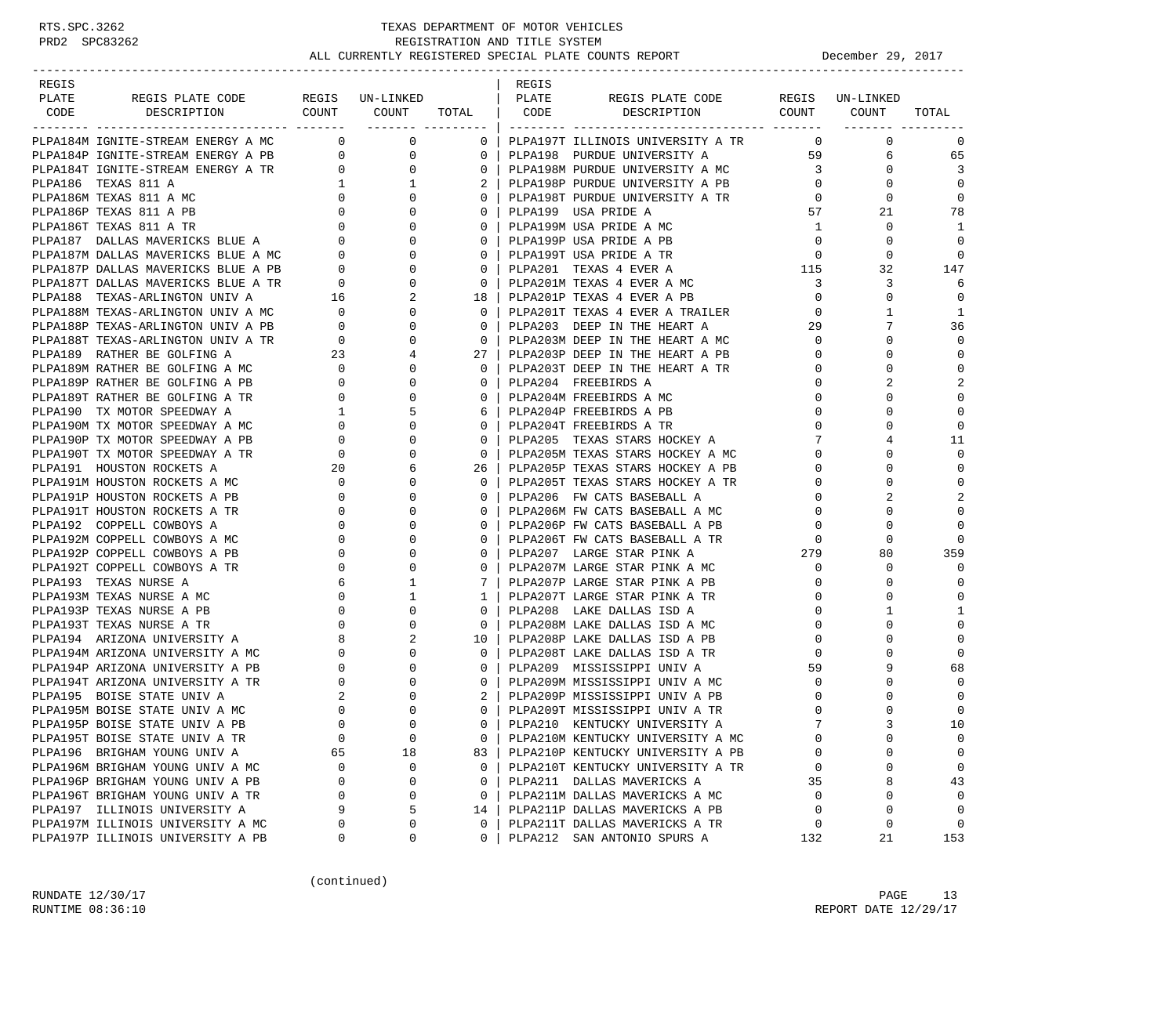| REGIS |                                                                                                                                                                                                                                          |                                                       |                                             |                | REGIS |                                                                                                           |                                        |                                  |                |
|-------|------------------------------------------------------------------------------------------------------------------------------------------------------------------------------------------------------------------------------------------|-------------------------------------------------------|---------------------------------------------|----------------|-------|-----------------------------------------------------------------------------------------------------------|----------------------------------------|----------------------------------|----------------|
| PLATE | REGIS PLATE CODE                                                                                                                                                                                                                         |                                                       | REGIS UN-LINKED<br>COUNT COUNT TOTAL   CODE |                | PLATE | REGIS PLATE CODE REGIS UN-LINKED<br>DESCRIPTION COUNT COUNT                                               |                                        |                                  |                |
| CODE  | DESCRIPTION                                                                                                                                                                                                                              |                                                       | ___________________                         |                |       |                                                                                                           |                                        |                                  | TOTAL          |
|       | CONTROLL AND SPURS A MONDING SPURS A MONDING SPURS A PB<br>PLPA212F SAN ANTONIO SPURS A PB<br>PLPA212T SAN ANTONIO SPURS A TR<br>PLPA213 TRINITY UNIVERSITY A MC<br>PLPA213M TRINITY UNIVERSITY A MC<br>PLPA213M TRINITY UNIVERSITY A PB |                                                       |                                             | 1              |       | PLPA230T NOTRE DAME UNIVERSITY A TR                                                                       | $\mathbf{0}$                           | $\Omega$                         | $\mathbf 0$    |
|       |                                                                                                                                                                                                                                          |                                                       |                                             | $\mathbf{0}$   |       | PLPA231 NTL WILD TURKEY FED A                                                                             |                                        | $1$ $\hfill$<br>$\mathbf{1}$     | 2              |
|       |                                                                                                                                                                                                                                          |                                                       |                                             | $\mathbf{0}$   |       | PLPA231M NTL WILD TURKEY FED A MC                                                                         | $\overline{0}$                         | $\Omega$                         | $\Omega$       |
|       |                                                                                                                                                                                                                                          |                                                       |                                             | 7              |       | PLPA231P NTL WILD TURKEY FED A PB                                                                         | $\mathbf{0}$                           | $\Omega$                         | $\Omega$       |
|       |                                                                                                                                                                                                                                          |                                                       |                                             | $\mathbf{0}$   |       |                                                                                                           | $\mathbf{0}$                           | 0                                | 0              |
|       |                                                                                                                                                                                                                                          |                                                       |                                             | $\mathbf{0}$   |       | PLPA231T NTL WILD TURKEY FED A TR<br>PLPA232 MISSISSIPPI ST UNIV A                                        | 55                                     | 12                               | 67             |
|       |                                                                                                                                                                                                                                          |                                                       |                                             | $\mathbf{0}$   |       | PLPA232M MISSISSIPPI ST UNIV A MC                                                                         | $\overline{0}$                         | 0                                | 0              |
|       |                                                                                                                                                                                                                                          |                                                       |                                             | 50             |       | PLPA232P MISSISSIPPI ST UNIV A PB                                                                         | $\overline{0}$                         | $\Omega$                         | $\Omega$       |
|       | PLPA214 GRAMBLING UNIV A 47<br>PLPA214M GRAMBLING UNIV A MC 0                                                                                                                                                                            |                                                       | $\Omega$                                    | $\Omega$       |       | PLPA232T MISSISSIPPI ST UNIV A TR                                                                         | $\overline{0}$                         | 0                                | $\Omega$       |
|       | PLPA214P GRAMBLING UNIV A PB                                                                                                                                                                                                             |                                                       | 0                                           | $\mathbf{0}$   |       | PLPA233 LONE STAR GREEN A                                                                                 | 52                                     | 12                               | 64             |
|       | PLPA214T GRAMBLING UNIV A TR                                                                                                                                                                                                             | $\begin{array}{c} 0 \\ 0 \end{array}$                 | 0                                           | $\overline{0}$ |       | PLPA233M LONE STAR GREEN A MC                                                                             | 1                                      | $\mathbf 0$                      | 1              |
|       | PLPA215 KANSAS UNIVERSITY A                                                                                                                                                                                                              | 36                                                    | 12                                          | 48             |       | PLPA233P LONE STAR GREEN A PB                                                                             | $\overline{0}$                         | $\mathbf 0$                      | $\mathbf 0$    |
|       | PLPA215M KANSAS UNIVERSITY A MC<br>PLPA215P KANSAS UNIVERSITY A PB<br>0                                                                                                                                                                  |                                                       | 0                                           | $\mathbf{0}$   |       | PLPA233T LONE STAR GREEN A TR                                                                             | $\mathbf{3}$                           | 1                                | $\overline{4}$ |
|       |                                                                                                                                                                                                                                          |                                                       | $\Omega$                                    | $\Omega$       |       | PLPA234 LONE STAR PURPLE A                                                                                | 49                                     | 16                               | 65             |
|       | PLPA215T KANSAS UNIVERSITY A TR                                                                                                                                                                                                          |                                                       | 0                                           | $\mathbf{0}$   |       | PLPA234M LONE STAR PURPLE A MC                                                                            | $\mathbf{1}$                           | 0                                | -1             |
|       | PLPA216 MISSOURI UNIVERSITY A                                                                                                                                                                                                            | $\begin{array}{c}0\\36\end{array}$                    | 8                                           | 44             |       | PLPA234P LONE STAR PURPLE A PB                                                                            | $\overline{0}$                         | $\Omega$                         | $\mathbf 0$    |
|       | PLPA216M MISSOURI UNIVERSITY A MC                                                                                                                                                                                                        |                                                       | 0                                           | $\overline{0}$ |       | PLPA234T LONE STAR PURPLE A TR                                                                            | $\overline{0}$                         | $\mathbf 0$                      | 0              |
|       | PLPA216P MISSOURI UNIVERSITY A PB                                                                                                                                                                                                        | $\begin{bmatrix} 0 \\ 0 \\ 0 \\ 0 \end{bmatrix}$      | 0                                           | $\mathbf{0}$   |       | PLPA235 LONE STAR BLK/SILV A                                                                              | 155                                    | 52                               | 207            |
|       | PLPA216T MISSOURI UNIVERSITY A TR                                                                                                                                                                                                        |                                                       | $\Omega$                                    | $\Omega$       |       | PLPA235M LONE STAR BLK/SILV A MC 4                                                                        |                                        | 1                                | -5             |
|       | PLPA218 GUADALUPE RVR TROUT A                                                                                                                                                                                                            |                                                       | $\begin{array}{c} 3 \\ 0 \end{array}$<br>1  | 4              |       | PLPAZ35M LUNE ULEN LEWIS CONTROLLER<br>PLPAZ35P LONE STAR BLK/SILV A PB<br>- ---- ---- --- PER VSTIV A TR | $\overline{0}$                         | 0                                | $\Omega$       |
|       | PLPA218M GUADALUPE RVR TROUT A MC                                                                                                                                                                                                        |                                                       | $\Omega$                                    | $\mathbf{0}$   |       |                                                                                                           |                                        | $\mathbf 0$                      | $\overline{0}$ |
|       | PLPA218P GUADALUPE RVR TROUT A PB                                                                                                                                                                                                        |                                                       | 0                                           | $\mathbf{0}$   |       | PLPA236 CALVARY HILL A                                                                                    | 101                                    | 25                               | 126            |
|       | PLPA218T GUADALUPE RVR TROUT A TR                                                                                                                                                                                                        |                                                       |                                             | 0              |       | PLPA236M CALVARY HILL A MC                                                                                | $\frac{9}{0}$                          | 2                                | 11             |
|       | PLPA219 TEXAS ROADHOUSE A                                                                                                                                                                                                                | $\begin{array}{c}\n\downarrow \\ 1 \\ 0\n\end{array}$ | $\Omega$                                    | 1              |       | PLPA236P CALVARY HILL A PB                                                                                |                                        | $\Omega$                         | $\Omega$       |
|       | PLPA219M TEXAS ROADHOUSE A MC                                                                                                                                                                                                            |                                                       | $0 \qquad \qquad$<br>0                      | $\mathbf{0}$   |       | PLPA236T CALVARY HILL A TR                                                                                | $\mathbf{0}$                           | 0                                | 0              |
|       | PLPA219P TEXAS ROADHOUSE A PB                                                                                                                                                                                                            | $\mathbf{0}$                                          | $\Omega$                                    | $\Omega$       |       | PLPA237 KELLER HIGH SCHOOL A                                                                              | 3                                      | $\mathbf{1}$                     | 4              |
|       | PLPA219T TEXAS ROADHOUSE A TR                                                                                                                                                                                                            | $\overline{0}$                                        | 0                                           | $\mathbf{0}$   |       | PLPA237M KELLER HIGH SCHOOL A MC                                                                          | $\mathbf{0}$                           | 0                                | $\mathbf 0$    |
|       | PLPA220 PROSPER ISD A                                                                                                                                                                                                                    |                                                       | 1                                           | 3              |       | PLPA237P KELLER HIGH SCHOOL A PB                                                                          | $\mathbf{0}$                           | $\Omega$                         | $\Omega$       |
|       | PLPA220M PROSPER ISD A MC                                                                                                                                                                                                                | $\begin{array}{c} 2 \\ 0 \\ 0 \\ 0 \end{array}$       | 0                                           | $\Omega$       |       | PLPA237T KELLER HIGH SCHOOL A TR                                                                          | $\mathbf{0}$                           | 0                                | $\Omega$       |
|       | PLPA220P PROSPER ISD A PB                                                                                                                                                                                                                |                                                       | 0                                           | $\mathbf{0}$   |       | PLPA238 MICHIGAN STATE UNIV A                                                                             | 73                                     | 3                                | 76             |
|       | PLPA220T PROSPER ISD A TR                                                                                                                                                                                                                |                                                       | $\Omega$                                    | $\mathbf{0}$   |       | PLPA238M MICHIGAN STATE UNIV A MC                                                                         | $\overline{\phantom{0}}$               | $\Omega$                         | $\Omega$       |
|       | PLPA225 ARIZONA STATE UNIV A $34$ 12                                                                                                                                                                                                     |                                                       |                                             | 46             |       | PLPA238P MICHIGAN STATE UNIV A PB                                                                         | $\overline{0}$                         | $\mathbf 0$                      | $\Omega$       |
|       | PLPA225M ARIZONA STATE UNIV A MC                                                                                                                                                                                                         | $\begin{array}{c} 0 \\ 0 \end{array}$                 | $\mathbf 0$                                 | $\mathbf{0}$   |       | PLPA238T MICHIGAN STATE UNIV A TR                                                                         | $\overline{0}$                         | $\mathbf 0$<br>TR 0 0<br>659 181 | $\Omega$       |
|       | PLPA225P ARIZONA STATE UNIV A PB                                                                                                                                                                                                         |                                                       | $\Omega$                                    | $\Omega$       |       | PLPA239 TEXAS BLACK 1845 A                                                                                |                                        |                                  | 840            |
|       | PLPA225T ARIZONA STATE UNIV A TR                                                                                                                                                                                                         | $\begin{array}{c} 0 \\ 4 \, \Omega \end{array}$       | $\Omega$                                    | $\mathbf{0}$   |       | PLPA239M TEXAS BLACK 1845 A MC<br>PLPA239P TEXAS BLACK 1845 A PB                                          | $\begin{array}{c} 23 \\ 0 \end{array}$ | 6                                | 29             |
|       | PLPA226 GEORGIA TECH UNIV A                                                                                                                                                                                                              | 49                                                    |                                             | 58 I           |       |                                                                                                           |                                        | 0                                | $\Omega$       |
|       | PLPA226M GEORGIA TECH UNIV A MC                                                                                                                                                                                                          | $\begin{matrix}0\\0\\0\end{matrix}$                   | $\Omega$                                    | $\mathbf{0}$   |       | PLPA239T TEXAS BLACK 1845 A TR 1                                                                          |                                        | $\mathbf 0$                      | 1              |
|       | PLPA226P GEORGIA TECH UNIV A PB                                                                                                                                                                                                          |                                                       |                                             | $\mathbf{0}$   |       | PLPA240 TEXAS VINTAGE PINK A                                                                              | 105                                    | 28                               | 133            |
|       | PLPA226T GEORGIA TECH UNIV A TR                                                                                                                                                                                                          |                                                       |                                             | $\mathbf{0}$   |       | PLPA240M TEXAS VINTAGE PINK A MC                                                                          | 2                                      | 0                                | 2              |
|       | PLPA227 BP LYNCH HIGH SCH A                                                                                                                                                                                                              | $\mathbf{1}$                                          |                                             | $\mathbf{1}$   |       | PLPA240P TEXAS VINTAGE PINK A PB                                                                          | $\overline{0}$                         | 0                                | $\mathbf 0$    |
|       | PLPA227M BP LYNCH HIGH SCH A MC                                                                                                                                                                                                          | $\mathbf 0$                                           | $\Omega$                                    | $\Omega$       |       | PLPA240T TEXAS VINTAGE PINK A TR                                                                          | 1                                      | $\Omega$                         | $\mathbf{1}$   |
|       | PLPA227P BP LYNCH HIGH SCH A PB                                                                                                                                                                                                          | $\Omega$                                              | $\Omega$                                    | $\Omega$       |       | PLPA241 TEXAS VINTAGE BLUE A                                                                              | 25                                     |                                  | 34             |
|       | PLPA227T BP LYNCH HIGH SCH A TR                                                                                                                                                                                                          | $\mathbf 0$                                           | $\mathbf 0$                                 | 0              |       | PLPA241M TEXAS VINTAGE BLUE A MC                                                                          | 1                                      | 2                                | 3              |
|       | PLPA229 DELTA SIGMA THETA A                                                                                                                                                                                                              | 177                                                   | 18                                          | 195            |       | PLPA241P TEXAS VINTAGE BLUE A PB                                                                          | $\Omega$                               | O                                | $\mathbf 0$    |
|       | PLPA229M DELTA SIGMA THETA A MC                                                                                                                                                                                                          | 0                                                     | 0                                           | $\mathbf{0}$   |       | PLPA241T TEXAS VINTAGE BLUE A TR                                                                          | 0                                      | 0                                | 0              |
|       | PLPA229P DELTA SIGMA THETA A PB                                                                                                                                                                                                          | $\mathbf 0$                                           | $\Omega$                                    | $\mathbf{0}$   |       | PLPA242 TX A&M CORPUS CHRISTI A                                                                           | 7                                      | 2                                | 9              |
|       | PLPA229T DELTA SIGMA THETA A TR                                                                                                                                                                                                          | 0                                                     | 0                                           | $\mathbf{0}$   |       | PLPA242M TX A&M CORPUS CHRISTI A MC                                                                       | $\Omega$                               | $\Omega$                         | $\mathbf 0$    |
|       | PLPA230 NOTRE DAME UNIVERSITY A                                                                                                                                                                                                          | 74                                                    | 5                                           | 79             |       | PLPA242P TX A&M CORPUS CHRISTI A PB                                                                       | 0                                      | $\Omega$                         | $\mathbf 0$    |
|       | PLPA230M NOTRE DAME UNIVERSITY A MC                                                                                                                                                                                                      | $\mathbf 0$                                           | 0                                           | 0              |       | PLPA242T TX A&M CORPUS CHRISTI A TR                                                                       | 0                                      | 0                                | 0              |
|       | PLPA230P NOTRE DAME UNIVERSITY A PB                                                                                                                                                                                                      | 0                                                     | 0                                           | $\Omega$       |       | PLPA243 FLORIDA STATE UNIV A                                                                              | 65                                     | 9                                | 74             |

(continued)

RUNDATE  $12/30/17$  PAGE  $14$ RUNTIME  $08:36:10$  REPORT DATE  $12/29/17$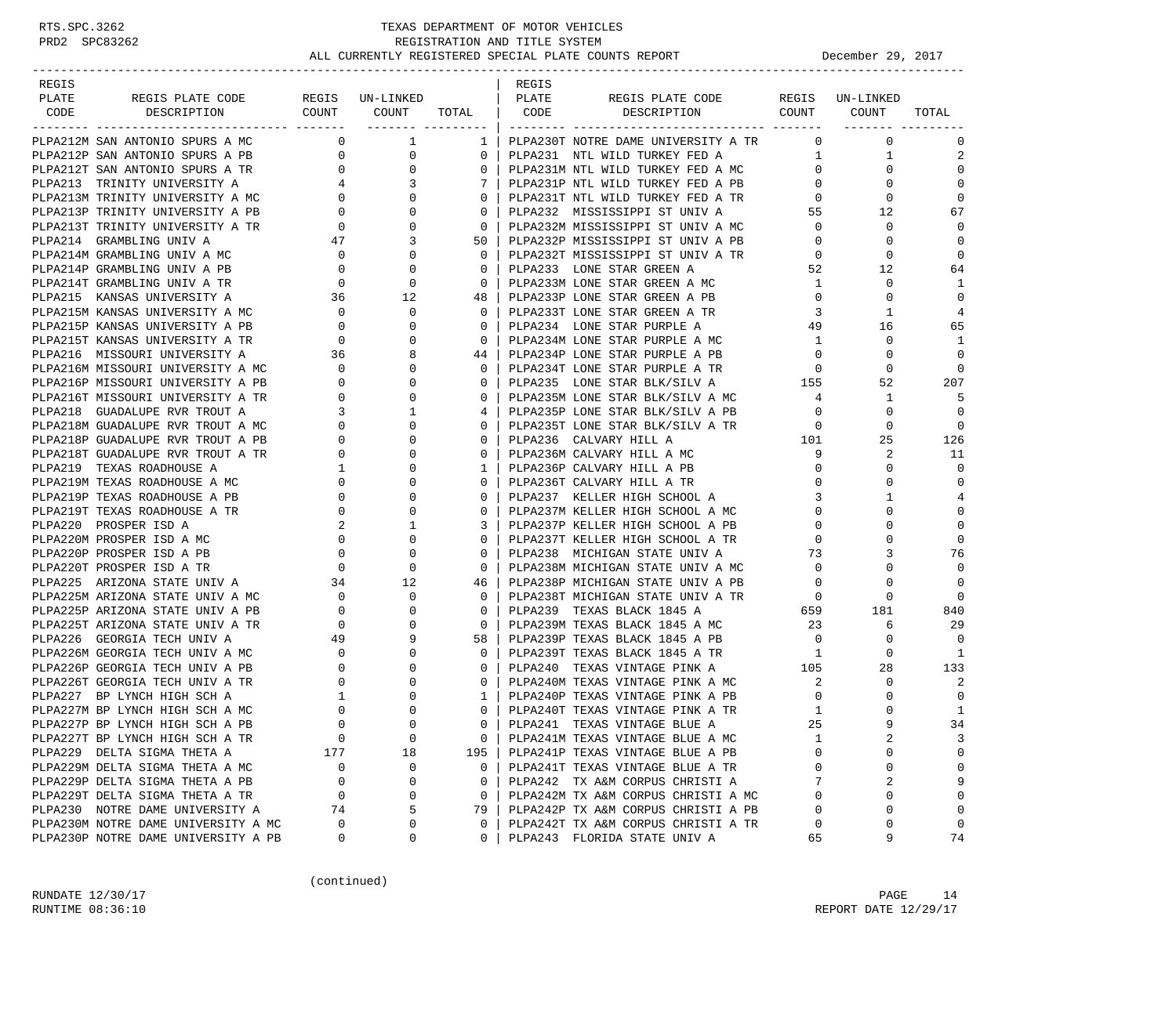| REGIS |                                                                                                                                                                                                                                                                                                                      |             |                                              |              | REGIS |                                        |             |                                         |                                         |
|-------|----------------------------------------------------------------------------------------------------------------------------------------------------------------------------------------------------------------------------------------------------------------------------------------------------------------------|-------------|----------------------------------------------|--------------|-------|----------------------------------------|-------------|-----------------------------------------|-----------------------------------------|
| PLATE | PLATE REGISPLATE CODE REGIS UN-LINKED   PLATE REGISPLATE CODE REGIS UN-LINKED<br>CODE DESCRIPTION COUNT COUNT TOTAL   CODE DESCRIPTION COUNT COUNT                                                                                                                                                                   |             |                                              |              |       |                                        |             |                                         |                                         |
|       |                                                                                                                                                                                                                                                                                                                      |             |                                              |              |       |                                        |             |                                         | TOTAL                                   |
|       | PLPA243M FLORIDA STATE UNIV A MC                                                                                                                                                                                                                                                                                     |             | $\begin{array}{ccc} & & 0 & & 1 \end{array}$ |              |       | 1   PLPA260T VIRGINIA TECH ALUMNI A TR |             | ________ ________<br>$0\qquad \qquad 0$ | $\overline{0}$                          |
|       |                                                                                                                                                                                                                                                                                                                      |             |                                              |              |       |                                        |             |                                         | $\begin{array}{ccc} 2 & 11 \end{array}$ |
|       |                                                                                                                                                                                                                                                                                                                      |             |                                              |              |       |                                        |             | $\mathbf{0}$                            | $\overline{0}$                          |
|       | PLPA243P FLORIDA STATE UNIV A PB<br>PLPA243T FLORIDA STATE UNIV A PB<br>PLPA243T FLORIDA STATE UNIV A TR<br>PLPA245 WESTERN YOKE BLACK A<br>21 10 31   PLPA261P MIDLAND HIGH SCHOOL A MC<br>21 10 31   PLPA261P MIDLAND HIGH SCHOOL A MC                                                                             |             |                                              |              |       |                                        |             | $\Omega$                                | $\mathbf 0$                             |
|       |                                                                                                                                                                                                                                                                                                                      |             |                                              |              |       |                                        |             | $\frac{0}{0}$<br>0                      | $\mathbf 0$                             |
|       |                                                                                                                                                                                                                                                                                                                      |             |                                              |              |       |                                        |             | 5                                       | 12                                      |
|       |                                                                                                                                                                                                                                                                                                                      |             |                                              |              |       |                                        |             | $\Omega$                                | $\mathbf 0$                             |
|       |                                                                                                                                                                                                                                                                                                                      |             |                                              |              |       |                                        |             | $\Omega$                                | $\mathbf 0$                             |
|       |                                                                                                                                                                                                                                                                                                                      |             |                                              |              |       |                                        |             | $\Omega$                                | $\mathbf 0$                             |
|       |                                                                                                                                                                                                                                                                                                                      |             |                                              |              |       |                                        |             | 3                                       | 9                                       |
|       |                                                                                                                                                                                                                                                                                                                      |             |                                              |              |       |                                        |             | $\Omega$                                | $\mathbf 0$                             |
|       |                                                                                                                                                                                                                                                                                                                      |             |                                              |              |       |                                        |             | $\mathbf 0$                             | $\mathbf 0$                             |
|       |                                                                                                                                                                                                                                                                                                                      |             |                                              |              |       |                                        |             | $\mathbf 0$                             | $\mathbf 0$                             |
|       |                                                                                                                                                                                                                                                                                                                      |             |                                              |              |       |                                        |             | 12                                      | 83                                      |
|       |                                                                                                                                                                                                                                                                                                                      |             |                                              |              |       |                                        |             | $\mathbf{0}$                            | 1                                       |
|       |                                                                                                                                                                                                                                                                                                                      |             |                                              |              |       |                                        |             | $\mathbf 0$                             | $\mathbf 0$                             |
|       |                                                                                                                                                                                                                                                                                                                      |             |                                              |              |       |                                        |             |                                         | $\mathbf 0$                             |
|       |                                                                                                                                                                                                                                                                                                                      |             |                                              |              |       |                                        |             | 0<br>3                                  | 22                                      |
|       |                                                                                                                                                                                                                                                                                                                      |             |                                              |              |       |                                        |             |                                         |                                         |
|       |                                                                                                                                                                                                                                                                                                                      |             |                                              |              |       |                                        |             | $\Omega$<br>0                           | 1<br>$\mathbf 0$                        |
|       |                                                                                                                                                                                                                                                                                                                      |             |                                              |              |       |                                        |             | $\Omega$                                |                                         |
|       |                                                                                                                                                                                                                                                                                                                      |             |                                              |              |       |                                        |             |                                         | $\mathbf 0$                             |
|       |                                                                                                                                                                                                                                                                                                                      |             |                                              |              |       |                                        |             | 0<br>$\Omega$                           | 2<br>$\mathbf 0$                        |
|       | APPARAMATERIZATION DENTROYED AND A 19 $\begin{pmatrix} 1 & 0 & 0 \\ 0 & 0 & 1 \\ 0 & 0 & 0 \\ 0 & 0 & 1 \\ 0 & 0 & 0 \\ 0 & 0 & 0 \\ 0 & 0 & 0 \\ 0 & 0 & 0 \\ 0 & 0 & 0 \\ 0 & 0 & 0 \\ 0 & 0 & 0 \\ 0 & 0 & 0 \\ 0 & 0 & 0 \\ 0 & 0 & 0 \\ 0 & 0 & 0 \\ 0 & 0 & 0 \\ 0 & 0 & 0 \\ 0 & 0 & 0 \\ 0 & 0 & 0 \\ 0 & 0$ |             |                                              |              |       |                                        |             | $\Omega$                                | $\mathbf 0$                             |
|       |                                                                                                                                                                                                                                                                                                                      |             |                                              |              |       |                                        |             |                                         | $\mathbf 0$                             |
|       |                                                                                                                                                                                                                                                                                                                      |             |                                              |              |       |                                        |             | 0                                       |                                         |
|       |                                                                                                                                                                                                                                                                                                                      |             |                                              |              |       |                                        |             | 3                                       | 6                                       |
|       |                                                                                                                                                                                                                                                                                                                      |             |                                              |              |       |                                        |             | 0<br>$\Omega$                           | $\mathbf 0$<br>$\mathbf 0$              |
|       |                                                                                                                                                                                                                                                                                                                      |             |                                              |              |       |                                        |             |                                         | $\mathbf 0$                             |
|       |                                                                                                                                                                                                                                                                                                                      |             |                                              |              |       |                                        |             | $\Omega$                                | 1                                       |
|       |                                                                                                                                                                                                                                                                                                                      |             |                                              |              |       |                                        |             | 0<br>$\Omega$                           | $\mathbf 0$                             |
|       |                                                                                                                                                                                                                                                                                                                      |             |                                              |              |       |                                        |             |                                         |                                         |
|       |                                                                                                                                                                                                                                                                                                                      |             |                                              |              |       |                                        |             | $\Omega$<br>$\Omega$                    | 0<br>$\mathbf 0$                        |
|       |                                                                                                                                                                                                                                                                                                                      |             |                                              |              |       |                                        |             |                                         |                                         |
|       |                                                                                                                                                                                                                                                                                                                      |             |                                              |              |       |                                        |             | $\Omega$                                | 0                                       |
|       |                                                                                                                                                                                                                                                                                                                      |             |                                              |              |       |                                        |             | 0<br>$\Omega$                           | $\mathbf 0$                             |
|       |                                                                                                                                                                                                                                                                                                                      |             |                                              |              |       |                                        |             |                                         |                                         |
|       |                                                                                                                                                                                                                                                                                                                      |             |                                              |              |       |                                        |             | $\Omega$                                | 0                                       |
|       |                                                                                                                                                                                                                                                                                                                      |             |                                              |              |       |                                        |             | $\Omega$                                | $\Omega$                                |
|       |                                                                                                                                                                                                                                                                                                                      |             |                                              |              |       |                                        |             | $\Omega$                                | $\Omega$                                |
|       |                                                                                                                                                                                                                                                                                                                      |             |                                              |              |       |                                        |             | 0                                       | 0                                       |
|       |                                                                                                                                                                                                                                                                                                                      |             |                                              |              |       |                                        |             |                                         | $\mathbf 0$                             |
|       |                                                                                                                                                                                                                                                                                                                      |             |                                              |              |       |                                        |             |                                         | $\Omega$                                |
|       | PLPA257T HIGHLAND PARK ISD A TR                                                                                                                                                                                                                                                                                      | $\mathbf 0$ | $\mathbf 0$                                  | 0            |       | PLPA276M UNIVERSITY OF COLORADO A MC   | $\mathbf 0$ | 0                                       | 0                                       |
|       | PLPA259 TYLER JC APACHE BELLES A                                                                                                                                                                                                                                                                                     | 14          | 2                                            | 16           |       | PLPA276P UNIVERSITY OF COLORADO A PB   | 0           | $\Omega$                                | 0                                       |
|       | PLPA259M TYLER JC APACHE BELLES A MC                                                                                                                                                                                                                                                                                 | 0           | 0                                            | $\mathbf{0}$ |       | PLPA276T UNIVERSITY OF COLORADO A TR   | 0           | 0                                       | 0                                       |
|       | PLPA259P TYLER JC APACHE BELLES A PB                                                                                                                                                                                                                                                                                 | 0           | $\mathsf 0$                                  | 0            |       | PLPA282 TEXAS OIL AND GAS A            | $\mathbf 0$ | 0                                       | 0                                       |
|       | PLPA259T TYLER JC APACHE BELLES A TR                                                                                                                                                                                                                                                                                 | 0           | 0                                            | $\mathbf{0}$ |       | PLPA282M TEXAS OIL AND GAS A MC        | $\mathbf 0$ | $\Omega$                                | 0                                       |
|       | PLPA260 VIRGINIA TECH ALUMNI A                                                                                                                                                                                                                                                                                       | 15          | 15                                           | 30           |       | PLPA282P TEXAS OIL AND GAS A PB        | $\mathbf 0$ | $\Omega$                                | 0                                       |
|       | PLPA260M VIRGINIA TECH ALUMNI A MC                                                                                                                                                                                                                                                                                   | $\Omega$    | 0                                            | 0            |       | PLPA282T TEXAS OIL AND GAS A TR        | $\Omega$    | 0                                       | 0                                       |
|       | PLPA260P VIRGINIA TECH ALUMNI A PB                                                                                                                                                                                                                                                                                   | 0           | 0                                            | $\mathbf{0}$ |       | PLPA283 LONE STAR 1836 A               | 0           | 0                                       | 0                                       |

(continued)

RUNDATE  $12/30/17$  PAGE 15 RUNTIME  $08:36:10$  REPORT DATE  $12/29/17$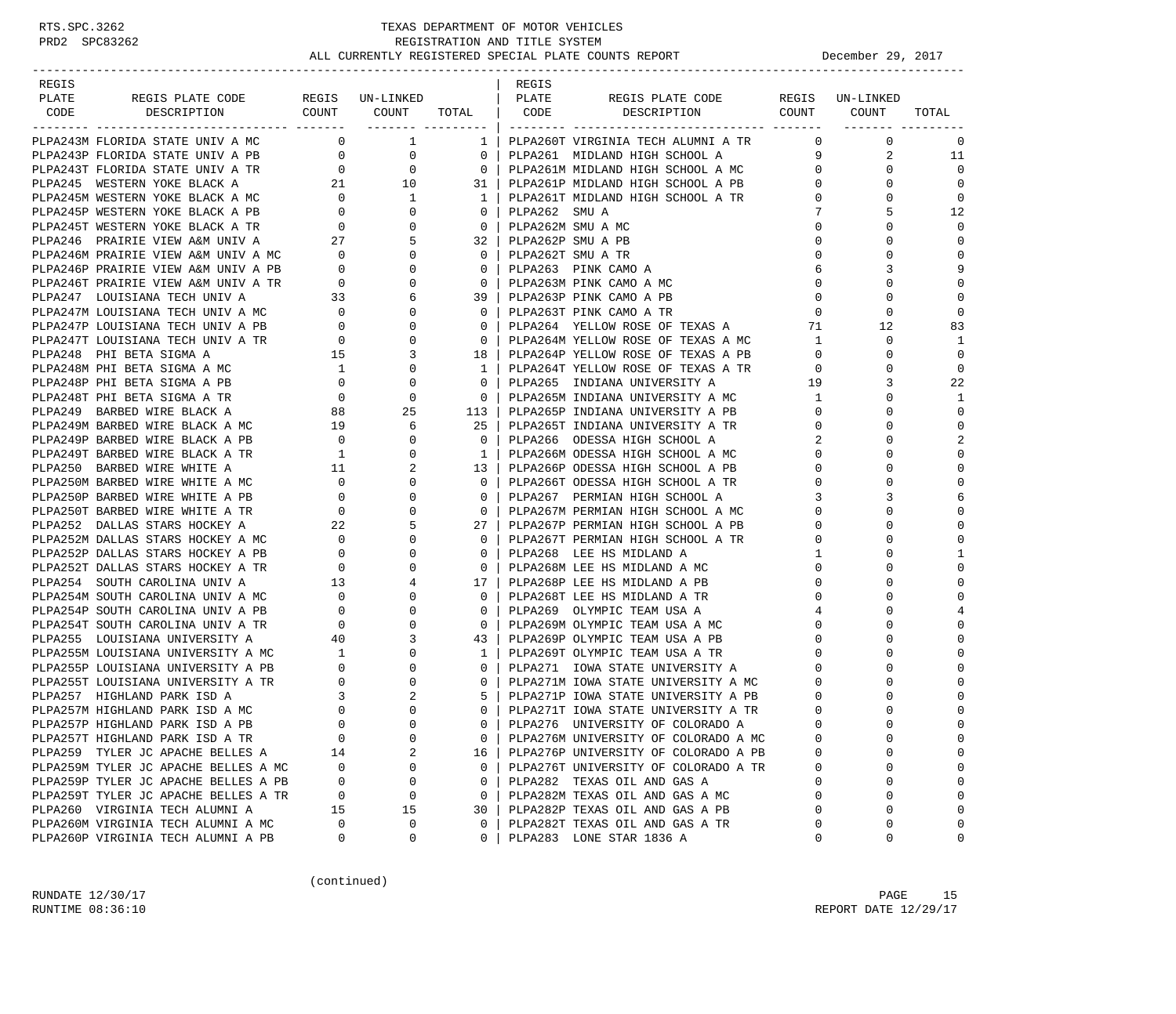| REGIS |                                                                                                                                                                                         |                                                      |                                                          |                         | REGIS  |                                                                                                                |                                                                                                                                                                                                                                                                                                                                                                                     |                |                |
|-------|-----------------------------------------------------------------------------------------------------------------------------------------------------------------------------------------|------------------------------------------------------|----------------------------------------------------------|-------------------------|--------|----------------------------------------------------------------------------------------------------------------|-------------------------------------------------------------------------------------------------------------------------------------------------------------------------------------------------------------------------------------------------------------------------------------------------------------------------------------------------------------------------------------|----------------|----------------|
| PLATE | REGIS PLATE CODE                                                                                                                                                                        |                                                      | REGIS UN-LINKED                                          |                         | PLATE  | REGIS PLATE CODE REGIS UN-LINKED                                                                               |                                                                                                                                                                                                                                                                                                                                                                                     |                |                |
|       | CODE DESCRIPTION                                                                                                                                                                        | COUNT                                                | COUNT TOTAL   CODE                                       |                         |        | DESCRIPTION COUNT COUNT                                                                                        |                                                                                                                                                                                                                                                                                                                                                                                     |                | TOTAL          |
|       | PLPA283M LONE STAR 1836 A MC                                                                                                                                                            |                                                      | $0 \qquad \qquad$<br>$\mathsf{O}$                        | 0 <sup>1</sup>          |        | PLPBLUMC PER BLUE KNIGHTS MC PLT                                                                               | <b>10</b>                                                                                                                                                                                                                                                                                                                                                                           | 2              | 12             |
|       | PLPA283P LONE STAR 1836 A PB 0<br>PLPA283T LONE STAR 1836 A TR 0<br>PLPA287 COLORADO SCH OF MINES A 0<br>PLPA287M COLORADO SCH OF MINES A MC 0<br>PLPA287P COLORADO SCH OF MINES A PB 0 |                                                      | 0                                                        | $\mathbf{0}$            |        | PLPBLUPB PER BLUE KNIGHTS PB PLT 0                                                                             |                                                                                                                                                                                                                                                                                                                                                                                     | $\overline{0}$ | $\overline{0}$ |
|       |                                                                                                                                                                                         |                                                      | 0                                                        | $\mathbf 0$             | PLPBNZ | PER BRONZE STAR MEDAL PLT 427 15                                                                               |                                                                                                                                                                                                                                                                                                                                                                                     |                | 442            |
|       |                                                                                                                                                                                         |                                                      | $\Omega$                                                 | $\mathbf 0$             |        | PLPBNZF PER BRONZE STAR MEDAL (FEE) 91                                                                         |                                                                                                                                                                                                                                                                                                                                                                                     | 9              | 100            |
|       |                                                                                                                                                                                         |                                                      | $\mathbf{0}$                                             | $\mathbf 0$             |        |                                                                                                                |                                                                                                                                                                                                                                                                                                                                                                                     | 0              | 13             |
|       |                                                                                                                                                                                         |                                                      | $\Omega$                                                 | $\mathbf 0$             |        |                                                                                                                |                                                                                                                                                                                                                                                                                                                                                                                     | $\Omega$       | 8              |
|       | PLPA287T COLORADO SCH OF MINES A TR                                                                                                                                                     | $\overline{0}$                                       | 0                                                        | $\mathbf 0$             |        |                                                                                                                |                                                                                                                                                                                                                                                                                                                                                                                     | 6              | 104            |
|       | PLPA288 CARBON FIBER A                                                                                                                                                                  |                                                      | 0                                                        | $\mathbf 0$             |        |                                                                                                                |                                                                                                                                                                                                                                                                                                                                                                                     | $\Omega$       | 0              |
|       | $\begin{bmatrix} 0 \\ 0 \end{bmatrix}$<br>PLPA288M CARBON FIBER A MC                                                                                                                    |                                                      | $\Omega$                                                 | $\mathbf 0$             |        | PLPBOYSC PER BOY SCOUT PLT 98<br>PLPBROMC PER BIG BROTHR BIG SISTR MC 0<br>PLPBSNM PER BUFFALO SOLDIERS PLT 15 |                                                                                                                                                                                                                                                                                                                                                                                     | 1              | 16             |
|       | PLPA288P CARBON FIBER A PB                                                                                                                                                              | $\overline{0}$                                       | 0                                                        | $\mathbf 0$             |        |                                                                                                                |                                                                                                                                                                                                                                                                                                                                                                                     | 0              | $\overline{4}$ |
|       | PLPA288T CARBON FIBER A TR                                                                                                                                                              | $\overline{0}$                                       | $\Omega$                                                 | $\mathbf 0$             |        | PLPBSNMC PER BUFFALO SOLDIERS MC PLT 4<br>PLPBSNPB PER BUFFALO SOLDIERS PB PLT 0                               |                                                                                                                                                                                                                                                                                                                                                                                     | $\Omega$       | $\mathbf 0$    |
|       | PLPA289 TEXAS TOUGH BLACK A                                                                                                                                                             | $\mathbf{0}$                                         | 0                                                        | $\mathbf 0$             |        | PLPBSNTR PER BUFFALO SOLDIERS TR PLT                                                                           | $\overline{0}$                                                                                                                                                                                                                                                                                                                                                                      | $\Omega$       | $\mathbf 0$    |
|       | PLPA289M TEXAS TOUGH BLACK A MC                                                                                                                                                         |                                                      | 0                                                        | $\mathbf 0$             |        |                                                                                                                |                                                                                                                                                                                                                                                                                                                                                                                     | 0              | 28             |
|       | PLPA289P TEXAS TOUGH BLACK A PB                                                                                                                                                         | $\begin{array}{c} 0 \\ 0 \end{array}$                | $\Omega$                                                 | $\mathbf 0$             |        | PLPBTXMC PER GOD BLESS TEXAS MC PLT 28<br>PLPBZV PER BRONZE STAR VALOR PLT 41                                  |                                                                                                                                                                                                                                                                                                                                                                                     | 1              | 42             |
|       | PLPA289T TEXAS TOUGH BLACK A TR                                                                                                                                                         |                                                      | 0                                                        | $\mathbf 0$             |        |                                                                                                                |                                                                                                                                                                                                                                                                                                                                                                                     | 0              | 6              |
|       | PLPA294 UNIVERSITY OF IOWA A                                                                                                                                                            |                                                      | 0                                                        | $\mathbf 0$             |        | PLPBZVF PER BRONZE STAR VALOR (FEE) 6<br>PLPBZVMC PER BRONZE STAR VALOR MC 0                                   |                                                                                                                                                                                                                                                                                                                                                                                     | $\mathbf 0$    | $\overline{0}$ |
|       | PLPA294M UNIVERSITY OF IOWA A MC                                                                                                                                                        | $\begin{array}{c} 0 \\ 0 \\ 0 \\ 0 \\ 0 \end{array}$ | $\mathbf{0}$                                             | $\circ$                 |        | PLPBZVMF PER BRONZ STR VALOR MC(FEE) 1                                                                         |                                                                                                                                                                                                                                                                                                                                                                                     | 1              | 2              |
|       | PLPA294P UNIVERSITY OF IOWA A PB                                                                                                                                                        |                                                      | $\mathbf 0$                                              | $\mathbf 0$             |        | PLPB002 T FOR TEXAS BLUE B                                                                                     | 342                                                                                                                                                                                                                                                                                                                                                                                 | 75             | 417            |
|       | PLPA294T UNIVERSITY OF IOWA A TR                                                                                                                                                        |                                                      | $\mathbf{0}$                                             | $\overline{0}$          |        | PLPB002M T FOR TEXAS BLUE B MC 7                                                                               |                                                                                                                                                                                                                                                                                                                                                                                     | 3              | 10             |
|       | PLPA300 TEXAS TOUGH A                                                                                                                                                                   | 53                                                   | 20                                                       | 73                      |        | PLPB002P T FOR TEXAS BLUE B PB                                                                                 | $\overline{0}$                                                                                                                                                                                                                                                                                                                                                                      | 1              | $\mathbf{1}$   |
|       | PLPA300M TEXAS TOUGH A MC                                                                                                                                                               | $7\phantom{0}$                                       | 2                                                        | 9                       |        | PLPB002T T FOR TEXAS BLUE B TR                                                                                 | $\overline{1}$                                                                                                                                                                                                                                                                                                                                                                      | 1              | 2              |
|       | PLPA300P TEXAS TOUGH A PB                                                                                                                                                               |                                                      | $\mathbf{0}$                                             | $\circ$                 |        | PLPB003 T FOR TEXAS RED/WHT B                                                                                  | 397                                                                                                                                                                                                                                                                                                                                                                                 | 109            | 506            |
|       | PLPA300T TEXAS TOUGH A TRAILER                                                                                                                                                          |                                                      | 3                                                        | 3                       |        | PLPB003M T FOR TEXAS RED/WHT B MC                                                                              | $7\overline{ }$                                                                                                                                                                                                                                                                                                                                                                     | 9              | 16             |
|       | PLPA301 TEXAS VINTAGE A WHITE                                                                                                                                                           |                                                      | 34                                                       | 96                      |        | PLPB003P T FOR TEXAS RED/WHT B PB                                                                              | $\overline{0}$                                                                                                                                                                                                                                                                                                                                                                      | 0              | $\Omega$       |
|       | PLPA301M TEXAS VINTAGE A WHITE MC                                                                                                                                                       | $\begin{array}{c} 2 \\ 0 \end{array}$                | 5                                                        | 7                       |        | PLPB003T T FOR TEXAS RED/WHT B TR 1<br>PLPB006 T FOR TEXAS PINK B 613                                          | $\overline{1}$                                                                                                                                                                                                                                                                                                                                                                      | $\mathbf 0$    | -1             |
|       | PLPA301P TEXAS VINTAGE A WHITE PB                                                                                                                                                       |                                                      | $\mathbf{0}$                                             | $\overline{0}$          |        |                                                                                                                |                                                                                                                                                                                                                                                                                                                                                                                     | 149            | 762            |
|       | PLPA301T TEXAS VINTAGE A WHITE TR                                                                                                                                                       |                                                      | $\mathbf{0}$                                             | $\overline{1}$          |        | PLPB006M T FOR TEXAS PINK B MC                                                                                 | $4\overline{ }$                                                                                                                                                                                                                                                                                                                                                                     | 1              | -5             |
|       | PLPA302 TEXAS VINTAGE A BLACK                                                                                                                                                           |                                                      | 64                                                       | 302 l                   |        | PLPB006P T FOR TEXAS PINK B PB                                                                                 | $\overline{0}$                                                                                                                                                                                                                                                                                                                                                                      | 0              | $\Omega$       |
|       | PLPA302M TEXAS VINTAGE A BLACK MC                                                                                                                                                       | $\begin{array}{c}\n1 \\ 238 \\ 19\n\end{array}$      | 5                                                        | 24                      |        | PLPB006T T FOR TEXAS PINK B TR 1                                                                               |                                                                                                                                                                                                                                                                                                                                                                                     | 0              | -1             |
|       |                                                                                                                                                                                         |                                                      |                                                          | $\overline{0}$          |        | PLPB009 T FOR TEXAS SILVER B 649<br>PLPB009M T FOR TEXAS SILVER B MC 11                                        |                                                                                                                                                                                                                                                                                                                                                                                     | 161            | 810            |
|       |                                                                                                                                                                                         |                                                      |                                                          | $\mathbf{1}$            |        |                                                                                                                |                                                                                                                                                                                                                                                                                                                                                                                     | 3              | 14             |
|       |                                                                                                                                                                                         |                                                      |                                                          | 170                     |        | PLPB009P T FOR TEXAS SILVER B PB                                                                               | $\overline{0}$                                                                                                                                                                                                                                                                                                                                                                      | $\mathbf 0$    | $\overline{0}$ |
|       |                                                                                                                                                                                         |                                                      |                                                          | 8                       |        | PLPB009T T FOR TEXAS SILVER B TR                                                                               | $4\phantom{.0000}\phantom{.0000}\phantom{.0000}\phantom{.0000}\phantom{.0000}\phantom{.0000}\phantom{.0000}\phantom{.0000}\phantom{.0000}\phantom{.0000}\phantom{.0000}\phantom{.0000}\phantom{.0000}\phantom{.0000}\phantom{.0000}\phantom{.0000}\phantom{.0000}\phantom{.0000}\phantom{.0000}\phantom{.0000}\phantom{.0000}\phantom{.0000}\phantom{.0000}\phantom{.0000}\phantom$ | 1              | -5             |
|       |                                                                                                                                                                                         |                                                      |                                                          | $\Omega$                |        | PLPB117 T FOR TEXAS LONGHORN B 672                                                                             |                                                                                                                                                                                                                                                                                                                                                                                     | 150            | 822            |
|       | PLPA303T LONE STAR BADGE A TRLR 0<br>PLPA400 TIERRA DE VAQUEROS A 0                                                                                                                     |                                                      | $\mathbf{1}$                                             | 1                       |        | PLPB117M T FOR TEXAS LONGHORN B MC                                                                             | $6\overline{6}$                                                                                                                                                                                                                                                                                                                                                                     | 0              | 6              |
|       |                                                                                                                                                                                         |                                                      | $\mathbf 0$                                              | 0 <sup>1</sup>          |        | PLPB117P T FOR TEXAS LONGHORN B PB                                                                             | $\overline{0}$                                                                                                                                                                                                                                                                                                                                                                      | $\circ$        | 0              |
|       | PLPA401 UNIVERSITY OF MICHIGAN A 44                                                                                                                                                     |                                                      | 6                                                        | 50                      |        | PLPB117T T FOR TEXAS LONGHORN B TR 5                                                                           |                                                                                                                                                                                                                                                                                                                                                                                     | 1              | 6              |
|       | PLEASE CALLER OF MICHIGAN A MC 0<br>PLEA401P UNIVERSITY OF MICHIGAN A PB 0                                                                                                              |                                                      | $\mathbf{0}$                                             | $\mathbf{0}$            |        | PLPB119 T FOR TX BREAST CANCER B 254                                                                           |                                                                                                                                                                                                                                                                                                                                                                                     | 51             | 305            |
|       |                                                                                                                                                                                         |                                                      | $\mathbf{0}$                                             | $\overline{\mathbf{0}}$ |        | PLPB119M T FOR TX BREAST CNCR B MC 2                                                                           |                                                                                                                                                                                                                                                                                                                                                                                     | $\mathbf{1}$   | 3              |
|       | PLPA401T UNIVERSITY OF MICHIGAN A TR                                                                                                                                                    |                                                      | $\begin{array}{c} 1 \\ 44 \end{array}$<br>$\overline{0}$ | $\mathbf{1}$            |        | PLPB119P T FOR TX BREAST CNCR B PB<br>plps114t t for tx breast CNCR B TR                                       | 1                                                                                                                                                                                                                                                                                                                                                                                   | 0              | -1             |
|       | PLPBAMMC PER GOD BLESS AMERICA MC                                                                                                                                                       |                                                      | 3                                                        | 47                      |        | PLPB119T T FOR TX BREAST CNCR B TR                                                                             | 2                                                                                                                                                                                                                                                                                                                                                                                   | $\Omega$       | 2              |
|       | PLPBAMTR PER GOD BLESS AMER TRL PLT                                                                                                                                                     | $\overline{4}$                                       | $\Omega$                                                 | $4 \mid$                |        | PLPB200 T FOR TEXAS RED B                                                                                      | 1,687                                                                                                                                                                                                                                                                                                                                                                               | 481            | 2,168          |
|       | PLPBGBMC PER BIG BEND MOTORCYCLE PLT                                                                                                                                                    | 12                                                   | 0                                                        | 12                      |        | PLPB200M T FOR TEXAS RED B MC                                                                                  | 19                                                                                                                                                                                                                                                                                                                                                                                  | 10             | 29             |
|       | PLPBGBRO PER BIG BROTHERS BIG SISTER                                                                                                                                                    | 5                                                    | 0                                                        | 5                       |        | PLPB200P T FOR TEXAS RED B PB                                                                                  | -1                                                                                                                                                                                                                                                                                                                                                                                  | 0              | 1              |
|       | PLPBIGBN PER BIG BEND PLT                                                                                                                                                               | 312                                                  | 15                                                       | 327                     |        | PLPB200T T FOR TEXAS RED B TRLR                                                                                | 10                                                                                                                                                                                                                                                                                                                                                                                  | 4              | 14             |
|       | PLPBLDNR PER BLOOD DONOR PLT                                                                                                                                                            | 46                                                   | 3                                                        | 49                      |        | PLPB201 TEXAS 4 EVER B                                                                                         | 0                                                                                                                                                                                                                                                                                                                                                                                   | 0              | 0              |
|       | PLPBLSAM PER GOD BLESS AMERICA PLT                                                                                                                                                      | 571                                                  | 20                                                       | 591                     |        | PLPB202 T FOR TEXAS BLACK B                                                                                    | 5,538                                                                                                                                                                                                                                                                                                                                                                               | 1,533          | 7,071          |
|       | PLPBLSTX PER GOD BLESS TEXAS PLT                                                                                                                                                        | 425                                                  | 16                                                       | 441                     |        | PLPB202M T FOR TEXAS BLACK B MC                                                                                | 91                                                                                                                                                                                                                                                                                                                                                                                  | 46             | 137            |
|       | PLPBLTRL PER BLUE KNIGHTS TR PLT                                                                                                                                                        | 1                                                    | 0                                                        | 1                       |        | PLPB202P T FOR TEXAS BLACK B PB                                                                                | 0                                                                                                                                                                                                                                                                                                                                                                                   | 0              | $\mathbf 0$    |
|       | PLPBLUEK PER BLUE KNIGHTS PLT                                                                                                                                                           | 4                                                    | 0                                                        | 4                       |        | PLPB202T T FOR TEXAS BLACK B TRLR                                                                              | 18                                                                                                                                                                                                                                                                                                                                                                                  | 13             | 31             |

(continued)

RUNDATE 12/30/17 PAGE 16 RUNTIME  $08:36:10$  REPORT DATE  $12/29/17$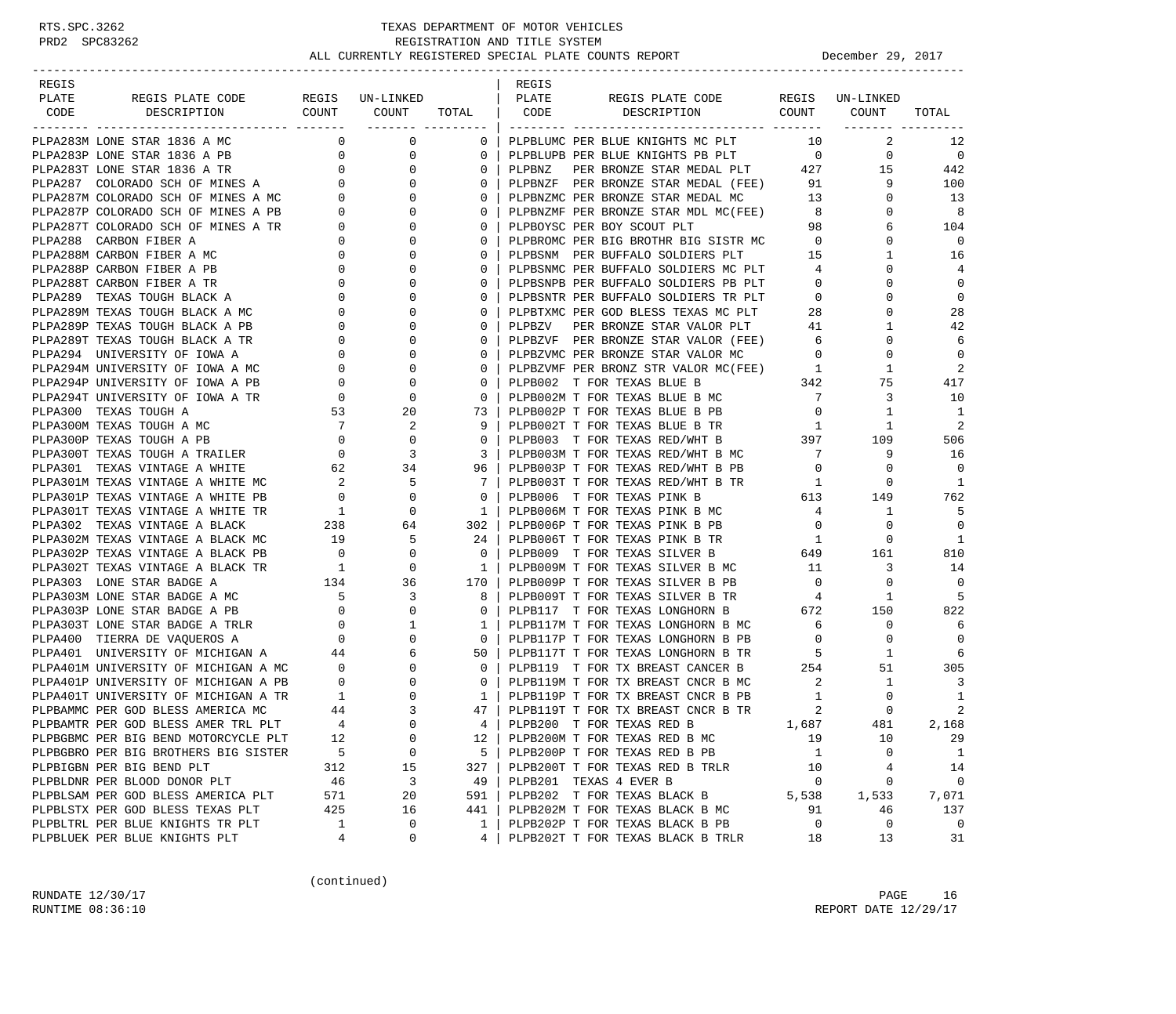| REGIS |                                                                                                                  |                                      |                                                      |                                          | REGIS   |                                                                             |                                  |                  |                         |
|-------|------------------------------------------------------------------------------------------------------------------|--------------------------------------|------------------------------------------------------|------------------------------------------|---------|-----------------------------------------------------------------------------|----------------------------------|------------------|-------------------------|
| PLATE | REGIS PLATE CODE                                                                                                 |                                      | REGIS UN-LINKED                                      |                                          | PLATE   | REGIS PLATE CODE                                                            |                                  | REGIS UN-LINKED  |                         |
| CODE  | DESCRIPTION                                                                                                      | COUNT                                | COUNT                                                | TOTAL                                    | CODE    | COUNT<br>DESCRIPTION                                                        |                                  | COUNT            | TOTAL                   |
|       | PLPCBAMC PER COMBAT ACTION MEDAL MC 0                                                                            |                                      | ________ _________<br>0                              |                                          |         |                                                                             | $\Omega$                         | $\mathbf 0$      | $\mathbf 0$             |
|       | PLPCBAPB PER COMBAT ACTION MEDAL PB 0                                                                            |                                      |                                                      | $\mathbf 0$                              |         | PLPCMMTR PER COMBAT MED BADGE TR PLT                                        |                                  |                  |                         |
|       |                                                                                                                  |                                      | 0<br>$\mathbf 0$                                     | $\circ$                                  |         | PLPCMMVA PER CMDTN MDL VLR AIR FORCE                                        | $\overline{0}$<br>$\overline{0}$ | 0<br>$\mathbf 0$ | $\mathbf 0$<br>$\Omega$ |
|       | PLECEATR PER COMBAT ACTION MEDAL TR 0<br>PLECEATR PER COMBAT ACTION MEDAL TR 0<br>PLECEATR PER CITY RIIS PLT 0   |                                      |                                                      | 0                                        |         | PLPCMMVR PER CMDTN MDL VLR ARMY PLT<br>PLPCMRMC PER COMMENDATION MDL ARM MC |                                  |                  |                         |
|       |                                                                                                                  |                                      | $\circ$                                              | $\circ$                                  |         |                                                                             | $\overline{1}$                   | $\Omega$         | 1<br>$\Omega$           |
|       | PLPCCAMC PER CHILDHOOD CANCER MC PLT                                                                             | $\frac{1}{2}$                        | 0                                                    | 1                                        |         | PLPCMRPB PER COMMENDATION MDL ARM PB                                        | $\mathbf{0}$                     | 0                |                         |
|       | PLPCCAPB PER CHILDHOOD CANCER PB PLT                                                                             | $\overline{0}$                       | $\mathbf{0}$                                         | $\circ$                                  |         | PLPCMRTR PER COMMENDATION MDL ARM TR                                        | $\overline{0}$                   | $\Omega$         | $\Omega$                |
|       | PLPCCATR PER CHILDHOOD CANCER TR PLT                                                                             | $\overline{\phantom{0}}$             | $\mathbf{0}$                                         | $\circ$                                  |         | PLPCMVCG PER CMDTN MDL VLR CG PLT                                           | $\overline{0}$                   | 0                | $\Omega$<br>$\Omega$    |
|       | PLPCGPBR PER RETIRED US COAST GRD PB                                                                             | $\overline{0}$<br>$\overline{0}$     | $\mathbf 0$                                          | $\circ$                                  |         | PLPCMVJS PER CMDTN MDL VLR JT SVC                                           | $\overline{0}$                   | $\Omega$         |                         |
|       | PLPCGTRR PER RETIRED US COAST GRD TR                                                                             |                                      | 0                                                    | $\circ$                                  |         | PLPCMVNV PER CMDTN MDL VLR NAVY MRN                                         | $\overline{0}$                   | $\Omega$         | $\Omega$                |
|       | PLPCGVMC PER DV CMDTN VLR COAST G MC                                                                             | $\begin{matrix} 0 \\ 0 \end{matrix}$ | 0                                                    | 0                                        |         | PLPCNAMC PER COMMENDATION MDL NVY MC                                        | $\overline{0}$                   | 0                | $\Omega$                |
|       | PLPCGVMF PER DV CMDTN VLR CG MC FEE                                                                              |                                      | $\mathbf 0$                                          | $\mathbf 0$                              |         | PLPCNAPB PER COMMENDATION MDL NVY PB                                        | $\overline{0}$                   | $\Omega$         | $\mathbf{0}$            |
|       | PLPCHCAN PER CHILDHOOD CANCER AW PLT                                                                             | 102                                  | 5                                                    | 107                                      |         | PLPCNATR PER COMMENDATION MDL NVY TR                                        | $\overline{0}$                   | 0                | $\mathbf 0$             |
|       | PLPCHILD PER STOP CHILD ABUSE PLT                                                                                | 83                                   | 5                                                    | 88                                       |         | PLPCNCR PER CONQUER CANCER PLT                                              | 78                               | 5                | 83                      |
|       | PLPCHLMC PER STOP CHILD ABUSE MC                                                                                 | $6\overline{6}$                      | $\mathbf{1}$                                         | 7                                        |         | PLPCNTRY PER TEXAS-WHOLE OTHER CNTRY 145                                    |                                  | 6                | 151                     |
|       | PLPCHLTR PER STOP CHILD ABUSE TRL 0<br>PLPCIBMC PER COMBAT INFANTRY BDGE MC 0                                    |                                      | 0                                                    | 0                                        |         | PLPCOLL TEXAS A & M UNIVERSITY                                              | 1,552                            | 32               | 1,584                   |
|       |                                                                                                                  |                                      | $\mathsf{O}$                                         | $\circ$                                  |         | PLPCOLL UNIV OF TEXAS AT AUSTIN                                             | 644                              | 12               | 656                     |
|       | PLPCIBPB PER COMBAT INFANTRY BDGE PB                                                                             | $\overline{0}$                       | $\overline{0}$                                       | $\mathbf{0}$                             |         | PLPCOLL SOUTHERN METHODIST UNIV                                             | 64                               | 2                | 66                      |
|       | PLPCIBTR PER COMBAT INFANTRY BDGE TR                                                                             | $\mathbf{0}$                         | $\mathbf 0$                                          | $\mathbf 0$                              |         | PLPCOLL INCARNATE WORD COLLEGE                                              | $\overline{0}$                   | $\mathbf 0$      | $\mathbf 0$             |
|       | PLPCLAUT PER CLASSIC AUTO PLT<br>PLPCLAUT FER CLASSIC MOTORCYCLE PLT 48<br>PLPCLMC PER CLASSIC MOTORCYCLE PLT 48 | 2,004                                | 84                                                   | 2,088                                    |         | PLPCOLL TEXAS TECH UNIVERSITY 477                                           |                                  | 20               | 497                     |
|       |                                                                                                                  |                                      | $\begin{array}{c} 3 \\ 15 \end{array}$               | $\begin{array}{c} 51 \\ 568 \end{array}$ |         | PLPCOLL UNIV OF TX AT ARLINGTON                                             | 8                                | $\mathbf{1}$     | 9                       |
|       |                                                                                                                  |                                      |                                                      |                                          |         | PLPCOLL UNIV OF TEXAS AT EL PASO                                            | 64                               | 5                | 69                      |
|       | PLPCLTVP PER CLASSIC TRAVEL TRAILER 16                                                                           |                                      |                                                      | 17                                       |         | PLPCOLL UNIVERSITY OF HOUSTON                                               | 229                              | 7                | 236                     |
|       | PLPCMAIR PER COMMENDATION MDL AF PLT                                                                             | 27                                   |                                                      | 27                                       |         | PLPCOLL RICHLAND COLLEGE                                                    | $\overline{0}$                   | $\mathbf 0$      | $\mathbf 0$             |
|       | PLPCMAMC PER COMMENDATION MDL AF MC                                                                              | $\overline{\phantom{a}}$ 2           | $\begin{array}{c} 1 \\ 0 \\ 0 \\ 3 \\ 0 \end{array}$ | 2                                        |         | PLPCOLL TEXAS SOUTHERN UNIVERSITY 67                                        |                                  | 5                | 72                      |
|       | PLPCMAMD PER COMBAT ACTION MEDAL PLT                                                                             | $\overline{\mathbf{c}}$              |                                                      | -5                                       |         | PLPCOLL BAYLOR UNIVERSITY                                                   | 180                              | 5                | 185                     |
|       | PLPCMAPB PER COMMENDATION MDL AF PB                                                                              | $\overline{0}$                       |                                                      | $\circ$                                  |         | PLPCOLL TEXAS STATE UNIVERSITY                                              | 40                               | $\mathbf 0$      | 40                      |
|       | PLPCMATR PER COMMENDATION MDL AF TR                                                                              | $\overline{0}$                       | 0                                                    | $\mathbf{0}$                             |         | PLPCOLL UNIVERSITY OF NORTH TEXAS                                           | 37                               | $\mathbf{1}$     | 38                      |
|       | PLPCMBAB PER COMBAT ACTION BADGE PLT                                                                             | 16                                   | $\mathbf 0$                                          | 16                                       |         | PLPCOLL RICE UNIVERSITY                                                     | 175                              | 16               | 191                     |
|       | PLPCMBAC PER COMBAT ACTION RBN CG                                                                                | $\overline{0}$                       | 0                                                    | $\overline{\phantom{0}}$                 |         | PLPCOLL U OF MARY HARDIN-BAYLOR 23                                          |                                  | $\mathbf 0$      | 23                      |
|       | PLPCMBCN PER COMBAT ACTION RBN NAVY                                                                              | 27                                   | 0                                                    | 27                                       |         | PLPCOLL UNIV OF TX AT SAN ANTONIO<br>PLPCOLL TEXAS CHRISTIAN UNIV           | $\overline{0}$                   | $\mathbf{0}$     | $\mathbf 0$             |
|       | PLPCMBIN PER COMBAT INFANTRYMAN BDGE                                                                             | 35                                   | 2                                                    | 37                                       |         | PLPCOLL TEXAS CHRISTIAN UNIV                                                | 74                               | $\mathbf{1}$     | 75                      |
|       | PLPCMBMC PER COMBAT ACTION BADGE MC                                                                              | $\overline{0}$                       | $\mathbf 0$                                          | $\mathbf{0}$                             |         | PLPCOLL PRAIRIE VIEW A & M UNIV                                             | 47                               | $\mathbf{1}$     | 48                      |
|       | PLPCMBMD PER COMBAT MED BADGE PLT                                                                                | $\overline{\phantom{a}}$             | $\mathbf 0$                                          | 3                                        |         | PLPCOLL BROOKHAVEN COLLEGE                                                  | $\overline{0}$                   | $\mathbf 0$      | $\mathbf 0$             |
|       | PLPCMBPB PER COMBAT ACTION BADGE PB                                                                              | $\overline{\phantom{0}}$             | 0                                                    | $\circ$                                  |         | PLPCOLL UNIVERSITY OF ST. THOMAS                                            | 18                               | $\mathbf 0$      | 18                      |
|       | PLPCMBTR PER COMBAT ACTION BADGE TR                                                                              | $\overline{0}$                       | 0                                                    | $\circ$                                  |         | PLPCOLL PARKER C OF CHIROPRACTIC                                            | $\overline{0}$                   | 0                | $\mathbf 0$             |
|       | PLPCMCMC PER COMMENDATION MDL CG MC                                                                              | $\overline{0}$                       | $\mathbf 0$                                          | $\circ$                                  |         | PLPCOLL S. F. AUSTIN STATE UNIV                                             | 22                               | 0                | 22                      |
|       | PLPCMCPB PER COMMENDATION MDL CG PB                                                                              | $\overline{0}$                       | 0                                                    | $\circ$                                  |         | PLPCOLL TX CHIROPRACTIC COLLEGE                                             | $\overline{0}$                   | 0                | $\mathbf 0$             |
|       | PLPCMCTR PER COMMENDATION MDL CG TR                                                                              | $\overline{0}$                       | $\mathbf 0$                                          | $\mathbf 0$                              |         | PLPCOLL ABILENE CHRISTIAN UNIV                                              | $\overline{0}$                   | 0                | $\mathbf{0}$            |
|       | PLPCMDAR PER COMMENDATION MDL ARMY                                                                               | 39                                   | 0                                                    | 39                                       |         | PLPCOLL HOUSTON BAPTIST UNIV                                                | $\mathbf 0$                      | $\Omega$         | $\Omega$                |
|       | PLPCMDCG PER COMMENDATION MDL CG PLT 2<br>PLPCMDL PER COAST GUARD MDL PLT 0                                      |                                      | 0                                                    | 2                                        | PLPCOLL | TEXAS A & M COMMERCE                                                        | 28                               | 1                | 29                      |
|       |                                                                                                                  |                                      | $\mathbf 0$                                          | $\Omega$                                 | PLPCOLL | TARLETON STATE UNIV                                                         | $\mathbf 0$                      | $\mathbf 0$      | $\mathbf 0$             |
|       | PLPCMDLF PER COAST GUARD MDL PLT FEE                                                                             | $\Omega$                             | $\Omega$                                             | $\Omega$                                 | PLPCOLL | WEST TEXAS A & M UNIV                                                       | 21                               |                  | 23                      |
|       | PLPCMDMC PER COAST GUARD MDL MC PLT                                                                              | 0                                    | $\Omega$                                             | 0                                        |         | PLPCOLL SAM HOUSTON STATE UNIV                                              | 94                               | 10               | 104                     |
|       | PLPCMDMF PER COAST GUARD MDL MC FEE                                                                              | 0                                    | $\Omega$                                             | 0                                        |         | PLPCOLL TX A & M CORPUS CHRISTI                                             | $\Omega$                         | 0                | 0                       |
|       | PLPCMDNV PER COMMENDATION MDL NAVY                                                                               | 22                                   | 3                                                    | 25                                       | PLPCOLL | MIDWESTERN STATE UNIV                                                       | 0                                | 0                | 0                       |
|       | PLPCMJMC PER COMMENDATION MDL JSV MC                                                                             | 0                                    | 0                                                    | 0                                        |         | PLPCOLL HOWARD PAYNE UNIVERSITY                                             | 0                                | 0                | $\mathbf 0$             |
|       | PLPCMJPB PER COMMENDATION MDL JSV PB                                                                             | 0                                    | 0                                                    | 0                                        | PLPCOLL | SOUTHWESTERN UNIVERSITY                                                     | 7                                | 0                | 7                       |
|       | PLPCMJSV PER COMMENDATION MDL JSV                                                                                | 10                                   | 0                                                    | 10                                       |         | PLPCOLL AUSTIN COLLEGE                                                      | 27                               | 1                | 28                      |
|       | PLPCMJTR PER COMMENDATION MDL JSV TR                                                                             | $\Omega$                             | 0                                                    | 0                                        |         | PLPCOLL LAMAR UNIVERSITY                                                    | 0                                | 0                | 0                       |
|       | PLPCMMMC PER COMBAT MED BADGE MC PLT                                                                             | 0                                    | 0                                                    | 0                                        | PLPCOLL | EAST TEXAS BAPTIST UNIV                                                     | 0                                | 0                | 0                       |

(continued)

RUNDATE 12/30/17 PAGE 17 RUNTIME  $08:36:10$  REPORT DATE  $12/29/17$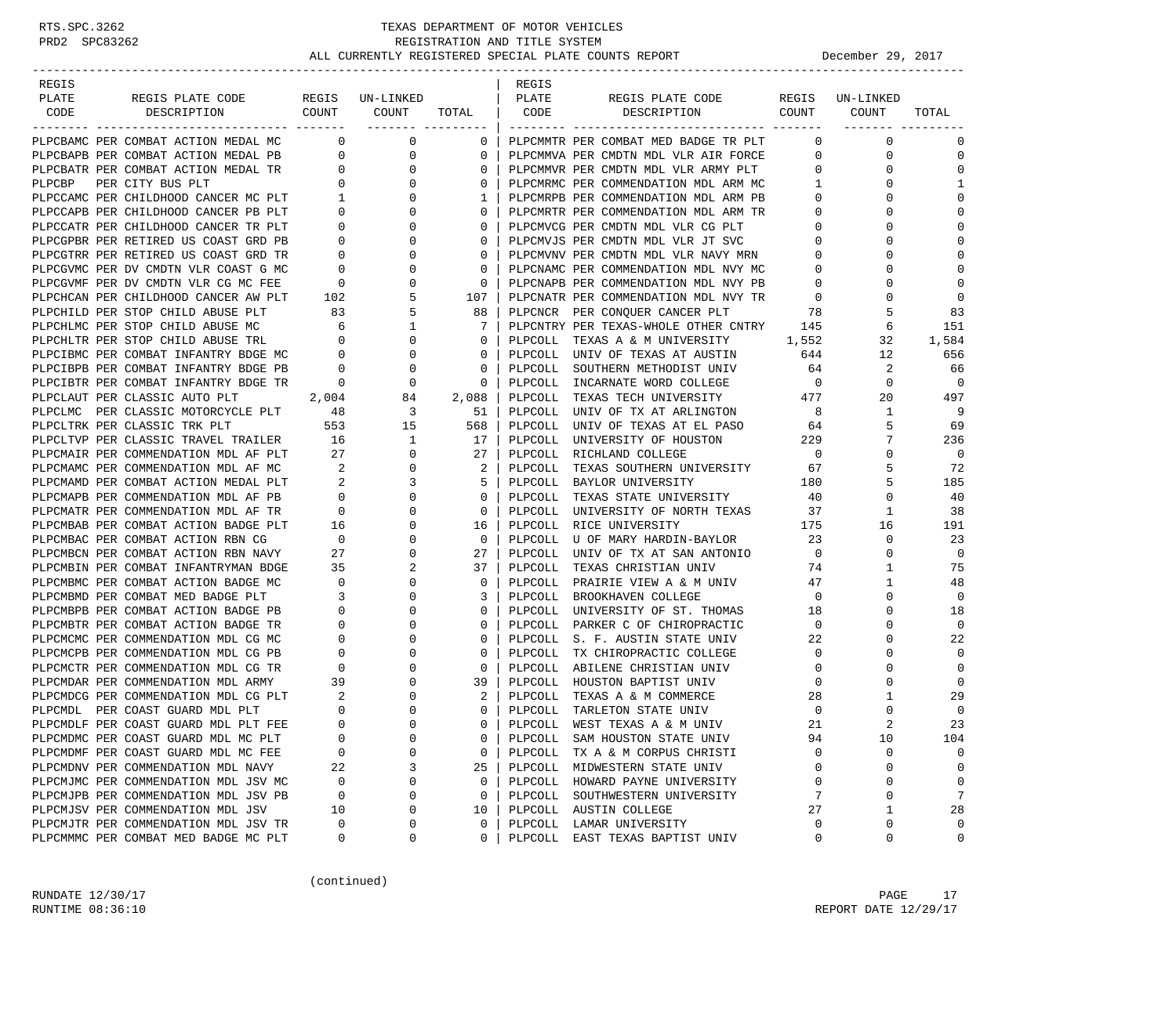| PLATE<br>REGIS PLATE CODE<br>REGIS UN-LINKED<br>PLATE<br>REGIS PLATE CODE<br>REGIS<br>UN-LINKED<br>DESCRIPTION COUNT<br><b>COUNT</b><br>CODE<br>COUNT<br>CODE<br>DESCRIPTION<br>COUNT<br>TOTAL<br>TOTAL<br>PLPCOLL TEXAS LUTHERAN UNIVERSITY<br>$\mathbf{0}$<br>$\mathbf 0$<br>PLPC001T LARGE STAR WHITE/BLACK C TR 46<br>15<br>$\mathbf{0}$<br>61<br>$\mathbf{0}$<br>906<br>PLPCOLL HUSTON-TILLOTSON COLLEGE 0<br>PLPC002 LONE STAR BLUE C<br>226<br>1,132<br>0<br>$\overline{0}$<br>0<br>PLPCOLL MCMURRY UNIVERSITY<br>$\mathbf 0$<br>PLPC002M LONE STAR BLUE C MC<br>56<br>13<br>69<br>PLPCOLL UNIV OF TEXAS AT DALLAS 33<br>PLPC002P LONE STAR BLUE C PB<br>$\overline{0}$<br>1<br>3<br>36<br>1<br>$\overline{0}$<br>7<br>PLPCOLL TEXAS WESLEYAN UNIVERSITY<br>0<br>$\overline{0}$<br>PLPC002T LONE STAR BLUE C TR<br>$4\overline{4}$<br>3<br>PLPCOLL SUL ROSS STATE UNIVERSITY 14<br>909<br>2<br>16<br>PLPC003 LONE STAR RED C<br>194<br>1,103<br>100<br>PLPCOLL UT DALLAS SUNSET 09/01/2014 0<br>$\mathbf{0}$<br>0<br>PLPC003M LONE STAR RED C MC<br>82<br>18<br>$\Omega$<br>$\overline{0}$<br>$\mathbf 0$<br>$\overline{0}$<br>PLPCOLL TEXAS A & M KINGSVILLE<br>$\overline{0}$<br>$\circ$<br>PLPC003P LONE STAR RED C PB<br>PLPCOLL NORTH CENTRAL TX COLLEGE 0<br>$\overline{7}$<br>PLPC003T LONE STAR RED C TR<br>1<br>8<br>0<br>$\mathbf 0$<br>83<br>PLPCOLL UT MD ANDERSON CANCER<br>55<br>1<br>56<br>PLPC004 LONE STAR ORANGE C<br>379<br>462<br>PLPCOLL TEXAS WOMEN'S UNIVERSITY<br>0<br>25<br>7<br>32<br>$\overline{0}$<br>$\circ$<br>PLPC004M LONE STAR ORANGE C MC<br>$\mathbf{0}$<br>PLPC004P LONE STAR ORANGE C PB<br>$\overline{0}$<br>$\overline{0}$<br>PLPCOLL UNIV OF TX AT BROWNSVILLE<br>$\overline{0}$<br>0<br>0<br>- 5<br>1<br>-5<br>$\overline{\mathbf{3}}$<br>2<br>PLPCOLL LUBBOCK CHRISTIAN UNIV<br>4<br>PLPC004T LONE STAR ORANGE C TR<br>20<br>2<br>22<br>PLPC005 LONE STAR MAROON C<br>553<br>PLPCOLL ST. MARY'S UNIVERSITY<br>110<br>663<br>34<br>2<br>25<br>29<br>PLPCOLL ANGELO STATE UNIVERSITY<br>36<br>PLPC005M LONE STAR MAROON C MC<br>4<br>3<br>PLPCOLTX PER COLL FOR ALL TEXANS<br>20<br>0<br>20<br>PLPC005P LONE STAR MAROON C PB<br>$\overline{\mathbf{3}}$<br>0<br>PER COMBINATION PLT<br>4<br>0<br>PLPC005T LONE STAR MAROON C TR<br>0<br>$\Omega$<br>PLPCP<br>4<br>$\begin{array}{c} 886 \\ 25 \end{array}$<br>PLPCRCMC PER COMBAT ACTION RBN CG MC<br>$\mathbf 0$<br>$\Omega$<br>$\circ$<br>PLPC006 LONE STAR PINK C<br>195<br>1,081<br>PLPCRCPB PER COMBAT ACTION RBN CG PB<br>PLPC006M LONE STAR PINK C MC<br>25<br>$\overline{0}$<br>0<br>0<br>5<br>30<br>$\overline{0}$<br>$\mathbf{0}$<br>$\overline{0}$<br>PLPCRCTR PER COMBAT ACTION RBN CG TR<br>0<br>0<br>PLPC006P LONE STAR PINK C PB<br>0<br>PLPCRNMC PER COMBAT ACTION RBN NV MC<br>$\overline{0}$<br>$\Omega$<br>0<br>PLPC006T LONE STAR PINK C TR<br>2<br>4<br>PLPC007 LONE STAR WHITE/PURPLE C<br>$\overline{2}$<br>2<br>PLPCRNPB PER COMBAT ACTION RBN NV PB<br>0<br>0<br>0<br>$\begin{matrix}0\\0\end{matrix}$<br>2,083<br>PLPCRNTR PER COMBAT ACTION RBN NV TR<br>0<br>$\mathbf 0$<br>PLPC008 WHITE C<br>1,674<br>409<br>PLPCSTBL PER TEXAS CONSTABLES PLT<br>23<br>PLPC008M WHITE C MOTORCYCLE<br>1<br>24<br>64<br>21<br>85<br>$\begin{array}{c} 3 \\ 0 \end{array}$<br>9<br>10<br>PLPCSTMC PER U.S. COAST GUARD MC<br>0<br>3<br>PLPC008P WHITE C PRIVATE BUS<br>1<br>PLPCSTPB PER U.S. COAST GUARD PB<br>PLPC008T WHITE C TRAILER<br>9<br>0<br>$\circ$<br>5<br>4<br>PLPC009 LARGE STAR BLK/SILV C 1,027<br>PLPC009M LARGE STAR BLK/SILV C MC 33<br>PLPCSTTR PER U.S. COAST GUARD TRL<br>200<br>1,227<br>$\frac{1}{2}$<br>0<br>1<br>PLPCTNBL PER COTTON BOLL PLT<br>81<br>4<br>85<br>16<br>49<br>PLPCTRUS PER CITRUS INDUSTRY PLT<br>$\overline{0}$<br>$\mathbf 0$<br>18<br>22<br>PLPC009P LARGE STAR BLK/SILV C PB<br>0<br>4<br>$\mathbf{0}$<br>3<br>PLPCTXMC PER COLL FOR ALL TXNS MC<br>0<br>0<br>PLPC009T LARGE STAR BLK/SILV C TR<br>3<br>0<br>PLPCTXTR PER COLL FOR ALL TXNS TR<br>5<br>$\mathbf 0$<br>0<br>0<br>PLPC100 STARS & STRIPES C<br>1<br>4<br>7<br>PLPC101 TEXAS HEART C<br>3<br>PLPCUSMC PER CUSTOM MOTORCYCLE PLT<br>$\overline{\mathbf{3}}$<br>0<br>3<br>4<br>9<br>55<br>3<br>PLPCUST PER CUSTOM VEHICLE PLT<br>52<br>3<br>PLPC102 TEXAS STATE MAP C<br>6<br>PLPCVAMC PER CMDTN MDL VLR AIR F MC<br>PLPC103 WESTERN YOKE C<br>316<br>422<br>$\overline{0}$<br>0<br>$\circ$<br>106<br>7<br>5<br>12<br>PLPCVATR PER CMDTN MDL VLR AIR F TR<br>$\mathbf{0}$<br>0<br>0<br>PLPC103M WESTERN YOKE C MC<br>PLPC103P WESTERN YOKE C PB<br>$\mathbf{0}$<br>PLPCVCMC PER CMDTN MDL VLR CG MC PLT<br>$\overline{0}$<br>$\Omega$<br>$\mathbf 0$<br>1<br>-1<br>2<br>6<br>PLPCVCTR PER CMDTN MDL VLR CG TR PLT<br>$\overline{0}$<br>0<br>$\mathbf 0$<br>PLPC103T WESTERN YOKE C TRAILER<br>4<br>$799$ 139<br>$\mathbf{0}$<br>938<br>PLPCVJMC PER CMDTN MDL VLR JT SVC MC<br>$\Omega$<br>$\circ$<br>PLPC105 TEXAS PRIDE C<br>PLPCVJTR PER CMDTN MDL VLR JT SVC TR<br>PLPC105M TEXAS PRIDE C MOTORCYCLE<br>7<br>10<br>$\overline{0}$<br>$\circ$<br>3<br>0<br>$\overline{0}$<br>$\mathbf 0$<br>$\mathbf 0$<br>PLPCVLMC PER CIVIL AIR PATROL MC PLT<br>$\Omega$<br>$\circ$<br>PLPC105P TEXAS PRIDE C PB<br>0<br>25<br>$\Omega$<br>2<br>8<br>PLPCVLPA PER CIVIL AIR PATROL PLT<br>25<br>PLPC105T TEXAS PRIDE C TRAILER<br>6<br>PLPC106 COWBOY C<br>$\mathbf{1}$<br>5<br>PLPCVLPB PER CIVIL AIR PATROL PB PLT<br>$\Omega$<br>$\Omega$<br>$\Omega$<br>$\overline{A}$<br>1,070<br>PLPCVLTR PER CIVIL AIR PATROL PLT TR<br>0<br>0<br>PLPC107 NATURAL TEXAS C<br>917<br>153<br>0<br>PLPCVNMC PER CMDTN MDL VLR NV MRN MC<br>0<br>PLPC107M NATURAL TEXAS C MC<br>10<br>3<br>13<br>$\Omega$<br>0<br>0<br>0<br>PLPC107P NATURAL TEXAS C PB<br>1<br>0<br>1<br>PLPCVNTR PER CMDTN MDL VLR NV MRN TR<br>$\Omega$<br>7<br>3<br>PLPCVRMC PER CMDTN MDL VLR ARMY MC<br>0<br>PLPC107T NATURAL TEXAS C TRAILER<br>10<br>0<br>0<br>2<br>$\overline{a}$<br>PLPCVRTR PER CMDTN MDL VLR ARMY TR<br>PLPC108 TRADITIONAL TEXAS C<br>4<br>0<br>0<br>0<br>PLPC001 LARGE STAR WHITE/BLACK C<br>PLPC109 NEW TEXAS C<br>171<br>869<br>18,314<br>3,525<br>21,839<br>698<br>PLPC001M LARGE STAR WHITE/BLACK C MC<br>231<br>PLPC109M NEW TEXAS C MOTORCYCLE<br>17<br>8<br>25<br>77<br>308<br>PLPC001P LARGE STAR WHITE/BLACK C PB<br>3<br>0<br>PLPC109P NEW TEXAS C PRIVATE BUS<br>4<br>11 | REGIS |    |  | REGIS |  |       |  |
|---------------------------------------------------------------------------------------------------------------------------------------------------------------------------------------------------------------------------------------------------------------------------------------------------------------------------------------------------------------------------------------------------------------------------------------------------------------------------------------------------------------------------------------------------------------------------------------------------------------------------------------------------------------------------------------------------------------------------------------------------------------------------------------------------------------------------------------------------------------------------------------------------------------------------------------------------------------------------------------------------------------------------------------------------------------------------------------------------------------------------------------------------------------------------------------------------------------------------------------------------------------------------------------------------------------------------------------------------------------------------------------------------------------------------------------------------------------------------------------------------------------------------------------------------------------------------------------------------------------------------------------------------------------------------------------------------------------------------------------------------------------------------------------------------------------------------------------------------------------------------------------------------------------------------------------------------------------------------------------------------------------------------------------------------------------------------------------------------------------------------------------------------------------------------------------------------------------------------------------------------------------------------------------------------------------------------------------------------------------------------------------------------------------------------------------------------------------------------------------------------------------------------------------------------------------------------------------------------------------------------------------------------------------------------------------------------------------------------------------------------------------------------------------------------------------------------------------------------------------------------------------------------------------------------------------------------------------------------------------------------------------------------------------------------------------------------------------------------------------------------------------------------------------------------------------------------------------------------------------------------------------------------------------------------------------------------------------------------------------------------------------------------------------------------------------------------------------------------------------------------------------------------------------------------------------------------------------------------------------------------------------------------------------------------------------------------------------------------------------------------------------------------------------------------------------------------------------------------------------------------------------------------------------------------------------------------------------------------------------------------------------------------------------------------------------------------------------------------------------------------------------------------------------------------------------------------------------------------------------------------------------------------------------------------------------------------------------------------------------------------------------------------------------------------------------------------------------------------------------------------------------------------------------------------------------------------------------------------------------------------------------------------------------------------------------------------------------------------------------------------------------------------------------------------------------------------------------------------------------------------------------------------------------------------------------------------------------------------------------------------------------------------------------------------------------------------------------------------------------------------------------------------------------------------------------------------------------------------------------------------------------------------------------------------------------------------------------------------------------------------------------------------------------------------------------------------------------------------------------------------------------------------------------------------------------------------------------------------------------------------------------------------------------------------------------------------------------------------------------------------------------------------------------------------------------------------------------------------------------------------------------------------------------------------------------------------------------------------------------------------------------------------------------------------------------------------------------------------------------------------------------------------------------------------------------------------------------------------------------------------------------------------------------------------------------------------------------------------------------------------------|-------|----|--|-------|--|-------|--|
|                                                                                                                                                                                                                                                                                                                                                                                                                                                                                                                                                                                                                                                                                                                                                                                                                                                                                                                                                                                                                                                                                                                                                                                                                                                                                                                                                                                                                                                                                                                                                                                                                                                                                                                                                                                                                                                                                                                                                                                                                                                                                                                                                                                                                                                                                                                                                                                                                                                                                                                                                                                                                                                                                                                                                                                                                                                                                                                                                                                                                                                                                                                                                                                                                                                                                                                                                                                                                                                                                                                                                                                                                                                                                                                                                                                                                                                                                                                                                                                                                                                                                                                                                                                                                                                                                                                                                                                                                                                                                                                                                                                                                                                                                                                                                                                                                                                                                                                                                                                                                                                                                                                                                                                                                                                                                                                                                                                                                                                                                                                                                                                                                                                                                                                                                                                                                                                                                                                                                                                                                                                                                                                                                                                                                                                                                                                                                                                 |       |    |  |       |  |       |  |
|                                                                                                                                                                                                                                                                                                                                                                                                                                                                                                                                                                                                                                                                                                                                                                                                                                                                                                                                                                                                                                                                                                                                                                                                                                                                                                                                                                                                                                                                                                                                                                                                                                                                                                                                                                                                                                                                                                                                                                                                                                                                                                                                                                                                                                                                                                                                                                                                                                                                                                                                                                                                                                                                                                                                                                                                                                                                                                                                                                                                                                                                                                                                                                                                                                                                                                                                                                                                                                                                                                                                                                                                                                                                                                                                                                                                                                                                                                                                                                                                                                                                                                                                                                                                                                                                                                                                                                                                                                                                                                                                                                                                                                                                                                                                                                                                                                                                                                                                                                                                                                                                                                                                                                                                                                                                                                                                                                                                                                                                                                                                                                                                                                                                                                                                                                                                                                                                                                                                                                                                                                                                                                                                                                                                                                                                                                                                                                                 |       |    |  |       |  |       |  |
|                                                                                                                                                                                                                                                                                                                                                                                                                                                                                                                                                                                                                                                                                                                                                                                                                                                                                                                                                                                                                                                                                                                                                                                                                                                                                                                                                                                                                                                                                                                                                                                                                                                                                                                                                                                                                                                                                                                                                                                                                                                                                                                                                                                                                                                                                                                                                                                                                                                                                                                                                                                                                                                                                                                                                                                                                                                                                                                                                                                                                                                                                                                                                                                                                                                                                                                                                                                                                                                                                                                                                                                                                                                                                                                                                                                                                                                                                                                                                                                                                                                                                                                                                                                                                                                                                                                                                                                                                                                                                                                                                                                                                                                                                                                                                                                                                                                                                                                                                                                                                                                                                                                                                                                                                                                                                                                                                                                                                                                                                                                                                                                                                                                                                                                                                                                                                                                                                                                                                                                                                                                                                                                                                                                                                                                                                                                                                                                 |       |    |  |       |  |       |  |
|                                                                                                                                                                                                                                                                                                                                                                                                                                                                                                                                                                                                                                                                                                                                                                                                                                                                                                                                                                                                                                                                                                                                                                                                                                                                                                                                                                                                                                                                                                                                                                                                                                                                                                                                                                                                                                                                                                                                                                                                                                                                                                                                                                                                                                                                                                                                                                                                                                                                                                                                                                                                                                                                                                                                                                                                                                                                                                                                                                                                                                                                                                                                                                                                                                                                                                                                                                                                                                                                                                                                                                                                                                                                                                                                                                                                                                                                                                                                                                                                                                                                                                                                                                                                                                                                                                                                                                                                                                                                                                                                                                                                                                                                                                                                                                                                                                                                                                                                                                                                                                                                                                                                                                                                                                                                                                                                                                                                                                                                                                                                                                                                                                                                                                                                                                                                                                                                                                                                                                                                                                                                                                                                                                                                                                                                                                                                                                                 |       |    |  |       |  |       |  |
|                                                                                                                                                                                                                                                                                                                                                                                                                                                                                                                                                                                                                                                                                                                                                                                                                                                                                                                                                                                                                                                                                                                                                                                                                                                                                                                                                                                                                                                                                                                                                                                                                                                                                                                                                                                                                                                                                                                                                                                                                                                                                                                                                                                                                                                                                                                                                                                                                                                                                                                                                                                                                                                                                                                                                                                                                                                                                                                                                                                                                                                                                                                                                                                                                                                                                                                                                                                                                                                                                                                                                                                                                                                                                                                                                                                                                                                                                                                                                                                                                                                                                                                                                                                                                                                                                                                                                                                                                                                                                                                                                                                                                                                                                                                                                                                                                                                                                                                                                                                                                                                                                                                                                                                                                                                                                                                                                                                                                                                                                                                                                                                                                                                                                                                                                                                                                                                                                                                                                                                                                                                                                                                                                                                                                                                                                                                                                                                 |       |    |  |       |  |       |  |
|                                                                                                                                                                                                                                                                                                                                                                                                                                                                                                                                                                                                                                                                                                                                                                                                                                                                                                                                                                                                                                                                                                                                                                                                                                                                                                                                                                                                                                                                                                                                                                                                                                                                                                                                                                                                                                                                                                                                                                                                                                                                                                                                                                                                                                                                                                                                                                                                                                                                                                                                                                                                                                                                                                                                                                                                                                                                                                                                                                                                                                                                                                                                                                                                                                                                                                                                                                                                                                                                                                                                                                                                                                                                                                                                                                                                                                                                                                                                                                                                                                                                                                                                                                                                                                                                                                                                                                                                                                                                                                                                                                                                                                                                                                                                                                                                                                                                                                                                                                                                                                                                                                                                                                                                                                                                                                                                                                                                                                                                                                                                                                                                                                                                                                                                                                                                                                                                                                                                                                                                                                                                                                                                                                                                                                                                                                                                                                                 |       |    |  |       |  |       |  |
|                                                                                                                                                                                                                                                                                                                                                                                                                                                                                                                                                                                                                                                                                                                                                                                                                                                                                                                                                                                                                                                                                                                                                                                                                                                                                                                                                                                                                                                                                                                                                                                                                                                                                                                                                                                                                                                                                                                                                                                                                                                                                                                                                                                                                                                                                                                                                                                                                                                                                                                                                                                                                                                                                                                                                                                                                                                                                                                                                                                                                                                                                                                                                                                                                                                                                                                                                                                                                                                                                                                                                                                                                                                                                                                                                                                                                                                                                                                                                                                                                                                                                                                                                                                                                                                                                                                                                                                                                                                                                                                                                                                                                                                                                                                                                                                                                                                                                                                                                                                                                                                                                                                                                                                                                                                                                                                                                                                                                                                                                                                                                                                                                                                                                                                                                                                                                                                                                                                                                                                                                                                                                                                                                                                                                                                                                                                                                                                 |       |    |  |       |  |       |  |
|                                                                                                                                                                                                                                                                                                                                                                                                                                                                                                                                                                                                                                                                                                                                                                                                                                                                                                                                                                                                                                                                                                                                                                                                                                                                                                                                                                                                                                                                                                                                                                                                                                                                                                                                                                                                                                                                                                                                                                                                                                                                                                                                                                                                                                                                                                                                                                                                                                                                                                                                                                                                                                                                                                                                                                                                                                                                                                                                                                                                                                                                                                                                                                                                                                                                                                                                                                                                                                                                                                                                                                                                                                                                                                                                                                                                                                                                                                                                                                                                                                                                                                                                                                                                                                                                                                                                                                                                                                                                                                                                                                                                                                                                                                                                                                                                                                                                                                                                                                                                                                                                                                                                                                                                                                                                                                                                                                                                                                                                                                                                                                                                                                                                                                                                                                                                                                                                                                                                                                                                                                                                                                                                                                                                                                                                                                                                                                                 |       |    |  |       |  |       |  |
|                                                                                                                                                                                                                                                                                                                                                                                                                                                                                                                                                                                                                                                                                                                                                                                                                                                                                                                                                                                                                                                                                                                                                                                                                                                                                                                                                                                                                                                                                                                                                                                                                                                                                                                                                                                                                                                                                                                                                                                                                                                                                                                                                                                                                                                                                                                                                                                                                                                                                                                                                                                                                                                                                                                                                                                                                                                                                                                                                                                                                                                                                                                                                                                                                                                                                                                                                                                                                                                                                                                                                                                                                                                                                                                                                                                                                                                                                                                                                                                                                                                                                                                                                                                                                                                                                                                                                                                                                                                                                                                                                                                                                                                                                                                                                                                                                                                                                                                                                                                                                                                                                                                                                                                                                                                                                                                                                                                                                                                                                                                                                                                                                                                                                                                                                                                                                                                                                                                                                                                                                                                                                                                                                                                                                                                                                                                                                                                 |       |    |  |       |  |       |  |
|                                                                                                                                                                                                                                                                                                                                                                                                                                                                                                                                                                                                                                                                                                                                                                                                                                                                                                                                                                                                                                                                                                                                                                                                                                                                                                                                                                                                                                                                                                                                                                                                                                                                                                                                                                                                                                                                                                                                                                                                                                                                                                                                                                                                                                                                                                                                                                                                                                                                                                                                                                                                                                                                                                                                                                                                                                                                                                                                                                                                                                                                                                                                                                                                                                                                                                                                                                                                                                                                                                                                                                                                                                                                                                                                                                                                                                                                                                                                                                                                                                                                                                                                                                                                                                                                                                                                                                                                                                                                                                                                                                                                                                                                                                                                                                                                                                                                                                                                                                                                                                                                                                                                                                                                                                                                                                                                                                                                                                                                                                                                                                                                                                                                                                                                                                                                                                                                                                                                                                                                                                                                                                                                                                                                                                                                                                                                                                                 |       |    |  |       |  |       |  |
|                                                                                                                                                                                                                                                                                                                                                                                                                                                                                                                                                                                                                                                                                                                                                                                                                                                                                                                                                                                                                                                                                                                                                                                                                                                                                                                                                                                                                                                                                                                                                                                                                                                                                                                                                                                                                                                                                                                                                                                                                                                                                                                                                                                                                                                                                                                                                                                                                                                                                                                                                                                                                                                                                                                                                                                                                                                                                                                                                                                                                                                                                                                                                                                                                                                                                                                                                                                                                                                                                                                                                                                                                                                                                                                                                                                                                                                                                                                                                                                                                                                                                                                                                                                                                                                                                                                                                                                                                                                                                                                                                                                                                                                                                                                                                                                                                                                                                                                                                                                                                                                                                                                                                                                                                                                                                                                                                                                                                                                                                                                                                                                                                                                                                                                                                                                                                                                                                                                                                                                                                                                                                                                                                                                                                                                                                                                                                                                 |       |    |  |       |  |       |  |
|                                                                                                                                                                                                                                                                                                                                                                                                                                                                                                                                                                                                                                                                                                                                                                                                                                                                                                                                                                                                                                                                                                                                                                                                                                                                                                                                                                                                                                                                                                                                                                                                                                                                                                                                                                                                                                                                                                                                                                                                                                                                                                                                                                                                                                                                                                                                                                                                                                                                                                                                                                                                                                                                                                                                                                                                                                                                                                                                                                                                                                                                                                                                                                                                                                                                                                                                                                                                                                                                                                                                                                                                                                                                                                                                                                                                                                                                                                                                                                                                                                                                                                                                                                                                                                                                                                                                                                                                                                                                                                                                                                                                                                                                                                                                                                                                                                                                                                                                                                                                                                                                                                                                                                                                                                                                                                                                                                                                                                                                                                                                                                                                                                                                                                                                                                                                                                                                                                                                                                                                                                                                                                                                                                                                                                                                                                                                                                                 |       |    |  |       |  |       |  |
|                                                                                                                                                                                                                                                                                                                                                                                                                                                                                                                                                                                                                                                                                                                                                                                                                                                                                                                                                                                                                                                                                                                                                                                                                                                                                                                                                                                                                                                                                                                                                                                                                                                                                                                                                                                                                                                                                                                                                                                                                                                                                                                                                                                                                                                                                                                                                                                                                                                                                                                                                                                                                                                                                                                                                                                                                                                                                                                                                                                                                                                                                                                                                                                                                                                                                                                                                                                                                                                                                                                                                                                                                                                                                                                                                                                                                                                                                                                                                                                                                                                                                                                                                                                                                                                                                                                                                                                                                                                                                                                                                                                                                                                                                                                                                                                                                                                                                                                                                                                                                                                                                                                                                                                                                                                                                                                                                                                                                                                                                                                                                                                                                                                                                                                                                                                                                                                                                                                                                                                                                                                                                                                                                                                                                                                                                                                                                                                 |       |    |  |       |  |       |  |
|                                                                                                                                                                                                                                                                                                                                                                                                                                                                                                                                                                                                                                                                                                                                                                                                                                                                                                                                                                                                                                                                                                                                                                                                                                                                                                                                                                                                                                                                                                                                                                                                                                                                                                                                                                                                                                                                                                                                                                                                                                                                                                                                                                                                                                                                                                                                                                                                                                                                                                                                                                                                                                                                                                                                                                                                                                                                                                                                                                                                                                                                                                                                                                                                                                                                                                                                                                                                                                                                                                                                                                                                                                                                                                                                                                                                                                                                                                                                                                                                                                                                                                                                                                                                                                                                                                                                                                                                                                                                                                                                                                                                                                                                                                                                                                                                                                                                                                                                                                                                                                                                                                                                                                                                                                                                                                                                                                                                                                                                                                                                                                                                                                                                                                                                                                                                                                                                                                                                                                                                                                                                                                                                                                                                                                                                                                                                                                                 |       |    |  |       |  |       |  |
|                                                                                                                                                                                                                                                                                                                                                                                                                                                                                                                                                                                                                                                                                                                                                                                                                                                                                                                                                                                                                                                                                                                                                                                                                                                                                                                                                                                                                                                                                                                                                                                                                                                                                                                                                                                                                                                                                                                                                                                                                                                                                                                                                                                                                                                                                                                                                                                                                                                                                                                                                                                                                                                                                                                                                                                                                                                                                                                                                                                                                                                                                                                                                                                                                                                                                                                                                                                                                                                                                                                                                                                                                                                                                                                                                                                                                                                                                                                                                                                                                                                                                                                                                                                                                                                                                                                                                                                                                                                                                                                                                                                                                                                                                                                                                                                                                                                                                                                                                                                                                                                                                                                                                                                                                                                                                                                                                                                                                                                                                                                                                                                                                                                                                                                                                                                                                                                                                                                                                                                                                                                                                                                                                                                                                                                                                                                                                                                 |       |    |  |       |  |       |  |
|                                                                                                                                                                                                                                                                                                                                                                                                                                                                                                                                                                                                                                                                                                                                                                                                                                                                                                                                                                                                                                                                                                                                                                                                                                                                                                                                                                                                                                                                                                                                                                                                                                                                                                                                                                                                                                                                                                                                                                                                                                                                                                                                                                                                                                                                                                                                                                                                                                                                                                                                                                                                                                                                                                                                                                                                                                                                                                                                                                                                                                                                                                                                                                                                                                                                                                                                                                                                                                                                                                                                                                                                                                                                                                                                                                                                                                                                                                                                                                                                                                                                                                                                                                                                                                                                                                                                                                                                                                                                                                                                                                                                                                                                                                                                                                                                                                                                                                                                                                                                                                                                                                                                                                                                                                                                                                                                                                                                                                                                                                                                                                                                                                                                                                                                                                                                                                                                                                                                                                                                                                                                                                                                                                                                                                                                                                                                                                                 |       |    |  |       |  |       |  |
|                                                                                                                                                                                                                                                                                                                                                                                                                                                                                                                                                                                                                                                                                                                                                                                                                                                                                                                                                                                                                                                                                                                                                                                                                                                                                                                                                                                                                                                                                                                                                                                                                                                                                                                                                                                                                                                                                                                                                                                                                                                                                                                                                                                                                                                                                                                                                                                                                                                                                                                                                                                                                                                                                                                                                                                                                                                                                                                                                                                                                                                                                                                                                                                                                                                                                                                                                                                                                                                                                                                                                                                                                                                                                                                                                                                                                                                                                                                                                                                                                                                                                                                                                                                                                                                                                                                                                                                                                                                                                                                                                                                                                                                                                                                                                                                                                                                                                                                                                                                                                                                                                                                                                                                                                                                                                                                                                                                                                                                                                                                                                                                                                                                                                                                                                                                                                                                                                                                                                                                                                                                                                                                                                                                                                                                                                                                                                                                 |       |    |  |       |  |       |  |
|                                                                                                                                                                                                                                                                                                                                                                                                                                                                                                                                                                                                                                                                                                                                                                                                                                                                                                                                                                                                                                                                                                                                                                                                                                                                                                                                                                                                                                                                                                                                                                                                                                                                                                                                                                                                                                                                                                                                                                                                                                                                                                                                                                                                                                                                                                                                                                                                                                                                                                                                                                                                                                                                                                                                                                                                                                                                                                                                                                                                                                                                                                                                                                                                                                                                                                                                                                                                                                                                                                                                                                                                                                                                                                                                                                                                                                                                                                                                                                                                                                                                                                                                                                                                                                                                                                                                                                                                                                                                                                                                                                                                                                                                                                                                                                                                                                                                                                                                                                                                                                                                                                                                                                                                                                                                                                                                                                                                                                                                                                                                                                                                                                                                                                                                                                                                                                                                                                                                                                                                                                                                                                                                                                                                                                                                                                                                                                                 |       |    |  |       |  |       |  |
|                                                                                                                                                                                                                                                                                                                                                                                                                                                                                                                                                                                                                                                                                                                                                                                                                                                                                                                                                                                                                                                                                                                                                                                                                                                                                                                                                                                                                                                                                                                                                                                                                                                                                                                                                                                                                                                                                                                                                                                                                                                                                                                                                                                                                                                                                                                                                                                                                                                                                                                                                                                                                                                                                                                                                                                                                                                                                                                                                                                                                                                                                                                                                                                                                                                                                                                                                                                                                                                                                                                                                                                                                                                                                                                                                                                                                                                                                                                                                                                                                                                                                                                                                                                                                                                                                                                                                                                                                                                                                                                                                                                                                                                                                                                                                                                                                                                                                                                                                                                                                                                                                                                                                                                                                                                                                                                                                                                                                                                                                                                                                                                                                                                                                                                                                                                                                                                                                                                                                                                                                                                                                                                                                                                                                                                                                                                                                                                 |       |    |  |       |  |       |  |
|                                                                                                                                                                                                                                                                                                                                                                                                                                                                                                                                                                                                                                                                                                                                                                                                                                                                                                                                                                                                                                                                                                                                                                                                                                                                                                                                                                                                                                                                                                                                                                                                                                                                                                                                                                                                                                                                                                                                                                                                                                                                                                                                                                                                                                                                                                                                                                                                                                                                                                                                                                                                                                                                                                                                                                                                                                                                                                                                                                                                                                                                                                                                                                                                                                                                                                                                                                                                                                                                                                                                                                                                                                                                                                                                                                                                                                                                                                                                                                                                                                                                                                                                                                                                                                                                                                                                                                                                                                                                                                                                                                                                                                                                                                                                                                                                                                                                                                                                                                                                                                                                                                                                                                                                                                                                                                                                                                                                                                                                                                                                                                                                                                                                                                                                                                                                                                                                                                                                                                                                                                                                                                                                                                                                                                                                                                                                                                                 |       |    |  |       |  |       |  |
|                                                                                                                                                                                                                                                                                                                                                                                                                                                                                                                                                                                                                                                                                                                                                                                                                                                                                                                                                                                                                                                                                                                                                                                                                                                                                                                                                                                                                                                                                                                                                                                                                                                                                                                                                                                                                                                                                                                                                                                                                                                                                                                                                                                                                                                                                                                                                                                                                                                                                                                                                                                                                                                                                                                                                                                                                                                                                                                                                                                                                                                                                                                                                                                                                                                                                                                                                                                                                                                                                                                                                                                                                                                                                                                                                                                                                                                                                                                                                                                                                                                                                                                                                                                                                                                                                                                                                                                                                                                                                                                                                                                                                                                                                                                                                                                                                                                                                                                                                                                                                                                                                                                                                                                                                                                                                                                                                                                                                                                                                                                                                                                                                                                                                                                                                                                                                                                                                                                                                                                                                                                                                                                                                                                                                                                                                                                                                                                 |       |    |  |       |  |       |  |
|                                                                                                                                                                                                                                                                                                                                                                                                                                                                                                                                                                                                                                                                                                                                                                                                                                                                                                                                                                                                                                                                                                                                                                                                                                                                                                                                                                                                                                                                                                                                                                                                                                                                                                                                                                                                                                                                                                                                                                                                                                                                                                                                                                                                                                                                                                                                                                                                                                                                                                                                                                                                                                                                                                                                                                                                                                                                                                                                                                                                                                                                                                                                                                                                                                                                                                                                                                                                                                                                                                                                                                                                                                                                                                                                                                                                                                                                                                                                                                                                                                                                                                                                                                                                                                                                                                                                                                                                                                                                                                                                                                                                                                                                                                                                                                                                                                                                                                                                                                                                                                                                                                                                                                                                                                                                                                                                                                                                                                                                                                                                                                                                                                                                                                                                                                                                                                                                                                                                                                                                                                                                                                                                                                                                                                                                                                                                                                                 |       |    |  |       |  |       |  |
|                                                                                                                                                                                                                                                                                                                                                                                                                                                                                                                                                                                                                                                                                                                                                                                                                                                                                                                                                                                                                                                                                                                                                                                                                                                                                                                                                                                                                                                                                                                                                                                                                                                                                                                                                                                                                                                                                                                                                                                                                                                                                                                                                                                                                                                                                                                                                                                                                                                                                                                                                                                                                                                                                                                                                                                                                                                                                                                                                                                                                                                                                                                                                                                                                                                                                                                                                                                                                                                                                                                                                                                                                                                                                                                                                                                                                                                                                                                                                                                                                                                                                                                                                                                                                                                                                                                                                                                                                                                                                                                                                                                                                                                                                                                                                                                                                                                                                                                                                                                                                                                                                                                                                                                                                                                                                                                                                                                                                                                                                                                                                                                                                                                                                                                                                                                                                                                                                                                                                                                                                                                                                                                                                                                                                                                                                                                                                                                 |       |    |  |       |  |       |  |
|                                                                                                                                                                                                                                                                                                                                                                                                                                                                                                                                                                                                                                                                                                                                                                                                                                                                                                                                                                                                                                                                                                                                                                                                                                                                                                                                                                                                                                                                                                                                                                                                                                                                                                                                                                                                                                                                                                                                                                                                                                                                                                                                                                                                                                                                                                                                                                                                                                                                                                                                                                                                                                                                                                                                                                                                                                                                                                                                                                                                                                                                                                                                                                                                                                                                                                                                                                                                                                                                                                                                                                                                                                                                                                                                                                                                                                                                                                                                                                                                                                                                                                                                                                                                                                                                                                                                                                                                                                                                                                                                                                                                                                                                                                                                                                                                                                                                                                                                                                                                                                                                                                                                                                                                                                                                                                                                                                                                                                                                                                                                                                                                                                                                                                                                                                                                                                                                                                                                                                                                                                                                                                                                                                                                                                                                                                                                                                                 |       |    |  |       |  |       |  |
|                                                                                                                                                                                                                                                                                                                                                                                                                                                                                                                                                                                                                                                                                                                                                                                                                                                                                                                                                                                                                                                                                                                                                                                                                                                                                                                                                                                                                                                                                                                                                                                                                                                                                                                                                                                                                                                                                                                                                                                                                                                                                                                                                                                                                                                                                                                                                                                                                                                                                                                                                                                                                                                                                                                                                                                                                                                                                                                                                                                                                                                                                                                                                                                                                                                                                                                                                                                                                                                                                                                                                                                                                                                                                                                                                                                                                                                                                                                                                                                                                                                                                                                                                                                                                                                                                                                                                                                                                                                                                                                                                                                                                                                                                                                                                                                                                                                                                                                                                                                                                                                                                                                                                                                                                                                                                                                                                                                                                                                                                                                                                                                                                                                                                                                                                                                                                                                                                                                                                                                                                                                                                                                                                                                                                                                                                                                                                                                 |       |    |  |       |  |       |  |
|                                                                                                                                                                                                                                                                                                                                                                                                                                                                                                                                                                                                                                                                                                                                                                                                                                                                                                                                                                                                                                                                                                                                                                                                                                                                                                                                                                                                                                                                                                                                                                                                                                                                                                                                                                                                                                                                                                                                                                                                                                                                                                                                                                                                                                                                                                                                                                                                                                                                                                                                                                                                                                                                                                                                                                                                                                                                                                                                                                                                                                                                                                                                                                                                                                                                                                                                                                                                                                                                                                                                                                                                                                                                                                                                                                                                                                                                                                                                                                                                                                                                                                                                                                                                                                                                                                                                                                                                                                                                                                                                                                                                                                                                                                                                                                                                                                                                                                                                                                                                                                                                                                                                                                                                                                                                                                                                                                                                                                                                                                                                                                                                                                                                                                                                                                                                                                                                                                                                                                                                                                                                                                                                                                                                                                                                                                                                                                                 |       |    |  |       |  |       |  |
|                                                                                                                                                                                                                                                                                                                                                                                                                                                                                                                                                                                                                                                                                                                                                                                                                                                                                                                                                                                                                                                                                                                                                                                                                                                                                                                                                                                                                                                                                                                                                                                                                                                                                                                                                                                                                                                                                                                                                                                                                                                                                                                                                                                                                                                                                                                                                                                                                                                                                                                                                                                                                                                                                                                                                                                                                                                                                                                                                                                                                                                                                                                                                                                                                                                                                                                                                                                                                                                                                                                                                                                                                                                                                                                                                                                                                                                                                                                                                                                                                                                                                                                                                                                                                                                                                                                                                                                                                                                                                                                                                                                                                                                                                                                                                                                                                                                                                                                                                                                                                                                                                                                                                                                                                                                                                                                                                                                                                                                                                                                                                                                                                                                                                                                                                                                                                                                                                                                                                                                                                                                                                                                                                                                                                                                                                                                                                                                 |       |    |  |       |  |       |  |
|                                                                                                                                                                                                                                                                                                                                                                                                                                                                                                                                                                                                                                                                                                                                                                                                                                                                                                                                                                                                                                                                                                                                                                                                                                                                                                                                                                                                                                                                                                                                                                                                                                                                                                                                                                                                                                                                                                                                                                                                                                                                                                                                                                                                                                                                                                                                                                                                                                                                                                                                                                                                                                                                                                                                                                                                                                                                                                                                                                                                                                                                                                                                                                                                                                                                                                                                                                                                                                                                                                                                                                                                                                                                                                                                                                                                                                                                                                                                                                                                                                                                                                                                                                                                                                                                                                                                                                                                                                                                                                                                                                                                                                                                                                                                                                                                                                                                                                                                                                                                                                                                                                                                                                                                                                                                                                                                                                                                                                                                                                                                                                                                                                                                                                                                                                                                                                                                                                                                                                                                                                                                                                                                                                                                                                                                                                                                                                                 |       |    |  |       |  |       |  |
|                                                                                                                                                                                                                                                                                                                                                                                                                                                                                                                                                                                                                                                                                                                                                                                                                                                                                                                                                                                                                                                                                                                                                                                                                                                                                                                                                                                                                                                                                                                                                                                                                                                                                                                                                                                                                                                                                                                                                                                                                                                                                                                                                                                                                                                                                                                                                                                                                                                                                                                                                                                                                                                                                                                                                                                                                                                                                                                                                                                                                                                                                                                                                                                                                                                                                                                                                                                                                                                                                                                                                                                                                                                                                                                                                                                                                                                                                                                                                                                                                                                                                                                                                                                                                                                                                                                                                                                                                                                                                                                                                                                                                                                                                                                                                                                                                                                                                                                                                                                                                                                                                                                                                                                                                                                                                                                                                                                                                                                                                                                                                                                                                                                                                                                                                                                                                                                                                                                                                                                                                                                                                                                                                                                                                                                                                                                                                                                 |       |    |  |       |  |       |  |
|                                                                                                                                                                                                                                                                                                                                                                                                                                                                                                                                                                                                                                                                                                                                                                                                                                                                                                                                                                                                                                                                                                                                                                                                                                                                                                                                                                                                                                                                                                                                                                                                                                                                                                                                                                                                                                                                                                                                                                                                                                                                                                                                                                                                                                                                                                                                                                                                                                                                                                                                                                                                                                                                                                                                                                                                                                                                                                                                                                                                                                                                                                                                                                                                                                                                                                                                                                                                                                                                                                                                                                                                                                                                                                                                                                                                                                                                                                                                                                                                                                                                                                                                                                                                                                                                                                                                                                                                                                                                                                                                                                                                                                                                                                                                                                                                                                                                                                                                                                                                                                                                                                                                                                                                                                                                                                                                                                                                                                                                                                                                                                                                                                                                                                                                                                                                                                                                                                                                                                                                                                                                                                                                                                                                                                                                                                                                                                                 |       |    |  |       |  |       |  |
|                                                                                                                                                                                                                                                                                                                                                                                                                                                                                                                                                                                                                                                                                                                                                                                                                                                                                                                                                                                                                                                                                                                                                                                                                                                                                                                                                                                                                                                                                                                                                                                                                                                                                                                                                                                                                                                                                                                                                                                                                                                                                                                                                                                                                                                                                                                                                                                                                                                                                                                                                                                                                                                                                                                                                                                                                                                                                                                                                                                                                                                                                                                                                                                                                                                                                                                                                                                                                                                                                                                                                                                                                                                                                                                                                                                                                                                                                                                                                                                                                                                                                                                                                                                                                                                                                                                                                                                                                                                                                                                                                                                                                                                                                                                                                                                                                                                                                                                                                                                                                                                                                                                                                                                                                                                                                                                                                                                                                                                                                                                                                                                                                                                                                                                                                                                                                                                                                                                                                                                                                                                                                                                                                                                                                                                                                                                                                                                 |       |    |  |       |  |       |  |
|                                                                                                                                                                                                                                                                                                                                                                                                                                                                                                                                                                                                                                                                                                                                                                                                                                                                                                                                                                                                                                                                                                                                                                                                                                                                                                                                                                                                                                                                                                                                                                                                                                                                                                                                                                                                                                                                                                                                                                                                                                                                                                                                                                                                                                                                                                                                                                                                                                                                                                                                                                                                                                                                                                                                                                                                                                                                                                                                                                                                                                                                                                                                                                                                                                                                                                                                                                                                                                                                                                                                                                                                                                                                                                                                                                                                                                                                                                                                                                                                                                                                                                                                                                                                                                                                                                                                                                                                                                                                                                                                                                                                                                                                                                                                                                                                                                                                                                                                                                                                                                                                                                                                                                                                                                                                                                                                                                                                                                                                                                                                                                                                                                                                                                                                                                                                                                                                                                                                                                                                                                                                                                                                                                                                                                                                                                                                                                                 |       |    |  |       |  |       |  |
|                                                                                                                                                                                                                                                                                                                                                                                                                                                                                                                                                                                                                                                                                                                                                                                                                                                                                                                                                                                                                                                                                                                                                                                                                                                                                                                                                                                                                                                                                                                                                                                                                                                                                                                                                                                                                                                                                                                                                                                                                                                                                                                                                                                                                                                                                                                                                                                                                                                                                                                                                                                                                                                                                                                                                                                                                                                                                                                                                                                                                                                                                                                                                                                                                                                                                                                                                                                                                                                                                                                                                                                                                                                                                                                                                                                                                                                                                                                                                                                                                                                                                                                                                                                                                                                                                                                                                                                                                                                                                                                                                                                                                                                                                                                                                                                                                                                                                                                                                                                                                                                                                                                                                                                                                                                                                                                                                                                                                                                                                                                                                                                                                                                                                                                                                                                                                                                                                                                                                                                                                                                                                                                                                                                                                                                                                                                                                                                 |       |    |  |       |  |       |  |
|                                                                                                                                                                                                                                                                                                                                                                                                                                                                                                                                                                                                                                                                                                                                                                                                                                                                                                                                                                                                                                                                                                                                                                                                                                                                                                                                                                                                                                                                                                                                                                                                                                                                                                                                                                                                                                                                                                                                                                                                                                                                                                                                                                                                                                                                                                                                                                                                                                                                                                                                                                                                                                                                                                                                                                                                                                                                                                                                                                                                                                                                                                                                                                                                                                                                                                                                                                                                                                                                                                                                                                                                                                                                                                                                                                                                                                                                                                                                                                                                                                                                                                                                                                                                                                                                                                                                                                                                                                                                                                                                                                                                                                                                                                                                                                                                                                                                                                                                                                                                                                                                                                                                                                                                                                                                                                                                                                                                                                                                                                                                                                                                                                                                                                                                                                                                                                                                                                                                                                                                                                                                                                                                                                                                                                                                                                                                                                                 |       |    |  |       |  |       |  |
|                                                                                                                                                                                                                                                                                                                                                                                                                                                                                                                                                                                                                                                                                                                                                                                                                                                                                                                                                                                                                                                                                                                                                                                                                                                                                                                                                                                                                                                                                                                                                                                                                                                                                                                                                                                                                                                                                                                                                                                                                                                                                                                                                                                                                                                                                                                                                                                                                                                                                                                                                                                                                                                                                                                                                                                                                                                                                                                                                                                                                                                                                                                                                                                                                                                                                                                                                                                                                                                                                                                                                                                                                                                                                                                                                                                                                                                                                                                                                                                                                                                                                                                                                                                                                                                                                                                                                                                                                                                                                                                                                                                                                                                                                                                                                                                                                                                                                                                                                                                                                                                                                                                                                                                                                                                                                                                                                                                                                                                                                                                                                                                                                                                                                                                                                                                                                                                                                                                                                                                                                                                                                                                                                                                                                                                                                                                                                                                 |       |    |  |       |  |       |  |
|                                                                                                                                                                                                                                                                                                                                                                                                                                                                                                                                                                                                                                                                                                                                                                                                                                                                                                                                                                                                                                                                                                                                                                                                                                                                                                                                                                                                                                                                                                                                                                                                                                                                                                                                                                                                                                                                                                                                                                                                                                                                                                                                                                                                                                                                                                                                                                                                                                                                                                                                                                                                                                                                                                                                                                                                                                                                                                                                                                                                                                                                                                                                                                                                                                                                                                                                                                                                                                                                                                                                                                                                                                                                                                                                                                                                                                                                                                                                                                                                                                                                                                                                                                                                                                                                                                                                                                                                                                                                                                                                                                                                                                                                                                                                                                                                                                                                                                                                                                                                                                                                                                                                                                                                                                                                                                                                                                                                                                                                                                                                                                                                                                                                                                                                                                                                                                                                                                                                                                                                                                                                                                                                                                                                                                                                                                                                                                                 |       |    |  |       |  |       |  |
|                                                                                                                                                                                                                                                                                                                                                                                                                                                                                                                                                                                                                                                                                                                                                                                                                                                                                                                                                                                                                                                                                                                                                                                                                                                                                                                                                                                                                                                                                                                                                                                                                                                                                                                                                                                                                                                                                                                                                                                                                                                                                                                                                                                                                                                                                                                                                                                                                                                                                                                                                                                                                                                                                                                                                                                                                                                                                                                                                                                                                                                                                                                                                                                                                                                                                                                                                                                                                                                                                                                                                                                                                                                                                                                                                                                                                                                                                                                                                                                                                                                                                                                                                                                                                                                                                                                                                                                                                                                                                                                                                                                                                                                                                                                                                                                                                                                                                                                                                                                                                                                                                                                                                                                                                                                                                                                                                                                                                                                                                                                                                                                                                                                                                                                                                                                                                                                                                                                                                                                                                                                                                                                                                                                                                                                                                                                                                                                 |       |    |  |       |  |       |  |
|                                                                                                                                                                                                                                                                                                                                                                                                                                                                                                                                                                                                                                                                                                                                                                                                                                                                                                                                                                                                                                                                                                                                                                                                                                                                                                                                                                                                                                                                                                                                                                                                                                                                                                                                                                                                                                                                                                                                                                                                                                                                                                                                                                                                                                                                                                                                                                                                                                                                                                                                                                                                                                                                                                                                                                                                                                                                                                                                                                                                                                                                                                                                                                                                                                                                                                                                                                                                                                                                                                                                                                                                                                                                                                                                                                                                                                                                                                                                                                                                                                                                                                                                                                                                                                                                                                                                                                                                                                                                                                                                                                                                                                                                                                                                                                                                                                                                                                                                                                                                                                                                                                                                                                                                                                                                                                                                                                                                                                                                                                                                                                                                                                                                                                                                                                                                                                                                                                                                                                                                                                                                                                                                                                                                                                                                                                                                                                                 |       |    |  |       |  |       |  |
|                                                                                                                                                                                                                                                                                                                                                                                                                                                                                                                                                                                                                                                                                                                                                                                                                                                                                                                                                                                                                                                                                                                                                                                                                                                                                                                                                                                                                                                                                                                                                                                                                                                                                                                                                                                                                                                                                                                                                                                                                                                                                                                                                                                                                                                                                                                                                                                                                                                                                                                                                                                                                                                                                                                                                                                                                                                                                                                                                                                                                                                                                                                                                                                                                                                                                                                                                                                                                                                                                                                                                                                                                                                                                                                                                                                                                                                                                                                                                                                                                                                                                                                                                                                                                                                                                                                                                                                                                                                                                                                                                                                                                                                                                                                                                                                                                                                                                                                                                                                                                                                                                                                                                                                                                                                                                                                                                                                                                                                                                                                                                                                                                                                                                                                                                                                                                                                                                                                                                                                                                                                                                                                                                                                                                                                                                                                                                                                 |       |    |  |       |  |       |  |
|                                                                                                                                                                                                                                                                                                                                                                                                                                                                                                                                                                                                                                                                                                                                                                                                                                                                                                                                                                                                                                                                                                                                                                                                                                                                                                                                                                                                                                                                                                                                                                                                                                                                                                                                                                                                                                                                                                                                                                                                                                                                                                                                                                                                                                                                                                                                                                                                                                                                                                                                                                                                                                                                                                                                                                                                                                                                                                                                                                                                                                                                                                                                                                                                                                                                                                                                                                                                                                                                                                                                                                                                                                                                                                                                                                                                                                                                                                                                                                                                                                                                                                                                                                                                                                                                                                                                                                                                                                                                                                                                                                                                                                                                                                                                                                                                                                                                                                                                                                                                                                                                                                                                                                                                                                                                                                                                                                                                                                                                                                                                                                                                                                                                                                                                                                                                                                                                                                                                                                                                                                                                                                                                                                                                                                                                                                                                                                                 |       |    |  |       |  |       |  |
|                                                                                                                                                                                                                                                                                                                                                                                                                                                                                                                                                                                                                                                                                                                                                                                                                                                                                                                                                                                                                                                                                                                                                                                                                                                                                                                                                                                                                                                                                                                                                                                                                                                                                                                                                                                                                                                                                                                                                                                                                                                                                                                                                                                                                                                                                                                                                                                                                                                                                                                                                                                                                                                                                                                                                                                                                                                                                                                                                                                                                                                                                                                                                                                                                                                                                                                                                                                                                                                                                                                                                                                                                                                                                                                                                                                                                                                                                                                                                                                                                                                                                                                                                                                                                                                                                                                                                                                                                                                                                                                                                                                                                                                                                                                                                                                                                                                                                                                                                                                                                                                                                                                                                                                                                                                                                                                                                                                                                                                                                                                                                                                                                                                                                                                                                                                                                                                                                                                                                                                                                                                                                                                                                                                                                                                                                                                                                                                 |       |    |  |       |  |       |  |
|                                                                                                                                                                                                                                                                                                                                                                                                                                                                                                                                                                                                                                                                                                                                                                                                                                                                                                                                                                                                                                                                                                                                                                                                                                                                                                                                                                                                                                                                                                                                                                                                                                                                                                                                                                                                                                                                                                                                                                                                                                                                                                                                                                                                                                                                                                                                                                                                                                                                                                                                                                                                                                                                                                                                                                                                                                                                                                                                                                                                                                                                                                                                                                                                                                                                                                                                                                                                                                                                                                                                                                                                                                                                                                                                                                                                                                                                                                                                                                                                                                                                                                                                                                                                                                                                                                                                                                                                                                                                                                                                                                                                                                                                                                                                                                                                                                                                                                                                                                                                                                                                                                                                                                                                                                                                                                                                                                                                                                                                                                                                                                                                                                                                                                                                                                                                                                                                                                                                                                                                                                                                                                                                                                                                                                                                                                                                                                                 |       |    |  |       |  |       |  |
|                                                                                                                                                                                                                                                                                                                                                                                                                                                                                                                                                                                                                                                                                                                                                                                                                                                                                                                                                                                                                                                                                                                                                                                                                                                                                                                                                                                                                                                                                                                                                                                                                                                                                                                                                                                                                                                                                                                                                                                                                                                                                                                                                                                                                                                                                                                                                                                                                                                                                                                                                                                                                                                                                                                                                                                                                                                                                                                                                                                                                                                                                                                                                                                                                                                                                                                                                                                                                                                                                                                                                                                                                                                                                                                                                                                                                                                                                                                                                                                                                                                                                                                                                                                                                                                                                                                                                                                                                                                                                                                                                                                                                                                                                                                                                                                                                                                                                                                                                                                                                                                                                                                                                                                                                                                                                                                                                                                                                                                                                                                                                                                                                                                                                                                                                                                                                                                                                                                                                                                                                                                                                                                                                                                                                                                                                                                                                                                 |       |    |  |       |  |       |  |
|                                                                                                                                                                                                                                                                                                                                                                                                                                                                                                                                                                                                                                                                                                                                                                                                                                                                                                                                                                                                                                                                                                                                                                                                                                                                                                                                                                                                                                                                                                                                                                                                                                                                                                                                                                                                                                                                                                                                                                                                                                                                                                                                                                                                                                                                                                                                                                                                                                                                                                                                                                                                                                                                                                                                                                                                                                                                                                                                                                                                                                                                                                                                                                                                                                                                                                                                                                                                                                                                                                                                                                                                                                                                                                                                                                                                                                                                                                                                                                                                                                                                                                                                                                                                                                                                                                                                                                                                                                                                                                                                                                                                                                                                                                                                                                                                                                                                                                                                                                                                                                                                                                                                                                                                                                                                                                                                                                                                                                                                                                                                                                                                                                                                                                                                                                                                                                                                                                                                                                                                                                                                                                                                                                                                                                                                                                                                                                                 |       |    |  |       |  |       |  |
|                                                                                                                                                                                                                                                                                                                                                                                                                                                                                                                                                                                                                                                                                                                                                                                                                                                                                                                                                                                                                                                                                                                                                                                                                                                                                                                                                                                                                                                                                                                                                                                                                                                                                                                                                                                                                                                                                                                                                                                                                                                                                                                                                                                                                                                                                                                                                                                                                                                                                                                                                                                                                                                                                                                                                                                                                                                                                                                                                                                                                                                                                                                                                                                                                                                                                                                                                                                                                                                                                                                                                                                                                                                                                                                                                                                                                                                                                                                                                                                                                                                                                                                                                                                                                                                                                                                                                                                                                                                                                                                                                                                                                                                                                                                                                                                                                                                                                                                                                                                                                                                                                                                                                                                                                                                                                                                                                                                                                                                                                                                                                                                                                                                                                                                                                                                                                                                                                                                                                                                                                                                                                                                                                                                                                                                                                                                                                                                 |       |    |  |       |  |       |  |
|                                                                                                                                                                                                                                                                                                                                                                                                                                                                                                                                                                                                                                                                                                                                                                                                                                                                                                                                                                                                                                                                                                                                                                                                                                                                                                                                                                                                                                                                                                                                                                                                                                                                                                                                                                                                                                                                                                                                                                                                                                                                                                                                                                                                                                                                                                                                                                                                                                                                                                                                                                                                                                                                                                                                                                                                                                                                                                                                                                                                                                                                                                                                                                                                                                                                                                                                                                                                                                                                                                                                                                                                                                                                                                                                                                                                                                                                                                                                                                                                                                                                                                                                                                                                                                                                                                                                                                                                                                                                                                                                                                                                                                                                                                                                                                                                                                                                                                                                                                                                                                                                                                                                                                                                                                                                                                                                                                                                                                                                                                                                                                                                                                                                                                                                                                                                                                                                                                                                                                                                                                                                                                                                                                                                                                                                                                                                                                                 |       |    |  |       |  |       |  |
|                                                                                                                                                                                                                                                                                                                                                                                                                                                                                                                                                                                                                                                                                                                                                                                                                                                                                                                                                                                                                                                                                                                                                                                                                                                                                                                                                                                                                                                                                                                                                                                                                                                                                                                                                                                                                                                                                                                                                                                                                                                                                                                                                                                                                                                                                                                                                                                                                                                                                                                                                                                                                                                                                                                                                                                                                                                                                                                                                                                                                                                                                                                                                                                                                                                                                                                                                                                                                                                                                                                                                                                                                                                                                                                                                                                                                                                                                                                                                                                                                                                                                                                                                                                                                                                                                                                                                                                                                                                                                                                                                                                                                                                                                                                                                                                                                                                                                                                                                                                                                                                                                                                                                                                                                                                                                                                                                                                                                                                                                                                                                                                                                                                                                                                                                                                                                                                                                                                                                                                                                                                                                                                                                                                                                                                                                                                                                                                 |       |    |  |       |  |       |  |
|                                                                                                                                                                                                                                                                                                                                                                                                                                                                                                                                                                                                                                                                                                                                                                                                                                                                                                                                                                                                                                                                                                                                                                                                                                                                                                                                                                                                                                                                                                                                                                                                                                                                                                                                                                                                                                                                                                                                                                                                                                                                                                                                                                                                                                                                                                                                                                                                                                                                                                                                                                                                                                                                                                                                                                                                                                                                                                                                                                                                                                                                                                                                                                                                                                                                                                                                                                                                                                                                                                                                                                                                                                                                                                                                                                                                                                                                                                                                                                                                                                                                                                                                                                                                                                                                                                                                                                                                                                                                                                                                                                                                                                                                                                                                                                                                                                                                                                                                                                                                                                                                                                                                                                                                                                                                                                                                                                                                                                                                                                                                                                                                                                                                                                                                                                                                                                                                                                                                                                                                                                                                                                                                                                                                                                                                                                                                                                                 |       |    |  |       |  |       |  |
|                                                                                                                                                                                                                                                                                                                                                                                                                                                                                                                                                                                                                                                                                                                                                                                                                                                                                                                                                                                                                                                                                                                                                                                                                                                                                                                                                                                                                                                                                                                                                                                                                                                                                                                                                                                                                                                                                                                                                                                                                                                                                                                                                                                                                                                                                                                                                                                                                                                                                                                                                                                                                                                                                                                                                                                                                                                                                                                                                                                                                                                                                                                                                                                                                                                                                                                                                                                                                                                                                                                                                                                                                                                                                                                                                                                                                                                                                                                                                                                                                                                                                                                                                                                                                                                                                                                                                                                                                                                                                                                                                                                                                                                                                                                                                                                                                                                                                                                                                                                                                                                                                                                                                                                                                                                                                                                                                                                                                                                                                                                                                                                                                                                                                                                                                                                                                                                                                                                                                                                                                                                                                                                                                                                                                                                                                                                                                                                 |       |    |  |       |  |       |  |
|                                                                                                                                                                                                                                                                                                                                                                                                                                                                                                                                                                                                                                                                                                                                                                                                                                                                                                                                                                                                                                                                                                                                                                                                                                                                                                                                                                                                                                                                                                                                                                                                                                                                                                                                                                                                                                                                                                                                                                                                                                                                                                                                                                                                                                                                                                                                                                                                                                                                                                                                                                                                                                                                                                                                                                                                                                                                                                                                                                                                                                                                                                                                                                                                                                                                                                                                                                                                                                                                                                                                                                                                                                                                                                                                                                                                                                                                                                                                                                                                                                                                                                                                                                                                                                                                                                                                                                                                                                                                                                                                                                                                                                                                                                                                                                                                                                                                                                                                                                                                                                                                                                                                                                                                                                                                                                                                                                                                                                                                                                                                                                                                                                                                                                                                                                                                                                                                                                                                                                                                                                                                                                                                                                                                                                                                                                                                                                                 |       |    |  |       |  |       |  |
|                                                                                                                                                                                                                                                                                                                                                                                                                                                                                                                                                                                                                                                                                                                                                                                                                                                                                                                                                                                                                                                                                                                                                                                                                                                                                                                                                                                                                                                                                                                                                                                                                                                                                                                                                                                                                                                                                                                                                                                                                                                                                                                                                                                                                                                                                                                                                                                                                                                                                                                                                                                                                                                                                                                                                                                                                                                                                                                                                                                                                                                                                                                                                                                                                                                                                                                                                                                                                                                                                                                                                                                                                                                                                                                                                                                                                                                                                                                                                                                                                                                                                                                                                                                                                                                                                                                                                                                                                                                                                                                                                                                                                                                                                                                                                                                                                                                                                                                                                                                                                                                                                                                                                                                                                                                                                                                                                                                                                                                                                                                                                                                                                                                                                                                                                                                                                                                                                                                                                                                                                                                                                                                                                                                                                                                                                                                                                                                 |       |    |  |       |  |       |  |
|                                                                                                                                                                                                                                                                                                                                                                                                                                                                                                                                                                                                                                                                                                                                                                                                                                                                                                                                                                                                                                                                                                                                                                                                                                                                                                                                                                                                                                                                                                                                                                                                                                                                                                                                                                                                                                                                                                                                                                                                                                                                                                                                                                                                                                                                                                                                                                                                                                                                                                                                                                                                                                                                                                                                                                                                                                                                                                                                                                                                                                                                                                                                                                                                                                                                                                                                                                                                                                                                                                                                                                                                                                                                                                                                                                                                                                                                                                                                                                                                                                                                                                                                                                                                                                                                                                                                                                                                                                                                                                                                                                                                                                                                                                                                                                                                                                                                                                                                                                                                                                                                                                                                                                                                                                                                                                                                                                                                                                                                                                                                                                                                                                                                                                                                                                                                                                                                                                                                                                                                                                                                                                                                                                                                                                                                                                                                                                                 |       |    |  |       |  |       |  |
|                                                                                                                                                                                                                                                                                                                                                                                                                                                                                                                                                                                                                                                                                                                                                                                                                                                                                                                                                                                                                                                                                                                                                                                                                                                                                                                                                                                                                                                                                                                                                                                                                                                                                                                                                                                                                                                                                                                                                                                                                                                                                                                                                                                                                                                                                                                                                                                                                                                                                                                                                                                                                                                                                                                                                                                                                                                                                                                                                                                                                                                                                                                                                                                                                                                                                                                                                                                                                                                                                                                                                                                                                                                                                                                                                                                                                                                                                                                                                                                                                                                                                                                                                                                                                                                                                                                                                                                                                                                                                                                                                                                                                                                                                                                                                                                                                                                                                                                                                                                                                                                                                                                                                                                                                                                                                                                                                                                                                                                                                                                                                                                                                                                                                                                                                                                                                                                                                                                                                                                                                                                                                                                                                                                                                                                                                                                                                                                 |       | 11 |  |       |  | $1\,$ |  |

(continued)

RUNDATE  $12/30/17$  PAGE 18 RUNTIME 08:36:11 REPORT DATE 12/29/17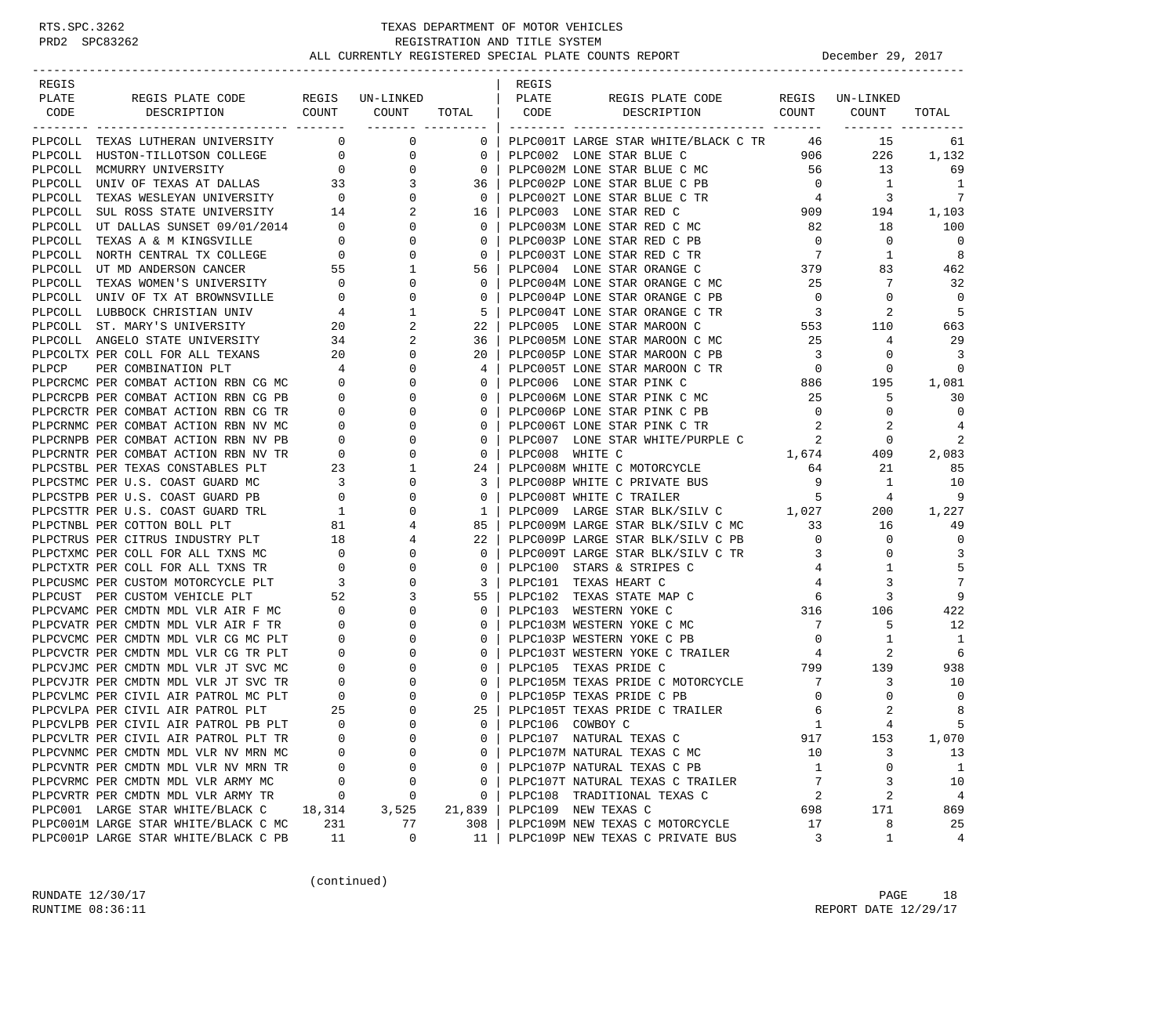| REGIS |                                                                |                                                                        |                                                                                                                                                                                                                       |                                        | REGIS |                                                                                                                       |                                                       |                 |                   |
|-------|----------------------------------------------------------------|------------------------------------------------------------------------|-----------------------------------------------------------------------------------------------------------------------------------------------------------------------------------------------------------------------|----------------------------------------|-------|-----------------------------------------------------------------------------------------------------------------------|-------------------------------------------------------|-----------------|-------------------|
| PLATE | REGIS PLATE CODE                                               |                                                                        | REGIS UN-LINKED                                                                                                                                                                                                       |                                        | PLATE | REGIS PLATE CODE                                                                                                      |                                                       | REGIS UN-LINKED |                   |
| CODE  | DESCRIPTION                                                    |                                                                        | COUNT COUNT TOTAL   CODE                                                                                                                                                                                              |                                        |       | DESCRIPTION                                                                                                           |                                                       | COUNT COUNT     | TOTAL             |
|       | PLPC109T NEW TEXAS C TRAILER                                   |                                                                        | 5 <sup>1</sup><br>$\overline{0}$                                                                                                                                                                                      | 51                                     |       | PLPC126M OKLAHOMA UNIVERSITY C MC                                                                                     | 2                                                     | $\mathbf 0$     | 2                 |
|       |                                                                |                                                                        |                                                                                                                                                                                                                       | 1                                      |       | PLPC126P OKLAHOMA UNIVERSITY C PB                                                                                     | $\overline{0}$                                        | $\mathbf{0}$    | $\mathbf 0$       |
|       |                                                                |                                                                        |                                                                                                                                                                                                                       | 0 <sup>1</sup>                         |       | PLPC126T OKLAHOMA UNIVERSITY C TR                                                                                     |                                                       | R<br>3,982 873  | $\mathbf 0$       |
|       |                                                                |                                                                        |                                                                                                                                                                                                                       | $\overline{0}$                         |       | PLPC127 LONE STAR BLACK C                                                                                             |                                                       |                 | 4,855             |
|       |                                                                |                                                                        |                                                                                                                                                                                                                       | $\overline{\phantom{0}}$               |       | PLPC127M LONE STAR BLACK C MC 213<br>plpc127p lone star black c pr 5                                                  |                                                       | 58              | 271               |
|       |                                                                |                                                                        |                                                                                                                                                                                                                       | 300                                    |       | PLPC127P LONE STAR BLACK C PB                                                                                         | $5^{\circ}$                                           | $\mathbf{0}$    | - 5               |
|       | PLPC115M REMAX C MOTORCYCLE                                    |                                                                        |                                                                                                                                                                                                                       | $\overline{2}$                         |       | PLPC127T LONE STAR BLACK C TR                                                                                         | $\begin{array}{c} 6 \\ 367 \end{array}$               | 5               | - 11              |
|       | PLPC115P REMAX C PRIVATE BUS                                   |                                                                        | $\begin{array}{ccc} 2 & & & 0 \\ 0 & & & 0 \\ 0 & & & 0 \end{array}$                                                                                                                                                  | $\overline{0}$                         |       | PLPC128 ALABAMA UNIVERSITY C                                                                                          |                                                       | 50              | 417               |
|       | PLPC115T REMAX C TRAILER                                       |                                                                        |                                                                                                                                                                                                                       | $\begin{array}{ccc} & 0 & \end{array}$ |       | PLPC128M ALABAMA UNIVERSITY C MC                                                                                      | $4\overline{4}$                                       | $\mathbf{1}$    | 5                 |
|       | PLPC116 TEXAS EXES C                                           |                                                                        | 415 89                                                                                                                                                                                                                | 504 l                                  |       | PLPC128P ALABAMA UNIVERSITY C PB                                                                                      | $\overline{0}$                                        | $\mathbf{0}$    | $\Omega$          |
|       | PLPC116M TEXAS EXES C MC                                       | $\overline{\mathbf{c}}$                                                | 3                                                                                                                                                                                                                     | - 5 1                                  |       | PLPC128T ALABAMA UNIVERSITY C TR                                                                                      | $\overline{0}$                                        | $\Omega$        | 0                 |
|       | PLPC116P TEXAS EXES C PB                                       |                                                                        |                                                                                                                                                                                                                       | $\overline{0}$                         |       | PLPC129 ALPHA KAPPA ALPHA C                                                                                           | 349                                                   | 39              | 388               |
|       | PLPC116T TEXAS EXES C TRAILER                                  | $\begin{array}{ccc} & 0 & & 0 \\ & 1 & & 0 \\ 567 & & 122 \end{array}$ |                                                                                                                                                                                                                       | $1 \quad$                              |       | PLPC129M ALPHA KAPPA ALPHA C MC                                                                                       | $\overline{0}$                                        | 0               | $\Omega$          |
|       | PLPC117 LONGHORN C                                             |                                                                        |                                                                                                                                                                                                                       | 689                                    |       | PLPC129P ALPHA KAPPA ALPHA C PB                                                                                       | $\overline{0}$                                        | 0               | $\Omega$          |
|       | PLPC117M LONGHORN C MOTORCYCLE                                 |                                                                        | $\begin{array}{ccc} 4 & & 6 \\ 0 & & 2 \end{array}$                                                                                                                                                                   | 10 <sup>1</sup>                        |       | PLPC129T ALPHA KAPPA ALPHA C TR                                                                                       | $\begin{array}{c}0\\145\end{array}$<br>$\overline{0}$ | 0               | 0                 |
|       | PLPC117P LONGHORN C PRIVATE BUS                                |                                                                        |                                                                                                                                                                                                                       | $\overline{\phantom{0}}$ 2             |       | PLPC130 DALLAS COWBOYS STAR C                                                                                         |                                                       | 33              | 178               |
|       | PLPC117T LONGHORN C TRAILER                                    |                                                                        | $\frac{4}{1,325}$ 258                                                                                                                                                                                                 | 6 <sup>6</sup>                         |       | PLPC130M DALLAS COWBOYS STAR C MC 12                                                                                  |                                                       | 3               | 15                |
|       | PLPC118 GRIDIRON HEROES C                                      |                                                                        |                                                                                                                                                                                                                       | 1,583                                  |       | PLPC130P DALLAS COWBOYS STAR C PB                                                                                     | $\overline{0}$                                        | 0               | $\Omega$          |
|       | PLPC118M GRIDIRON HEROES C MC                                  | 31                                                                     | 9                                                                                                                                                                                                                     | 40                                     |       | PLPC130T DALLAS COWBOYS STAR C TR 0                                                                                   |                                                       | 1               | 1                 |
|       | PLPC118P GRIDIRON HEROES C PB                                  |                                                                        |                                                                                                                                                                                                                       |                                        |       | PLPC131 HOUSTON TEXANS C                                                                                              | $\frac{1}{721}$                                       | 101             | 822               |
|       | PLPC118T GRIDIRON HEROES C TR                                  |                                                                        |                                                                                                                                                                                                                       |                                        |       | PLPC131M HOUSTON TEXANS C MC                                                                                          | 10                                                    | $\mathbf{1}$    | -11               |
|       | PLPC119 BREAST CANCER C                                        |                                                                        |                                                                                                                                                                                                                       |                                        |       | PLPC131P HOUSTON TEXANS C PB                                                                                          | $\overline{0}$                                        | 0               | $\mathbf 0$       |
|       | PLPC119M BREAST CANCER C MC                                    |                                                                        |                                                                                                                                                                                                                       |                                        |       | PLPC131T HOUSTON TEXANS C TR                                                                                          | 8                                                     | $\Omega$        | 8                 |
|       | PLPC119P BREAST CANCER C PB                                    |                                                                        |                                                                                                                                                                                                                       |                                        |       | PLPC132 TX TROPHY HUNTERS C 299                                                                                       |                                                       | 59              | 358               |
|       | PLPC119T BREAST CANCER C TR                                    |                                                                        | $\begin{array}{ccc} & 1 & & 1 \\ 733 & & 86 \end{array}$                                                                                                                                                              | $\overline{2}$                         |       | PLPC132M TX TROPHY HUNTERS C MC                                                                                       | $\overline{\mathbf{2}}$                               | 0               | 2                 |
|       | PLPC120 LONGHORN ORANGE C                                      |                                                                        |                                                                                                                                                                                                                       | 819                                    |       | PLPC132P TX TROPHY HUNTERS C PB                                                                                       | $\overline{0}$                                        | $\Omega$        | $\mathbf 0$       |
|       | PLPC120M LONGHORN ORANGE C MC                                  |                                                                        | $\begin{array}{ccc} 7 & \phantom{00} & 4 \\ 0 & \phantom{0} & 0 \\ 2 & \phantom{0} & 3 \end{array}$                                                                                                                   | - 11                                   |       | PLPC132T TX TROPHY HUNTERS C TR 7                                                                                     |                                                       | $\Omega$        | 7                 |
|       | PLPC120P LONGHORN ORANGE C PB                                  |                                                                        |                                                                                                                                                                                                                       | $\overline{0}$                         |       | PLPC133 SAM HOUSTON STATE UNIV C 17                                                                                   |                                                       | 6               | 23                |
|       | PLPC120T LONGHORN ORANGE C TR                                  |                                                                        |                                                                                                                                                                                                                       | 5 <sub>1</sub>                         |       | PLPC133M SAM HOUSTON STATE UNIV C MC 0                                                                                |                                                       | $\Omega$        | $\Omega$          |
|       | PLPC121 ALPHA PHI ALPHA C                                      | $124 \qquad \qquad 19$                                                 |                                                                                                                                                                                                                       | 143                                    |       | PLPC133P SAM HOUSTON STATE UNIV C PB 0<br>PLPC133T SAM HOUSTON STATE UNIV C TR 0                                      |                                                       | 0               | $\mathbf 0$       |
|       | PLPC121M ALPHA PHI ALPHA C MC                                  | $\overline{\mathbf{3}}$                                                | $\overline{\phantom{a}}$                                                                                                                                                                                              | $4 \vert$                              |       |                                                                                                                       |                                                       | $\Omega$        | $\mathbf 0$       |
|       | PLPC121P ALPHA PHI ALPHA C PB                                  |                                                                        |                                                                                                                                                                                                                       | $\overline{0}$                         |       | PLPC134 SOUTHERN METHODIST UNIV C 13                                                                                  |                                                       | 7               | 20                |
|       | PLPC121T ALPHA PHI ALPHA C TR                                  |                                                                        | $\begin{array}{ccc} & & & & & \text{\color{red}{0}}\ & & & & & \text{\color{red}{0}}\ & & & & & \text{\color{red}{0}}\ 0 && & & & \text{\color{red}{0}}\ & & & & \text{\color{red}{0}}\ 1,063 && & & 194 \end{array}$ | $\overline{0}$                         |       | PLPC134M SOUTHERN METHODIST UNV C MC 1                                                                                |                                                       | $\Omega$        | 1                 |
|       | PLPC122 TEXAS NAVY C                                           |                                                                        |                                                                                                                                                                                                                       | 1,257                                  |       | PLPC134P SOUTHERN METHODIST UNV C PB                                                                                  | $\overline{0}$                                        | $\Omega$        | $\mathbf 0$       |
|       | PLPC122M TEXAS NAVY C MC                                       |                                                                        | $\begin{array}{c} 22 \\ 4 \end{array}$<br>6                                                                                                                                                                           | 28                                     |       | PLPC134T SOUTHERN METHODIST UNV C TR                                                                                  | $\overline{0}$<br>$2 TR$ 0<br>70                      | 0               | $\Omega$          |
|       | PLPC122P TEXAS NAVY C PB                                       |                                                                        | $\mathbf{0}$                                                                                                                                                                                                          | 4 <sub>1</sub>                         |       | PLPC135 STEPHEN F AUSTIN UNIV C                                                                                       |                                                       | 7               | 77                |
|       |                                                                |                                                                        |                                                                                                                                                                                                                       |                                        |       |                                                                                                                       |                                                       | $\Omega$        | $\Omega$          |
|       |                                                                |                                                                        |                                                                                                                                                                                                                       |                                        |       | PLPC135M STEPHEN F AUSTIN UNIV C MC<br>PLPC135P STEPHEN F AUSTIN UNIV C PB 0<br>PLPC135T STEPHEN F AUSTIN UNIV C TR 1 |                                                       |                 | $\Omega$          |
|       |                                                                |                                                                        |                                                                                                                                                                                                                       |                                        |       |                                                                                                                       |                                                       | $\Omega$        | 1                 |
|       |                                                                |                                                                        |                                                                                                                                                                                                                       |                                        |       | PLPC136 TEXAS CHRISTIAN UNIV C 275<br>PLPC136M TEXAS CHRISTIAN UNIV C MC 1                                            |                                                       | 31<br>$\Omega$  | 306               |
|       |                                                                | 155                                                                    | 27                                                                                                                                                                                                                    | 182                                    |       | PLPC136P TEXAS CHRISTIAN UNIV C PB                                                                                    | $\Omega$                                              | $\cap$          | 1<br>$\Omega$     |
|       | PLPC124 AUBURN UNIVERSITY C<br>PLPC124M AUBURN UNIVERSITY C MC | 0                                                                      |                                                                                                                                                                                                                       |                                        |       | PLPC136T TEXAS CHRISTIAN UNIV C TR                                                                                    | 2                                                     | $\mathbf 0$     | 2                 |
|       | PLPC124P AUBURN UNIVERSITY C PB                                | $\Omega$                                                               | 1<br>0                                                                                                                                                                                                                | 1<br>0                                 |       |                                                                                                                       |                                                       | 10              |                   |
|       | PLPC124T AUBURN UNIVERSITY C TR                                | 0                                                                      | 0                                                                                                                                                                                                                     |                                        |       | PLPC137 TEXAS STATE UNIV C<br>PLPC137M TEXAS STATE UNIV C MC                                                          | 86<br>0                                               | 0               | 96<br>$\mathbf 0$ |
|       | PLPC125 OKLAHOMA STATE UNIV C                                  | 276                                                                    | 42                                                                                                                                                                                                                    | 0<br>318                               |       | PLPC137P TEXAS STATE UNIV C PB                                                                                        | 1                                                     | $\mathbf 0$     | 1                 |
|       | PLPC125M OKLAHOMA STATE UNIV C MC                              | 1                                                                      | 0                                                                                                                                                                                                                     | 1                                      |       | PLPC137T TEXAS STATE UNIV C TR                                                                                        | 1                                                     | 1               | 2                 |
|       | PLPC125P OKLAHOMA STATE UNIV C PB                              | 0                                                                      | 0                                                                                                                                                                                                                     | $\mathbf 0$                            |       | PLPC138 FORT WORTH ZOO C                                                                                              | 9                                                     | 3               | 12                |
|       | PLPC125T OKLAHOMA STATE UNIV C TR                              | 1                                                                      | 0                                                                                                                                                                                                                     | 1                                      |       | PLPC138M FORT WORTH ZOO C MC                                                                                          | 0                                                     | 0               | $\Omega$          |
|       | PLPC126 OKLAHOMA UNIVERSITY C                                  | 382                                                                    | 70                                                                                                                                                                                                                    | 452                                    |       | PLPC138P FORT WORTH ZOO C PB                                                                                          | 0                                                     | 0               | 0                 |
|       |                                                                |                                                                        |                                                                                                                                                                                                                       |                                        |       |                                                                                                                       |                                                       |                 |                   |

(continued)

RUNDATE  $12/30/17$  PAGE 19 RUNTIME 08:36:11 REPORT DATE 12/29/17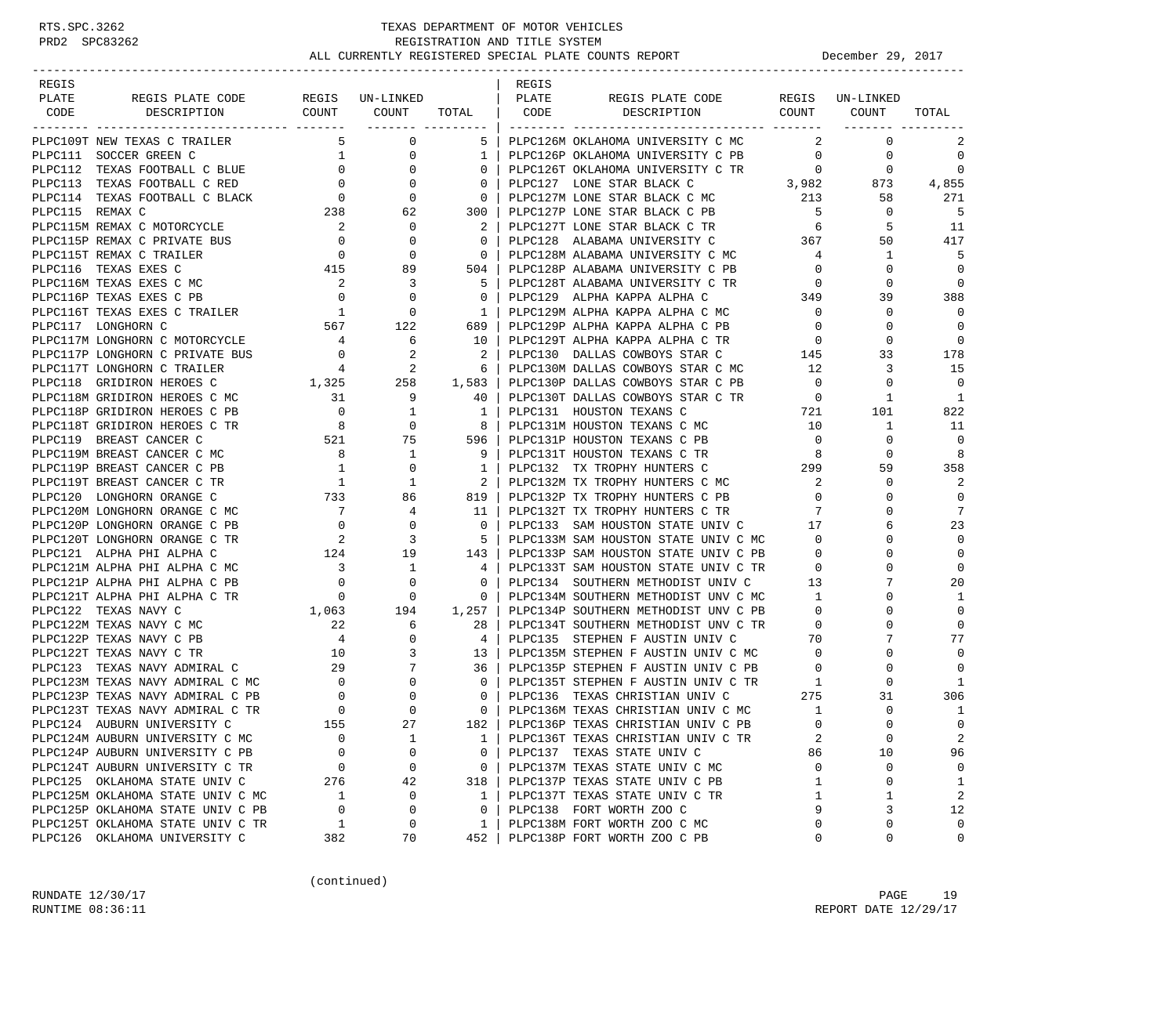| REGIS |                                                                                                                                                                                                                                                                                                                                                                                                                                                                                                                        |                |                                                                            |                                                     | REGIS        |                                                                      |                 |               |             |
|-------|------------------------------------------------------------------------------------------------------------------------------------------------------------------------------------------------------------------------------------------------------------------------------------------------------------------------------------------------------------------------------------------------------------------------------------------------------------------------------------------------------------------------|----------------|----------------------------------------------------------------------------|-----------------------------------------------------|--------------|----------------------------------------------------------------------|-----------------|---------------|-------------|
| PLATE | REGIS PLATE CODE REGIS UN-LINKED                                                                                                                                                                                                                                                                                                                                                                                                                                                                                       |                |                                                                            |                                                     | <b>PLATE</b> | REGIS PLATE CODE REGIS UN-LINKED                                     |                 |               |             |
| CODE  | DESCRIPTION                                                                                                                                                                                                                                                                                                                                                                                                                                                                                                            |                |                                                                            |                                                     |              | -- ------- -------<br>COUNT COUNT TOTAL CODE DESCRIPTION COUNT COUNT |                 |               | TOTAL       |
|       |                                                                                                                                                                                                                                                                                                                                                                                                                                                                                                                        |                | _______ __________                                                         |                                                     |              |                                                                      |                 |               |             |
|       | PLPC138T FORT WORTH ZOO C TR                                                                                                                                                                                                                                                                                                                                                                                                                                                                                           |                | $0\qquad \qquad 0$                                                         | $\overline{\mathbf{0}}$                             |              | PLPC152M KAPPA ALPHA PSI C MC                                        | 2               | $\mathbf 0$   | 2           |
|       | PLPC139 ARKANSAS UNIVERSITY C 251 38 289                                                                                                                                                                                                                                                                                                                                                                                                                                                                               |                |                                                                            |                                                     |              | PLPC152P KAPPA ALPHA PSI C PB                                        | $\overline{0}$  | $\mathbf 0$   | $\mathbf 0$ |
|       |                                                                                                                                                                                                                                                                                                                                                                                                                                                                                                                        |                |                                                                            | $4 \vert$                                           |              | PLPC152T KAPPA ALPHA PSI C TR                                        | $\overline{0}$  | 0             | $\Omega$    |
|       |                                                                                                                                                                                                                                                                                                                                                                                                                                                                                                                        |                |                                                                            | $\overline{0}$                                      |              | PLPC153 LONGVIEW ISD C                                               | 4               | $\Omega$      | 4           |
|       |                                                                                                                                                                                                                                                                                                                                                                                                                                                                                                                        |                |                                                                            |                                                     |              | 0   PLPC153M LONGVIEW ISD C MC                                       | $\mathbf{0}$    | 0             | $\mathbf 0$ |
|       | PLPC139M ARKANSAS UNIVERSITY C MC $\begin{array}{ccc} 4 & 0 \\ 9 \text{LPC139P} \text{ARKANSAS} & \text{UNIVERSITY} & \text{C PB} & 0 \\ 9 \text{LPC139T} \text{ARKANSAS} & \text{UNIVERSITY} & \text{C TR} & 0 \\ 9 \text{LPC140} & \text{GEORGIA} & \text{UNIVERSITY} & \text{C} & 105 \\ 20 & 0 & 0 & 0 \\ 105 & 0 & 0 & 0 \\ 0 & 0 & 0 & 0 \\ 0 & 0 & 0 & 0 \\ 0 & $                                                                                                                                               |                |                                                                            | 125                                                 |              | PLPC153P LONGVIEW ISD C PB                                           | $\mathbf{0}$    |               | $\Omega$    |
|       | PLPC140M GEORGIA UNIVERSITY C MC $2$ 0<br>PLPC140P GEORGIA UNIVERSITY C PB 0 0<br>PLPC140T GEORGIA UNIVERSITY C TR 0 0 0                                                                                                                                                                                                                                                                                                                                                                                               |                |                                                                            | $\overline{\phantom{a}}^2$                          |              | PLPC153T LONGVIEW ISD C TR                                           | $\mathbf{0}$    | $\Omega$      | $\Omega$    |
|       |                                                                                                                                                                                                                                                                                                                                                                                                                                                                                                                        |                |                                                                            | $\mathbf{0}$                                        |              | PLPC154 LIBERTY CHRISTIAN SCHOOL C                                   | 5               | $\mathbf{1}$  | 6           |
|       |                                                                                                                                                                                                                                                                                                                                                                                                                                                                                                                        |                |                                                                            | $\overline{0}$                                      |              | PLPC154M LIBRTY CHRSTIAN SCHOOL C MC                                 | $\overline{0}$  | $\Omega$      | $\Omega$    |
|       |                                                                                                                                                                                                                                                                                                                                                                                                                                                                                                                        |                |                                                                            | $222$                                               |              | PLPC154P LIBRTY CHRSTIAN SCHOOL C PB                                 | $\overline{0}$  | 0             | $\Omega$    |
|       |                                                                                                                                                                                                                                                                                                                                                                                                                                                                                                                        |                |                                                                            | $\overline{\phantom{a}3}$                           |              | PLPC154T LIBRTY CHRSTIAN SCHOOL C TR                                 | $\overline{0}$  | 0             | 0           |
|       |                                                                                                                                                                                                                                                                                                                                                                                                                                                                                                                        |                |                                                                            | $\overline{0}$                                      |              | PLPC155 VESTAS C                                                     |                 | 977<br>182    | 1,159       |
|       |                                                                                                                                                                                                                                                                                                                                                                                                                                                                                                                        |                | 1                                                                          | $1 \mid$                                            |              | PLPC155M VESTAS C MC                                                 | 34              | 7             | 41          |
|       | PLPC141T UNIVERSITY OF HOUSTON C TR 0<br>PLPC142 NORTH TEXAS UNIV C 70                                                                                                                                                                                                                                                                                                                                                                                                                                                 |                | 6                                                                          | 76 I                                                |              | PLPC155P VESTAS C PB                                                 | 2               | $\Omega$      | 2           |
|       |                                                                                                                                                                                                                                                                                                                                                                                                                                                                                                                        |                | 1                                                                          | 1 <sup>1</sup>                                      |              | PLPC155T VESTAS C TR                                                 | 4               | 2             | 6           |
|       |                                                                                                                                                                                                                                                                                                                                                                                                                                                                                                                        |                | $\mathbf{0}$                                                               | $\overline{0}$                                      |              | PLPC156 NASCAR C                                                     | 33              | 13            | 46          |
|       |                                                                                                                                                                                                                                                                                                                                                                                                                                                                                                                        |                | $\mathbf{0}$                                                               | $\overline{0}$                                      |              | PLPC156M NASCAR C MC                                                 | $\overline{0}$  | 1             | 1           |
|       | PLPC142 NORTH TEXAS UNIV C MC<br>PLPC142P NORTH TEXAS UNIV C MC<br>PLPC142P NORTH TEXAS UNIV C PB<br>PLPC142T NORTH TEXAS UNIV C TR<br>PLPC143 TENNESSEE UNIVERSITY C MC<br>PLPC143M TENNESSEE UNIVERSITY C MC<br>0                                                                                                                                                                                                                                                                                                    |                | 8                                                                          | 49                                                  |              | PLPC156P NASCAR C PB                                                 | $\circ$         | $\Omega$      | $\mathbf 0$ |
|       |                                                                                                                                                                                                                                                                                                                                                                                                                                                                                                                        |                | $\mathbf{0}$                                                               | $\overline{0}$                                      |              | PLPC156T NASCAR C TR                                                 | 1               | <sup>0</sup>  | 1           |
|       |                                                                                                                                                                                                                                                                                                                                                                                                                                                                                                                        |                |                                                                            | $\mathbf{0}$                                        |              | PLPC157 NASCAR HOF - DALE C                                          | 17              | 9             | 26          |
|       |                                                                                                                                                                                                                                                                                                                                                                                                                                                                                                                        |                |                                                                            | $\overline{0}$                                      |              | PLPC157M NASCAR HOF - DALE C MC                                      | $\mathbf{1}$    | $\Omega$      | -1          |
|       |                                                                                                                                                                                                                                                                                                                                                                                                                                                                                                                        |                |                                                                            |                                                     |              | PLPC157P NASCAR HOF - DALE C PB                                      | $\overline{0}$  | $\Omega$      | 0           |
|       |                                                                                                                                                                                                                                                                                                                                                                                                                                                                                                                        |                | $\mathbf{0}$                                                               | 716<br>3 I                                          |              | PLPC157T NASCAR HOF - DALE C TR                                      | $\mathbf{0}$    | 1             | 1           |
|       | PLPC145P TEXAS A&M UNIV C PB<br>PLPC145T TEXAS A&M UNIV C PB<br>PLPC145T TEXAS A&M UNIV C TP                                                                                                                                                                                                                                                                                                                                                                                                                           |                |                                                                            | $\bigcirc$                                          |              | PLPC158 NASCAR- 24 JEFF GORDON C                                     | 9               | 1             |             |
|       |                                                                                                                                                                                                                                                                                                                                                                                                                                                                                                                        |                | 0                                                                          |                                                     |              |                                                                      |                 |               | 10<br>0     |
|       |                                                                                                                                                                                                                                                                                                                                                                                                                                                                                                                        |                | $\begin{array}{ccc} & 6 & & 0 \\ 117 & & 15 \end{array}$                   | 61                                                  |              | PLPC158M NASCAR- 24 JEFF GORDON C MC                                 | $\overline{0}$  | 0<br>$\Omega$ |             |
|       | PLPC146 KANSAS STATE UNIV C                                                                                                                                                                                                                                                                                                                                                                                                                                                                                            |                |                                                                            | 132                                                 |              | PLPC158P NASCAR- 24 JEFF GORDON C PB                                 | $\overline{0}$  |               | 0           |
|       | PLPC146M KANSAS STATE UNIV C MC                                                                                                                                                                                                                                                                                                                                                                                                                                                                                        |                |                                                                            | 2                                                   |              | PLPC158T NASCAR- 24 JEFF GORDON C TR                                 | $\overline{0}$  | $\Omega$      | $\mathbf 0$ |
|       | PLPC146P KANSAS STATE UNIV C PB                                                                                                                                                                                                                                                                                                                                                                                                                                                                                        |                | $\begin{matrix}0&&&2\\0&&&1\\0&&&0\end{matrix}$                            | $1 \mid$                                            |              | PLPC159 NASCAR - 88 DALE JR C<br>PLPC159M NASCAR - 88 DALE JR C MC 0 | $7\overline{ }$ |               | 7           |
|       | PLPC146T KANSAS STATE UNIV C TR<br>$\begin{tabular}{lllllllll} \multicolumn{2}{c}{\multicolumn{2}{c}{\multicolumn{2}{c}{\multicolumn{2}{c}{\multicolumn{2}{c}{\multicolumn{2}{c}{\multicolumn{2}{c}{\multicolumn{2}{c}{\multicolumn{2}{c}{\multicolumn{2}{c}{\multicolumn{2}{c}{\multicolumn{2}{c}{\multicolumn{2}{c}{\multicolumn{2}{c}{\multicolumn{2}{c}{\multicolumn{2}{c}{\multicolumn{2}{c}{\multicolumn{2}{c}{\multicolumn{2}{c}{\multicolumn{2}{c}{\multicolumn{2}{c}{\multicolumn{2}{c}{\multicolumn{2}{c}{\$ |                |                                                                            | $\overline{\phantom{0}}$ 0 $\overline{\phantom{0}}$ |              |                                                                      |                 | 0             | $\Omega$    |
|       |                                                                                                                                                                                                                                                                                                                                                                                                                                                                                                                        |                |                                                                            | 344                                                 |              | PLPC159P NASCAR - 88 DALE JR C PB                                    | $\mathbf{0}$    | 0             | 0           |
|       |                                                                                                                                                                                                                                                                                                                                                                                                                                                                                                                        |                |                                                                            | $1\quad$                                            |              | PLPC159T NASCAR - 88 DALE JR C TR                                    | $\overline{0}$  |               | $\mathbf 0$ |
|       |                                                                                                                                                                                                                                                                                                                                                                                                                                                                                                                        | $\overline{0}$ |                                                                            | $\overline{0}$                                      |              | PLPC160 OUR ENERGY LLC C                                             | 31              | 9             | 40          |
|       | PLPC147T LOUISIANA STATE UNIV C TR                                                                                                                                                                                                                                                                                                                                                                                                                                                                                     | 1              | $\overline{0}$<br>$\begin{array}{ccc} & 1 & & 0 \\ 116 & & 18 \end{array}$ | $1 \vert$                                           |              | PLPC160M OUR ENERGY LLC C MC                                         | $\overline{0}$  |               | $\Omega$    |
|       | PLPC148 CARROLL ISD C                                                                                                                                                                                                                                                                                                                                                                                                                                                                                                  |                |                                                                            | 134                                                 |              | PLPC160P OUR ENERGY LLC C PB                                         | $\mathbf 0$     | 0             | $\Omega$    |
|       |                                                                                                                                                                                                                                                                                                                                                                                                                                                                                                                        |                |                                                                            | 2                                                   |              | PLPC160T OUR ENERGY LLC C TR                                         | 1               | 0             | 1           |
|       | PLPC148M CARROLL ISD C MC<br>PLPC148P CARROLL ISD C PB<br>PLPC148T CARROLL ISD C TR<br>PLPC149 FORD MOTOR CO (OVAL) C 12<br>PLPC149M FORD MOTOR CO (OVAL) C MC 0 0<br>PLPC149P FORD MOTOR CO (OVAL) C PB<br>PLPC149T FORD MOTOR CO (OVAL)                                                                                                                                                                                                                                                                              |                |                                                                            | $\overline{0}$                                      |              | PLPC161 HOUSTON DYNAMO C                                             | 33              | 8             | 41          |
|       |                                                                                                                                                                                                                                                                                                                                                                                                                                                                                                                        |                |                                                                            | $\overline{0}$                                      |              | PLPC161M HOUSTON DYNAMO C MC                                         | $\mathbf{1}$    | 0             | 1           |
|       |                                                                                                                                                                                                                                                                                                                                                                                                                                                                                                                        |                |                                                                            |                                                     |              | 19   PLPC161P HOUSTON DYNAMO C PB                                    | $\overline{0}$  |               | $\Omega$    |
|       |                                                                                                                                                                                                                                                                                                                                                                                                                                                                                                                        |                |                                                                            | $\overline{\phantom{0}}$ 0 $\overline{\phantom{0}}$ |              | PLPC161T HOUSTON DYNAMO C TR                                         | $\overline{0}$  | <sup>0</sup>  | $\Omega$    |
|       |                                                                                                                                                                                                                                                                                                                                                                                                                                                                                                                        |                |                                                                            | $\overline{\phantom{0}}$ 0 $\overline{\phantom{0}}$ |              | PLPC162 ALLEN ISD C                                                  | 11              | 2             | 13          |
|       |                                                                                                                                                                                                                                                                                                                                                                                                                                                                                                                        |                |                                                                            | $\overline{\phantom{0}}$ 0 $\overline{\phantom{0}}$ |              | PLPC162M ALLEN ISD C MC                                              | 0               | $\Omega$      | $\mathbf 0$ |
|       | PLPC150 MIGHTY FINE BURGERS C                                                                                                                                                                                                                                                                                                                                                                                                                                                                                          | 140            | 24                                                                         |                                                     |              | 164   PLPC162P ALLEN ISD C PB                                        | $\Omega$        | $\cap$        | $\Omega$    |
|       | PLPC150M MIGHTY FINE BURGERS C MC                                                                                                                                                                                                                                                                                                                                                                                                                                                                                      | $\mathbf{1}$   | 0                                                                          | 1                                                   |              | PLPC162T ALLEN ISD C TR                                              | $\mathbf 0$     | $\Omega$      | 0           |
|       | PLPC150P MIGHTY FINE BURGERS C PB                                                                                                                                                                                                                                                                                                                                                                                                                                                                                      | $\Omega$       | 0                                                                          | 0                                                   |              | PLPC163 TX ALLIANCE FOR RECYCLE C                                    | 24              | 6             | 30          |
|       | PLPC150T MIGHTY FINE BURGERS C TR                                                                                                                                                                                                                                                                                                                                                                                                                                                                                      | 1              | 1                                                                          | 2                                                   |              | PLPC163M TX ALLIANCE FOR RECYCL C MC                                 | 1               | 0             | 1           |
|       | PLPC151 WORLD WILDLIFE FUND C                                                                                                                                                                                                                                                                                                                                                                                                                                                                                          | 273            | 54                                                                         | 327                                                 |              | PLPC163P TX ALLIANCE FOR RECYCL C PB                                 | $\mathbf 0$     | $\mathbf 0$   | $\mathbf 0$ |
|       | PLPC151M WORLD WILDLIFE FUND C MC                                                                                                                                                                                                                                                                                                                                                                                                                                                                                      | 6              | 2                                                                          | 8                                                   |              | PLPC163T TX ALLIANCE FOR RECYCL C TR                                 | 0               | $\mathbf 0$   | $\mathbf 0$ |
|       | PLPC151P WORLD WILDLIFE FUND C PB                                                                                                                                                                                                                                                                                                                                                                                                                                                                                      | $\mathbf 0$    | 0                                                                          | 0                                                   |              | PLPC165 NEBRASKA UNIVERSITY C                                        | 213             | 21            | 234         |
|       | PLPC151T WORLD WILDLIFE FUND C TR                                                                                                                                                                                                                                                                                                                                                                                                                                                                                      | $\mathbf{1}$   | 0                                                                          | 1                                                   |              | PLPC165M NEBRASKA UNIVERSITY C MC                                    | 3               | 0             | 3           |
|       | PLPC152 KAPPA ALPHA PSI C                                                                                                                                                                                                                                                                                                                                                                                                                                                                                              | 149            | 18                                                                         | 167                                                 |              | PLPC165P NEBRASKA UNIVERSITY C PB                                    | 0               | 0             | 0           |

(continued)

RUNDATE  $12/30/17$  PAGE 20 RUNTIME 08:36:11 REPORT DATE 12/29/17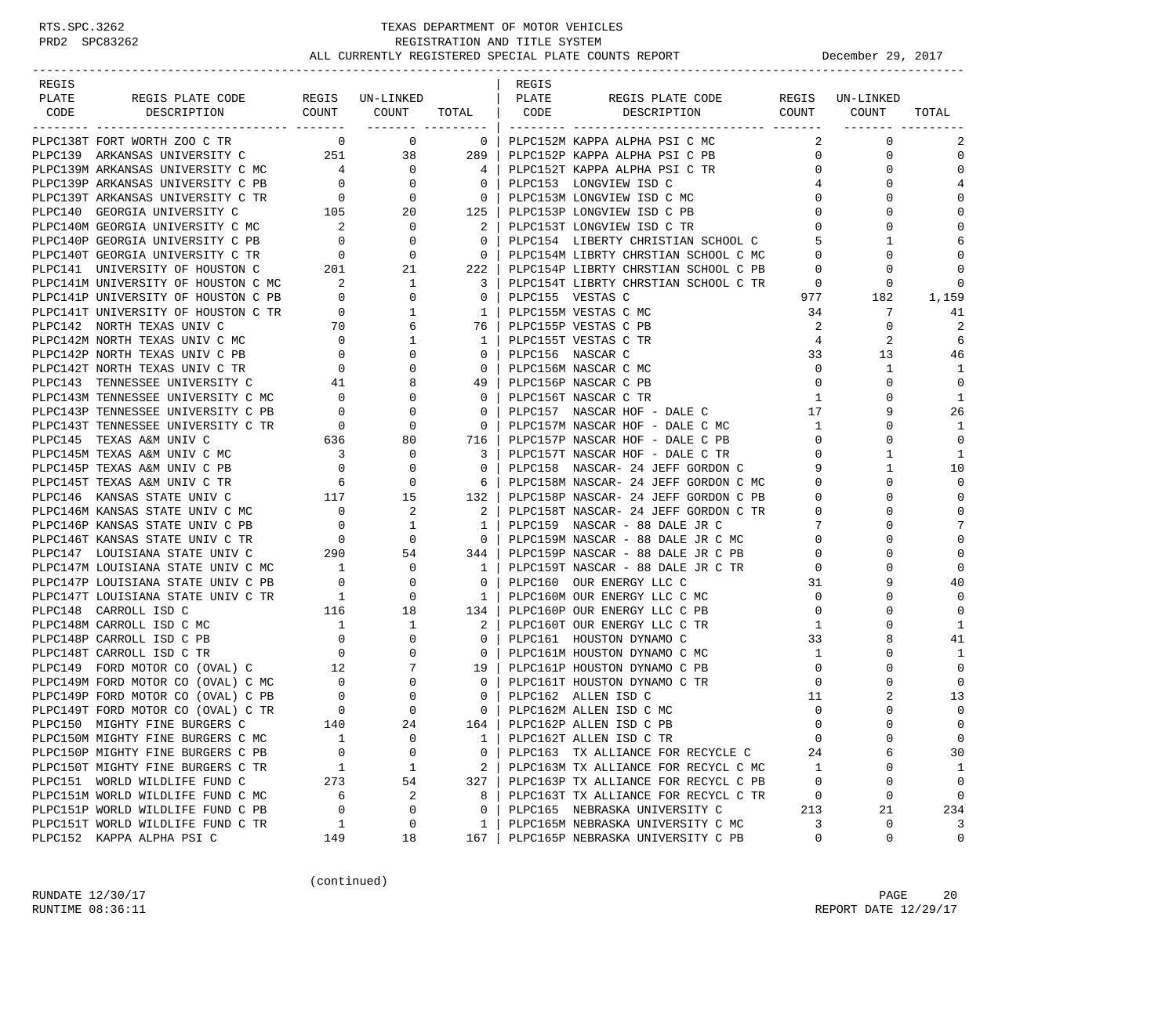### RTS.SPC.3262 TEXAS DEPARTMENT OF MOTOR VEHICLES<br>PRD2 SPC83262 REGISTRATION AND TITLE SYSTEM REGISTRATION AND TITLE SYSTEM ALL CURRENTLY REGISTERED SPECIAL PLATE COUNTS REPORT **DECEMBER 29, 2017**

| REGIS |                                                                                                                                                                                                                                                                                                                                                                                                           |              |                                                                                                                                                            |                | REGIS |                                                                                      |                                        |              |                |
|-------|-----------------------------------------------------------------------------------------------------------------------------------------------------------------------------------------------------------------------------------------------------------------------------------------------------------------------------------------------------------------------------------------------------------|--------------|------------------------------------------------------------------------------------------------------------------------------------------------------------|----------------|-------|--------------------------------------------------------------------------------------|----------------------------------------|--------------|----------------|
| PLATE |                                                                                                                                                                                                                                                                                                                                                                                                           |              |                                                                                                                                                            |                |       | REGIS PLATE CODE REGIS UN-LINKED                                                     |                                        |              |                |
| CODE  |                                                                                                                                                                                                                                                                                                                                                                                                           |              |                                                                                                                                                            |                |       |                                                                                      |                                        |              | TOTAL          |
|       |                                                                                                                                                                                                                                                                                                                                                                                                           |              |                                                                                                                                                            |                |       |                                                                                      |                                        |              |                |
|       | PLPC165T NEBRASKA UNIVERSITY C TR 0 0 0                                                                                                                                                                                                                                                                                                                                                                   |              |                                                                                                                                                            |                |       | 0   PLPC178M JESUIT DALLAS C MC                                                      | $\Omega$                               | $\mathbf 0$  | 0              |
|       |                                                                                                                                                                                                                                                                                                                                                                                                           |              |                                                                                                                                                            |                |       |                                                                                      |                                        | $\mathbf{0}$ | $\mathbf 0$    |
|       |                                                                                                                                                                                                                                                                                                                                                                                                           |              |                                                                                                                                                            |                |       |                                                                                      |                                        | $\mathbf{0}$ | $\overline{0}$ |
|       |                                                                                                                                                                                                                                                                                                                                                                                                           |              |                                                                                                                                                            |                |       | PLPC179 KILGORE RANGERETTES C 120                                                    |                                        | 13           | 133            |
|       |                                                                                                                                                                                                                                                                                                                                                                                                           |              |                                                                                                                                                            |                |       |                                                                                      |                                        | $\mathbf{0}$ | $\Omega$       |
|       |                                                                                                                                                                                                                                                                                                                                                                                                           |              |                                                                                                                                                            |                |       |                                                                                      | $\overline{0}$                         | $\Omega$     | $\overline{0}$ |
|       |                                                                                                                                                                                                                                                                                                                                                                                                           |              |                                                                                                                                                            |                |       | PLPC179T KILGORE RANGERETTES C TR 0                                                  |                                        | 0            | $\overline{0}$ |
|       | $\begin{tabular}{l c c c c c} \multicolumn{1}{c}{\textbf{PLPC167} \hspace*{0.5cm} \textbf{TEXAS} \hspace*{0.5cm} \textbf{TECH} \hspace*{0.5cm} \textbf{UNIVERSITY} \hspace*{0.5cm} & \textbf{299} & \textbf{81} & \textbf{580} \hspace*{0.5cm}   \\ \multicolumn{1}{c}{\textbf{PLPC167P} \hspace*{0.5cm} \textbf{TEXAS} \hspace*{0.5cm} \textbf{TECH} \hspace*{0.5cm} \textbf{UNIVERSITY} \hspace*{0.5cm$ |              |                                                                                                                                                            |                |       | PLPC180 PEACE OFFICER MEM C                                                          | 171                                    | 21           | 192            |
|       |                                                                                                                                                                                                                                                                                                                                                                                                           |              |                                                                                                                                                            |                |       | PLPC180M PEACE OFFICER MEM C MC 14                                                   |                                        | $\mathbf{1}$ | 15             |
|       |                                                                                                                                                                                                                                                                                                                                                                                                           |              |                                                                                                                                                            |                |       | PLPC180P PEACE OFFICER MEM C PB                                                      | $\overline{0}$                         | $\mathbf{0}$ | $\overline{0}$ |
|       |                                                                                                                                                                                                                                                                                                                                                                                                           |              |                                                                                                                                                            |                |       | PLPC180T PEACE OFFICER MEM C TR                                                      | $\overline{0}$                         | 0            | $\mathbf 0$    |
|       |                                                                                                                                                                                                                                                                                                                                                                                                           |              |                                                                                                                                                            |                |       | PLPC181 SIGMA GAMMA RHO C                                                            | 20                                     | 2            | 22             |
|       |                                                                                                                                                                                                                                                                                                                                                                                                           |              |                                                                                                                                                            |                |       | PLPC181M SIGMA GAMMA RHO C MC                                                        | $\mathbf{1}$                           | $\Omega$     | 1              |
|       |                                                                                                                                                                                                                                                                                                                                                                                                           |              |                                                                                                                                                            |                |       | PLPC181P SIGMA GAMMA RHO C PB                                                        | $\overline{0}$                         | $\Omega$     | $\mathbf 0$    |
|       |                                                                                                                                                                                                                                                                                                                                                                                                           |              |                                                                                                                                                            |                |       | PLPC181T SIGMA GAMMA RHO C TR                                                        | $\circ$                                | 0            | $\mathbf 0$    |
|       |                                                                                                                                                                                                                                                                                                                                                                                                           |              |                                                                                                                                                            |                |       |                                                                                      | 37                                     | 11           | 48             |
|       |                                                                                                                                                                                                                                                                                                                                                                                                           |              |                                                                                                                                                            |                |       |                                                                                      | 2                                      | $\mathbf 0$  | 2              |
|       |                                                                                                                                                                                                                                                                                                                                                                                                           |              |                                                                                                                                                            |                |       |                                                                                      | $\overline{0}$                         | $\Omega$     | $\mathbf 0$    |
|       |                                                                                                                                                                                                                                                                                                                                                                                                           |              |                                                                                                                                                            |                |       |                                                                                      | $\overline{0}$                         | $\Omega$     | $\mathbf 0$    |
|       |                                                                                                                                                                                                                                                                                                                                                                                                           |              |                                                                                                                                                            |                |       |                                                                                      | 28                                     | 22           | 50             |
|       |                                                                                                                                                                                                                                                                                                                                                                                                           |              |                                                                                                                                                            |                |       | PLPC184 IGNITE-STREAM ENERGY C<br>PLPC184M IGNITE-STREAM ENERGY C MC                 | $\mathbf{1}$                           | $\mathbf 0$  | 1              |
|       |                                                                                                                                                                                                                                                                                                                                                                                                           |              |                                                                                                                                                            |                |       | PLPC184P IGNITE-STREAM ENERGY C PB                                                   | $\mathbf{0}$                           | 0            | $\mathbf 0$    |
|       |                                                                                                                                                                                                                                                                                                                                                                                                           |              |                                                                                                                                                            |                |       | PLPC184T IGNITE-STREAM ENERGY C TR                                                   | $\overline{0}$                         | $\Omega$     | $\mathbf 0$    |
|       |                                                                                                                                                                                                                                                                                                                                                                                                           |              |                                                                                                                                                            |                |       |                                                                                      | 3                                      | 5            | 8              |
|       |                                                                                                                                                                                                                                                                                                                                                                                                           |              |                                                                                                                                                            |                |       | PLPC186M TEXAS 811 C MC                                                              | $\mathbf 0$                            | $\Omega$     | $\mathbf 0$    |
|       |                                                                                                                                                                                                                                                                                                                                                                                                           |              |                                                                                                                                                            |                |       | PLPC186P TEXAS 811 C PB                                                              | $\mathbf 0$                            | $\Omega$     | $\mathbf 0$    |
|       |                                                                                                                                                                                                                                                                                                                                                                                                           |              |                                                                                                                                                            |                |       | PLPC186T TEXAS 811 C TR                                                              | $\mathbf{0}$                           | $\Omega$     | $\mathbf 0$    |
|       |                                                                                                                                                                                                                                                                                                                                                                                                           |              |                                                                                                                                                            |                |       | PLPC187 DALLAS MAVERICKS BLUE C                                                      | $\begin{array}{c} 0 \\ 17 \end{array}$ | 1            | 18             |
|       |                                                                                                                                                                                                                                                                                                                                                                                                           |              |                                                                                                                                                            |                |       | PLPC187M DALLAS MAVERICKS BLUE C MC 0                                                |                                        | $\Omega$     | $\mathbf 0$    |
|       |                                                                                                                                                                                                                                                                                                                                                                                                           |              |                                                                                                                                                            |                |       |                                                                                      | $\mathbf{0}$                           | 0            | $\mathbf 0$    |
|       |                                                                                                                                                                                                                                                                                                                                                                                                           |              |                                                                                                                                                            |                |       | PLPC187P DALLAS MAVERICKS BLUE C PB<br>PLPC187T DALLAS MAVERICKS BLUE C TR           |                                        | $\Omega$     |                |
|       |                                                                                                                                                                                                                                                                                                                                                                                                           |              |                                                                                                                                                            |                |       |                                                                                      | $\mathbf{0}$                           |              | $\mathbf 0$    |
|       |                                                                                                                                                                                                                                                                                                                                                                                                           |              |                                                                                                                                                            |                |       | PLPC188 TEXAS-ARLINGTON UNIV C                                                       | 32                                     | $\mathbf{1}$ | 33             |
|       |                                                                                                                                                                                                                                                                                                                                                                                                           |              |                                                                                                                                                            |                |       | 4   PLPC188M TEXAS-ARLINGTON UNIV C MC<br>PLPC188P TEXAS-ARLINGTON UNIV C PB         | $\sim$ 1                               | $\Omega$     | 1              |
|       |                                                                                                                                                                                                                                                                                                                                                                                                           |              |                                                                                                                                                            |                |       |                                                                                      | $\overline{0}$                         | $\Omega$     | $\Omega$       |
|       |                                                                                                                                                                                                                                                                                                                                                                                                           |              |                                                                                                                                                            |                |       | PLPC188T TEXAS-ARLINGTON UNIV C TR<br>PLPC189 RATHER BE GOLFING C 196                | $\overline{0}$                         | 0            | $\Omega$       |
|       |                                                                                                                                                                                                                                                                                                                                                                                                           |              | $\begin{array}{ccccc} 2 & & & 0 & \ & 0 & & & 0 \ 3 & & & 0 & & \ & 3 & & 0 & \ & 4 & & 6 & \ & 0 & & & 0 & \ & 0 & & & 0 & \ & 0 & & & 0 & \ \end{array}$ |                |       |                                                                                      |                                        | 31           | 227            |
|       |                                                                                                                                                                                                                                                                                                                                                                                                           |              |                                                                                                                                                            |                |       | PLPC189M RATHER BE GOLFING C MC                                                      | $\overline{0}$                         | 0            | $\mathbf 0$    |
|       | PLPC175 KW CARES C                                                                                                                                                                                                                                                                                                                                                                                        |              |                                                                                                                                                            | $10-1$         |       | PLPC189P RATHER BE GOLFING C PB                                                      | $\overline{0}$                         | $\Omega$     | $\mathbf 0$    |
|       | PLPC175M KW CARES C MC                                                                                                                                                                                                                                                                                                                                                                                    |              |                                                                                                                                                            | $\overline{0}$ |       | PLPC189T RATHER BE GOLFING C TR                                                      | $\overline{0}$                         | $\Omega$     | $\mathbf 0$    |
|       | PLPC175P KW CARES C PB                                                                                                                                                                                                                                                                                                                                                                                    |              |                                                                                                                                                            | $\overline{0}$ |       | PLPC190M TX MOTOR SPEEDWAY C<br>PLPC190M TX MOTOR SPEEDWAY C MC<br>PLPC190D TY MOTOT | 18                                     | 9            | 27             |
|       | PLPC175T KW CARES C TR                                                                                                                                                                                                                                                                                                                                                                                    |              |                                                                                                                                                            | 0 <sup>1</sup> |       |                                                                                      | $\mathbf 0$                            |              | $\mathbf 0$    |
|       | PLPC176 DON'T TREAD ON ME C                                                                                                                                                                                                                                                                                                                                                                               | 854          | 193                                                                                                                                                        |                |       | 1,047   PLPC190P TX MOTOR SPEEDWAY C PB                                              | $\Omega$                               | $\Omega$     | $\Omega$       |
|       | PLPC176M DON'T TREAD ON ME C MC                                                                                                                                                                                                                                                                                                                                                                           | 56           | 22                                                                                                                                                         | 78             |       | PLPC190T TX MOTOR SPEEDWAY C TR                                                      | 0                                      | $\mathsf 0$  | $\mathbf 0$    |
|       | PLPC176P DON'T TREAD ON ME C PB                                                                                                                                                                                                                                                                                                                                                                           | $\Omega$     | $\mathbf 0$                                                                                                                                                | $\mathbf{0}$   |       | PLPC191 HOUSTON ROCKETS C                                                            | 97                                     | 31           | 128            |
|       | PLPC176T DON'T TREAD ON ME C TR                                                                                                                                                                                                                                                                                                                                                                           | 6            | 3                                                                                                                                                          | 9              |       | PLPC191M HOUSTON ROCKETS C MC                                                        | 5                                      | 1            | 6              |
|       | PLPC177 COME & TAKE IT C                                                                                                                                                                                                                                                                                                                                                                                  | 1,419        | 242                                                                                                                                                        | 1,661          |       | PLPC191P HOUSTON ROCKETS C PB                                                        | 1                                      | 0            | $\mathbf{1}$   |
|       | PLPC177M COME & TAKE IT C MC                                                                                                                                                                                                                                                                                                                                                                              | 48           | 10                                                                                                                                                         | 58             |       | PLPC191T HOUSTON ROCKETS C TR                                                        | $\Omega$                               | 0            | $\mathbf 0$    |
|       | PLPC177P COME & TAKE IT C PB                                                                                                                                                                                                                                                                                                                                                                              | $\mathbf{1}$ | 0                                                                                                                                                          | $\mathbf{1}$   |       | PLPC192 COPPELL COWBOYS C                                                            | 4                                      | 0            | 4              |
|       | PLPC177T COME & TAKE IT C TR                                                                                                                                                                                                                                                                                                                                                                              | 3            | 0                                                                                                                                                          | 3              |       | PLPC192M COPPELL COWBOYS C MC                                                        | 0                                      | 0            | 0              |
|       | PLPC178 JESUIT DALLAS C                                                                                                                                                                                                                                                                                                                                                                                   | 8            | 4                                                                                                                                                          | 12             |       | PLPC192P COPPELL COWBOYS C PB                                                        | $\mathbf 0$                            | 0            | 0              |

(continued)

RUNDATE  $12/30/17$  PAGE 21 RUNTIME 08:36:11 REPORT DATE 12/29/17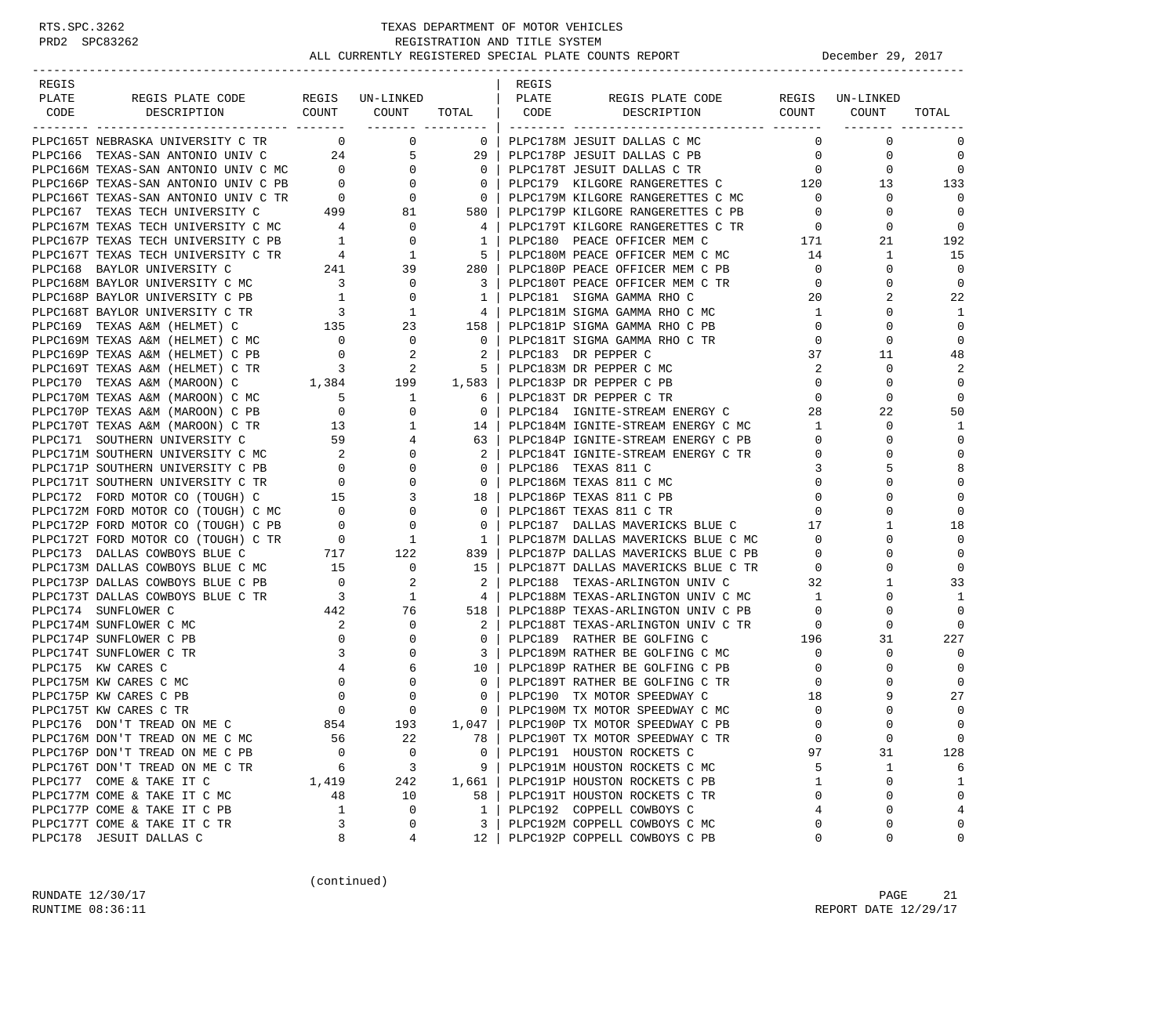| REGIS |                                                                                                                                                            |                                          |                              |                 | REGIS |                                   |                |                 |             |
|-------|------------------------------------------------------------------------------------------------------------------------------------------------------------|------------------------------------------|------------------------------|-----------------|-------|-----------------------------------|----------------|-----------------|-------------|
| PLATE | REGIS PLATE CODE                                                                                                                                           |                                          | REGIS UN-LINKED              |                 | PLATE | REGIS PLATE CODE                  |                | REGIS UN-LINKED |             |
| CODE  | DESCRIPTION                                                                                                                                                | COUNT                                    | COUNT<br>_______ ___________ | TOTAL           | CODE  | DESCRIPTION                       | COUNT          | COUNT           | TOTAL       |
|       | PLPC192T COPPELL COWBOYS C TR                                                                                                                              | $\overline{0}$                           | $\mathbf 0$                  | $\overline{0}$  |       | PLPC207M LARGE STAR PINK C MC     | 9              | $\mathbf{1}$    | 10          |
|       | PLPC193 TEXAS NURSE C                                                                                                                                      |                                          | 13<br>5                      | 18              |       | PLPC207P LARGE STAR PINK C PB     | $\overline{0}$ | 0               | $\mathbf 0$ |
|       |                                                                                                                                                            |                                          | $\mathbf{0}$                 | $\mathbf 0$     |       | PLPC207T LARGE STAR PINK C TR     | $\overline{0}$ | 4               | 4           |
|       |                                                                                                                                                            |                                          | $\overline{0}$               | $\Omega$        |       | PLPC208 LAKE DALLAS ISD C         | $\mathbf{1}$   | $\Omega$        | 1           |
|       |                                                                                                                                                            |                                          | $\mathbf{0}$                 | $\mathbf{0}$    |       | PLPC208M LAKE DALLAS ISD C MC     | $\overline{0}$ | 0               | $\Omega$    |
|       | PLPC193M TEXAS NURSE C MC<br>PLPC193P TEXAS NURSE C PB<br>PLPC193T TEXAS NURSE C TR<br>PLPC194 ARIZONA UNIVERSITY C 13<br>PLPC194M ARIZONA INIVERSITY C 13 |                                          | 4                            | 17 <sup>1</sup> |       | PLPC208P LAKE DALLAS ISD C PB     | $\overline{0}$ | $\Omega$        | $\mathbf 0$ |
|       | PLPC194M ARIZONA UNIVERSITY C MC                                                                                                                           | $\overline{a}$                           | $\mathbf{0}$                 | $\mathbf{0}$    |       | PLPC208T LAKE DALLAS ISD C TR     | $\mathbf{0}$   | $\mathbf 0$     | $\Omega$    |
|       | PLPC194P ARIZONA UNIVERSITY C PB                                                                                                                           | $\overline{0}$                           | $\Omega$                     | 0               |       | PLPC209 MISSISSIPPI UNIV C        | 121            | 17              | 138         |
|       | PLPC194T ARIZONA UNIVERSITY C TR                                                                                                                           | $\overline{0}$                           | $\Omega$                     | $\Omega$        |       | PLPC209M MISSISSIPPI UNIV C MC    | $\mathbf{0}$   | 1               | 1           |
|       | PLPC195 BOISE STATE UNIV C                                                                                                                                 | $\overline{3}$                           | 4                            | 7               |       | PLPC209P MISSISSIPPI UNIV C PB    | $\mathbf{0}$   | 0               | $\mathbf 0$ |
|       | PLPC195M BOISE STATE UNIV C MC                                                                                                                             | $\overline{0}$                           | $\Omega$                     | $\mathbf{0}$    |       | PLPC209T MISSISSIPPI UNIV C TR    | $\mathbf{0}$   | $\Omega$        | $\mathbf 0$ |
|       | PLPC195P BOISE STATE UNIV C PB                                                                                                                             | $\mathbf{0}$                             | 0                            | $\mathbf{0}$    |       | PLPC210 KENTUCKY UNIVERSITY C     | 16             | 5               | 21          |
|       | PLPC195T BOISE STATE UNIV C TR                                                                                                                             | $\overline{0}$                           | 0                            | 0               |       | PLPC210M KENTUCKY UNIVERSITY C MC | $\mathbf{0}$   | 1               | 1           |
|       | PLPC196 BRIGHAM YOUNG UNIV C                                                                                                                               | 52                                       | 10                           | 62              |       | PLPC210P KENTUCKY UNIVERSITY C PB | $\mathbf 0$    | $\Omega$        | $\Omega$    |
|       | PLPC196M BRIGHAM YOUNG UNIV C MC                                                                                                                           | $\overline{0}$                           | 0                            | $\mathbf{0}$    |       | PLPC210T KENTUCKY UNIVERSITY C TR | $\circ$        | 0               | $\mathbf 0$ |
|       | PLPC196P BRIGHAM YOUNG UNIV C PB                                                                                                                           | $\overline{0}$                           | $\Omega$                     | $\mathbf{0}$    |       | PLPC211 DALLAS MAVERICKS C        | 78             | 13              | 91          |
|       | PLPC196T BRIGHAM YOUNG UNIV C TR                                                                                                                           | $\overline{0}$                           | 0                            | $\mathbf{0}$    |       | PLPC211M DALLAS MAVERICKS C MC    | $\overline{0}$ | 1               | 1           |
|       | PLPC197 ILLINOIS UNIVERSITY C                                                                                                                              | $7\overline{ }$                          | 2                            | 9               |       | PLPC211P DALLAS MAVERICKS C PB    | $\mathbf{0}$   | $\Omega$        | $\Omega$    |
|       | PLPC197M ILLINOIS UNIVERSITY C MC                                                                                                                          | $\overline{0}$                           | $\Omega$                     | $\Omega$        |       | PLPC211T DALLAS MAVERICKS C TR    | $\overline{0}$ | $\Omega$        | $\Omega$    |
|       | PLPC197P ILLINOIS UNIVERSITY C PB                                                                                                                          | $\mathbf{0}$                             | 0                            | $\mathbf{0}$    |       | PLPC212 SAN ANTONIO SPURS C       | 340            | 53              | 393         |
|       | PLPC197T ILLINOIS UNIVERSITY C TR                                                                                                                          | $\overline{0}$                           | $\mathbf 0$                  | $\mathbf 0$     |       | PLPC212M SAN ANTONIO SPURS C MC   | $\overline{4}$ | 2               | 6           |
|       | PLPC198 PURDUE UNIVERSITY C                                                                                                                                | 68                                       | 15                           | 83              |       | PLPC212P SAN ANTONIO SPURS C PB   | $\mathbf{0}$   | 0               | $\mathbf 0$ |
|       | PLPC198M PURDUE UNIVERSITY C MC                                                                                                                            | $\overline{0}$                           | $\mathbf 0$                  | 0               |       | PLPC212T SAN ANTONIO SPURS C TR   | $\mathbf{0}$   |                 | $\mathbf 0$ |
|       | PLPC198P PURDUE UNIVERSITY C PB                                                                                                                            | $\overline{0}$                           | $\mathbf 0$                  | $\Omega$        |       | PLPC213 TRINITY UNIVERSITY C      | 11             |                 | 15          |
|       | PLPC198T PURDUE UNIVERSITY C TR                                                                                                                            |                                          | $\circ$                      | $\mathbf{0}$    |       | PLPC213M TRINITY UNIVERSITY C MC  | $\mathbf{0}$   | 0               | $\Omega$    |
|       | PLPC199 USA PRIDE C                                                                                                                                        | $\begin{array}{c} 0 \\ 520 \end{array}$  | 97                           | 617 I           |       | PLPC213P TRINITY UNIVERSITY C PB  | $\mathbf{0}$   | $\Omega$        | $\mathbf 0$ |
|       | PLPC199M USA PRIDE C MC                                                                                                                                    | 9                                        | 7                            | 16              |       | PLPC213T TRINITY UNIVERSITY C TR  | $\mathbf 0$    | $\Omega$        | $\Omega$    |
|       | PLPC199P USA PRIDE C PB                                                                                                                                    | $\overline{0}$                           | $\mathbf 0$                  | $\mathbf{0}$    |       | PLPC214 GRAMBLING UNIV C          | 94             |                 | 101         |
|       | PLPC199T USA PRIDE C TR                                                                                                                                    | $\overline{a}$                           | $\mathbf 0$                  | $2-1$           |       | PLPC214M GRAMBLING UNIV C MC      | 1              | $\Omega$        | 1           |
|       | PLPC201 TEXAS 4 EVER C                                                                                                                                     | $\begin{array}{c} 500 \\ 19 \end{array}$ | 91                           | 591 l           |       | PLPC214P GRAMBLING UNIV C PB      | $\mathbf{0}$   | 0               | $\Omega$    |
|       | PLPC201M TEXAS 4 EVER C MC                                                                                                                                 |                                          | 5                            | 24 I            |       | PLPC214T GRAMBLING UNIV C TR      | $\mathbf 0$    | $\Omega$        | $\mathbf 0$ |
|       | PLPC201P TEXAS 4 EVER C PB                                                                                                                                 | $\overline{\phantom{0}}$                 | 1                            | $\mathbf{1}$    |       | PLPC215 KANSAS UNIVERSITY C       | 180            | 15              | 195         |
|       | PLPC201T TEXAS 4 EVER C TRAILER                                                                                                                            | $\overline{4}$                           | $\circ$                      | 4               |       | PLPC215M KANSAS UNIVERSITY C MC   | $\mathbf{0}$   | $\mathbf 0$     | $\Omega$    |
|       | PLPC203 DEEP IN THE HEART C                                                                                                                                | 254                                      | 56                           | 310 l           |       | PLPC215P KANSAS UNIVERSITY C PB   | $\mathbf{0}$   | 0               | $\mathbf 0$ |
|       | PLPC203M DEEP IN THE HEART C MC                                                                                                                            | $\overline{\phantom{a}}$                 | 1                            | 3               |       | PLPC215T KANSAS UNIVERSITY C TR   | $\mathbf{0}$   | 0               | $\mathbf 0$ |
|       | PLPC203P DEEP IN THE HEART C PB                                                                                                                            | $\overline{0}$                           | 0                            | $\mathbf{0}$    |       | PLPC216 MISSOURI UNIVERSITY C     | 85             | 10              | 95          |
|       | PLPC203T DEEP IN THE HEART C TR                                                                                                                            | $\mathbf{1}$                             | 0                            | 1 <sup>1</sup>  |       | PLPC216M MISSOURI UNIVERSITY C MC | $\mathbf{0}$   | $\mathbf 0$     | $\Omega$    |
|       | PLPC204 FREEBIRDS C                                                                                                                                        |                                          | $6\overline{}$<br>9          | 15 <sub>1</sub> |       | PLPC216P MISSOURI UNIVERSITY C PB | $\mathbf{0}$   | $\Omega$        | $\Omega$    |
|       | PLPC204M FREEBIRDS C MC                                                                                                                                    | $\overline{0}$                           | $\Omega$                     | $\Omega$        |       | PLPC216T MISSOURI UNIVERSITY C TR | $\mathbf 0$    | $\Omega$        | $\Omega$    |
|       | PLPC204P FREEBIRDS C PB                                                                                                                                    | $\overline{0}$                           | $\mathbf{0}$                 | $\mathbf{0}$    |       | PLPC218 GUADALUPE RVR TROUT C     | 11             | 1               | 12          |
|       | PLPC204T FREEBIRDS C TR                                                                                                                                    | $\overline{0}$                           | $\Omega$                     | $\Omega$        |       | PLPC218M GUADALUPE RVR TROUT C MC | $\mathbf 0$    |                 | $\mathbf 0$ |
|       | PLPC205 TEXAS STARS HOCKEY C                                                                                                                               | 11                                       |                              | $13-1$          |       | PLPC218P GUADALUPE RVR TROUT C PB | $\Omega$       | $\Omega$        | $\Omega$    |
|       | PLPC205M TEXAS STARS HOCKEY C MC                                                                                                                           | $\Omega$                                 | $\mathbf 0$                  | 0               |       | PLPC218T GUADALUPE RVR TROUT C TR | $\mathbf 0$    | 0               | 0           |
|       | PLPC205P TEXAS STARS HOCKEY C PB                                                                                                                           | $\Omega$                                 | $\mathbf 0$                  | 0               |       | PLPC219 TEXAS ROADHOUSE C         | 2              | 1               | 3           |
|       | PLPC205T TEXAS STARS HOCKEY C TR                                                                                                                           | 0                                        | 0                            | 0               |       | PLPC219M TEXAS ROADHOUSE C MC     | $\mathbf 0$    | 0               | $\mathbf 0$ |
|       | PLPC206 FW CATS BASEBALL C                                                                                                                                 | 1                                        | 1                            | 2               |       | PLPC219P TEXAS ROADHOUSE C PB     | $\mathbf 0$    | 0               | 0           |
|       | PLPC206M FW CATS BASEBALL C MC                                                                                                                             | $\Omega$                                 | 0                            | 0               |       | PLPC219T TEXAS ROADHOUSE C TR     | $\Omega$       | 0               | $\mathbf 0$ |
|       | PLPC206P FW CATS BASEBALL C PB                                                                                                                             | 0                                        | 0                            | 0               |       | PLPC220 PROSPER ISD C             | 8              | 2               | 10          |
|       | PLPC206T FW CATS BASEBALL C TR                                                                                                                             | 0                                        | 0                            | 0               |       | PLPC220M PROSPER ISD C MC         | 0              | 0               | $\mathbf 0$ |
|       | PLPC207 LARGE STAR PINK C                                                                                                                                  | 1,609                                    | 334                          | 1,943           |       | PLPC220P PROSPER ISD C PB         | $\mathbf 0$    | 0               | 0           |

(continued)

RUNDATE 12/30/17 PAGE 22 RUNTIME 08:36:11 REPORT DATE 12/29/17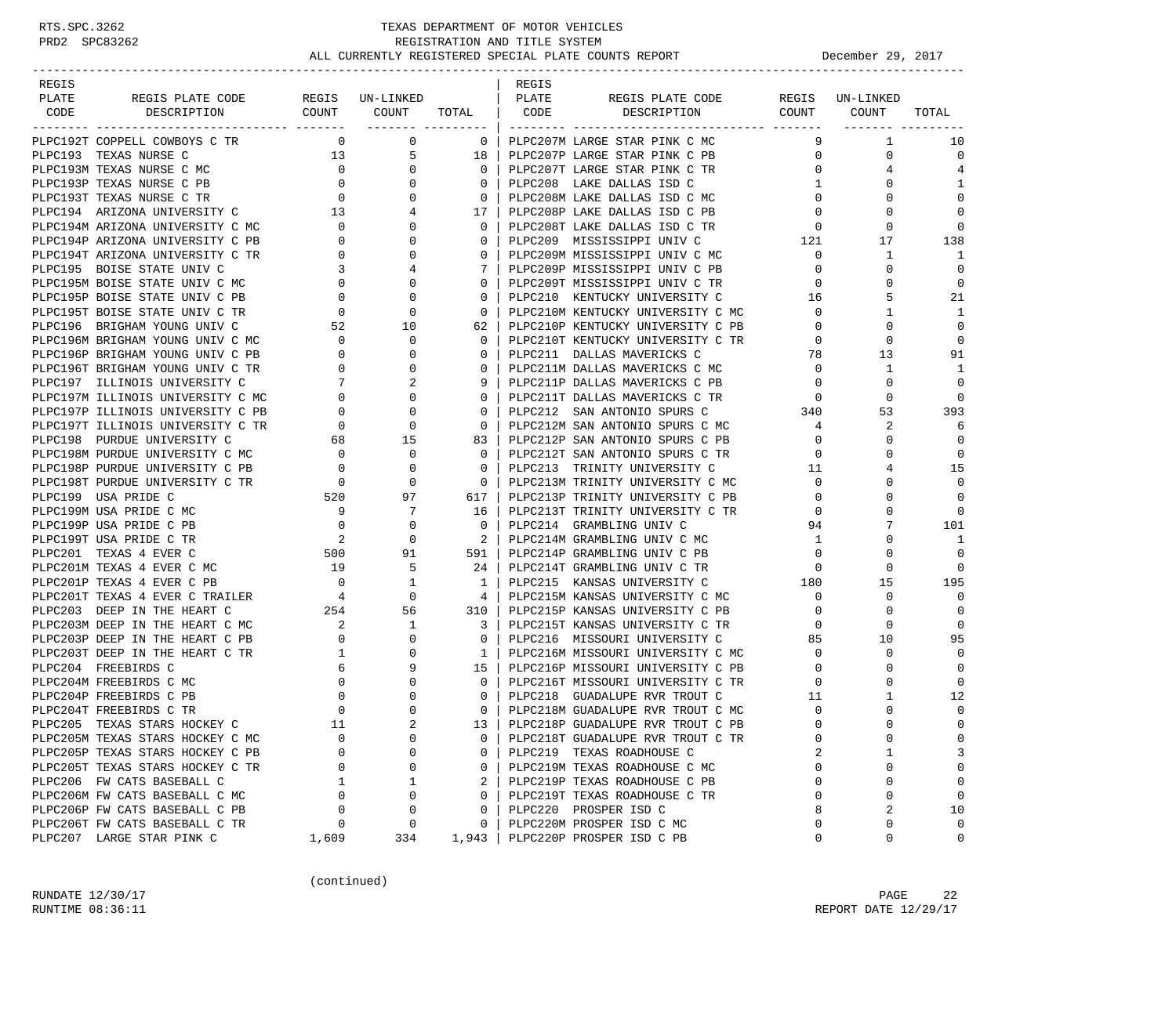### RTS.SPC.3262 TEXAS DEPARTMENT OF MOTOR VEHICLES<br>PRD2 SPC83262 REGISTRATION AND TITLE SYSTEM<br>ALL CURRENTLY PROTOTION AND TITLE SYSTEM REGISTRATION AND TITLE SYSTEM ALL CURRENTLY REGISTERED SPECIAL PLATE COUNTS REPORT **DECEMBER 29, 2017**

| REGIS |                                                                                                                                                                                       |                                        |                                                                                                                                                                    |                                                     | REGIS |                                                                                                                                                                       |                                                                            |                   |                            |
|-------|---------------------------------------------------------------------------------------------------------------------------------------------------------------------------------------|----------------------------------------|--------------------------------------------------------------------------------------------------------------------------------------------------------------------|-----------------------------------------------------|-------|-----------------------------------------------------------------------------------------------------------------------------------------------------------------------|----------------------------------------------------------------------------|-------------------|----------------------------|
| PLATE | REGIS PLATE CODE REGIS UN-LINKED                                                                                                                                                      |                                        |                                                                                                                                                                    |                                                     | PLATE | REGIS PLATE CODE                                                                                                                                                      |                                                                            | REGIS UN-LINKED   |                            |
| CODE  | DESCRIPTION                                                                                                                                                                           |                                        | COUNT COUNT                                                                                                                                                        |                                                     |       | TOTAL   CODE DESCRIPTION COUNT COUNT                                                                                                                                  |                                                                            |                   | TOTAL                      |
|       |                                                                                                                                                                                       |                                        |                                                                                                                                                                    |                                                     |       |                                                                                                                                                                       |                                                                            |                   |                            |
|       | PLPC220T PROSPER ISD C TR                                                                                                                                                             |                                        | $\begin{matrix} 0 & 0 \\ 0 & 0 \end{matrix}$                                                                                                                       | $\overline{\phantom{0}}$ 0 $\overline{\phantom{0}}$ |       | PLPC238M MICHIGAN STATE UNIV C MC                                                                                                                                     | $\overline{0}$                                                             | $\mathbf{0}$      | 0                          |
|       | PLPC225 ARIZONA STATE UNIV C 83 13                                                                                                                                                    |                                        |                                                                                                                                                                    | 96                                                  |       | PLPC238P MICHIGAN STATE UNIV C PB 0                                                                                                                                   |                                                                            | $\mathbf{0}$      | $\mathbf 0$                |
|       |                                                                                                                                                                                       |                                        |                                                                                                                                                                    | 1 <sup>1</sup>                                      |       | PLPC238T MICHIGAN STATE UNIV C TR $0$ 0<br>PLPC239 TEXAS BLACK 1845 C $0$ 7,138 1,444<br>PLPC239M TEXAS BLACK 1845 C MC 502 120<br>PLPC239P TEXAS BLACK 1845 C PB 2 0 |                                                                            |                   | $\mathbf 0$                |
|       |                                                                                                                                                                                       |                                        |                                                                                                                                                                    | $\mathbf{0}$                                        |       |                                                                                                                                                                       |                                                                            |                   | 8,582                      |
|       | PLPC225T ARIZONA STATE UNIV C TR                                                                                                                                                      |                                        |                                                                                                                                                                    | $\overline{0}$                                      |       |                                                                                                                                                                       |                                                                            |                   | 622                        |
|       | PLPC226 GEORGIA TECH UNIV C                                                                                                                                                           |                                        |                                                                                                                                                                    | 65                                                  |       |                                                                                                                                                                       |                                                                            |                   | $\overline{\phantom{0}}^2$ |
|       | PLPC226M GEORGIA TECH UNIV C MC                                                                                                                                                       |                                        |                                                                                                                                                                    | 1                                                   |       |                                                                                                                                                                       |                                                                            |                   | -24                        |
|       | PLPC226P GEORGIA TECH UNIV C PB                                                                                                                                                       |                                        |                                                                                                                                                                    | $\mathbf{0}$                                        |       |                                                                                                                                                                       |                                                                            |                   | 979                        |
|       | PLPC226T GEORGIA TECH UNIV C TR                                                                                                                                                       |                                        |                                                                                                                                                                    | $\Omega$                                            |       | PLPC240M TEXAS VINTAGE PINK C MC 7                                                                                                                                    |                                                                            | 3                 | 10                         |
|       | PLPC227 BP LYNCH HIGH SCH C                                                                                                                                                           |                                        |                                                                                                                                                                    | 3                                                   |       | PLPC240M TEXAS VINIOUS ---<br>PLPC240P TEXAS VINTAGE PINK C PB                                                                                                        | $\overline{0}$                                                             | $\mathbf{0}$      | $\Omega$                   |
|       | PLPC227M BP LYNCH HIGH SCH C MC                                                                                                                                                       |                                        |                                                                                                                                                                    | $\Omega$                                            |       |                                                                                                                                                                       | $\overline{2}$                                                             | 3                 | - 5                        |
|       |                                                                                                                                                                                       |                                        | $\overline{0}$                                                                                                                                                     | $\mathbf{0}$                                        |       | PLPC241 TEXAS VINTAGE BLUE C                                                                                                                                          | 297                                                                        | 46                | 343                        |
|       |                                                                                                                                                                                       |                                        | $\overline{0}$                                                                                                                                                     | $\overline{\phantom{0}}$ 0 $\overline{\phantom{0}}$ |       |                                                                                                                                                                       |                                                                            | 2                 | 12                         |
|       |                                                                                                                                                                                       |                                        |                                                                                                                                                                    |                                                     |       |                                                                                                                                                                       |                                                                            | 0                 | $\Omega$                   |
|       | PLPC227P BP LYNCH HIGH SCH C PB 0<br>PLPC227T BP LYNCH HIGH SCH C TR 0<br>PLPC229 DELTA SIGMA THETA C 191 3<br>PLPC229M DELTA SIGMA THETA C MC 0<br>PLPC229P DELTA SIGMA THETA C PB 0 |                                        | 31                                                                                                                                                                 | 222                                                 |       |                                                                                                                                                                       |                                                                            |                   |                            |
|       |                                                                                                                                                                                       |                                        | $\overline{0}$                                                                                                                                                     | $\overline{0}$                                      |       | PLPC241T TEXAS VINTAGE BLUE C TR                                                                                                                                      | $5^{\circ}$                                                                | 1                 | 6                          |
|       |                                                                                                                                                                                       |                                        | $\overline{0}$                                                                                                                                                     | $\overline{\phantom{0}}$ 0 $\overline{\phantom{0}}$ |       | PLPC242 TX A&M CORPUS CHRISTI C                                                                                                                                       | $\overline{0}$                                                             | $\Omega$          | $\mathbf 0$                |
|       | PLPC229T DELTA SIGMA THETA C TR                                                                                                                                                       |                                        | $\begin{array}{ccc} & 0 & & 0 \\ 116 & & 16 \end{array}$                                                                                                           | $\overline{0}$                                      |       | PLPC242M TX A&M CORPUS CHRISTI C MC                                                                                                                                   | $\overline{0}$                                                             | $\Omega$          | $\mathbf 0$                |
|       | PLPC230 NOTRE DAME UNIVERSITY C                                                                                                                                                       |                                        |                                                                                                                                                                    | 132                                                 |       | PLPC242P TX A&M CORPUS CHRISTI C PB 0<br>PLPC242T TX A&M CORPUS CHRISTI C TR 0                                                                                        |                                                                            | $\Omega$          | $\Omega$                   |
|       | PLPC230M NOTRE DAME UNIVERSITY C MC 1                                                                                                                                                 |                                        |                                                                                                                                                                    | $\overline{1}$                                      |       |                                                                                                                                                                       |                                                                            | $\Omega$          | $\Omega$                   |
|       | PLPC230P NOTRE DAME UNIVERSITY C PB 0                                                                                                                                                 |                                        |                                                                                                                                                                    | $\mathbf{0}$                                        |       |                                                                                                                                                                       |                                                                            | 7                 | 113                        |
|       | PLPC230T NOTRE DAME UNIVERSITY C TR                                                                                                                                                   |                                        |                                                                                                                                                                    | 0 <sup>1</sup>                                      |       | PLPC243 FLORIDA STATE UNIV C 106<br>PLPC243M FLORIDA STATE UNIV C MC 2                                                                                                | $\overline{\phantom{a}}$ 2                                                 | 1                 | 3                          |
|       | PLPC231 NTL WILD TURKEY FED C                                                                                                                                                         |                                        |                                                                                                                                                                    | 8                                                   |       | PLPC243P FLORIDA STATE UNIV C PB                                                                                                                                      | $\overline{0}$                                                             | 0                 | $\Omega$                   |
|       | PLPC231M NTL WILD TURKEY FED C MC                                                                                                                                                     |                                        |                                                                                                                                                                    | $0-1$                                               |       | PLPC243T FLORIDA STATE UNIV C TR                                                                                                                                      | $\begin{array}{ccc} \text{TR} & \hspace{1.5cm} & 0 \\ & & 260 \end{array}$ | 0                 | $\Omega$                   |
|       | PLPC231P NTL WILD TURKEY FED C PB                                                                                                                                                     |                                        |                                                                                                                                                                    | $\mathbf{0}$                                        |       | PLPC245 WESTERN YOKE BLACK C                                                                                                                                          |                                                                            | 55                | 315                        |
|       | PLPC231T NTL WILD TURKEY FED C TR                                                                                                                                                     |                                        |                                                                                                                                                                    | $\mathbf{0}$                                        |       | PLPC245M WESTERN YOKE BLACK C MC 13<br>PLPC245P WESTERN YOKE BLACK C PB 0                                                                                             |                                                                            | 4                 | 17                         |
|       | PLPC232 MISSISSIPPI ST UNIV C                                                                                                                                                         |                                        |                                                                                                                                                                    | 90                                                  |       | PLPC245P WESTERN YOKE BLACK C PB                                                                                                                                      | $\overline{0}$                                                             | $\Omega$          | $\mathbf 0$                |
|       | PLPC232M MISSISSIPPI ST UNIV C MC                                                                                                                                                     | $\begin{array}{c} 0 \\ 0 \end{array}$  | $\overline{0}$                                                                                                                                                     | $\overline{0}$                                      |       | PLPC245T WESTERN YOKE BLACK C TR                                                                                                                                      | $\overline{0}$                                                             | 0                 | $\mathbf 0$                |
|       | PLPC232P MISSISSIPPI ST UNIV C PB                                                                                                                                                     |                                        | $\mathbf 0$                                                                                                                                                        | 0 <sup>1</sup>                                      |       | PLPC246 PRAIRIE VIEW A&M UNIV C                                                                                                                                       | 79                                                                         | 10                | 89                         |
|       | PLPC232T MISSISSIPPI ST UNIV C TR                                                                                                                                                     | $\overline{1}$                         | 0                                                                                                                                                                  | $1 \quad$                                           |       | PLPC246M PRAIRIE VIEW A&M UNIV C MC 2                                                                                                                                 |                                                                            | 0                 | $\overline{2}$             |
|       | PLPC233 LONE STAR GREEN C                                                                                                                                                             |                                        | $\begin{array}{ccc} 389 & & 81 \\ 25 & & 4 \end{array}$                                                                                                            | 470                                                 |       | PLPC246P PRAIRIE VIEW A&M UNIV C PB                                                                                                                                   | $\overline{0}$                                                             | 0                 | $\mathbf 0$                |
|       | PLPC233M LONE STAR GREEN C MC                                                                                                                                                         |                                        | $4\overline{ }$                                                                                                                                                    | 29                                                  |       |                                                                                                                                                                       | $\overline{0}$                                                             | $\Omega$          | $\mathbf 0$                |
|       | PLPC233P LONE STAR GREEN C PB                                                                                                                                                         |                                        |                                                                                                                                                                    | $\overline{\mathbf{0}}$                             |       | PLPC246T PRAIRIE VIEW A&M UNIV C TR<br>PLPC247 LOUISIANA TECH UNIV C                                                                                                  | 47                                                                         | 4                 | 51                         |
|       | PLPC233T LONE STAR GREEN C TR                                                                                                                                                         |                                        | $\begin{array}{ccccccccc}\n\mathbf{B} & & & & 0 & & & 0 \\ \mathbf{R} & & & & 1 & & 0 \\ \mathbf{B} & & & & 1 & & 0 \\ \mathbf{B} & & & & 590 & & 82\n\end{array}$ | $1 \quad$                                           |       | PLPC247M LOUISIANA TECH UNIV C MC                                                                                                                                     | $\overline{0}$                                                             | $\Omega$          | $\Omega$                   |
|       | PLPC234 LONE STAR PURPLE C                                                                                                                                                            |                                        |                                                                                                                                                                    | 672                                                 |       | PLPC247P LOUISIANA TECH UNIV C PB                                                                                                                                     | $\overline{0}$                                                             | $\Omega$          | $\Omega$                   |
|       |                                                                                                                                                                                       | 30                                     |                                                                                                                                                                    |                                                     |       |                                                                                                                                                                       | $\overline{1}$                                                             | 0                 | 1                          |
|       | PLPC234M LONE STAR PURPLE C MC 30 1 31  <br>PLPC234P LONE STAR PURPLE C PB 2 0 2  <br>PLPC234T LONE STAR PURPLE C TR 2 0 2  <br>PLPC235 LONE STAR BLK/SILV C 1,685 353 2,038          |                                        |                                                                                                                                                                    |                                                     |       | PLPC247T LOUISIANA TECH UNIV C TR<br>PLPC248 PHI BETA SIGMA C<br>PLPC248 PHI BETA SIGMA C                                                                             | 19                                                                         | 2                 | 21                         |
|       |                                                                                                                                                                                       |                                        |                                                                                                                                                                    |                                                     |       | PLPC248M PHI BETA SIGMA C MC                                                                                                                                          | $\overline{0}$                                                             | 0                 | $\Omega$                   |
|       |                                                                                                                                                                                       |                                        |                                                                                                                                                                    |                                                     |       | PLPC248P PHI BETA SIGMA C PB                                                                                                                                          | $\overline{0}$                                                             | 0                 | $\Omega$                   |
|       | PLPC235M LONE STAR BLK/SILV C MC 115                                                                                                                                                  |                                        | 27 142                                                                                                                                                             |                                                     |       | PLPC248T PHI BETA SIGMA C TR 0                                                                                                                                        |                                                                            | $\circ$           | $\Omega$                   |
|       | PLPC235P LONE STAR BLK/SILV C PB                                                                                                                                                      |                                        |                                                                                                                                                                    |                                                     |       | PLPC249 BARBED WIRE BLACK C                                                                                                                                           |                                                                            |                   | 870                        |
|       | PLPC235T LONE STAR BLK/SILV C TR                                                                                                                                                      | $\begin{array}{c} 1 \\ 11 \end{array}$ |                                                                                                                                                                    | $\begin{array}{ccc} 1 & 2 \ 0 & 11 \end{array}$     |       | PLPC249 BARBED WIRE BLACK C<br>PLPC249M BARBED WIRE BLACK C MC                                                                                                        |                                                                            | 734 136<br>106 18 | 124                        |
|       | PLPC236 CALVARY HILL C                                                                                                                                                                | 822                                    | 132                                                                                                                                                                | 954 l                                               |       | PLPC249P BARBED WIRE BLACK C PB                                                                                                                                       | 2                                                                          | $\Omega$          | 2                          |
|       | PLPC236M CALVARY HILL C MC                                                                                                                                                            | 21                                     | 0                                                                                                                                                                  | 21                                                  |       | PLPC249T BARBED WIRE BLACK C TR                                                                                                                                       | 6                                                                          | 6                 | 12                         |
|       |                                                                                                                                                                                       | $\Omega$                               | 0                                                                                                                                                                  |                                                     |       |                                                                                                                                                                       |                                                                            |                   |                            |
|       | PLPC236P CALVARY HILL C PB<br>PLPC236T CALVARY HILL C TR                                                                                                                              | 2                                      |                                                                                                                                                                    | 0                                                   |       | PLPC250 BARBED WIRE WHITE C                                                                                                                                           | 185                                                                        | 25<br>3           | 210<br>5                   |
|       |                                                                                                                                                                                       |                                        | 2                                                                                                                                                                  | 4                                                   |       | PLPC250M BARBED WIRE WHITE C MC                                                                                                                                       | 2                                                                          | $\mathbf 0$       |                            |
|       | PLPC237 KELLER HIGH SCHOOL C                                                                                                                                                          | 2                                      | 0                                                                                                                                                                  | 2                                                   |       | PLPC250P BARBED WIRE WHITE C PB                                                                                                                                       | $\mathbf 0$                                                                |                   | $\mathbf 0$                |
|       | PLPC237M KELLER HIGH SCHOOL C MC                                                                                                                                                      | 0                                      | 0                                                                                                                                                                  | $\Omega$                                            |       | PLPC250T BARBED WIRE WHITE C TR                                                                                                                                       | 3                                                                          | 0                 | 3                          |
|       | PLPC237P KELLER HIGH SCHOOL C PB                                                                                                                                                      | 0                                      | 0                                                                                                                                                                  | 0                                                   |       | PLPC252 DALLAS STARS HOCKEY C                                                                                                                                         | 93                                                                         | 13                | 106                        |
|       | PLPC237T KELLER HIGH SCHOOL C TR                                                                                                                                                      | 0                                      | 0                                                                                                                                                                  | 0                                                   |       | PLPC252M DALLAS STARS HOCKEY C MC                                                                                                                                     | 2                                                                          | 0                 | 2                          |
|       | PLPC238 MICHIGAN STATE UNIV C                                                                                                                                                         | 130                                    | 21                                                                                                                                                                 | 151                                                 |       | PLPC252P DALLAS STARS HOCKEY C PB                                                                                                                                     | 0                                                                          | 0                 | 0                          |

(continued)

RUNDATE  $12/30/17$  PAGE 23 RUNTIME 08:36:11 REPORT DATE 12/29/17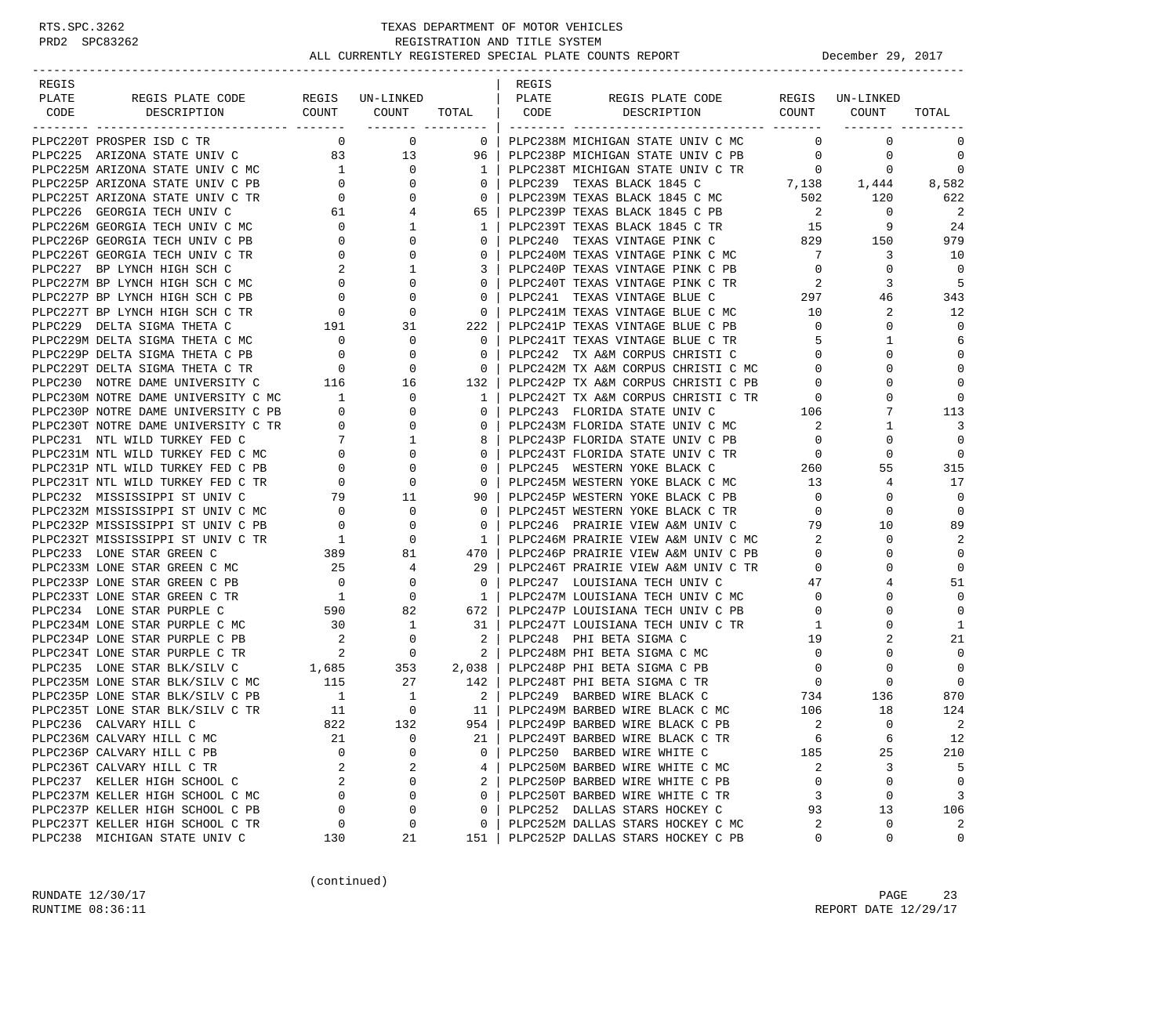| REGIS        |                                                                                  |                                                                                 |                                                                                                                                                   |                                     | REGIS |                                       |                                                                                  |                 |              |
|--------------|----------------------------------------------------------------------------------|---------------------------------------------------------------------------------|---------------------------------------------------------------------------------------------------------------------------------------------------|-------------------------------------|-------|---------------------------------------|----------------------------------------------------------------------------------|-----------------|--------------|
| PLATE        | REGIS PLATE CODE                                                                 |                                                                                 | REGIS UN-LINKED<br>$\begin{array}{ccc} \text{COUNT} & \text{COUNT} & \text{TOTAL} & \end{array}$ $\begin{array}{ccc} & \text{CODE} & \end{array}$ |                                     | PLATE | REGIS PLATE CODE<br>DESCRIPTION COUNT |                                                                                  | REGIS UN-LINKED |              |
| CODE         | DESCRIPTION                                                                      |                                                                                 |                                                                                                                                                   |                                     |       |                                       |                                                                                  | COUNT           | TOTAL        |
|              | PLPC252T DALLAS STARS HOCKEY C TR                                                |                                                                                 | $\overline{0}$<br>$\overline{0}$                                                                                                                  | $\begin{array}{cc} 0 & \end{array}$ |       | PLPC268M LEE HS MIDLAND C MC          | $\Omega$                                                                         | $\mathbf 0$     | 0            |
|              | PLPC254 SOUTH CAROLINA UNIV C                                                    | 15                                                                              | $\mathbf{1}$                                                                                                                                      | 16                                  |       | PLPC268P LEE HS MIDLAND C PB          | $\mathbf{0}$                                                                     | $\mathbf 0$     | $\mathbf 0$  |
|              | PLPC254M SOUTH CAROLINA UNIV C MC                                                |                                                                                 | $\mathbf{0}$                                                                                                                                      | 1 <sup>1</sup>                      |       | PLPC268T LEE HS MIDLAND C TR          | $\mathbf{0}$                                                                     | 0               | $\mathbf 0$  |
|              | PLPC254P SOUTH CAROLINA UNIV C PB                                                | $\begin{array}{c} 1 \\ 0 \end{array}$                                           | $\mathbf{0}$                                                                                                                                      | $\overline{0}$                      |       | PLPC269 OLYMPIC TEAM USA C            | 12                                                                               |                 | 15           |
|              | PLPC254T SOUTH CAROLINA UNIV C TR                                                |                                                                                 | $\mathbf{0}$                                                                                                                                      | $\overline{0}$                      |       | PLPC269M OLYMPIC TEAM USA C MC        | $\mathbf 0$                                                                      | $\Omega$        | $\Omega$     |
|              | PLPC255 LOUISIANA UNIVERSITY C                                                   | $\begin{array}{ccc} 2 & 0 \\ 55 & \end{array}$                                  | 9                                                                                                                                                 | 64                                  |       | PLPC269P OLYMPIC TEAM USA C PB        | $\overline{0}$                                                                   | $\Omega$        | $\mathbf 0$  |
|              | PLPC255M LOUISIANA UNIVERSITY C MC 1                                             |                                                                                 | $\mathbf{0}$                                                                                                                                      | $\mathbf{1}$                        |       | PLPC269T OLYMPIC TEAM USA C TR        | $\overline{0}$                                                                   | $\Omega$        | $\mathbf 0$  |
|              | PLPC255P LOUISIANA UNIVERSITY C PB                                               | $\overline{0}$                                                                  | 0                                                                                                                                                 | $\overline{0}$                      |       | PLPC271 IOWA STATE UNIVERSITY C       | 113                                                                              | 5               | 118          |
|              | PLPC255T LOUISIANA UNIVERSITY C TR                                               | $\overline{0}$                                                                  | 0                                                                                                                                                 | $\overline{0}$                      |       | PLPC271M IOWA STATE UNIVERSITY C MC   | $\overline{1}$                                                                   | $\Omega$        | 1            |
|              | PLPC257 HIGHLAND PARK ISD C                                                      |                                                                                 |                                                                                                                                                   | 22                                  |       | PLPC271P IOWA STATE UNIVERSITY C PB   | $\mathbf{0}$                                                                     | 0               | $\mathbf 0$  |
|              | PLPC257M HIGHLAND PARK ISD C MC                                                  | $\overline{0}$                                                                  | $\begin{array}{ccc} 7 & \hspace{1.5cm} 15 \\ 0 & \hspace{1.5cm} 0 \end{array}$                                                                    | $\Omega$                            |       | PLPC271T IOWA STATE UNIVERSITY C TR   | $\mathbf 0$                                                                      | $\Omega$        | $\mathbf 0$  |
|              | PLPC257P HIGHLAND PARK ISD C PB                                                  | $\begin{array}{ccc} & & & & 0 & \ & & & & 0 & \ 0 & & & & & 22 & \ \end{array}$ | 0                                                                                                                                                 | $\circ$                             |       | PLPC276 UNIVERSITY OF COLORADO C      | 56                                                                               |                 | 58           |
|              | PLPC257T HIGHLAND PARK ISD C TR                                                  |                                                                                 | 0                                                                                                                                                 | $\mathbf{0}$                        |       | PLPC276M UNIVERSITY OF COLORADO C MC  | $\overline{0}$                                                                   | $\Omega$        | $\Omega$     |
|              | PLPC259 TYLER JC APACHE BELLES C                                                 |                                                                                 | 6                                                                                                                                                 | 28                                  |       | PLPC276P UNIVERSITY OF COLORADO C PB  | $\overline{0}$                                                                   | $\Omega$        | $\Omega$     |
|              |                                                                                  |                                                                                 | 0                                                                                                                                                 | $\circ$                             |       | PLPC276T UNIVERSITY OF COLORADO C TR  |                                                                                  | 0               | $\mathbf 0$  |
|              | PLPC259M TYLER JC APACHE BELLES C MC 0<br>PLPC259P TYLER JC APACHE BELLES C PB 0 |                                                                                 | $\Omega$                                                                                                                                          | $\overline{0}$                      |       | PLPC282 TEXAS OIL AND GAS C           | $\begin{array}{ccc}\n\text{C} & \text{TR} & \text{O} \\ \text{550}\n\end{array}$ | 77              | 627          |
|              | PLPC259T TYLER JC APACHE BELLES C TR                                             | $\overline{0}$                                                                  | 0                                                                                                                                                 | $\overline{0}$                      |       | PLPC282M TEXAS OIL AND GAS C MC 12    |                                                                                  | 2               | 14           |
|              |                                                                                  |                                                                                 | 9                                                                                                                                                 | 43                                  |       | PLPC282P TEXAS OIL AND GAS C PB       | $\overline{0}$                                                                   | 0               | $\Omega$     |
|              | PLPC260 VIRGINIA TECH ALUMNI C 34<br>PLPC260M VIRGINIA TECH ALUMNI C MC 0        |                                                                                 | $\Omega$                                                                                                                                          | $\Omega$                            |       | PLPC282T TEXAS OIL AND GAS C TR       | $\overline{1}$                                                                   | -1              | 2            |
|              | PLPC260P VIRGINIA TECH ALUMNI C PB                                               |                                                                                 | $\mathbf{0}$                                                                                                                                      | $\mathbf{0}$                        |       | PLPC283 LONE STAR 1836 C              | 737                                                                              | 109             | 846          |
|              | PLPC260T VIRGINIA TECH ALUMNI C TR                                               |                                                                                 | $\Omega$                                                                                                                                          | $\circ$                             |       | PLPC283M LONE STAR 1836 C MC          | 11                                                                               | 3               | 14           |
|              | PLPC261 MIDLAND HIGH SCHOOL C                                                    |                                                                                 | 3                                                                                                                                                 | 6                                   |       | PLPC283P LONE STAR 1836 C PB          | $\overline{0}$                                                                   | $\mathbf 0$     | 0            |
|              | PLPC261M MIDLAND HIGH SCHOOL C MC                                                |                                                                                 | 0                                                                                                                                                 | $\mathbf 0$                         |       | PLPC283T LONE STAR 1836 C TR          | $\mathbf{1}$                                                                     | 2               | 3            |
|              | PLPC261P MIDLAND HIGH SCHOOL C PB                                                |                                                                                 | 0                                                                                                                                                 | $\overline{0}$                      |       | PLPC287 COLORADO SCH OF MINES C       | 25                                                                               | 28              | 53           |
|              | PLPC261T MIDLAND HIGH SCHOOL C TR                                                | $\overline{a}$                                                                  | 0                                                                                                                                                 | $\overline{0}$                      |       | PLECZ87M COLORADO SCH OF MINES C MC   | $\overline{0}$                                                                   | 0               | $\Omega$     |
| PLPC262 SMUC |                                                                                  | 75                                                                              | 15                                                                                                                                                | 90                                  |       | PLPC287P COLORADO SCH OF MINES C PB   | $\overline{0}$                                                                   | $\Omega$        | $\mathbf 0$  |
|              | PLPC262M SMU C MC                                                                | $\overline{0}$                                                                  | 0                                                                                                                                                 | $\circ$                             |       | PLPC287T COLORADO SCH OF MINES C TR   | $\overline{0}$                                                                   | 0               | $\mathbf 0$  |
|              | PLPC262P SMU C PB                                                                | $\overline{\phantom{0}}$                                                        | 0                                                                                                                                                 | $\circ$                             |       | PLPC288 CARBON FIBER C                | 89                                                                               | 86              | 175          |
|              | PLPC262T SMU C TR                                                                | $\overline{0}$                                                                  | 1                                                                                                                                                 | $\mathbf{1}$                        |       | PLPC288M CARBON FIBER C MC            | $\overline{4}$                                                                   | 4               | 8            |
|              | PLPC263 PINK CAMO C                                                              | 13                                                                              | 4                                                                                                                                                 | 17                                  |       | PLPC288P CARBON FIBER C PB            | $\mathbf 0$                                                                      | 0               | $\mathbf 0$  |
|              | PLPC263M PINK CAMO C MC                                                          | $\overline{0}$                                                                  | 0                                                                                                                                                 | $\circ$                             |       | PLPC288T CARBON FIBER C TR            | $\overline{\phantom{0}}$                                                         | $\Omega$        | 0            |
|              | PLPC263P PINK CAMO C PB                                                          |                                                                                 | 0                                                                                                                                                 | $\circ$                             |       | PLPC289 TEXAS TOUGH BLACK C 123       |                                                                                  | 24              | 147          |
|              | PLPC263T PINK CAMO C TR                                                          | $\begin{matrix}0\\0\end{matrix}$                                                | 0                                                                                                                                                 | $\overline{0}$                      |       | PLPC289M TEXAS TOUGH BLACK C MC       | $\overline{\phantom{0}}$ 8                                                       | $\mathbf{1}$    | 9            |
|              | PLPC264 YELLOW ROSE OF TEXAS C 619                                               |                                                                                 | 86                                                                                                                                                | 705 I                               |       | PLPC289P TEXAS TOUGH BLACK C PB       | $\overline{\phantom{0}}$                                                         | 0               | $\Omega$     |
|              | PLPC264M YELLOW ROSE OF TEXAS C MC                                               |                                                                                 | 2                                                                                                                                                 | 5                                   |       | PLPC289T TEXAS TOUGH BLACK C TR       | $\overline{1}$                                                                   | 0               | 1            |
|              | PLPC264P YELLOW ROSE OF TEXAS C PB                                               | $\begin{array}{c} 3 \\ 0 \end{array}$                                           | 0                                                                                                                                                 | $\circ$                             |       | PLPC294 UNIVERSITY OF IOWA C          | $\begin{array}{c}\n1 \\ 105\n\end{array}$                                        | 19              | 124          |
|              | PLPC264T YELLOW ROSE OF TEXAS C TR                                               | $\overline{6}$                                                                  | $\mathbf{0}$                                                                                                                                      | 6                                   |       | PLPC294M UNIVERSITY OF IOWA C MC      | 1                                                                                | $\mathbf 0$     | 1            |
|              |                                                                                  |                                                                                 | 7                                                                                                                                                 | $21 \quad$                          |       | PLPC294P UNIVERSITY OF IOWA C PB      | $\overline{0}$                                                                   | 0               | $\Omega$     |
|              | PLPC265 INDIANA UNIVERSITY C 14<br>PLPC265M INDIANA UNIVERSITY C MC 0            |                                                                                 | $\Omega$                                                                                                                                          | $\mathbf{0}$                        |       | PLPC294T UNIVERSITY OF IOWA C TR      | $\overline{\phantom{0}}$                                                         | 0               | $\Omega$     |
|              | PLPC265P INDIANA UNIVERSITY C PB                                                 |                                                                                 | 0                                                                                                                                                 | $\overline{0}$                      |       | PLPC300 TEXAS TOUGH C                 | 529                                                                              | 110             | 639          |
|              | PLPC265T INDIANA UNIVERSITY C TR                                                 | $\begin{array}{c} 0 \\ 0 \end{array}$                                           | $\Omega$                                                                                                                                          | $\Omega$                            |       | PLPC300M TEXAS TOUGH C MC             | 78                                                                               | 27              | 105          |
|              | PLPC266 ODESSA HIGH SCHOOL C                                                     | 1                                                                               | $\mathbf{1}$                                                                                                                                      | $\overline{2}$                      |       | PLPC300P TEXAS TOUGH C PB             | $\Omega$                                                                         | $\Omega$        | $\Omega$     |
|              | PLPC266M ODESSA HIGH SCHOOL C MC                                                 |                                                                                 | 0                                                                                                                                                 | 0                                   |       | PLPC300T TEXAS TOUGH C TRAILER        | 10                                                                               | 2               | 12           |
|              | PLPC266P ODESSA HIGH SCHOOL C PB                                                 | O                                                                               | $\Omega$                                                                                                                                          | 0                                   |       | PLPC301 TEXAS VINTAGE C WHITE         | 770                                                                              | 160             | 930          |
|              | PLPC266T ODESSA HIGH SCHOOL C TR                                                 | 0                                                                               | 0                                                                                                                                                 | 0                                   |       | PLPC301M TEXAS VINTAGE C WHITE MC     | 8                                                                                | 3               | 11           |
|              | PLPC267 PERMIAN HIGH SCHOOL C                                                    | 5                                                                               | 3                                                                                                                                                 | 8                                   |       | PLPC301P TEXAS VINTAGE C WHITE PB     | 1                                                                                | 0               | $\mathbf{1}$ |
|              | PLPC267M PERMIAN HIGH SCHOOL C MC                                                | O                                                                               | $\Omega$                                                                                                                                          | 0                                   |       | PLPC301T TEXAS VINTAGE C WHITE TR     | 6                                                                                | 5               | 11           |
|              | PLPC267P PERMIAN HIGH SCHOOL C PB                                                | 0                                                                               | 0                                                                                                                                                 | 0                                   |       | PLPC302 TEXAS VINTAGE C BLACK         | 2,153                                                                            | 489             | 2,642        |
|              | PLPC267T PERMIAN HIGH SCHOOL C TR                                                | 0                                                                               | 0                                                                                                                                                 | 0                                   |       | PLPC302M TEXAS VINTAGE C BLACK MC     | 57                                                                               | 20              | 77           |
|              | PLPC268 LEE HS MIDLAND C                                                         | 0                                                                               | 1                                                                                                                                                 | 1                                   |       | PLPC302P TEXAS VINTAGE C BLACK PB     | 0                                                                                | $\mathbf 0$     | $\mathbf{0}$ |

(continued)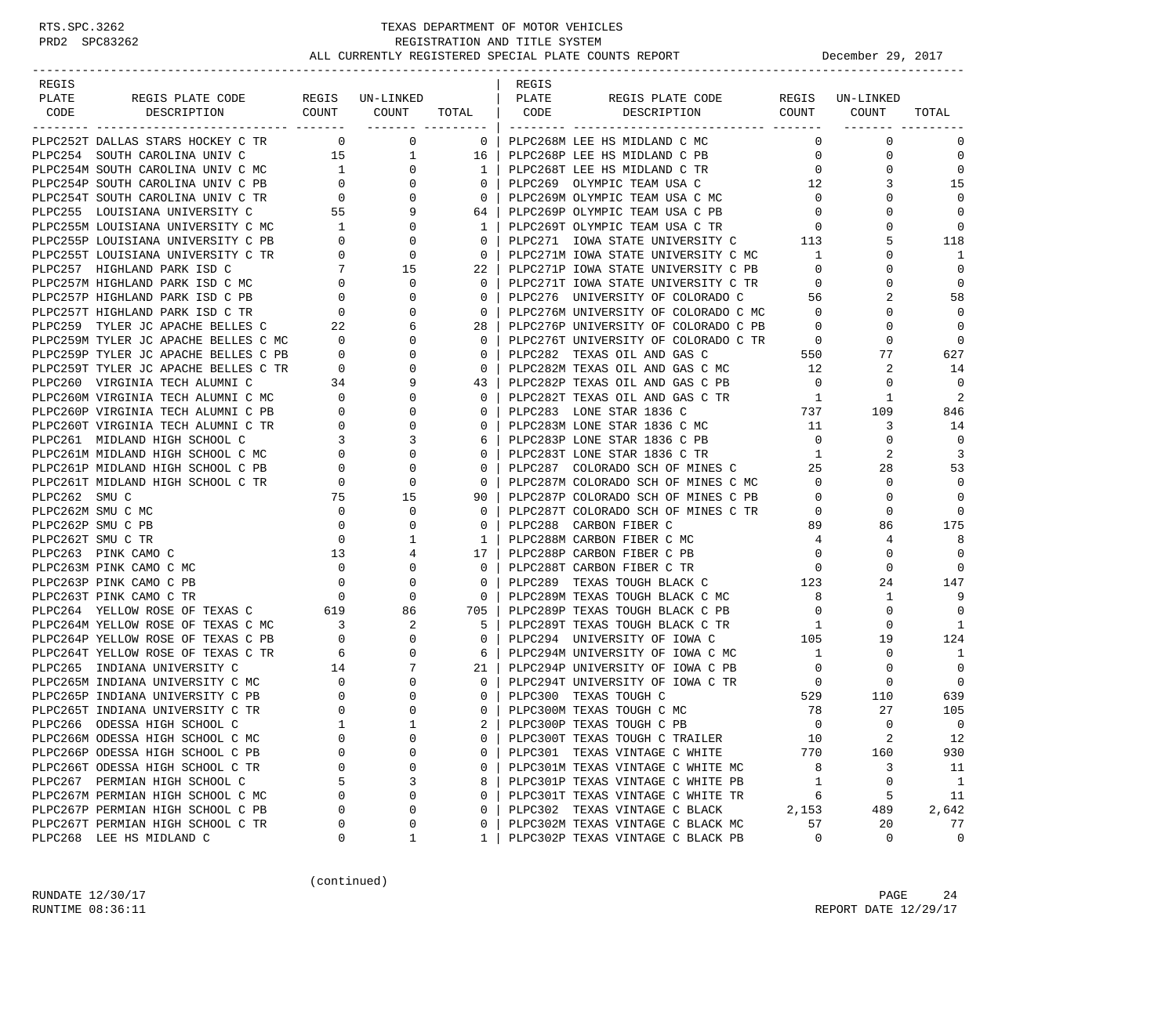| REGIS                                                                                                                                                                        |                                       |                                                                                             |              | REGIS  |                                           |                         |                     |              |
|------------------------------------------------------------------------------------------------------------------------------------------------------------------------------|---------------------------------------|---------------------------------------------------------------------------------------------|--------------|--------|-------------------------------------------|-------------------------|---------------------|--------------|
| PLATE<br>REGIS PLATE CODE REGIS UN-LINKED                                                                                                                                    |                                       |                                                                                             |              | PLATE  | REGIS PLATE CODE                          |                         | REGIS UN-LINKED     |              |
| DESCRIPTION COUNT COUNT<br>CODE                                                                                                                                              |                                       |                                                                                             | TOTAL   CODE |        | DESCRIPTION COUNT COUNT                   |                         |                     | TOTAL        |
| PLPC302T TEXAS VINTAGE C BLACK TR                                                                                                                                            |                                       | $8 \t 2$                                                                                    |              |        | 10   PLPDDMCF PER DIS SER MDL DOD MC(FEE) | $\overline{0}$          | $\mathbf 0$         | 0            |
| PLPC303 LONE STAR BADGE C                                                                                                                                                    |                                       | 747 224                                                                                     | 971          |        | PLPDDTMC PER DV DSM DOT MC PLT            |                         | $\overline{0}$<br>0 | $\mathbf 0$  |
| PLPC303M LONE STAR BADGE C MC                                                                                                                                                |                                       |                                                                                             | 24           |        | PLPDDTMF PER DV DSM DOT MC PLT (FEE)      | $\overline{0}$          | 0                   | $\mathbf 0$  |
| PLPC303P LONE STAR BADGE C PB                                                                                                                                                |                                       | $\begin{array}{ccc} 21 & \hspace{1.5cm} 3 \\ \hspace{.5cm} 0 & \hspace{.5cm} 0 \end{array}$ | $\circ$      | PLPDES | PER DESERT STORM PLT                      | 168                     | 10                  | 178          |
|                                                                                                                                                                              |                                       |                                                                                             | 3            |        | PLPDESMC PER DESERT STORM MC PLT          | $5^{\circ}$             | 0                   | 5            |
| PLPC303T LONE STAR BADGE C TRLR $2$ 1<br>PLPC400 TIERRA DE VAQUEROS C 0 0 0                                                                                                  |                                       |                                                                                             | $\mathbf{0}$ |        | PLPDESPB PER DESERT STORM PB PLT          | $\overline{0}$          | 0                   | $\mathbf 0$  |
| PLPC401 UNIVERSITY OF MICHIGAN C 177                                                                                                                                         |                                       | 23                                                                                          | 200          |        | PLPDESTR PER DESERT STORM TR PLT          | $\circ$                 | 0                   | $\Omega$     |
|                                                                                                                                                                              |                                       |                                                                                             | 5            |        | PLPDFVMC PER DV DIST FLY CRS VLR MC       | $\overline{0}$          | 0                   | $\Omega$     |
| PLPC401P UNIVERSITY OF MICHIGAN C PB $\begin{array}{ccc} 4 & 1 \\ 0 & 0 \end{array}$<br>PLPC401T UNIVERSITY OF MICHIGAN C PB $\begin{array}{ccc} 0 & 0 \\ 0 & 0 \end{array}$ |                                       |                                                                                             | $\mathbf{0}$ |        | PLPDFVMF PER DV DIST FLY CR VLR MC F      | $\circ$                 | $\Omega$            | $\Omega$     |
|                                                                                                                                                                              |                                       |                                                                                             | $\mathbf{0}$ |        | PLPDGWMF PER DV GLBL WAR TER SV MC F      | $\mathbf{0}$            | 0                   | $\Omega$     |
| PLPDAEMF PER DV ARM FORCES EXP MC F                                                                                                                                          |                                       | $\begin{matrix}0\\0\end{matrix}$<br>$\overline{0}$                                          | $\mathbf{0}$ |        | PLPDHMCF PER DIS SER MDL DHS MC(FEE)      | $\overline{\mathbf{0}}$ | 0                   | $\mathbf 0$  |
| PLPDAFMC PER DV CMDTN VLR AIRF MC                                                                                                                                            |                                       | $\overline{0}$                                                                              | $\mathbf{0}$ |        | PLPDIMES PER MARCH OF DIMES PLT           | 24                      | 2                   | 26           |
| PLPDAFMF PER DV CMDTN VLR AIRF MC F                                                                                                                                          |                                       | $\mathbf 0$                                                                                 | 0            |        | PLPDINMF PER DV INHERENT RESOLVE MCF      | $\overline{0}$          | 0                   | $\Omega$     |
| PLPDAFVF PER DV CMDTN VLR AIR FORC F                                                                                                                                         |                                       | $\begin{array}{c} 0 \\ 0 \\ 0 \end{array}$<br>$\mathbf{0}$                                  | $\mathbf{0}$ |        | PLPDJSMC PER DV CMDTN VLR JT SVC MC       | $\mathbf 0$             | $\Omega$            | $\Omega$     |
| PLPDAR PER DAUGHTERS AMER REV PLT                                                                                                                                            | 56                                    | 3                                                                                           | 59           |        | PLPDJSMF PER DV CMDTN VLR JT SV MC F      | $\mathbf 0$             | 0                   | $\Omega$     |
| PLPDARMC PER DAUGHTERS AMER REV MC                                                                                                                                           | $\mathbf{0}$                          | $\mathbf 0$                                                                                 | $\mathbf{0}$ |        | PLPDKOMF PER DV KOSOVO CAMPGN M MC F      | 0                       | 0                   | $\mathbf 0$  |
| PLPDARPB PER DAUGHTERS AMER REV PB                                                                                                                                           | $\overline{0}$                        | $\mathbf{0}$                                                                                | $\mathbf{0}$ | PLPDLR | PER DEALER PLT                            | $\mathbf{0}$            | 2,661               | 2,661        |
| PLPDARTR PER DAUGHTERS AMER REV TR                                                                                                                                           | $\overline{0}$                        | $\mathbf 0$                                                                                 | 0            |        | PLPDLRMC PER DEALER MOTORCYCLE PLT        | $\mathbf{0}$            | 8                   | 8            |
| PLPDASMF PER DV ARM FORCES SVC MC F                                                                                                                                          | $\mathbf{0}$                          | 0                                                                                           | 0            |        | PLPDMAMC DV US MILITARY - WEST POINT      | $\mathbf 0$             | 0                   | $\mathbf 0$  |
| PLPDAYMC PER DV CMDTN VLR ARMY MC                                                                                                                                            | $\mathbf{0}$                          | 0                                                                                           | $\mathbf{0}$ |        | PLPDMAMC DV US AIR FORCE ACADEMY          | $\mathbf 0$             | 0                   | $\Omega$     |
| PLPDAYMF PER DV CMDTN VLR ARMY MC F                                                                                                                                          | $\overline{\phantom{0}}$              | $\mathbf 0$                                                                                 | $\mathbf{0}$ |        | PLPDMAMC DV US NAVAL ACADEMY              | $\mathbf{0}$            | $\Omega$            | $\mathbf 0$  |
| PLPDCAF PER DV COMMEN MDL AF PLT                                                                                                                                             | 9                                     | $\mathbf{0}$                                                                                | 9            |        | PLPDMAMC DV US COAST GUARD ACADEMY        | $\overline{0}$          | $\Omega$            | $\Omega$     |
| PLPDCAFF PER DV COMMEN MDL AF (FEE)                                                                                                                                          |                                       | $\mathbf 0$                                                                                 | 4            |        | PLPDMAMC DV US MERCHANT MARINE ACDMY      | $\mathbf{0}$            | $\Omega$            | $\Omega$     |
| PLPDCAMC PER DV COMMEN MDL AF MC PLT                                                                                                                                         | $\begin{array}{c} 4 \\ 0 \end{array}$ | $\mathbf 0$                                                                                 | 0            |        | PLPDMAMF DV US MILITARY - WEST POINT      | $\mathbf 0$             | $\Omega$            | $\Omega$     |
| PLPDCAMF PER DV COMMEN MDL AF MC FEE                                                                                                                                         | $\overline{\phantom{0}}$              | 0                                                                                           | $\mathbf{0}$ |        | PLPDMAMF DV US AIR FORCE ACADEMY          | 0                       | 0                   | $\Omega$     |
| PLPDCARF PER DV COMMEN MDL ARMY(FEE)                                                                                                                                         | $\overline{\phantom{0}}$              | 1                                                                                           | $\mathbf{1}$ |        | PLPDMAMF DV US NAVAL ACADEMY              | $\overline{0}$          | $\Omega$            | $\Omega$     |
| PLPDCARM PER DV COMMEN MDL ARMY PLT                                                                                                                                          | 11                                    | $\mathbf{0}$                                                                                | 11           |        | PLPDMAMF DV US COAST GUARD ACADEMY        | $\mathbf{0}$            | $\Omega$            | $\mathbf 0$  |
| PLPDCCG PER DV COMMEN MDL CG PLT                                                                                                                                             | $\overline{0}$                        | $\mathbf 0$                                                                                 | $\mathbf{0}$ |        | PLPDMAMF DV US MERCHANT MARINE ACDMY      | 0                       | $\Omega$            | $\Omega$     |
| PLPDCCGF PER DV COMMEN MDL CG (FEE)                                                                                                                                          | $\mathbf 0$                           | 0                                                                                           | 0            |        | PLPDMMMF PER DV MRCHNT MRN EXP MC F       | 0                       | $\Omega$            | $\Omega$     |
| PLPDCGMC PER DV COMMEN MDL CG MC PLT                                                                                                                                         | $\mathbf{0}$                          | 0                                                                                           | $\mathbf{0}$ |        | PLPDMSF PER MERITORIOUS SVC MDL FEE       | 50                      | 4                   | 54           |
| PLPDCGMF PER DV COMMEN MDL CG MC FEE                                                                                                                                         | $\mathbf{0}$                          | $\mathbf 0$                                                                                 | 0            |        | PLPDMSMC PER DEFENSE MERIT SVC MC         | $\overline{\mathbf{3}}$ | $\Omega$            | 3            |
| PLPDCGVF PER DV CMDTN VLR COAST GD F                                                                                                                                         | 0                                     | $\mathbf{0}$                                                                                | $\mathbf{0}$ |        | PLPDMSMF PER DEFENSE MERIT SVC MC F       | $\overline{0}$          | 0                   | $\Omega$     |
| PLPDCJMC PER DV COMMEN MDL JS MC PLT                                                                                                                                         | 0                                     | $\mathbf 0$                                                                                 | 0            |        | PLPDMSV PER DEFENSE MERIT SVC MDL         | 39                      | 0                   | 39           |
| PLPDCJMF PER DV COMMEN MDL JS MC FEE                                                                                                                                         | $\mathbf{0}$                          | $\mathbf 0$                                                                                 | 0            |        | PLPDMSVC PER MERITORIOUS SVC MDL PLT      | 231                     | 13                  | 244          |
| PLPDCJS PER DV COMMEN MDL JS PLT                                                                                                                                             | $7\degree$                            | $\mathbf 0$                                                                                 | 7            |        | PLPDMSVF PER DEFENSE MERIT SVC MDL F      | 14                      | 0                   | 14           |
| PLPDCJSF PER DV COMMEN MDL JS (FEE)                                                                                                                                          | $\overline{\phantom{0}}$              | $\mathbf 0$                                                                                 | $\mathbf{0}$ |        | PLPDMVMC PER MERITORIOUS SVC MDL MC       | 4                       | $\mathbf 0$         | 4            |
| PLPDCNMC PER DV COMMEN MDL NV MC PLT                                                                                                                                         | $\mathbf 0$                           | $\mathbf{0}$                                                                                | $\mathbf{0}$ |        | PLPDMVMF PER MERITORIOUS SVC MD MC F      | $\overline{7}$          | 1                   | 8            |
| PLPDCNMF PER DV COMMEN MDL NV MC FEE                                                                                                                                         | $\mathbf{1}$                          | $\mathbf 0$                                                                                 | $\mathbf{1}$ |        | PLPDNYMC PER DV CMDTN VLR NV MRN MC       | $\overline{0}$          | 0                   | $\Omega$     |
| PLPDCNV PER DV COMMEN MDL NAVY PLT                                                                                                                                           | 2                                     | 0                                                                                           | 2            |        | PLPDNYMF PER DV CMDTN VLR NV MRN MCF      | $\mathbf 0$             | $\Omega$            | $\Omega$     |
| PLPDCNVF PER DV COMMEN MDL NAVY(FEE)                                                                                                                                         | 3                                     | 0                                                                                           | 3            |        | PLPDOVMC PER DV MIL VOL SVC MDL MC        | 0                       | 0                   | $\Omega$     |
| PLPDCRMC PER DV COMMEN MDL AR MC PLT                                                                                                                                         | $\overline{0}$                        | $\mathbf 0$                                                                                 | $\mathbf{0}$ |        | PLPDOVMF PER DV MIL VOL SVC MDL MC F      | $\mathbf 0$             | $\Omega$            | $\mathbf{0}$ |
| PLPDCRMF PER DV COMMEN MDL AR MC FEE                                                                                                                                         | $\Omega$                              | $\Omega$                                                                                    |              |        | 0   PLPDPPBP PER DP PRIVATE BUS PLT       | $\overline{1}$          | $\cap$              | $\mathbf{1}$ |
| PLPDDAMC PER DEAF DRVR AWARENESS MC                                                                                                                                          | 1                                     | 0                                                                                           | 1            |        | PLPDSAMF PER DIST SERV ARMY MC (FEE)      | 0                       | 0                   | $\Omega$     |
| PLPDDAPB PER DEAF DRVR AWARENESS PB                                                                                                                                          | O                                     | 0                                                                                           | 0            |        | PLPDSCMF PER DIS SER CST GRD MC(FEE)      | 0                       | $\Omega$            | $\Omega$     |
| PLPDDATR PER DEAF DRVR AWARENESS TR                                                                                                                                          | 0                                     | 0                                                                                           | 0            |        | PLPDSDDF PER DIST SER MDL DOD (FEE)       | 0                       | 0                   | $\Omega$     |
| PLPDDAWA PER DEAF DRVR AWARENESS PLT                                                                                                                                         | 0                                     | 0                                                                                           | 0            |        | PLPDSDMC PER DIST SER MDL DOD MC PLT      | 0                       | 0                   | $\Omega$     |
| PLPDDDMC PER DV DSM DOD MC PLT                                                                                                                                               | 0                                     | 0                                                                                           | 0            |        | PLPDSDTF PER DIST SER MDL DOT (FEE)       | $\Omega$                | 0                   | $\Omega$     |
| PLPDDDMF PER DV DSM DOD MC PLT (FEE)                                                                                                                                         | 0                                     | 0                                                                                           | 0            |        | PLPDSFMF PER DIS SER AIRFRC MC (FEE)      | $\Omega$                | $\Omega$            | $\Omega$     |
| PLPDDHMC PER DV DSM DOHS MC PLT                                                                                                                                              | O                                     | 0                                                                                           | 0            |        | PLPDSHSC PER DIST SER MDL DHS MC PLT      | 0                       | 0                   | $\Omega$     |
| PLPDDHMF PER DV DSM DOHS MC PLT(FEE)                                                                                                                                         | 0                                     | 0                                                                                           | 0            |        | PLPDSHSF PER DIST SER MDL DHS (FEE)       | 0                       | 0                   | 0            |

(continued)

RUNDATE  $12/30/17$  PAGE 25 RUNTIME 08:36:11 REPORT DATE 12/29/17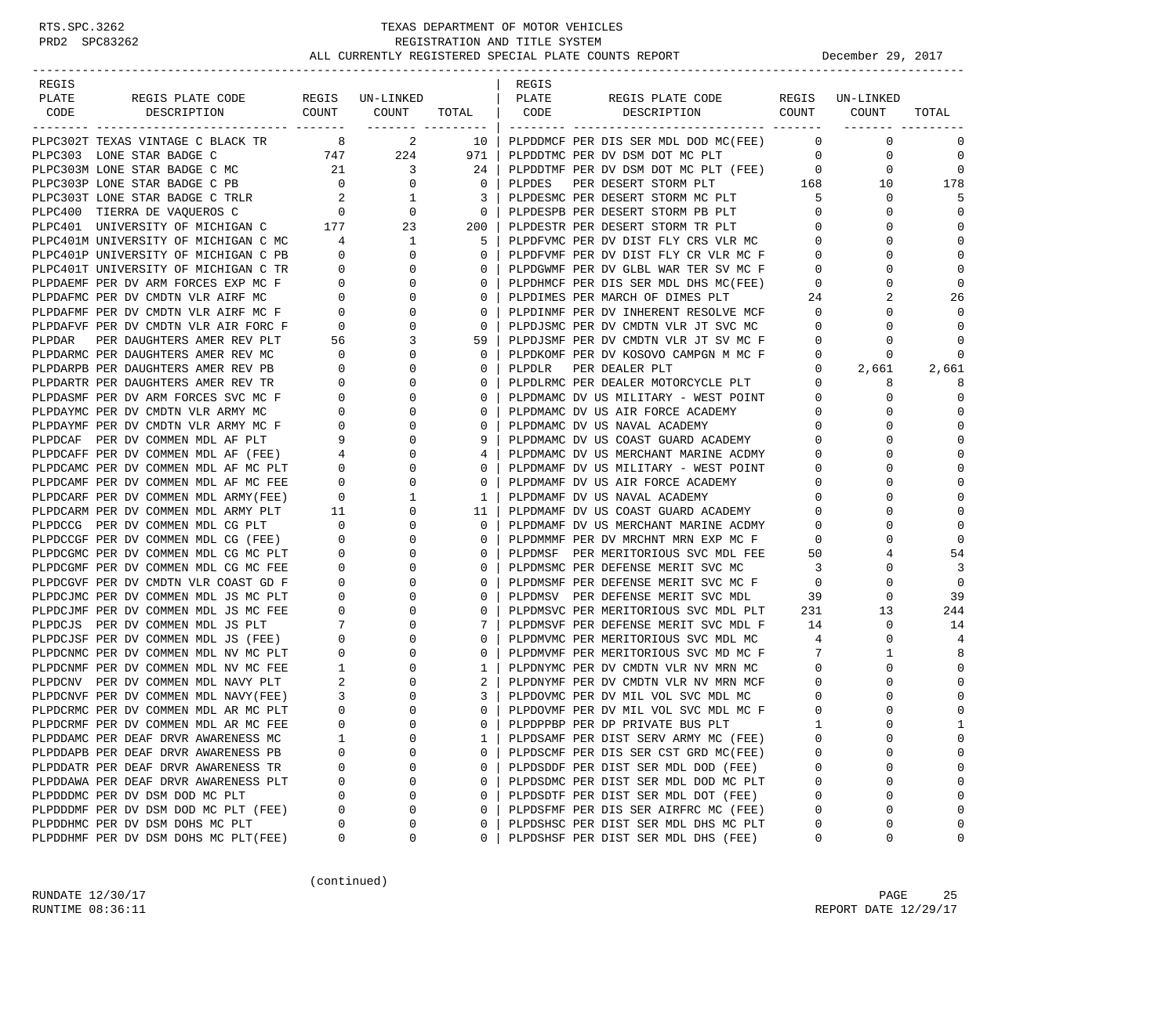| REGIS                                                                                                                                                                                                                                      |                |                                                                                                                        |                   | REGIS |                                                                            |                          |                      |                |
|--------------------------------------------------------------------------------------------------------------------------------------------------------------------------------------------------------------------------------------------|----------------|------------------------------------------------------------------------------------------------------------------------|-------------------|-------|----------------------------------------------------------------------------|--------------------------|----------------------|----------------|
| PLATE<br>REGIS PLATE CODE REGIS UN-LINKED<br>CODE DESCRIPTION COUNT COUNT                                                                                                                                                                  |                |                                                                                                                        |                   | PLATE | REGIS PLATE CODE<br>TOTAL   CODE DESCRIPTION COUNT COUNT                   |                          | REGIS UN-LINKED      |                |
|                                                                                                                                                                                                                                            |                |                                                                                                                        |                   |       |                                                                            |                          |                      | TOTAL          |
| PLPDSMA PER DISTING SERV AIR FORCE 5 0                                                                                                                                                                                                     |                |                                                                                                                        |                   |       | 5   PLPDVAR PER DV U.S. ARMY PLT 708                                       |                          | 7                    | 715            |
|                                                                                                                                                                                                                                            |                |                                                                                                                        | $\overline{0}$    |       | PLPDVARF PER DV U.S. ARMY PLT (FEE) 317                                    |                          | 15                   | 332            |
|                                                                                                                                                                                                                                            |                |                                                                                                                        | 0                 |       | PLPDVARM PER DV U.S. ARMY MC PLT                                           | $\overline{2}$           | 0                    | 2              |
|                                                                                                                                                                                                                                            |                |                                                                                                                        | $7\phantom{0}$    |       | PLPDVASF PER DV ARM FORCES SVC MDL F 0                                     |                          | 0                    | U              |
| PLEDSMAF PER DISTING SERV ATR FORCE<br>PLEDSMAF PER DISTING SERV ARMY (FEE) 0 0 0<br>PLEDSMAM PER DISTING SERV ARMY MC 0 0 0<br>PLEDSMAR PER DISTINGUISHED SERV ARMY 7 0<br>PLEDSMAR PER DISTINGUISHED SERV ARMY 7 0<br>PLEDSMAR PER DIS   |                |                                                                                                                        | $\circ$           |       | PLPDVASM PER DV ARM FORCES SVC MC<br>PLPDVAV PER DV AIR MEDAL VALOR PLT    | $\overline{0}$           | 0                    | $\Omega$       |
|                                                                                                                                                                                                                                            |                |                                                                                                                        | $1 \mid$          |       |                                                                            | 4                        | $\mathbf 0$          | 4              |
|                                                                                                                                                                                                                                            |                |                                                                                                                        | $\mathbf{0}$      |       | PLPDVAVF PER DV AIR MEDAL VLR (FEE)                                        | $\overline{2}$           | $\mathbf 0$          | 2              |
|                                                                                                                                                                                                                                            |                |                                                                                                                        | $\mathbf{0}$      |       | PLPDVAVM PER DV AIR MEDAL VALOR MC                                         | $\mathbf{1}$             | 0                    | 1              |
|                                                                                                                                                                                                                                            |                |                                                                                                                        | $\mathbf 0$       |       | PLPDVAYF PER DV CMDTN VLR ARMY (FEE)                                       | $\overline{0}$           | $\mathbf 0$          | $\Omega$       |
| PLPDSMDT PER DIST SER MDL DOT<br>PLPDSMFF PER DIST SER AIR FORCE (FEE) 1<br>PLPDSMFM PER DIST SERV AIR FORCE MC 0<br>PLPDSMMS PER DIST SERV ANY (FEE) 0<br>PLPDSMNF PER DISTING SERV NAVY MC 0<br>PLPDSMNY PER DISTINGUISHED SERV NAVY 3   |                | 0                                                                                                                      | $\mathbf{1}$      |       | PLPDVA1F PER DV AIR MEDAL PLT (FEE) 23                                     |                          | 2                    | 25             |
|                                                                                                                                                                                                                                            |                | 0                                                                                                                      | $\mathbf{0}$      |       | PLPDVBMC PER DV COMBAT MED BDGE MC_                                        | $\overline{0}$           | $\mathbf 0$          | $\mathbf 0$    |
|                                                                                                                                                                                                                                            |                | $\mathbf{0}$                                                                                                           | $\mathbf{0}$      |       | PLPDVBMF PER DV BRONZE STAR MC (FEE) 3                                     |                          | $\mathbf 0$          | 3              |
|                                                                                                                                                                                                                                            |                | $\mathbf 0$                                                                                                            | 0                 |       | PLPDVBR PER DV BRONZE STAR MEDAL 242                                       |                          | 2                    | 244            |
|                                                                                                                                                                                                                                            |                | $\mathbf{0}$                                                                                                           | $\mathbf 0$       |       | PLPDVBRF PER DV BRONZE STAR (FEE) 148                                      |                          | 3                    | 151            |
|                                                                                                                                                                                                                                            |                | 0                                                                                                                      | 3                 |       | PLPDVBRM PER DV BRONZE STAR MEDAL MC                                       | $\mathbf{1}$             | $\mathbf 0$          | 1              |
|                                                                                                                                                                                                                                            |                | 0                                                                                                                      | $1 \vert$         |       | PLPDVBV PER DV BRONZE STAR VALOR                                           | 27                       | $\mathbf 0$          | 27             |
|                                                                                                                                                                                                                                            |                | 0                                                                                                                      | $\mathbf{0}$      |       | PLPDVBVF PER DV BRNZ STAR VALOR(FEE) 16                                    |                          | $\mathbf 0$          | 16             |
|                                                                                                                                                                                                                                            |                | $\mathbf 0$                                                                                                            | 10 <sub>1</sub>   |       | PLPDVBVM PER DV BRONZE STAR VALOR MC                                       | $\overline{0}$           | 0                    | $\mathbf 0$    |
|                                                                                                                                                                                                                                            |                | $\overline{0}$                                                                                                         | $\circ$           |       | PLPDVCAB PER DV COMBAT ACTION BDGE                                         | -46                      | 2                    | 48             |
|                                                                                                                                                                                                                                            |                | 0<br>$\mathbf 0$                                                                                                       | 2<br>$\mathbf{0}$ |       | PLPDVCAF PER DV COMBAT ACTION BDGE F                                       | - 20<br>$\overline{0}$   | 0<br>$\mathbf 0$     | 20<br>$\Omega$ |
|                                                                                                                                                                                                                                            |                |                                                                                                                        | $\overline{0}$    |       | PLPDVCAM PER DV COMBAT ACTION BDG MC<br>PLPDVCAY PER DV CMDTN VLR ARMY PLT | $\overline{0}$           | $\mathbf 0$          | $\Omega$       |
|                                                                                                                                                                                                                                            |                |                                                                                                                        | $176$             |       | PLPDVCBF PER DV COMBAT MED BADGE FEE                                       | $\overline{0}$           | $\Omega$             | $\Omega$       |
|                                                                                                                                                                                                                                            |                |                                                                                                                        | 1                 |       | PLPDVCBM PER DV COMBAT ACTION MDL F                                        | 3                        | $\Omega$             |                |
| PLPDUBPB PER DU BLUE HERON PB PLT                                                                                                                                                                                                          |                |                                                                                                                        | $\overline{0}$    |       | PLPDVCCF PER DV COMBAT ACTRB CG MC F                                       | $\overline{0}$           | 0                    | $\Omega$       |
| PLPDUBTR PER DU BLUE HERON TRL                                                                                                                                                                                                             |                | $\begin{matrix}0&&&0\\&3&&&0\end{matrix}$                                                                              | 3                 |       | PLPDVCCG PER DV CMDTN VLR COAST GRD                                        | $\overline{0}$           | 0                    | $\Omega$       |
| PLPDUTHR PER DU THREE DOGS PLT                                                                                                                                                                                                             |                |                                                                                                                        | 17                |       | PLPDVCCM PER DV COMBAT ACT RBN CG MC                                       | $\mathbf{0}$             | $\Omega$             | $\Omega$       |
| PLPDUTMC PER DU THREE DOGS MC PLT                                                                                                                                                                                                          |                | $\begin{array}{ccccccc}\n & & & & 6 & & 11 \\  & & & & 0 & & 0 \\  & & & & & 0 & & 0 \\  & & & & & & & 0\n\end{array}$ | $\mathbf{0}$      |       | PLPDVCFM PER DV COMBAT ACTN BDG MC F                                       | 1                        | 0                    | $\mathbf{1}$   |
| PLPDUTPB PER DU THREE DOGS PB PLT                                                                                                                                                                                                          |                |                                                                                                                        | 0                 |       | PLPDVCG PER DV U.S. COAST GUARD PLT                                        | 18                       | 1                    | 19             |
| PLPDUTRL PER DU THREE DOGS TRL PLT<br>PLPDUTRL PER DU THREE DOGS TRL PLT<br>PLPDVAC PER DV ARMY DST CROSS PLT 1<br>PLPDVACF PER DV ARMY DST CROSS (FEE) 0<br>PLPDVACM PER DV ARMY DST CROSS MC 0<br>PLPDVADF DV US MILITARY - WEST POINT 0 |                | $\overline{0}$                                                                                                         | 0                 |       | PLPDVCGF PER DV US COAST GUARD (FEE)                                       | $\overline{4}$           | 1                    | 5              |
|                                                                                                                                                                                                                                            |                | $\mathbf 0$                                                                                                            | $1 \mid$          |       | PLPDVCGM PER DV U.S. COAST GUARD MC                                        | $\overline{0}$           | $\mathbf 0$          | $\mathbf 0$    |
|                                                                                                                                                                                                                                            |                | $\mathbf{0}$                                                                                                           | $\mathbf{0}$      |       | PLPDVCIF PER DV COMBAT INFANTRY BD F                                       | 15                       | $\mathbf 0$          | 15             |
|                                                                                                                                                                                                                                            |                | $\mathbf 0$                                                                                                            | $\mathbf{0}$      |       | PLPDVCIN PER DV COMBAT INFANTRY BDGE                                       | 43                       | 2                    | 45             |
|                                                                                                                                                                                                                                            |                | 0                                                                                                                      | 0                 |       | PLPDVCJS PER DV CMDTN VLR JT SVC PLT                                       | $\overline{0}$           | $\Omega$             | 0              |
| PLPDVADF DV US AIR FORCE ACADEMY                                                                                                                                                                                                           | $\overline{0}$ | 0                                                                                                                      | 0                 |       | PLPDVCMB PER DV COMBAT ACTION MDL                                          | 5                        | $\mathbf 0$          | 5              |
| PLPDVADF DV US NAVAL ACADEMY                                                                                                                                                                                                               |                | $\frac{0}{0}$<br>$\mathbf{0}$                                                                                          | $\circ$           |       | PLPDVCMC PER DV COMBAT ACTN MDL MC F                                       | $\overline{0}$           | $\mathbf 0$          | $\Omega$       |
| PLPDVADF DV US NAVAL ACADEMY 0<br>PLPDVADF DV US COAST GUARD ACADEMY 0<br>PLPDVADF DV US MERCHANT MARINE ACDMY 0<br>PLPDVAEF PER DV ARM FORCES EXP MDL F 0<br>PLPDVAEM PER DV ARM FORCES EXP MC 0<br>PLPDVAF PER DV U.S. AIR FORCE PLT 3   |                | $\mathbf{0}$                                                                                                           | $\mathbf{0}$      |       | PLPDVCMD PER DV COMBAT MED BADGE                                           |                          | $\mathbf 0$          | -1             |
|                                                                                                                                                                                                                                            |                | $\mathbf 0$                                                                                                            | 0                 |       | PLPDVCMF PER DV DIST FLY CR MC (FEE)                                       | $\mathbf{0}$             | 0                    | U              |
|                                                                                                                                                                                                                                            |                | 0                                                                                                                      | $\mathbf{0}$      |       | PLPDVCMM PER DV COMBAT ACTION MDL MC                                       | $\overline{\phantom{0}}$ | $\Omega$             |                |
|                                                                                                                                                                                                                                            |                | 0                                                                                                                      | $\mathbf{0}$      |       | PLPDVCNY PER DV CMDTN VLR NV MRN                                           | $\overline{0}$           | $\mathbf 0$          |                |
|                                                                                                                                                                                                                                            |                | 6                                                                                                                      | 341               |       | PLPDVCOA PER DV COAST GUARD MDL PLT                                        | 2                        | $\Omega$             | 2              |
| PLPDVAFD PER DV ARM FORCES EXP MDL                                                                                                                                                                                                         | $\overline{1}$ | $\Omega$                                                                                                               | $1 \mid$          |       | PLPDVCOF PER DV COAST GUARD MDL(FEE)                                       | $\mathbf{1}$             | $\Omega$             | $\mathbf{1}$   |
| PLPDVAFF PER DV U.S. AIR FORCE (FEE)                                                                                                                                                                                                       | 154            | 2                                                                                                                      | 156               |       | PLPDVCOM PER DV COAST GUARD MDL MC                                         | 0                        | $\Omega$             |                |
| PLPDVAFM PER DV U.S. AIR FORCE MC                                                                                                                                                                                                          | 1              | $\Omega$                                                                                                               | 1                 |       | PLPDVCOS PER DV COAST GUARD MDL MC F                                       |                          | $\Omega$             | -1             |
| PLPDVAFS PER DV ARM FORCES SVC MDL                                                                                                                                                                                                         | 0              | 0                                                                                                                      | 0                 |       | PLPDVCRF PER DV COMBAT ACTN RBN CG F                                       | 0                        | 0                    | n              |
| PLPDVAM PER DV AIR MEDAL PLT                                                                                                                                                                                                               | 55             | 3                                                                                                                      | 58                |       | PLPDVCRG PER DV COMBAT ACTION RBN CG                                       | 0                        | $\Omega$             |                |
| PLPDVAMC PER DV AIR MEDAL MC (FEE)                                                                                                                                                                                                         | 1              | 0<br>$\Omega$                                                                                                          | 1                 |       | PLPDVDDF PER DV DSM DOD PLT (FEE)                                          | $\Omega$                 | $\Omega$<br>$\Omega$ |                |
| PLPDVAMF PER DV ARMY DST CRS MC(FEE)                                                                                                                                                                                                       | 0              | $\Omega$                                                                                                               | 0                 |       | PLPDVDFM PER DV DEFENSE MRT MDL MC F                                       | 0                        | $\Omega$             |                |
| PLPDVAMM PER DV AIR MEDAL MC PLT                                                                                                                                                                                                           | 0<br>1         | 0                                                                                                                      | 0                 |       | PLPDVDHF PER DV DSM DOHS PLT (FEE)                                         | ı<br>0                   | 0                    | л.<br>0        |
| PLPDVAMS PER DV AIRMANS MDL PLT                                                                                                                                                                                                            |                |                                                                                                                        | 1                 |       | PLPDVDMF PER DV DF SPR SV MDL MC-FEE                                       |                          |                      |                |

(continued)

RUNDATE  $12/30/17$  PAGE 26 RUNTIME  $08:36:11$  REPORT DATE  $12/29/17$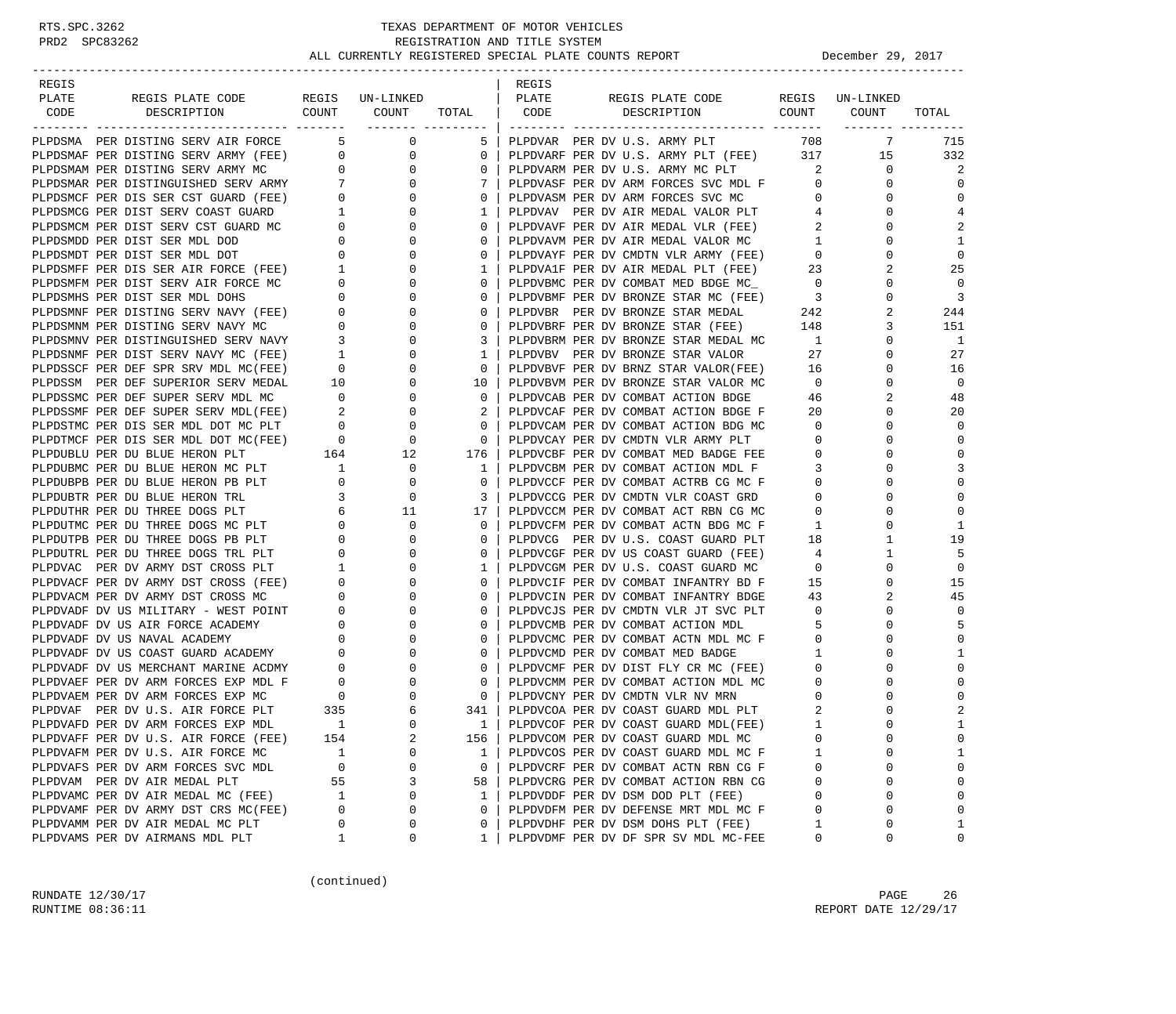| REGIS                                                                                                              |                          |                                  |                   | REGIS |                                                                                                                                                                                                                                                                                                                                                                                                                                                                  |                               |                 |             |
|--------------------------------------------------------------------------------------------------------------------|--------------------------|----------------------------------|-------------------|-------|------------------------------------------------------------------------------------------------------------------------------------------------------------------------------------------------------------------------------------------------------------------------------------------------------------------------------------------------------------------------------------------------------------------------------------------------------------------|-------------------------------|-----------------|-------------|
| PLATE<br>REGIS PLATE CODE<br>COUNT                                                                                 |                          | REGIS UN-LINKED                  |                   | PLATE | REGIS PLATE CODE<br>COUNT                                                                                                                                                                                                                                                                                                                                                                                                                                        |                               | REGIS UN-LINKED |             |
| CODE<br>DESCRIPTION                                                                                                |                          | COUNT                            | TOTAL             | CODE  | DESCRIPTION                                                                                                                                                                                                                                                                                                                                                                                                                                                      |                               | COUNT           | TOTAL       |
| PLPDVDMM PER DV DEFENSE MERIT MDL MC                                                                               |                          | $\overline{0}$<br>$\overline{0}$ |                   |       | 0   PLPDVKOC PER DV KOSOVO CAMPAIGN MDL                                                                                                                                                                                                                                                                                                                                                                                                                          | $\mathbf{0}$                  | 0               | 0           |
| PLPDVDMS PER DV DEFENSE MERIT SVC MD 14                                                                            |                          | $\mathbf{1}$                     | 15                |       | PLPDVKOF PER DV KOSOVO CAMPGN MDL F                                                                                                                                                                                                                                                                                                                                                                                                                              | $\mathbf{0}$                  | 0               | $\mathbf 0$ |
| PLPDVDSD PER DV DSM DOD PLT                                                                                        | $\overline{0}$           | $\mathbf{0}$                     | $\mathbf{0}$      |       | PLPDVKOM PER DV KOSOVO CAMPGN MDL MC                                                                                                                                                                                                                                                                                                                                                                                                                             | $\mathbf{0}$                  | 0               | 0           |
| PLPDVDSF PER DV DEF SPR SVC MDL(FEE) 0<br>PLPDVDSH PER DV DSM DOHS PLT 0<br>PLPDVDSM PER DV DEF SUPER SVC MDL MC 0 |                          | $\mathbf{0}$                     | $\mathbf{0}$      |       | PLPDVKRM PER DV KOREAN SVC MDL MC                                                                                                                                                                                                                                                                                                                                                                                                                                | 0                             | 0               | $\Omega$    |
|                                                                                                                    |                          | $\overline{0}$                   | $\mathbf{0}$      |       | PLPDVKSF PER DV KOREAN SERVICE MDL F                                                                                                                                                                                                                                                                                                                                                                                                                             | $\mathbf{1}$                  | 0               | 1           |
|                                                                                                                    |                          | $\mathbf{0}$                     | $\mathbf{0}$      |       | PLPDVKSM PER DV KOREAN DEF SVC MC                                                                                                                                                                                                                                                                                                                                                                                                                                | $\mathbf 0$                   |                 | $\mathbf 0$ |
| PLPDVDSS PER DV DEF SUPERIOR SVC MDL                                                                               |                          | $4\overline{)}$<br>$\mathbf{0}$  | 4                 |       | PLPDVKSV PER DV KOREAN SERVICE MDL                                                                                                                                                                                                                                                                                                                                                                                                                               | -5                            | 0               | 5           |
|                                                                                                                    |                          | $0 \qquad \qquad$<br>0           | $\mathbf{0}$      |       |                                                                                                                                                                                                                                                                                                                                                                                                                                                                  | $\mathbf 0$                   |                 | $\Omega$    |
| PLPDVDST PER DV DSM DOT PLT<br>PLPDVDTF PER DV DSM DOT PLT (FEE)                                                   |                          | $\overline{0}$<br>0              | $\mathbf{0}$      |       | PLPDVKWF PER DV NATL DEF SV MD KOR F<br>PLPDVKWR PER DV NATL DEF SV MD KOREA                                                                                                                                                                                                                                                                                                                                                                                     | $\overline{0}$                | 0               | $\Omega$    |
|                                                                                                                    |                          | 0                                | 4                 |       | PLPDVLM PER DV LEGION OF MERIT PLT                                                                                                                                                                                                                                                                                                                                                                                                                               | 114                           | 1               | 115         |
|                                                                                                                    |                          | 0                                | $\mathbf{1}$      |       | PLPDVLMF PER DV LEGION OF MERIT(FEE)                                                                                                                                                                                                                                                                                                                                                                                                                             | 53                            | 2               | 55          |
| PLPDVEMF PER DV OP ENDURING FM MC F                                                                                | $\overline{1}$           | $\mathbf 0$                      | $\mathbf{1}$      |       | PLPDVLMM PER DV LEGION OF MERIT MC                                                                                                                                                                                                                                                                                                                                                                                                                               | $\overline{0}$                | 0               | $\mathbf 0$ |
| PLPDVFC PER DV AIR FORCE CROSS PLT                                                                                 |                          | $0 \qquad \qquad$<br>$\mathbf 0$ | $\mathbf{0}$      |       | PLPDVMAC DV US MILITARY - WEST POINT                                                                                                                                                                                                                                                                                                                                                                                                                             | $\overline{\mathbf{3}}$       | 0               | 3           |
| PLPDVFCF PER DV AIR FORCE CROSS(FEE)                                                                               |                          | $\overline{0}$<br>0              | $\mathbf{0}$      |       | PLPDVMAC DV US AIR FORCE ACADEMY                                                                                                                                                                                                                                                                                                                                                                                                                                 | 0                             | <sup>0</sup>    | 0           |
| PLPDVFCM PER DV AIR FORCE CROSS MC                                                                                 | $\overline{0}$           | 0                                | 0                 |       | PLPDVMAC DV US NAVAL ACADEMY                                                                                                                                                                                                                                                                                                                                                                                                                                     | $\mathbf 0$                   | 0               | $\Omega$    |
| PLPDVFCV PER DV DIST FLY CRS VLR PLT                                                                               | $\overline{\phantom{0}}$ | $\mathbf 0$                      | $\circ$           |       | PLPDVMAC DV US COAST GUARD ACADEMY                                                                                                                                                                                                                                                                                                                                                                                                                               | $\overline{0}$                |                 | $\mathbf 0$ |
| PLPDVFL PER DV DISTING FLYING CROSS                                                                                | 22                       | $\mathbf{1}$                     | 23                |       | PLPDVMAC DV US MERCHANT MARINE ACDMY                                                                                                                                                                                                                                                                                                                                                                                                                             | $\mathbf{0}$                  | 0               | $\Omega$    |
| PLPDVFLF PER DV DIST FLY CROSS (FEE)                                                                               | 7                        | 0                                | $7\phantom{0}$    |       | PLPDVMAF PER DV DSM AIR FRC MC (FEE)                                                                                                                                                                                                                                                                                                                                                                                                                             | $\overline{0}$                |                 | $\Omega$    |
| PLPDVFLM PER DV DISTING FLY CROSS MC                                                                               | $\mathbf{0}$             | $\mathbf 0$                      | $\mathbf{0}$      |       | PLPDVMBF PER DV BRNZ STR VLR MC(FEE)                                                                                                                                                                                                                                                                                                                                                                                                                             | $\mathbf 0$                   | <sup>0</sup>    | $\Omega$    |
| PLPDVFMF PER DV AIR FORCE CR MC(FEE)                                                                               | $\mathbf 0$              | 0                                | $\mathbf{0}$      |       | PLPDVMCE PER DV MARINE CORPS EXP PLT                                                                                                                                                                                                                                                                                                                                                                                                                             | 3                             | 1               | 4           |
| PLPDVFVF PER DV DIST FLY CRS VLR FEE                                                                               | 0                        | 0                                | $\mathbf{0}$      |       | PLPDVMCF PER DV DSM CST GRD MC (FEE)                                                                                                                                                                                                                                                                                                                                                                                                                             | $\overline{0}$                | 0               | $\mathbf 0$ |
| PLPDVGMF PER DV GLBL WAR TER EX MC F                                                                               | 0                        | $\mathbf 0$                      | $\mathbf{0}$      |       | PLPDVMCP PER DISABLED VETERAN MC PLT                                                                                                                                                                                                                                                                                                                                                                                                                             | 14                            | 0               | 14          |
| PLPDVGSF PER DV GLBL WAR TER SVC FEE                                                                               | $\mathbf{1}$             | $\mathbf 0$                      | $\mathbf{1}$      |       | PLPDVMDF PER DV SOLDIERS MDL MC FEE                                                                                                                                                                                                                                                                                                                                                                                                                              | $\overline{0}$                |                 | $\mathbf 0$ |
| PLPDVGSM PER DV GLBL WAR TER SVC MC                                                                                | 0                        | 0                                | $\mathbf{0}$      |       | PLPDVMEF PER DV MERITORIOUS SVC MD F                                                                                                                                                                                                                                                                                                                                                                                                                             | 41                            | 0               | 41          |
| PLPDVGWF PER DV GLBL WAR TER EXP F                                                                                 | 3                        | 0                                | 3                 |       | PLPDVMEM PER DV MERITORIOUS SM MC                                                                                                                                                                                                                                                                                                                                                                                                                                | $\overline{0}$                | 0               | $\mathbf 0$ |
| PLPDVGWM PER DV GLBL WAR TER EXP MC                                                                                | $\overline{0}$           | 0                                | $\mathbf{0}$      |       | PLPDVMER PER DV MERITORIOUS SVC MDL                                                                                                                                                                                                                                                                                                                                                                                                                              | 80                            | $\Omega$        | 80          |
| PLPDVGWS PER DV GLBL WAR TER SVC MDL                                                                               | $\overline{4}$           | $\mathbf 0$                      | 4                 |       | PLPDVMF PER DISABLED VET MC (FEE)                                                                                                                                                                                                                                                                                                                                                                                                                                | 64                            | 3               | 67          |
| PLPDVGWT PER DV GLBL WAR TER EXP PLT                                                                               | $\mathbf{1}$             | $\mathbf 0$                      | $\mathbf{1}$      |       | PLPDVMFA PER DV U.S. ARMY MC (FEE)                                                                                                                                                                                                                                                                                                                                                                                                                               | 12                            |                 | 12          |
| PLPDVHA PER DV CMOH ARMY PLT                                                                                       | $\mathbf{0}$             | 0                                | 0                 |       | PLPDVMFC PER DV US COAST GRD MC(FEE)                                                                                                                                                                                                                                                                                                                                                                                                                             | $\overline{\mathbf{0}}$       | 0               | $\mathbf 0$ |
|                                                                                                                    |                          | $0 \qquad \qquad$<br>0           | $\mathbf{0}$      |       |                                                                                                                                                                                                                                                                                                                                                                                                                                                                  | $\mathbf{1}$                  | 1<br>$\Omega$   | 2           |
| PLPDVHAM PER DV CMOH ARMY MC PLT<br>PLPDVHF PER DV CMOH AIR FORCE PLT                                              | $\overline{0}$           | $\mathbf 0$<br>0                 | $\mathbf{0}$      |       | $\begin{tabular}{lllllllllll} & & $\cdots$ & $\cdots$ & $\cdots$ & $\cdots$ & $\texttt{min} $ \texttt{r} \cup \texttt{RCE} $ \texttt{MC} $ \texttt{M} \texttt{C} $ \texttt{F} \texttt{EE} $ \texttt{)}$ \\ \texttt{PLPDVMFM PMR PER D} & $\cdots$ & $\cdots$ & $\cdots$ & $\cdots$ & $\cdots$ \\ \texttt{D} \texttt{T}, \texttt{D} \texttt{N} \texttt{M} \texttt{D} \texttt{N} $ \texttt{D} \texttt{B} \texttt{P} $ \texttt{D} \texttt{Y}$ & $\cdots$ & $\cdots$ | 13                            |                 | 13<br>8     |
|                                                                                                                    | $\overline{0}$<br>0      | $\mathbf 0$                      | $\mathbf{0}$<br>0 |       | PLPDVMFN PER DV U.S. NAVY MC (FEE)                                                                                                                                                                                                                                                                                                                                                                                                                               | 8 <sup>8</sup><br>$\mathbf 0$ | 0               | 0           |
| PLPDVHFF PER DV CMOH AIR FORCE (FEE)<br>PLPDVHUM PER DV GMOH AIR FORGE MG<br>PLPDVHFM PER DV CMOH AIR FORCE MC     | $\mathbf{0}$             | $\mathbf 0$                      | 0                 |       | PLPDVMMC PER DV AIRMANS MDL MC PLT                                                                                                                                                                                                                                                                                                                                                                                                                               | 0                             |                 | 0           |
| PLPDVHMF PER DV CMOH ARMY MC (FEE)                                                                                 | $\overline{0}$           | 0                                | $\mathbf{0}$      |       | PLPDVMME PER DV MRCHNT MRN EXP MDL                                                                                                                                                                                                                                                                                                                                                                                                                               | $\overline{1}$                | 0               | 1           |
| PLPDVHN PER DV CMOH NAVY PLT                                                                                       | 0                        | $\mathbf 0$                      | $\mathbf{0}$      |       | PLPDVMMF PER DV LGN OF MERIT MC(FEE)<br>PLPDVMMM PER DV MRCHNT MRN EXP MC<br>PLPDVMMM PER DV MRCHNT MRN EXP MC                                                                                                                                                                                                                                                                                                                                                   | $\overline{0}$                | 0               | $\mathbf 0$ |
| PLPDVHNF PER DV CMOH NAVY PLT (FEE)                                                                                | $\overline{0}$           | 0                                | $\mathbf{0}$      |       | PLPDVMMS PER DV AIRMANS MDL MC (FEE)                                                                                                                                                                                                                                                                                                                                                                                                                             | $\overline{0}$                | 0               | $\mathbf 0$ |
| PLPDVHNM PER DV CMOH NAVY MC PLT                                                                                   | $\mathbf{0}$             | $\mathbf 0$                      | 0                 |       |                                                                                                                                                                                                                                                                                                                                                                                                                                                                  |                               | 0               | $\Omega$    |
| PLPDVIMC PER DV COMBAT INFANTR BD MC                                                                               | $\mathbf 0$              | 0                                | $\circ$           |       | PLPDVMNF PER DV DSM NAVY MC (FEE) 0<br>PLPDVMR PER DV U.S. MARINE CORPS 439                                                                                                                                                                                                                                                                                                                                                                                      |                               | 10              | 449         |
| PLPDVIMF PER DV COMBAT INFTR BD MC F                                                                               | 2                        | 0                                | 2                 |       | PLPDVMRF PER DV US MARINE CORPS(FEE)                                                                                                                                                                                                                                                                                                                                                                                                                             | 179                           | 7               | 186         |
| PLPDVINF PER DV INHERENT RESOLVE FEE                                                                               | $\mathbf{0}$             | $\Omega$                         | $\mathbf{0}$      |       | PLPDVMRM PER DV U.S. MARINE CORPS MC                                                                                                                                                                                                                                                                                                                                                                                                                             | -5                            | $\Omega$        | 5           |
| PLPDVINM PER DV INHERENT RESOLVE MC                                                                                | $\Omega$                 | $\Omega$                         |                   |       | 0   PLPDVMSF PER DV DSM ARMY MC (FEE)                                                                                                                                                                                                                                                                                                                                                                                                                            | $\Omega$                      | $\Omega$        | $\Omega$    |
| PLPDVINR PER DV INHERENT RESOLVE PLT                                                                               | $\Omega$                 | 0                                | 0                 |       | PLPDVMVF PER DV MERITORIOUS SM MC F                                                                                                                                                                                                                                                                                                                                                                                                                              | 2                             | 0               | 2           |
| PLPDVJSF PER DV CMDTN VLR JT SVC FEE                                                                               | 0                        | $\Omega$                         | 0                 |       | PLPDVMVM PER DV MIL VOL SVC MDL PLT                                                                                                                                                                                                                                                                                                                                                                                                                              | 1                             | U               | 1           |
| PLPDVKDF PER DV KOREAN DEF SVC MDL F                                                                               | 3                        | 0                                | 3                 |       | PLPDVMXF PER DV MARINE CORPS EXP FEE                                                                                                                                                                                                                                                                                                                                                                                                                             | 1                             | 0               | 1           |
| PLPDVKDS PER DV KOREAN DEF SVC MDL                                                                                 | 6                        | $\Omega$                         | 6                 |       | PLPDVMXM PER DV MARINE COR EXP MC                                                                                                                                                                                                                                                                                                                                                                                                                                | 0                             | $\Omega$        | 0           |
| PLPDVKFC PER DV NT DF SV MD KOR MC F                                                                               | 0                        | $\Omega$                         | $\mathbf 0$       |       | PLPDVNAF PER DV CMDTN VLR NV MRN FEE                                                                                                                                                                                                                                                                                                                                                                                                                             | 0                             | U               | 0           |
| PLPDVKFM PER DV KOREAN DEF SVC MC F                                                                                | $\Omega$                 | $\Omega$                         | 0                 |       | PLPDVNBF PER DV COMB AC RB NAVY MC F                                                                                                                                                                                                                                                                                                                                                                                                                             | 2                             | 0               | 2           |
| PLPDVKMC PER DV NAT DEF SV MD KOR MC                                                                               | 0                        | 0                                | 0                 |       | PLPDVNC PER DV NAVY CROSS PLT                                                                                                                                                                                                                                                                                                                                                                                                                                    | 1                             | 0               | 1           |
| PLPDVKMF PER DV KOREAN SVC MDL MC F                                                                                | 0                        | 0                                | 0                 |       | PLPDVNCF PER DV NAVY CROSS PLT (FEE)                                                                                                                                                                                                                                                                                                                                                                                                                             | 0                             | 0               | 0           |

(continued)

RUNDATE 12/30/17 PAGE 27 RUNTIME 08:36:11 REPORT DATE 12/29/17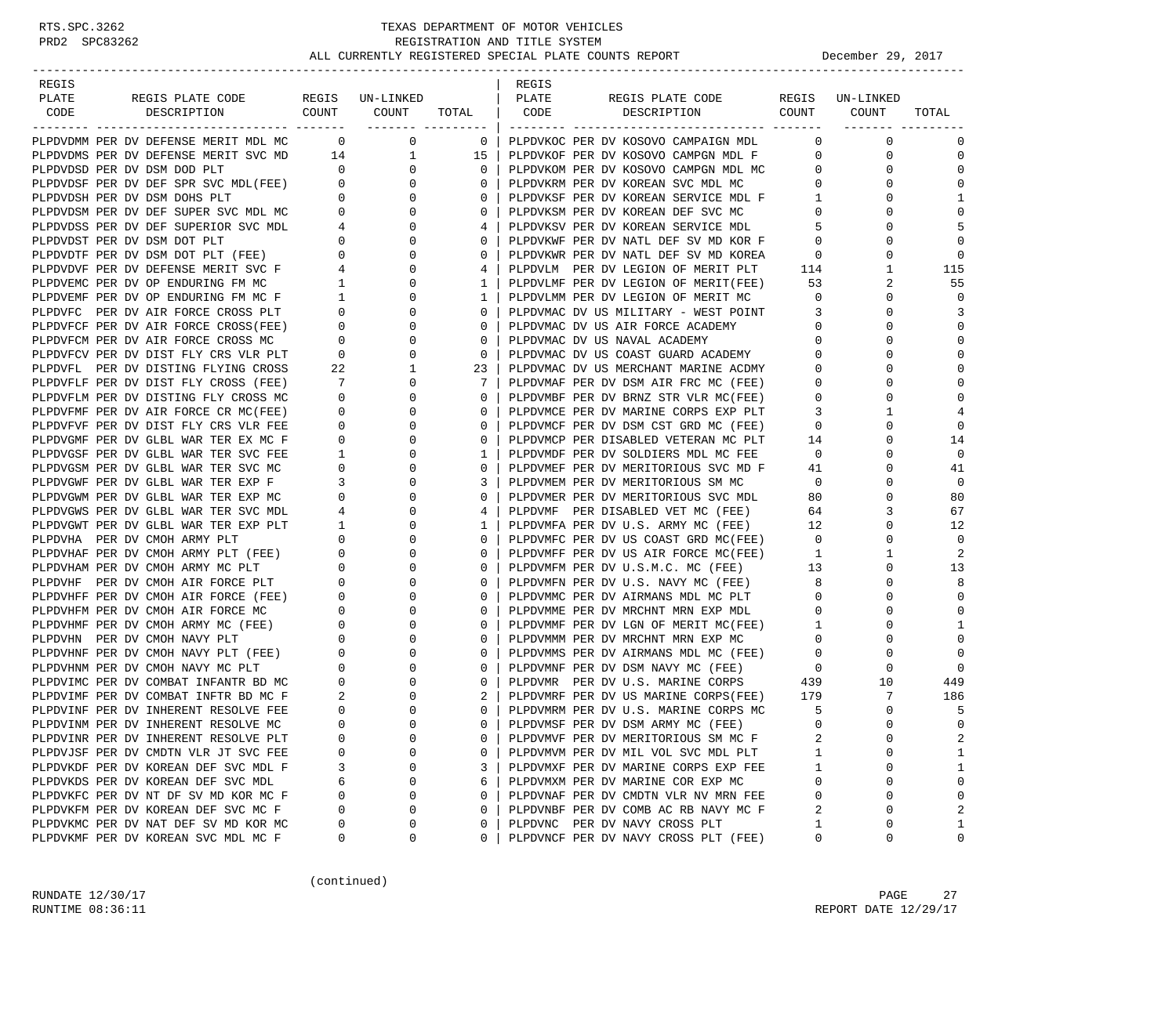| REGIS                                                                                                                                                                                                                                    |                                  |                                       |                            | REGIS |                                                                             |                            |                         |                   |
|------------------------------------------------------------------------------------------------------------------------------------------------------------------------------------------------------------------------------------------|----------------------------------|---------------------------------------|----------------------------|-------|-----------------------------------------------------------------------------|----------------------------|-------------------------|-------------------|
| REGIS PLATE CODE REGIS UN-LINKED<br>PLATE                                                                                                                                                                                                |                                  |                                       |                            | PLATE | REGIS PLATE CODE                                                            |                            | REGIS UN-LINKED         |                   |
| CODE<br>DESCRIPTION                                                                                                                                                                                                                      |                                  | COUNT COUNT                           | TOTAL                      | CODE  | DESCRIPTION                                                                 |                            | COUNT COUNT             | TOTAL             |
|                                                                                                                                                                                                                                          | $\sim$ 0                         | ____________________                  |                            |       |                                                                             |                            | $\mathbf 0$             |                   |
| PLPDVNCM PER DV NAVY CROSS MC PLT<br>PLPDVNDD PER DV NAT DEF SV MD DSTORM 24                                                                                                                                                             |                                  | $\overline{0}$                        | $\overline{0}$             |       | PLPDVSN PER DV DSM NAVY PLT                                                 | 2<br>$\overline{0}$        | 0                       | 2<br>$\mathbf 0$  |
|                                                                                                                                                                                                                                          |                                  |                                       | $\overline{0}$<br>24<br>4  |       | PLPDVSNF PER DV DSM NAVY PLT (FEE)<br>PLPDVSNM PER DV DSM NAVY MC PLT       | $\overline{0}$             | $\mathbf 0$             | $\mathbf 0$       |
| PLPDVNDF PER DV NAT DF SVMD DSTORM F<br>PLPDVNDM PER DV NAT D SVMD DSTORM MC<br>PLPDVNEX PER DV NAVY EXPED MDL PLT 1<br>PLPDVNFM PER DV NAT D SM DSTORM MC F                                                                             |                                  | $\begin{array}{c} 0 \\ 0 \end{array}$ | $\mathbf{0}$               |       | PLPDVSS PER DV SILVER STAR MEDAL 14                                         |                            | $\Omega$                | 14                |
|                                                                                                                                                                                                                                          |                                  |                                       |                            |       |                                                                             | $6\overline{6}$            | 0                       | 6                 |
|                                                                                                                                                                                                                                          |                                  | $\overline{0}$<br>$\mathbf{0}$        | 1<br>$\overline{0}$        |       | PLPDVSSF PER DV SILVER STAR (FEE)<br>PLPDVSSM PER DV SILVER STAR MEDAL MC   | $\overline{0}$             | $\Omega$                | $\mathbf 0$       |
|                                                                                                                                                                                                                                          |                                  | $\mathbf{0}$                          | $\mathbf{0}$               |       |                                                                             |                            | 0                       |                   |
| PLPDVNMC PER DV COMB ACT RB NAVY MC 0<br>PLPDVNMF PER DV NAVY CROSS MC (FEE) 0<br>PLPDVNMM PER DV NAVY MARINE MDL PLT 4<br>PLPDVNMR PER DV COMBAT ACT RB NAVY 33<br>PLPDVNRF PER DV COMBAT ACT RB NAVY F 13                              |                                  | $\mathbf 0$                           | $\mathbf{0}$               |       | PLPDVSWA PER DV SW ASIA SVC MDL ODS                                         | 36<br>10                   | 2                       | 36<br>12          |
|                                                                                                                                                                                                                                          |                                  |                                       |                            |       | PLPDVSWF PER DV SW ASIA SVC MDL FEE<br>PLPDVTMF PER DV COMBAT MED BDGE MC F |                            | $\Omega$                | $\Omega$          |
|                                                                                                                                                                                                                                          |                                  | 0                                     | 4                          |       |                                                                             | $\overline{0}$             | 0                       | $\mathbf 0$       |
|                                                                                                                                                                                                                                          |                                  | $\mathbf 0$                           | 33                         |       | PLPDVVAF PER DV CMDTN VLR AIR FORCE                                         | $\overline{0}$             | $\Omega$                | $\mathbf 0$       |
|                                                                                                                                                                                                                                          |                                  | $\mathbf 0$                           | 13                         |       | PLPDVVFM PER DV NAT DEF SV MD V MC F                                        | $\overline{0}$             |                         |                   |
|                                                                                                                                                                                                                                          |                                  | 6                                     | 288                        |       | PLPDVVIF PER DV VIETNAM SVC MDL MC F                                        | 3                          | 0<br>$\Omega$           | 3<br>$\mathbf{1}$ |
|                                                                                                                                                                                                                                          |                                  | $\overline{4}$                        | 119                        |       | PLPDVVIM PER DV VIETNAM SVC MDL MC                                          | $\mathbf{1}$               |                         |                   |
|                                                                                                                                                                                                                                          |                                  | $\mathbf{0}$                          | $\mathbf{0}$               |       | PLPDVVMC PER DV NAT DEF SV MD V MC                                          | $\circ$                    | $\Omega$                | $\mathbf 0$       |
| PLPDVNKF FER DV U.S. NAVY PLT 282<br>PLPDVNVF PER DV U.S. NAVY PLT (FEE) 115<br>PLPDVNVF PER DV U.S. NAVY MC PLT 0<br>PLPDVNXF PER DV NAVY EXPED MDL (FEE) 0<br>PLPDVNXF PER DV NAVY EXPED MDL (FEE) 0<br>PLPDVNYF PER DV NAVY MARINE MD |                                  | $\mathbf 0$                           | $\overline{0}$             |       | PLPDVVMF PER DV CMOH NAVY MC (FEE)<br>PLPDVVNF PER DV VIETNAM SVC MDL FEE   | $\overline{0}$             | 0                       | $\mathbf 0$       |
|                                                                                                                                                                                                                                          |                                  | $\mathbf{0}$                          | 1                          |       |                                                                             | 18                         | $\Omega$                | 18                |
| PLPDVOEF PER DV OP ENDURING FR MDL F<br>PLPDVOEN PER DV OP ENDURING FR MDL<br>PLPDVOMF PER DV OP IRAQ FR MDL MC F<br>PLPDVOPF PER DV OP IRAQ FR MDL (FEE)<br>PLPDVOPI PER DV OP IRAQ FR MDL PLT<br>102 1                                 |                                  |                                       | 19                         |       | PLPDVVNM PER DV VIETNAM SVC MDL PLT                                         | 47                         | 0                       | 47                |
|                                                                                                                                                                                                                                          |                                  |                                       | 48                         |       | PLPDVVOF PER DV MIL VOL SVC MDL FEE                                         | $\overline{1}$             | 0                       | 1                 |
|                                                                                                                                                                                                                                          |                                  |                                       | $\overline{\phantom{a}}^2$ |       | PLPDVVWF PER DV NAT DEF SV MD VIET F                                        | 3                          | $\Omega$                | 3                 |
|                                                                                                                                                                                                                                          |                                  |                                       | - 40                       |       | PLPDVVWR PER DV NAT DEF SV MD VIETER                                        | 6                          | 0                       | 6                 |
|                                                                                                                                                                                                                                          |                                  |                                       | 103                        |       | PLPDVV1F PER DV AIR MDL VLR MC (FEE)                                        | $\overline{0}$             | $\Omega$                | $\mathbf 0$       |
| PLPDVOPM PER DV OP IRAQ FR MDL MC 1                                                                                                                                                                                                      |                                  | $\begin{array}{c}0\\26\end{array}$    | $\overline{1}$             |       | PLPDVWMC PER DV SW ASIA SVC MDL MC                                          | $\overline{0}$             | 0                       | $\mathbf 0$       |
| PLPDVP PER DISABLED VETERAN PLT 1,385                                                                                                                                                                                                    |                                  | 26                                    | 1,411                      |       | PLPDVWMF PER DV SW ASIA SVC MDL MC F                                        | $\mathbf{1}$               | $\Omega$                | $\mathbf{1}$      |
| PLPDVPF PER DISABLED VETERAN (FEE) 702 24<br>PLPDVPFM PER DV PRISONER WAR MD MC F 0 0 0<br>PLPDVPH PER DV PURPLE HEART PLT 90 2                                                                                                          |                                  | 24 and $\sim$                         | 726                        |       | PLPDVWOF PER DV WOMAN VETERAN PLT F                                         | 24                         | $\Omega$                | 24                |
|                                                                                                                                                                                                                                          |                                  |                                       | $\overline{\mathbf{0}}$    |       | PLPDVWOM PER DV WOMAN VETERAN PLT 148                                       |                            | 3                       | 151               |
|                                                                                                                                                                                                                                          |                                  |                                       | 92                         |       | PLPDVWVF PER DV WOMAN VETERAN MC FEE                                        | $\overline{0}$             | 0                       | $\mathbf 0$       |
| PLPDVPHF PER DV PURPLE HEART (FEE) 32                                                                                                                                                                                                    |                                  | $\overline{0}$                        | 32                         |       | PLPDVWVM PER DV WOMAN VETERAN MC PLT                                        | $\overline{0}$             | 0                       | $\Omega$          |
| PLPDVPHM PER DV PURPLE HEART MC PLT                                                                                                                                                                                                      | $\sim$ 2                         | $\mathbf{0}$                          | 2                          |       | PLPDVXMF PER DV MARINE COR EXP MC F                                         | $\overline{0}$             | $\Omega$                | $\Omega$          |
| PLPDVPMC PER DV PRISONER WAR MDL MC                                                                                                                                                                                                      |                                  | $\mathbf{0}$                          | $\mathbf{0}$               |       | PLPDVYMC PER DV NAVY EXPED MDL MC                                           | $\overline{0}$             | 0                       | $\Omega$          |
| PLPDVPMF PER DV PURPLE HEART MC(FEE)                                                                                                                                                                                                     |                                  | 1                                     | 3                          |       | PLPDVYMF PER DV NAVY EXPED MDL MC F                                         | $\overline{0}$             | 0                       | $\Omega$          |
| PLPDVPOF PER DV PRISONER OF WAR MD F                                                                                                                                                                                                     |                                  | $\mathbf 0$                           | $\overline{0}$             |       | PLPD001 LARGE STAR WHITE/BLACK D 15,435                                     |                            | 2,077                   | 17,512            |
| PLPDVPOW PER DV PRISONER OF WAR MDL                                                                                                                                                                                                      | $\begin{matrix}0\\0\end{matrix}$ | $\mathbf{0}$                          | $\overline{0}$             |       | PLPD001M LARGE STAR WHITE/BLACK D MC                                        | 46                         | 5                       | 51                |
| PLPDVRFM PER DV NAVY MARINE MDL MC F                                                                                                                                                                                                     | $\sim$ 0                         | $\mathbf{0}$                          | $\circ$                    |       | PLPD001P LARGE STAR WHITE/BLACK D PB                                        | $\overline{0}$             | $\mathbf 0$             | $\overline{0}$    |
| PLPDVRMC PER DV NAVY MARINE MDL MC                                                                                                                                                                                                       | $\overline{0}$                   | 0                                     | $\mathbf{0}$               |       | PLPD001T LARGE STAR WHITE/BLACK D TR                                        | 8                          | 6                       | 14                |
| PLPDVRMF PER DV CMOH AIR FRC MC(FEE) 0<br>PLPDVRMM PER DV AIRMANS MDL (FEE) 0                                                                                                                                                            |                                  | 0                                     | $\mathbf{0}$               |       | PLPD002 LONE STAR BLUE D                                                    | 48                         | 10                      | 58                |
|                                                                                                                                                                                                                                          |                                  | 0                                     | $\mathbf{0}$               |       | PLPD002M LONE STAR BLUE D MC                                                | -5                         | 2                       | -7                |
|                                                                                                                                                                                                                                          |                                  | $\mathbf{0}$                          | $\overline{0}$             |       | PLPD002P LONE STAR BLUE D PB                                                | $\circ$                    | $\mathbf 0$             | $\mathbf 0$       |
| PLPDVSA PER DV DSM ARMY PLT (FEE) 9<br>PLPDVSAF PER DV DSM ARMY PLT (FEE) 6                                                                                                                                                              |                                  | $\mathbf 0$                           | 9                          |       | PLPD002T LONE STAR BLUE D TR                                                | $\circ$                    | $\mathbf 0$             | $\mathbf 0$       |
|                                                                                                                                                                                                                                          |                                  | $\mathbf{0}$                          | 6                          |       | PLPD003 LONE STAR RED D                                                     | 52                         | 14                      | 66                |
| PLPDVSAM PER DV DSM ARMY MC PLT<br>PLPDVSC PER DV DSM COAST GUARD PLT 0                                                                                                                                                                  | $\overline{0}$                   | $\mathbf 0$                           | $\overline{0}$             |       | PLPD003M LONE STAR RED D MC                                                 | 5                          | 1                       | 6                 |
|                                                                                                                                                                                                                                          |                                  | $\mathbf 0$<br>$\cap$                 | $0-1$<br>$\Omega$          |       | PLPD003P LONE STAR RED D PB                                                 | $\overline{0}$<br>$\Omega$ | $\mathbf 0$<br>$\Omega$ | $\mathbf 0$       |
| PLPDVSCF PER DV DSM COAST GUARD(FEE)                                                                                                                                                                                                     | $\Omega$                         |                                       |                            |       | PLPD003T LONE STAR RED D TR                                                 |                            |                         | $\Omega$          |
| PLPDVSCM PER DV DSM COAST GUARD MC                                                                                                                                                                                                       | 0                                | $\mathbf 0$                           | 0                          |       | PLPD004 LONE STAR ORANGE D                                                  | 31                         | 5                       | 36                |
| PLPDVSF PER DV DSM AIR FORCE PLT                                                                                                                                                                                                         | 1                                | O                                     | 1                          |       | PLPD004M LONE STAR ORANGE D MC                                              | 2                          | 0                       | 2                 |
| PLPDVSFF PER DV DSM AIR FORCE (FEE)                                                                                                                                                                                                      | 0                                | 0                                     | 0                          |       | PLPD004P LONE STAR ORANGE D PB                                              | 0                          | 0                       | 0                 |
| PLPDVSFM PER DV DSM AIR FORCE MC PLT                                                                                                                                                                                                     | 0                                | $\mathbf 0$                           | 0                          |       | PLPD004T LONE STAR ORANGE D TR                                              | 0                          | 0                       | $\mathsf 0$       |
| PLPDVSLD PER DV SOLDIERS MDL PLT                                                                                                                                                                                                         | 2                                | $\mathbf 0$                           | 2                          |       | PLPD005 LONE STAR MAROON D                                                  | 70                         | 12                      | 82                |
| PLPDVSLF PER DV SOLDIERS MDL PLT FEE                                                                                                                                                                                                     | 1                                | $\mathbf 0$                           | 1                          |       | PLPD005M LONE STAR MAROON D MC                                              | 2                          | 0                       | 2                 |
| PLPDVSMC PER DV SOLDIERS MDL MC PLT                                                                                                                                                                                                      | 0                                | 0                                     | 0                          |       | PLPD005P LONE STAR MAROON D PB                                              | 0                          | 0                       | $\mathbf 0$       |
| PLPDVSMF PER DV SILVER STAR MC (FEE)                                                                                                                                                                                                     | 0                                | 0                                     | 0                          |       | PLPD005T LONE STAR MAROON D TR                                              | 1                          | 0                       | 1                 |

(continued)

RUNDATE  $12/30/17$  PAGE 28 RUNTIME 08:36:11 REPORT DATE 12/29/17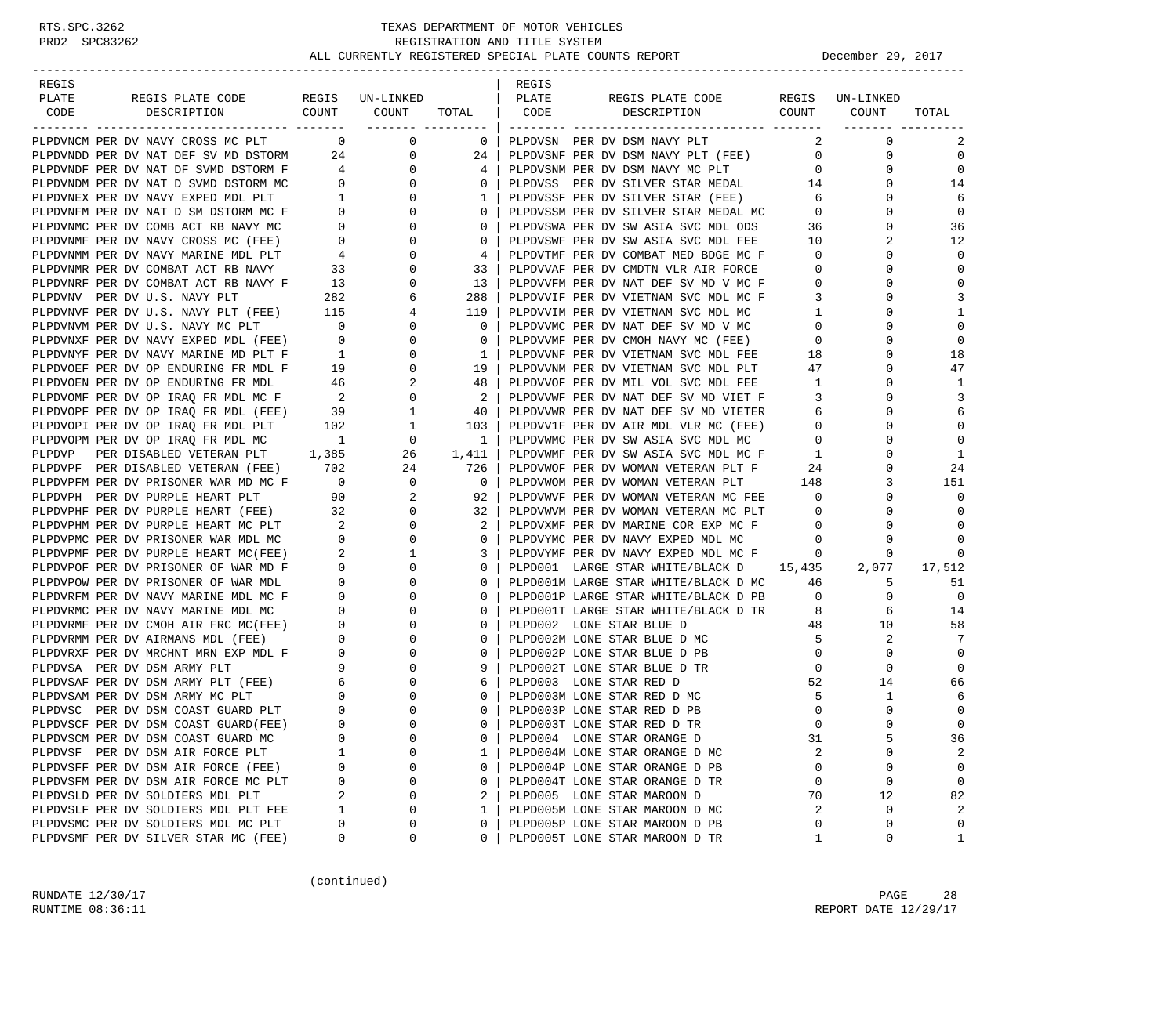| REGIS           |                                                                                                                                                                                                                                                                                                                                                                                                                  |                                                                                                                                                                                                                                                                                                                                                                                                                                                                            |                                                                           |                                        | REGIS |                                                                                                                                                                                                                                                                                                                                                                                                                                                                                         |                                     |                                  |                         |
|-----------------|------------------------------------------------------------------------------------------------------------------------------------------------------------------------------------------------------------------------------------------------------------------------------------------------------------------------------------------------------------------------------------------------------------------|----------------------------------------------------------------------------------------------------------------------------------------------------------------------------------------------------------------------------------------------------------------------------------------------------------------------------------------------------------------------------------------------------------------------------------------------------------------------------|---------------------------------------------------------------------------|----------------------------------------|-------|-----------------------------------------------------------------------------------------------------------------------------------------------------------------------------------------------------------------------------------------------------------------------------------------------------------------------------------------------------------------------------------------------------------------------------------------------------------------------------------------|-------------------------------------|----------------------------------|-------------------------|
| PLATE           | REGIS PLATE CODE                                                                                                                                                                                                                                                                                                                                                                                                 |                                                                                                                                                                                                                                                                                                                                                                                                                                                                            | REGIS UN-LINKED                                                           |                                        | PLATE | REGIS PLATE CODE                                                                                                                                                                                                                                                                                                                                                                                                                                                                        |                                     | REGIS UN-LINKED                  |                         |
| CODE            | DESCRIPTION                                                                                                                                                                                                                                                                                                                                                                                                      |                                                                                                                                                                                                                                                                                                                                                                                                                                                                            |                                                                           |                                        |       | COUNT COUNT TOTAL   CODE DESCRIPTION COUNT COUNT                                                                                                                                                                                                                                                                                                                                                                                                                                        |                                     |                                  | TOTAL                   |
|                 | PLPD006 LONE STAR PINK D                                                                                                                                                                                                                                                                                                                                                                                         | 108                                                                                                                                                                                                                                                                                                                                                                                                                                                                        | 12                                                                        | 120                                    |       | PLPD120P LONGHORN ORANGE D PB                                                                                                                                                                                                                                                                                                                                                                                                                                                           |                                     | $0 \qquad \qquad$<br>$\mathbf 0$ | $\mathbf 0$             |
|                 | PLPD006M LONE STAR PINK D MC                                                                                                                                                                                                                                                                                                                                                                                     |                                                                                                                                                                                                                                                                                                                                                                                                                                                                            | $\begin{bmatrix} 5 & 1 & 6 \\ 0 & 0 & 0 \\ 0 & 0 & 0 \end{bmatrix}$       |                                        |       | PLPD120T LONGHORN ORANGE D TR                                                                                                                                                                                                                                                                                                                                                                                                                                                           | 1                                   | 0                                | 1                       |
|                 | PLPD006P LONE STAR PINK D PB                                                                                                                                                                                                                                                                                                                                                                                     |                                                                                                                                                                                                                                                                                                                                                                                                                                                                            |                                                                           |                                        |       | PLPD121 ALPHA PHI ALPHA D                                                                                                                                                                                                                                                                                                                                                                                                                                                               | 72                                  |                                  | 79                      |
|                 | PLPD006T LONE STAR PINK D TR                                                                                                                                                                                                                                                                                                                                                                                     |                                                                                                                                                                                                                                                                                                                                                                                                                                                                            |                                                                           |                                        |       | PLPD121M ALPHA PHI ALPHA D MC                                                                                                                                                                                                                                                                                                                                                                                                                                                           | $\overline{2}$                      | 1                                | 3                       |
| PLPD008 WHITE D |                                                                                                                                                                                                                                                                                                                                                                                                                  |                                                                                                                                                                                                                                                                                                                                                                                                                                                                            |                                                                           | 82                                     |       | PLPD121P ALPHA PHI ALPHA D PB                                                                                                                                                                                                                                                                                                                                                                                                                                                           | $\overline{0}$                      | 0                                | $\Omega$                |
|                 | PLPD008M WHITE D MOTORCYCLE                                                                                                                                                                                                                                                                                                                                                                                      | $\begin{array}{ccc} 67 & \hspace{1.5cm} 15 \\ \hspace{1.5cm} 0 & \hspace{1.5cm} 0 \end{array}$                                                                                                                                                                                                                                                                                                                                                                             |                                                                           | $\overline{0}$                         |       | PLPD121T ALPHA PHI ALPHA D TR                                                                                                                                                                                                                                                                                                                                                                                                                                                           | $\overline{0}$                      | $\Omega$                         | $\mathbf 0$             |
|                 |                                                                                                                                                                                                                                                                                                                                                                                                                  |                                                                                                                                                                                                                                                                                                                                                                                                                                                                            |                                                                           | $\overline{0}$                         |       | PLPD122 TEXAS NAVY D                                                                                                                                                                                                                                                                                                                                                                                                                                                                    | 267                                 | 43                               | 310                     |
|                 |                                                                                                                                                                                                                                                                                                                                                                                                                  |                                                                                                                                                                                                                                                                                                                                                                                                                                                                            |                                                                           | $\overline{0}$                         |       | PLPD122M TEXAS NAVY D MC                                                                                                                                                                                                                                                                                                                                                                                                                                                                | 4                                   | $\mathbf{1}$                     | 5                       |
|                 | PLPD008P WHITE D PRIVATE BUS<br>PLPD008T WHITE D TRAILER<br>PLPD009 LARGE STAR BLK/SILV D<br>PLPD009M LABGE STAR BLK/SILV D<br>PLPD009M LABGE STAR BLK/SILV D<br>PLPD009M LABGE STAR BLK/SILV D                                                                                                                                                                                                                  |                                                                                                                                                                                                                                                                                                                                                                                                                                                                            |                                                                           | 591                                    |       | PLPD122P TEXAS NAVY D PB                                                                                                                                                                                                                                                                                                                                                                                                                                                                | $\overline{0}$                      | $\Omega$                         | $\mathbf 0$             |
|                 | PLPD009M LARGE STAR BLK/SILV D MC 9<br>PLPD009P LARGE STAR BLK/SILV D PB 0                                                                                                                                                                                                                                                                                                                                       |                                                                                                                                                                                                                                                                                                                                                                                                                                                                            | 6                                                                         | 15                                     |       | PLPD122T TEXAS NAVY D TR                                                                                                                                                                                                                                                                                                                                                                                                                                                                | $\mathbf{1}$                        | 0                                | 1                       |
|                 |                                                                                                                                                                                                                                                                                                                                                                                                                  |                                                                                                                                                                                                                                                                                                                                                                                                                                                                            | $\mathbf 0$                                                               | $\overline{0}$                         |       | PLPD123 TEXAS NAVY ADMIRAL D                                                                                                                                                                                                                                                                                                                                                                                                                                                            | 5                                   | O                                | 5                       |
|                 | PLPD009T LARGE STAR BLK/SILV D TR                                                                                                                                                                                                                                                                                                                                                                                |                                                                                                                                                                                                                                                                                                                                                                                                                                                                            |                                                                           | $\overline{0}$                         |       | PLPD123M TEXAS NAVY ADMIRAL D MC                                                                                                                                                                                                                                                                                                                                                                                                                                                        | $\overline{0}$                      | $\Omega$                         | $\mathbf 0$             |
|                 | PLPD103 WESTERN YOKE D                                                                                                                                                                                                                                                                                                                                                                                           |                                                                                                                                                                                                                                                                                                                                                                                                                                                                            |                                                                           | 42                                     |       | PLPD123P TEXAS NAVY ADMIRAL D PB                                                                                                                                                                                                                                                                                                                                                                                                                                                        | $\mathbf{0}$                        |                                  | $\Omega$                |
|                 | PLPD103M WESTERN YOKE D MC                                                                                                                                                                                                                                                                                                                                                                                       |                                                                                                                                                                                                                                                                                                                                                                                                                                                                            |                                                                           | 1                                      |       | PLPD123T TEXAS NAVY ADMIRAL D TR                                                                                                                                                                                                                                                                                                                                                                                                                                                        | $\circ$                             | $\Omega$                         | $\Omega$                |
|                 | PLPD103P WESTERN YOKE D PB                                                                                                                                                                                                                                                                                                                                                                                       |                                                                                                                                                                                                                                                                                                                                                                                                                                                                            |                                                                           | $\Omega$                               |       | PLPD124 AUBURN UNIVERSITY D                                                                                                                                                                                                                                                                                                                                                                                                                                                             | $\frac{182}{1}$                     | 15                               | 197                     |
|                 | PLPD103T WESTERN YOKE D TRAILER                                                                                                                                                                                                                                                                                                                                                                                  |                                                                                                                                                                                                                                                                                                                                                                                                                                                                            |                                                                           | $\mathbf{1}$                           |       | PLPD124M AUBURN UNIVERSITY D MC                                                                                                                                                                                                                                                                                                                                                                                                                                                         | $\overline{0}$                      | 0                                | $\Omega$                |
|                 | SILV D PB<br>SILV D TR<br>$\begin{array}{ccccccc}\n\text{SILV} & \text{D} & \text{PB} & & & 0 & & 0 \\ & & & & & & & 0 & & 0 \\ & & & & & & & 0 & & 0 \\ \text{MC} & & & & & & 0 & & 0 \\ & & & & & & & 0 & & 0 \\ \text{PB} & & & & & & 0 & & 0 \\ & & & & & & & 1 & & 0 \\ \text{TRAILER} & & & & & 1 & & 0 \\ & & & & & & 1 & & 0 & & 0 \\ & & & & & & & 1 & & 0 & & 0\n\end{array}$<br>PLPD105 TEXAS PRIDE D |                                                                                                                                                                                                                                                                                                                                                                                                                                                                            |                                                                           | 183                                    |       | PLPD124P AUBURN UNIVERSITY D PB                                                                                                                                                                                                                                                                                                                                                                                                                                                         | $\overline{0}$                      | 0                                | $\Omega$                |
|                 |                                                                                                                                                                                                                                                                                                                                                                                                                  |                                                                                                                                                                                                                                                                                                                                                                                                                                                                            |                                                                           | 1                                      |       | PLPD124T AUBURN UNIVERSITY D TR                                                                                                                                                                                                                                                                                                                                                                                                                                                         | $\overline{0}$                      | 0                                | $\Omega$                |
|                 |                                                                                                                                                                                                                                                                                                                                                                                                                  |                                                                                                                                                                                                                                                                                                                                                                                                                                                                            |                                                                           | $\bigcirc$                             |       | PLPD125 OKLAHOMA STATE UNIV D 366                                                                                                                                                                                                                                                                                                                                                                                                                                                       |                                     | 46                               | 412                     |
|                 |                                                                                                                                                                                                                                                                                                                                                                                                                  |                                                                                                                                                                                                                                                                                                                                                                                                                                                                            |                                                                           | $\begin{array}{ccc} & 2 & \end{array}$ |       | PLPD125M OKLAHOMA STATE UNIV D MC<br>PLPD125P OKLAHOMA STATE UNIV D PB                                                                                                                                                                                                                                                                                                                                                                                                                  | $\overline{\phantom{a}}$            | 0                                | 2                       |
|                 | PLPD105M TEXAS PRIDE D MOTORCYCLE 1<br>PLPD105P TEXAS PRIDE D PB 0 0 0<br>PLPD105T TEXAS PRIDE D TRAILER 2 0<br>PLPD107 NATURAL TEXAS D 219 25                                                                                                                                                                                                                                                                   |                                                                                                                                                                                                                                                                                                                                                                                                                                                                            |                                                                           | 244                                    |       |                                                                                                                                                                                                                                                                                                                                                                                                                                                                                         | $\overline{0}$                      | $\Omega$                         | $\mathbf 0$             |
|                 | PLPD107M NATURAL TEXAS D MC                                                                                                                                                                                                                                                                                                                                                                                      |                                                                                                                                                                                                                                                                                                                                                                                                                                                                            | $\mathbf{0}$                                                              | $\overline{\mathbf{0}}$                |       |                                                                                                                                                                                                                                                                                                                                                                                                                                                                                         |                                     | 0                                | 1                       |
|                 | PLPD107P NATURAL TEXAS D PB                                                                                                                                                                                                                                                                                                                                                                                      | $\begin{array}{ccc} & & & \multicolumn{2}{c}{\begin{array}{ccc} \multicolumn{2}{c}{\begin{array}{c} \multicolumn{2}{c}{\text{1}} & \multicolumn{2}{c}{\text{1}} & \multicolumn{2}{c}{\text{1}} & \multicolumn{2}{c}{\text{1}} \\ \multicolumn{2}{c}{\text{1}} & & & 0 \\ & & & 0 \\ & & & 0 \\ \multicolumn{2}{c}{\text{1}} & & 0 \\ & & & 58 \\ \multicolumn{2}{c}{\text{2}} & & 0 \\ & & & 58 \\ \multicolumn{2}{c}{\text{NIE}} & & 0 \\ & & & \multicolumn{2}{c}{\text$ | $\mathbf 0$                                                               | $\mathbf{0}$                           |       |                                                                                                                                                                                                                                                                                                                                                                                                                                                                                         |                                     | 28                               | 270                     |
|                 | PLPD107T NATURAL TEXAS D TRAILER                                                                                                                                                                                                                                                                                                                                                                                 |                                                                                                                                                                                                                                                                                                                                                                                                                                                                            | $\Omega$                                                                  | $\Omega$                               |       |                                                                                                                                                                                                                                                                                                                                                                                                                                                                                         |                                     | $\Omega$                         | $\Omega$                |
|                 | PLPD109 NEW TEXAS D                                                                                                                                                                                                                                                                                                                                                                                              |                                                                                                                                                                                                                                                                                                                                                                                                                                                                            | 4                                                                         | 62                                     |       |                                                                                                                                                                                                                                                                                                                                                                                                                                                                                         | $\overline{0}$                      | 0                                | $\Omega$                |
|                 | PLPD109M NEW TEXAS D MOTORCYCLE                                                                                                                                                                                                                                                                                                                                                                                  |                                                                                                                                                                                                                                                                                                                                                                                                                                                                            | $\Omega$                                                                  | $\Omega$                               |       | PLPD126P OKLAHOMA UNIVERSITY D PB<br>PLPD126T OKLAHOMA UNIVERSITY D TR<br>PLPD127 LONE STAR BLACK D 418                                                                                                                                                                                                                                                                                                                                                                                 |                                     | $\Omega$                         | $\mathbf 0$             |
|                 | PLPD109P NEW TEXAS D PRIVATE BUS                                                                                                                                                                                                                                                                                                                                                                                 |                                                                                                                                                                                                                                                                                                                                                                                                                                                                            | 0                                                                         | $\mathbf 0$                            |       |                                                                                                                                                                                                                                                                                                                                                                                                                                                                                         |                                     | 97                               | 515                     |
|                 | PLPD109T NEW TEXAS D TRAILER                                                                                                                                                                                                                                                                                                                                                                                     |                                                                                                                                                                                                                                                                                                                                                                                                                                                                            | $\mathbf 0$                                                               | $\overline{0}$                         |       | PLPD127M LONE STAR BLACK D MC                                                                                                                                                                                                                                                                                                                                                                                                                                                           | 9                                   | $\mathbf{1}$                     | 10                      |
| PLPD115 REMAX D |                                                                                                                                                                                                                                                                                                                                                                                                                  | $\begin{array}{c} 0 \\ 0 \\ 0 \\ 10 \end{array}$                                                                                                                                                                                                                                                                                                                                                                                                                           | 2                                                                         | 12 l                                   |       | PLPD127P LONE STAR BLACK D PB 0                                                                                                                                                                                                                                                                                                                                                                                                                                                         |                                     | $\Omega$                         | $\Omega$                |
|                 | PLPD115M REMAX D MOTORCYCLE                                                                                                                                                                                                                                                                                                                                                                                      |                                                                                                                                                                                                                                                                                                                                                                                                                                                                            | $\begin{array}{c} 0 \\ 0 \\ 0 \end{array}$<br>0                           | $\Omega$                               |       | PLPD127T LONE STAR BLACK D TR                                                                                                                                                                                                                                                                                                                                                                                                                                                           | $\begin{array}{c}0\\278\end{array}$ | 1                                | $\overline{1}$          |
|                 | PLPD115P REMAX D PRIVATE BUS                                                                                                                                                                                                                                                                                                                                                                                     |                                                                                                                                                                                                                                                                                                                                                                                                                                                                            | $\mathbf 0$                                                               | $\Omega$                               |       | PLPD128 ALABAMA UNIVERSITY D                                                                                                                                                                                                                                                                                                                                                                                                                                                            |                                     | 35                               | 313                     |
|                 | PLPD115T REMAX D TRAILER                                                                                                                                                                                                                                                                                                                                                                                         | $\overline{0}$                                                                                                                                                                                                                                                                                                                                                                                                                                                             | $\mathbf 0$                                                               | $\overline{0}$                         |       | PLPD128M ALABAMA UNIVERSITY D MC 4                                                                                                                                                                                                                                                                                                                                                                                                                                                      |                                     | 0                                | 4                       |
|                 | PLPD116 TEXAS EXES D                                                                                                                                                                                                                                                                                                                                                                                             | 240                                                                                                                                                                                                                                                                                                                                                                                                                                                                        | 30                                                                        | 270                                    |       | PLPD128P ALABAMA UNIVERSITY D PB                                                                                                                                                                                                                                                                                                                                                                                                                                                        | $\overline{0}$                      | $\Omega$                         | $\Omega$                |
|                 | PLPD116M TEXAS EXES D MC                                                                                                                                                                                                                                                                                                                                                                                         | $\overline{\phantom{0}}$                                                                                                                                                                                                                                                                                                                                                                                                                                                   | $\mathbf{0}$                                                              | $\Omega$                               |       | PLPD128T ALABAMA UNIVERSITY D TR                                                                                                                                                                                                                                                                                                                                                                                                                                                        | $\overline{0}$                      | $\Omega$                         | $\Omega$                |
|                 | PLPD116P TEXAS EXES D PB                                                                                                                                                                                                                                                                                                                                                                                         |                                                                                                                                                                                                                                                                                                                                                                                                                                                                            |                                                                           | $\mathbf 0$                            |       |                                                                                                                                                                                                                                                                                                                                                                                                                                                                                         |                                     | 21                               | 259                     |
|                 | PLPD116T TEXAS EXES D TRAILER<br>in The Company of the Company<br>The Company of the Company of the Company of the Company of the Company of the Company of the Company of the C<br>The Company of the Company of the Company of the Company of the Company of the Co                                                                                                                                            |                                                                                                                                                                                                                                                                                                                                                                                                                                                                            | $\begin{array}{ccc} 0 & 0 \ 0 & 0 \ 241 & 34 \ 3 & 0 \ 0 & 0 \end{array}$ | $\overline{0}$                         |       | $\begin{tabular}{lllllllll} \multicolumn{2}{c}{\begin{tabular}{l} \multicolumn{2}{c}{\multicolumn{2}{c}{\multicolumn{2}{c}{\multicolumn{2}{c}{\multicolumn{2}{c}{\multicolumn{2}{c}{\multicolumn{2}{c}{\multicolumn{2}{c}{\multicolumn{2}{c}{\multicolumn{2}{c}{\multicolumn{2}{c}{\multicolumn{2}{c}{\multicolumn{2}{c}{\multicolumn{2}{c}{\multicolumn{2}{c}{\multicolumn{2}{c}{\multicolumn{2}{c}{\multicolumn{2}{c}{\multicolumn{2}{c}{\multicolumn{2}{c}{\multicolumn{2}{c}{\mult$ |                                     | $\Omega$                         | $\Omega$                |
|                 | PLPD117 LONGHORN D                                                                                                                                                                                                                                                                                                                                                                                               |                                                                                                                                                                                                                                                                                                                                                                                                                                                                            |                                                                           | 275                                    |       | PLPD129P ALPHA KAPPA ALPHA D PB                                                                                                                                                                                                                                                                                                                                                                                                                                                         |                                     | 0                                | $\mathbf 0$             |
|                 | PLPD117M LONGHORN D MOTORCYCLE                                                                                                                                                                                                                                                                                                                                                                                   |                                                                                                                                                                                                                                                                                                                                                                                                                                                                            |                                                                           | 3                                      |       | PLPD129T ALPHA KAPPA ALPHA D TR                                                                                                                                                                                                                                                                                                                                                                                                                                                         | $\overline{0}$                      |                                  | $\Omega$                |
|                 | PLPD117P LONGHORN D PRIVATE BUS                                                                                                                                                                                                                                                                                                                                                                                  |                                                                                                                                                                                                                                                                                                                                                                                                                                                                            |                                                                           | $\overline{0}$                         |       | PLPD130 DALLAS COWBOYS STAR D                                                                                                                                                                                                                                                                                                                                                                                                                                                           | 33                                  | 3                                | 36                      |
|                 | PLPD117T LONGHORN D TRAILER                                                                                                                                                                                                                                                                                                                                                                                      | $\begin{array}{c}0\\369\end{array}$                                                                                                                                                                                                                                                                                                                                                                                                                                        | $\mathbf{0}$                                                              | $\overline{0}$                         |       | PLPD130M DALLAS COWBOYS STAR D MC<br>PLPD130P DALLAS COWBOYS STAR D PB                                                                                                                                                                                                                                                                                                                                                                                                                  | 1                                   | 0                                | 1                       |
|                 | PLPD118 GRIDIRON HEROES D                                                                                                                                                                                                                                                                                                                                                                                        | 5                                                                                                                                                                                                                                                                                                                                                                                                                                                                          | 60<br>$\overline{1}$                                                      | 429                                    |       | PLPD130P DALLAS COWBOYS STAR D PB                                                                                                                                                                                                                                                                                                                                                                                                                                                       | $\mathbf 0$<br>$\Omega$             | $\Omega$                         | $\mathbf 0$<br>$\Omega$ |
|                 | PLPD118M GRIDIRON HEROES D MC                                                                                                                                                                                                                                                                                                                                                                                    | $\mathbf 0$                                                                                                                                                                                                                                                                                                                                                                                                                                                                | 0                                                                         | 6<br>0                                 |       | PLPD130T DALLAS COWBOYS STAR D TR                                                                                                                                                                                                                                                                                                                                                                                                                                                       | 356                                 | 43                               | 399                     |
|                 | PLPD118P GRIDIRON HEROES D PB                                                                                                                                                                                                                                                                                                                                                                                    | 0                                                                                                                                                                                                                                                                                                                                                                                                                                                                          | $\mathbf 0$                                                               | 0                                      |       | PLPD131 HOUSTON TEXANS D                                                                                                                                                                                                                                                                                                                                                                                                                                                                |                                     | $\mathbf 0$                      | 6                       |
|                 | PLPD118T GRIDIRON HEROES D TR<br>PLPD119 BREAST CANCER D                                                                                                                                                                                                                                                                                                                                                         | 223                                                                                                                                                                                                                                                                                                                                                                                                                                                                        | 21                                                                        | 244                                    |       | PLPD131M HOUSTON TEXANS D MC<br>PLPD131P HOUSTON TEXANS D PB                                                                                                                                                                                                                                                                                                                                                                                                                            | 6<br>0                              | 0                                | $\mathbf 0$             |
|                 | PLPD119M BREAST CANCER D MC                                                                                                                                                                                                                                                                                                                                                                                      | 2                                                                                                                                                                                                                                                                                                                                                                                                                                                                          | 1                                                                         | 3                                      |       | PLPD131T HOUSTON TEXANS D TR                                                                                                                                                                                                                                                                                                                                                                                                                                                            | $\mathbf 0$                         | $\mathbf 0$                      | $\mathbf 0$             |
|                 | PLPD119P BREAST CANCER D PB                                                                                                                                                                                                                                                                                                                                                                                      | 0                                                                                                                                                                                                                                                                                                                                                                                                                                                                          | 0                                                                         | 0                                      |       | PLPD132 TX TROPHY HUNTERS D                                                                                                                                                                                                                                                                                                                                                                                                                                                             | 198                                 | 29                               | 227                     |
|                 | PLPD119T BREAST CANCER D TR                                                                                                                                                                                                                                                                                                                                                                                      | 0                                                                                                                                                                                                                                                                                                                                                                                                                                                                          | 0                                                                         | 0                                      |       | PLPD132M TX TROPHY HUNTERS D MC                                                                                                                                                                                                                                                                                                                                                                                                                                                         | 0                                   | $\mathbf 0$                      | $\mathbf 0$             |
|                 | PLPD120 LONGHORN ORANGE D                                                                                                                                                                                                                                                                                                                                                                                        | 707                                                                                                                                                                                                                                                                                                                                                                                                                                                                        | 85                                                                        | 792                                    |       | PLPD132P TX TROPHY HUNTERS D PB                                                                                                                                                                                                                                                                                                                                                                                                                                                         | $\Omega$                            | $\mathbf 0$                      | 0                       |
|                 | PLPD120M LONGHORN ORANGE D MC                                                                                                                                                                                                                                                                                                                                                                                    | 1                                                                                                                                                                                                                                                                                                                                                                                                                                                                          | 0                                                                         | $\mathbf{1}$                           |       | PLPD132T TX TROPHY HUNTERS D TR                                                                                                                                                                                                                                                                                                                                                                                                                                                         | 0                                   | 0                                | 0                       |
|                 |                                                                                                                                                                                                                                                                                                                                                                                                                  |                                                                                                                                                                                                                                                                                                                                                                                                                                                                            |                                                                           |                                        |       |                                                                                                                                                                                                                                                                                                                                                                                                                                                                                         |                                     |                                  |                         |

(continued)

RUNDATE 12/30/17 PAGE 29 RUNTIME 08:36:11 REPORT DATE 12/29/17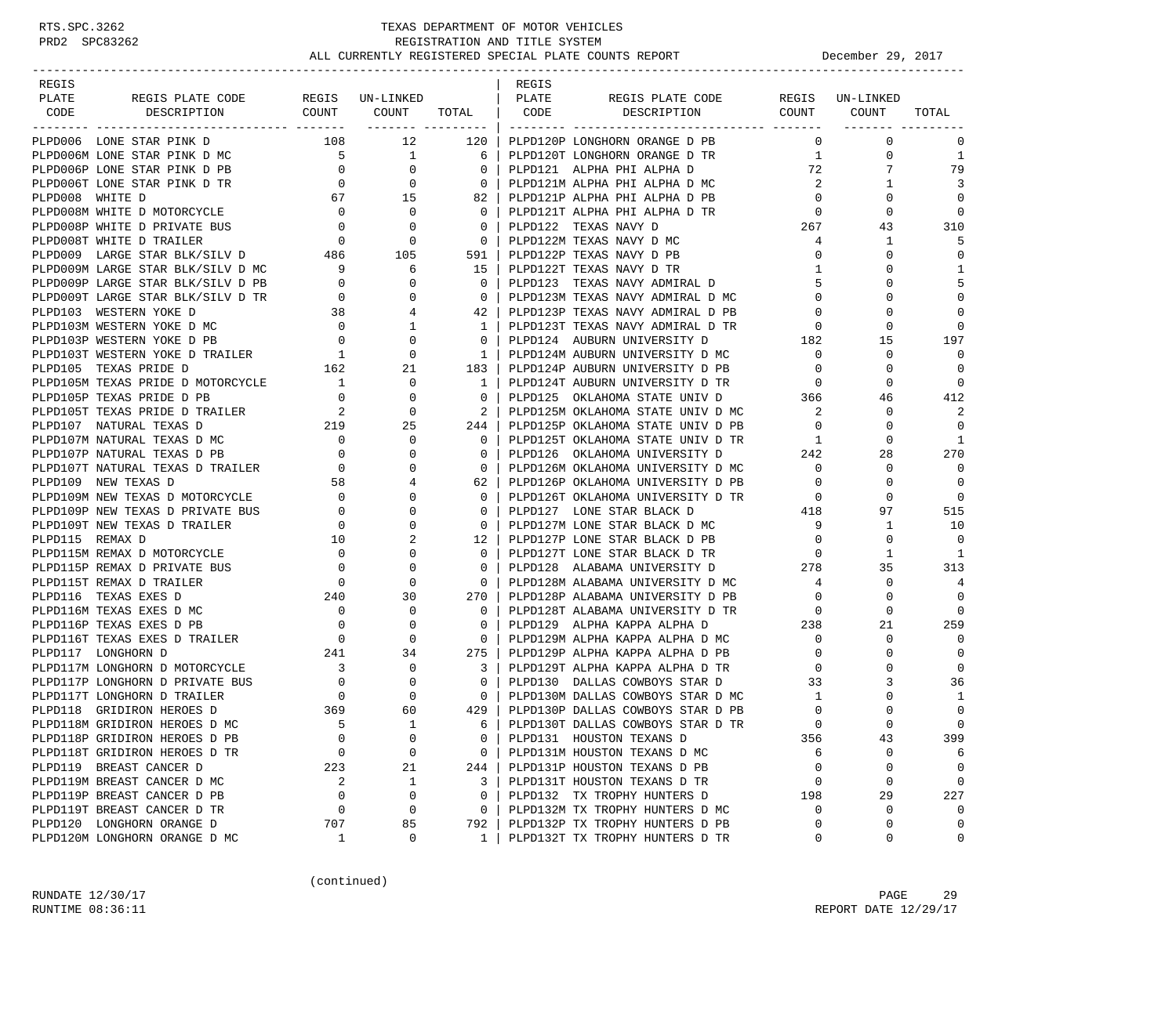| REGIS PLATE CODE REGIS UN-LINKED<br>  PLATE<br>PLATE<br>REGIS PLATE CODE<br>REGIS UN-LINKED<br>COUNT COUNT<br>DESCRIPTION COUNT COUNT<br>TOTAL   CODE<br>TOTAL<br>CODE<br>DESCRIPTION<br>.cccccc coordinary   continue coordinated coordinated coordina<br>---------- -------<br>----------------<br>PLPD133 SAM HOUSTON STATE UNIV D 17 2 19   PLPD146P KANSAS STATE UNIV D PB<br>$\mathbf{0}$<br>$\Omega$<br>0<br>PLPD133 SAM HOUSTON STATE UNIV D $17$<br>PLPD133 SAM HOUSTON STATE UNIV D PL $0$<br>PLPD133P SAM HOUSTON STATE UNIV D PB $0$<br>PLPD133P SAM HOUSTON STATE UNIV D PB $0$<br>PLPD133P SAM HOUSTON STATE UNIV D PB $0$<br>PLPD133P SAM HO<br>$\mathbf{1}$<br>- 1<br>51<br>423<br>$\mathbf{0}$<br>$\Omega$<br>$\mathbf 0$<br>0<br>$\mathbf 0$<br><sup>0</sup><br>31<br>3<br>$\mathbf 0$<br>$\Omega$<br>$\mathbf 0$<br>0<br>1<br>$\Omega$<br>$\Omega$<br>$\mathbf 0$<br>$\Omega$<br>PLPD136 TEXAS CHRISTIAN UNIV D<br>PLPD136M TEXAS CHRISTIAN UNIV D<br>PLPD136M TEXAS CHRISTIAN UNIV D<br>PLPD136P TEXAS CHRISTIAN UNIV D<br>PLPD136T TEXAS CHRISTIAN UNIV D<br>TED136T TEXAS CHRISTIAN UNIV D<br>TED137T TEXAS STATE UNIV D<br>$\overline{0}$<br>1   PLPD149T FORD MOTOR CO (OVAL) D TR<br>$\Omega$<br>0<br>0   PLPD150 MIGHTY FINE BURGERS D<br>56<br>45<br>11<br>0   PLPD150M MIGHTY FINE BURGERS D MC<br>$\overline{1}$<br>$\Omega$<br>1<br>$\Omega$<br>$\frac{1}{9}$<br>0   PLPD150P MIGHTY FINE BURGERS D PB<br>2   PLPD150P MIGHTY FINE BURGERS D TR<br>2   PLPD150T MIGHTY FINE BURGERS D TR<br>0   PLPD151 WORLD WILDLIFE FUND D MC<br>1   PLPD151M WORLD WILDLIFE FUND D MC<br>0<br>0<br>4<br>3<br>37<br>206<br>$\mathbf{1}$<br>1<br>PLPD151P WORLD WILDLIFE FUND D PB<br>$\mathbf 0$<br>1 <sup>1</sup><br>$\overline{0}$<br>$\Omega$<br>$\mathbf 0$<br>$\overline{0}$<br>0   PLPD151T WORLD WILDLIFE FUND D TR<br>0   PLPD152 KAPPA ALPHA PSI D<br>0<br>$\overline{0}$<br>69<br>2<br>0   PLPD152 KAPPA ALPHA PSI D<br>67<br>0   PLPD152M KAPPA ALPHA PSI D MC<br>1<br>$\mathbf 0$<br>1<br>$\mathbf 0$<br>224   PLPD152P KAPPA ALPHA PSI D PB<br>$\mathbf{0}$<br>0   PLPD152T KAPPA ALPHA PSI D TR<br>1<br>1<br>∩<br>$\overline{2}$<br>PLPD139P ARKANSAS UNIVERSITY D PB<br>$\begin{matrix} 0 & & & 0 \\ 0 & & & 0 \end{matrix}$<br>$\mathbf{1}$<br>0   PLPD153 LONGVIEW ISD D<br>1<br>$\mathbf 0$<br>$\overline{0}$<br>PLPD139T ARKANSAS UNIVERSITY D TR<br>0   PLPD153M LONGVIEW ISD D MC<br>$\Omega$<br>96 14<br>110   PLPD153P LONGVIEW ISD D PB<br>PLPD140 GEORGIA UNIVERSITY D<br>$\overline{0}$<br>$\Omega$<br>0<br>$\begin{matrix} & & & & 0 & & & & & \\ & & & & & & 0 & & & & \\ & & & & & & & 0 & & & \\ & & & & & & & 0 & & & \\ & & & & & & & 0 & & & \\ & & & & & & 140 & & & & 10 & & \\ \end{matrix}$<br>0   PLPD153T LONGVIEW ISD D TR<br>$\mathbf{0}$<br>0<br>PLPD140M GEORGIA UNIVERSITY D MC<br>0   PLPD154 LIBERTY CHRISTIAN SCHOOL D 1<br>PLPD140P GEORGIA UNIVERSITY D PB<br>1<br>$\Omega$<br>PLPD140T GEORGIA UNIVERSITY D TR<br>0   PLPD154M LIBRTY CHRSTIAN SCHOOL D MC<br>150   PLPD154P LIBRTY CHRSTIAN SCHOOL D PB<br>O   PLPD154M LIBRTY CHRSTIAN SCHOOL D PB<br>150   PLPD154P LIBRTY CHRSTIAN SCHOOL D PB<br>$\overline{0}$<br>$\Omega$<br>$\Omega$<br>PLPD141 UNIVERSITY OF HOUSTON D<br>$\overline{\phantom{0}}$<br>U<br>PLPD141M UNIVERSITY OF HOUSTON D MC 0<br>PLPD141M UNIVERSITY OF HOUSTON D MC 0<br>PLPD141P UNIVERSITY OF HOUSTON D PB 0<br>PLPD141T UNIVERSITY OF HOUSTON D TR 0<br>$\overline{0}$<br>0   PLPD154T LIBRTY CHRSTIAN SCHOOL D TR<br>$\overline{0}$<br>$\Omega$<br>$\Omega$<br>$\mathbf 0$<br>0   PLPD155 VESTAS D<br>78<br>391<br>313<br>$\mathbf{0}$<br>0   PLPD155M VESTAS D MC<br>$\mathbf{1}$<br>2<br>1<br>$\begin{bmatrix} 57 \\ 57 \\ 0 \\ 0 \\ 0 \\ 19 \\ \end{bmatrix}$<br>$\frac{6}{6}$<br>63   PLPD155P VESTAS D PB<br>$\overline{0}$<br>$\Omega$<br>PLPD142 NORTH TEXAS UNIV D<br>0<br>$\circ$<br>$\mathbf 0$<br>$\mathbf 0$<br>PLPD142M NORTH TEXAS UNIV D MC<br>0   PLPD155T VESTAS D TR<br>PLPD142P NORTH TEXAS UNIV D PB<br>$\overline{0}$<br>0   PLPD156 NASCAR D<br>2<br>1<br>1<br>0   PLPD156M NASCAR D MC<br>$\mathbf 0$<br>PLPD142T NORTH TEXAS UNIV D TR<br>$\overline{0}$<br>$\mathbf 0$<br>$\overline{4}$<br>$\mathbf 0$<br>PLPD143 TENNESSEE UNIVERSITY D<br>23   PLPD156P NASCAR D PB<br>$\Omega$<br>PLPD143M TENNESSEE UNIVERSITY D MC<br>1<br>$\Omega$<br>$\Omega$<br>$\overline{1}$<br>$2 \mid$<br>PLPD156T NASCAR D TR<br>$\Omega$<br>0<br>PLPD143P TENNESSEE UNIVERSITY D PB<br>0<br>PLPD157 NASCAR HOF - DALE D<br>3<br>1<br>4<br>0<br>PLPD143T TENNESSEE UNIVERSITY D TR<br>0<br>PLPD157M NASCAR HOF - DALE D MC<br>$\Omega$<br>0<br>0<br>O<br>$\mathbf{0}$<br>PLPD145 TEXAS A&M UNIV D<br>PLPD157P NASCAR HOF - DALE D PB<br>$\Omega$<br>0<br>551<br>60<br>611<br>0<br>PLPD145M TEXAS A&M UNIV D MC<br>0<br>PLPD157T NASCAR HOF - DALE D TR<br>$\Omega$<br>0<br>0<br>0<br>O<br>PLPD158 NASCAR- 24 JEFF GORDON D<br>PLPD145P TEXAS A&M UNIV D PB<br>0<br>0<br>$\mathbf 0$<br>O<br>1<br>1<br>$\mathbf{1}$<br>PLPD145T TEXAS A&M UNIV D TR<br>0<br>PLPD158M NASCAR- 24 JEFF GORDON D MC<br>$\Omega$<br>0<br>$\mathbf{1}$<br>0<br>PLPD146 KANSAS STATE UNIV D<br>173<br>13<br>PLPD158P NASCAR- 24 JEFF GORDON D PB<br>0<br>0<br>186<br>0<br>$\mathbf 0$<br>PLPD146M KANSAS STATE UNIV D MC<br>PLPD158T NASCAR- 24 JEFF GORDON D TR<br>0<br>2<br>0 |       |              |              |       |  |  |
|---------------------------------------------------------------------------------------------------------------------------------------------------------------------------------------------------------------------------------------------------------------------------------------------------------------------------------------------------------------------------------------------------------------------------------------------------------------------------------------------------------------------------------------------------------------------------------------------------------------------------------------------------------------------------------------------------------------------------------------------------------------------------------------------------------------------------------------------------------------------------------------------------------------------------------------------------------------------------------------------------------------------------------------------------------------------------------------------------------------------------------------------------------------------------------------------------------------------------------------------------------------------------------------------------------------------------------------------------------------------------------------------------------------------------------------------------------------------------------------------------------------------------------------------------------------------------------------------------------------------------------------------------------------------------------------------------------------------------------------------------------------------------------------------------------------------------------------------------------------------------------------------------------------------------------------------------------------------------------------------------------------------------------------------------------------------------------------------------------------------------------------------------------------------------------------------------------------------------------------------------------------------------------------------------------------------------------------------------------------------------------------------------------------------------------------------------------------------------------------------------------------------------------------------------------------------------------------------------------------------------------------------------------------------------------------------------------------------------------------------------------------------------------------------------------------------------------------------------------------------------------------------------------------------------------------------------------------------------------------------------------------------------------------------------------------------------------------------------------------------------------------------------------------------------------------------------------------------------------------------------------------------------------------------------------------------------------------------------------------------------------------------------------------------------------------------------------------------------------------------------------------------------------------------------------------------------------------------------------------------------------------------------------------------------------------------------------------------------------------------------------------------------------------------------------------------------------------------------------------------------------------------------------------------------------------------------------------------------------------------------------------------------------------------------------------------------------------------------------------------------------------------------------------------------------------------------------------------------------------------------------------------------------------------------------------------------------------------------------------------------------------------------------------------------------------------------------------------------------------------------------------------------------------------------------------------------------------------------------------------------------------------------------------------------------------------------------------------------------------------------------------------------------------------------------------------------------------------------------------------------------------------------------------------------------------------------------------------------------------------------------------------------------------------------------------------------------------------------------------------------------------------------------------------------------------------------------------------------------------------------------------------------------------------------------------------------------------------------------------------|-------|--------------|--------------|-------|--|--|
|                                                                                                                                                                                                                                                                                                                                                                                                                                                                                                                                                                                                                                                                                                                                                                                                                                                                                                                                                                                                                                                                                                                                                                                                                                                                                                                                                                                                                                                                                                                                                                                                                                                                                                                                                                                                                                                                                                                                                                                                                                                                                                                                                                                                                                                                                                                                                                                                                                                                                                                                                                                                                                                                                                                                                                                                                                                                                                                                                                                                                                                                                                                                                                                                                                                                                                                                                                                                                                                                                                                                                                                                                                                                                                                                                                                                                                                                                                                                                                                                                                                                                                                                                                                                                                                                                                                                                                                                                                                                                                                                                                                                                                                                                                                                                                                                                                                                                                                                                                                                                                                                                                                                                                                                                                                                                                                                                                     | REGIS |              |              | REGIS |  |  |
|                                                                                                                                                                                                                                                                                                                                                                                                                                                                                                                                                                                                                                                                                                                                                                                                                                                                                                                                                                                                                                                                                                                                                                                                                                                                                                                                                                                                                                                                                                                                                                                                                                                                                                                                                                                                                                                                                                                                                                                                                                                                                                                                                                                                                                                                                                                                                                                                                                                                                                                                                                                                                                                                                                                                                                                                                                                                                                                                                                                                                                                                                                                                                                                                                                                                                                                                                                                                                                                                                                                                                                                                                                                                                                                                                                                                                                                                                                                                                                                                                                                                                                                                                                                                                                                                                                                                                                                                                                                                                                                                                                                                                                                                                                                                                                                                                                                                                                                                                                                                                                                                                                                                                                                                                                                                                                                                                                     |       |              |              |       |  |  |
|                                                                                                                                                                                                                                                                                                                                                                                                                                                                                                                                                                                                                                                                                                                                                                                                                                                                                                                                                                                                                                                                                                                                                                                                                                                                                                                                                                                                                                                                                                                                                                                                                                                                                                                                                                                                                                                                                                                                                                                                                                                                                                                                                                                                                                                                                                                                                                                                                                                                                                                                                                                                                                                                                                                                                                                                                                                                                                                                                                                                                                                                                                                                                                                                                                                                                                                                                                                                                                                                                                                                                                                                                                                                                                                                                                                                                                                                                                                                                                                                                                                                                                                                                                                                                                                                                                                                                                                                                                                                                                                                                                                                                                                                                                                                                                                                                                                                                                                                                                                                                                                                                                                                                                                                                                                                                                                                                                     |       |              |              |       |  |  |
|                                                                                                                                                                                                                                                                                                                                                                                                                                                                                                                                                                                                                                                                                                                                                                                                                                                                                                                                                                                                                                                                                                                                                                                                                                                                                                                                                                                                                                                                                                                                                                                                                                                                                                                                                                                                                                                                                                                                                                                                                                                                                                                                                                                                                                                                                                                                                                                                                                                                                                                                                                                                                                                                                                                                                                                                                                                                                                                                                                                                                                                                                                                                                                                                                                                                                                                                                                                                                                                                                                                                                                                                                                                                                                                                                                                                                                                                                                                                                                                                                                                                                                                                                                                                                                                                                                                                                                                                                                                                                                                                                                                                                                                                                                                                                                                                                                                                                                                                                                                                                                                                                                                                                                                                                                                                                                                                                                     |       |              |              |       |  |  |
|                                                                                                                                                                                                                                                                                                                                                                                                                                                                                                                                                                                                                                                                                                                                                                                                                                                                                                                                                                                                                                                                                                                                                                                                                                                                                                                                                                                                                                                                                                                                                                                                                                                                                                                                                                                                                                                                                                                                                                                                                                                                                                                                                                                                                                                                                                                                                                                                                                                                                                                                                                                                                                                                                                                                                                                                                                                                                                                                                                                                                                                                                                                                                                                                                                                                                                                                                                                                                                                                                                                                                                                                                                                                                                                                                                                                                                                                                                                                                                                                                                                                                                                                                                                                                                                                                                                                                                                                                                                                                                                                                                                                                                                                                                                                                                                                                                                                                                                                                                                                                                                                                                                                                                                                                                                                                                                                                                     |       |              |              |       |  |  |
|                                                                                                                                                                                                                                                                                                                                                                                                                                                                                                                                                                                                                                                                                                                                                                                                                                                                                                                                                                                                                                                                                                                                                                                                                                                                                                                                                                                                                                                                                                                                                                                                                                                                                                                                                                                                                                                                                                                                                                                                                                                                                                                                                                                                                                                                                                                                                                                                                                                                                                                                                                                                                                                                                                                                                                                                                                                                                                                                                                                                                                                                                                                                                                                                                                                                                                                                                                                                                                                                                                                                                                                                                                                                                                                                                                                                                                                                                                                                                                                                                                                                                                                                                                                                                                                                                                                                                                                                                                                                                                                                                                                                                                                                                                                                                                                                                                                                                                                                                                                                                                                                                                                                                                                                                                                                                                                                                                     |       |              |              |       |  |  |
|                                                                                                                                                                                                                                                                                                                                                                                                                                                                                                                                                                                                                                                                                                                                                                                                                                                                                                                                                                                                                                                                                                                                                                                                                                                                                                                                                                                                                                                                                                                                                                                                                                                                                                                                                                                                                                                                                                                                                                                                                                                                                                                                                                                                                                                                                                                                                                                                                                                                                                                                                                                                                                                                                                                                                                                                                                                                                                                                                                                                                                                                                                                                                                                                                                                                                                                                                                                                                                                                                                                                                                                                                                                                                                                                                                                                                                                                                                                                                                                                                                                                                                                                                                                                                                                                                                                                                                                                                                                                                                                                                                                                                                                                                                                                                                                                                                                                                                                                                                                                                                                                                                                                                                                                                                                                                                                                                                     |       |              |              |       |  |  |
|                                                                                                                                                                                                                                                                                                                                                                                                                                                                                                                                                                                                                                                                                                                                                                                                                                                                                                                                                                                                                                                                                                                                                                                                                                                                                                                                                                                                                                                                                                                                                                                                                                                                                                                                                                                                                                                                                                                                                                                                                                                                                                                                                                                                                                                                                                                                                                                                                                                                                                                                                                                                                                                                                                                                                                                                                                                                                                                                                                                                                                                                                                                                                                                                                                                                                                                                                                                                                                                                                                                                                                                                                                                                                                                                                                                                                                                                                                                                                                                                                                                                                                                                                                                                                                                                                                                                                                                                                                                                                                                                                                                                                                                                                                                                                                                                                                                                                                                                                                                                                                                                                                                                                                                                                                                                                                                                                                     |       |              |              |       |  |  |
|                                                                                                                                                                                                                                                                                                                                                                                                                                                                                                                                                                                                                                                                                                                                                                                                                                                                                                                                                                                                                                                                                                                                                                                                                                                                                                                                                                                                                                                                                                                                                                                                                                                                                                                                                                                                                                                                                                                                                                                                                                                                                                                                                                                                                                                                                                                                                                                                                                                                                                                                                                                                                                                                                                                                                                                                                                                                                                                                                                                                                                                                                                                                                                                                                                                                                                                                                                                                                                                                                                                                                                                                                                                                                                                                                                                                                                                                                                                                                                                                                                                                                                                                                                                                                                                                                                                                                                                                                                                                                                                                                                                                                                                                                                                                                                                                                                                                                                                                                                                                                                                                                                                                                                                                                                                                                                                                                                     |       |              |              |       |  |  |
|                                                                                                                                                                                                                                                                                                                                                                                                                                                                                                                                                                                                                                                                                                                                                                                                                                                                                                                                                                                                                                                                                                                                                                                                                                                                                                                                                                                                                                                                                                                                                                                                                                                                                                                                                                                                                                                                                                                                                                                                                                                                                                                                                                                                                                                                                                                                                                                                                                                                                                                                                                                                                                                                                                                                                                                                                                                                                                                                                                                                                                                                                                                                                                                                                                                                                                                                                                                                                                                                                                                                                                                                                                                                                                                                                                                                                                                                                                                                                                                                                                                                                                                                                                                                                                                                                                                                                                                                                                                                                                                                                                                                                                                                                                                                                                                                                                                                                                                                                                                                                                                                                                                                                                                                                                                                                                                                                                     |       |              |              |       |  |  |
|                                                                                                                                                                                                                                                                                                                                                                                                                                                                                                                                                                                                                                                                                                                                                                                                                                                                                                                                                                                                                                                                                                                                                                                                                                                                                                                                                                                                                                                                                                                                                                                                                                                                                                                                                                                                                                                                                                                                                                                                                                                                                                                                                                                                                                                                                                                                                                                                                                                                                                                                                                                                                                                                                                                                                                                                                                                                                                                                                                                                                                                                                                                                                                                                                                                                                                                                                                                                                                                                                                                                                                                                                                                                                                                                                                                                                                                                                                                                                                                                                                                                                                                                                                                                                                                                                                                                                                                                                                                                                                                                                                                                                                                                                                                                                                                                                                                                                                                                                                                                                                                                                                                                                                                                                                                                                                                                                                     |       |              |              |       |  |  |
|                                                                                                                                                                                                                                                                                                                                                                                                                                                                                                                                                                                                                                                                                                                                                                                                                                                                                                                                                                                                                                                                                                                                                                                                                                                                                                                                                                                                                                                                                                                                                                                                                                                                                                                                                                                                                                                                                                                                                                                                                                                                                                                                                                                                                                                                                                                                                                                                                                                                                                                                                                                                                                                                                                                                                                                                                                                                                                                                                                                                                                                                                                                                                                                                                                                                                                                                                                                                                                                                                                                                                                                                                                                                                                                                                                                                                                                                                                                                                                                                                                                                                                                                                                                                                                                                                                                                                                                                                                                                                                                                                                                                                                                                                                                                                                                                                                                                                                                                                                                                                                                                                                                                                                                                                                                                                                                                                                     |       |              |              |       |  |  |
|                                                                                                                                                                                                                                                                                                                                                                                                                                                                                                                                                                                                                                                                                                                                                                                                                                                                                                                                                                                                                                                                                                                                                                                                                                                                                                                                                                                                                                                                                                                                                                                                                                                                                                                                                                                                                                                                                                                                                                                                                                                                                                                                                                                                                                                                                                                                                                                                                                                                                                                                                                                                                                                                                                                                                                                                                                                                                                                                                                                                                                                                                                                                                                                                                                                                                                                                                                                                                                                                                                                                                                                                                                                                                                                                                                                                                                                                                                                                                                                                                                                                                                                                                                                                                                                                                                                                                                                                                                                                                                                                                                                                                                                                                                                                                                                                                                                                                                                                                                                                                                                                                                                                                                                                                                                                                                                                                                     |       |              |              |       |  |  |
|                                                                                                                                                                                                                                                                                                                                                                                                                                                                                                                                                                                                                                                                                                                                                                                                                                                                                                                                                                                                                                                                                                                                                                                                                                                                                                                                                                                                                                                                                                                                                                                                                                                                                                                                                                                                                                                                                                                                                                                                                                                                                                                                                                                                                                                                                                                                                                                                                                                                                                                                                                                                                                                                                                                                                                                                                                                                                                                                                                                                                                                                                                                                                                                                                                                                                                                                                                                                                                                                                                                                                                                                                                                                                                                                                                                                                                                                                                                                                                                                                                                                                                                                                                                                                                                                                                                                                                                                                                                                                                                                                                                                                                                                                                                                                                                                                                                                                                                                                                                                                                                                                                                                                                                                                                                                                                                                                                     |       |              |              |       |  |  |
|                                                                                                                                                                                                                                                                                                                                                                                                                                                                                                                                                                                                                                                                                                                                                                                                                                                                                                                                                                                                                                                                                                                                                                                                                                                                                                                                                                                                                                                                                                                                                                                                                                                                                                                                                                                                                                                                                                                                                                                                                                                                                                                                                                                                                                                                                                                                                                                                                                                                                                                                                                                                                                                                                                                                                                                                                                                                                                                                                                                                                                                                                                                                                                                                                                                                                                                                                                                                                                                                                                                                                                                                                                                                                                                                                                                                                                                                                                                                                                                                                                                                                                                                                                                                                                                                                                                                                                                                                                                                                                                                                                                                                                                                                                                                                                                                                                                                                                                                                                                                                                                                                                                                                                                                                                                                                                                                                                     |       |              |              |       |  |  |
|                                                                                                                                                                                                                                                                                                                                                                                                                                                                                                                                                                                                                                                                                                                                                                                                                                                                                                                                                                                                                                                                                                                                                                                                                                                                                                                                                                                                                                                                                                                                                                                                                                                                                                                                                                                                                                                                                                                                                                                                                                                                                                                                                                                                                                                                                                                                                                                                                                                                                                                                                                                                                                                                                                                                                                                                                                                                                                                                                                                                                                                                                                                                                                                                                                                                                                                                                                                                                                                                                                                                                                                                                                                                                                                                                                                                                                                                                                                                                                                                                                                                                                                                                                                                                                                                                                                                                                                                                                                                                                                                                                                                                                                                                                                                                                                                                                                                                                                                                                                                                                                                                                                                                                                                                                                                                                                                                                     |       |              |              |       |  |  |
|                                                                                                                                                                                                                                                                                                                                                                                                                                                                                                                                                                                                                                                                                                                                                                                                                                                                                                                                                                                                                                                                                                                                                                                                                                                                                                                                                                                                                                                                                                                                                                                                                                                                                                                                                                                                                                                                                                                                                                                                                                                                                                                                                                                                                                                                                                                                                                                                                                                                                                                                                                                                                                                                                                                                                                                                                                                                                                                                                                                                                                                                                                                                                                                                                                                                                                                                                                                                                                                                                                                                                                                                                                                                                                                                                                                                                                                                                                                                                                                                                                                                                                                                                                                                                                                                                                                                                                                                                                                                                                                                                                                                                                                                                                                                                                                                                                                                                                                                                                                                                                                                                                                                                                                                                                                                                                                                                                     |       |              |              |       |  |  |
|                                                                                                                                                                                                                                                                                                                                                                                                                                                                                                                                                                                                                                                                                                                                                                                                                                                                                                                                                                                                                                                                                                                                                                                                                                                                                                                                                                                                                                                                                                                                                                                                                                                                                                                                                                                                                                                                                                                                                                                                                                                                                                                                                                                                                                                                                                                                                                                                                                                                                                                                                                                                                                                                                                                                                                                                                                                                                                                                                                                                                                                                                                                                                                                                                                                                                                                                                                                                                                                                                                                                                                                                                                                                                                                                                                                                                                                                                                                                                                                                                                                                                                                                                                                                                                                                                                                                                                                                                                                                                                                                                                                                                                                                                                                                                                                                                                                                                                                                                                                                                                                                                                                                                                                                                                                                                                                                                                     |       |              |              |       |  |  |
|                                                                                                                                                                                                                                                                                                                                                                                                                                                                                                                                                                                                                                                                                                                                                                                                                                                                                                                                                                                                                                                                                                                                                                                                                                                                                                                                                                                                                                                                                                                                                                                                                                                                                                                                                                                                                                                                                                                                                                                                                                                                                                                                                                                                                                                                                                                                                                                                                                                                                                                                                                                                                                                                                                                                                                                                                                                                                                                                                                                                                                                                                                                                                                                                                                                                                                                                                                                                                                                                                                                                                                                                                                                                                                                                                                                                                                                                                                                                                                                                                                                                                                                                                                                                                                                                                                                                                                                                                                                                                                                                                                                                                                                                                                                                                                                                                                                                                                                                                                                                                                                                                                                                                                                                                                                                                                                                                                     |       |              |              |       |  |  |
|                                                                                                                                                                                                                                                                                                                                                                                                                                                                                                                                                                                                                                                                                                                                                                                                                                                                                                                                                                                                                                                                                                                                                                                                                                                                                                                                                                                                                                                                                                                                                                                                                                                                                                                                                                                                                                                                                                                                                                                                                                                                                                                                                                                                                                                                                                                                                                                                                                                                                                                                                                                                                                                                                                                                                                                                                                                                                                                                                                                                                                                                                                                                                                                                                                                                                                                                                                                                                                                                                                                                                                                                                                                                                                                                                                                                                                                                                                                                                                                                                                                                                                                                                                                                                                                                                                                                                                                                                                                                                                                                                                                                                                                                                                                                                                                                                                                                                                                                                                                                                                                                                                                                                                                                                                                                                                                                                                     |       |              |              |       |  |  |
|                                                                                                                                                                                                                                                                                                                                                                                                                                                                                                                                                                                                                                                                                                                                                                                                                                                                                                                                                                                                                                                                                                                                                                                                                                                                                                                                                                                                                                                                                                                                                                                                                                                                                                                                                                                                                                                                                                                                                                                                                                                                                                                                                                                                                                                                                                                                                                                                                                                                                                                                                                                                                                                                                                                                                                                                                                                                                                                                                                                                                                                                                                                                                                                                                                                                                                                                                                                                                                                                                                                                                                                                                                                                                                                                                                                                                                                                                                                                                                                                                                                                                                                                                                                                                                                                                                                                                                                                                                                                                                                                                                                                                                                                                                                                                                                                                                                                                                                                                                                                                                                                                                                                                                                                                                                                                                                                                                     |       |              |              |       |  |  |
|                                                                                                                                                                                                                                                                                                                                                                                                                                                                                                                                                                                                                                                                                                                                                                                                                                                                                                                                                                                                                                                                                                                                                                                                                                                                                                                                                                                                                                                                                                                                                                                                                                                                                                                                                                                                                                                                                                                                                                                                                                                                                                                                                                                                                                                                                                                                                                                                                                                                                                                                                                                                                                                                                                                                                                                                                                                                                                                                                                                                                                                                                                                                                                                                                                                                                                                                                                                                                                                                                                                                                                                                                                                                                                                                                                                                                                                                                                                                                                                                                                                                                                                                                                                                                                                                                                                                                                                                                                                                                                                                                                                                                                                                                                                                                                                                                                                                                                                                                                                                                                                                                                                                                                                                                                                                                                                                                                     |       |              |              |       |  |  |
|                                                                                                                                                                                                                                                                                                                                                                                                                                                                                                                                                                                                                                                                                                                                                                                                                                                                                                                                                                                                                                                                                                                                                                                                                                                                                                                                                                                                                                                                                                                                                                                                                                                                                                                                                                                                                                                                                                                                                                                                                                                                                                                                                                                                                                                                                                                                                                                                                                                                                                                                                                                                                                                                                                                                                                                                                                                                                                                                                                                                                                                                                                                                                                                                                                                                                                                                                                                                                                                                                                                                                                                                                                                                                                                                                                                                                                                                                                                                                                                                                                                                                                                                                                                                                                                                                                                                                                                                                                                                                                                                                                                                                                                                                                                                                                                                                                                                                                                                                                                                                                                                                                                                                                                                                                                                                                                                                                     |       |              |              |       |  |  |
|                                                                                                                                                                                                                                                                                                                                                                                                                                                                                                                                                                                                                                                                                                                                                                                                                                                                                                                                                                                                                                                                                                                                                                                                                                                                                                                                                                                                                                                                                                                                                                                                                                                                                                                                                                                                                                                                                                                                                                                                                                                                                                                                                                                                                                                                                                                                                                                                                                                                                                                                                                                                                                                                                                                                                                                                                                                                                                                                                                                                                                                                                                                                                                                                                                                                                                                                                                                                                                                                                                                                                                                                                                                                                                                                                                                                                                                                                                                                                                                                                                                                                                                                                                                                                                                                                                                                                                                                                                                                                                                                                                                                                                                                                                                                                                                                                                                                                                                                                                                                                                                                                                                                                                                                                                                                                                                                                                     |       |              |              |       |  |  |
|                                                                                                                                                                                                                                                                                                                                                                                                                                                                                                                                                                                                                                                                                                                                                                                                                                                                                                                                                                                                                                                                                                                                                                                                                                                                                                                                                                                                                                                                                                                                                                                                                                                                                                                                                                                                                                                                                                                                                                                                                                                                                                                                                                                                                                                                                                                                                                                                                                                                                                                                                                                                                                                                                                                                                                                                                                                                                                                                                                                                                                                                                                                                                                                                                                                                                                                                                                                                                                                                                                                                                                                                                                                                                                                                                                                                                                                                                                                                                                                                                                                                                                                                                                                                                                                                                                                                                                                                                                                                                                                                                                                                                                                                                                                                                                                                                                                                                                                                                                                                                                                                                                                                                                                                                                                                                                                                                                     |       |              |              |       |  |  |
|                                                                                                                                                                                                                                                                                                                                                                                                                                                                                                                                                                                                                                                                                                                                                                                                                                                                                                                                                                                                                                                                                                                                                                                                                                                                                                                                                                                                                                                                                                                                                                                                                                                                                                                                                                                                                                                                                                                                                                                                                                                                                                                                                                                                                                                                                                                                                                                                                                                                                                                                                                                                                                                                                                                                                                                                                                                                                                                                                                                                                                                                                                                                                                                                                                                                                                                                                                                                                                                                                                                                                                                                                                                                                                                                                                                                                                                                                                                                                                                                                                                                                                                                                                                                                                                                                                                                                                                                                                                                                                                                                                                                                                                                                                                                                                                                                                                                                                                                                                                                                                                                                                                                                                                                                                                                                                                                                                     |       |              |              |       |  |  |
|                                                                                                                                                                                                                                                                                                                                                                                                                                                                                                                                                                                                                                                                                                                                                                                                                                                                                                                                                                                                                                                                                                                                                                                                                                                                                                                                                                                                                                                                                                                                                                                                                                                                                                                                                                                                                                                                                                                                                                                                                                                                                                                                                                                                                                                                                                                                                                                                                                                                                                                                                                                                                                                                                                                                                                                                                                                                                                                                                                                                                                                                                                                                                                                                                                                                                                                                                                                                                                                                                                                                                                                                                                                                                                                                                                                                                                                                                                                                                                                                                                                                                                                                                                                                                                                                                                                                                                                                                                                                                                                                                                                                                                                                                                                                                                                                                                                                                                                                                                                                                                                                                                                                                                                                                                                                                                                                                                     |       |              |              |       |  |  |
|                                                                                                                                                                                                                                                                                                                                                                                                                                                                                                                                                                                                                                                                                                                                                                                                                                                                                                                                                                                                                                                                                                                                                                                                                                                                                                                                                                                                                                                                                                                                                                                                                                                                                                                                                                                                                                                                                                                                                                                                                                                                                                                                                                                                                                                                                                                                                                                                                                                                                                                                                                                                                                                                                                                                                                                                                                                                                                                                                                                                                                                                                                                                                                                                                                                                                                                                                                                                                                                                                                                                                                                                                                                                                                                                                                                                                                                                                                                                                                                                                                                                                                                                                                                                                                                                                                                                                                                                                                                                                                                                                                                                                                                                                                                                                                                                                                                                                                                                                                                                                                                                                                                                                                                                                                                                                                                                                                     |       |              |              |       |  |  |
|                                                                                                                                                                                                                                                                                                                                                                                                                                                                                                                                                                                                                                                                                                                                                                                                                                                                                                                                                                                                                                                                                                                                                                                                                                                                                                                                                                                                                                                                                                                                                                                                                                                                                                                                                                                                                                                                                                                                                                                                                                                                                                                                                                                                                                                                                                                                                                                                                                                                                                                                                                                                                                                                                                                                                                                                                                                                                                                                                                                                                                                                                                                                                                                                                                                                                                                                                                                                                                                                                                                                                                                                                                                                                                                                                                                                                                                                                                                                                                                                                                                                                                                                                                                                                                                                                                                                                                                                                                                                                                                                                                                                                                                                                                                                                                                                                                                                                                                                                                                                                                                                                                                                                                                                                                                                                                                                                                     |       |              |              |       |  |  |
|                                                                                                                                                                                                                                                                                                                                                                                                                                                                                                                                                                                                                                                                                                                                                                                                                                                                                                                                                                                                                                                                                                                                                                                                                                                                                                                                                                                                                                                                                                                                                                                                                                                                                                                                                                                                                                                                                                                                                                                                                                                                                                                                                                                                                                                                                                                                                                                                                                                                                                                                                                                                                                                                                                                                                                                                                                                                                                                                                                                                                                                                                                                                                                                                                                                                                                                                                                                                                                                                                                                                                                                                                                                                                                                                                                                                                                                                                                                                                                                                                                                                                                                                                                                                                                                                                                                                                                                                                                                                                                                                                                                                                                                                                                                                                                                                                                                                                                                                                                                                                                                                                                                                                                                                                                                                                                                                                                     |       |              |              |       |  |  |
|                                                                                                                                                                                                                                                                                                                                                                                                                                                                                                                                                                                                                                                                                                                                                                                                                                                                                                                                                                                                                                                                                                                                                                                                                                                                                                                                                                                                                                                                                                                                                                                                                                                                                                                                                                                                                                                                                                                                                                                                                                                                                                                                                                                                                                                                                                                                                                                                                                                                                                                                                                                                                                                                                                                                                                                                                                                                                                                                                                                                                                                                                                                                                                                                                                                                                                                                                                                                                                                                                                                                                                                                                                                                                                                                                                                                                                                                                                                                                                                                                                                                                                                                                                                                                                                                                                                                                                                                                                                                                                                                                                                                                                                                                                                                                                                                                                                                                                                                                                                                                                                                                                                                                                                                                                                                                                                                                                     |       |              |              |       |  |  |
|                                                                                                                                                                                                                                                                                                                                                                                                                                                                                                                                                                                                                                                                                                                                                                                                                                                                                                                                                                                                                                                                                                                                                                                                                                                                                                                                                                                                                                                                                                                                                                                                                                                                                                                                                                                                                                                                                                                                                                                                                                                                                                                                                                                                                                                                                                                                                                                                                                                                                                                                                                                                                                                                                                                                                                                                                                                                                                                                                                                                                                                                                                                                                                                                                                                                                                                                                                                                                                                                                                                                                                                                                                                                                                                                                                                                                                                                                                                                                                                                                                                                                                                                                                                                                                                                                                                                                                                                                                                                                                                                                                                                                                                                                                                                                                                                                                                                                                                                                                                                                                                                                                                                                                                                                                                                                                                                                                     |       |              |              |       |  |  |
|                                                                                                                                                                                                                                                                                                                                                                                                                                                                                                                                                                                                                                                                                                                                                                                                                                                                                                                                                                                                                                                                                                                                                                                                                                                                                                                                                                                                                                                                                                                                                                                                                                                                                                                                                                                                                                                                                                                                                                                                                                                                                                                                                                                                                                                                                                                                                                                                                                                                                                                                                                                                                                                                                                                                                                                                                                                                                                                                                                                                                                                                                                                                                                                                                                                                                                                                                                                                                                                                                                                                                                                                                                                                                                                                                                                                                                                                                                                                                                                                                                                                                                                                                                                                                                                                                                                                                                                                                                                                                                                                                                                                                                                                                                                                                                                                                                                                                                                                                                                                                                                                                                                                                                                                                                                                                                                                                                     |       |              |              |       |  |  |
|                                                                                                                                                                                                                                                                                                                                                                                                                                                                                                                                                                                                                                                                                                                                                                                                                                                                                                                                                                                                                                                                                                                                                                                                                                                                                                                                                                                                                                                                                                                                                                                                                                                                                                                                                                                                                                                                                                                                                                                                                                                                                                                                                                                                                                                                                                                                                                                                                                                                                                                                                                                                                                                                                                                                                                                                                                                                                                                                                                                                                                                                                                                                                                                                                                                                                                                                                                                                                                                                                                                                                                                                                                                                                                                                                                                                                                                                                                                                                                                                                                                                                                                                                                                                                                                                                                                                                                                                                                                                                                                                                                                                                                                                                                                                                                                                                                                                                                                                                                                                                                                                                                                                                                                                                                                                                                                                                                     |       |              |              |       |  |  |
|                                                                                                                                                                                                                                                                                                                                                                                                                                                                                                                                                                                                                                                                                                                                                                                                                                                                                                                                                                                                                                                                                                                                                                                                                                                                                                                                                                                                                                                                                                                                                                                                                                                                                                                                                                                                                                                                                                                                                                                                                                                                                                                                                                                                                                                                                                                                                                                                                                                                                                                                                                                                                                                                                                                                                                                                                                                                                                                                                                                                                                                                                                                                                                                                                                                                                                                                                                                                                                                                                                                                                                                                                                                                                                                                                                                                                                                                                                                                                                                                                                                                                                                                                                                                                                                                                                                                                                                                                                                                                                                                                                                                                                                                                                                                                                                                                                                                                                                                                                                                                                                                                                                                                                                                                                                                                                                                                                     |       |              |              |       |  |  |
|                                                                                                                                                                                                                                                                                                                                                                                                                                                                                                                                                                                                                                                                                                                                                                                                                                                                                                                                                                                                                                                                                                                                                                                                                                                                                                                                                                                                                                                                                                                                                                                                                                                                                                                                                                                                                                                                                                                                                                                                                                                                                                                                                                                                                                                                                                                                                                                                                                                                                                                                                                                                                                                                                                                                                                                                                                                                                                                                                                                                                                                                                                                                                                                                                                                                                                                                                                                                                                                                                                                                                                                                                                                                                                                                                                                                                                                                                                                                                                                                                                                                                                                                                                                                                                                                                                                                                                                                                                                                                                                                                                                                                                                                                                                                                                                                                                                                                                                                                                                                                                                                                                                                                                                                                                                                                                                                                                     |       |              |              |       |  |  |
|                                                                                                                                                                                                                                                                                                                                                                                                                                                                                                                                                                                                                                                                                                                                                                                                                                                                                                                                                                                                                                                                                                                                                                                                                                                                                                                                                                                                                                                                                                                                                                                                                                                                                                                                                                                                                                                                                                                                                                                                                                                                                                                                                                                                                                                                                                                                                                                                                                                                                                                                                                                                                                                                                                                                                                                                                                                                                                                                                                                                                                                                                                                                                                                                                                                                                                                                                                                                                                                                                                                                                                                                                                                                                                                                                                                                                                                                                                                                                                                                                                                                                                                                                                                                                                                                                                                                                                                                                                                                                                                                                                                                                                                                                                                                                                                                                                                                                                                                                                                                                                                                                                                                                                                                                                                                                                                                                                     |       |              |              |       |  |  |
|                                                                                                                                                                                                                                                                                                                                                                                                                                                                                                                                                                                                                                                                                                                                                                                                                                                                                                                                                                                                                                                                                                                                                                                                                                                                                                                                                                                                                                                                                                                                                                                                                                                                                                                                                                                                                                                                                                                                                                                                                                                                                                                                                                                                                                                                                                                                                                                                                                                                                                                                                                                                                                                                                                                                                                                                                                                                                                                                                                                                                                                                                                                                                                                                                                                                                                                                                                                                                                                                                                                                                                                                                                                                                                                                                                                                                                                                                                                                                                                                                                                                                                                                                                                                                                                                                                                                                                                                                                                                                                                                                                                                                                                                                                                                                                                                                                                                                                                                                                                                                                                                                                                                                                                                                                                                                                                                                                     |       |              |              |       |  |  |
|                                                                                                                                                                                                                                                                                                                                                                                                                                                                                                                                                                                                                                                                                                                                                                                                                                                                                                                                                                                                                                                                                                                                                                                                                                                                                                                                                                                                                                                                                                                                                                                                                                                                                                                                                                                                                                                                                                                                                                                                                                                                                                                                                                                                                                                                                                                                                                                                                                                                                                                                                                                                                                                                                                                                                                                                                                                                                                                                                                                                                                                                                                                                                                                                                                                                                                                                                                                                                                                                                                                                                                                                                                                                                                                                                                                                                                                                                                                                                                                                                                                                                                                                                                                                                                                                                                                                                                                                                                                                                                                                                                                                                                                                                                                                                                                                                                                                                                                                                                                                                                                                                                                                                                                                                                                                                                                                                                     |       |              |              |       |  |  |
|                                                                                                                                                                                                                                                                                                                                                                                                                                                                                                                                                                                                                                                                                                                                                                                                                                                                                                                                                                                                                                                                                                                                                                                                                                                                                                                                                                                                                                                                                                                                                                                                                                                                                                                                                                                                                                                                                                                                                                                                                                                                                                                                                                                                                                                                                                                                                                                                                                                                                                                                                                                                                                                                                                                                                                                                                                                                                                                                                                                                                                                                                                                                                                                                                                                                                                                                                                                                                                                                                                                                                                                                                                                                                                                                                                                                                                                                                                                                                                                                                                                                                                                                                                                                                                                                                                                                                                                                                                                                                                                                                                                                                                                                                                                                                                                                                                                                                                                                                                                                                                                                                                                                                                                                                                                                                                                                                                     |       |              |              |       |  |  |
|                                                                                                                                                                                                                                                                                                                                                                                                                                                                                                                                                                                                                                                                                                                                                                                                                                                                                                                                                                                                                                                                                                                                                                                                                                                                                                                                                                                                                                                                                                                                                                                                                                                                                                                                                                                                                                                                                                                                                                                                                                                                                                                                                                                                                                                                                                                                                                                                                                                                                                                                                                                                                                                                                                                                                                                                                                                                                                                                                                                                                                                                                                                                                                                                                                                                                                                                                                                                                                                                                                                                                                                                                                                                                                                                                                                                                                                                                                                                                                                                                                                                                                                                                                                                                                                                                                                                                                                                                                                                                                                                                                                                                                                                                                                                                                                                                                                                                                                                                                                                                                                                                                                                                                                                                                                                                                                                                                     |       |              |              |       |  |  |
|                                                                                                                                                                                                                                                                                                                                                                                                                                                                                                                                                                                                                                                                                                                                                                                                                                                                                                                                                                                                                                                                                                                                                                                                                                                                                                                                                                                                                                                                                                                                                                                                                                                                                                                                                                                                                                                                                                                                                                                                                                                                                                                                                                                                                                                                                                                                                                                                                                                                                                                                                                                                                                                                                                                                                                                                                                                                                                                                                                                                                                                                                                                                                                                                                                                                                                                                                                                                                                                                                                                                                                                                                                                                                                                                                                                                                                                                                                                                                                                                                                                                                                                                                                                                                                                                                                                                                                                                                                                                                                                                                                                                                                                                                                                                                                                                                                                                                                                                                                                                                                                                                                                                                                                                                                                                                                                                                                     |       |              |              |       |  |  |
|                                                                                                                                                                                                                                                                                                                                                                                                                                                                                                                                                                                                                                                                                                                                                                                                                                                                                                                                                                                                                                                                                                                                                                                                                                                                                                                                                                                                                                                                                                                                                                                                                                                                                                                                                                                                                                                                                                                                                                                                                                                                                                                                                                                                                                                                                                                                                                                                                                                                                                                                                                                                                                                                                                                                                                                                                                                                                                                                                                                                                                                                                                                                                                                                                                                                                                                                                                                                                                                                                                                                                                                                                                                                                                                                                                                                                                                                                                                                                                                                                                                                                                                                                                                                                                                                                                                                                                                                                                                                                                                                                                                                                                                                                                                                                                                                                                                                                                                                                                                                                                                                                                                                                                                                                                                                                                                                                                     |       |              |              |       |  |  |
|                                                                                                                                                                                                                                                                                                                                                                                                                                                                                                                                                                                                                                                                                                                                                                                                                                                                                                                                                                                                                                                                                                                                                                                                                                                                                                                                                                                                                                                                                                                                                                                                                                                                                                                                                                                                                                                                                                                                                                                                                                                                                                                                                                                                                                                                                                                                                                                                                                                                                                                                                                                                                                                                                                                                                                                                                                                                                                                                                                                                                                                                                                                                                                                                                                                                                                                                                                                                                                                                                                                                                                                                                                                                                                                                                                                                                                                                                                                                                                                                                                                                                                                                                                                                                                                                                                                                                                                                                                                                                                                                                                                                                                                                                                                                                                                                                                                                                                                                                                                                                                                                                                                                                                                                                                                                                                                                                                     |       |              |              |       |  |  |
|                                                                                                                                                                                                                                                                                                                                                                                                                                                                                                                                                                                                                                                                                                                                                                                                                                                                                                                                                                                                                                                                                                                                                                                                                                                                                                                                                                                                                                                                                                                                                                                                                                                                                                                                                                                                                                                                                                                                                                                                                                                                                                                                                                                                                                                                                                                                                                                                                                                                                                                                                                                                                                                                                                                                                                                                                                                                                                                                                                                                                                                                                                                                                                                                                                                                                                                                                                                                                                                                                                                                                                                                                                                                                                                                                                                                                                                                                                                                                                                                                                                                                                                                                                                                                                                                                                                                                                                                                                                                                                                                                                                                                                                                                                                                                                                                                                                                                                                                                                                                                                                                                                                                                                                                                                                                                                                                                                     |       |              |              |       |  |  |
|                                                                                                                                                                                                                                                                                                                                                                                                                                                                                                                                                                                                                                                                                                                                                                                                                                                                                                                                                                                                                                                                                                                                                                                                                                                                                                                                                                                                                                                                                                                                                                                                                                                                                                                                                                                                                                                                                                                                                                                                                                                                                                                                                                                                                                                                                                                                                                                                                                                                                                                                                                                                                                                                                                                                                                                                                                                                                                                                                                                                                                                                                                                                                                                                                                                                                                                                                                                                                                                                                                                                                                                                                                                                                                                                                                                                                                                                                                                                                                                                                                                                                                                                                                                                                                                                                                                                                                                                                                                                                                                                                                                                                                                                                                                                                                                                                                                                                                                                                                                                                                                                                                                                                                                                                                                                                                                                                                     |       |              |              |       |  |  |
|                                                                                                                                                                                                                                                                                                                                                                                                                                                                                                                                                                                                                                                                                                                                                                                                                                                                                                                                                                                                                                                                                                                                                                                                                                                                                                                                                                                                                                                                                                                                                                                                                                                                                                                                                                                                                                                                                                                                                                                                                                                                                                                                                                                                                                                                                                                                                                                                                                                                                                                                                                                                                                                                                                                                                                                                                                                                                                                                                                                                                                                                                                                                                                                                                                                                                                                                                                                                                                                                                                                                                                                                                                                                                                                                                                                                                                                                                                                                                                                                                                                                                                                                                                                                                                                                                                                                                                                                                                                                                                                                                                                                                                                                                                                                                                                                                                                                                                                                                                                                                                                                                                                                                                                                                                                                                                                                                                     |       |              |              |       |  |  |
|                                                                                                                                                                                                                                                                                                                                                                                                                                                                                                                                                                                                                                                                                                                                                                                                                                                                                                                                                                                                                                                                                                                                                                                                                                                                                                                                                                                                                                                                                                                                                                                                                                                                                                                                                                                                                                                                                                                                                                                                                                                                                                                                                                                                                                                                                                                                                                                                                                                                                                                                                                                                                                                                                                                                                                                                                                                                                                                                                                                                                                                                                                                                                                                                                                                                                                                                                                                                                                                                                                                                                                                                                                                                                                                                                                                                                                                                                                                                                                                                                                                                                                                                                                                                                                                                                                                                                                                                                                                                                                                                                                                                                                                                                                                                                                                                                                                                                                                                                                                                                                                                                                                                                                                                                                                                                                                                                                     |       |              |              |       |  |  |
|                                                                                                                                                                                                                                                                                                                                                                                                                                                                                                                                                                                                                                                                                                                                                                                                                                                                                                                                                                                                                                                                                                                                                                                                                                                                                                                                                                                                                                                                                                                                                                                                                                                                                                                                                                                                                                                                                                                                                                                                                                                                                                                                                                                                                                                                                                                                                                                                                                                                                                                                                                                                                                                                                                                                                                                                                                                                                                                                                                                                                                                                                                                                                                                                                                                                                                                                                                                                                                                                                                                                                                                                                                                                                                                                                                                                                                                                                                                                                                                                                                                                                                                                                                                                                                                                                                                                                                                                                                                                                                                                                                                                                                                                                                                                                                                                                                                                                                                                                                                                                                                                                                                                                                                                                                                                                                                                                                     |       |              |              |       |  |  |
|                                                                                                                                                                                                                                                                                                                                                                                                                                                                                                                                                                                                                                                                                                                                                                                                                                                                                                                                                                                                                                                                                                                                                                                                                                                                                                                                                                                                                                                                                                                                                                                                                                                                                                                                                                                                                                                                                                                                                                                                                                                                                                                                                                                                                                                                                                                                                                                                                                                                                                                                                                                                                                                                                                                                                                                                                                                                                                                                                                                                                                                                                                                                                                                                                                                                                                                                                                                                                                                                                                                                                                                                                                                                                                                                                                                                                                                                                                                                                                                                                                                                                                                                                                                                                                                                                                                                                                                                                                                                                                                                                                                                                                                                                                                                                                                                                                                                                                                                                                                                                                                                                                                                                                                                                                                                                                                                                                     |       |              |              |       |  |  |
|                                                                                                                                                                                                                                                                                                                                                                                                                                                                                                                                                                                                                                                                                                                                                                                                                                                                                                                                                                                                                                                                                                                                                                                                                                                                                                                                                                                                                                                                                                                                                                                                                                                                                                                                                                                                                                                                                                                                                                                                                                                                                                                                                                                                                                                                                                                                                                                                                                                                                                                                                                                                                                                                                                                                                                                                                                                                                                                                                                                                                                                                                                                                                                                                                                                                                                                                                                                                                                                                                                                                                                                                                                                                                                                                                                                                                                                                                                                                                                                                                                                                                                                                                                                                                                                                                                                                                                                                                                                                                                                                                                                                                                                                                                                                                                                                                                                                                                                                                                                                                                                                                                                                                                                                                                                                                                                                                                     |       |              |              |       |  |  |
|                                                                                                                                                                                                                                                                                                                                                                                                                                                                                                                                                                                                                                                                                                                                                                                                                                                                                                                                                                                                                                                                                                                                                                                                                                                                                                                                                                                                                                                                                                                                                                                                                                                                                                                                                                                                                                                                                                                                                                                                                                                                                                                                                                                                                                                                                                                                                                                                                                                                                                                                                                                                                                                                                                                                                                                                                                                                                                                                                                                                                                                                                                                                                                                                                                                                                                                                                                                                                                                                                                                                                                                                                                                                                                                                                                                                                                                                                                                                                                                                                                                                                                                                                                                                                                                                                                                                                                                                                                                                                                                                                                                                                                                                                                                                                                                                                                                                                                                                                                                                                                                                                                                                                                                                                                                                                                                                                                     |       |              |              |       |  |  |
|                                                                                                                                                                                                                                                                                                                                                                                                                                                                                                                                                                                                                                                                                                                                                                                                                                                                                                                                                                                                                                                                                                                                                                                                                                                                                                                                                                                                                                                                                                                                                                                                                                                                                                                                                                                                                                                                                                                                                                                                                                                                                                                                                                                                                                                                                                                                                                                                                                                                                                                                                                                                                                                                                                                                                                                                                                                                                                                                                                                                                                                                                                                                                                                                                                                                                                                                                                                                                                                                                                                                                                                                                                                                                                                                                                                                                                                                                                                                                                                                                                                                                                                                                                                                                                                                                                                                                                                                                                                                                                                                                                                                                                                                                                                                                                                                                                                                                                                                                                                                                                                                                                                                                                                                                                                                                                                                                                     |       | $\mathbf{1}$ | $\mathbf{1}$ |       |  |  |

(continued)

RUNDATE  $12/30/17$  PAGE 30 RUNTIME 08:36:11 REPORT DATE 12/29/17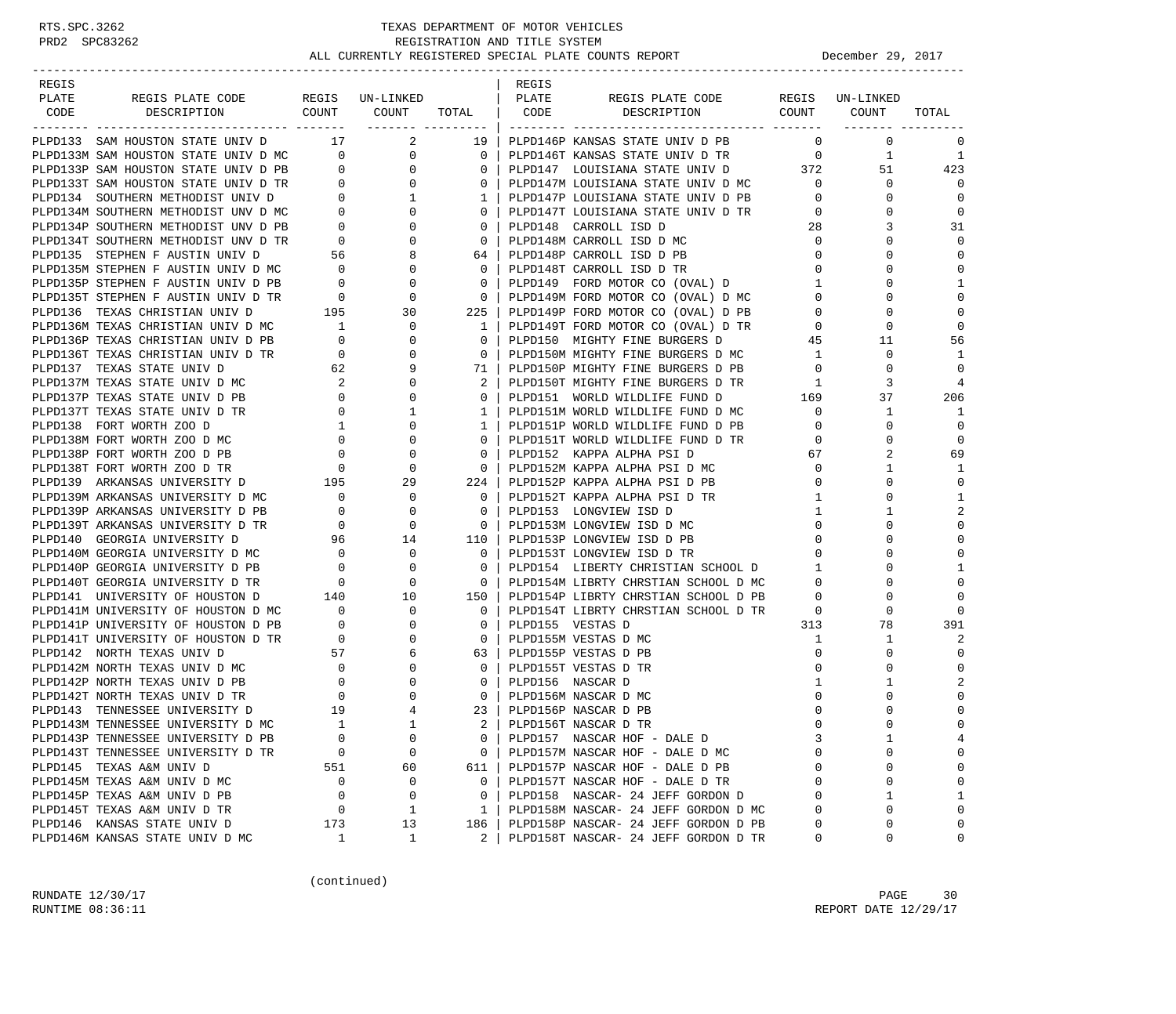| REGIS                                                                                                                                                                                                                                        |                            |                                                                             |                                                     | REGIS |                                                                        |                |                               |                |
|----------------------------------------------------------------------------------------------------------------------------------------------------------------------------------------------------------------------------------------------|----------------------------|-----------------------------------------------------------------------------|-----------------------------------------------------|-------|------------------------------------------------------------------------|----------------|-------------------------------|----------------|
| PLATE<br>REGIS PLATE CODE REGIS UN-LINKED                                                                                                                                                                                                    |                            |                                                                             |                                                     | PLATE | REGIS PLATE CODE REGIS UN-LINKED                                       |                |                               |                |
| CODE<br>DESCRIPTION                                                                                                                                                                                                                          |                            | $\begin{array}{ccc} \text{COUNT} & \text{COUNT} & \text{TOTAL} \end{array}$ |                                                     | CODE  | DESCRIPTION COUNT COUNT                                                |                |                               | TOTAL          |
|                                                                                                                                                                                                                                              |                            |                                                                             | ___________________                                 |       |                                                                        |                | -------- ----                 |                |
| PLPD159 NASCAR - 88 DALE JR D                                                                                                                                                                                                                |                            | $2 \left( \frac{1}{2} \right)$<br>$\mathbf{0}$                              | $2 \mid$                                            |       | PLPD172P FORD MOTOR CO (TOUGH) D PB                                    | $\overline{0}$ | $\circ$                       | 0              |
|                                                                                                                                                                                                                                              |                            |                                                                             | $\overline{0}$                                      |       | PLPD172T FORD MOTOR CO (TOUGH) D TR 0                                  |                | $\mathbf 0$                   | $\mathbf 0$    |
|                                                                                                                                                                                                                                              |                            | $\begin{array}{c} 0 \\ 0 \end{array}$                                       | 0 <sup>1</sup>                                      |       |                                                                        |                | 37                            | 371            |
| PLPD159 NASCAR - 88 DALE JR D MC<br>PLPD159M NASCAR - 88 DALE JR D MC<br>PLPD159P NASCAR - 88 DALE JR D PB<br>PLPD159T NASCAR - 88 DALE JR D TR<br>PLPD159T NASCAR - 88 DALE JR D TR<br>PLPD160 OUR ENERGY LLC D MC<br>PLPD160P OUR ENERGY   |                            |                                                                             | $\overline{0}$                                      |       |                                                                        |                | $\mathbf{0}$                  | 4              |
|                                                                                                                                                                                                                                              |                            |                                                                             | 29                                                  |       | PLPD173P DALLAS COWBOYS BLUE D PB<br>PLPD173T DALLAS COWBOYS BLUE D TR | $\overline{0}$ | $\mathbf 0$                   | $\Omega$       |
|                                                                                                                                                                                                                                              |                            |                                                                             | 0 <sup>1</sup>                                      |       |                                                                        |                | $\overline{0}$<br>$\mathbf 0$ | $\mathbf 0$    |
|                                                                                                                                                                                                                                              |                            |                                                                             | $\mathbf{0}$                                        |       | PLPD174 SUNFLOWER D                                                    | 155            | 20                            | 175            |
|                                                                                                                                                                                                                                              |                            |                                                                             | 0 <sup>1</sup>                                      |       | PLPD174M SUNFLOWER D MC                                                | $\mathbf{1}$   | $\mathbf 0$                   | 1              |
|                                                                                                                                                                                                                                              |                            |                                                                             | 26                                                  |       | PLPD174P SUNFLOWER D PB                                                | $\overline{0}$ | $\mathbf 0$                   | $\mathbf 0$    |
|                                                                                                                                                                                                                                              |                            |                                                                             |                                                     |       | PLPD174T SUNFLOWER D TR                                                | $\mathbf{1}$   | 0                             | 1              |
|                                                                                                                                                                                                                                              |                            |                                                                             |                                                     |       | PLPD175 KW CARES D                                                     | $\mathbf{0}$   | 0                             | $\mathbf 0$    |
|                                                                                                                                                                                                                                              |                            |                                                                             |                                                     |       | PLPD175M KW CARES D MC                                                 | $\mathbf{0}$   | $\mathbf 0$                   | $\mathbf 0$    |
|                                                                                                                                                                                                                                              |                            |                                                                             |                                                     |       | PLPD175P KW CARES D PB                                                 | $\overline{0}$ | $\mathbf 0$                   | $\Omega$       |
|                                                                                                                                                                                                                                              |                            |                                                                             |                                                     |       | PLPD175T KW CARES D TR                                                 | $\overline{0}$ | 0                             | $\Omega$       |
|                                                                                                                                                                                                                                              |                            |                                                                             |                                                     |       | PLPD176 DON'T TREAD ON ME D<br>PLPD176M DON'T TREAD ON ME D            |                | 110                           | 735            |
|                                                                                                                                                                                                                                              |                            |                                                                             |                                                     |       | PLPD176M DON'T TREAD ON ME D MC                                        | 35             | $\overline{4}$                | 39             |
|                                                                                                                                                                                                                                              |                            |                                                                             |                                                     |       | PLPD176P DON'T TREAD ON ME D PB                                        | $\overline{0}$ | $\circ$                       | $\mathbf 0$    |
|                                                                                                                                                                                                                                              |                            |                                                                             |                                                     |       | PLPD176T DON'T TREAD ON ME D TR                                        | $\overline{1}$ | $\mathbf 0$                   | 1              |
|                                                                                                                                                                                                                                              |                            |                                                                             |                                                     |       | PLPD177 COME & TAKE IT D                                               | 1,046          | 158                           | 1,204          |
|                                                                                                                                                                                                                                              |                            |                                                                             |                                                     |       | PLPD177M COME & TAKE IT D MC<br>PLPD177M COME & TAKE IT D MC           | 18             | 3                             | 21             |
|                                                                                                                                                                                                                                              |                            |                                                                             |                                                     |       | PLPD177P COME & TAKE IT D PB                                           | $\overline{0}$ | $\circ$                       | $\mathbf 0$    |
|                                                                                                                                                                                                                                              |                            |                                                                             | $\overline{1}$                                      |       | PLPD177T COME & TAKE IT D TR                                           | $\mathbf{1}$   | 0                             | 1              |
|                                                                                                                                                                                                                                              |                            |                                                                             | 0 <sup>1</sup>                                      |       | PLPD178 JESUIT DALLAS D                                                | 6              | 2                             | 8              |
| PLPD165M NEBRASKA UNIVERSITY D MC<br>PLPD165P NEBRASKA UNIVERSITY D PB 0 0 0<br>PLPD165T NEBRASKA UNIVERSITY D TR 0 0 0<br>PLPD166 TEXAS-SAN ANTONIO UNIV D 12 3<br>PLPD166M TEXAS-SAN ANTONIO UNIV D MC 0 0                                 |                            |                                                                             | $\overline{0}$                                      |       | PLPD178M JESUIT DALLAS D MC                                            | $\overline{0}$ | $\Omega$                      | $\mathbf 0$    |
|                                                                                                                                                                                                                                              |                            |                                                                             | $15 \vert$                                          |       | PLPD178P JESUIT DALLAS D PB                                            |                | $\overline{0}$<br>0           | $\mathbf 0$    |
|                                                                                                                                                                                                                                              |                            |                                                                             | $\overline{0}$                                      |       | PLPD178T JESUIT DALLAS D TR                                            | $\overline{0}$ | $\mathbf 0$                   | $\mathbf 0$    |
|                                                                                                                                                                                                                                              |                            |                                                                             | $\overline{0}$                                      |       |                                                                        |                | 27 — 27<br>$\mathbf{1}$       | 28             |
|                                                                                                                                                                                                                                              |                            |                                                                             | $\overline{\phantom{0}}$ 0 $\overline{\phantom{0}}$ |       | PLPD179 KILGORE RANGERETTES D                                          | $\overline{0}$ | $\mathbf 0$                   | $\Omega$       |
| PLPD166P TEXAS-SAN ANTONIO UNIV D PB 0 0 0<br>PLPD166T TEXAS-SAN ANTONIO UNIV D TR 0 0 0<br>PLPD167 TEXAS TECH UNIVERSITY D 385 48                                                                                                           |                            |                                                                             | 433                                                 |       | PLPD179M KILGORE RANGERETTES D MC<br>PLPD179P KILGORE RANGERETTES D PB |                | $\mathbf 0$                   | $\Omega$       |
|                                                                                                                                                                                                                                              |                            |                                                                             |                                                     |       |                                                                        | $\overline{0}$ |                               | $\Omega$       |
|                                                                                                                                                                                                                                              |                            |                                                                             | $\overline{\phantom{0}}$ 0 $\overline{\phantom{0}}$ |       |                                                                        |                | 0                             |                |
|                                                                                                                                                                                                                                              |                            |                                                                             | $\overline{\phantom{0}}$ 0 $\overline{\phantom{0}}$ |       |                                                                        |                | 16                            | 116            |
|                                                                                                                                                                                                                                              |                            |                                                                             | $\sim$ 0                                            |       | PLPD180M PEACE OFFICER MEM D MC 4                                      |                | $\mathbf{1}$                  | 5              |
|                                                                                                                                                                                                                                              |                            |                                                                             | 170                                                 |       | PLPD180P PEACE OFFICER MEM D PB                                        | $\overline{0}$ | $\mathbf 0$                   | $\mathbf 0$    |
|                                                                                                                                                                                                                                              |                            |                                                                             | $\overline{1}$                                      |       | PLPD180T PEACE OFFICER MEM D TR                                        | $\mathbf 0$    | $\mathbf 0$                   | $\Omega$       |
|                                                                                                                                                                                                                                              |                            |                                                                             | $\overline{0}$                                      |       | PLPD181 SIGMA GAMMA RHO D                                              | 6              | 3                             | 9              |
| PLPD167 TEXAS TECH UNIVERSITY D<br>PLPD167 TEXAS TECH UNIVERSITY D MC<br>PLPD167 TEXAS TECH UNIVERSITY D MC<br>PLPD167 TEXAS TECH UNIVERSITY D PB<br>0 0 0<br>PLPD1667 TEXAS TECH UNIVERSITY D TR<br>PLPD168 BAYLOR UNIVERSITY D MC<br>PLPD1 |                            |                                                                             | $\overline{0}$                                      |       | PLPD181M SIGMA GAMMA RHO D MC                                          | $\mathbf{0}$   | $\mathbf 0$                   | $\Omega$       |
|                                                                                                                                                                                                                                              |                            |                                                                             | 68                                                  |       | PLPD181P SIGMA GAMMA RHO D PB                                          | $\mathbf{0}$   | 0                             | $\Omega$       |
|                                                                                                                                                                                                                                              |                            |                                                                             | $1 \mid$                                            |       | PLPD181T SIGMA GAMMA RHO D TR                                          | $\mathbf 0$    | 0                             | $\Omega$       |
|                                                                                                                                                                                                                                              |                            |                                                                             | $\overline{0}$                                      |       | PLPD183 DR PEPPER D                                                    | 9              | 4                             | 13             |
|                                                                                                                                                                                                                                              |                            |                                                                             | $\begin{array}{ccc} & 0 & \end{array}$              |       | PLPD183M DR PEPPER D MC                                                | 0              | 0                             | $\mathbf 0$    |
|                                                                                                                                                                                                                                              |                            |                                                                             | 849                                                 |       | PLPD183P DR PEPPER D PB                                                | $\mathbf 0$    | $\Omega$                      | $\mathbf 0$    |
| PLPD170M TEXAS A&M (MAROON) D MC                                                                                                                                                                                                             | $\overline{\phantom{0}}^2$ | $\overline{0}$                                                              | 2 <sup>1</sup>                                      |       | PLPD183T DR PEPPER D TR                                                | $\Omega$       | $\Omega$                      | $\Omega$       |
| PLPD170P TEXAS A&M (MAROON) D PB                                                                                                                                                                                                             | 0                          | $\mathbf 0$                                                                 | 0                                                   |       | PLPD184 IGNITE-STREAM ENERGY D                                         | $\Omega$       | 1                             | 1              |
| PLPD170T TEXAS A&M (MAROON) D TR                                                                                                                                                                                                             | 0                          | $\mathbf 0$                                                                 | 0                                                   |       | PLPD184M IGNITE-STREAM ENERGY D MC                                     |                | 0                             | $\mathbf 0$    |
| PLPD171 SOUTHERN UNIVERSITY D                                                                                                                                                                                                                | 95                         | 13                                                                          | 108                                                 |       | PLPD184P IGNITE-STREAM ENERGY D PB                                     | 0              | 0                             | $\mathbf 0$    |
| PLPD171M SOUTHERN UNIVERSITY D MC                                                                                                                                                                                                            | 1                          | $\mathbf 0$                                                                 | 1                                                   |       | PLPD184T IGNITE-STREAM ENERGY D TR                                     | 0              | 0                             | $\mathbf 0$    |
| PLPD171P SOUTHERN UNIVERSITY D PB                                                                                                                                                                                                            | 0                          | $\mathbf 0$                                                                 | 0                                                   |       | PLPD186 TEXAS 811 D                                                    |                | 2                             | $\overline{4}$ |
| PLPD171T SOUTHERN UNIVERSITY D TR                                                                                                                                                                                                            | 0                          | $\mathbf 0$                                                                 | 0                                                   |       | PLPD186M TEXAS 811 D MC                                                | 0              | $\mathbf 0$                   | $\mathbf{0}$   |
| PLPD172 FORD MOTOR CO (TOUGH) D                                                                                                                                                                                                              | 0                          | $\mathbf 0$                                                                 | 0                                                   |       | PLPD186P TEXAS 811 D PB                                                | $\Omega$       | 0                             | $\mathbf 0$    |
| PLPD172M FORD MOTOR CO (TOUGH) D MC                                                                                                                                                                                                          | 0                          | 0                                                                           | 0                                                   |       | PLPD186T TEXAS 811 D TR                                                | 0              | 0                             | 0              |

(continued)

RUNDATE 12/30/17 PAGE 31 RUNTIME  $08:36:11$  REPORT DATE  $12/29/17$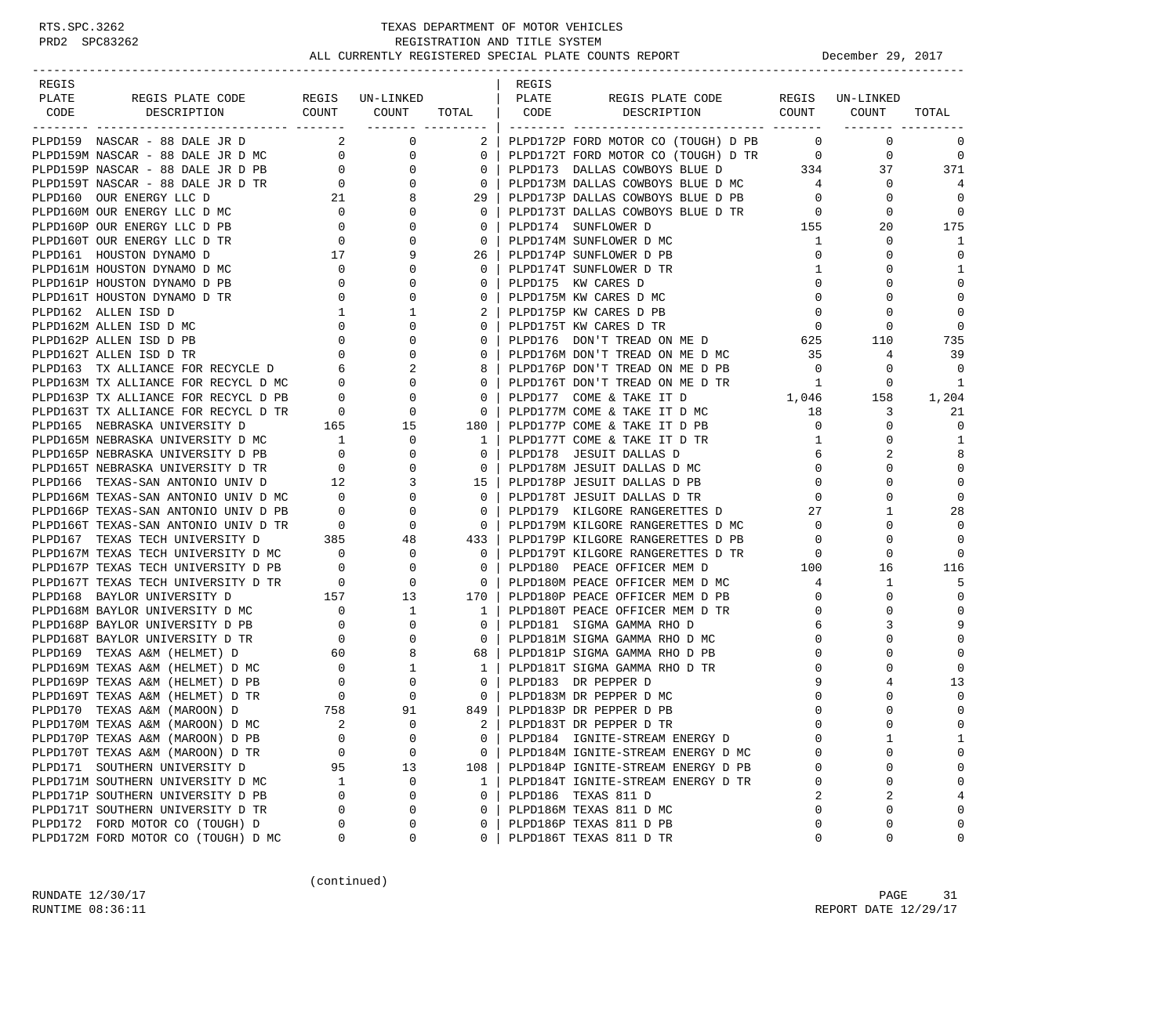| REGIS |                                                                                                                  |                                            |                                                                                                                                                                                                                                                                                                                                                    |                                                     | REGIS |                                       |                                     |                 |             |
|-------|------------------------------------------------------------------------------------------------------------------|--------------------------------------------|----------------------------------------------------------------------------------------------------------------------------------------------------------------------------------------------------------------------------------------------------------------------------------------------------------------------------------------------------|-----------------------------------------------------|-------|---------------------------------------|-------------------------------------|-----------------|-------------|
| PLATE | REGIS PLATE CODE                                                                                                 |                                            | REGIS UN-LINKED                                                                                                                                                                                                                                                                                                                                    |                                                     | PLATE | REGIS PLATE CODE                      |                                     | REGIS UN-LINKED |             |
| CODE  | COUNT<br>DESCRIPTION<br>---------------                                                                          |                                            | COUNT                                                                                                                                                                                                                                                                                                                                              | TOTAL   CODE                                        |       | DESCRIPTION<br>_________ ____________ | COUNT                               | COUNT           | TOTAL       |
|       | PLPD187 DALLAS MAVERICKS BLUE D 12 1                                                                             |                                            |                                                                                                                                                                                                                                                                                                                                                    | 13 <sup>1</sup>                                     |       | PLPD199P USA PRIDE D PB               | $\Omega$                            | $\mathbf 0$     | 0           |
|       |                                                                                                                  |                                            |                                                                                                                                                                                                                                                                                                                                                    | $\overline{\phantom{0}}$ 0 $\overline{\phantom{0}}$ |       | PLPD199T USA PRIDE D TR               | $\mathbf{0}$                        | $\overline{0}$  | 0           |
|       | PLPD187M DALLAS MAVERICKS BLUE D MC 0<br>PLPD187P DALLAS MAVERICKS BLUE D PB 0                                   |                                            | $\begin{array}{c} 0 \\ 0 \end{array}$                                                                                                                                                                                                                                                                                                              |                                                     |       | 0   PLPD201 TEXAS 4 EVER D            | $\frac{0}{134}$                     | 18              | 152         |
|       |                                                                                                                  |                                            | $\overline{0}$                                                                                                                                                                                                                                                                                                                                     | $\overline{\phantom{0}}$ 0 $\overline{\phantom{0}}$ |       | PLPD201M TEXAS 4 EVER D MC            | $\mathbf{0}$                        | $\mathbf 0$     | $\Omega$    |
|       |                                                                                                                  |                                            | $\overline{4}$                                                                                                                                                                                                                                                                                                                                     | 20 <sub>1</sub>                                     |       | PLPD201P TEXAS 4 EVER D PB            | $\mathbf 0$                         | $\mathbf 0$     | 0           |
|       | PLPD187T DALLAS MAVERICKS BLUE D TR<br>PLPD188 TEXAS-ARLINGTON UNIV D 16<br>PLPD188M TEXAS-ARLINGTON UNIV D MC 0 |                                            | $\overline{0}$                                                                                                                                                                                                                                                                                                                                     | $\Omega$                                            |       | PLPD201T TEXAS 4 EVER D TRAILER       | $\Omega$                            | 0               | 0           |
|       |                                                                                                                  |                                            | $\overline{0}$                                                                                                                                                                                                                                                                                                                                     | $\mathbf{0}$                                        |       | PLPD203 DEEP IN THE HEART D           | 76                                  | 15              | 91          |
|       | PLPD188P TEXAS-ARLINGTON UNIV D PB<br>PLPD188T TEXAS-ARLINGTON UNIV D TR<br>0                                    |                                            | $\mathbf 0$                                                                                                                                                                                                                                                                                                                                        | $\overline{\mathbf{0}}$                             |       | PLPD203M DEEP IN THE HEART D MC       | $\overline{3}$                      | $\Omega$        | 3           |
|       | PLPD189 RATHER BE GOLFING D                                                                                      | 31                                         | 8                                                                                                                                                                                                                                                                                                                                                  | 39 I                                                |       | PLPD203P DEEP IN THE HEART D PB       | $\overline{0}$                      | $\Omega$        | $\mathbf 0$ |
|       | PLPD189M RATHER BE GOLFING D MC                                                                                  |                                            | $\mathbf 0$                                                                                                                                                                                                                                                                                                                                        | $0-1$                                               |       | PLPD203T DEEP IN THE HEART D TR       | $\mathbf{0}$                        | $\Omega$        | $\mathbf 0$ |
|       | PLPD189P RATHER BE GOLFING D PB                                                                                  | $\begin{array}{c} 0 \\ 0 \end{array}$      | $\mathbf{0}$                                                                                                                                                                                                                                                                                                                                       |                                                     |       | PLPD204 FREEBIRDS D                   | $\Omega$                            | $\Omega$        | $\Omega$    |
|       | PLPD189T RATHER BE GOLFING D TR                                                                                  |                                            | $\mathbf{0}$                                                                                                                                                                                                                                                                                                                                       | $\mathbf{0}$                                        |       | PLPD204M FREEBIRDS D MC               | $\mathbf{0}$                        | $\Omega$        | $\mathbf 0$ |
|       | PLPD190 TX MOTOR SPEEDWAY D                                                                                      | $\begin{array}{c} 0 \\ 2 \end{array}$      | 1                                                                                                                                                                                                                                                                                                                                                  |                                                     |       | 3   PLPD204P FREEBIRDS D PB           | $\mathbf 0$                         | $\Omega$        | $\Omega$    |
|       | PLPD190M TX MOTOR SPEEDWAY D MC                                                                                  |                                            | $\overline{0}$<br>$\mathbf 0$                                                                                                                                                                                                                                                                                                                      | $0-1$                                               |       | PLPD204T FREEBIRDS D TR               | $\Omega$                            | $\Omega$        | $\Omega$    |
|       | PLPD190P TX MOTOR SPEEDWAY D PB                                                                                  | $\overline{0}$                             | $\mathbf 0$                                                                                                                                                                                                                                                                                                                                        |                                                     |       | 0   PLPD205 TEXAS STARS HOCKEY D      | 3                                   |                 | 5           |
|       | PLPD190T TX MOTOR SPEEDWAY D TR                                                                                  | $\overline{0}$                             | 0                                                                                                                                                                                                                                                                                                                                                  | $\mathbf{0}$                                        |       | PLPD205M TEXAS STARS HOCKEY D MC      | $\Omega$                            | $\Omega$        | $\Omega$    |
|       | PLPD191 HOUSTON ROCKETS D                                                                                        |                                            | $90$ 12                                                                                                                                                                                                                                                                                                                                            | 102 l                                               |       | PLPD205P TEXAS STARS HOCKEY D PB      | 0                                   | $\Omega$        | $\Omega$    |
|       | PLPD191M HOUSTON ROCKETS D MC                                                                                    | $\overline{0}$                             | $\mathbf 0$                                                                                                                                                                                                                                                                                                                                        | $\Omega$                                            |       | PLPD205T TEXAS STARS HOCKEY D TR      | 0                                   |                 | $\Omega$    |
|       | PLPD191P HOUSTON ROCKETS D PB                                                                                    | $\sim$ 0                                   | $\mathbf 0$                                                                                                                                                                                                                                                                                                                                        | $\Omega$                                            |       | PLPD206 FW CATS BASEBALL D            | 0                                   | $\Omega$        | $\Omega$    |
|       | PLPD191T HOUSTON ROCKETS D TR                                                                                    | $\overline{0}$                             | $\mathbf 0$                                                                                                                                                                                                                                                                                                                                        | $0-1$                                               |       | PLPD206M FW CATS BASEBALL D MC        | 0                                   | $\Omega$        | $\Omega$    |
|       | PLPD192 COPPELL COWBOYS D                                                                                        | $\mathbf{1}$                               | $\Omega$                                                                                                                                                                                                                                                                                                                                           | 1 <sup>1</sup>                                      |       | PLPD206P FW CATS BASEBALL D PB        | 0                                   | $\Omega$        | $\Omega$    |
|       | PLPD192M COPPELL COWBOYS D MC                                                                                    |                                            | $\mathbf 0$                                                                                                                                                                                                                                                                                                                                        | $\mathbf{0}$                                        |       | PLPD206T FW CATS BASEBALL D TR        | $\mathbf 0$                         | $\mathbf 0$     | $\Omega$    |
|       | PLPD192P COPPELL COWBOYS D PB                                                                                    |                                            | $\mathbf 0$                                                                                                                                                                                                                                                                                                                                        | $\Omega$                                            |       | PLPD207 LARGE STAR PINK D             | $\begin{array}{c}0\\689\end{array}$ | 113             | 802         |
|       | PLPD192T COPPELL COWBOYS D TR                                                                                    | $\overline{0}$                             | $\begin{bmatrix} 0 & 0 & 0 \\ 0 & 0 & 0 \\ 0 & 3 & 0 \\ 0 & 0 & 0 \\ 0 & 0 & 0 \\ 0 & 0 & 0 \\ 0 & 0 & 0 \\ 0 & 0 & 0 \\ 0 & 0 & 0 \\ 0 & 0 & 0 \\ 0 & 0 & 0 \\ 0 & 0 & 0 \\ 0 & 0 & 0 \\ 0 & 0 & 0 \\ 0 & 0 & 0 \\ 0 & 0 & 0 \\ 0 & 0 & 0 & 0 \\ 0 & 0 & 0 & 0 \\ 0 & 0 & 0 & 0 \\ 0 & 0 & 0 & 0 \\ 0 & 0 & 0 & 0 \\ 0 & 0 & 0 & $<br>$\mathbf 0$ | $\Omega$                                            |       | PLPD207M LARGE STAR PINK D MC         | $\mathbf{0}$                        | 1               | 1           |
|       | PLPD193 TEXAS NURSE D                                                                                            |                                            | 2                                                                                                                                                                                                                                                                                                                                                  |                                                     |       | PLPD207P LARGE STAR PINK D PB         | $\mathbf 0$                         | 0               | $\mathbf 0$ |
|       | PLPD193M TEXAS NURSE D MC                                                                                        |                                            | $\mathbf 0$                                                                                                                                                                                                                                                                                                                                        |                                                     |       | PLPD207T LARGE STAR PINK D TR         | 1                                   | $\Omega$        | 1           |
|       | PLPD193P TEXAS NURSE D PB                                                                                        |                                            | $\mathbf 0$                                                                                                                                                                                                                                                                                                                                        | $\mathbf{0}$                                        |       | PLPD208 LAKE DALLAS ISD D             | $\mathbf{0}$                        | $\Omega$        | $\mathbf 0$ |
|       | PLPD193T TEXAS NURSE D TR                                                                                        |                                            | $\mathbf 0$                                                                                                                                                                                                                                                                                                                                        | $0-1$                                               |       | PLPD208M LAKE DALLAS ISD D MC         | $\mathbf{0}$                        | $\Omega$        | $\mathbf 0$ |
|       | $MC$ PB<br>PLPD194 ARIZONA UNIVERSITY D                                                                          |                                            | $\begin{array}{c} 0 \\ 0 \\ 7 \\ 0 \\ 0 \end{array}$<br>4                                                                                                                                                                                                                                                                                          | 11 <sub>1</sub>                                     |       | PLPD208P LAKE DALLAS ISD D PB         | $\mathbf 0$                         | $\Omega$        | $\Omega$    |
|       | PLPD194M ARIZONA UNIVERSITY D MC                                                                                 |                                            | $\Omega$                                                                                                                                                                                                                                                                                                                                           | 0 <sup>1</sup>                                      |       | PLPD208T LAKE DALLAS ISD D TR         | $\mathbf 0$                         | 0               | $\Omega$    |
|       | PLPD194P ARIZONA UNIVERSITY D PB                                                                                 |                                            | $\mathbf 0$                                                                                                                                                                                                                                                                                                                                        |                                                     |       | PLPD209 MISSISSIPPI UNIV D            | 283                                 | 41              | 324         |
|       | PLPD194T ARIZONA UNIVERSITY D TR                                                                                 | $\overline{0}$                             | $\mathbf 0$                                                                                                                                                                                                                                                                                                                                        | $\mathbf{0}$                                        |       | PLPD209M MISSISSIPPI UNIV D MC        | 1                                   | $\mathbf 0$     | 1           |
|       | PLPD195 BOISE STATE UNIV D                                                                                       | 6                                          | 2                                                                                                                                                                                                                                                                                                                                                  |                                                     |       | 8   PLPD209P MISSISSIPPI UNIV D PB    | $\mathbf{0}$                        | $\Omega$        | $\Omega$    |
|       | PLPD195M BOISE STATE UNIV D MC                                                                                   | $\overline{0}$                             | $\mathbf 0$                                                                                                                                                                                                                                                                                                                                        | $0-1$                                               |       | PLPD209T MISSISSIPPI UNIV D TR        | $\mathbf 0$                         | $\Omega$        | $\Omega$    |
|       | PLPD195P BOISE STATE UNIV D PB                                                                                   | $\mathbf{0}$                               | $\mathbf 0$                                                                                                                                                                                                                                                                                                                                        | 0 <sup>1</sup>                                      |       | PLPD210 KENTUCKY UNIVERSITY D         | 17                                  | 5               | 22          |
|       | PLPD195T BOISE STATE UNIV D TR                                                                                   | $\overline{0}$                             | $\mathbf 0$                                                                                                                                                                                                                                                                                                                                        | $\mathbf{0}$                                        |       | PLPD210M KENTUCKY UNIVERSITY D MC     | $\mathbf 0$                         | $\Omega$        | $\Omega$    |
|       | PLPD196 BRIGHAM YOUNG UNIV D                                                                                     |                                            | $7\overline{ }$                                                                                                                                                                                                                                                                                                                                    | 65                                                  |       | PLPD210P KENTUCKY UNIVERSITY D PB     | $\overline{0}$                      | $\Omega$        | $\Omega$    |
|       | PLPD196M BRIGHAM YOUNG UNIV D MC                                                                                 | $\begin{array}{c} 58 \\ 0 \end{array}$     | $\Omega$                                                                                                                                                                                                                                                                                                                                           | $\Omega$                                            |       | PLPD210T KENTUCKY UNIVERSITY D TR     | $\overline{0}$                      |                 | $\Omega$    |
|       | PLPD196P BRIGHAM YOUNG UNIV D PB                                                                                 | $\mathbf{0}$                               | 0                                                                                                                                                                                                                                                                                                                                                  | $\Omega$                                            |       | PLPD211 DALLAS MAVERICKS D            | 50                                  | 5               | 55          |
|       | PLPD196T BRIGHAM YOUNG UNIV D TR                                                                                 |                                            | $\mathbf 0$                                                                                                                                                                                                                                                                                                                                        | 0 <sup>1</sup>                                      |       | PLPD211M DALLAS MAVERICKS D MC        | $\mathbf 0$                         | $\Omega$        | $\Omega$    |
|       | PLPD197 ILLINOIS UNIVERSITY D                                                                                    | $\begin{array}{c} 0 \\ 2 \\ 0 \end{array}$ | $\mathbf{1}$                                                                                                                                                                                                                                                                                                                                       | 3                                                   |       | PLPD211P DALLAS MAVERICKS D PB        | $\mathbf 0$                         |                 | $\Omega$    |
|       | PLPD197M ILLINOIS UNIVERSITY D MC                                                                                |                                            | $\Omega$                                                                                                                                                                                                                                                                                                                                           | $\Omega$                                            |       | PLPD211T DALLAS MAVERICKS D TR        | $\Omega$                            | $\Omega$        | $\Omega$    |
|       | PLPD197P ILLINOIS UNIVERSITY D PB                                                                                | 0                                          | 0                                                                                                                                                                                                                                                                                                                                                  | 0                                                   |       | PLPD212 SAN ANTONIO SPURS D           | 220                                 | 29              | 249         |
|       | PLPD197T ILLINOIS UNIVERSITY D TR                                                                                | 0                                          | $\mathbf 0$                                                                                                                                                                                                                                                                                                                                        | 0                                                   |       | PLPD212M SAN ANTONIO SPURS D MC       | $\Omega$                            | 0               | $\mathbf 0$ |
|       | PLPD198 PURDUE UNIVERSITY D                                                                                      | 97                                         | 10                                                                                                                                                                                                                                                                                                                                                 | 107                                                 |       | PLPD212P SAN ANTONIO SPURS D PB       | $\mathbf 0$                         | 0               | $\mathbf 0$ |
|       | PLPD198M PURDUE UNIVERSITY D MC                                                                                  | $\Omega$                                   | 0                                                                                                                                                                                                                                                                                                                                                  | $\Omega$                                            |       | PLPD212T SAN ANTONIO SPURS D TR       | $\Omega$                            | 0               | $\mathbf 0$ |
|       | PLPD198P PURDUE UNIVERSITY D PB                                                                                  | $\mathbf 0$                                | 0                                                                                                                                                                                                                                                                                                                                                  | 0                                                   |       | PLPD213 TRINITY UNIVERSITY D          | 5                                   | 7               | 12          |
|       | PLPD198T PURDUE UNIVERSITY D TR                                                                                  | 1                                          | 1                                                                                                                                                                                                                                                                                                                                                  | 2                                                   |       | PLPD213M TRINITY UNIVERSITY D MC      | $\Omega$                            | $\mathbf 0$     | $\mathbf 0$ |
|       | PLPD199 USA PRIDE D                                                                                              | 144                                        | 18                                                                                                                                                                                                                                                                                                                                                 | 162                                                 |       | PLPD213P TRINITY UNIVERSITY D PB      | $\Omega$                            | 0               | $\mathbf 0$ |
|       | PLPD199M USA PRIDE D MC                                                                                          | 3                                          | $\mathbf 0$                                                                                                                                                                                                                                                                                                                                        | 3                                                   |       | PLPD213T TRINITY UNIVERSITY D TR      | 0                                   | $\mathbf 0$     | 0           |

(continued)

RUNDATE  $12/30/17$  PAGE 32 RUNTIME  $08:36:11$  REPORT DATE  $12/29/17$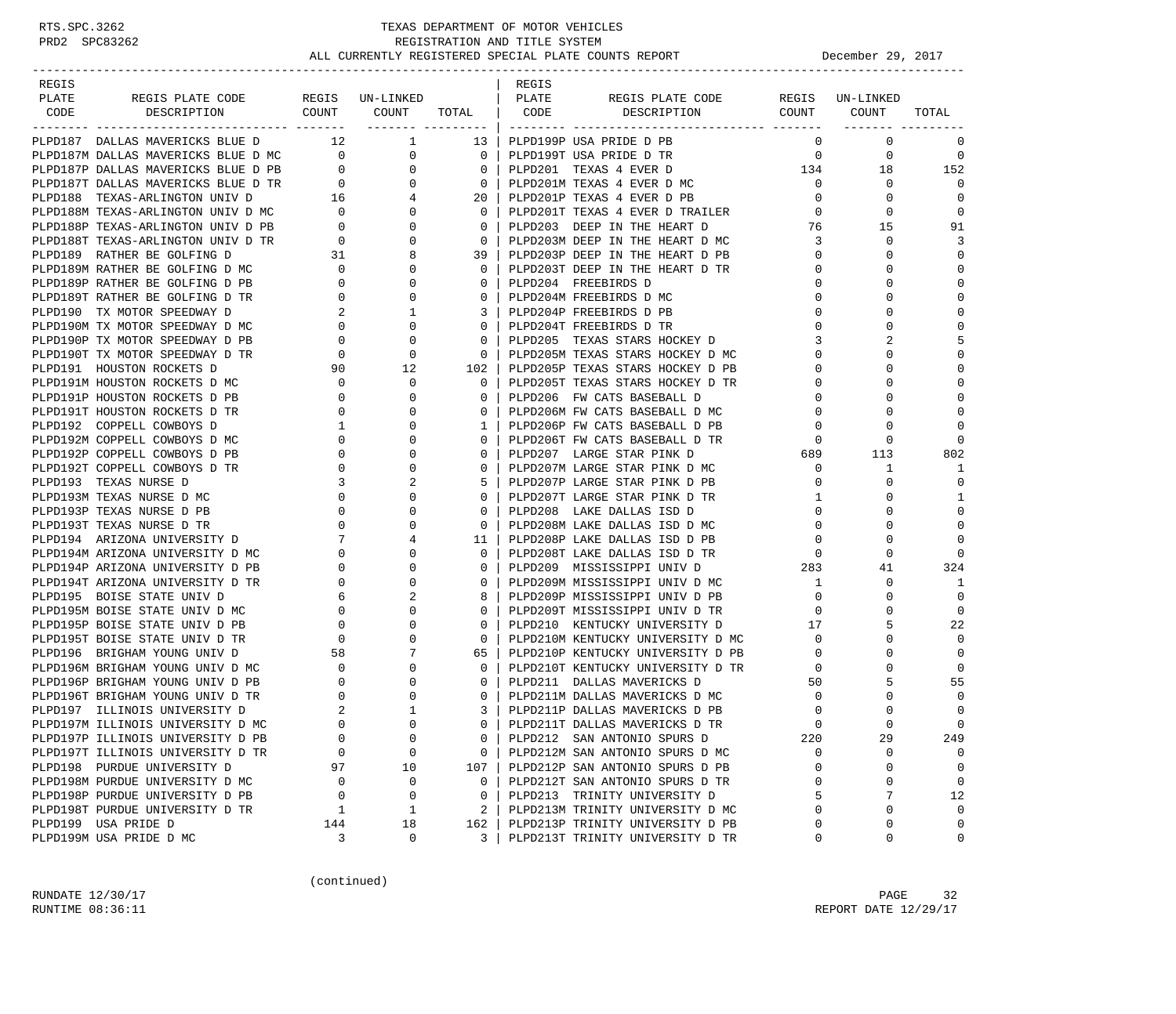| REGIS |                                                                  |                                                                   |                                                                                               |                                                     | REGIS |                                                                  |                                     |                 |                |
|-------|------------------------------------------------------------------|-------------------------------------------------------------------|-----------------------------------------------------------------------------------------------|-----------------------------------------------------|-------|------------------------------------------------------------------|-------------------------------------|-----------------|----------------|
| PLATE | REGIS PLATE CODE                                                 |                                                                   | REGIS UN-LINKED                                                                               |                                                     | PLATE | REGIS PLATE CODE                                                 |                                     | REGIS UN-LINKED |                |
| CODE  | DESCRIPTION                                                      |                                                                   | COUNT COUNT TOTAL   CODE                                                                      |                                                     |       | DESCRIPTION COUNT COUNT                                          |                                     |                 | TOTAL          |
|       | PLPD214 GRAMBLING UNIV D                                         |                                                                   | 97 — 10<br>6 —                                                                                | 103                                                 |       | PLPD232P MISSISSIPPI ST UNIV D PB                                | $\circ$                             | 0               | 0              |
|       | PLPD214M GRAMBLING UNIV D MC                                     | $\overline{0}$                                                    | $\overline{0}$                                                                                | $\overline{\phantom{0}}$ 0 $\overline{\phantom{0}}$ |       | PLPD232T MISSISSIPPI ST UNIV D TR                                | $\overline{0}$                      | $\mathbf 0$     | $\mathbf 0$    |
|       |                                                                  |                                                                   | $\mathbf{0}$                                                                                  | 0                                                   |       | PLPD233 LONE STAR GREEN D                                        | 36                                  |                 | 43             |
|       | PLPD214P GRAMBLING UNIV D PB 0<br>PLPD214T GRAMBLING UNIV D TR 0 |                                                                   | $\mathbf{0}$                                                                                  | $\overline{\phantom{0}}$                            |       | PLPD233M LONE STAR GREEN D MC                                    | $\overline{0}$                      | $\Omega$        | $\Omega$       |
|       | PLPD215 KANSAS UNIVERSITY D                                      |                                                                   | $\begin{array}{ccccc}\n & & 140 & & 17 \\  & & & & & \\ \hline\n & 17 & & & & \\ \end{array}$ | 157                                                 |       | PLPD233P LONE STAR GREEN D PB                                    | $\mathbf 0$                         | 0               | $\mathbf 0$    |
|       | PLPD215M KANSAS UNIVERSITY D MC                                  | $\overline{\phantom{0}}$                                          | $\mathbf{0}$                                                                                  | $\circ$                                             |       | PLPD233T LONE STAR GREEN D TR                                    | $\mathbf 0$                         |                 | $\mathbf 0$    |
|       | PLPD215P KANSAS UNIVERSITY D PB                                  | $\overline{\phantom{a}}$                                          | $\mathbf{0}$                                                                                  | $\mathbf{0}$                                        |       | PLPD234 LONE STAR PURPLE D                                       | 58                                  | 6               | 64             |
|       | PLPD215T KANSAS UNIVERSITY D TR                                  | $\overline{0}$                                                    | 0                                                                                             | $\mathbf{0}$                                        |       | PLPD234M LONE STAR PURPLE D MC                                   | $\overline{0}$                      | $\Omega$        | $\Omega$       |
|       | PLPD216 MISSOURI UNIVERSITY D                                    | 53                                                                | 6                                                                                             | 59                                                  |       | PLPD234P LONE STAR PURPLE D PB                                   | $\overline{\mathbf{0}}$             | $\Omega$        | $\Omega$       |
|       | PLPD216M MISSOURI UNIVERSITY D MC                                |                                                                   | $\mathbf{0}$                                                                                  | $\mathbf{0}$                                        |       | PLPD234T LONE STAR PURPLE D TR                                   |                                     | 0               | $\mathbf 0$    |
|       | PLPD216P MISSOURI UNIVERSITY D PB                                | $\begin{array}{c} 0 \\ 0 \end{array}$                             | $\Omega$                                                                                      | $\mathbf 0$                                         |       | PLPD235 LONE STAR BLK/SILV D                                     | $\begin{array}{c}0\\219\end{array}$ | 46              | 265            |
|       | PLPD216T MISSOURI UNIVERSITY D TR                                | $\overline{0}$                                                    | 0                                                                                             | 0                                                   |       | PLPD235M LONE STAR BLK/SILV D MC                                 | $\mathbf{1}$                        | 0               | 1              |
|       | PLPD218 GUADALUPE RVR TROUT D                                    | $\overline{3}$                                                    | 0                                                                                             | 3                                                   |       | PLPD235P LONE STAR BLK/SILV D PB                                 | $\overline{0}$                      | $\Omega$        | $\Omega$       |
|       | PLPD218M GUADALUPE RVR TROUT D MC                                | $\begin{array}{c} 3 \\ 0 \end{array}$                             | $\Omega$                                                                                      | $\Omega$                                            |       | PLPD235T LONE STAR BLK/SILV D TR                                 | 1                                   | $\Omega$        | 1              |
|       | PLPD218P GUADALUPE RVR TROUT D PB                                | $\mathbf{0}$                                                      | 0                                                                                             | 0                                                   |       | PLPD236 CALVARY HILL D                                           | 194                                 | 30              | 224            |
|       | PLPD218T GUADALUPE RVR TROUT D TR                                | $\overline{\mathbf{0}}$                                           | $\Omega$                                                                                      | 0                                                   |       | PLPD236M CALVARY HILL D MC                                       | 5                                   | 1               | 6              |
|       | PLPD219 TEXAS ROADHOUSE D                                        | $\overline{0}$                                                    | 0                                                                                             | 0                                                   |       | PLPD236P CALVARY HILL D PB                                       | $\mathbf{0}$                        | 0               | $\mathbf 0$    |
|       | PLPD219M TEXAS ROADHOUSE D MC                                    | $\mathbf{0}$                                                      | $\Omega$                                                                                      | 0                                                   |       | PLPD236T CALVARY HILL D TR                                       | 2                                   | $\Omega$        | $\overline{2}$ |
|       | PLPD219P TEXAS ROADHOUSE D PB                                    | $\circ$                                                           | $\Omega$                                                                                      | $\Omega$                                            |       | PLPD237 KELLER HIGH SCHOOL D                                     | 2                                   |                 | 6              |
|       | PLPD219T TEXAS ROADHOUSE D TR                                    | $\overline{0}$                                                    | 0                                                                                             | 0                                                   |       | PLPD237M KELLER HIGH SCHOOL D MC                                 | $\mathbf{0}$                        | 0               | $\Omega$       |
|       | PLPD220 PROSPER ISD D                                            | 4                                                                 | 1                                                                                             | 5                                                   |       | PLPD237P KELLER HIGH SCHOOL D PB                                 | $\mathbf{0}$                        | $\Omega$        | $\mathbf 0$    |
|       | PLPD220M PROSPER ISD D MC                                        | $\overline{0}$                                                    | $\mathbf{0}$                                                                                  | 0                                                   |       | PLPD237T KELLER HIGH SCHOOL D TR                                 | $\mathbf 0$                         | 0               | $\mathbf 0$    |
|       | PLPD220P PROSPER ISD D PB                                        | $\overline{0}$                                                    | 0                                                                                             | 0                                                   |       | PLPD238 MICHIGAN STATE UNIV D                                    | 108                                 | 13              | 121            |
|       | PLPD220T PROSPER ISD D TR                                        | $\overline{0}$                                                    | $\mathbf 0$                                                                                   | $\Omega$                                            |       | PLPD238M MICHIGAN STATE UNIV D MC                                | $\overline{0}$                      | 0               | $\Omega$       |
|       | PLPD225 ARIZONA STATE UNIV D                                     |                                                                   | 10                                                                                            | 88                                                  |       | PLPD238P MICHIGAN STATE UNIV D PB                                | $\overline{0}$                      | 0               | $\mathbf 0$    |
|       | PLPD225M ARIZONA STATE UNIV D MC                                 | $\begin{array}{c} 78 \\ 0 \end{array}$                            | $\mathbf 0$                                                                                   | 0                                                   |       | PLPD238T MICHIGAN STATE UNIV D TR                                | $\overline{0}$                      | $\mathbf 0$     | 0              |
|       | PLPD225P ARIZONA STATE UNIV D PB                                 | $\overline{0}$                                                    | 0                                                                                             | $\mathbf 0$                                         |       | 2,918<br>PLPD239 TEXAS BLACK 1845 D                              |                                     | 528             | 3,446          |
|       | PLPD225T ARIZONA STATE UNIV D TR                                 | $\overline{0}$                                                    | $\mathbf 0$                                                                                   | $\mathbf 0$                                         |       |                                                                  | 54                                  | 14              | 68             |
|       | PLPD226 GEORGIA TECH UNIV D                                      | 63                                                                | 11                                                                                            | 74 I                                                |       | PLPD239M TEXAS BLACK 1845 D MC<br>PLPD239P TEXAS BLACK 1845 D PB | $\overline{0}$                      | $\mathbf 0$     | $\Omega$       |
|       | PLPD226M GEORGIA TECH UNIV D MC                                  |                                                                   | 0                                                                                             | $\mathbf{0}$                                        |       |                                                                  | $\overline{1}$                      | 1               | 2              |
|       | PLPD226P GEORGIA TECH UNIV D PB                                  | $\begin{matrix} 0 \\ 0 \end{matrix}$                              | $\Omega$                                                                                      | 0                                                   |       |                                                                  |                                     | 29              | 193            |
|       | PLPD226T GEORGIA TECH UNIV D TR                                  | $\overline{1}$                                                    | 0                                                                                             | $\mathbf{1}$                                        |       | PLPD240M TEXAS VINTAGE PINK D MC                                 | $\mathbf{1}$                        | $\mathbf 0$     | 1              |
|       | PLPD227 BP LYNCH HIGH SCH D                                      | $\overline{0}$                                                    | 0                                                                                             | 0                                                   |       | PLPD240P TEXAS VINTAGE PINK D PB                                 | $\mathbf 0$                         | $\Omega$        | $\mathbf 0$    |
|       | PLPD227M BP LYNCH HIGH SCH D MC                                  | $\overline{0}$                                                    | $\Omega$                                                                                      | $\Omega$                                            |       | PLPD240T TEXAS VINTAGE PINK D TR                                 | $\mathbf 0$                         | $\Omega$        | $\mathbf 0$    |
|       | PLPD227P BP LYNCH HIGH SCH D PB                                  | $\begin{bmatrix} 0 \\ 0 \\ 102 \\ 0 \\ 0 \\ 0 \\ 0 \end{bmatrix}$ | 0                                                                                             | 0                                                   |       | PLPD241 TEXAS VINTAGE BLUE D                                     | 44                                  | 8               | 52             |
|       | PLPD227T BP LYNCH HIGH SCH D TR                                  |                                                                   | $\Omega$                                                                                      | $\Omega$                                            |       | PLPD241M TEXAS VINTAGE BLUE D MC                                 | $\mathbf{0}$                        | $\Omega$        | $\mathbf 0$    |
|       | PLPD229 DELTA SIGMA THETA D                                      |                                                                   | 6                                                                                             | 108                                                 |       | PLPD241P TEXAS VINTAGE BLUE D PB                                 | $\mathbf{0}$                        | $\Omega$        | $\Omega$       |
|       | PLPD229M DELTA SIGMA THETA D MC                                  |                                                                   | $\mathbf{0}$                                                                                  | $\mathbf{0}$                                        |       | PLPD241T TEXAS VINTAGE BLUE D TR                                 | $\mathbf{0}$                        |                 | $\Omega$       |
|       | PLPD229P DELTA SIGMA THETA D PB                                  |                                                                   | $\mathbf 0$                                                                                   | $\mathbf 0$                                         |       | PLPD242 TX A&M CORPUS CHRISTI D                                  | 5                                   | ∩               | 5              |
|       | PLPD229T DELTA SIGMA THETA D TR                                  | $\begin{array}{c}0\\132\end{array}$                               | $\overline{0}$                                                                                | $\circ$                                             |       | PLPD242M TX A&M CORPUS CHRISTI D MC                              | 0                                   | 0               | $\Omega$       |
|       | PLPD230 NOTRE DAME UNIVERSITY D                                  |                                                                   | 12                                                                                            | 144                                                 |       | PLPD242P TX A&M CORPUS CHRISTI D PB                              | $\Omega$                            |                 | $\mathbf 0$    |
|       | PLPD230M NOTRE DAME UNIVERSITY D MC                              | $\overline{\phantom{a}}$                                          | $\Omega$                                                                                      | $3-1$                                               |       | PLPD242T TX A&M CORPUS CHRISTI D TR                              | $\cap$                              |                 | $\Omega$       |
|       | PLPD230P NOTRE DAME UNIVERSITY D PB                              | 0                                                                 | 0                                                                                             | 0                                                   |       | PLPD243 FLORIDA STATE UNIV D                                     | 208                                 | 19              | 227            |
|       | PLPD230T NOTRE DAME UNIVERSITY D TR                              | U                                                                 | 0                                                                                             | 0                                                   |       | PLPD243M FLORIDA STATE UNIV D MC                                 | 2                                   | 0               | 2              |
|       | PLPD231 NTL WILD TURKEY FED D                                    | 1                                                                 | 1                                                                                             | 2                                                   |       | PLPD243P FLORIDA STATE UNIV D PB                                 | 0                                   | 0               | $\mathbf 0$    |
|       | PLPD231M NTL WILD TURKEY FED D MC                                | $\Omega$                                                          | 0                                                                                             | 0                                                   |       | PLPD243T FLORIDA STATE UNIV D TR                                 | $\mathbf 0$                         | 0               | 0              |
|       | PLPD231P NTL WILD TURKEY FED D PB                                | 0                                                                 | 0                                                                                             | 0                                                   |       | PLPD245 WESTERN YOKE BLACK D                                     | 88                                  | 15              | 103            |
|       | PLPD231T NTL WILD TURKEY FED D TR                                | 0                                                                 | 0                                                                                             | 0                                                   |       | PLPD245M WESTERN YOKE BLACK D MC                                 | 2                                   | 2               | 4              |
|       | PLPD232 MISSISSIPPI ST UNIV D                                    | 173                                                               | 19                                                                                            | 192                                                 |       | PLPD245P WESTERN YOKE BLACK D PB                                 | 0                                   | 0               | 0              |
|       | PLPD232M MISSISSIPPI ST UNIV D MC                                | 0                                                                 | 0                                                                                             | 0                                                   |       | PLPD245T WESTERN YOKE BLACK D TR                                 | 0                                   | 0               | 0              |

(continued)

RUNDATE  $12/30/17$  PAGE 33 RUNTIME 08:36:11 REPORT DATE 12/29/17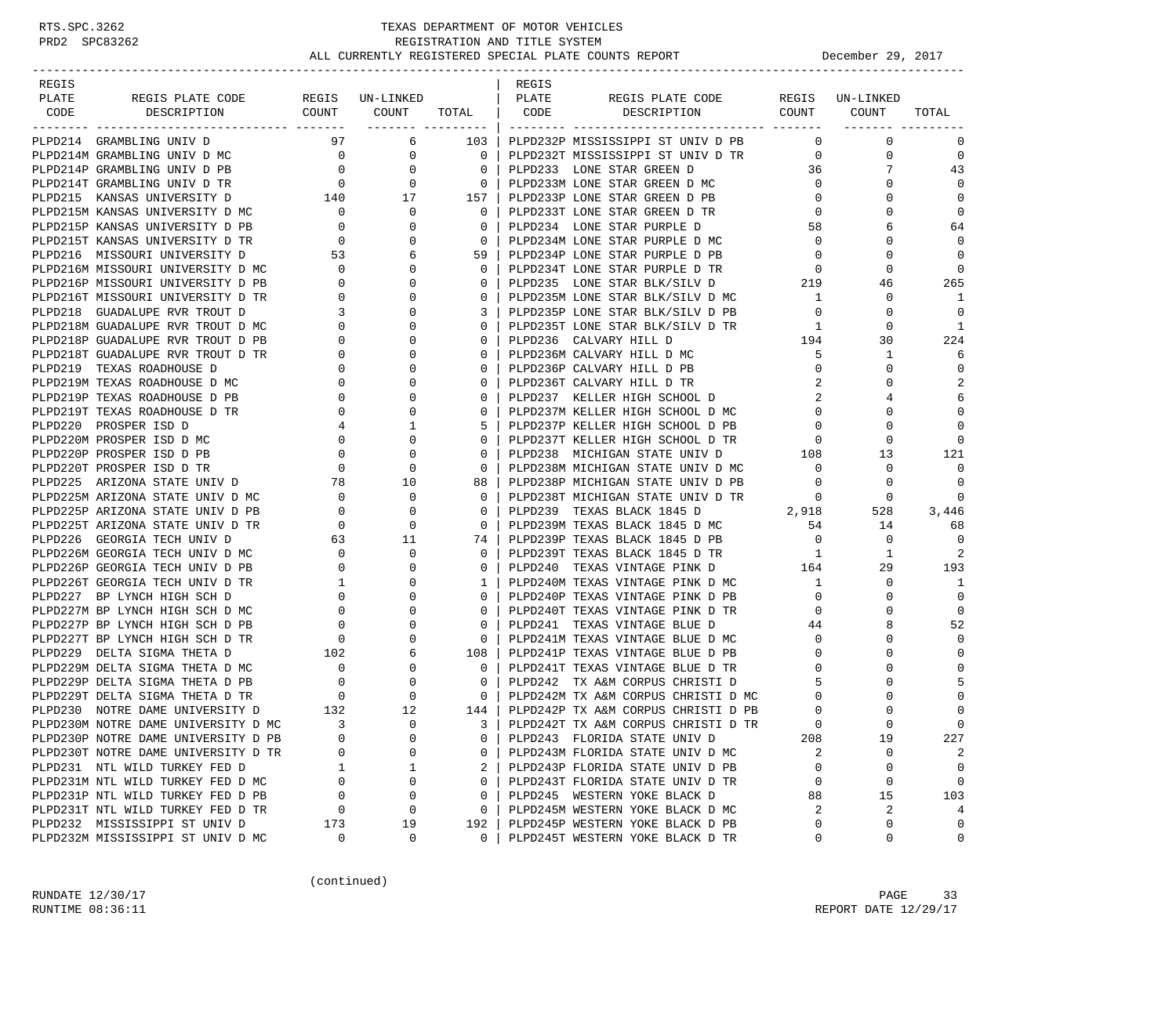| REGIS                                                                                                                                                                                                                                        |             |              |                                                     | REGIS                  |                                                                                                                     |                |              |                |
|----------------------------------------------------------------------------------------------------------------------------------------------------------------------------------------------------------------------------------------------|-------------|--------------|-----------------------------------------------------|------------------------|---------------------------------------------------------------------------------------------------------------------|----------------|--------------|----------------|
| REGIS PLATE CODE REGIS UN-LINKED   PLATE<br>PLATE                                                                                                                                                                                            |             |              |                                                     |                        | REGIS PLATE CODE REGIS UN-LINKED                                                                                    |                |              |                |
| DESCRIPTION<br>CODE                                                                                                                                                                                                                          |             |              |                                                     |                        | COUNT COUNT TOTAL   CODE DESCRIPTION                                                                                |                | COUNT COUNT  | TOTAL          |
| PLPD246 PRAIRIE VIEW A&M UNIV D 60 5                                                                                                                                                                                                         |             |              |                                                     | 65   PLPD262P SMU D PB |                                                                                                                     | $\Omega$       | $\mathbf 0$  | 0              |
|                                                                                                                                                                                                                                              |             |              |                                                     |                        |                                                                                                                     |                | $\mathbf 0$  | $\overline{0}$ |
|                                                                                                                                                                                                                                              |             |              |                                                     |                        |                                                                                                                     |                |              | 12             |
|                                                                                                                                                                                                                                              |             |              |                                                     |                        |                                                                                                                     |                | $\Omega$     | $\Omega$       |
|                                                                                                                                                                                                                                              |             |              |                                                     |                        |                                                                                                                     | $\overline{0}$ | 0            | $\mathbf 0$    |
|                                                                                                                                                                                                                                              |             |              |                                                     |                        |                                                                                                                     |                | 0            | $\mathbf 0$    |
|                                                                                                                                                                                                                                              |             |              |                                                     |                        |                                                                                                                     |                | 30           | 284            |
|                                                                                                                                                                                                                                              |             |              |                                                     |                        |                                                                                                                     | 1              | $\mathbf 0$  | 1              |
|                                                                                                                                                                                                                                              |             |              |                                                     |                        |                                                                                                                     |                | 0            | $\mathbf 0$    |
|                                                                                                                                                                                                                                              |             |              |                                                     |                        |                                                                                                                     | $\mathbf{1}$   | 0            | 1              |
|                                                                                                                                                                                                                                              |             |              |                                                     |                        |                                                                                                                     |                | 10           | 40             |
|                                                                                                                                                                                                                                              |             |              |                                                     |                        |                                                                                                                     |                | $\mathbf 0$  | $\mathbf 0$    |
|                                                                                                                                                                                                                                              |             |              |                                                     |                        |                                                                                                                     |                | $\Omega$     | $\mathbf 0$    |
|                                                                                                                                                                                                                                              |             |              |                                                     |                        |                                                                                                                     |                | $\Omega$     | $\mathbf 0$    |
|                                                                                                                                                                                                                                              |             |              |                                                     |                        | 0   PLPD266 ODESSA HIGH SCHOOL D                                                                                    | $\mathbf{0}$   | 0            | $\mathbf 0$    |
|                                                                                                                                                                                                                                              |             |              |                                                     |                        | 0   PLPD266M ODESSA HIGH SCHOOL D MC                                                                                | 0              | $\Omega$     | $\mathbf 0$    |
|                                                                                                                                                                                                                                              |             |              | $22 \mid$                                           |                        | PLPD266P ODESSA HIGH SCHOOL D PB                                                                                    | $\mathbf{0}$   | 0            | 0              |
|                                                                                                                                                                                                                                              |             |              |                                                     |                        | 1   PLPD266T ODESSA HIGH SCHOOL D TR                                                                                | 0              | $\Omega$     | $\mathbf 0$    |
| PLPD249M BARBED WIRE BLACK D PB<br>PLPD249P BARBED WIRE BLACK D PB<br>PLPD249T BARBED WIRE BLACK D TR<br>PLPD250 BARBED WIRE WHITE D<br>PLPD250M BARBED WIRE WHITE D DB<br>PLPD250P BARBED WIRE WHITE D PB<br>PLPD250P BARBED WIRE WHITE D   |             |              | 0 <sup>1</sup>                                      |                        | PLPD267 PERMIAN HIGH SCHOOL D                                                                                       | $\mathbf{1}$   | 3            | 4              |
|                                                                                                                                                                                                                                              |             |              |                                                     |                        |                                                                                                                     | $\mathbf{0}$   | 0            | 0              |
|                                                                                                                                                                                                                                              |             |              |                                                     |                        | 0   PLPD267M PERMIAN HIGH SCHOOL D MC<br>118   PLPD267P PERMIAN HIGH SCHOOL D PB                                    | 0              | $\Omega$     | $\mathbf 0$    |
| PLPD252M DALLAS STARS HOCKEY D MC                                                                                                                                                                                                            |             |              |                                                     |                        | 3   PLPD267T PERMIAN HIGH SCHOOL D TR                                                                               | $\mathbf{0}$   | $\Omega$     | 0              |
| PLPD252P DALLAS STARS HOCKEY D PB                                                                                                                                                                                                            |             |              |                                                     |                        | 0   PLPD268 LEE HS MIDLAND D                                                                                        | 0              | $\Omega$     | $\mathbf 0$    |
| PLPD252T DALLAS STARS HOCKEY D TR                                                                                                                                                                                                            |             |              | $\overline{\phantom{0}}$ 0 $\overline{\phantom{0}}$ |                        | PLPD268 LEE HS MIDLAND D<br>PLPD268M LEE HS MIDLAND D MC                                                            | $\mathbf{0}$   | $\Omega$     | 0              |
| PLPD254 SOUTH CAROLINA UNIV D                                                                                                                                                                                                                |             |              |                                                     |                        | 18 PLPD268P LEE HS MIDLAND D PB                                                                                     | $\mathbf{0}$   | 0            | 0              |
| PLPD254M SOUTH CAROLINA UNIV D MC                                                                                                                                                                                                            |             |              |                                                     |                        | 0   PLPD268T LEE HS MIDLAND D TR                                                                                    | $\mathbf{0}$   | $\Omega$     | $\mathbf 0$    |
| PLPD254P SOUTH CAROLINA UNIV D PB                                                                                                                                                                                                            |             |              | $0-1$                                               |                        | PLPD269 OLYMPIC TEAM USA D                                                                                          | $\overline{0}$ | $\Omega$     | 0              |
| PLPD254T SOUTH CAROLINA UNIV D TR                                                                                                                                                                                                            |             |              |                                                     |                        | 0   PLPD269M OLYMPIC TEAM USA D MC                                                                                  | $\overline{0}$ | $\Omega$     | $\mathbf 0$    |
| PLPD255 LOUISIANA UNIVERSITY D                                                                                                                                                                                                               |             |              |                                                     |                        | 90   PLPD269P OLYMPIC TEAM USA D PB                                                                                 | $\mathbf 0$    | $\Omega$     | $\mathbf 0$    |
|                                                                                                                                                                                                                                              |             |              |                                                     |                        | 0   PLPD269T OLYMPIC TEAM USA D TR                                                                                  |                | 0            | $\Omega$       |
|                                                                                                                                                                                                                                              |             |              | $0-1$                                               |                        | PLPD269T OLYMPIC TEAM USA D TR<br>PLPD271 IOWA STATE UNIVERSITY D 132                                               |                | 8            | 140            |
|                                                                                                                                                                                                                                              |             |              | $0-1$                                               |                        | PLPD271M IOWA STATE UNIVERSITY D MC                                                                                 | 2              | 0            | 2              |
|                                                                                                                                                                                                                                              |             |              |                                                     |                        |                                                                                                                     | $\mathbf{0}$   | $\Omega$     | $\Omega$       |
|                                                                                                                                                                                                                                              |             |              |                                                     |                        | 6   PLPD271P IOWA STATE UNIVERSITY D PB<br>0   PLPD271T IOWA STATE UNIVERSITY D TR                                  | $\overline{0}$ | $\Omega$     | $\Omega$       |
|                                                                                                                                                                                                                                              |             |              | $0-1$                                               |                        | PLPD276 UNIVERSITY OF COLORADO D 143                                                                                |                | 12           | 155            |
| PLPD255 LOUISIANA UNIVERSITY D<br>PLPD255M LOUISIANA UNIVERSITY D MC<br>PLPD255M LOUISIANA UNIVERSITY D MC<br>PLPD255T LOUISIANA UNIVERSITY D PB<br>0 0 0<br>PLPD257 HIGHLAND PARK ISD D MC<br>PLPD257M HIGHLAND PARK ISD D MC<br>PLPD257P H |             |              |                                                     |                        | 0   PLPD276M UNIVERSITY OF COLORADO D MC                                                                            | 1              | $\mathbf 0$  | 1              |
|                                                                                                                                                                                                                                              |             |              | 10 <sup>1</sup>                                     |                        | PLPD276P UNIVERSITY OF COLORADO D PB                                                                                | $\overline{0}$ | $\mathbf 0$  | $\mathbf 0$    |
|                                                                                                                                                                                                                                              |             |              |                                                     |                        | 0 PLPD276T UNIVERSITY OF COLORADO D TR                                                                              | $\overline{0}$ | $\mathbf 0$  | $\mathbf 0$    |
|                                                                                                                                                                                                                                              |             |              |                                                     |                        | 0   PLPD282 TEXAS OIL AND GAS D                                                                                     | 307            | 46           | 353            |
|                                                                                                                                                                                                                                              |             |              |                                                     |                        |                                                                                                                     | $\overline{4}$ | $\mathbf{1}$ | 5              |
|                                                                                                                                                                                                                                              |             |              |                                                     |                        | 0   PLPD282M TEXAS OIL AND GAS D MC<br>34   PLPD282P TEXAS OIL AND GAS D PB<br>34   PLPD282P TEXAS OIL AND GAS D PB | 0              | $\Omega$     | $\mathbf 0$    |
| PLPD260M VIRGINIA TECH ALUMNI D MC                                                                                                                                                                                                           | $\Omega$    | $\mathbf{1}$ |                                                     |                        | 1   PLPD282T TEXAS OIL AND GAS D TR                                                                                 | $\overline{1}$ | $\Omega$     | $\mathbf{1}$   |
| PLPD260P VIRGINIA TECH ALUMNI D PB                                                                                                                                                                                                           | 0           | $\mathbf 0$  | 0                                                   |                        | PLPD283 LONE STAR 1836 D                                                                                            | 360            | 38           | 398            |
| PLPD260T VIRGINIA TECH ALUMNI D TR                                                                                                                                                                                                           | 0           | $\Omega$     | 0                                                   |                        | PLPD283M LONE STAR 1836 D MC                                                                                        | 4              | 1            | 5              |
| PLPD261 MIDLAND HIGH SCHOOL D                                                                                                                                                                                                                | 1           | 2            | 3                                                   |                        | PLPD283P LONE STAR 1836 D PB                                                                                        | 0              | 0            | $\mathbf 0$    |
| PLPD261M MIDLAND HIGH SCHOOL D MC                                                                                                                                                                                                            | $\mathbf 0$ | $\mathbf 0$  | $\mathbf 0$                                         |                        | PLPD283T LONE STAR 1836 D TR                                                                                        | 0              | 0            | 0              |
| PLPD261P MIDLAND HIGH SCHOOL D PB                                                                                                                                                                                                            | 0           | 0            | 0                                                   |                        | PLPD286 CLASSIC BLACK D                                                                                             | 5,933          | 915          | 6,848          |
| PLPD261T MIDLAND HIGH SCHOOL D TR                                                                                                                                                                                                            | $\mathbf 0$ | $\mathbf 0$  | 0                                                   |                        | PLPD286M CLASSIC BLACK D MC                                                                                         | 169            | 19           | 188            |
| PLPD262 SMU D                                                                                                                                                                                                                                | 53          | 6            | 59                                                  |                        | PLPD286P CLASSIC BLACK D PB                                                                                         | 0              | 0            | 0              |
| PLPD262M SMU D MC                                                                                                                                                                                                                            | 0           | 0            | 0                                                   |                        | PLPD286T CLASSIC BLACK D TR                                                                                         | 6              | $\mathbf{1}$ | 7              |

(continued)

RUNDATE  $12/30/17$  PAGE 34 RUNTIME 08:36:11 REPORT DATE 12/29/17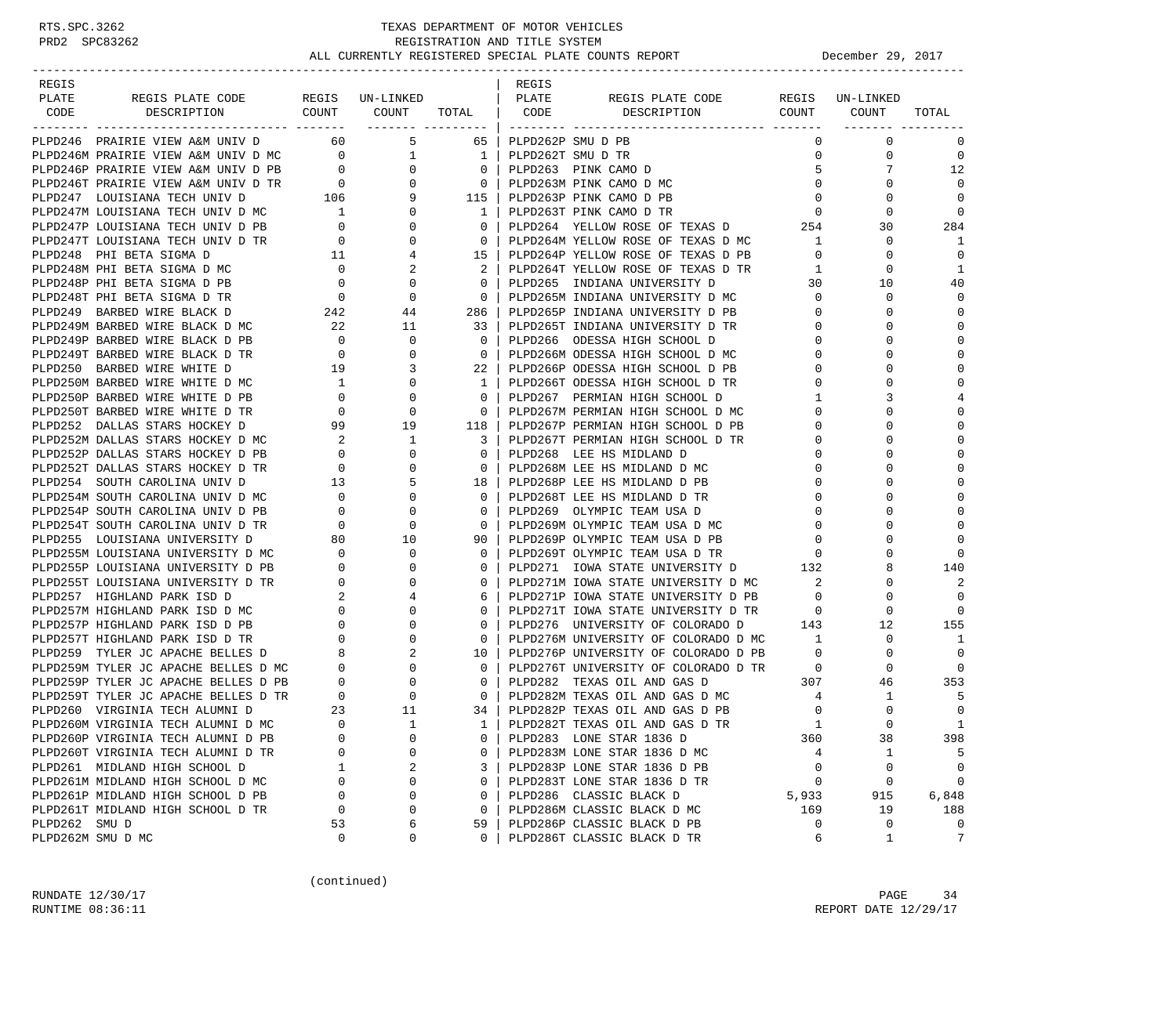| REGIS                                                                                                                                                                                                                                                                               |                                          |                                                                                                                                                                                                                                 |                                            | REGIS           |                                                                     |                                                                 |                     |                |
|-------------------------------------------------------------------------------------------------------------------------------------------------------------------------------------------------------------------------------------------------------------------------------------|------------------------------------------|---------------------------------------------------------------------------------------------------------------------------------------------------------------------------------------------------------------------------------|--------------------------------------------|-----------------|---------------------------------------------------------------------|-----------------------------------------------------------------|---------------------|----------------|
| REGIS PLATE CODE REGIS UN-LINKED<br>PLATE                                                                                                                                                                                                                                           |                                          |                                                                                                                                                                                                                                 |                                            | PLATE           | REGIS PLATE CODE REGIS UN-LINKED                                    |                                                                 |                     |                |
| DESCRIPTION COUNT COUNT<br>CODE                                                                                                                                                                                                                                                     |                                          |                                                                                                                                                                                                                                 |                                            |                 | TOTAL CODE DESCRIPTION COUNT COUNT                                  |                                                                 |                     | TOTAL          |
| PLPD287 COLORADO SCH OF MINES D 79 100                                                                                                                                                                                                                                              |                                          |                                                                                                                                                                                                                                 | ------- --------  <br>  179                |                 | PLPFLWPB PER WILDFLOWERS PLT PB                                     | $\overline{0}$                                                  | $\mathbf 0$         | $\mathbf 0$    |
| PLPD287M COLORADO SCH OF MINES D MC 2 1                                                                                                                                                                                                                                             |                                          |                                                                                                                                                                                                                                 | $\overline{\phantom{a}3}$                  |                 | PLPFLWPL PER WILDFLOWERS PLT                                        | 85                                                              | $7\overline{ }$     | 92             |
|                                                                                                                                                                                                                                                                                     |                                          |                                                                                                                                                                                                                                 | $\begin{array}{c} 3 \\ 0 \\ 0 \end{array}$ |                 | PLPFLWTR PER WILDFLOWERS PLT TR                                     | 1                                                               | $\Omega$            | <sup>1</sup>   |
| PLPD287P COLORADO SCH OF MINES D PB $\begin{array}{ccc} 0 & 0 \\ 0 & 0 \end{array}$<br>PLPD287T COLORADO SCH OF MINES D TR $\begin{array}{ccc} 0 & 0 \\ 0 & 0 \end{array}$                                                                                                          |                                          |                                                                                                                                                                                                                                 |                                            |                 | PLPFLYCF PER FLY CRS MDL RCPNT (FEE) 37                             |                                                                 | $\Omega$            | 37             |
| PLPD288 CARBON FIBER D                                                                                                                                                                                                                                                              |                                          | $\frac{1}{47}$ 76                                                                                                                                                                                                               |                                            |                 | PLPFLYCS PER FLY CROSS MEDAL RCPNTS 160                             |                                                                 |                     | 164            |
| PLPD288M CARBON FIBER D MC                                                                                                                                                                                                                                                          | $\overline{0}$                           |                                                                                                                                                                                                                                 | 123<br>$\overline{0}$                      |                 | PLPFLYCV PER DIST FLY CROSS VALR PLT                                | $\overline{0}$                                                  | $\Omega$            | $\mathbf 0$    |
|                                                                                                                                                                                                                                                                                     |                                          |                                                                                                                                                                                                                                 | $\Omega$                                   |                 | PLPFLYMC PER FLY CRS MDL RCPNT MC                                   | 2                                                               | $\Omega$            | 2              |
| $\begin{tabular}{lllllllllllllllllllll} \texttt{PLPD288P} & \texttt{CARBON FIBER} & \texttt{P-B} & 0 & 0 \\ \texttt{PLPD288T} & \texttt{CARBON FIBER} & \texttt{D TR} & 0 & 0 \\ \texttt{PLPD289} & \texttt{TEXAS TOUGH} & \texttt{BLACK} & \texttt{D} & 121 & 51 \\ \end{tabular}$ |                                          |                                                                                                                                                                                                                                 | $\overline{0}$                             |                 | PLPFLYVF PER DIST FLY CROSS VALR FEE                                | $\mathbf{0}$                                                    | $\Omega$            | $\Omega$       |
|                                                                                                                                                                                                                                                                                     |                                          |                                                                                                                                                                                                                                 | 172                                        |                 | PLPFPPMC PER FIRE PROTECTION MC                                     | 2                                                               | $\Omega$            | 2              |
| PLPD289M TEXAS TOUGH BLACK D MC                                                                                                                                                                                                                                                     |                                          | $\overline{\mathbf{3}}$                                                                                                                                                                                                         | 6                                          |                 | PLPFPPP PER FIRE PROTECTION PLT                                     | 43                                                              | 1                   | 44             |
| PLPD289P TEXAS TOUGH BLACK D PB                                                                                                                                                                                                                                                     | $\begin{array}{c} 3 \\ 0 \end{array}$    |                                                                                                                                                                                                                                 | $\mathbf{0}$                               |                 | PLPFPPPB PER FIRE PROTECTION PB                                     | $\mathbf 0$                                                     | $\Omega$            | $\mathbf 0$    |
| PLPD289T TEXAS TOUGH BLACK D TR                                                                                                                                                                                                                                                     |                                          |                                                                                                                                                                                                                                 | $\overline{\mathbf{0}}$                    |                 | PLPFPPTR PER FIRE PROTECTION TRLR                                   | $\mathbf 0$                                                     | $\Omega$            | $\mathbf 0$    |
| PLPD294 UNIVERSITY OF IOWA D                                                                                                                                                                                                                                                        |                                          |                                                                                                                                                                                                                                 | 190                                        |                 | PLPFRDMC PER ENDURING FRDM MC PLT                                   | $\overline{4}$                                                  | $\Omega$            | $\overline{4}$ |
| PLPD294M UNIVERSITY OF IOWA D MC                                                                                                                                                                                                                                                    |                                          | $\begin{array}{cccc} & \text{\bf 0} & & & \text{\bf 0} \\ & \text{\bf 0} & & & \text{\bf 0} \\ & \text{\bf 177} & & & \text{\bf 13} \\ & \text{\bf 1} & & & \text{\bf 0} \\ & & \text{\bf 1} & & & \text{\bf 0} \\ \end{array}$ | 1                                          |                 | PLPFREDM PER ENDURING FRDM VETERANS 44                              |                                                                 | 4                   | 48             |
| PLPD294P UNIVERSITY OF IOWA D PB                                                                                                                                                                                                                                                    |                                          | 0                                                                                                                                                                                                                               | $\mathbf{0}$                               |                 |                                                                     |                                                                 | 18                  | 248            |
| PLPD294T UNIVERSITY OF IOWA D TR                                                                                                                                                                                                                                                    |                                          | $\begin{array}{c} 0 \\ 0 \end{array}$<br>$\overline{0}$                                                                                                                                                                         | $\mathbf{0}$                               |                 |                                                                     |                                                                 | 219                 | 1,267          |
| PLPD300 TEXAS TOUGH D                                                                                                                                                                                                                                                               |                                          | 70   16                                                                                                                                                                                                                         | 86                                         |                 |                                                                     | $\overline{0}$                                                  | 1                   | 1              |
| PLPD300M TEXAS TOUGH D MOTORCYCLE                                                                                                                                                                                                                                                   |                                          | $\overline{1}$                                                                                                                                                                                                                  |                                            |                 | PLPF002P LONE STAR BLUE F PB                                        |                                                                 | $\overline{0}$      | 7              |
| PLPD300P TEXAS TOUGH D PB                                                                                                                                                                                                                                                           |                                          | $\begin{array}{c} 1 \\ 0 \end{array}$<br>0                                                                                                                                                                                      | 0                                          |                 | PLPF002T LONE STAR BLUE F TR $7$<br>PLPF003 LONE STAR RED F $1,017$ |                                                                 |                     | 1,258          |
| PLPD300T TEXAS TOUGH D TRAILER                                                                                                                                                                                                                                                      |                                          | $\mathbf 0$                                                                                                                                                                                                                     | $\mathbf{1}$                               |                 | PLPF003P LONE STAR RED F PB                                         | $\overline{1}$                                                  | 241<br>$\mathbf{0}$ | -1             |
| PLPD301 TEXAS VINTAGE D WHITE                                                                                                                                                                                                                                                       | $\frac{1}{77}$                           | 20                                                                                                                                                                                                                              | 97                                         |                 |                                                                     | 8                                                               | 6                   | 14             |
| PLPD301M TEXAS VINTAGE D WHITE MC                                                                                                                                                                                                                                                   |                                          | $\mathbf 0$                                                                                                                                                                                                                     |                                            |                 | PLPF003T LONE STAR RED F TR                                         |                                                                 |                     | 383            |
| PLPD301P TEXAS VINTAGE D WHITE PB                                                                                                                                                                                                                                                   | $\mathbf{1}$<br>$\overline{0}$           | 0                                                                                                                                                                                                                               | 1<br>$\Omega$                              |                 | PLPF004 LONE STAR ORANGE F 326<br>PLPF004P LONE STAR ORANGE F PB    | $\overline{0}$                                                  | 57<br>$\mathbf 0$   | $\Omega$       |
| PLPD301T TEXAS VINTAGE D WHITE TR                                                                                                                                                                                                                                                   | $\overline{0}$                           | $\mathbf 0$                                                                                                                                                                                                                     | $\overline{\phantom{0}}$                   |                 | PLPF004T LONE STAR ORANGE F TR                                      | $\overline{\mathbf{3}}$                                         | 3                   | 6              |
| PLPD302 TEXAS VINTAGE D BLACK                                                                                                                                                                                                                                                       |                                          | 63                                                                                                                                                                                                                              | 507                                        |                 | PLPF005 LONE STAR MAROON F                                          |                                                                 | 65                  | 474            |
| PLPD302M TEXAS VINTAGE D BLACK MC                                                                                                                                                                                                                                                   | $\begin{array}{c} 444 \\ 16 \end{array}$ | 1                                                                                                                                                                                                                               | 17                                         |                 | PLPF005P LONE STAR MAROON F PB                                      | $\begin{array}{c}\n409 \\ \circ\n\end{array}$<br>$\overline{0}$ | $\mathbf 0$         | $\mathbf 0$    |
|                                                                                                                                                                                                                                                                                     | $\overline{0}$                           | $\mathbf 0$                                                                                                                                                                                                                     | $\Omega$                                   |                 | PLPF005T LONE STAR MAROON F TR                                      | $\overline{1}$                                                  | $\circ$             | 1              |
|                                                                                                                                                                                                                                                                                     |                                          | $\mathbf 0$                                                                                                                                                                                                                     | 1                                          |                 | PLPF006 LONE STAR PINK F                                            | 814                                                             | 164                 | 978            |
| PLPD302P TEXAS VINTAGE D BLACK TR<br>PLPD302T TEXAS VINTAGE D BLACK TR<br>PLPD303 LONE STAR BADGE D MC<br>PLPD303M LONE STAR BADGE D MC<br>PLPD303M LONE STAR BADGE D MC<br>PLPD303M LONE STAR BADGE D PB                                                                           |                                          |                                                                                                                                                                                                                                 |                                            |                 | PLPF006P LONE STAR PINK F PB                                        |                                                                 | 0                   | $\overline{0}$ |
|                                                                                                                                                                                                                                                                                     |                                          | 56<br>$\overline{0}$                                                                                                                                                                                                            | 282<br>2                                   |                 | PLPF006T LONE STAR PINK F TR                                        | $\overline{0}$<br>$\overline{\mathbf{3}}$                       | 2                   | 5              |
|                                                                                                                                                                                                                                                                                     |                                          | $\overline{0}$                                                                                                                                                                                                                  | $\mathbf{0}$                               | PLPF008 WHITE F |                                                                     | 660                                                             | 158                 | 818            |
|                                                                                                                                                                                                                                                                                     |                                          | $\overline{0}$                                                                                                                                                                                                                  |                                            |                 | PLPF008P WHITE F PRIVATE BUS                                        |                                                                 |                     | 3              |
| PLPD303T LONE STAR BADGE D TRLR 0<br>PLPD401 UNIVERSITY OF MICHIGAN D 180                                                                                                                                                                                                           |                                          | 27                                                                                                                                                                                                                              | $\overline{0}$<br>207                      |                 | PLPF008T WHITE F TRAILER                                            | $\mathbf{1}$<br>$\overline{\mathbf{2}}$                         | 2<br>2              | $\overline{4}$ |
|                                                                                                                                                                                                                                                                                     |                                          |                                                                                                                                                                                                                                 | $\Omega$                                   |                 | PLPF103 WESTERN YOKE F 212                                          |                                                                 |                     | 265            |
|                                                                                                                                                                                                                                                                                     |                                          |                                                                                                                                                                                                                                 | $\mathbf{0}$                               |                 | PLPF103P WESTERN YOKE F PB                                          | 1                                                               | 53<br>0             | -1             |
| PLPD401M UNIVERSITY OF MICHIGAN D PL<br>PLPD401P UNIVERSITY OF MICHIGAN D PB 0 0 0<br>PLPD401T UNIVERSITY OF MICHIGAN D TR 0 0 0<br>PLPEASMC PER EASTERN STAR MC PLT 0 0 0<br>PLPEASPB PER EASTERN STAR PB PLT 0 0 0<br>----------------                                            |                                          |                                                                                                                                                                                                                                 | $\mathbf{0}$                               |                 |                                                                     | $\overline{\mathbf{c}}$                                         | $\mathbf 0$         | 2              |
|                                                                                                                                                                                                                                                                                     |                                          |                                                                                                                                                                                                                                 | $\mathbf{0}$                               |                 | PLPF103T WESTERN YOKE F TRAILER<br>PLPF107 NATURAL TEXAS F          |                                                                 | 82                  | 673            |
|                                                                                                                                                                                                                                                                                     |                                          |                                                                                                                                                                                                                                 | $\mathbf{0}$                               |                 | 591<br>PLPF107P NATURAL TEXAS F PB                                  | $\overline{0}$                                                  | $\mathbf 0$         | 0              |
|                                                                                                                                                                                                                                                                                     |                                          |                                                                                                                                                                                                                                 |                                            |                 | PLPF107T NATURAL TEXAS F TRAILER 4                                  |                                                                 |                     | 5              |
| PLPEMS                                                                                                                                                                                                                                                                              |                                          | 8                                                                                                                                                                                                                               | 16  <br>161                                |                 | PLPF109 NEW TEXAS F                                                 | 566                                                             | 1<br>131            | 697            |
| PER EMERGENCY MED SERVICES 153<br>PLPEMSMC PER EMERGENCY MED SVCS MC                                                                                                                                                                                                                | $\sim$ 1                                 | $\mathbf 0$                                                                                                                                                                                                                     | $\frac{1}{2}$                              |                 | PLPF109P NEW TEXAS F PRIVATE BUS                                    | $\overline{0}$                                                  | $\mathbf{0}$        | $\mathbf 0$    |
|                                                                                                                                                                                                                                                                                     | $\Omega$                                 | $\Omega$                                                                                                                                                                                                                        | $\Omega$                                   |                 |                                                                     | 6                                                               | $\Omega$            | 6              |
| PLPEMSPB PER EMERGENCY MED SVCS PB                                                                                                                                                                                                                                                  | 0                                        | 0                                                                                                                                                                                                                               | 0                                          |                 | PLPF109T NEW TEXAS F TRAILER<br>PLPF117 LONGHORN F                  | 146                                                             | 31                  | 177            |
| PLPEMSTR PER EMERGENCY MED SVCS TR                                                                                                                                                                                                                                                  |                                          | 0                                                                                                                                                                                                                               | 0                                          |                 |                                                                     |                                                                 | 0                   | 0              |
| PLPESCOT PER EAGLE SCOUT PLT                                                                                                                                                                                                                                                        | 0                                        | 0                                                                                                                                                                                                                               | 0                                          |                 | PLPF117P LONGHORN F PRIVATE BUS                                     | 0                                                               | 0                   | 0              |
| PLPESTRL PER EASTERN STAR TRL PLT<br>PLPFCMCF PER FLY CRS MDL RCP MC(FEE)                                                                                                                                                                                                           | 0                                        | 0                                                                                                                                                                                                                               | $\mathbf 0$                                |                 | PLPF117T LONGHORN F TRAILER<br>PLPF120 LONGHORN ORANGE F            | 0<br>78                                                         | 15                  | 93             |
| PLPFCVMC PER DIST FLY CROSS VLR MC                                                                                                                                                                                                                                                  | 0                                        | 0                                                                                                                                                                                                                               | $\mathbf 0$                                |                 | PLPF120P LONGHORN ORANGE F PB                                       |                                                                 | 0                   |                |
| PLPFCVMF PER DIST FLY CROSS VLR MC F                                                                                                                                                                                                                                                | 0                                        | 0                                                                                                                                                                                                                               | 0                                          |                 | PLPF120T LONGHORN ORANGE F TR                                       | 1<br>1                                                          | 0                   | 1<br>$1\,$     |
| PLPFGTMC PER FGHT TERRORISM MC PLT                                                                                                                                                                                                                                                  | 27                                       | 1                                                                                                                                                                                                                               | 28                                         |                 | PLPF127 LONE STAR BLACK F                                           | 3,947                                                           | 1,081               | 5,028          |
| PLPFLWMC PER WILDFLOWERS PLT MC                                                                                                                                                                                                                                                     | 0                                        | 0                                                                                                                                                                                                                               | 0                                          |                 | PLPF127P LONE STAR BLACK F PB                                       | 5                                                               | 0                   | 5              |
|                                                                                                                                                                                                                                                                                     |                                          |                                                                                                                                                                                                                                 |                                            |                 |                                                                     |                                                                 |                     |                |

(continued)

RUNDATE  $12/30/17$  PAGE 35 RUNTIME 08:36:11 REPORT DATE 12/29/17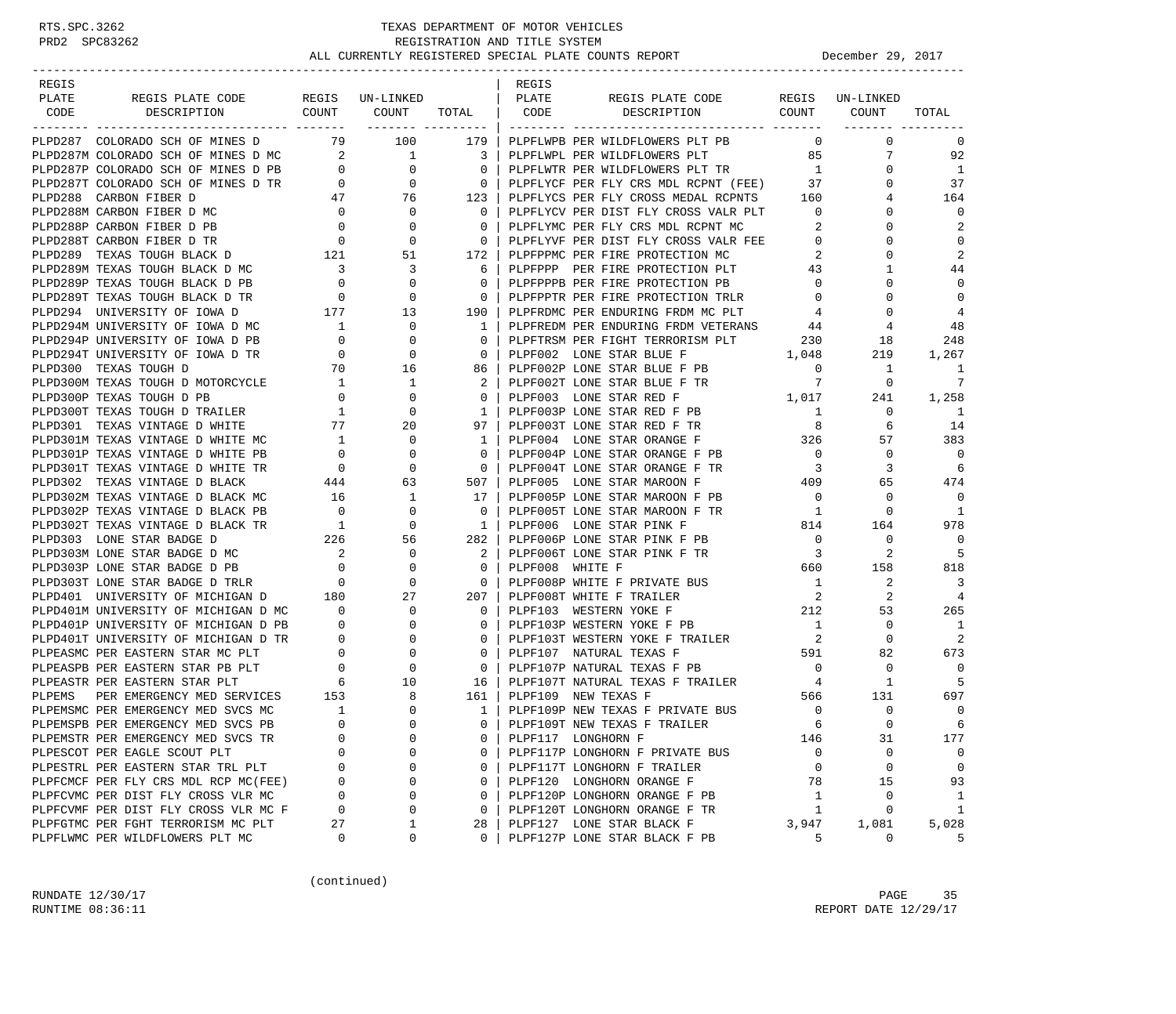### RTS.SPC.3262 TEXAS DEPARTMENT OF MOTOR VEHICLES<br>PRD2 SPC83262 REGISTRATION AND TITLE SYSTEM REGISTRATION AND TITLE SYSTEM ALL CURRENTLY REGISTERED SPECIAL PLATE COUNTS REPORT **DECEMBER 29, 2017**

-----------------------------------------------------------------------------------------------------------------------------------

| <b>REGIS</b> |  |  | REGIS |                                                                                                                                                                                                                               |  |                          |
|--------------|--|--|-------|-------------------------------------------------------------------------------------------------------------------------------------------------------------------------------------------------------------------------------|--|--------------------------|
| PLATE        |  |  |       |                                                                                                                                                                                                                               |  |                          |
|              |  |  |       |                                                                                                                                                                                                                               |  | TOTAL                    |
|              |  |  |       |                                                                                                                                                                                                                               |  |                          |
|              |  |  |       |                                                                                                                                                                                                                               |  | $\Omega$                 |
|              |  |  |       |                                                                                                                                                                                                                               |  | $\overline{1}$           |
|              |  |  |       |                                                                                                                                                                                                                               |  | 227                      |
|              |  |  |       |                                                                                                                                                                                                                               |  | $\bigcirc$               |
|              |  |  |       |                                                                                                                                                                                                                               |  | $\overline{1}$           |
|              |  |  |       |                                                                                                                                                                                                                               |  | 335                      |
|              |  |  |       |                                                                                                                                                                                                                               |  | $\overline{0}$           |
|              |  |  |       |                                                                                                                                                                                                                               |  | $\overline{1}$           |
|              |  |  |       |                                                                                                                                                                                                                               |  | 544                      |
|              |  |  |       |                                                                                                                                                                                                                               |  | $\overline{\phantom{0}}$ |
|              |  |  |       |                                                                                                                                                                                                                               |  | - 4                      |
|              |  |  |       |                                                                                                                                                                                                                               |  | 133                      |
|              |  |  |       |                                                                                                                                                                                                                               |  | $\Omega$                 |
|              |  |  |       |                                                                                                                                                                                                                               |  |                          |
|              |  |  |       |                                                                                                                                                                                                                               |  | $\overline{\phantom{0}}$ |
|              |  |  |       |                                                                                                                                                                                                                               |  | 633                      |
|              |  |  |       |                                                                                                                                                                                                                               |  | $\Omega$                 |
|              |  |  |       |                                                                                                                                                                                                                               |  | $\overline{4}$           |
|              |  |  |       |                                                                                                                                                                                                                               |  | 1,014                    |
|              |  |  |       |                                                                                                                                                                                                                               |  | $\Omega$                 |
|              |  |  |       |                                                                                                                                                                                                                               |  | 9                        |
|              |  |  |       |                                                                                                                                                                                                                               |  | 9,220                    |
|              |  |  |       |                                                                                                                                                                                                                               |  | - 6                      |
|              |  |  |       |                                                                                                                                                                                                                               |  | 33                       |
|              |  |  |       |                                                                                                                                                                                                                               |  | 172                      |
|              |  |  |       |                                                                                                                                                                                                                               |  | $\bigcap$                |
|              |  |  |       |                                                                                                                                                                                                                               |  | $\Omega$                 |
|              |  |  |       |                                                                                                                                                                                                                               |  | $\bigcirc$               |
|              |  |  |       |                                                                                                                                                                                                                               |  | 217                      |
|              |  |  |       |                                                                                                                                                                                                                               |  | $\bigcirc$               |
|              |  |  |       |                                                                                                                                                                                                                               |  | $\bigcirc$               |
|              |  |  |       |                                                                                                                                                                                                                               |  | $\overline{0}$           |
|              |  |  |       |                                                                                                                                                                                                                               |  | 519                      |
|              |  |  |       |                                                                                                                                                                                                                               |  | $\overline{\phantom{0}}$ |
|              |  |  |       |                                                                                                                                                                                                                               |  | 12                       |
|              |  |  |       |                                                                                                                                                                                                                               |  | 437                      |
|              |  |  |       |                                                                                                                                                                                                                               |  | $\overline{0}$           |
|              |  |  |       |                                                                                                                                                                                                                               |  | 4                        |
|              |  |  |       |                                                                                                                                                                                                                               |  | 1,078                    |
|              |  |  |       |                                                                                                                                                                                                                               |  |                          |
|              |  |  |       |                                                                                                                                                                                                                               |  | 6                        |
|              |  |  |       |                                                                                                                                                                                                                               |  | $\overline{0}$           |
|              |  |  |       |                                                                                                                                                                                                                               |  | 10                       |
|              |  |  |       |                                                                                                                                                                                                                               |  | $\overline{1}$           |
|              |  |  |       |                                                                                                                                                                                                                               |  | 61                       |
|              |  |  |       |                                                                                                                                                                                                                               |  | $\overline{0}$           |
|              |  |  |       |                                                                                                                                                                                                                               |  | 33                       |
|              |  |  |       |                                                                                                                                                                                                                               |  | 12                       |
|              |  |  |       | PLPP1337 LOMOVID HE DO TRANSPORT TRANSPORT TRANSPORT DRAG OLL AND AGE PER PROPERTIES (1992) 2012 12:20 12:20 12:20 12:20 12:20 12:20 12:20 12:20 12:20 12:20 12:20 12:20 12:20 12:20 12:20 12:20 12:20 12:20 12:20 12:20 12:2 |  | 77                       |
|              |  |  |       |                                                                                                                                                                                                                               |  |                          |
|              |  |  |       |                                                                                                                                                                                                                               |  | $\overline{0}$           |
|              |  |  |       |                                                                                                                                                                                                                               |  | 43                       |

(continued)

RUNDATE  $12/30/17$  PAGE 36 RUNTIME 08:36:11 REPORT DATE 12/29/17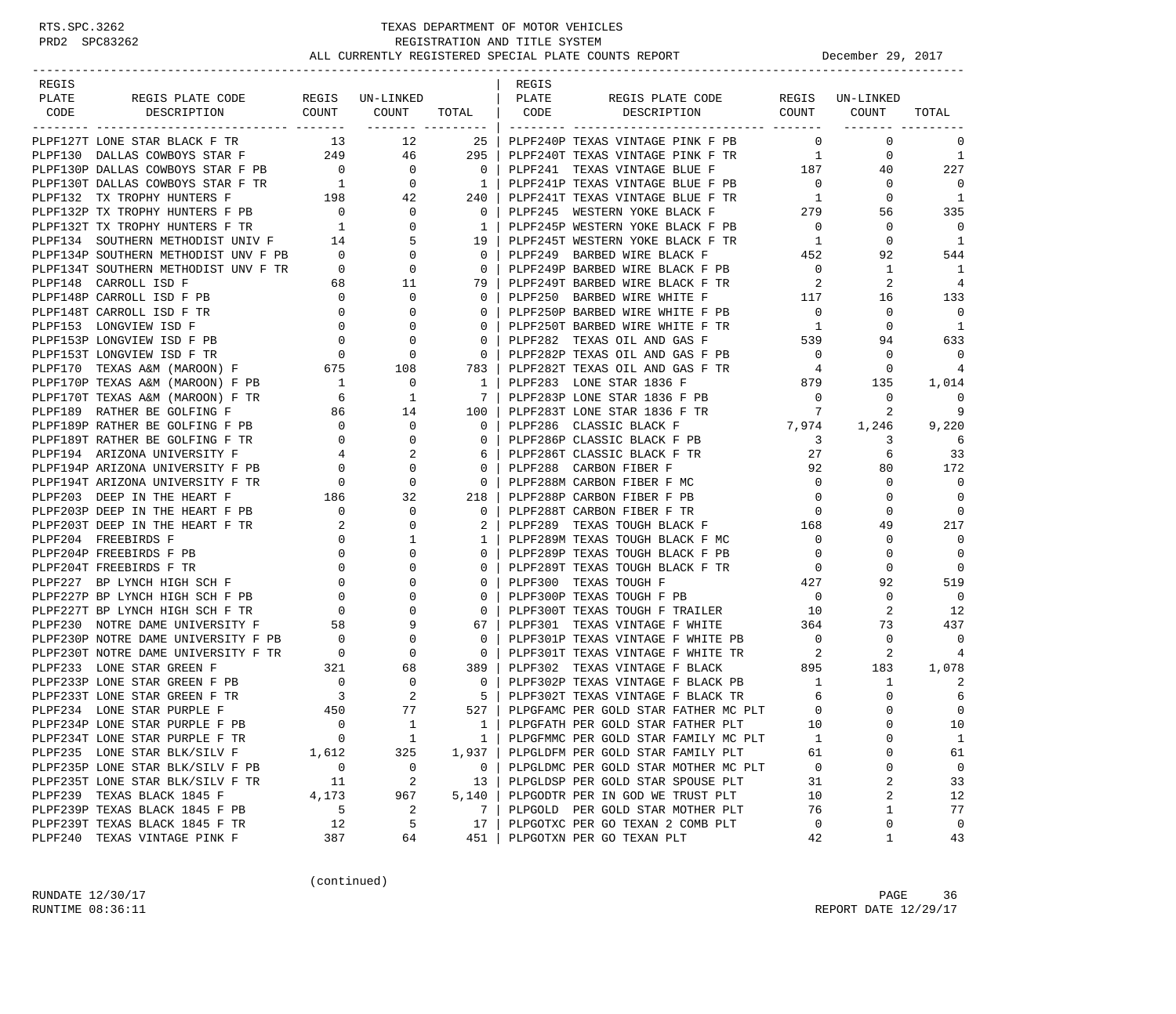| REGIS |                                                                                                                     |                                             |                                                       |                          | REGIS  |                                                                              |                          |                    |                            |
|-------|---------------------------------------------------------------------------------------------------------------------|---------------------------------------------|-------------------------------------------------------|--------------------------|--------|------------------------------------------------------------------------------|--------------------------|--------------------|----------------------------|
| PLATE | REGIS PLATE CODE                                                                                                    |                                             | REGIS UN-LINKED<br>COUNT COUNT                        |                          | PLATE  | REGIS PLATE CODE<br>DESCRIPTION COUNT COUNT                                  |                          | REGIS UN-LINKED    |                            |
| CODE  | DESCRIPTION                                                                                                         |                                             | __________________                                    | TOTAL                    | CODE   |                                                                              |                          |                    | TOTAL                      |
|       | PLPGOTXT PER GO TEXAN 2 FARM TRL PLT                                                                                |                                             | $7\overline{ }$<br>$\overline{0}$                     | - 7 - I                  |        | PLPJUNTH PER JUNETEENTH PLT                                                  | 10                       | $\mathbf 0$        | 10                         |
|       | PLPGOTX2 PER GO TEXAN 2 PLT                                                                                         |                                             | 17<br>0                                               | 17                       |        | PLPJUNTR PER JUNETEENTH TR PLT                                               | $\mathbf{0}$             | $\mathbf 0$        | 0                          |
|       | PLPGRDMC PER TX MASTER GARDENER MC                                                                                  | $\overline{0}$                              | $\mathbf{0}$                                          | $\overline{0}$           |        | PLPKIDMC PER INSURE TEXAS KIDS MC                                            | $\mathbf{0}$             | 0                  | $\mathbf 0$                |
|       | PLPGRDNR PER TEXAS MASTER GARDENER 72                                                                               |                                             | 4                                                     | 76                       |        | PLPKIDPB PER INSURE TEXAS KIDS PB                                            | $\mathbf{0}$             | $\Omega$           | $\Omega$                   |
|       |                                                                                                                     |                                             | $\mathbf 0$                                           | $\overline{0}$           |        | PLPKIDTR PER INSURE TEXAS KIDS TRL                                           | $\mathbf{0}$             | 0                  | $\mathbf 0$                |
|       | PLPGRDPB PER TX MASTER GARDENER PB 0<br>PLPGRDTR PER TX MASTER GARDENER TR 0                                        |                                             | $\begin{array}{c} 0 \\ 0 \end{array}$<br>$\mathbf{0}$ | $\overline{0}$           |        | PLPKOCMC PER KOSOVO CAMPAIGN MDL MC                                          | $\mathbf{0}$             | 0                  | $\mathbf 0$                |
|       | PLPGRLSC PER GIRL SCOUT PLT                                                                                         | 16                                          | 1                                                     | 17                       |        | PLPKOCML PER KOSOVO CAMPAIGN MEDAL                                           | 2                        | $\Omega$           | 2                          |
|       | PLPGSPMC PER GOLD STAR SPOUSE MC PLT<br>PLPGSPMC PER GOLD STAR SPOUSE MC PLT<br>PLPGTX2 PER GO TEXAN 2 TOKEN TRLR 0 |                                             | 0                                                     | $\mathbf 0$              |        | PLPKOCTR PER KOSOVO CAMPAIGN MDL TR                                          | $\mathbf 0$              | 0                  | $\Omega$                   |
|       |                                                                                                                     |                                             | $\mathbf{0}$                                          | 0                        |        | PLPKORDS PER KOREAN DEFENSE SVC MDL                                          | 9                        | 0                  | 9                          |
|       | PLPGTX2T PER GO TEXAN 2 TRAILER 2<br>PLPGWSMC PER GLBL WAR ON TER SVC MC 0                                          |                                             | $\mathbf{0}$                                          | 2                        |        | PLPKOREA PER KOREA VETERAN PLT                                               | 27                       | 1                  | 28                         |
|       |                                                                                                                     |                                             | 0                                                     | $\circ$                  |        | PLPKORMC PER KOREAN DEFENSE SV MD MC                                         | 1                        | 0                  | 1                          |
|       | PLPGWSTR PER GLBL WAR ON TER SVC TR                                                                                 | $\overline{0}$                              | 0                                                     | $\mathbf 0$              |        | PLPKORPB PER KOREAN DEFENSE SV MD PB                                         | $\mathbf{0}$             | 0                  | $\mathbf 0$                |
|       | PLPGWTMC PER GLBL WAR ON TER EXP MC                                                                                 | $\mathbf{1}$                                | 0                                                     | $\mathbf{1}$             |        | PLPKORSV PER KOREAN SERVICE MDL PLT                                          | 3                        | 0                  | 3                          |
|       | PLPGWTML PER GLBL WAR ON TER EXP MDL                                                                                | $\frac{1}{5}$                               | 0                                                     | 5                        |        | PLPKORTR PER KOREAN DEFENSE SV MD TR                                         | $\mathbf{0}$             | 0                  | $\Omega$                   |
|       | PLPGWTSM PER GLBL WAR ON TER SVC MDL                                                                                | $\begin{array}{c} 3 \\ 0 \end{array}$       | 0                                                     | 3                        |        | PLPKSMMC PER KOREAN SERVICE MDL MC                                           | $\mathbf{0}$             | 0                  | $\mathbf 0$                |
|       | PLPGWTTR PER GLBL WAR ON TER EXP TR                                                                                 |                                             | 0                                                     | $\mathbf 0$              |        | PLPKSMPB PER KOREAN SERVICE MDL PB                                           | $\mathbf{0}$             | $\Omega$           | $\mathbf 0$                |
|       | PLPHAFMC PER HONOR U.S. AIR FORCE MC                                                                                | 8 <sup>8</sup>                              | 0                                                     | 8                        |        | PLPKSMTR PER KOREAN SERVICE MDL TR                                           | 0                        | 0                  | $\Omega$                   |
|       | PLPHAFPB PER HONOR U.S. AIR FORCE PB                                                                                | $\begin{matrix}0\\1\end{matrix}$            | 0                                                     | $\mathbf 0$              |        | PLPK9SMC PER K9S4COPS MC PLT                                                 | 5                        | 1                  | 6                          |
|       | PLPHAFTR PER HONOR U.S. AIR FORCE TR                                                                                |                                             | 0                                                     | 1                        |        | PLPK9SPB PER K9S4COPS PB PLT                                                 | 0                        | 0                  | $\Omega$                   |
|       | PLPHARMC PER HONOR U.S. ARMY MC PLT                                                                                 | $\begin{array}{c} 15 \\ 0 \end{array}$      | 2                                                     | 17                       |        | PLPK9STR PER K9S4COPS TR PLT                                                 | 0                        | 0                  | 0                          |
|       | PLPHARPB PER HONOR U.S. ARMY PB PLT                                                                                 |                                             | $\mathbf{0}$                                          | $\mathbf{0}$             |        | PLPK9S4C PER K9S4COPS PLT                                                    | 62                       | 10                 | 72                         |
|       | PLPHARTR PER HONOR U.S. ARMY TR PLT                                                                                 | $\overline{\phantom{a}}$                    | $\mathbf{0}$                                          |                          |        | PLPLAFMC PER LOV AIR FORCE CROSS MC                                          | $\mathbf 0$              | 0                  | 0                          |
|       | PLPHCSMC PER HONOR US COAST GUARD MC                                                                                | $\begin{matrix}0\\0\end{matrix}$            | 0                                                     | $\mathbf 0$              |        | PLPLAFMF PER LOV AIRFRC CRS MC (FEE)                                         | $\mathbf{0}$             | 0                  | $\Omega$                   |
|       | PLPHCSPB PER HONOR US COAST GUARD PB                                                                                |                                             | 0                                                     | 0                        |        | PLPLARMC PER LOV ARMY DST CROSS MC                                           | $\circ$                  | 0                  | $\Omega$                   |
|       | PLPHCSTR PER HONOR US COAST GUARD TR                                                                                | $\overline{0}$                              | 0                                                     | $\mathbf 0$              |        | PLPLARMF PER LOV ARMY DSTCRS MC(FEE)<br>PLPLGMRT PER LEGION OF MERIT PLT     | $\overline{1}$           | 0                  | 1                          |
|       | PLPHEBMC PER HIGHER ED COORD BRD MC                                                                                 | $\overline{\phantom{0}}$                    | $\Omega$                                              | 0                        |        |                                                                              | 218                      | 9                  | 227                        |
|       | PLPHEBRD PER HIGHER EDUC COORD BOARD                                                                                | $\overline{0}$                              | 0                                                     | $\overline{0}$           |        | PLPLIFE PER CHOOSE LIFE PLT                                                  | 202                      | 9                  | 211                        |
|       | PLPHMRMC PER HONOR US MARINE CORP MC                                                                                | 13                                          | 1                                                     | 14                       |        | PLPLIFMC PER CHOOSE LIFE MC PLT                                              | $\overline{0}$           | 0                  | $\Omega$                   |
|       | PLPHMRPB PER HONOR US MARINE CORP PB                                                                                | $\overline{0}$                              | 0                                                     | $\overline{0}$           |        | PLPLMMCF PER LEGION OF MRIT MC (FEE)                                         | $\overline{\phantom{a}}$ | 0                  | -1                         |
|       | PLPHMRTR PER HONOR US MARINE CORP TR                                                                                | $\begin{array}{c}\n 2 \\  10\n \end{array}$ | $\begin{array}{c} 2 \\ 10 \end{array}$<br>0           | -2                       |        | PLPLMRTF PER LEGION OF MERIT (FEE)                                           | 54                       | 5                  | 59                         |
|       | PLPHNVMC PER HONOR U.S. NAVY MC PLT                                                                                 |                                             | $\mathbf{0}$                                          | 10                       |        | PLPLMTMC PER LEGION OF MERIT MC PLT                                          | $\overline{0}$           | $\Omega$           | $\Omega$                   |
|       | PLPHNVPB PER HONOR U.S. NAVY PB PLT                                                                                 | $\overline{0}$                              | $\mathbf{0}$                                          | $\overline{0}$           |        | PLPLNVMC PER LOV NAVY CROSS MC PLT                                           | $\overline{0}$           | 0                  | $\Omega$                   |
|       | PLPHNVTR PER HONOR U.S. NAVY TR PLT                                                                                 | $\overline{\phantom{a}}^2$                  | 1                                                     | $\overline{\mathbf{3}}$  |        | PLPLNVMF PER LOV NAVY CROSS MC (FEE)                                         | $\overline{0}$           | 0                  | $\Omega$                   |
|       | PLPHOUS PER HOUS LS SHOW&RODEO PLT                                                                                  | 117                                         | 4                                                     | 121                      | PLPLSU | PER LSU ALUMNI PLT                                                           | 313                      | 22                 | 335                        |
|       | PLPHRNG PER DEAF-HARD HEARING PLT                                                                                   | 169                                         | 6                                                     | 175                      |        | PLPLSUMC PER LSU ALUMNI MC PLT                                               | 0                        | 2                  | 2                          |
|       | PLPHSMCF PER PRL HARBOR SVR MC (FEE)                                                                                | $\overline{0}$                              | $\mathbf 0$                                           | $\overline{\phantom{0}}$ |        | PLPLSUPB PER LSU ALUMNI PB PLT                                               | 0                        | $\Omega$           | $\mathbf 0$                |
|       | PLPHUSAF PER HONOR U.S. AIR FORCE                                                                                   | 187                                         | 10                                                    | 197                      |        | PLPLSUTR PER LSU ALUMNI TRLR PLT                                             | $\mathbf{0}$             | 0                  | $\mathbf 0$                |
|       | PLPHUSAR PER HONOR U.S. ARMY PLT                                                                                    | 308                                         | 18                                                    | 326                      |        | PLPLVAFC PER LOV AIR FORCE CROSS PLT<br>PLPLVAFF PER LOV AIR FORCE CRS (FEE) | 2                        | 0                  | 2                          |
|       | PLPHUSCS PER HONOR U.S. COAST GUARD 20                                                                              |                                             | $\overline{1}$                                        | - 21                     |        |                                                                              | $\mathbf{0}$             | 0                  | $\Omega$                   |
|       | PLPHUSMR PER HONOR U.S. MARINE CORPS 381<br>PLPHUSNV PER HONOR U.S. NAVY PLT 308                                    |                                             | 16                                                    | 397                      |        | PLPLVARF PER LOV ARMY DST CRS (FEE)                                          | $\mathbf{1}$             | 0                  | 1                          |
|       | PLPHUSNV PER HONOR U.S. NAVY PLT                                                                                    | $\overline{0}$                              | 13<br>$\Omega$                                        | 321                      |        | PLPLVARM PER LOV ARMY DST CROSS PLT                                          | 2<br>$\Omega$            | $\Omega$<br>$\cap$ | $\overline{a}$<br>$\Omega$ |
|       | PLPINRMC PER INHERENT RSLVE CMPGN MC                                                                                | 0                                           |                                                       | $\Omega$                 |        | PLPLVNVC PER LOV NAVY CROSS PLT                                              |                          |                    |                            |
|       | PLPINRML PER INHERENT RSLVE CMPGN                                                                                   |                                             | 0                                                     | 0                        |        | PLPLVNVF PER LOV NAVY CRS PLT (FEE)                                          | 0                        | 0                  | 0                          |
|       | PLPINRTR PER INHERENT RSLVE CMPGN TR<br>PLPIRQFD PER OPERATION IRAQI FREEDOM                                        | 0                                           | 0                                                     | 0                        |        | PLPMACMC US MILITARY - WEST POINT                                            | 3<br>0                   | 0<br>0             | 3<br>$\mathbf 0$           |
|       |                                                                                                                     | 242                                         | 8<br>0                                                | 250                      |        | PLPMACMC US AIR FORCE ACADEMY                                                | 0                        | 0                  | $\mathbf 0$                |
|       | PLPIRQMC PER OPER IRAQI FRDM MC PLT                                                                                 | 18<br>0                                     |                                                       | 18<br>0                  |        | PLPMACMC US NAVAL ACADEMY                                                    | 0                        | 0                  |                            |
|       | PLPIRQPB PER OPERATION IRAQI FREE PB<br>PLPIRQTR PER OPERATION IRAQI FREE TR                                        | 0                                           | 0<br>0                                                | 0                        |        | PLPMACMC US COAST GUARD ACADEMY<br>PLPMACMC US MERCHANT MARINE ACADEMY       | 0                        | 0                  | 0<br>$\mathbf 0$           |
|       | PLPJUNMC PER JUNETEENTH MC PLT                                                                                      | 0                                           | 0                                                     | $\Omega$                 |        | PLPMACMY US MILITARY - WEST POINT                                            | 157                      | 5                  | 162                        |
|       | PLPJUNPB PER JUNETEENTH PB PLT                                                                                      | 0                                           | 0                                                     | 0                        |        | PLPMACMY US AIR FORCE ACADEMY                                                | 55                       | 3                  | 58                         |
|       |                                                                                                                     |                                             |                                                       |                          |        |                                                                              |                          |                    |                            |

(continued)

RUNDATE  $12/30/17$  PAGE 37 RUNTIME 08:36:11 REPORT DATE 12/29/17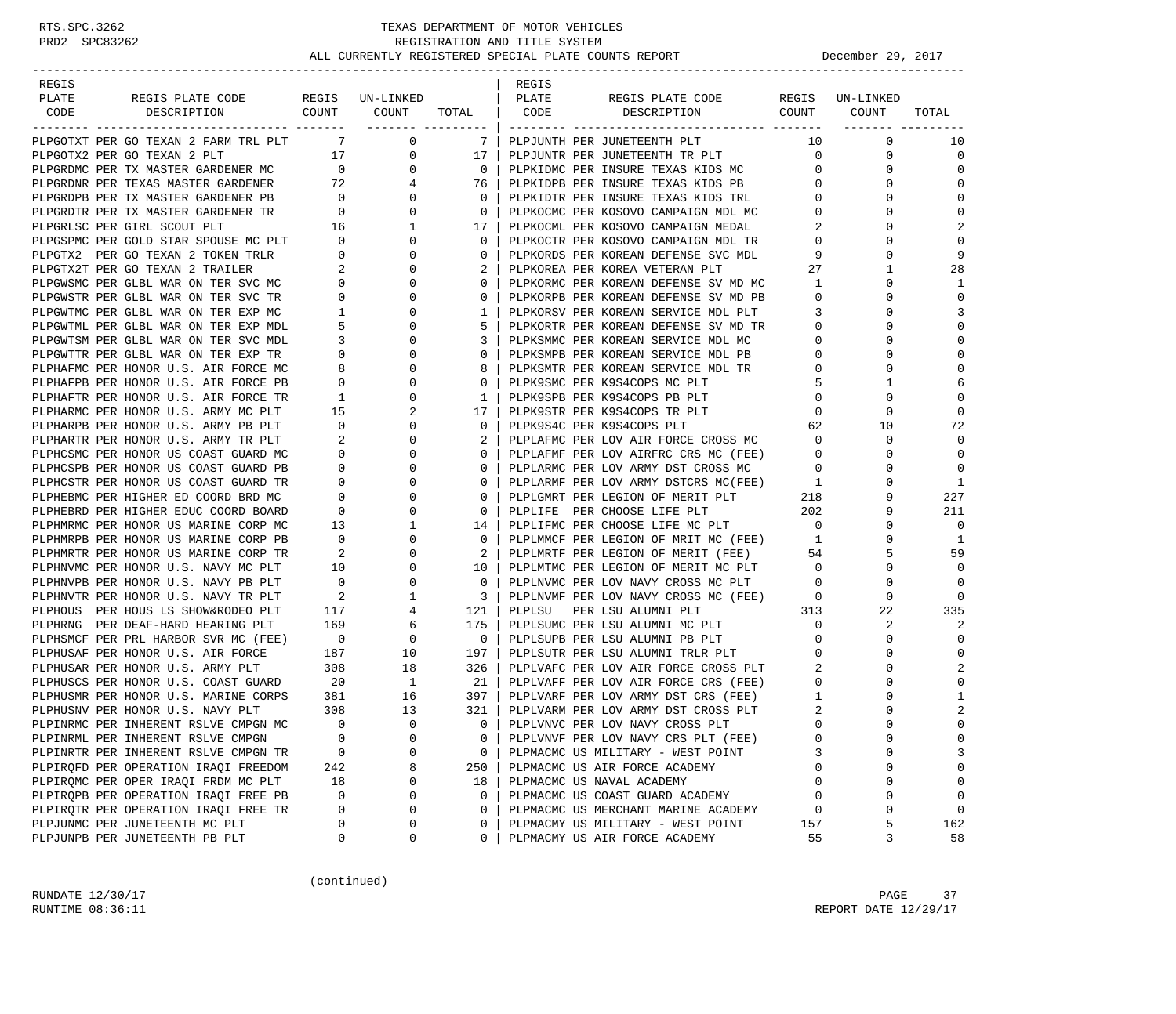### RTS.SPC.3262 TEXAS DEPARTMENT OF MOTOR VEHICLES<br>PRD2 SPC83262 REGISTRATION AND TITLE SYSTEM REGISTRATION AND TITLE SYSTEM ALL CURRENTLY REGISTERED SPECIAL PLATE COUNTS REPORT **DECEMBER 29, 2017**

-----------------------------------------------------------------------------------------------------------------------------------

| REGIS<br>PLATE |  |  | REGIS |                                                                                                                                                                                                                                     |              |                  |                 |
|----------------|--|--|-------|-------------------------------------------------------------------------------------------------------------------------------------------------------------------------------------------------------------------------------------|--------------|------------------|-----------------|
| CODE           |  |  |       | <b>PLACES FOR DESCRIPTION CONTINUOUS CONFIDENTIAL CONTINUOUS CONTINUOUS CONTINUOUS CONTINUOUS CONTINUOUS CONTINUOUS CONTINUOUS CONTINUOUS CONTINUOUS CONTINUOUS CONTINUOUS CONTINUOUS CONTINUOUS CONTINUOUS CONTINUOUS CONTINUO</b> |              |                  | TOTAL           |
|                |  |  |       |                                                                                                                                                                                                                                     |              |                  | 35              |
|                |  |  |       | 114   PLPNEWML PER TEXAS READS PLT 32 3<br>3   PLPNGTCO PER KNIGHTS OF COLUMBUS PLT 202 7                                                                                                                                           |              |                  | 209             |
|                |  |  |       |                                                                                                                                                                                                                                     |              | 4                | 228             |
|                |  |  |       |                                                                                                                                                                                                                                     |              | $\Omega$         | 9               |
|                |  |  |       |                                                                                                                                                                                                                                     |              | 0                | $\Omega$        |
|                |  |  |       |                                                                                                                                                                                                                                     |              | 1                | -2              |
|                |  |  |       |                                                                                                                                                                                                                                     |              | 2                | 20              |
|                |  |  |       |                                                                                                                                                                                                                                     |              | 16               | 512             |
|                |  |  |       |                                                                                                                                                                                                                                     |              | $\mathbf 0$      |                 |
|                |  |  |       |                                                                                                                                                                                                                                     |              | $\mathbf 0$      | $\Omega$        |
|                |  |  |       |                                                                                                                                                                                                                                     |              | $\mathbf 0$      |                 |
|                |  |  |       |                                                                                                                                                                                                                                     |              | $\mathbf{1}$     | 3               |
|                |  |  |       |                                                                                                                                                                                                                                     |              | $\mathbf{1}$     | 16              |
|                |  |  |       |                                                                                                                                                                                                                                     |              | $\mathbf 0$      | $\Omega$        |
|                |  |  |       |                                                                                                                                                                                                                                     |              | $\Omega$         | $\overline{2}$  |
|                |  |  |       |                                                                                                                                                                                                                                     |              | 7                | 67              |
|                |  |  |       |                                                                                                                                                                                                                                     |              | $\Omega$         | 2               |
|                |  |  |       |                                                                                                                                                                                                                                     |              | $\Omega$         | $\Omega$        |
|                |  |  |       |                                                                                                                                                                                                                                     |              | $\mathbf 0$      | $\bigcirc$      |
|                |  |  |       |                                                                                                                                                                                                                                     |              | $\mathbf{1}$     | 61              |
|                |  |  |       |                                                                                                                                                                                                                                     |              | 5                | 195             |
|                |  |  |       |                                                                                                                                                                                                                                     |              | $\Omega$         | 6               |
|                |  |  |       |                                                                                                                                                                                                                                     |              | 0                | $\Omega$        |
|                |  |  |       |                                                                                                                                                                                                                                     |              | $\mathbf 0$      | $\Omega$        |
|                |  |  |       |                                                                                                                                                                                                                                     |              | $7\phantom{.0}$  | 182             |
|                |  |  |       |                                                                                                                                                                                                                                     |              | $\Omega$         | 20              |
|                |  |  |       |                                                                                                                                                                                                                                     |              | $\mathbf 0$      | $\Omega$        |
|                |  |  |       |                                                                                                                                                                                                                                     |              | $\Omega$         | 2               |
|                |  |  |       |                                                                                                                                                                                                                                     |              | $\mathbf 0$      | 13              |
|                |  |  |       |                                                                                                                                                                                                                                     |              | $\Omega$         | $\Omega$        |
|                |  |  |       |                                                                                                                                                                                                                                     |              | $\mathbf 0$      | 12              |
|                |  |  |       |                                                                                                                                                                                                                                     |              | $\mathbf 0$      | $\Omega$        |
|                |  |  |       |                                                                                                                                                                                                                                     |              | $\Omega$         | $\Omega$        |
|                |  |  |       |                                                                                                                                                                                                                                     |              | $\mathbf 0$      |                 |
|                |  |  |       |                                                                                                                                                                                                                                     |              | $\Omega$         | $\Omega$        |
|                |  |  |       |                                                                                                                                                                                                                                     |              | $\Omega$         |                 |
|                |  |  |       |                                                                                                                                                                                                                                     |              | $\mathbf 0$      | 3               |
|                |  |  |       |                                                                                                                                                                                                                                     |              | $\Omega$         | -1              |
|                |  |  |       |                                                                                                                                                                                                                                     |              | 5                | 200             |
|                |  |  |       |                                                                                                                                                                                                                                     |              | $\mathbf 0$      | 1               |
|                |  |  |       |                                                                                                                                                                                                                                     |              | 0                | $\Omega$        |
|                |  |  |       |                                                                                                                                                                                                                                     |              | $\mathbf 0$<br>5 | $\Omega$<br>194 |
|                |  |  |       | 0   FLEPRSRM PER PROTECT & SERVE FUL FILM<br>5   PLEPRSRP PER PROTECT & SERVE PB PLT<br>56   PLEPRSRT PER PROTECT & SERVE TR PLT<br>0   PLEPURHF PER PURPLE HEART PLT (FEE) 189<br>189<br>189<br>1804                               |              | 29               | 833             |
|                |  |  |       |                                                                                                                                                                                                                                     |              | $\mathbf 0$      |                 |
|                |  |  |       | 37   PLPQHRMC PER AMER QUARTER HORSE MC 0                                                                                                                                                                                           |              | $\mathbf 0$      | $\overline{7}$  |
|                |  |  |       | 1   PLPQHRTL PER AMER QUARTER HORSE TLR                                                                                                                                                                                             |              | 8                | 213             |
|                |  |  |       |                                                                                                                                                                                                                                     |              | $\Omega$         | $\Omega$        |
|                |  |  |       | 1   PLPQHRTL PER AMER QUARTER HORSE PLT 205<br>0   PLPQTHRS PER AMER QUARTER HORSE PLT 205<br>0   PLPRDFMC PER CCA REDFISH MC PLT 0                                                                                                 |              | $\mathbf 0$      | $\mathbf 0$     |
|                |  |  |       | 0   PLPRDFTR PER CCA REDFISH TRL PLT                                                                                                                                                                                                | $\mathbf{3}$ | $\Omega$         | 3               |
|                |  |  |       |                                                                                                                                                                                                                                     |              |                  |                 |

(continued)

RUNDATE  $12/30/17$  PAGE 38 RUNTIME 08:36:11 REPORT DATE 12/29/17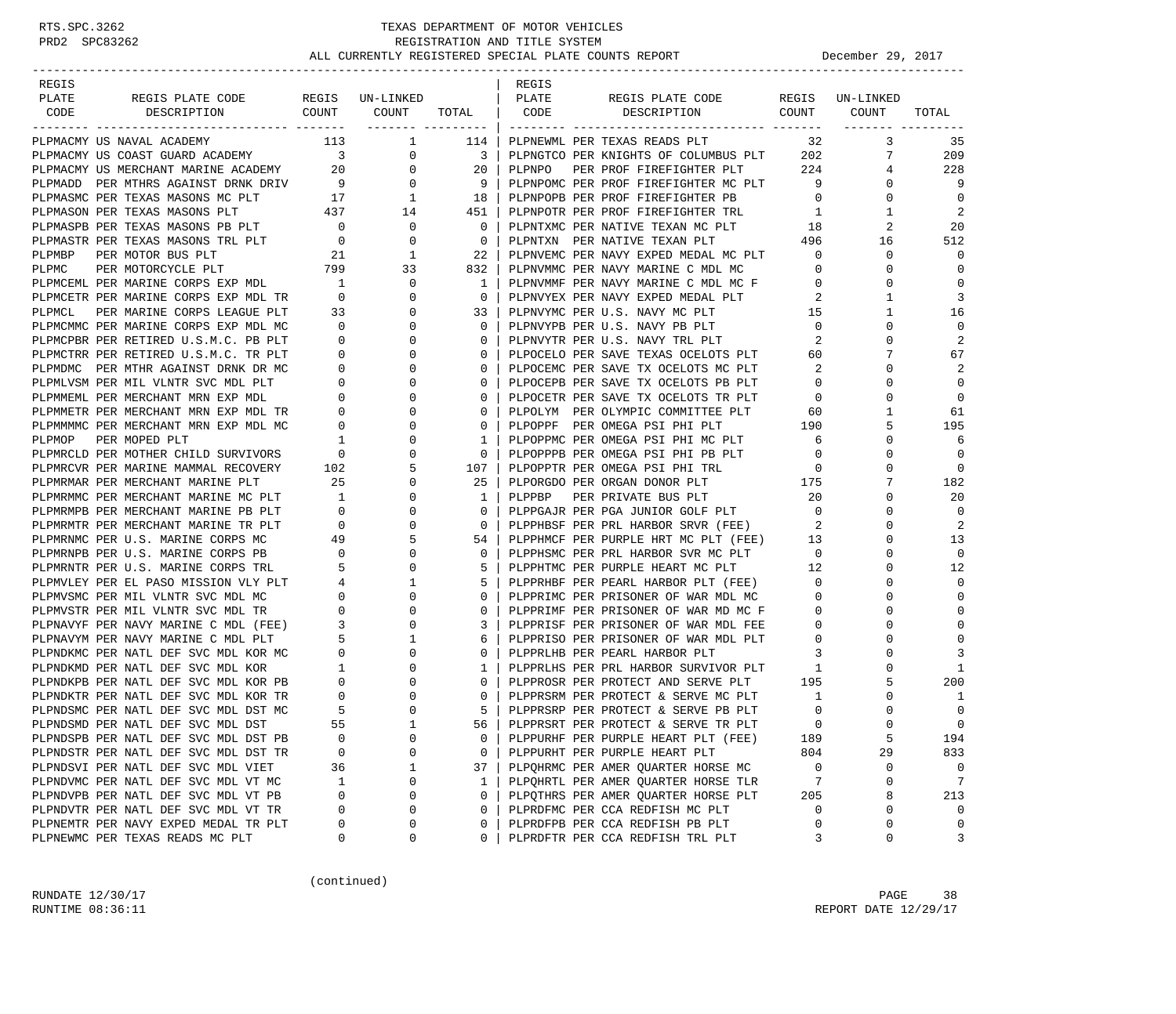| REGIS |                                                                                                                                                                                                                                           |                                        |                                                         |                | REGIS              |                                                                                |                            |                 |                |
|-------|-------------------------------------------------------------------------------------------------------------------------------------------------------------------------------------------------------------------------------------------|----------------------------------------|---------------------------------------------------------|----------------|--------------------|--------------------------------------------------------------------------------|----------------------------|-----------------|----------------|
| PLATE | REGIS PLATE CODE                                                                                                                                                                                                                          |                                        | REGIS UN-LINKED                                         |                | PLATE              | REGIS PLATE CODE<br>COUNT COUNT TOTAL   CODE DESCRIPTION COUNT COUNT           |                            | REGIS UN-LINKED |                |
| CODE  | DESCRIPTION                                                                                                                                                                                                                               |                                        |                                                         |                |                    |                                                                                |                            |                 | TOTAL          |
|       | PLPREAD PER READ TO SUCCEED PLT 112 3                                                                                                                                                                                                     |                                        |                                                         | 115            |                    | PLPTCOT PER TAKE CARE OF TEXAS PLT                                             | 11                         | 2               | 13             |
|       | PLPRFISH PER CCA REDFISH PLT                                                                                                                                                                                                              |                                        | 285 10                                                  | 295            |                    | PLPTCTMC PER TAKE CARE OF TEXAS MC                                             | $\overline{0}$             | 0               | $\mathbf 0$    |
| PLPRI | PER ROTARY INTL PLT                                                                                                                                                                                                                       | 62                                     | $\overline{1}$                                          | 63             |                    | PLPTCTPB PER TAKE CARE OF TEXAS PB                                             | $\overline{0}$             | 0               | $\mathbf 0$    |
|       |                                                                                                                                                                                                                                           |                                        | $\overline{0}$                                          | 1              |                    | PLPTCTTR PER TAKE CARE OF TEXAS TR                                             | $\overline{0}$             | $\Omega$        | $\mathbf 0$    |
|       |                                                                                                                                                                                                                                           |                                        | $\mathbf{0}$                                            | 0              |                    | PLPTEJNO PER TEJANO MONUMENT PLT                                               | $\mathbf{0}$               | 0               | $\mathbf 0$    |
|       |                                                                                                                                                                                                                                           |                                        | $\mathbf 0$                                             | 0              |                    | PLPTMBGD PER TOMB GRD 3RD INF DIV                                              | 8                          | $\Omega$        | 8              |
|       |                                                                                                                                                                                                                                           |                                        | $\mathbf{0}$                                            | $\mathbf 0$    |                    | PLPTMBMC PER TOMB GRD 3RD INF DIV MC                                           | $\circ$                    | $\Omega$        | $\Omega$       |
|       |                                                                                                                                                                                                                                           |                                        | $\mathbf{0}$                                            | $\overline{0}$ |                    |                                                                                | $\overline{0}$             | $\Omega$        | 0              |
|       | PLPRIMC PER ROTARY INTL PLT 62<br>PLPRIMC PER ROTARY INTL PB PLT 1<br>PLPRIPB PER ROTARY INTL PB PLT 0<br>PLPRITRL PER ROTARY INTL TRL PLT 0<br>PLPRIMC PER TX REALTR ASSN MC PLT 0<br>PLPSHICL PER SPACE SHUTTLE COLUMBIA 86<br>PLPSHICL |                                        | 1                                                       | 87             |                    | PLPTMBTR PER TOMB GRD 3RD INF DIV TR<br>PLPTMSTR PER TEXAS MUSIC TR PLT        | $\overline{0}$             | $\Omega$        | $\mathbf 0$    |
|       | PLPSHRMC PER SHARE THE ROAD MC                                                                                                                                                                                                            |                                        | $\begin{array}{c}\n 3 \\  0 \\  272\n \end{array}$<br>0 | -3             |                    | PLPTMUMC PER TEXAS MUSIC MC PLT<br>plptmudr per texas music PB PLT             | $\overline{\phantom{a}}^2$ | 0               | 2              |
|       | PLPSHRPB PER SHARE THE ROAD PB                                                                                                                                                                                                            |                                        | $\mathbf{0}$                                            | $\mathbf 0$    |                    | PLPTMUPB PER TEXAS MUSIC PB PLT                                                | $\overline{0}$             | $\Omega$        | $\overline{0}$ |
|       | PLPSHRRD PER SHARE THE ROAD PLT                                                                                                                                                                                                           |                                        | 8                                                       | 280            |                    | PLPTOWTP PER TOW TRUCK PLT (LARGE) 24                                          |                            | 1               | 25             |
|       | PLPSHRTR PER SHARE THE ROAD TR                                                                                                                                                                                                            |                                        | $\mathbf{0}$                                            | $\mathbf{0}$   |                    | PLPTRAIL PER TEXAS TRAILS PLT 143                                              |                            | 5               | 148            |
|       | PLPSJTHD PER SAN JACINTO TX PLT                                                                                                                                                                                                           | $\begin{array}{c} 0 \\ 21 \end{array}$ | 1                                                       | 22             |                    | PLPTRAMC PER TEXAS TRAILS MC PLT                                               | -1                         | $\Omega$        | 1              |
|       |                                                                                                                                                                                                                                           |                                        | $\mathbf{0}$                                            | $\mathbf{0}$   |                    | PLPTRAPB PER TEXAS TRAILS PB PLT                                               | $\mathbf 0$                | 0               | $\mathbf 0$    |
|       |                                                                                                                                                                                                                                           |                                        | $\Omega$                                                | $\mathbf 0$    |                    | PLPTRATR PER TEXAS TRAILS TRL PLT                                              | 2                          | $\Omega$        | 2              |
|       | PLPSJTMC PER SAN JACINTO MC PLT 0<br>PLPSJTPB PER SAN JACINTO PB PLT 0<br>PLPSJTTR PER SAN JACINTO TRL PLT 0<br>PLPSLMCF PER SILVR STR MEDAL MC(FEE) 1                                                                                    |                                        | $\mathbf{0}$                                            | $\mathbf{0}$   |                    | PLPTRLR PER TRLR PLT                                                           | 97                         | 4               | 101            |
|       | PLPSLMCF PER SILVR STR MEDAL MC(FEE) 1<br>PLPSLVRF PER SILVER STAR MEDAL (FEE) 12                                                                                                                                                         |                                        | 0                                                       | $\mathbf{1}$   |                    | PLPIRLE PER IRLE PLI<br>PLPTSRA PER TEXAS RIFLE ASSOC PLT 73                   |                            |                 | 75             |
|       |                                                                                                                                                                                                                                           |                                        | 2                                                       | 14 l           |                    | PLPTSTNG PER KEEP TEXAS STRONG PLT 0                                           |                            | $\Omega$        | $\mathbf 0$    |
|       | PLPSLVST PER SLVR STR MEDAL PLT 56<br>PLPSMLTX PER SMILE TEXAS STYLE PLT 50                                                                                                                                                               |                                        | $\mathbf{1}$                                            | 57             |                    | PLPTTRLR PER TOKEN TRLR PLT                                                    | $\overline{\phantom{a}}^2$ | 0               | 2              |
|       |                                                                                                                                                                                                                                           |                                        | $\overline{4}$                                          | 54             |                    | PLPTVTRL PER TRAVEL TRLR PLT                                                   | $\frac{1}{17}$             | 0               | 17             |
|       |                                                                                                                                                                                                                                           |                                        | $\mathbf{1}$                                            | 2              |                    | PLPTXBFL PER KEEP TX BEAUTIFUL PLT 148                                         |                            | 12              | 160            |
|       |                                                                                                                                                                                                                                           |                                        | $\mathbf{0}$                                            |                |                    | PLPTXBMC PER KEEP TEXAS BEAUT MC PLT 4                                         |                            | $\mathbf 0$     | 4              |
|       | PLPSOLDF PER SOLDIERS MDL PLT (FEE)<br>PLPSOLDI PER SOLDIERS MDL PLT 2<br>PLPSOLMC PER SOLDIERS MDL MC PLT 0<br>0                                                                                                                         |                                        | $\mathbf{0}$                                            | $\Omega$       |                    | PLPTXBPB PER KEEP TEXAS BEAUT PB PLT                                           | $\overline{0}$             | 0               | $\mathbf 0$    |
|       | PLPSOLMF PER SOLDIERS MDL MC PLT FEE 0<br>PLPSPCOM PER AEROSPACE COMM PLT 87                                                                                                                                                              |                                        | $\mathbf{0}$                                            | $\mathbf{0}$   |                    |                                                                                | $\mathbf{1}$               | 0               | 1              |
|       |                                                                                                                                                                                                                                           |                                        | 8                                                       | 95             |                    | PLPTXBTR PER KEEP TEXAS BEAUT TR PLT<br>PLPTXKID PER INSURE TEXAS KIDS PLT     | 20                         | $\Omega$        | 20             |
|       | PLPSPDMF PER SURV SPOUSE DV MC (FEE) 0                                                                                                                                                                                                    |                                        | $\mathbf{0}$                                            | $\overline{0}$ |                    | PLPTXLNS PER LIONS CAMP PLT                                                    | 52                         | 4               | 56             |
|       | PLPSPDV PER SURVIVING SPOUSE DV PLT 24<br>PLPSPDVF PER SURV SPOUSE DV (FEE) 1                                                                                                                                                             |                                        | $\mathbf{1}$                                            | $25 \mid$      |                    | PLPTXMED PER TEXAS MEDICAL CTR PLT 17                                          |                            | $\Omega$        | 17             |
|       |                                                                                                                                                                                                                                           |                                        | $\mathbf{0}$                                            | 1              |                    | PLPTXMMC PER TEXAS MEDICAL CTR MC                                              | $\overline{0}$             | 0               | $\mathbf 0$    |
|       | PLPSPDVM PER SURVIVING SPOUSE DV MC 0<br>PLPSPOLY PER SPECIAL OLYMPICS PLT 29                                                                                                                                                             |                                        | $\overline{0}$                                          | $\circ$        |                    | PLPTXMPB PER TEXAS MEDICAL CTR PB 0<br>PLPTXMSC PER TEXAS MUSIC PLT 0 232      | $\overline{0}$             | 0               | $\mathbf 0$    |
|       |                                                                                                                                                                                                                                           |                                        | 2                                                       | 31             |                    |                                                                                |                            | 25              | 257            |
|       | PLPSPORT HOUSTON TEXANS                                                                                                                                                                                                                   | 257                                    | $\frac{13}{2}$                                          | 270            |                    | PLPTXMTR PER TEXAS MEDICAL CTR TR 0                                            |                            | $\mathbf 0$     | $\overline{0}$ |
|       | PLPSPORT DALLAS COWBOYS                                                                                                                                                                                                                   | 661                                    | 22                                                      | 683            |                    | PLPTXRLT PER TX REALTORS ASSN PLT                                              | 456                        | 17              | 473            |
|       | PLPSPORT DALLAS STARS                                                                                                                                                                                                                     | 34                                     | 3                                                       | 37             | PLPTX4H PER 4H PLT |                                                                                | 10                         | $\mathbf 0$     | 10             |
|       | PLPSPORT DALLAS MAVERICKS                                                                                                                                                                                                                 | 44                                     | $\mathbf{1}$                                            | 45             |                    | PLPUFAA PER FLORIDA ALUMNI PLT 340                                             |                            | 12              | 352            |
|       | PLPSPORT TEXAS RANGERS                                                                                                                                                                                                                    | 211                                    | 11                                                      | 222            |                    | PLPUFAMC PER FLORIDA ALUMNI MC                                                 | $\overline{1}$             | $\mathbf 0$     | 1              |
|       | PLPSPORT HOUSTON ASTROS                                                                                                                                                                                                                   |                                        | 75<br>16                                                | 91             |                    | PLPUFAPB PER FLORIDA ALUMNI PB                                                 | $\overline{0}$             | 0               | $\mathbf 0$    |
|       |                                                                                                                                                                                                                                           |                                        |                                                         | 33             |                    | PLPUFATR PER FLORIDA ALUMNI TRLR                                               | $\overline{0}$             | 0               | $\overline{0}$ |
|       |                                                                                                                                                                                                                                           |                                        |                                                         | 86             |                    | PLPURBNF PER URBAN FORESTRY PLT 65                                             |                            | 1               | 66             |
|       |                                                                                                                                                                                                                                           |                                        | $\overline{0}$                                          | $\circ$        |                    | PLPUSAFR PER RETIRED U.S. AIR FORCE 182<br>PLPUSAIR PER U.S. AIR FORCE PLT 596 |                            | 7               | 189            |
|       | PLPSTRMC PER STREET ROD MOTORCYCLE                                                                                                                                                                                                        |                                        | $\mathbf{0}$                                            | $\overline{0}$ |                    | PLPUSAIR PER U.S. AIR FORCE PLT                                                | 596                        | 13              | 609            |
|       | PLPSTRT PER STREET ROD PLT                                                                                                                                                                                                                | 23                                     | $\sim$ 1                                                | $24$           |                    | PLPUSAMR PER RETIRED U.S. ARMY MC                                              | 10                         | $\Omega$        | 10             |
|       | PLPSTRTX PER STAR OF TEXAS AWARD PLT                                                                                                                                                                                                      | 0                                      | 0                                                       | 0              |                    | PLPUSARM PER U.S. ARMY PLT                                                     | 650                        | 26              | 676            |
|       | PLPSTTMC PER STAR OF TX AWARD MC PLT                                                                                                                                                                                                      | 0                                      | $\Omega$                                                | 0              |                    | PLPUSARR PER RETIRED U.S. ARMY PLT                                             | 135                        | 8               | 143            |
|       | PLPSTTTR PER STAR OF TX AWARD TR PLT                                                                                                                                                                                                      | 0                                      | 0                                                       | 0              |                    | PLPUSCGA PER U.S. COAST GUARD AUX                                              | 6                          | 0               | 6              |
|       | PLPSVSMC PER SLVR STR MEDAL MC PLT                                                                                                                                                                                                        | 3                                      | 0                                                       | 3              |                    | PLPUSCGR PER RETIRED US COAST GUARD                                            | 12                         | $\Omega$        | 12             |
|       | PLPSWAMC PER SW ASIA SVC MDL DST MC                                                                                                                                                                                                       | 4                                      | 0                                                       | 4              |                    | PLPUSCMR PER RETIRED US COAST GRD MC                                           | 0                          | 0               | 0              |
|       | PLPSWAPB PER SW ASIA SVC MDL DST PB                                                                                                                                                                                                       | 0                                      | 0                                                       | 0              |                    | PLPUSCST PER U.S. COAST GUARD PLT                                              | 69                         | 3               | 72             |
|       | PLPSWASI PER SW ASIA SVC MDL DSTORM                                                                                                                                                                                                       | 80                                     | 3                                                       | 83             |                    | PLPUSIMR PER RETIRED US AIR FORCE MC                                           | 6                          | 0               | 6              |
|       | PLPSWATR PER SW ASIA SVC MDL DST TR                                                                                                                                                                                                       | 1                                      | 0                                                       | 1              |                    | PLPUSMCR PER RETIRED U.S.M.C. PLT                                              | 93                         | 3               | 96             |

(continued)

RUNDATE 12/30/17 PAGE 39 RUNTIME 08:36:11 REPORT DATE 12/29/17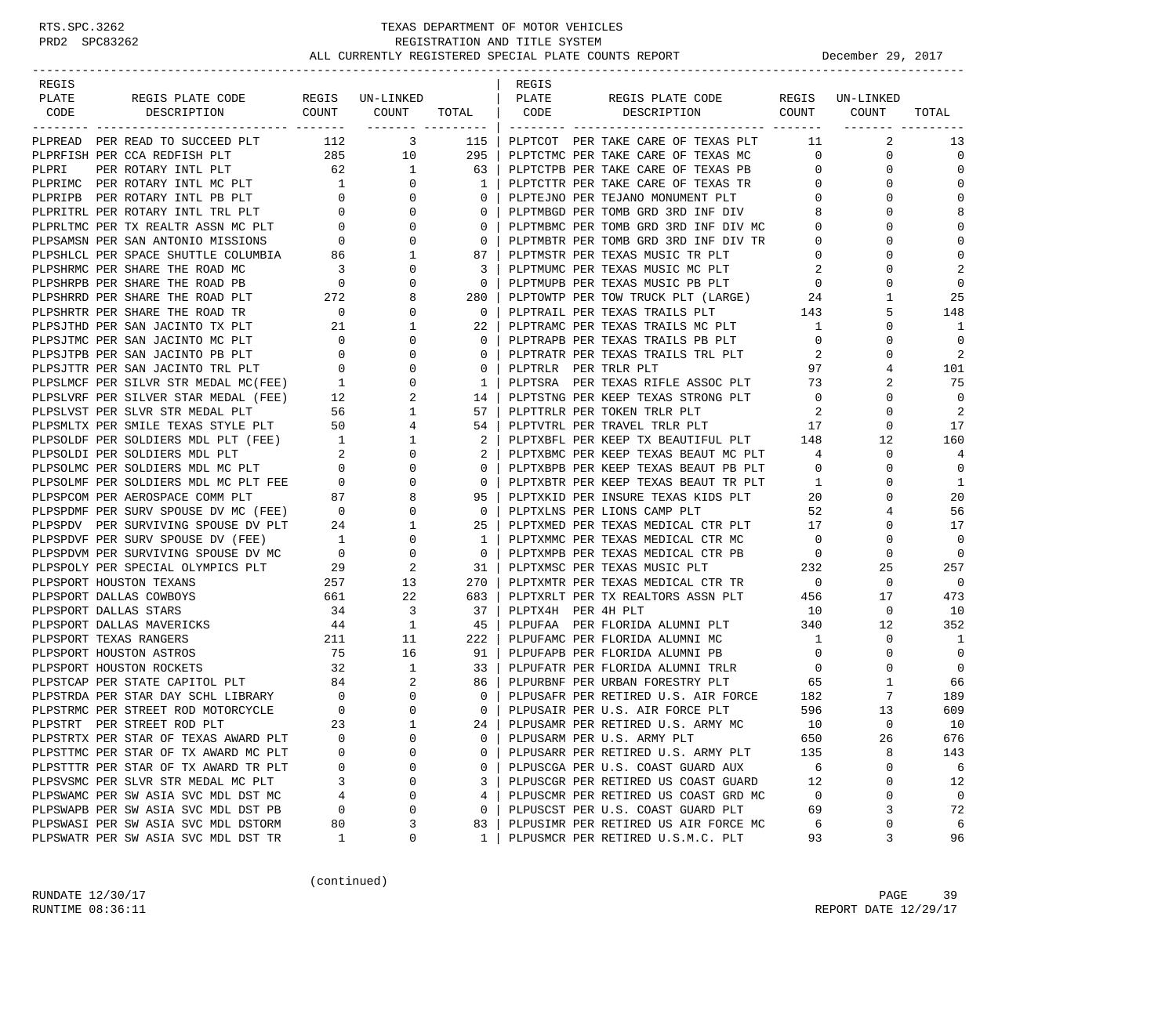| REGIS |                                                                        |                            |                 |                                 | REGIS  |                                                                       |                          |                         |                |
|-------|------------------------------------------------------------------------|----------------------------|-----------------|---------------------------------|--------|-----------------------------------------------------------------------|--------------------------|-------------------------|----------------|
| PLATE | REGIS PLATE CODE                                                       |                            | REGIS UN-LINKED |                                 | PLATE  | REGIS PLATE CODE                                                      |                          | REGIS UN-LINKED         |                |
| CODE  | DESCRIPTION                                                            | COUNT                      | COUNT           | TOTAL CODE<br>------- --------- |        | COUNT<br>DESCRIPTION                                                  |                          | COUNT<br>-------- ----- | TOTAL          |
|       | PLPUSMMR PER RETIRED U.S.M.C MC PLT                                    | <b>10</b>                  | $\overline{0}$  | 10                              |        | PLPWLTRL CONSERVATION-WHTTAIL-DEER                                    | 9                        | 1                       | 10             |
|       | PLPUSMRN PER U.S. MARINE CORPS PLT                                     |                            | 962 000<br>40   | 1,002                           |        | PLPWLTRL CONSERVATION-BLUEBONNET                                      | 12                       | 2                       | 14             |
|       | PLPUSNMR PER RETIRED U.S. NAVY MC                                      | 10                         | $\mathbf{0}$    | 10                              |        | PLPWLTRL CONSERVATION-HORNEDLIZARD                                    | 10                       | $\Omega$                | 10             |
|       | PLPUSNPB PER RETIRED U.S. NAVY PB                                      | $\overline{0}$             | $\mathbf{0}$    | $\Omega$                        |        | PLPWLTRL CONSERVATION-HUMMINGBIRD                                     | 5                        | $\Omega$                | 5              |
|       | PLPUSNR PER RETIRED U.S. NAVY PLT 155                                  |                            | 1               | 156                             |        | PLPWLTRL CONSERVATION-RATTLESNAKE                                     | 1                        | 0                       | 1              |
|       | PLPUSNTR PER RETIRED U.S. NAVY TR                                      | $\overline{0}$             | $\mathbf{0}$    | $\overline{0}$                  |        | PLPWLTRL CONSERVATION-TX-RIVERS                                       | 6                        |                         | 7              |
|       | PLPUSNVY PER U.S. NAVY PLT                                             | 536                        | 20              | 556                             |        | PLPWLTRL CONSERVATION-CAMPING                                         | 41                       | 4                       | 45             |
|       | PLPUSRPB PER RETIRED U.S. ARMY PB                                      | $\overline{0}$             | $\mathbf 0$     | $\mathbf{0}$                    |        | PLPWSTMC PER UNITED WE STAND MC PLT                                   | $\mathbf{0}$             | $\Omega$                | $\mathbf 0$    |
|       | PLPUSRTR PER RETIRED U.S. ARMY TR                                      |                            | 0               | 1                               |        | PLPWSTND PER UNITED WE STAND PLT                                      | 47                       | 3                       | 50             |
|       | PLPVFFMC PER VOL FIREFIGHTER MC                                        | $5^{\circ}$                | 0               | 5                               |        | PLPWTFMC PER WATERFOWL MC PLT                                         | $\mathbf{1}$             | 0                       | -1             |
|       | PLPVFFP PER VOL FIREFIGHTER PLT                                        | 113                        | 4               | 117 I                           |        | PLPWTFPB PER WATERFOWL PB PLT                                         | $\mathbf 0$              | $\Omega$                | $\mathbf 0$    |
|       | PLPVFFPB PER VOL FIREFIGHTER PB                                        | $\overline{\phantom{0}}$   | 0               | $\Omega$                        |        | PLPWTFTR PER WATERFOWL TRAILER PLT                                    | 4                        | 0                       | 4              |
|       | PLPVFFTR PER VOL FIREFIGHTER TRLR                                      | $\overline{0}$             | $\mathbf 0$     | 0                               |        | PLPWTRFL PER WATERFOWL PLT                                            | 242                      | 17                      | 259            |
|       | PLPVIESM PER VIETNAM SVC MDL PLT                                       | 79                         | 4               | 83                              |        | PLPWTRMC PER IN GOD WE TRUST MC PLT                                   | $\mathbf 0$              | 1                       | 1              |
|       | PLPVIETN PER VIETNAM VETERAN PLT                                       | 441                        | 19              | 460                             |        | PLPWTRPB PER IN GOD WE TRUST PB PLT                                   | $\mathbf{0}$             | 0                       | $\Omega$       |
|       | PLPVOLAD PER CASA PLT                                                  | 161                        | 3               | 164                             |        | PLPWTRTR PER IN GOD WE TRUST TR PLT                                   | $\overline{\phantom{0}}$ | $\Omega$                | $\mathbf 0$    |
|       | PLPVSMMC PER VIETNAM SVC MDL MC PLT                                    | $\sim$ 3                   | 0               | 3                               |        | PLPWVET PER WOMAN VETERAN PLT                                         | 201                      |                         | 208            |
|       | PLPVSMPB PER VIETNAM SVC MDL PB PLT                                    | $\overline{0}$             | $\mathbf 0$     | $\mathbf 0$                     |        | PLPWVETM PER WOMAN VETERAN MC PLT                                     | 3                        | $\Omega$                | 3              |
|       | PLPVSMTR PER VIETNAM SVC MDL TR PLT                                    | $\mathbf{1}$               | 0               | 1                               |        | PLPWWII PER WWII VETERAN PLT                                          | 27                       | 2                       | 29             |
|       | PLPVTNMC PER VIETNAM VETERAN MC PLT                                    | 21                         | 1               | 22                              |        | PLPYGLAW PER YOUNG LAWYER PLT                                         | 122                      | 7                       | 129            |
|       | PLPWATER PER CONSERVE WATER PLT                                        | 30                         | 1               | 31                              |        | PLPYMCA PER YMCA PLT                                                  | 2                        | $\Omega$                | 2              |
|       | PLPWATMC PER CONSERVE WATER MC PLT                                     | $\overline{\phantom{0}}$   | $\mathbf{0}$    | $\Omega$                        |        | PLP11CMC PER DV 11TH ARMORED CV MC                                    | $\mathbf{0}$             | $\Omega$                | $\Omega$       |
|       | PLPWATPB PER CONSERVE WATER PB PLT                                     | $\mathbf{0}$               | $\mathbf 0$     | $\mathbf 0$                     |        | PLP11CMF PER DV 11TH ARMORED CV MC F                                  | 1                        |                         | 1              |
|       | PLPWATTR PER CONSERVE WATER TR PLT                                     | $\overline{\mathbf{0}}$    | $\mathbf{0}$    | $\Omega$                        |        | PLP11TCV PER DV 11TH ARMORED CAV PLT                                  | 1                        | $\Omega$                | 1              |
|       | PLPWLDLF CONSERVATION-LRGMOUTHBASS                                     | 349                        | 21              | 370                             |        | PLP11THC PER 11TH ARMORED CAV PLT                                     | 10                       | 1                       | 11             |
|       | PLPWLDLF CONSERVATION-WHTTAIL-DEER                                     | 809                        | 29              | 838                             |        | PLP11THF PER DV 11TH ARMORED CAV FEE                                  | 1                        | $\Omega$                | 1              |
|       | PLPWLDLF CONSERVATION-BLUEBONNET                                       | 788                        | 32              | 820                             |        | PLP11TMC PER 11TH ARMORED CAV MC PLT                                  | 2                        | 0                       | 2              |
|       | PLPWLDLF CONSERVATION-HORNEDLIZARD                                     | 986                        | 42              | 1,028                           |        | PLP11TTR PER 11TH ARMORED CAV TR PLT                                  | $\mathbf 0$              | $\Omega$                | $\mathbf 0$    |
|       | PLPWLDLF CONSERVATION-HUMMINGBIRD                                      | 179                        | 11              | 190                             |        | PLP36IMC PER DV 36TH INFANTRY MC PLT                                  | $\circ$                  | $\Omega$                | $\mathbf 0$    |
|       | PLPWLDLF CONSERVATION-RATTLESNAKE                                      | 125                        | 9               | 134                             |        | PLP36THD PER DV 36TH INFANTRY DIV                                     | 2                        | 0                       | $\overline{2}$ |
|       | PLPWLDLF CONSERVATION-TX-RIVERS                                        | 86                         | 11              | 97                              |        | PLP36THF PER DV 36TH INFANTRY DIV F                                   | $\circ$                  |                         | $\mathbf 0$    |
|       | PLPWLDLF CONSERVATION-CAMPING                                          | 178                        | 15              | 193                             |        | PLP36THI PER 36TH INFANTRY DIV PLT                                    | 13                       | $\Omega$                | 13             |
|       | PLPWLDMC CONSERVATION-LRGMOUTHBASS                                     | $\overline{0}$             | 1               | $\mathbf{1}$                    |        | PLP36TMC PER 36TH INFANTRY DIV MC                                     | 2                        |                         | 2              |
|       | PLPWLDMC CONSERVATION-WHTTAIL-DEER                                     | $5^{\circ}$                | $\mathbf{0}$    | 5                               |        | PLP36TMF PER DV 36TH INFANTRY MC FEE                                  | 0                        | $\Omega$                | $\mathbf 0$    |
|       | PLPWLDMC CONSERVATION-BLUEBONNET                                       | 5                          | 0               | 5                               |        | PLP36TPB PER 36TH INFANTRY DIV PB                                     | 0                        | 0                       | $\Omega$       |
|       | PLPWLDMC CONSERVATION-HORNEDLIZARD                                     | 24                         | 2               | 26                              |        | PLP36TTR PER 36TH INFANTRY DIV TR                                     | $\mathbf 0$              | $\Omega$                | $\mathbf 0$    |
|       | PLPWLDMC CONSERVATION-HUMMINGBIRD                                      | $\overline{\phantom{0}}^2$ | 0               | 2                               |        | PRISNEMC PRISONER OF WAR MDL MC PLT                                   | 0                        | $\Omega$                | $\Omega$       |
|       | PLPWLDMC CONSERVATION-RATTLESNAKE                                      | 14                         | 4               | 18                              |        | PRISNEMF PRISONER OF WAR MDL MC FEE                                   | 0                        |                         | $\Omega$       |
|       | PLPWLDMC CONSERVATION-TX-RIVERS                                        | $\mathbf{0}$               | 0               | $\Omega$                        |        | PRISONEF PRISONER OF WAR MDL PLT FEE                                  | 0                        |                         | $\Omega$       |
|       | PLPWLDMC CONSERVATION-CAMPING                                          | 0                          | $\mathbf 0$     | 0                               |        | PRISONER PRISONER OF WAR MDL PLT                                      | 3                        | 0                       | 3              |
|       | PLPWLFBD PER CHILD WELFARE BOARD PLT                                   | $\Omega$                   | $\Omega$        | $\Omega$                        |        | PRLHBSMC PRL HARBOR SURVIVOR MC PLT                                   | $\mathbf 0$              |                         | $\mathbf 0$    |
|       | PLPWLFPB CONSERVATION-LRGMOUTHBASS                                     | $\Omega$                   | $\Omega$        | $\Omega$                        | PRLHRB | PEARL HARBOR PLT                                                      | 63                       |                         | 68             |
|       | PLPWLFPB CONSERVATION-WHTTAIL-DEER                                     | $\Omega$                   | 0               | 0                               |        | PRLHRBF PEARL HARBOR PLT (FEE)                                        | 0                        | 0                       | $\mathsf{O}$   |
|       | PLPWLFPB CONSERVATION-BLUEBONNET                                       | O                          | 0               | 0                               |        | PRLHRSRF PRL HARBOR SURVIVR (FEE)                                     | 1                        | 1                       | 2              |
|       | PLPWLFPB CONSERVATION-HORNEDLIZARD                                     | 0<br>0                     | 0               | 0                               |        | PRLHRSUR PEARL HARBOR SURVIVOR PLT                                    | 22                       | 5                       | 27             |
|       | PLPWLFPB CONSERVATION-HUMMINGBIRD<br>PLPWLFPB CONSERVATION-RATTLESNAKE | 0                          | 0               | 0                               |        | PRLHSMCF PRL HARBOR SVR MC PLT (FEE)<br>PROTSRV PROTECT AND SERVE PLT | 0                        | 0                       | 0              |
|       | PLPWLFPB CONSERVATION-TX-RIVERS                                        | 0                          | 0<br>0          | 0<br>0                          |        | PROTSRVM PROTECT AND SERVE MC PLT                                     | 334<br>3                 | 18<br>0                 | 352<br>3       |
|       | PLPWLFPB CONSERVATION-CAMPING                                          | 0                          | 0               | 0                               |        | PROTSRVP PROTECT AND SERVE PB PLT                                     | 0                        | 0                       | 0              |
|       | PLPWLTRL CONSERVATION-LRGMOUTHBASS                                     | 19                         | 1               | 20                              |        | PROTSRVT PROTECT AND SERVE TR PLT                                     | 0                        | 0                       | 0              |
|       |                                                                        |                            |                 |                                 |        |                                                                       |                          |                         |                |

(continued)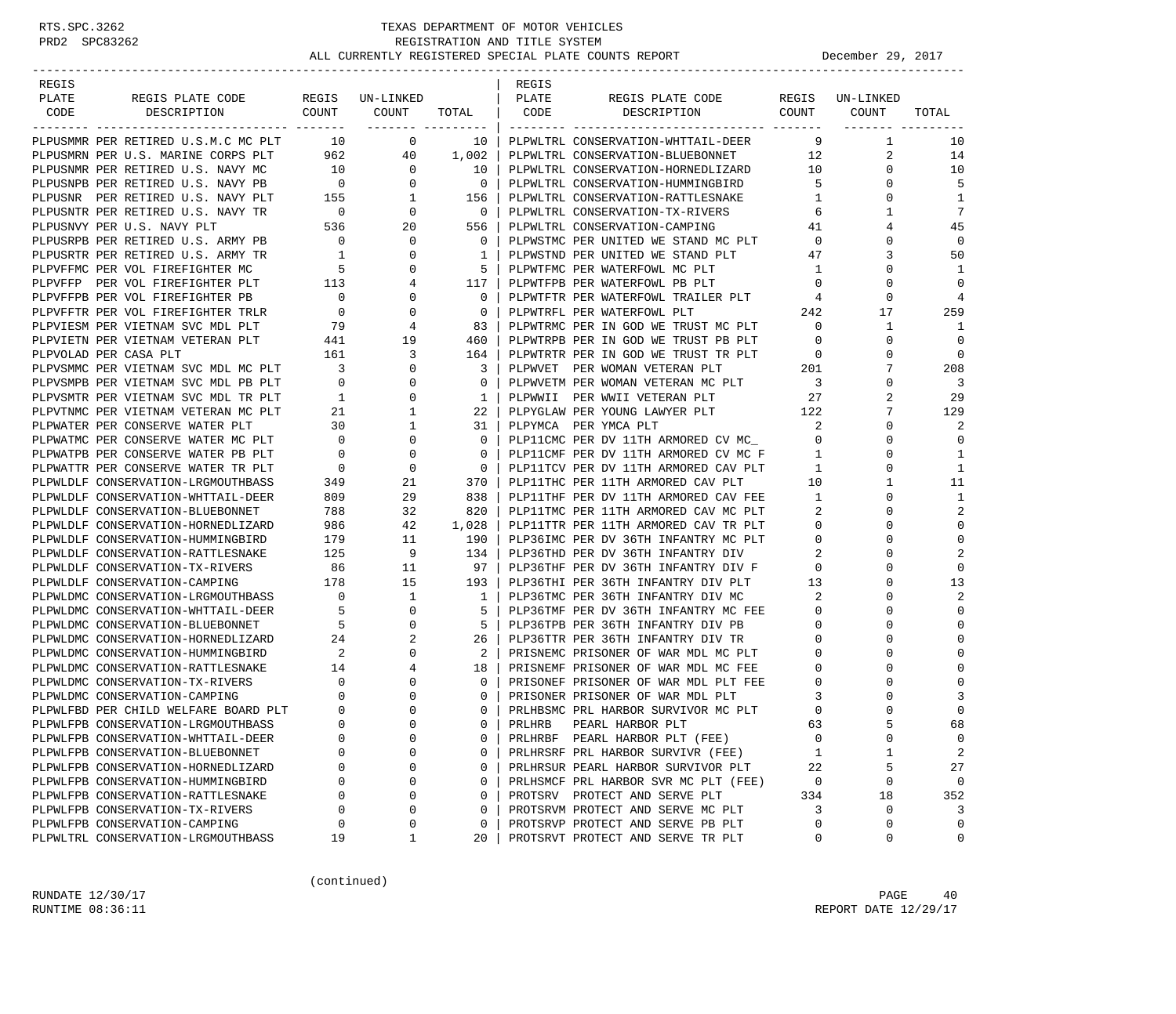| REGIS          |                                                                                                                                                                                                                                             |                                           |                                                                             |                | REGIS          |                                                                                  |                                                              |                          |                          |
|----------------|---------------------------------------------------------------------------------------------------------------------------------------------------------------------------------------------------------------------------------------------|-------------------------------------------|-----------------------------------------------------------------------------|----------------|----------------|----------------------------------------------------------------------------------|--------------------------------------------------------------|--------------------------|--------------------------|
| PLATE          | REGIS PLATE CODE REGIS UN-LINKED<br>DESCRIPTION COUNT COUNT                                                                                                                                                                                 |                                           |                                                                             |                | PLATE          | REGIS PLATE CODE<br>COUNT<br>DESCRIPTION                                         |                                                              | REGIS UN-LINKED<br>COUNT | TOTAL                    |
| CODE           |                                                                                                                                                                                                                                             |                                           |                                                                             | TOTAL   CODE   |                |                                                                                  |                                                              | -------- ----            |                          |
|                | PUHRTMCF PURPLE HEART MC PLT (FEE) 259 8                                                                                                                                                                                                    |                                           |                                                                             | 267            | SPORT          | DALLAS MAVERICKS                                                                 | 116                                                          | 3                        | 119                      |
|                |                                                                                                                                                                                                                                             |                                           |                                                                             |                | SPORT          | TEXAS RANGERS                                                                    |                                                              | 556<br>23                | 579                      |
|                |                                                                                                                                                                                                                                             |                                           |                                                                             |                | SPORT          | HOUSTON ASTROS                                                                   | 154                                                          | 27                       | 181                      |
|                |                                                                                                                                                                                                                                             |                                           |                                                                             |                | SPORT          | HOUSTON ROCKETS                                                                  | 26                                                           | 3                        | -29                      |
|                |                                                                                                                                                                                                                                             |                                           |                                                                             |                |                | SPOUSDMF SURVIVING SPOUSE DV MC(FEE) 1<br>SPOUSDVF SURVIVING SPOUSE DV (FEE) 188 |                                                              | $\mathbf{0}$             | $\overline{\phantom{0}}$ |
|                | PURHRT PURPLE HEART PLT (FLE) 13,243 340 13,583<br>PURHRT PURPLE HEART PLT (FEE) 2,719 113 2,832<br>PURHRTMC PURPLE HEART PLT (FEE) 2,719 113 2,832<br>PURHRTMC PURPLE HEART MC PLT 143 4 147<br>PWP PRISONER OF WAR PLT 466 31 497<br>P    |                                           |                                                                             |                |                |                                                                                  |                                                              | 8                        | 196                      |
|                |                                                                                                                                                                                                                                             |                                           |                                                                             |                |                | SPOUSDVM SURVIVING SPOUSE DV MC PLT 1                                            |                                                              | $\mathbf{0}$             | 1                        |
|                |                                                                                                                                                                                                                                             |                                           |                                                                             | $\mathbf{0}$   |                | SPOUSEDV SURVIVING SPOUSE DV PLT 2,668                                           |                                                              | 71                       | 2,739                    |
|                | PIRIRE AMERICAN QUALIFICATIONS FILE 2013<br>21 OTRIRISMO AMERICAN QTR HORSE TRL PLT 5 0<br>RDFSHTRL CCA REDFISH TRAILER PLT 5 0<br>READ READ TO SUCCEED PLT 388 17<br>REDFISH CCA REDFISH PLT 690 37<br>REDFSHMC CCA REDFISH MC PLT 0 0<br> |                                           |                                                                             | 5              |                | STARDAY STAR DAY SCHOOL LIBRARY PLT 0                                            |                                                              | $\mathbf{0}$             | $\Omega$                 |
|                |                                                                                                                                                                                                                                             |                                           |                                                                             | 16             |                | STAROTEX STAR OF TEXAS AWARD PLT<br>STARTXMC STAR OF TEXAS AWARD MC PLT          | $\overline{\mathbf{3}}$                                      | $\mathbf{0}$             | 3                        |
|                |                                                                                                                                                                                                                                             |                                           |                                                                             | 405            |                |                                                                                  | $\overline{0}$                                               | $\mathbf 0$              | $\mathbf 0$              |
|                |                                                                                                                                                                                                                                             |                                           |                                                                             | 727            |                |                                                                                  |                                                              | 0                        | $\mathbf 0$              |
|                |                                                                                                                                                                                                                                             |                                           |                                                                             | $\mathbf 0$    |                |                                                                                  |                                                              | 10                       | 112                      |
|                |                                                                                                                                                                                                                                             |                                           |                                                                             | 0              |                |                                                                                  |                                                              | 2                        | 84                       |
| RI             | ROTARY INTL PLT                                                                                                                                                                                                                             |                                           | 2                                                                           | 84             |                | SIREET CIRCLE INTO MOTORCYCLE PLT<br>STREETMC STREET ROD MOTORCYCLE PLT          | $\overline{0}$                                               | 0                        | $\mathbf 0$              |
| RIMC           | ROTARY INTL MC PLT                                                                                                                                                                                                                          | $\begin{array}{c} 82 \\ 0 \end{array}$    | $\mathbf 0$                                                                 | $\mathbf{0}$   |                | SVSTRMCF SILVER STAR MEDAL MC (FEE)                                              | $\overline{\mathbf{3}}$                                      | $\mathbf{1}$             | 4                        |
| RIPB           | $\begin{array}{c}0\\0\\8\,,763\end{array}$<br>ROTARY INTL PB PLT                                                                                                                                                                            |                                           | $\overline{0}$                                                              | 0              |                | SWASIDMC SW ASIA SVC MDL DSTR MC PLT                                             | 40                                                           | 0                        | 40                       |
| RITRL          | ROTARY INTL TRL PLT                                                                                                                                                                                                                         |                                           | $\overline{0}$                                                              | 0              |                | SWASIDPB SW ASIA SVC MDL DSTR PB PLT                                             | $\overline{0}$                                               | $\mathbf 0$              | $\mathbf 0$              |
| ROP            | RADIO OPERATOR PLT                                                                                                                                                                                                                          |                                           | 332                                                                         | 9,095          |                | SWASIDST SW ASIA SVC MDL DSTORM PLT                                              | 656                                                          | 35                       | 691                      |
| ROPMC          |                                                                                                                                                                                                                                             |                                           | 8                                                                           | 193            |                | SWASIDTR SW ASIA SVC MDL DSTR TR PLT                                             | 12                                                           | 0                        | 12                       |
| ROPPB          | RADIO OPERATOR MC PLT 185<br>RADIO OPERATOR PB PLT 0                                                                                                                                                                                        |                                           | $\overline{0}$                                                              | $\mathbf 0$    | TCOTMC         | TAKE CARE OF TEXAS MC PLT                                                        | $\overline{0}$                                               | $\Omega$                 | $\mathbf 0$              |
| ROPTRL         | RADIO OPERATOR TRL PLT                                                                                                                                                                                                                      | 152                                       |                                                                             | 156            | TCOTPB         | TAKE CARE OF TEXAS PB PLT                                                        | $\overline{0}$                                               | $\mathbf 0$              | $\mathbf 0$              |
| SAMSSNS        | SAN ANTONIO MISSIONS PLT                                                                                                                                                                                                                    |                                           |                                                                             | $\mathbf 0$    | TCOTPLT        | TAKE CARE OF TEXAS PLT                                                           | 35                                                           | 4                        | 39                       |
| SHAREMC        | SHARE THE ROAD MC PLT                                                                                                                                                                                                                       |                                           | $\begin{array}{ccc} & 0 & 4 \\ 152 & & 4 \\ 0 & & 0 \\ 2 & & 0 \end{array}$ | 2              | <b>TCOTTR</b>  | TAKE CARE OF TEXAS TR PLT                                                        | $\overline{0}$                                               | $\mathbf 0$              | $\mathbf 0$              |
| <b>SHAREPB</b> | SHARE THE ROAD PB PLT                                                                                                                                                                                                                       |                                           | $\overline{0}$                                                              | $\mathbf{0}$   | TEJANO         | TEJANO MONUMENT PLT                                                              | $\overline{0}$                                               | $\mathbf 0$              | $\mathbf 0$              |
| SHARERD        | SHARE THE ROAD PLT                                                                                                                                                                                                                          | $\begin{array}{c} 0 \\ 1,132 \end{array}$ | 47                                                                          | 1,179          | TEXAS4H 4H PLT |                                                                                  | 24                                                           | 3                        | 27                       |
| <b>SHARETR</b> |                                                                                                                                                                                                                                             |                                           | $\begin{array}{c} 0 \\ 11 \end{array}$                                      | $\overline{0}$ | TGP            | TEXAS GUARD PLT                                                                  |                                                              | 61                       | 1,456                    |
| SHTLCLM        | SHARE THE ROAD TR PLT 0<br>SPACE SHUTTLE COLUMBIA PLT 180                                                                                                                                                                                   |                                           | 11                                                                          | 191            | TGPMC          | $\frac{1}{3}$ , 395<br>30<br>TEXAS GUARD MOTORCYCLE                              |                                                              | 4                        | 34                       |
|                | SILVRSTR SILVER STAR MEDAL PLT                                                                                                                                                                                                              | 284                                       | 9                                                                           | 293            | TGPPB          | TEXAS GUARD PRIVATE BUS                                                          | $\overline{\phantom{0}}$                                     | $\mathbf 0$              | $\mathbf 0$              |
|                |                                                                                                                                                                                                                                             |                                           |                                                                             | $\overline{7}$ |                |                                                                                  | 9                                                            | 0                        | 9                        |
|                |                                                                                                                                                                                                                                             |                                           |                                                                             | $\mathbf 0$    |                | TGPTR TEXAS GUARD TRAILER PLT 9<br>TOMBGDMC TOMB GRD 3RD INF DIV MC PLT 0        |                                                              | $\mathbf 0$              | $\mathbf 0$              |
|                |                                                                                                                                                                                                                                             |                                           |                                                                             | 76             |                | TOMBGDTR TOMB GRD 3RD INF DIV TR PLT                                             | $\overline{0}$                                               | 0                        | $\mathbf 0$              |
|                |                                                                                                                                                                                                                                             |                                           |                                                                             | 0              |                | TOMBGRD3 TOMB GRD 3RD INF DIV PLT                                                | $\overline{0}$                                               | $\mathbf 0$              | $\Omega$                 |
|                |                                                                                                                                                                                                                                             |                                           |                                                                             | 0              | TRAILS         | TEXAS TRAILS PLT                                                                 | $\begin{array}{ccc}\n\text{T} & & 0 \\ & & 396\n\end{array}$ | 24                       | 420                      |
|                |                                                                                                                                                                                                                                             |                                           |                                                                             | 3              |                | TRAILSMC TEXAS TRAILS MC PLT<br>TRAILSPB TEXAS TRAILS PB PLT                     | $\overline{1}$                                               | 0                        | 1                        |
|                | SILVSTMC SILVER SIRE TUDGE PLT 0<br>SJTHD SAN JACINTO TX HIST PLT 71 5<br>SJTHDMC SAN JACINTO TX MC PLT 0<br>SJTHDPB SAN JACINTO TX MC PLT 0<br>SJTHDPB SAN JACINTO TX TRL PLT 0<br>SJTHDTR SAN JACINTO TX TRL PLT 3<br>SLVRSTRF SILVER ST  |                                           |                                                                             | 52             |                | TRAILSPB TEXAS TRAILS PB PLT                                                     | $\overline{0}$                                               | $\mathbf 0$              | $\mathbf 0$              |
|                |                                                                                                                                                                                                                                             |                                           |                                                                             | 73             |                | TRAILSTR TEXAS TRAILS TRLR PLT                                                   | $\overline{4}$                                               | $\mathbf 0$              | 4                        |
|                |                                                                                                                                                                                                                                             |                                           |                                                                             | 77             | TSRA           | TEXAS STATE RIFLE ASSOC PLT 310                                                  |                                                              | 13                       | 323                      |
|                |                                                                                                                                                                                                                                             |                                           |                                                                             | 1              |                | TXBTFLMC KEEP TEXAS BEAUTIFUL MC PLT                                             | $\overline{0}$                                               | 0                        | $\mathbf 0$              |
|                |                                                                                                                                                                                                                                             |                                           |                                                                             | 1              |                | TXBTFLPB KEEP TEXAS BEAUTIFUL PB PLT                                             | $\overline{0}$                                               | 0                        | 0                        |
|                |                                                                                                                                                                                                                                             |                                           |                                                                             | $\mathbf{3}$   |                | TXBTFLTR KEEP TEXAS BEAUTIFUL TR PLT                                             | $\overline{0}$                                               | $\Omega$                 | $\mathbf 0$              |
|                |                                                                                                                                                                                                                                             |                                           |                                                                             | $7^{\circ}$    |                | TXBTYFL KEEP TEXAS BEAUTIFUL PLT                                                 | 198                                                          |                          | 203                      |
|                | SOLDIERS SOLDIERS MDL PLT                                                                                                                                                                                                                   | 22                                        | 4                                                                           | 26             |                | TXCSTBL TEXAS CONSTABLES PLT                                                     | 157                                                          | 10                       | 167                      |
| SOP            | STATE OFFICIAL PLT                                                                                                                                                                                                                          | 0                                         | $\Omega$                                                                    | 0              |                | TXKIDSMC INSURE TEXAS KIDS MC PLT                                                | 1                                                            | $\mathbf 0$              | 1                        |
| SOPMC          | STATE OFFICIAL MC PLT                                                                                                                                                                                                                       | 0                                         | 0                                                                           | 0              |                | TXKIDSPB INSURE TEXAS KIDS PB PLT                                                | 0                                                            | 0                        | 0                        |
|                | SPCLOLYM SPECIAL OLYMPICS PLT                                                                                                                                                                                                               | 43                                        | 2                                                                           | 45             |                | TXKIDSTR INSURE TEXAS KIDS TRL                                                   | 0                                                            | $\mathbf 0$              | $\mathbf 0$              |
| SPCOMM         | AEROSPACE COMMISSION PLT                                                                                                                                                                                                                    | 142                                       | 16                                                                          | 158            |                | TXLIONS LIONS CAMP PLT                                                           | 293                                                          | 11                       | 304                      |
| SPORT          | HOUSTON TEXANS                                                                                                                                                                                                                              | 591                                       | 44                                                                          | 635            | TXMEDC         | TEXAS MEDICAL CTR PLT                                                            | 20                                                           | $\mathbf{1}$             | 21                       |
| SPORT          | DALLAS COWBOYS                                                                                                                                                                                                                              | 1,471                                     | 64                                                                          | 1,535          |                | TXMEDCMC TEXAS MEDICAL CTR MC PLT                                                | 0                                                            | $\mathbf 0$              | $\mathbf 0$              |
| SPORT          | DALLAS STARS                                                                                                                                                                                                                                | 97                                        | 4                                                                           | 101            |                | TXMEDCPB TEXAS MEDICAL CTR PB PLT                                                | 0                                                            | 0                        | $\mathsf 0$              |

(continued)

RUNDATE  $12/30/17$  PAGE 41 RUNTIME 08:36:11 REPORT DATE 12/29/17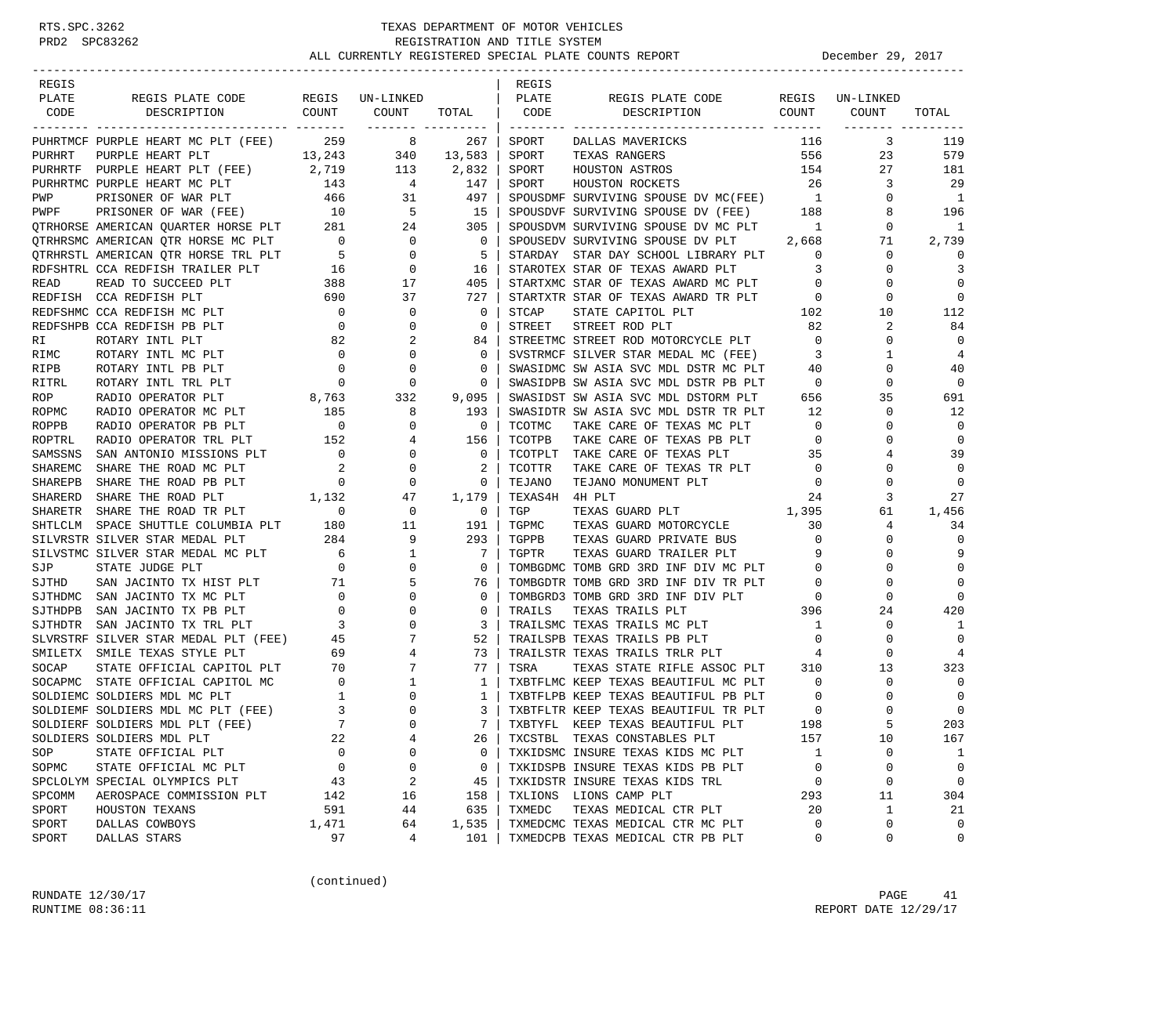| REGIS          |                                                                                                                                                                                                                                                                                                                                                                                               |                                       |                             |                | REGIS   |                                              |                          |                |                |
|----------------|-----------------------------------------------------------------------------------------------------------------------------------------------------------------------------------------------------------------------------------------------------------------------------------------------------------------------------------------------------------------------------------------------|---------------------------------------|-----------------------------|----------------|---------|----------------------------------------------|--------------------------|----------------|----------------|
| PLATE          | REGIS PLATE CODE<br>COUNT                                                                                                                                                                                                                                                                                                                                                                     | REGIS                                 | UN-LINKED                   |                | PLATE   | REGIS PLATE CODE                             | REGIS                    | UN-LINKED      |                |
| CODE           | DESCRIPTION                                                                                                                                                                                                                                                                                                                                                                                   |                                       | COUNT<br>-------- --------- | TOTAL          | CODE    | DESCRIPTION                                  | COUNT                    | COUNT          | TOTAL          |
|                | TXMEDCTR TEXAS MEDICAL CTR TR PLT                                                                                                                                                                                                                                                                                                                                                             | $\overline{0}$                        | $\mathbf 0$                 | 0              | USNR    | RETIRED U.S. NAVY PLT                        | 1,437                    | 52             | 1,489          |
|                | TXMUSCMC TEXAS MUSIC MC PLT                                                                                                                                                                                                                                                                                                                                                                   | $\mathbf{1}$                          | 1                           | 2              | USNTRR  | RETIRED U.S. NAVY TR PLT                     | 10                       | $\overline{0}$ | 10             |
|                | TXMUSCPB TEXAS MUSIC PB PLT                                                                                                                                                                                                                                                                                                                                                                   | $\overline{0}$                        | $\mathbf 0$                 | 0              | USNVY   | U.S. NAVY PLT                                | 5,620                    | 267            | 5,887          |
|                | TXMUSIC TEXAS MUSIC PLT                                                                                                                                                                                                                                                                                                                                                                       | 430                                   | 29                          | 459            |         | USNVYMC U.S. NAVY MC PLT                     | 333                      | 12             | 345            |
|                | $\begin{tabular}{lllllllll} {\bf TXMUSITR} & {\bf TEXAS} & {\bf MUSIC} & {\bf TR} & {\bf PLT} & \hspace*{2.5cm} & \hspace*{2.5cm} & \hspace*{2.5cm} & \hspace*{2.5cm} & \hspace*{2.5cm} & \hspace*{2.5cm} & \hspace*{2.5cm} & \hspace*{2.5cm} & \hspace*{2.5cm} & \hspace*{2.5cm} & \hspace*{2.5cm} & \hspace*{2.5cm} & \hspace*{2.5cm} & \hspace*{2.5cm} & \hspace*{2.5cm} & \hspace*{2.5cm$ |                                       | $\overline{0}$              | $\overline{0}$ | USNVYPB | U.S. NAVY PB PLT                             | $\overline{0}$           | $\mathbf 0$    | 0              |
|                |                                                                                                                                                                                                                                                                                                                                                                                               |                                       | 22                          | 566            |         | USNVYTRL U.S. NAVY TRL PLT                   | 62                       | 2              | 64             |
|                | TXRLTRMC TEXAS REALTOR ASSN MC PLT                                                                                                                                                                                                                                                                                                                                                            | $\overline{0}$                        | $\overline{0}$              | $\mathbf{0}$   | USP     | U.S. SENATE PLT                              | $\overline{\phantom{0}}$ | $\mathbf{0}$   | $\mathbf 0$    |
|                | TXSTRNG KEEP TEXAS STRONG PLT                                                                                                                                                                                                                                                                                                                                                                 | $\overline{0}$                        | $\mathbf 0$                 | $\mathbf 0$    | VFFP    | U.S. SENATE PLT<br>VOL FIREFIGHTER PLT 3,005 |                          | 81             | 3,086          |
| UFAA           | FLORIDA ALUMNI PLT                                                                                                                                                                                                                                                                                                                                                                            | 391                                   | 21                          | 412            | VFFPMC  | VOL FIREFIGHTER MC PLT                       | 89                       | 2              | 91             |
| UFAAMC         | FLORIDA ALUMNI MC PLT                                                                                                                                                                                                                                                                                                                                                                         | 0                                     | 0                           | 0              | VFFPPB  | VOL FIREFIGHTER PB PLT                       | $\overline{0}$           | $\mathbf{0}$   | 0              |
| UFAAPB         | FLORIDA ALUMNI PB PLT                                                                                                                                                                                                                                                                                                                                                                         | $\overline{0}$                        | $\mathbf 0$                 | 0              | VFFPTR  | VOL FIREFIGHTER TRLR PLT                     | 13                       | 2              | 15             |
| UFAATR         | FLORIDA ALUMNI TRLR PLT                                                                                                                                                                                                                                                                                                                                                                       | $\overline{\phantom{0}}$              | $\mathbf 0$                 | 0              |         | VIESVCMD VIETNAM SERVICE MEDAL PLT           | 1,033                    | 44             | 1,077          |
| UHP            | U.S. HOUSE PLT                                                                                                                                                                                                                                                                                                                                                                                | $\overline{0}$                        | $\mathbf 0$                 | $\mathbf 0$    |         | VIESVMMC VIETNAM SERVICE MDL MC PLT          | 60                       | 4              | 64             |
| UJP            | U.S. JUDGE PLT                                                                                                                                                                                                                                                                                                                                                                                | $\begin{array}{c} 0 \\ 0 \end{array}$ | $\mathbf 0$                 | $\Omega$       |         | VIESVMPB VIETNAM SERVICE MDL PB PLT          | $\overline{0}$           | 2              | $\overline{2}$ |
|                | URBNFRST URBAN FORESTRY PLT                                                                                                                                                                                                                                                                                                                                                                   | 148                                   | 4                           | 152            |         | VIESVMTR VIETNAM SERVICE MDL TR PLT          | 29                       | 1              | 30             |
|                | USAFMCR RETIRED U.S. AIR FORCE MC                                                                                                                                                                                                                                                                                                                                                             | 157                                   | 5                           | 162            |         | VIETNAMV VIETNAM VETERAN PLT                 | 5,371                    | 261            | 5,632          |
| USAFPBR        | RETIRED U.S. AIR FORCE PB                                                                                                                                                                                                                                                                                                                                                                     | $\sim$ 0                              | $\overline{0}$              | $\mathbf{0}$   |         | VIETNVMC VIETNAM VETERAN MC PLT              | 417                      | 23             | 440            |
| USAFR          | RETIRED U.S. AIR FORCE PLT                                                                                                                                                                                                                                                                                                                                                                    | 2,437                                 | 116                         | 2,553          | VOLADV  | CASA PLT                                     | 388                      | 14             | 402            |
|                | USAFTRR RETIRED U.S. AIR FORCE TR                                                                                                                                                                                                                                                                                                                                                             | 36                                    | $\overline{\phantom{1}}$    | 37             | WATER   | CONSERVE WATER PLT                           | 52                       | 3              | 55             |
| USAIR          | U.S. AIR FORCE PLT                                                                                                                                                                                                                                                                                                                                                                            | 6,335                                 | 315                         | 6,650          |         | WATERMC CONSERVE WATER MC PLT                | $\overline{0}$           | 0              | $\mathbf 0$    |
|                | USAIRMC U.S. AIR FORCE MC PLT                                                                                                                                                                                                                                                                                                                                                                 | 305                                   | 8                           | 313            |         | WATERPB CONSERVE WATER PB PLT                | $\overline{0}$           | $\mathbf{0}$   | $\mathbf 0$    |
| USAIRPB        | U.S. AIR FORCE PB PLT                                                                                                                                                                                                                                                                                                                                                                         | $\overline{\phantom{0}}$              | 1                           | $\mathbf{1}$   | WATERTR | CONSERVE WATER TR PLT                        | $\overline{1}$           | $\mathbf 0$    | 1              |
|                | USAIRTRL U.S. AIR FORCE TRL PLT                                                                                                                                                                                                                                                                                                                                                               | 82                                    | $\mathbf{1}$                | 83             |         | WATRFOWL WATERFOWL PLT                       | 627                      | 38             | 665            |
| USARM          | U.S. ARMY PLT                                                                                                                                                                                                                                                                                                                                                                                 | 8,601                                 | 456                         | 9,057          | WESTAND | UNITED WE STAND PLT                          | 59                       | 2              | 61             |
|                | USARMCR RETIRED U.S. ARMY MC PLT                                                                                                                                                                                                                                                                                                                                                              | 121                                   | 6                           | 127            |         | WESTNDMC UNITED WE STAND MC PLT              | $\overline{0}$           | 0              | $\mathbf 0$    |
| USARMMC        | U.S. ARMY MC PLT                                                                                                                                                                                                                                                                                                                                                                              | 500                                   | 31                          | 531            |         | WILDLFMC CONSERVATION-LRGMOUTHBASS           | 2                        | $\Omega$       | 2              |
| <b>USARMPB</b> | U.S. ARMY PB PLT                                                                                                                                                                                                                                                                                                                                                                              | $\overline{0}$                        | $\overline{0}$              | $\mathbf{0}$   |         | WILDLFMC CONSERVATION-WHTTAIL-DEER           | - 5                      | 0              | 5              |
|                | USARMTRL U.S. ARMY TRL PLT                                                                                                                                                                                                                                                                                                                                                                    | 103                                   | 3                           | 106            |         | WILDLFMC CONSERVATION-BLUEBONNET             | 8                        | 0              | 8              |
| USARR          | RETIRED U.S. ARMY PLT                                                                                                                                                                                                                                                                                                                                                                         | 1,854                                 | 92                          | 1,946          |         | WILDLFMC CONSERVATION-HORNEDLIZARD           | 38                       | 1              | 39             |
|                | USARRPB RETIRED U.S. ARMY PB PLT                                                                                                                                                                                                                                                                                                                                                              | $\overline{\phantom{0}}$              | 0                           | 0              |         | WILDLFMC CONSERVATION-HUMMINGBIRD            | $\mathbf{1}$             | 0              | 1              |
|                | USARRTR RETIRED U.S. ARMY TR PLT                                                                                                                                                                                                                                                                                                                                                              | 26                                    | 2                           | 28             |         | WILDLFMC CONSERVATION-RATTLESNAKE            | 26                       | $\mathbf{1}$   | 27             |
| USCGA          | U.S. COAST GUARD AUXILIARY 81                                                                                                                                                                                                                                                                                                                                                                 |                                       | 6                           | 87             |         | WILDLFMC CONSERVATION-TX-RIVERS              | $\overline{0}$           | $\mathbf 0$    | $\mathbf 0$    |
|                | USCGMCR RETIRED U.S. COAST GUARD MC                                                                                                                                                                                                                                                                                                                                                           | $\overline{4}$                        | $\mathbf{1}$                | 5              |         | WILDLFMC CONSERVATION-CAMPING                | -5                       | $\mathbf 0$    | 5              |
| USCGPBR        | RETIRED U.S. COAST GUARD PB                                                                                                                                                                                                                                                                                                                                                                   | $\overline{\phantom{0}}$              | $\mathbf 0$                 | $\mathbf 0$    |         | WILDLIFE CONSERVATION-LRGMOUTHBASS 1,258     |                          | 68             | 1,326          |
| <b>USCGR</b>   | RETIRED U.S. COAST GUARD                                                                                                                                                                                                                                                                                                                                                                      | 127                                   | 7                           | 134            |         | WILDLIFE CONSERVATION-WHTTAIL-DEER           | 2,471                    | 139            | 2,610          |
|                | USCGTRR RETIRED U.S. COAST GUARD TR                                                                                                                                                                                                                                                                                                                                                           | $6\overline{6}$                       | 0                           | 6              |         | WILDLIFE CONSERVATION-BLUEBONNET             | 3,841                    | 177            | 4,018          |
| USCST          | U.S. COAST GUARD PLT                                                                                                                                                                                                                                                                                                                                                                          | 588                                   | 23                          | 611            |         | WILDLIFE CONSERVATION-HORNEDLIZARD           | 6,838                    | 258            | 7,096          |
| USCSTMC        | U.S. COAST GUARD MC PLT                                                                                                                                                                                                                                                                                                                                                                       | 25                                    | 1                           | 26             |         | WILDLIFE CONSERVATION-HUMMINGBIRD            | 748                      | 68             | 816            |
|                | USCSTPB U.S. COAST GUARD PB PLT                                                                                                                                                                                                                                                                                                                                                               | $\overline{0}$                        | 0                           | 0              |         | WILDLIFE CONSERVATION-RATTLESNAKE            | 543                      | 41             | 584            |
|                | USCSTTRL U.S. COAST GUARD TRL PLT                                                                                                                                                                                                                                                                                                                                                             | 8 <sup>8</sup>                        | 1                           | 9              |         | WILDLIFE CONSERVATION-TX-RIVERS              | 369                      | 58             | 427            |
| USMCMCR        | RETIRED U.S.M.C. MC PLT                                                                                                                                                                                                                                                                                                                                                                       | 47                                    | $\mathbf{1}$                | 48             |         | WILDLIFE CONSERVATION-CAMPING                | 968                      | 73             | 1,041          |
| <b>USMCPBR</b> | RETIRED U.S.M.C. PB PLT                                                                                                                                                                                                                                                                                                                                                                       | $\Omega$                              | $\Omega$                    | $\Omega$       |         | WLDFLOWR WILDFLOWERS PLT                     | 320                      | 35             | 355            |
| USMCR          | RETIRED U.S.M.C. PLT                                                                                                                                                                                                                                                                                                                                                                          | 649                                   | 52                          | 701            |         | WLDFLWMC WILDFLOWERS PLT MC                  | 0                        | 0              | $\Omega$       |
| USMCTRR        | RETIRED U.S.M.C. TR PLT                                                                                                                                                                                                                                                                                                                                                                       | 13                                    | 0                           | 13             |         | WLDFLWPB WILDFLOWERS PLT PB                  | U                        | $\mathsf 0$    | 0              |
| USMRN          | U.S. MARINE CORPS PLT                                                                                                                                                                                                                                                                                                                                                                         | 9,641                                 | 427                         | 10,068         |         | WLDFLWTR WILDFLOWERS PLT TR                  | 1                        | 0              | 1              |
| USMRNMC        | U.S. MARINE CORPS MC PLT                                                                                                                                                                                                                                                                                                                                                                      | 706                                   | 26                          | 732            |         | WLDLFPBP CONSERVATION-LRGMOUTHBASS           | 0                        | 0              | $\mathbf 0$    |
| USMRNPB        | U.S. MARINE CORPS PB PLT                                                                                                                                                                                                                                                                                                                                                                      | $\mathbf 1$                           | 1                           | 2              |         | WLDLFPBP CONSERVATION-WHTTAIL-DEER           | $\Omega$                 | 0              | $\Omega$       |
|                | USMRNTRL U.S. MARINE CORPS TRL                                                                                                                                                                                                                                                                                                                                                                | 143                                   | 5                           | 148            |         | WLDLFPBP CONSERVATION-BLUEBONNET             | 0                        | 0              | $\Omega$       |
| <b>USNMCR</b>  | RETIRED U.S. NAVY MC PLT                                                                                                                                                                                                                                                                                                                                                                      | 101                                   | 2                           | 103            |         | WLDLFPBP CONSERVATION-HORNEDLIZARD           | 0                        | 0              | 0              |
| USNPBR         | RETIRED U.S. NAVY PB PLT                                                                                                                                                                                                                                                                                                                                                                      | 0                                     | 0                           | 0              |         | WLDLFPBP CONSERVATION-HUMMINGBIRD            | 0                        | 0              | 0              |

(continued)

RUNDATE  $12/30/17$  PAGE 42 RUNTIME 08:36:11 REPORT DATE 12/29/17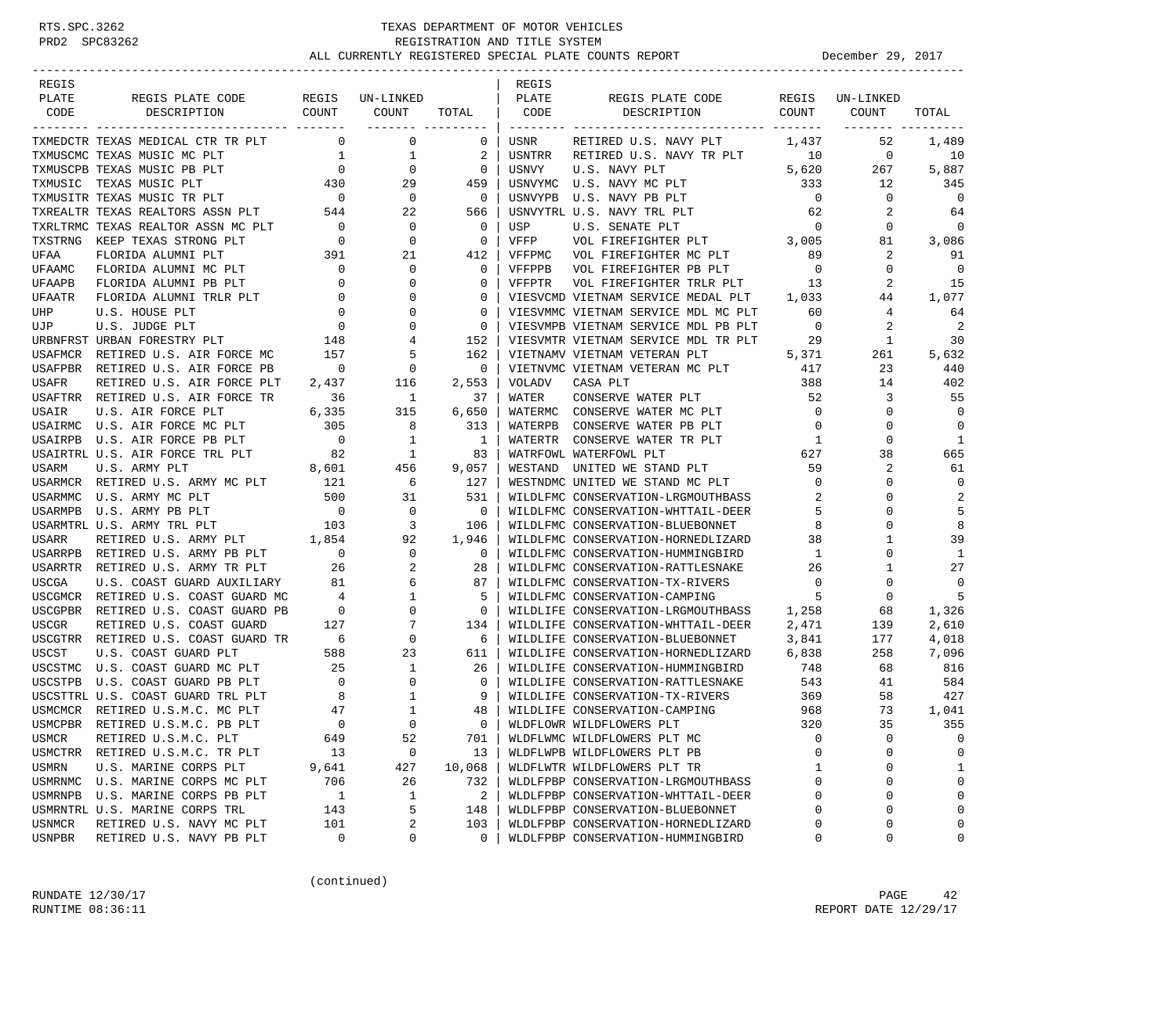| REGIS |                                                                                                                                                                                                                                                       |                                |                      | REGIS |                                      |       |       |
|-------|-------------------------------------------------------------------------------------------------------------------------------------------------------------------------------------------------------------------------------------------------------|--------------------------------|----------------------|-------|--------------------------------------|-------|-------|
|       | PLATE REGIS PLATE CODE REGIS UN-LINKED   PLATE REGIS PLATE CODE REGIS UN-LINKED                                                                                                                                                                       |                                |                      |       |                                      |       |       |
|       | CODE DESCRIPTION COUNT                                                                                                                                                                                                                                |                                |                      |       | COUNT TOTAL   CODE DESCRIPTION COUNT | COUNT | TOTAL |
|       | WLDLFPBP CONSERVATION-RATTLESNAKE 0                                                                                                                                                                                                                   | -------- ---------<br>$\Omega$ |                      |       |                                      |       |       |
|       |                                                                                                                                                                                                                                                       |                                | 0                    |       |                                      |       |       |
|       | WLDLFPBP CONSERVATION-TX-RIVERS 0 0 0                                                                                                                                                                                                                 |                                | $\Omega$<br>$\Omega$ |       |                                      |       |       |
|       | WIDDIFFER CONSERVATION IN NITHING<br>WIDDIFFER CONSERVATION-CAMPING 0 0<br>WIDDIFTRL CONSERVATION-LRGMOUTHBASS 56 3<br>WIDDIFTRL CONSERVATION-WHTTAIL-DEER 10 1                                                                                       |                                |                      |       |                                      |       |       |
|       |                                                                                                                                                                                                                                                       |                                | 59                   |       |                                      |       |       |
|       |                                                                                                                                                                                                                                                       |                                | 11                   |       |                                      |       |       |
|       | WIDLFTRL CONSERVATION-BLUEBONNET<br>WIDLFTRL CONSERVATION-HORNEDLIZARD 23<br>WIDLFTRL CONSERVATION-HUMMINGBIRD 23<br>WIDLFTRL CONSERVATION-RATTLESNAKE 2 0                                                                                            |                                | 27                   |       |                                      |       |       |
|       |                                                                                                                                                                                                                                                       |                                | 25                   |       |                                      |       |       |
|       |                                                                                                                                                                                                                                                       |                                | 5                    |       |                                      |       |       |
|       |                                                                                                                                                                                                                                                       |                                | $\overline{0}$<br>2  |       |                                      |       |       |
|       |                                                                                                                                                                                                                                                       |                                |                      |       |                                      |       |       |
|       |                                                                                                                                                                                                                                                       |                                |                      |       |                                      |       |       |
|       | WLFRBRD CHILD WELFARE BOARD PLT 0 0 0 0 0                                                                                                                                                                                                             |                                |                      |       |                                      |       |       |
|       | WOMVET WOMAN VETERAN PLT $1,285$ 81 1,366                                                                                                                                                                                                             |                                |                      |       |                                      |       |       |
|       |                                                                                                                                                                                                                                                       |                                | $\overline{0}$<br>24 |       |                                      |       |       |
|       |                                                                                                                                                                                                                                                       | $0 \qquad \qquad$              | 3                    |       |                                      |       |       |
|       | $\sim$ 0<br>WTRFWLPB WATERFOWL PB PLT                                                                                                                                                                                                                 | $\overline{0}$                 | $\Omega$             |       |                                      |       |       |
|       | WTRFWLTR WATERFOWL TRAILER PLT 6 6 1                                                                                                                                                                                                                  |                                | $\overline{7}$       |       |                                      |       |       |
| WWII  | WORLD WAR II VETERAN PLT 353                                                                                                                                                                                                                          | 30                             | 383                  |       |                                      |       |       |
|       | 254 12<br>YGLAWYER YOUNG LAWYER PLT                                                                                                                                                                                                                   |                                | 266                  |       |                                      |       |       |
|       |                                                                                                                                                                                                                                                       |                                |                      |       |                                      |       |       |
|       | $\begin{tabular}{lllllllllllll} \texttt{YMCA} & \texttt{YMCA} & \texttt{PLT} & \texttt{5} & \texttt{1} & \texttt{6} \\ \texttt{100YRPLT} & \texttt{100 YR} & \texttt{ANNIV OF LIC PLT PLT} & \texttt{160} & \texttt{86} & \texttt{246} \end{tabular}$ |                                |                      |       |                                      |       |       |
|       | 11THCAVY 11TH ARMORED CAVALRY PLT 6                                                                                                                                                                                                                   | $\overline{0}$                 | 6                    |       |                                      |       |       |
|       | 11THCVMC 11TH ARMORED CAVALRY MC PLT 3                                                                                                                                                                                                                | $\mathbf{0}$                   | 3                    |       |                                      |       |       |
|       |                                                                                                                                                                                                                                                       |                                | $\Omega$             |       |                                      |       |       |
|       | 11THCVTR 11TH ARMORED CAVALRY TR PLT 0 0 0<br>36THIDMC 36TH INFANTRY DIV MC PLT 10 1<br>36THIDPB 36TH INFANTRY DIV PB PLT 0 0 0                                                                                                                       |                                | 11                   |       |                                      |       |       |
|       |                                                                                                                                                                                                                                                       |                                | $\Omega$             |       |                                      |       |       |
|       | 36THIDTR 36TH INFANTRY DIV TR PLT      1<br>36THINFD 36TH INFANTRY DIVISION PLT     84                                                                                                                                                                | $\overline{0}$                 | $\mathbf{1}$         |       |                                      |       |       |
|       | 36THINFD 36TH INFANTRY DIVISION PLT                                                                                                                                                                                                                   | 3                              | 87                   |       |                                      |       |       |

RUNDATE  $12/30/17$  PAGE 43 RUNTIME 08:36:11 REPORT DATE 12/29/17